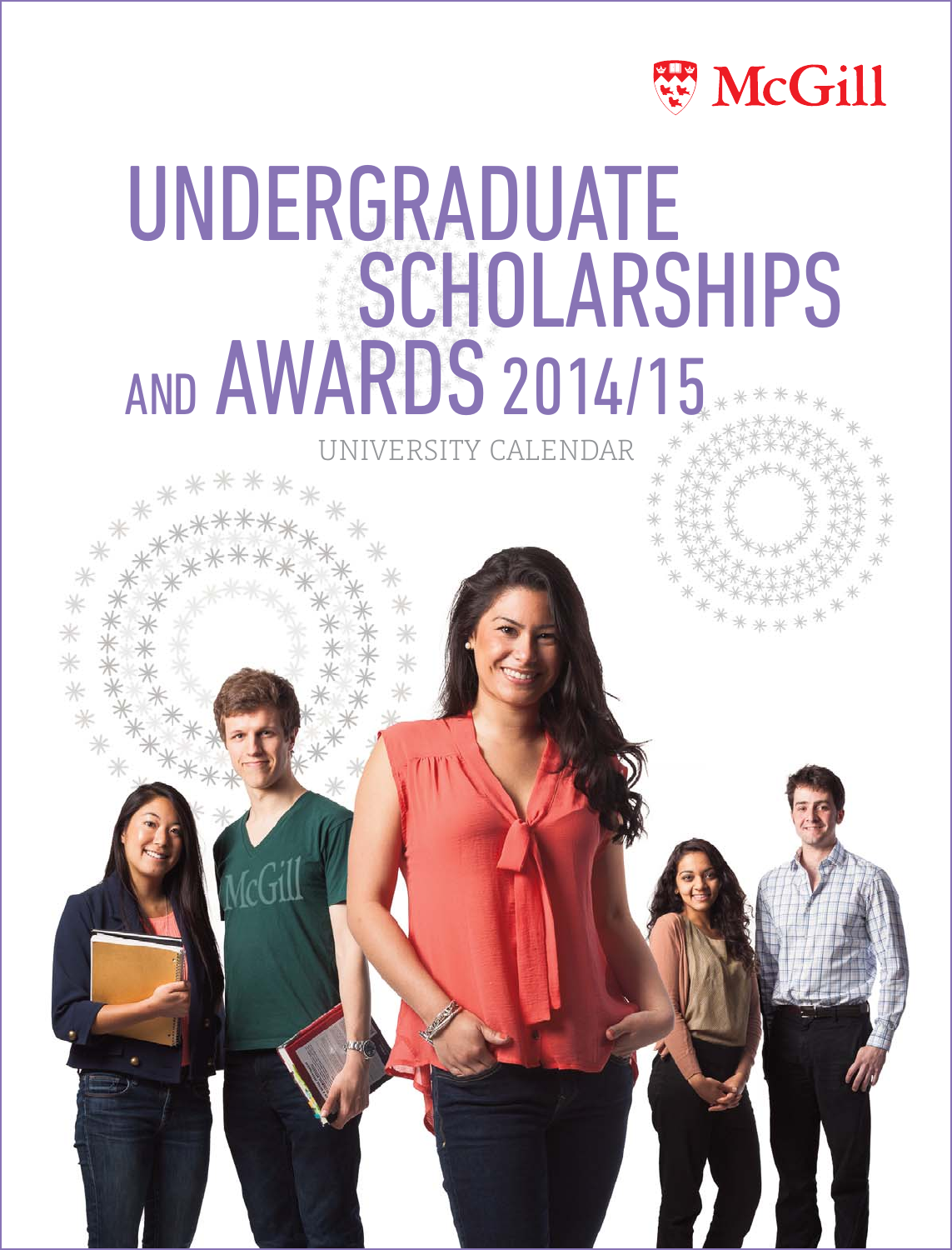# <span id="page-1-0"></span>**About This Calendar**

### **Published by**

Enrolment Services 3415 McTavish Street Montreal, Quebec H3A 0C8 Canada

### **Published June 2014**

McGill University reserves the right to make changes to the information contained in this publication—including correcting errors, altering fees, schedules of admission and credit requirements and revising or cancelling particular courses or programs—without prior notification.

### **Published in Canada**

All contents copyright © 2014 by McGill University. All rights reserved, including the right to reproduce this publication, or portions thereof, in any form.

**Editor**

*Enrolment Services*

### **Cover Design**

*Public Affairs, Graphic Design*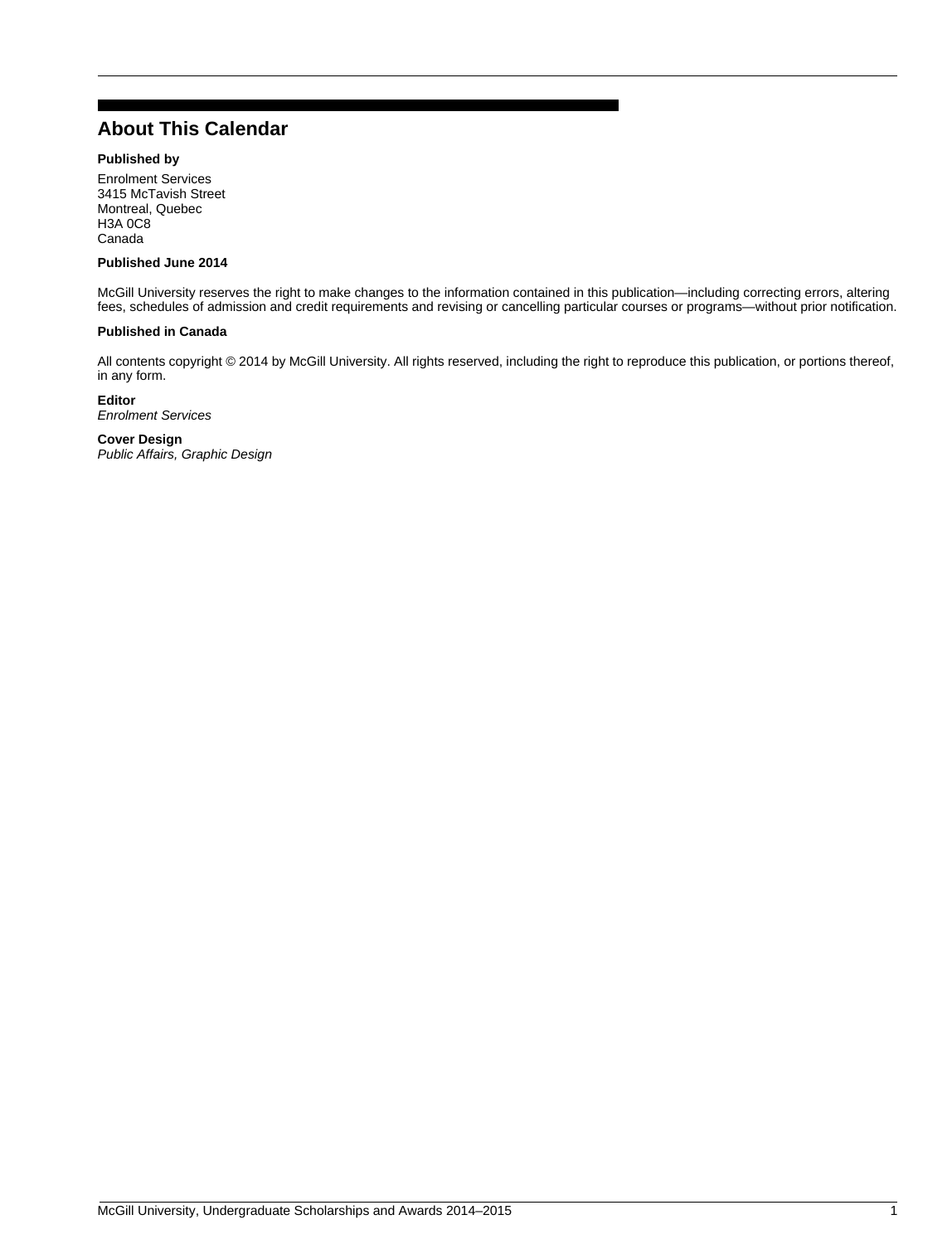# <span id="page-2-0"></span>**Undergraduate Scholarships and Awards 2014–2015**

### **[About This Calendar, page 1](#page-1-0)**

**[Undergraduate Scholarships and Awards 2014–2015, page 2](#page-2-0)**

### **[1 Introduction, page 2](#page-2-1)**

- [1.1](#page-2-2) Entrance Awards, page 2
- [1.2](#page-3-0) In-Course Awards, page 3
- [1.3](#page-3-1) Graduation Awards, page 3 [1.3.1](#page-3-2) Graduation Honours: Dean's Honour List, page 3 [1.3.2](#page-3-3) Graduation Honours: Distinction, page 3
- [1.4](#page-3-4) External Awards, page 3
- **[2 Entrance Scholarships and Awards, page 4](#page-4-0)**
	- [2.1](#page-4-1) General Information, page 4
	- [2.2](#page-4-2) Entrance Scholarships and Awards, page 4

### **[3 Awards to McGill Students In-Course, page 11](#page-11-0)**

- [3.1](#page-11-1) General Information, page 11
- [3.2](#page-11-2) Open to Students in Most Faculties, page 11
- [3.3](#page-12-0) Faculty of Agricultural and Environmental Sciences, page 12
- [3.4](#page-18-0) Faculty of Arts, page 18
- [3.5](#page-28-0) Faculty of Dentistry, page 28
- [3.6](#page-28-1) Faculty of Education, page 28
- [3.7](#page-30-0) Faculty of Engineering (including Architecture), page 30
- [3.8](#page-39-0) Faculty of Law, page 39
- [3.9](#page-39-1) Desautels Faculty of Management of McGill University, page 39
- [3.10](#page-43-0) Faculty of Medicine, page 43
- [3.11](#page-43-1) The Schulich School of Music of McGill University, page 43
- [3.12](#page-49-0) School of Nursing, page 49
- [3.13](#page-49-1) School of Physical and Occupational Therapy, page 49
- [3.14](#page-49-2) Faculty of Religious Studies, page 49
- [3.15](#page-50-0) Faculty of Science, page 50
- [3.16](#page-57-0) School of Social Work, page 57
- [3.17](#page-58-0) Restricted Funds, page 58

### **[4 Financial Assistance, page 58](#page-58-1)**

- [4.1](#page-58-2) General Information, page 58
- [4.2](#page-59-0) Federal and Provincial Loans and Bursaries, page 59
- [4.3](#page-59-1) Major Entrance Bursaries, page 59
- [4.4](#page-61-0) Bursaries and Scholarships, page 61
- [4.5](#page-78-0) Loan Funds, page 78

### **[5 Activity Awards, page 80](#page-80-0)**

- [5.1](#page-80-1) Open to All In-Course Students, page 80
- [5.2](#page-81-0) Open to In-Course Students in the Faculty of Education, page 81
- [5.3](#page-81-1) Open to In-Course Students in the Desautels Faculty of Management, page 81

### **[6 Athletic Awards, page 82](#page-82-0)**

- [6.1](#page-82-1) Entrance and In-Course Athletic Awards, page 82
- [6.2](#page-85-0) Athletic Award Competitions, page 85
- **[7 External Awards, page 85](#page-85-1)**

### **[8 Index of Awards, page 85](#page-85-2)**

### **CONTACT INFORMATION – SCHOLARSHIPS AND STUDENT AID OFFICE**

Scholarships and Student Aid Office Brown Student Services Building 3600 McTavish Suite 3200 Montreal QC H3A 0G3

Telephone: Scholarships 514-398-6014 Telephone: Student Aid 514-398-6013

Fax: 514-398-7352

Email: [scholarships@mcgill.ca](mailto:scholarships@mcgill.ca) Email: [student.aid@mcgill.ca](mailto:student.aid@mcgill.ca)

### Website: [www.mcgill.ca/studentaid/scholarships](http://www.mcgill.ca/studentaid/scholarships/) Website: [www.mcgill.ca/studentaid](http://www.mcgill.ca/studentaid/)

Office hours: 9:00 a.m. to 5:00 p.m. Monday – Friday (closed on holidays)

# <span id="page-2-1"></span>**1 Introduction**

### <span id="page-2-2"></span>**1.1 Entrance Awards**

### **Entrance Scholarships**

Entrance Scholarships are awarded to students entering McGill University for the first time to undertake their first full-time undergraduate degree program. Transfer, Mature, Diploma, Exchange, Special, Part-time and Visiting students are not eligible for consideration.

Awards range in value from \$3,000 to \$10,000. There are two types of entrance scholarships: the **One-year**, whereby eligibility is based solely on academic achievement, and the renewable **Major**, based on outstanding academic achievement as well as leadership qualities in school and community activities. Simply by applying to McGill, all eligible candidates are automatically considered for the One-year scholarship. No separate application is required. Candidates will be able to apply for a Major scholarship on the web after their application for admission has been submitted and they have received an email acknowledgment of their admissions application. Financial need is not considered in the granting of scholarships; they are entirely merit-based. All renewable awards are tenable provided the criteria for renewal are met. Because renewal criteria vary across faculties, recipients should consult [www.mcgill.ca/studentaid/](http://www.mcgill.ca/studentaid/scholarships-aid/regulations-responsibilities/) [scholarships-aid/regulations-responsibilities](http://www.mcgill.ca/studentaid/scholarships-aid/regulations-responsibilities/) to acquaint

themselves with the details. Finalists for the scholarships valued over \$5,000 may be interviewed.

The Schulich School of Music also administer some entrance scholarships for students applying to their programs and applicants should contact their Admissions office for additional information. Applicants to the Faculties of Dentistry, Law, or Medicine should inquire at the respective Faculty's admissions office regarding available funds.

Detailed information on entrance scholarships is available at [www.mcgill.ca/studentaid/scholarships-aid/future-undergrads/](http://www.mcgill.ca/studentaid/scholarships-aid/future-undergrads/entrance-scholarships/) [entrance-scholarships](http://www.mcgill.ca/studentaid/scholarships-aid/future-undergrads/entrance-scholarships/).

### **Entrance Bursaries**

Entrance Bursaries are offered to students entering university for the first time to undertake a full-time undergraduate degree program. Transfer, Mature, Diploma, Exchange, Special, and Visiting students are not eligible for consideration.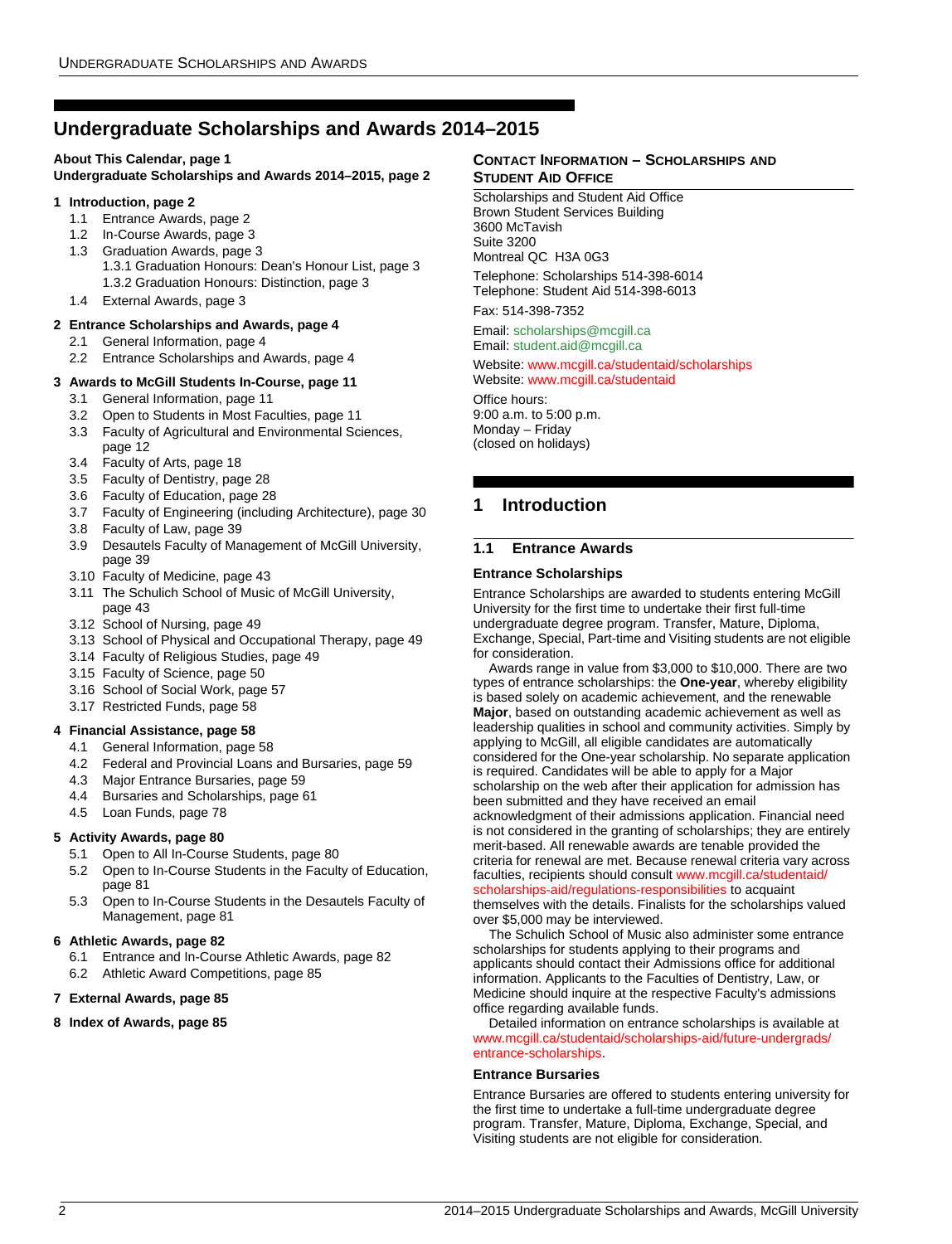Awards of varying values are based on academic standing and demonstrated financial need. Some of these bursaries are renewable and are tenable until completion of an undergraduate degree, up to a maximum of four years, provided the criteria for renewal (financial need and academic standing) are met. There are no separate applications for individual bursaries.

Students wishing to be considered for need-based awards may apply for Entrance Financial Aid via the Financial Aid Menu on Minerva once they have been accepted to the University.

### **Athletic Awards for Entering Students**

There are a limited number of awards for students who are admitted to McGill and are possible candidates for intercollegiate teams. There are no applications for these awards. They are granted by the McGill Athletics Board Awards Committee on the recommendation of the team coaches. See ["Entrance and In-](#page-82-1)[Course Athletic Awards", section 6.1.](#page-82-1)

### <span id="page-3-0"></span>**1.2 In-Course Awards**

### **In-Course Scholarships and Awards**

These awards are for students already at McGill who are in fulltime undergraduate degree programs and will be continuing in fulltime undergraduate degree programs.

Academically outstanding students may be considered for in-course awards by faculty scholarship committees at the end of the regular academic session. These awards are made on the recommendation of the individual faculties and schools on the basis of the combined GPA for the Fall and Winter terms and criteria such as program content and number of credits. Applications are not required unless specifically indicated in the terms of an award. To be considered for in-course awards and/or the renewal of entrance scholarships, students must complete at least 27 graded credits in the regular academic year exclusive of courses completed under the Satisfactory/Unsatisfactory option. Summer courses are not considered except for certain Co-op programs. Courses taken at other Quebec universities through the Inter-University Transfer Agreement, to a maximum of six credits, may be counted towards the requirements for scholarship renewal or for consideration for other academic awards. Eligibility will be based on all courses taken during the regular academic year and on both the McGill GPA as well as the global GPA which will include the IUT credits.

A maximum of the top 10% of the students in each faculty, based on the combined GPA for the Fall and Winter terms, are named to the Dean's Honour List. This designation, while carrying no monetary reward, is an official University recognition of the student's achievements and is recorded on the transcript.

General information and regulations are available in ["Awards](#page-11-0)  [to McGill Students In-Course", section 3](#page-11-0) and at [www.mcgill.ca/](http://www.mcgill.ca/studentaid/scholarships-aid/current-undergrads/merit/) [studentaid/scholarships-aid/current-undergrads/merit](http://www.mcgill.ca/studentaid/scholarships-aid/current-undergrads/merit/) and [www.mcgill.ca/studentaid/scholarships-aid/](http://www.mcgill.ca/studentaid/scholarships-aid/regulations-responsibilities/regulations/) [regulations-responsibilities/regulations](http://www.mcgill.ca/studentaid/scholarships-aid/regulations-responsibilities/regulations/).

### **In-Course Financial Aid**

In-course financial aid (**bursaries and loans**) is available to students already at McGill who are registered in full-time undergraduate degree programs. In all cases, the primary criterion for need-based assistance is demonstrated financial need. Students experiencing financial difficulties may apply for aid via the Financial Aid Menu on Minerva commencing August 1st of the upcoming academic year. Financial assistance is awarded on a rolling basis throughout the academic year; the values of awards vary depending on the degree of need of the student and/or family. The Scholarships and Student Aid Office also offers a **Work Study** program that provides on-campus job opportunities to students in need.

All in-course financial aid applicants must apply for the government assistance program for which they may be eligible. Information on financial assistance is available at [www.mcgill.ca/](http://www.mcgill.ca/studentaid/scholarships-aid/current-undergrads/need/) [studentaid/scholarships-aid/current-undergrads/need](http://www.mcgill.ca/studentaid/scholarships-aid/current-undergrads/need/).

### **Athletic Awards for In-Course Students**

There are a few awards for students who are members of intercollegiate teams. Applications are required and are usually available in September. See ["Entrance and In-Course Athletic](#page-82-1)  [Awards", section 6.1,](#page-82-1) for more information.

### **Activity Awards for In-Course Students**

There are some awards which are based on more than just academic standing and require submissions from students. A list of such awards is in ["Activity Awards", section 5.](#page-80-0)

### <span id="page-3-1"></span>**1.3 Graduation Awards**

Graduation awards are available for students who will be graduating with an undergraduate degree. All awards to graduating students are granted by individual faculties and schools and are included in the In-Course Awards sections of this Calendar; see ["Awards to McGill Students In-Course", section 3.](#page-11-0)

### <span id="page-3-2"></span>**1.3.1 Graduation Honours: Dean's Honour List**

If you are graduating with an undergraduate degree, you may be awarded the designation Dean's Honour List under the following conditions:

- 1. you have completed a minimum of 60 McGill credits towards your degree; and
- 2. you are in the top 10% of the faculty's graduating class of students; this calculation is based on the CGPA.

**Note for transfer students:** This designation may be withdrawn if your CGPA at another university or in another faculty at McGill is not comparable to the CGPA earned in your graduating faculty.

### <span id="page-3-3"></span>**1.3.2 Graduation Honours: Distinction**

If you are graduating with an undergraduate degree, you may be awarded the designation Distinction under the following conditions:

- 1. you have completed a minimum of 60 McGill credits towards your degree; and
- 2. you are in the top 25%, but below the top 10%, of your faculty's graduating class of students; this calculation is based on the CGPA.

**Note for transfer students:** this designation may be withdrawn if your CGPA at another university or in another faculty at McGill is not comparable to the CGPA earned in your graduating faculty.

**Note:** the Faculties of Education, Dentistry, Law, Medicine, and the School of Nursing, as well as the School of Continuing Studies, do not assign the designation of Distinction to graduating students.

**Note:** the designation of Great Distinction is no longer awarded at graduation. Prior to September 2009, Distinction and Great Distinction were awarded at graduation according to facultyspecific regulations. You can find these rules in the faculty chapters of the *2008-2009 Undergraduate Programs Calendar* or any earlier version at [www.mcgill.ca/students/courses/calendars](http://www.mcgill.ca/students/courses/calendars/).

### <span id="page-3-4"></span>**1.4 External Awards**

These are awards that are administered by associations or organizations outside of McGill. Information about external awards is located in a variety of places at McGill such as individual academic departments and the Office of the Dean of Students. Interested students should consult [www.mcgill.ca/](http://www.mcgill.ca/studentaid/other-funding/externalawards/) [studentaid/other-funding/externalawards](http://www.mcgill.ca/studentaid/other-funding/externalawards/). The Career Planning Service (CaPS) maintains a large listing of external awards and has numerous directories that students can consult. Information is available at<http://caps.mcgill.ca/sp/subjects/index.php>.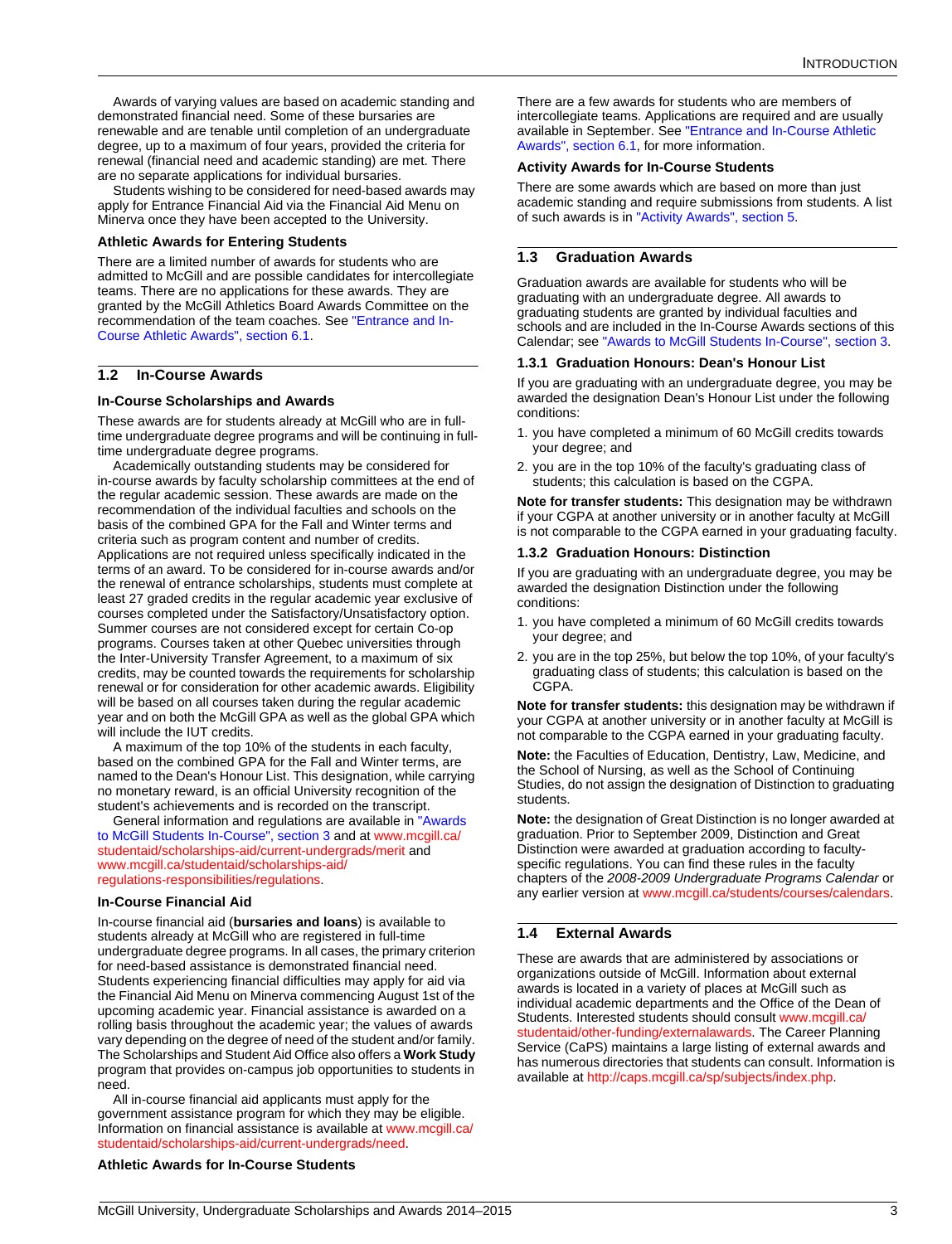# <span id="page-4-0"></span>**2 Entrance Scholarships and Awards**

### <span id="page-4-1"></span>**2.1 General Information**

McGill University has an extensive program of entrance awards to recognize and honour scholarship. These are entirely merit-based and financial need is not considered. Only students entering the University for the first time to undertake a full-time undergraduate degree program are eligible.

The McGill website [www.mcgill.ca/studentaid/scholarships-aid/](http://www.mcgill.ca/studentaid/scholarships-aid/future-undergrads/entrance-scholarships/) [future-undergrads/entrance-scholarships](http://www.mcgill.ca/studentaid/scholarships-aid/future-undergrads/entrance-scholarships/) provides detailed information on entrance awards including minimum academic requirements and deadline dates. Students wishing to be considered for awards must submit all supporting scholarship documents by the appropriate deadline. *There are no separate applications for One-year scholarships, only for Major scholarships, and students do not apply for individual scholarships*.

All renewable awards are tenable provided the criteria for renewal are met. Students holding renewable scholarships granted by the Committee on Enrolment and Student Affairs must complete at least 27 graded credits (not including courses taken under the Satisfactory/Unsatisfactory option) in an undergraduate degree program at McGill during the regular academic year to be eligible for renewal. Summer courses are not considered. Students who are registered for only one term must complete 14 graded credits. The academic standing required for renewal is based on the combined GPA for all courses taken during the Fall and Winter terms and varies across faculties.

For example, scholarships awarded to CEGEP students entering the medical program are renewable provided the recipient achieves Dean's Honour List standing (top 10%) at the end of the Med-P year in Science and at the end of each promotion period in Medicine. Scholarships awarded to CEGEP students entering the B.C.L./LL.B. program in the Faculty of Law are renewable provided the recipient's combined GPA places them in the top 10% of their cohort at the end of every academic year.

Students who have relinquished their awards during their studies at McGill may, upon their return to McGill University, request reinstatement. Students making such a request should ensure that the Scholarships and Student Aid Office receives a copy of the letter of readmission.

Inquiries concerning undergraduate entrance scholarships should be referred to the Scholarships and Student Aid Office in the Brown Student Services Building.

Detailed information and regulations for entrance scholarship recipients are available at [www.mcgill.ca/studentaid/](http://www.mcgill.ca/studentaid/scholarships-aid/regulations-responsibilities/) [scholarships-aid/regulations-responsibilities](http://www.mcgill.ca/studentaid/scholarships-aid/regulations-responsibilities/).

## <span id="page-4-2"></span>**2.2 Entrance Scholarships and Awards**

### **VERNON ALCOCK MEMORIAL BEST-IN-THE-WEST SCHOLARSHIPS**

Established in 2011 by Geoffrey Alcock, Linda Alcock and Family and Friends, in honour of Vernon Alcock, B.Sc. 1967, for outstanding undergraduate students who are entering the Faculty of Science from the western provinces, with a preference to students from Saskatchewan. If in any given year, there are no candidates meeting all conditions for eligibility, the Scholarships and Student Aid Office may consider students from any of the western provinces, always with a preference to students from Saskatchewan, wishing to enter any faculty. Value: varies.

### **ALMA MATER SCHOLARSHIPS**

Established in 1982 by generous contributions to the Alma Mater Fund from many graduates who designated their gifts to the area of scholarships and student aid. Awarded to students with outstanding merit proceeding to degrees in any faculty. While

academic standing is of primary importance, account may also be taken of financial need and/or qualities of leadership in community and school activities. Administered by the Scholarships and Student Aid Office. Value: varies.

### **SHEILA BAILLIE SCHOLARSHIPS IN ARCHITECTURE**

Established in 2001 by Gerald Hatch, B.Eng. 1944, and Sheila Baillie, B.Arch. 1946, in celebration of the 55th anniversary of the latter's graduation from the School of Architecture. Administered by the Scholarships and Student Aid Office and awarded to outstanding students entering the B.Sc.(Arch.) program. While academic standing is of primary importance, account may also be taken of qualities of leadership in community and/or school activities.

Value: minimum \$5,000 each; renewable.

### **SIR EDWARD BEATTY MEMORIAL SCHOLARSHIPS**

Established in 1927 by the late Sir Edward Beatty, former Chancellor of the University. While academic standing is of primary importance, account may also be taken of financial need and/or qualities of leadership in community and school activities. Administered by the Scholarships and Student Aid Office and awarded to students entering the Faculty of Arts or Science. Value: varies.

### **MAX BELL SCHOLARSHIPS**

Established in 2000 by the Max Bell Foundation of Calgary in memory of George Maxwell (Max) Bell (1912-1972), B.Com. 1932, Governor of McGill University from 1962-1971, businessman, oilman, newspaper publisher, sportsman and philanthropist. Administered by the Scholarships and Student Aid Office and awarded with a preference to students from Western Canada.

Value: minimum \$5,000; renewable.

### **BEST IN THE WEST SCHOLARSHIP AND BURSARY FUND**

Established in 2008 by alumni and friends. Administered by the Scholarships and Student Aid Office for students from Western Canada.

Value: varies.

### **RONALD AND DEANNA BIGGS SCHOLARSHIP**

Established in 2014 by Ronald C. Biggs, Ph.D. 1968, and Deanna E. Biggs. Awarded by the Scholarships and Student Aid Office to an outstanding student from Ontario entering a full-time undergraduate degree program in the Faculty of Engineering. While academic standing is of primary importance, demonstrated leadership in extra-curricular and/or community service is required.

Value: minimum \$3,000; renewable.

### **BARRIE BIRKS MEMORIAL ENTRANCE SCHOLARSHIP**

Established in 2003 by the Birks Family Foundation and gifts donated in memory of Barrie Birks, B.A. 1970, a distinguished business leader, former Governor of the University and Chairman of the Alma Mater Fund. Administered by the Scholarships and Student Aid Office and awarded to an outstanding student entering a full-time undergraduate degree program in the Faculty of Arts. While academic standing is of primary importance, account may also be taken of qualities of leadership in community and school activities.

Value: minimum \$3,000; renewable.

### **HENRY BIRKS SCHOLARSHIP**

Established in 1986 by Henry Birks & Sons Limited. Awarded to a student entering the first year of the undergraduate program in Materials Engineering. The award is made solely on the basis of merit among entrants with outstanding academic achievement in their pre-university programs. Tenable for one year only and awarded to a Canadian citizen or Permanent Resident with at least one year's residence in Canada. Administered by the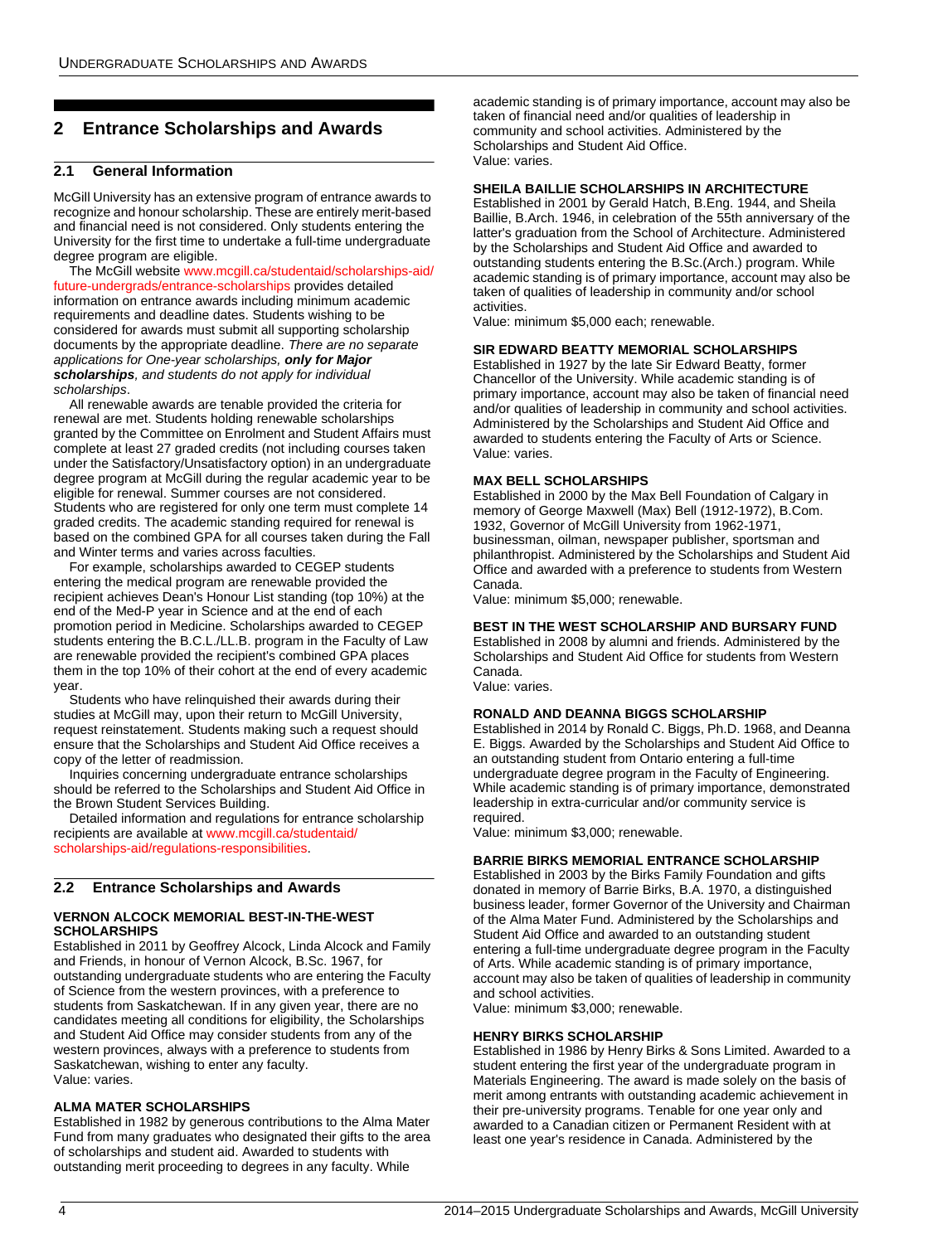Scholarships and Student Aid Office on the recommendation of the Department of Mining and Materials Engineering. Value: \$2,000.

### **FRANK AND HELEN BOGERT ENTRANCE SCHOLARSHIPS**

Established in 2001 by Frank G. Bogert, B.Eng. 1942, and Helen Bogert for outstanding students entering a full-time undergraduate degree program in the Department of Mechanical Engineering. While academic standing is of primary importance, account may also be taken of qualities of leadership in community and school activities. Administered by the Scholarships and Student Aid Office.

Value: minimum \$2,000 each; renewable.

### **HUGH M. BROCK SCHOLARSHIPS**

Established in 1992 by a generous bequest from Hugh M. Brock, B.Sc.(Eng.) 1928, for students entering any undergraduate degree program. While academic standing is of primary importance, account may also be taken of financial need and/or qualities of leadership in community and school activities. Any unspent funds may be awarded as bursaries. Administered by the Scholarships and Student Aid Office. Value: varies.

### **MARY EMILY BROWN ENTRANCE SCHOLARSHIPS**

Established in 1995 by G. Stewart Brown, a long-time friend and benefactor of the Faculty, in memory of his late wife. Mr. and Mrs. Brown shared many years of scholarship and bursary support of Macdonald undergraduate students. Scholarships are based on high academic achievement. It is the donor's wish that recipients will, in turn, help others as their life's circumstances permit and the scholarships are awarded by the Scholarships and Student Aid Office to students enrolled in the Faculty of Agricultural and Environmental Sciences.

Value: \$5,000 each.

### **GRANT AND LORRAINE MCOUAT CAMERON SCHOLARSHIP**

Established in 2012 by Grant Cameron, Dip.Agr. 1956, and his wife Lorraine Cameron, Dip. Ed. 1950, for one or more outstanding undergraduate students entering the Faculty of Agricultural and Environmental Sciences. Awarded by the Scholarships and Student Aid Office on the basis of high academic standing. Preference will be given to students from Ontario.

Value: varies.

### **ELIZABETH CAVE-BROWNE-CAVE ENTRANCE SCHOLARSHIPS**

Established in 2006 through a bequest of Elizabeth Cave-Browne-Cave. Administered by the Scholarships and Student Aid Office and awarded to outstanding undergraduate students entering any undergraduate degree program. Estimated value: \$3,000 each; renewable.

### **SHAM CHELLARAM ENTRANCE SCHOLARSHIP**

Established in 2013 by Sham Chellaram, B.Com. 1968, for one or more full-time undergraduate students entering McGill University. Preference will be given to students who are citizens of India or permanent residents of Hong Kong. Awarded by the Scholarships and Student Aid Office on the basis of high academic standing. Value: varies.

### **CONSUMERS PACKAGING INC./FRANK P. JONES EDUCATION AWARDS**

Open to children or wards of employees and retired employees of Consumers Packaging Inc. entering full-time degree programs at McGill University. Students who are admitted to the University may apply for \$1,900 awards which are renewable provided satisfactory standing is maintained. Students who are admitted with an average of 80% or better may apply for \$2,600 scholarships which are renewable provided that a sessional grade point average of at least 3.00 is maintained. In addition to the awards, recipients will be given travel allowances each year in the amount of \$1,200 for those from British Columbia, \$900 for those from the Atlantic provinces and \$600 for those from Ontario. Applications must be submitted by June 1st. Further information and application forms may be obtained from the Canadian Awards Division, Association of Universities and Colleges of Canada, 350 Albert Street, Suite 600, Ottawa, ON, K1R 1B1.

Value: \$1,900 or \$2,600 each.

### **LINDSAY COOK SCHOLARSHIPS**

Established in 2001 by Lindsay Cook, B.A. 1975, for an outstanding student entering any full-time undergraduate degree program. While academic standing is of primary importance, account may also be taken of qualities of leadership in community and school activities. Administered by the Scholarships and Student Aid Office.

Value: \$3,000 each; renewable.

### **MARY POWELL CULVER SCHOLARSHIP**

Established in 2002 by Mary P. Culver, B.Sc. 1947, for an outstanding student entering a full-time undergraduate degree program in the Faculty of Science. Administered by the Scholarships and Student Aid Office. Value: \$3,000.

### **ARTHUR DALFEN ENTRANCE SCHOLARSHIP**

Established in 2013 by Arthur Dalfen, B.Com. 1960, for outstanding international undergraduate students entering the Desautels Faculty of Management. Awarded by the Scholarships and Student Aid Office on the basis of academic excellence. Preference will be given to students paying the international fee tuition rate.

Value: varies

### **THE MARY AND MAX DALFEN PRESTIGE ENTRANCE SCHOLARSHIP IN MANAGEMENT**

Established in 2008 by Mrs. Rosalind Dalfen Bloom, B.Com. 1960, Dr. David Bloom, and Mr. Arthur Dalfen, B.Com. 1960, in honour of their parents, Mary and Max Dalfen. Awarded by the Scholarships and Student Aid Office to an outstanding undergraduate student entering the Desautels Faculty of Management. Estimated value: \$10,000; renewable.

### **MARCEL A. DESAUTELS PRESTIGE ENTRANCE SCHOLARSHIP**

Established in 2011 by Marcel A. Desautels, C.M., LL.D. 2007, for an outstanding undergraduate student entering the B.Com. program in the Desautels Faculty of Management. Awarded by the Scholarships and Student Aid Office to a Canadian student based on academic merit. Unspent income may be used to support bursaries for B.Com. students in the name of Marcel A. Desautels.

Value: \$10,000.

### **D'ARCY M. DOHERTY SCHOLARSHIPS**

Established in 2001 by the Uplands Charitable Foundation in honour of D'Arcy M. Doherty, B.Com. 1931, for outstanding students entering any full-time undergraduate degree. While academic standing is of primary importance, account may be taken of qualities of leadership in community and school activities. Administered by the Scholarships and Student Aid Office. Estimated value: \$3,000 each; renewable.

### **LARA DRUMMOND ENTRANCE SCHOLARSHIPS**

Made available by the generous support of the Lara Drummond Foundation. Six scholarships renewable for a maximum of three years upon, each academic year, maintaining minimum renewal criteria. Awarded by the Scholarships and Student Aid Office to students enrolled in the Faculty of Agricultural and Environmental Sciences, on the basis of academic excellence. Value: \$5,000 each.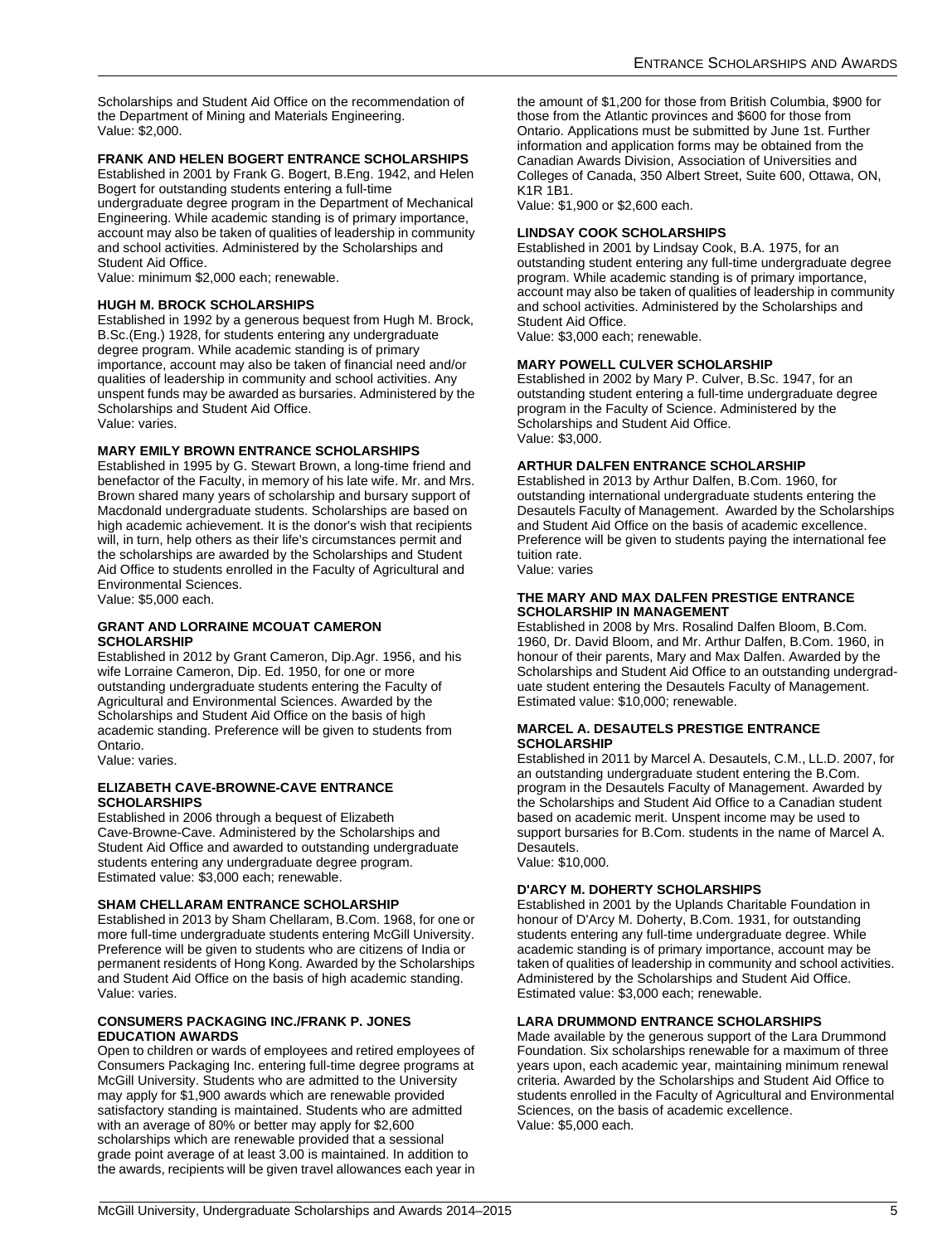### **GEORGE HERRICK DUGGAN MEMORIAL SCHOLARSHIPS (DOMINION BRIDGE CORPORATION)**

Established in 1947 and open to employees, and their children, of Dominion Bridge Corporation and its wholly owned subsidiary companies. Awarded on the basis of high academic standing. Candidates should provide proof of eligibility to the Scholarships Office. If in a given year there are no applicants meeting all of the conditions for eligibility, the Scholarships and Student Aid Office may consider other undergraduate students for these scholarships.

Value: varies.

### **VLADIMIR J. ELGART SCHOLARSHIP**

Established in 2009 through the generous bequest of the late Vladimir J. Elgart. Awarded by the Scholarships and Student Aid Office to outstanding students entering any full-time undergraduate degree program. Value: varies.

### **GRACE FAIRLEY TRAFALGAR SCHOLARSHIP**

Founded in 1913 by friends and former pupils of the late Miss Grace Fairley, to signal her long and faithful service to education as head of the Trafalgar Institute. Tenable for one year only and awarded to a former graduate of Trafalgar School who obtains high marks for admission to any full-time undergraduate degree course.

Value: \$1,500.

### **NARCISSA FARRAND (MRS. N. PETTES) SCHOLARSHIPS**

Established in 1914 by Mr. and Mrs. H.V. Truell, of Sweet Acre, Knowlton, Quebec. Open to students entering any full-time undergraduate degree program, with preference given to candidates from the Eastern Townships. Administered by the Scholarships and Student Aid Office. Any unspent funds may be awarded as bursaries after entrance scholarships have been granted.

Value: varies.

### **FETHERSTONHAUGH FAMILY ENTRANCE SCHOLARSHIP**

Established in 2013 by Robert Fetherstonhaugh, B.Com. 1978, D.P.A. 1980; Brian Fetherstonhaugh, B.Com. 1979; Catherine Fetherstonhaugh Graham, student at the Faculty of Arts, 1981- 1982, 1989-1990, and member of the McGill Women's Hockey Team; Julie Fetherstonhaugh, M.B.A. 2012; and John Fetherstonhaugh, B.C.L. 1950, in honour of the many family connections to McGill. These include Harold Lea Fetherstonhaugh, long-time member of the School of Architecture; Conrad Fetherstonhaugh Harrington, B.A. 1933, B.C.L. 1936, LL.D. 1984, and former Chancellor of McGill; Robert C. Fetherstonhaugh, WWII historian; and Keith C. Notman, B.Sc. 1914. The scholarship is for outstanding undergraduate students entering the Desautels Faculty of Management who have demonstrated superior leadership qualities and a commitment to community involvement. Awarded by the Scholarships and Student Aid Office to Canadian students on the basis of academic excellence.

Value: varies.

### **FRIENDS OF MCGILL, INC. SCHOLARSHIPS**

Established in 1999 by the Friends of McGill University, Inc. in the U.S. Administered by the Scholarships and Student Aid Office and awarded to outstanding students entering any undergraduate degree program. Preference is given to U.S. citizens. Renewable provided the holder maintains satisfactory academic standing. Any unspent funds may be used as bursaries for U.S. students. Value: varies.

### **DR. ROBERT H.P. FUNG SCHOLARSHIP**

Established in 2012 by the Sir Kenneth Fung Ping Fan Foundation Trust I in honour of one of its family members of McGill graduate, Dr. Robert H.P. Fung, M.D.,C.M. 1960, for a student entering or enrolled in the Schulich School of Music. Preference will be given to students from the Hong Kong Special Administration Region and the People's Republic of China.

Awarded by the Schulich School of Music on the basis of high academic standing or high performance excellence. Value: \$15,000; renewable.

### **D. LORNE GALES SCHOLARSHIPS**

Established in 1992 by the Friends of McGill University, Inc. to honour the late D. Lorne Gales, B.A. 1932, B.C.L. 1935, LL.D. 1979, for his long service to the Friends of McGill. Available for students entering any undergraduate degree program, with a preference to U.S. citizens. While academic standing is of primary importance, account may also be taken of financial need and/or qualities of leadership in community and school activities. Administered by the Scholarships and Student Aid Office and renewable provided the holder maintains an academic standing satisfactory to the Scholarships and Student Aid Office. Value: minimum \$2,000 each.

### **ERIN AND MATT GIFFEN ENTRANCE SCHOLARSHIP**

Established in 2010 by Erin Giffen and Matt Giffen, B.Com. 1991, for outstanding students entering the B.Com. program in the Desautels Faculty of Management. Awarded by the Scholarships and Student Aid Office on the basis of academic merit and leadership in extracurricular and community activities. Value: minimum \$5,000; renewable.

### **HANG CHANG CHOON ENTRANCE SCHOLARSHIP**

Established in 2013 by Hang Chang Choon, M.B.A. 1977, for outstanding undergraduate students entering the Faculty of Engineering. Awarded by the Scholarships and Student Aid Office on the basis of academic merit. Preference will be given to students from the People's Republic of China. Value: \$5,000.

### **JOAN AND CONRAD HARRINGTON SCHOLARSHIPS**

Established with contributions from University staff, family and friends who wished to honour and recognize the service of Conrad F. Harrington, B.A. 1933, B.C.L. 1936, LL.D. (Hon.) 1984, as Chancellor of the University from 1976 to 1983, and with gifts from Mr. and Mrs. Harrington themselves. Available to students with outstanding academic merit entering a full-time undergraduate degree program in the Faculty of Agriculture, Engineering, Law, Management or Medicine. Administered by the Scholarships and Student Aid Office and renewable provided the holder maintains an academic standing satisfactory to the Scholarships and Student Aid Office. Value: minimum \$2,000 each.

### **THORNLEY W. HART SCHOLARSHIPS**

Established in 1991 by the Friends of McGill University, Inc. in memory of the late Thornley W. Hart, B.Com. 1937, past president of the Friends of McGill, and in recognition of his desire for greater understanding between Canada and the United States. Available for students entering any undergraduate degree program, with a preference to U.S. citizens. While academic standing is of primary importance, account may also be taken of financial need and/or qualities of leadership in community and school activities. Administered by the Scholarships and Student Aid Office and renewable provided the holder maintains an academic standing satisfactory to the Scholarships and Student Aid Office.

Value: minimum \$2,000 each.

### **RICHARD HERZER SCHOLARSHIPS**

Established in 2000 through an anonymous commitment and a generous gift from the late Richard Herzer, M.Sc. 1935, to students entering the Department of Chemical Engineering. Administered, on the basis of academic achievement, by the Scholarships and Student Aid Office. Unspent income may be spent as bursaries for students enrolled in the Department of Chemical Engineering. Value: varies.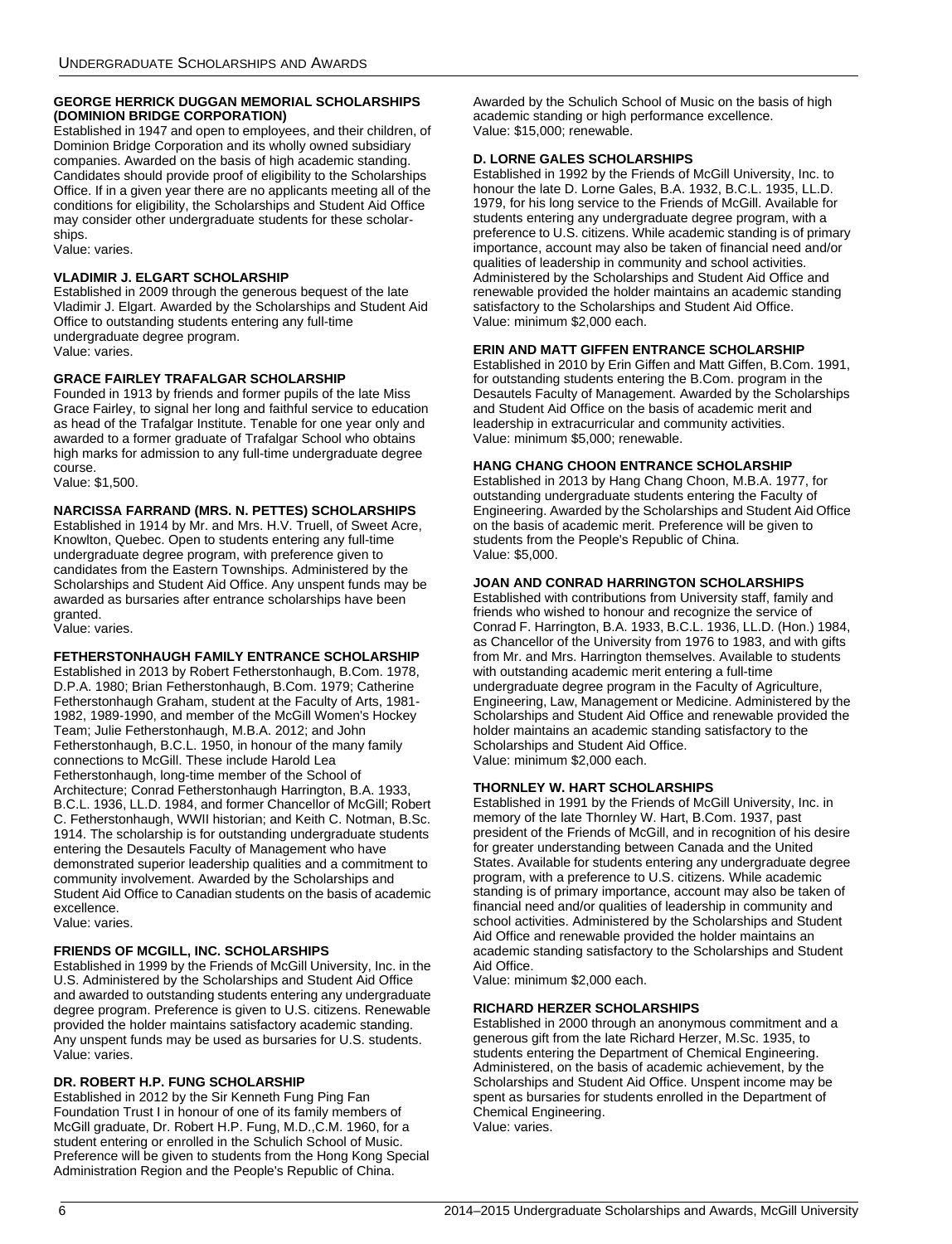### **BRETT HICKEY "BEST IN THE WEST" ENTRANCE SCHOLARSHIPS**

Established in 2008 by Brett Hickey, B.Com. 2002. Awarded by the Scholarships and Student Aid Office, on the basis of academic excellence, to students entering the Desautels Faculty of Management from the provinces of British Columbia, Alberta, Saskatchewan or Manitoba. Value: \$3,000.

### **ANNETTE S. HILL MEMORIAL BURSARIES AND SCHOLARSHIPS**

Established in 1961 to assist young men of the Protestant faith and of good character from the Maritime Provinces or the Province of Ontario to obtain a college education. Value: varies.

### **SIDNEY J. HODGSON SCHOLARSHIPS**

Founded in 1919 by Arthur J. Hodgson, Esq., in memory of his son, Sidney James Hodgson, a student of the First Year in Arts, who was killed in action on September 17, 1918, while serving in the 66th Battery of the Canadian Field Artillery. Originally restricted to former graduates of Westmount High School. Administered by the Scholarships and Student Aid Office with preference given to students living in Westmount. Any unspent funds may be awarded as bursaries after entrance scholarships have been granted.

Value: varies.

### **CHARLES C.P. HUI SCIENCE SCHOLARSHIPS**

Endowed in 1997 with a generous gift from Charles C.P. Hui, B.Sc. 1968. Administered by the Scholarships and Student Aid Office and awarded to students entering full-time undergraduate programs in the Faculty of Science, with preference to students from Hong Kong.

Value: varies.

### **BOURSES D'ÉTUDES HYDRO-QUÉBEC EN GÉNIE**

Established in 2007 by Hydro-Québec. Administered by the Scholarships and Student Aid Office and awarded to outstanding students entering any undergraduate degree program in the Faculty of Engineering who are residents of Quebec. Value: \$5,000 each; renewable twice.

### **BOURSES D'ÉTUDES HYDRO-QUÉBEC EN SCIENCE**

Established in 2007 by Hydro-Québec. Administered by the Scholarships and Student Aid Office and awarded to outstanding students entering any undergraduate degree program in the Faculty of Science who are residents of Quebec. Value: \$5,000 each; renewable twice.

### **GRACE (READ) IRVING SCHOLARSHIPS**

Established in 1999 through a generous gift by the late Grace (Read) Irving, B.A. 1937, to recognize academic achievement. Administered by the Scholarships and Student Aid Office and awarded to distinguished students entering the Faculty of Arts. Renewable provided the holder maintains an academic standing satisfactory to the Scholarships and Student Aid Office. Value: minimum \$3,000 each.

### **IRWIN/BRENNAN ENTRANCE SCHOLARSHIP**

Established in 2003 by Alexandra Irwin Cowie, B.Sc. 1950, as a legacy of her parents, Alexander N. Irwin and Charlotte Brennan Irwin, and other members of her family. Administered by the Scholarships and Student Aid Office and awarded to an outstanding student entering any full-time undergraduate degree program. While academic standing is of primary importance, account may also be taken of qualities of leadership in community and school activities.

Value: minimum \$10,000; renewable.

### **KEYFITZ SCHOLARSHIPS**

Established in 1987 by Dr. Nathan Keyfitz, B.Sc. 1934, LL.D. (Hon.) 1984, and Mrs. Beatrice Keyfitz. Available to students with outstanding merit entering any full-time undergraduate degree

program with preference to the Faculty of Arts or of Science. While academic standing is of primary importance, account may also be taken of financial need and/or qualities of leadership in community and school activities. Administered by the Scholarships and Student Aid Office and renewable provided the holder maintains an academic standing satisfactory to the Scholarships and Student Aid Office. Value: minimum \$2,000 each.

### **KILLAM ENTRANCE SCHOLARSHIPS**

Established in 2001 in memory of Isaac Walton Killam of Nova Scotia by his Massachusetts sisters through their testamentary trusts for students entering undergraduate degree programs. While academic standing is of primary importance, account may also be taken of qualities of leadership in community and school activities. Administered by the Scholarships and Student Aid Office and awarded to students who are domiciled in or are citizens of the United States.

Value: minimum \$3,000 each; renewable.

### **HARRY & HENRIETTA KOSTMAN ENTRANCE SCHOLARSHIP**

Established in 2004 by Henrietta Kostman, B.A. 1939, to support students coming from Harry and Henrietta's home provinces. Administered by the Scholarships and Student Aid Office and awarded to an outstanding student entering a full-time undergraduate degree program in the Faculty of Arts. While academic standing is of primary importance, a student's financial need may be taken into account. Preference will be given to Canadian students from Nova Scotia and British Columbia. Renewable provided the holder maintains an academic standing satisfactory to the Scholarships and Student Aid Office. Estimated value: \$5,000; renewable.

### **HENRIETTA KOSTMAN FAMILY ENTRANCE SCHOLARSHIP**

Established in 2005 by Henrietta Kostman, B.A. 1939, to support students entering McGill from Mr. and Mrs. Kostman's home provinces. Available for an outstanding student entering a fulltime undergraduate degree program in the Faculty of Arts. While academic standing is of primary importance, a student's financial need may be taken into account. Administered by the Scholarships and Student Aid Office and renewable provided the holder maintains an academic standing satisfactory to the Scholarships and Student Aid Office. Preference will be given to Canadian students from Nova Scotia or British Columbia. Estimated value: \$5,000; renewable.

# **DR. SOO KIM LAN SCHOLARSHIP** 蘇金蘭醫生獎學金

Established in 2000 by Arthur C.F. Lau, C.M., FRAIC, B.Arch. 1962, and Crystal S.C. Lau, B.Sc. 1962, M.Sc. 1964, in honour of Crystal's Mother Dr. Soo Kim Lan, for an outstanding student entering a full-time undergraduate degree program in the Faculty of Science. Administered by the Scholarships and Student Aid Office and renewable. Preference shall be given to international students.

Value: \$3,000.

### **ARTHUR AND CRYSTAL LAU ENTRANCE SCHOLARSHIP**

Established in 2013 by Arthur Lau, B.Arch. 1962, and Crystal S.C. Lau, B.Sc. 1962, M.Sc. 1964, for one or more outstanding undergraduate students entering any full-time undergraduate degree program in the Faculty of Agricultural and Environmental Sciences and/or the School of Dietetics and Human Nutrition. Awarded by the Scholarships and Student Aid Office on the basis of high academic standing. Value: varies.

### **DAVID TAT-CHI LIN ENTRANCE SCHOLARSHIP**

Established in 2003 by David Tat-Chi Lin, M.D.,C.M. 1983, for an outstanding undergraduate student entering a full-time degree program in the Faculty of Science. While academic standing is of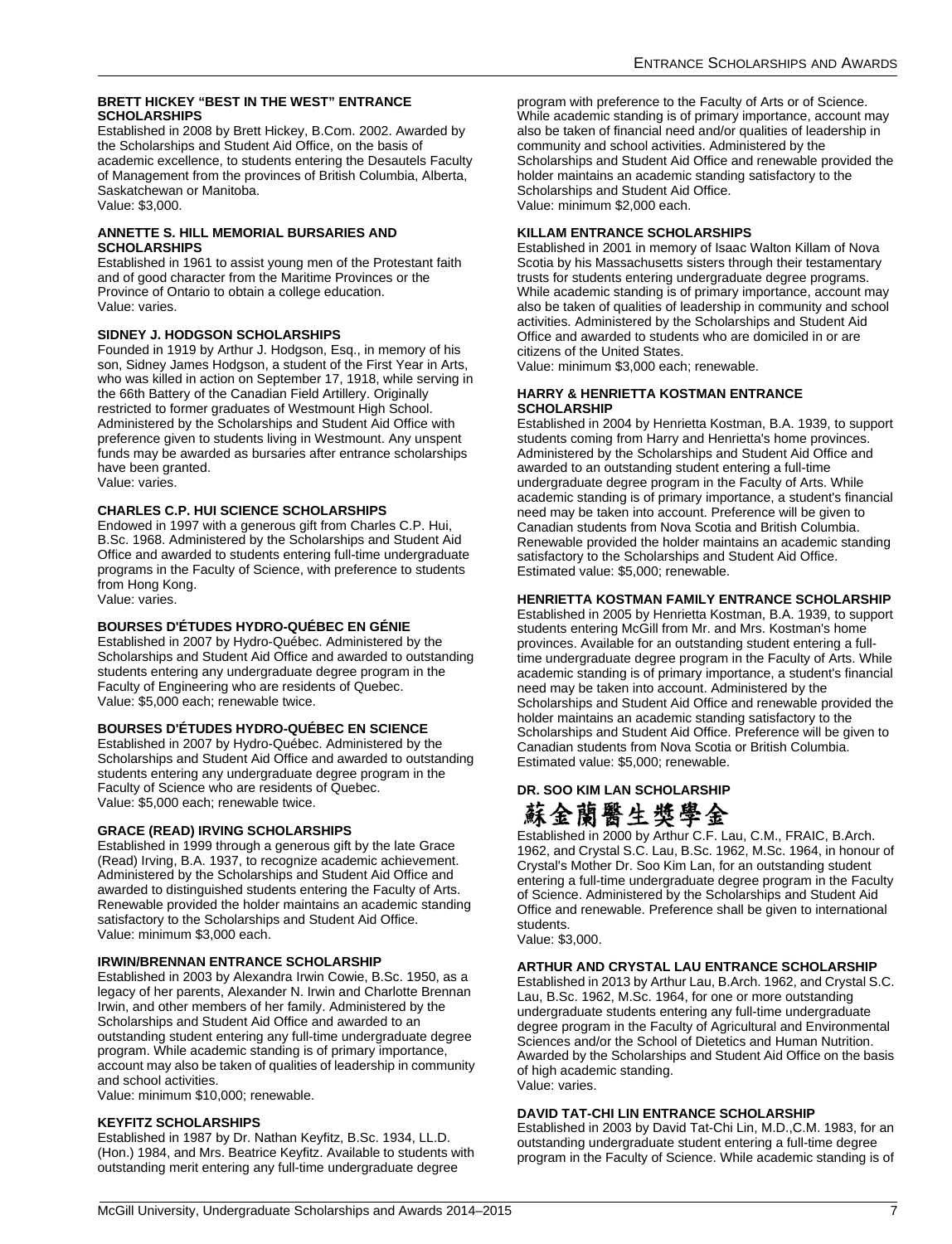primary importance, account may also be taken of qualities of leadership in community and school activities. Administered by the Scholarships and Student Aid Office. Preference shall be given to students who are not residents of Quebec. Value: minimum \$3,000; renewable.

### **MACDONALD CLASS OF 1962 ENTRANCE SCHOLARSHIP**

Established in 2013 by the Macdonald Class of 1962 in recognition of their 50th anniversary of graduation for students entering a full-time undergraduate program in the Faculty of Agricultural and Environmental Sciences. Awarded by the Scholarships and Student Aid Office on the basis of academic merit.

Value: varies.

### **SIR WILLIAM MACDONALD SCHOLARSHIPS**

Established in 1881 by the late Sir William Macdonald. Available to students with outstanding merit entering any full-time undergraduate degree program. While academic standing is of primary importance, account may also be taken of financial need and/or qualities of leadership in community and school activities. Administered by the Scholarships and Student Aid Office. Value: varies.

### **JOHN H. MAHON SCHOLARSHIPS**

Established in 1998 by John H. Mahon, B.Sc. 1948, M.Sc. 1949, Ph.D. 1953, for students entering the Faculty of Science. Available to outstanding students on the basis of academic standing and community or school leadership and/or financial need. Administered by the Scholarships and Student Aid Office and renewable provided the holder maintains an academic standing satisfactory to the Scholarships and Student Aid Office. Value: minimum \$2,000 each.

### **JAMES DAVIDSON MCCALL SCHOLARSHIPS**

Founded by his family in memory of James Davidson McCall, B.Eng., who was accidentally killed in September 1953, the year of his graduation. Awarded to students proceeding to degrees in any faculty with a preference to students entering Engineering. While academic standing is of primary importance, account may also be taken of financial need and/or qualities of leadership in community and school activities. Administered by the Scholarships and Student Aid Office and renewable provided the holder maintains an academic standing satisfactory to the Scholarships and Student Aid Office. Value: minimum \$2,000 each.

### **MCCALL MACBAIN PRESTIGE ENTRANCE SCHOLARSHIPS**

Established in 1994 by John H. McCall MacBain, B.A. 1980. John MacBain was President of the McGill Students' Society and a Rhodes Scholar. Renewable entrance awards are offered annually to outstanding students entering a program in the Faculty of Arts on the basis of academic standing, community leadership and extracurricular activities. Open to all students although an attempt will be made to balance the awards equally between Canadian and international students. Awards are made by a selection committee of the Committee on Enrolment and Student Affairs.

Estimated value: \$10,000 each.

### **DUNCAN MCCASKILL SCHOLARSHIPS**

Restricted to students from Nova Scotia entering undergraduate degree programs. While academic standing is of primary importance, account may also be taken of financial need and/or qualities of leadership in community and school activities. Administered by the Scholarships and Student Aid Office. Value: varies.

### **J.W. MCCONNELL SCHOLARSHIPS**

Made possible through the generous donation of the late Mr. J.W. McConnell. Available to students entering any undergraduate degree program. While academic standing is of primary importance, account may also be taken of financial need and/or qualities of leadership in community and school activities.

Administered by the Scholarships and Student Aid Office. Candidates must be Canadian citizens or Permanent Residents. Value: varies.

### **J.W. MCCONNELL FOUNDATION SCHOLARSHIPS IN ENVIRONMENT**

Established in 2000 by the J.W. McConnell Foundation for outstanding students entering a full-time undergraduate degree in the McGill School of Environment. While academic standing is of primary importance, account will also be taken of qualities of leadership in community and school activities. Administered by the Scholarships and Student Aid Office. Value: \$5,000 each; renewable.

### **JAMES MCGILL SCHOLARSHIPS**

Available to students entering any undergraduate degree program. While academic standing is of primary importance, account may also be taken of financial need and/or qualities of leadership in community and school activities. Administered by the Scholarships and Student Aid Office. Value: varies.

### **MCGILL ALUMNAE SOCIETY GWEN F. BUCHANAN SCHOLARSHIPS**

Established in 1991 in memory of Gwen F. Buchanan, B.A. 1929, past President, Emeritus member and Honorary President of the McGill Alumnae Society. Awarded to a distinguished student entering any faculty with preference to women. While academic standing is of primary importance, account may also be taken of financial need and/or qualities of leadership in community and school activities. Administered by the Scholarships and Student Aid Office and renewable provided the holder maintains an academic standing satisfactory to the Scholarships and Student Aid Office.

Value: \$3,000 each.

### **MCGILL ALUMNAE MABEL KING SCHOLARSHIPS**

Established in 1979 in memory of the late Mabel King and made possible by a generous bequest from her estate to the McGill Alumnae Society. Administered by the Scholarships and Student Aid Office and awarded to a distinguished student entering any faculty with preference to women. While academic standing is of primary importance, account may also be taken of financial need and/or qualities of leadership in community and school activities. Renewable provided the holder maintains an academic standing satisfactory to the Scholarships and Student Aid Office. Value: \$3,000 each.

### **MCGILL SCIENCE SCHOLARSHIP**

Established in 2007 by Julia Santry, B.Sc. 1947, former director of the Friends of McGill, Inc. and distinguished volunteer for the University. Administered by the Scholarships and Student Aid Office and awarded to an outstanding student entering a full-time undergraduate degree program in the Faculty of Science. Estimated value: \$3,000; renewable.

### **MCGILL UNIVERSITY CONTINGENT CANADIAN OFFICERS TRAINING CORPS MEMORIAL SCHOLARSHIPS**

Established in 1978 by the Trustees of the McGill C.O.T.C. Volunteers' Memorial Trust Fund. Available to students with outstanding merit entering any full-time undergraduate degree program. While academic standing is of primary importance, account may also be taken of financial need and/or qualities of leadership in community and school activities. Administered by the Scholarships and Student Aid Office. Value: varies.

### **THE MCGILL UNIVERSITY TRUST UK SCHOLARSHIPS**

Originally established in 2002 by the McGill University Trust. Awarded by the Scholarships and Student Aid Office to a full-time undergraduate student entering any faculty. Students must be entering McGill for the first time, have demonstrated academic achievement, and be British national residents in the UK. Value: varies.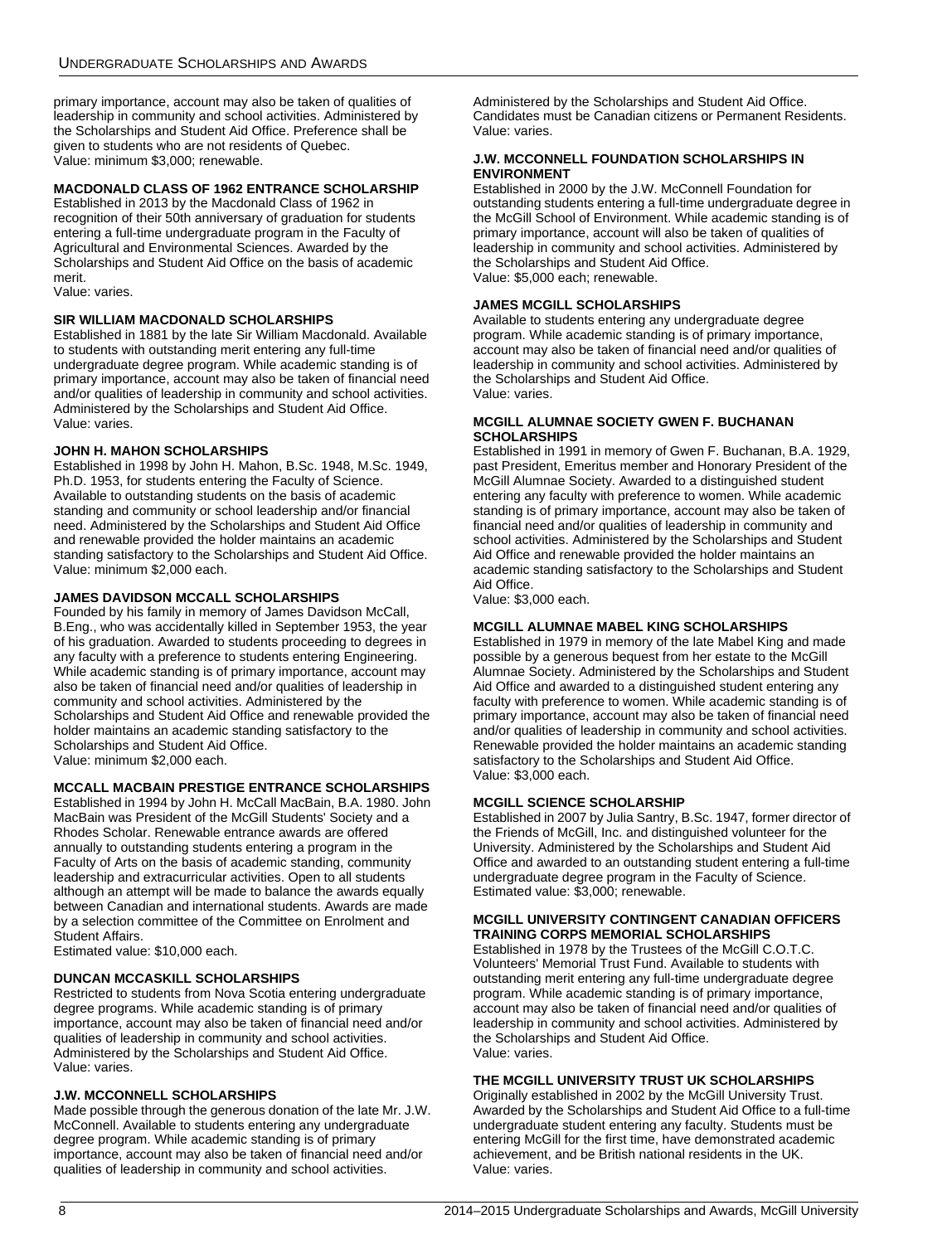### **ISOBEL MCLAGGAN OSWALD AND MARJORIE MCLAGGAN ENTRANCE SCHOLARSHIPS**

Established in 2006 in memory of Marjorie McLaggan, B.A. 1929 (Dal.), M.A. 1931 (McG.) and Isobel McLaggan Oswald, B.A. 1937, M.A. (Hon.) 1981 (McG.). Administered by the Scholarships and Student Aid Office and awarded to an outstanding undergraduate student entering any undergraduate degree program. While academic standing is of primary importance, consideration will be given to leadership in extracurricular and community activities.

Estimated value: \$10,000 each; renewable.

### **ELIZABETH B. MCNAB SCHOLARSHIPS**

Established in 1992 by the Friends of McGill University, Inc. to honour Elizabeth B. McNab, B.A. 1941, for her long service to the Friends of McGill. Available for students entering any undergraduate degree program, with a preference to U.S. citizens. While academic standing is of primary importance, account may also be taken of financial need and/or qualities of leadership in community and school activities. Administered by the Scholarships and Student Aid Office and renewable provided the holder maintains an academic standing satisfactory to the Scholarships and Student Aid Office. Value: minimum \$2,000 each.

### **T.R. MEIGHEN FOUNDATION SCHOLARSHIPS**

Established in 1995 by the Trustees of the T.R. Meighen Foundation of New Brunswick and McGill graduates for students from Atlantic Canada entering any undergraduate degree program. While academic standing is of primary importance, account may also be taken of financial need and/or qualities of leadership in community and school activities. Administered by the Scholarships and Student Aid Office and renewable provided the holder maintains an academic standing satisfactory to the Scholarships and Student Aid Office. Value: minimum \$2,000 each.

### **MINING AND MATERIALS ENGINEERING SCHOLARSHIPS**

Established by the department from funds given by industry and private donations. To be awarded on merit to students entering or continuing in the Department of Mining and Materials Engineering. Awarded by the Faculty of Engineering Scholarships Committee on the recommendation of the Department of Mining and Materials Engineering. The value of the awards varies depending on academic standing and other awards held. Value: up to \$3,000 each.

### **DAVID PALL AND BRAM APPEL SCHOLARSHIPS**

Established in 1995 by the Pall Corporation in honour of David B. Pall, B.Sc. 1936, Ph.D. 1939, D.Sc. 1987, and A. Bram Appel, B.Com. 1935, whose lifelong friendship, begun at McGill, resulted in the creation and success of the Pall Corporation. Available to students with outstanding merit entering an undergraduate degree program, with preference to the Desautels Faculty of Management or the Faculty of Science. While academic standing is of primary importance, account may also be taken of financial need and/or qualities of leadership in community and school activities. Administered by the Scholarships and Student Aid Office and renewable provided the holder maintains an academic standing satisfactory to the Scholarships and Student Aid Office. Value: minimum \$2,000 each.

### **EDGAR R. PARKINS SCHOLARSHIPS**

Established in 1964 by a bequest from Edgar R. Parkins for students entering any undergraduate degree program. While academic standing is of primary importance, account may also be taken of financial need and/or qualities of leadership in community and school activities. Administered by the Scholarships and Student Aid Office. Value: varies.

### **EILEEN PETERS SCHOLARSHIPS**

Established in 1994 to provide at least two scholarships to students entering any undergraduate degree program. While academic standing is of primary importance, account may also be taken of financial need and/or qualities of leadership in community and/or school activities. Administered by the Scholarships and Student Aid Office and renewable provided the holder maintains an academic standing satisfactory to the Scholarships and Student Aid Office. Preference will be given to Canadian citizens.

Value: minimum \$2,000 each.

### **THE CHANCELLOR RICHARD W. POUND ENTRANCE SCHOLARSHIP**

Established in 2009 in honour of Richard Pound, B.Com. 1962, B.C.L. 1967, O.C., O.Q., Q.C., LL.D. and his outstanding and distinguished service to McGill. Richard Pound, a prominent tax attorney, was Chancellor of McGill from 1999 to 2009, and has been a member of the Board of Governors since 1986, serving as its chair from 1994 to 1999. In addition to Mr. Pound's roles within McGill, he is widely recognized for his role as vice-president of the International Olympic Committee and as an Olympian. The Scholarship is awarded to one or more outstanding students entering an undergraduate course of study at McGill University who have shown promise of future success and responsible citizenship. While academic standing is of primary importance, account will also be taken of strong athletic ability, qualities of leadership and participation in community affairs and student government. The scholarships are open to all and are tenable for a maximum of 4 years provided the holder continues to meet the criteria.

Value: up to \$10,000 each; renewable.

### **R.E. POWELL SCHOLARSHIPS**

Established in 1976 by the family of the late R.E. Powell, Chancellor of McGill University from 1957 to 1964. While academic standing is of primary importance, account may also be taken of financial need and/or qualities of leadership in community and school activities. Administered by the Scholarships and Student Aid Office and renewable provided the holder maintains an academic standing satisfactory to the Scholarships and Student Aid Office. Value: minimum \$2,000 each.

### **VIVIENNE POY SCHOLARSHIPS**



Endowed in 1995 by Mrs. Vivienne Poy, B.A. 1962, for students entering undergraduate degree programs in the Faculty of Arts. While academic standing is of primary importance, account may also be taken of financial need and/or qualities of leadership in community and school activities. Administered by the Scholarships and Student Aid Office and renewable provided the holder maintains an academic standing satisfactory to the Scholarships and Student Aid Office. Value: minimum \$2,000 each.

### **MARGARET BROWER MACMILLAN PRATT SCHOLARSHIPS**

Established in 2001 by a generous bequest from Edward J. Pratt in memory of Margaret Brower MacMillan Pratt, B.A. 1910. Administered by the Scholarships and Student Aid Office and awarded to outstanding students entering an English Literature or History program in the Faculty of Arts. Value: varies.

### **RALSTON SCHOLARSHIP**

Established in 1974 by bequests from Mrs. Hazel Jerrine Ralston and Miss Hazel Vivian Ralston in memory of their sons and brothers respectively, Pilot Herbert James Ralston and Lt. William Edward Ralston who were killed in the Second World War and who were both graduates of Westmount High School. Administered by the Scholarships and Student Aid Office to students entering any undergraduate degree program.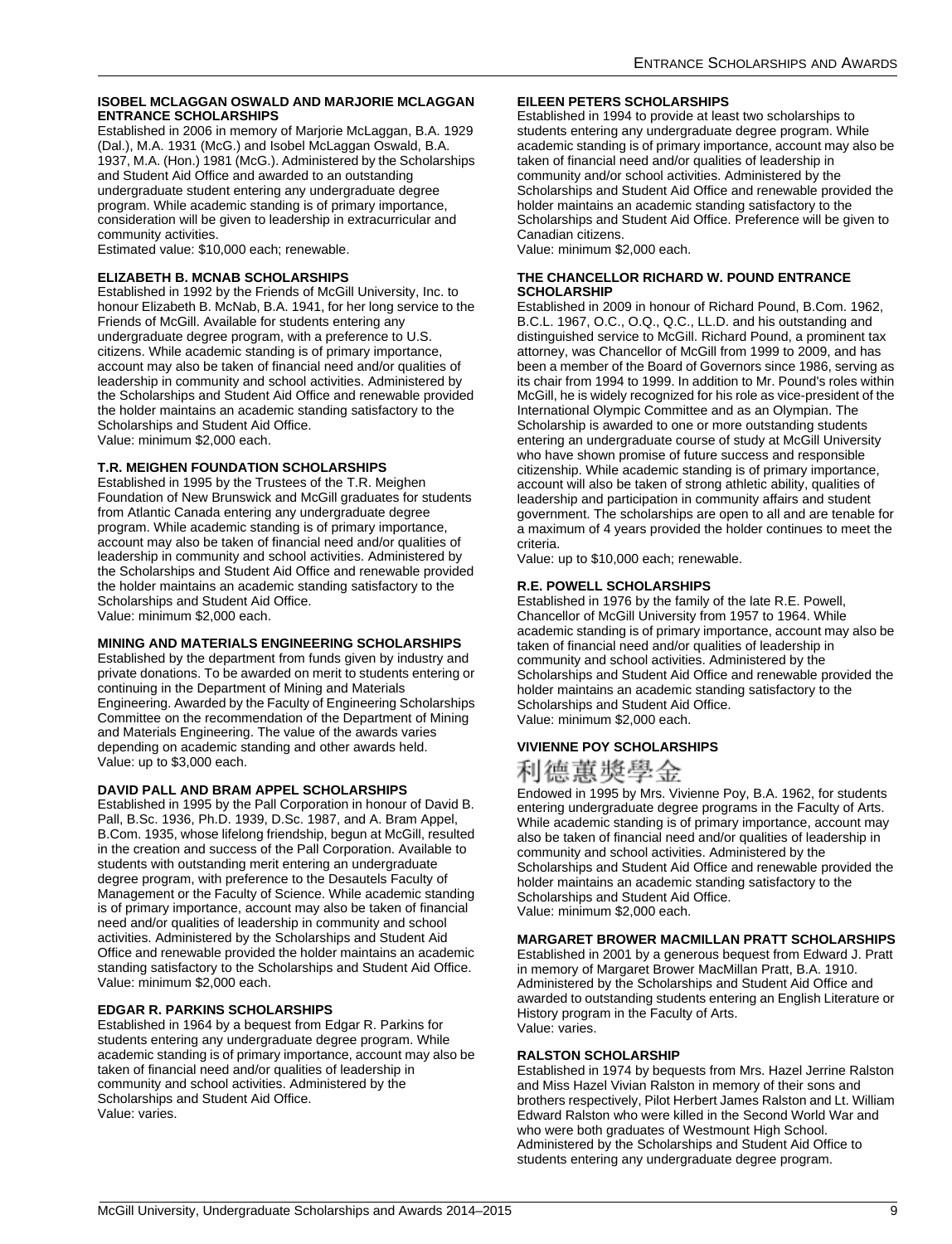Preference given to students from Westmount High School. Any unspent funds may be awarded as bursaries after entrance scholarships have been granted. Value: varies.

### **JUDIE RIMER ENTRANCE SCHOLARSHIP**

Established in 2012 by Gerald Rimer, B.Com. 1956, in memory of his wife, Judie Rimer, B.A. 1962. Awarded by the Scholarships and Student Aid Office to outstanding students entering any undergraduate degree program. Value: varies.

### **FRANK SCHAPIRA MEMORIAL SCHOLARSHIPS**

Established in 1990 by friends and family as a memorial tribute to Frank V. Schapira, B.Com. 1961, recipient of the Lieutenant Governor's Gold Medal in Accounting at McGill University. While academic standing is of primary importance, account may also be taken of financial need and/or qualities of leadership in community and school activities. Administered by the Scholarships and Student Aid Office and awarded to students entering the Desautels Faculty of Management; renewable provided the holder maintains an academic standing satisfactory to the Scholarships and Student Aid Office. Value: minimum \$2,000 each.

### **SIGMA CHI LEADERSHIP SCHOLARSHIP**

Established in 2012 by the Sigma Chi Canadian Foundation. Since the Gamma Lambda chapter of Sigma Chi established itself at McGill in 1927, Sigma Chi has been an organization for serious-minded young men to grow into values-based leaders and develop lifelong ideals together. The Sigma Chi Leadership Scholarship recognizes the qualities of entering students that meet the standards of Sigma Chi membership, as described by the Jordan Standard: being of high character, a student of fair ability, with ambitious purposes, a congenial disposition, possessed of good morals, having a high sense of honour, and a deep sense of personal responsibility. Awarded by the Scholarships and Student Aid Office to entering undergraduate male and/or female students in any Faculty who have demonstrated strong academic achievement combined with outstanding leadership and good character through involvement in extracurricular activities. Value: varies.

### **THE MONSIGNOR ANDREW SINAL MEMORIAL ENTRANCE SCHOLARSHIP**

Established in 2011 by the Slovak Catholic Church of Ascension Eastern Rite (Byzantine) in Montreal, in memory of Monsignor Andrew Sinal for his outstanding and exemplary service to the church, for outstanding undergraduate students entering any faculty. Awarded by the Scholarships and Student Aid Office on the basis of academic merit. Any unspent funds may be awarded by the Scholarships and Student Aid Office as bursaries for students in any of the faculties. Value: varies.

### **GREVILLE SMITH SCHOLARSHIPS**

Established in 1977 with a generous bequest to the Martlet Foundation from H. Greville Smith, a former member of the Board of Governors and a distinguished industrialist and philanthropist, who was prominent in educational and scientific pursuits. Awarded to outstanding students entering an undergraduate course of study at McGill University who have shown promise of future success and responsible citizenship. While academic standing is of primary importance, account will also be taken of qualities of leadership and participation in community affairs, student government or athletics. They are not related to financial need, and are open to Canadian citizens or Permanent Residents. The scholarships are tenable up to a maximum of 4 years provided the holder continues to meet the criteria to the satisfaction of the Greville Smith Scholarships Committee and the Scholarships and Student Aid Office. Value: up to \$10,000 each; renewable.

### **SEBA ABBOTT SMITH MEMORIAL SCHOLARSHIPS**

Available to students entering undergraduate degree programs. While academic standing is of primary importance, account may also be taken of financial need and/or qualities of leadership in community and school activities. Administered by the Scholarships and Student Aid Office. Value: varies.

### **ELISABETH H. STEDMAN BEST IN THE WEST ENTRANCE SCHOLARSHIP**

Established in 2011 by William R. Stedman, B.Eng. 1975, for outstanding students entering any undergraduate degree program. Awarded by the Scholarships and Student Aid Office on the basis of academic merit to students from Saskatchewan, Alberta, and British Columbia. Value: \$3,000.

### **SUNCOR ENERGY EMERGING LEADERS AWARDS PROGRAM**

Established in 2007 by Petro-Canada to recruit bright and wellrounded students to the Faculties of Engineering, Science, and Management. Administered by the Scholarships and Student Aid Office and awarded to outstanding students entering the B.Eng. program in Chemical, Mechanical or Mining and Materials Engineering, the B.Sc. program in Earth and Planetary Sciences and the B.Com. program. Preference given to Quebec students. While academic standing is of primary importance, consideration will be given to leadership in extracurricular and community activities.

Estimated value: \$5,000 each; renewable.

### **TRISCHMAN FAMILY SCHOLARSHIPS**

Established in 2010 by Harold J. Trischman, Jr., B.Sc. 1983, and Susan Trischman for outstanding undergraduate students entering the Faculty of Science. Awarded by the Scholarships and Student Aid office on the basis of academic merit with a preference to U.S. students. Value: varies.

### **HERSCHEL VICTOR SCHOLARSHIPS**

Established by Herschel Victor, B.Com. 1944, in 1996 for students entering the undergraduate degree program in the Desautels Faculty of Management. While academic standing is of primary importance, account may also be taken of financial need and/or qualities of leadership in community and school activities. Administered by the Scholarships and Student Aid Office and renewable provided the holder maintains an academic standing satisfactory to the Scholarships and Student Aid Office. Value: minimum \$2,000 each.

### **DR. RICHARD AND CAROLINA J. WALLS BEST IN THE WEST SCHOLARSHIPS IN SCIENCE**

Established in 2008 by Dr. Richard Walls, Ph.D. 1978, and Carolina J. Walls, B.Sc. 1985, to highlight academic achievement of students from Western Canada. Administered by the Scholarships and Student Aid Office and awarded to outstanding students from Saskatchewan, Alberta, or British Columbia, entering a full-time undergraduate degree program in the Faculty of Science.

Estimated value: varies.

### **ED WILSON SCHOLARSHIP**

Established in 2010 by Edward Wilson, B.Eng. 1968, for outstanding undergraduate students entering the Faculty of Engineering from British Columbia, Alberta, Saskatchewan or Manitoba. Awarded by the Scholarships and Student Aid Office on the basis of academic merit. Any unspent funds may be awarded by the Scholarships and Student Aid Office as bursaries to undergraduate students in the Faculty of Engineering from British Columbia, Alberta, Saskatchewan or Manitoba. Value: varies.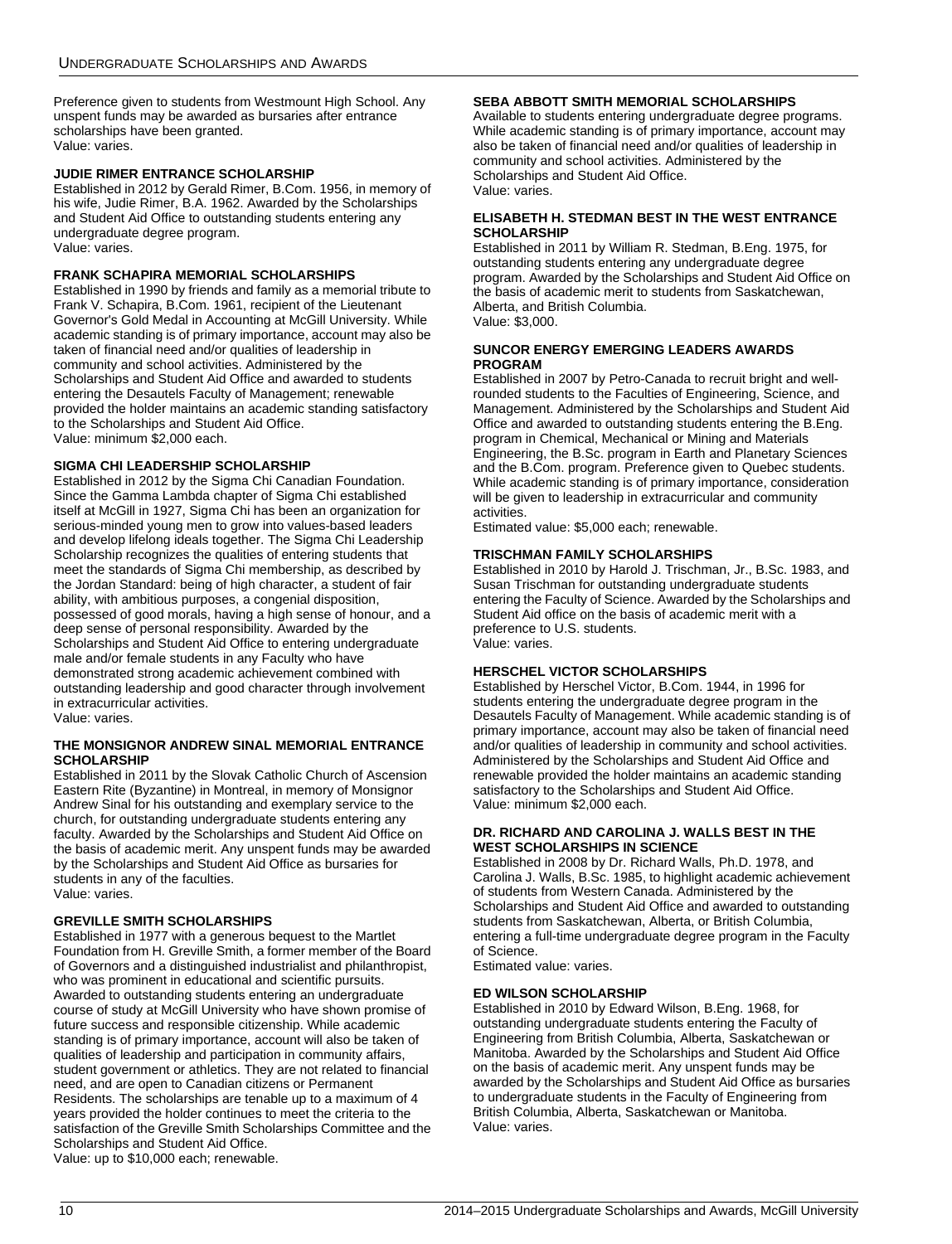### **EDGAR AND MARGARET WILSON SCHOLARSHIPS**

Established in 1956 by a bequest from Edgar Moles Wilson to provide scholarships for students entering any undergraduate degree program. While academic standing is of primary importance, account may also be taken of financial need and/or qualities of leadership in community and school activities. Administered by the Scholarships and Student Aid Office. Value: varies.

### **MORRIS W. WILSON MEMORIAL SCHOLARSHIPS**

Established in 1946 by contributions from a large number of friends and associates of the former Chancellor. Available to students entering any undergraduate degree program. While academic standing is of primary importance, account may also be taken of financial need and/or qualities of leadership in community and school activities. Administered by the Scholarships and Student Aid Office. Value: varies.

### **DAVID WOLFSON SCHOLARSHIPS**

Established in 1959 by donations from Mr. Charles Wolfson and his son, David. Available to students with outstanding merit entering a full-time undergraduate degree program. While academic standing is of primary importance, account may also be taken of financial need and/or qualities of leadership in community and school activities. Administered by the Scholarships and Student Aid Office. Value: varies.

### **WOMEN ASSOCIATES OF MCGILL CENTENNIAL SCHOLARSHIPS**

Established to celebrate the 100th anniversary of the admittance of women to McGill in 1884 and awarded to distinguished students entering a full-time undergraduate degree program in any faculty. While academic standing is of primary importance, account may also be taken of financial need and/or qualities of leadership in community and school activities. Administered by the Scholarships and Student Aid Office. Value: varies.

### **EDWARD C. WOOD SCHOLARSHIPS**

Established by the late Mr. Edward C. Wood, a former member of the Board of Governors. Available for students entering a full-time undergraduate degree program in any faculty. While academic standing is of primary importance, account may also be taken of financial need and/or qualities of leadership in community and school activities. Administered by the Scholarships and Student Aid Office. Preference is given to students residing in Canada. Value: varies.

### **ISABEL CLARKE DICKSON WOODROW SCHOLARSHIPS**

Established in 2000 by a generous bequest from Isabel Clarke Dickson Woodrow for Canadian students entering an undergraduate Nursing program. While academic standing is of primary importance, account may also be taken of financial need and/or qualities of leadership in community and school activities. Administered by the Scholarships and Student Aid Office. Any unspent funds may be awarded by the Scholarships and Student Aid Office as bursaries to Canadian undergraduate students in Nursing.

Value: \$3,000 each.

### **JAMES G. WRIGHT MEMORIAL SCHOLARSHIP**

Established in 2007 by Mary K. Wemp in memory of her brother James Wright, B.A. 1965. Jim occupied many roles enthusiastically and conscientiously at McGill including President of the Graduates Society and member of the Board of Governors (from 1996-2007). He was most recently director of the McGillaffiliated Sauvé Scholars Program. The scholarship is administered by the Scholarships and Student Aid Office and awarded to a student entering any full-time undergraduate degree program in the Faculty of Arts. Awarded on the basis of academic merit and community involvement. Estimated value: \$5,000; renewable.

# <span id="page-11-0"></span>**3 Awards to McGill Students In-Course**

### <span id="page-11-1"></span>**3.1 General Information**

Faculty in-course scholarships and awards are made by the individual Faculty Scholarships Committees, and students should consult the appropriate section of this Calendar for regulations and information concerning these awards.

Most undergraduate scholarships and awards are granted on the basis of the combined GPA for the Fall and Winter terms and applications are not required unless specifically indicated in the terms of an award.

To be considered for in-course awards and/or the renewal of entrance scholarships, students must complete at least 27 **graded** credits in the regular academic year exclusive of courses completed under the Satisfactory/Unsatisfactory option. Summer courses are not considered. Courses taken at other Quebec universities through the Inter-University Transfer Agreement, to a maximum of six credits, may be counted towards the requirements for scholarship renewal or for consideration for other academic awards. Eligibility will be based on all courses taken during the regular academic year and on both the McGill GPA as well as the global GPA which will include the IUT credits.

To receive full payment of an award, students must be registered as full-time (i.e., at least 12 credits per term) in a McGill undergraduate degree program for the entire academic year; otherwise, the award, or part of it, may be cancelled. For instance, a student who is registered full-time for only one-half of the academic year will receive only one-half of the value of the award.

A maximum of the top 10% of the students in each faculty based on the combined GPA for the Fall and Winter terms are named to the *Dean's Honour List*. This designation, while carrying no monetary reward, is an official University recognition of the student's achievements and is recorded on the transcript. Individual faculties should be consulted regarding any additional criteria which may be used.

All awards, with the exception of prizes, are credited to the tuition fee accounts of students for the following academic year. **For information concerning payment and all regulations regarding in-course awards for undergraduates, students must consult [www.mcgill.ca/studentaid/scholarships-aid/](http://www.mcgill.ca/studentaid/scholarships-aid/regulations-responsibilities/regulations/) [regulations-responsibilities/regulations.](http://www.mcgill.ca/studentaid/scholarships-aid/regulations-responsibilities/regulations/)**

### <span id="page-11-2"></span>**3.2 Open to Students in Most Faculties**

### **THERE ARE NO APPLICATIONS FOR THESE AWARDS. THEY ARE AWARDED BASED ON RECOMMENDATIONS FROM FACULTIES.**

### **THE FIRST AWARD IS FOR GRADUATING STUDENTS AND IS BASED ON CUMULATIVE RECORD.**

### **GOVERNOR GENERAL'S SILVER MEDAL**

Awarded to the graduating student who obtains the highest academic standing in a Bachelor degree program. Administered by the Scholarships and Student Aid Office.

### **J.W. MCCONNELL AWARDS**

Made possible through the generous donation of the late J.W. McConnell. Administered by the Scholarships and Student Aid Office and awarded on the basis of high academic standing and faculty recommendations to students pursuing degrees in any field. Candidates must be Canadian citizens or Permanent Residents.

Value: \$500 to \$5,000.

### **JAMES MCGILL AWARDS**

Administered by the Scholarships and Student Aid Office and awarded on the basis of high academic standing and faculty recommendations to students pursuing degrees in any faculty. Value: \$500 to \$5,000.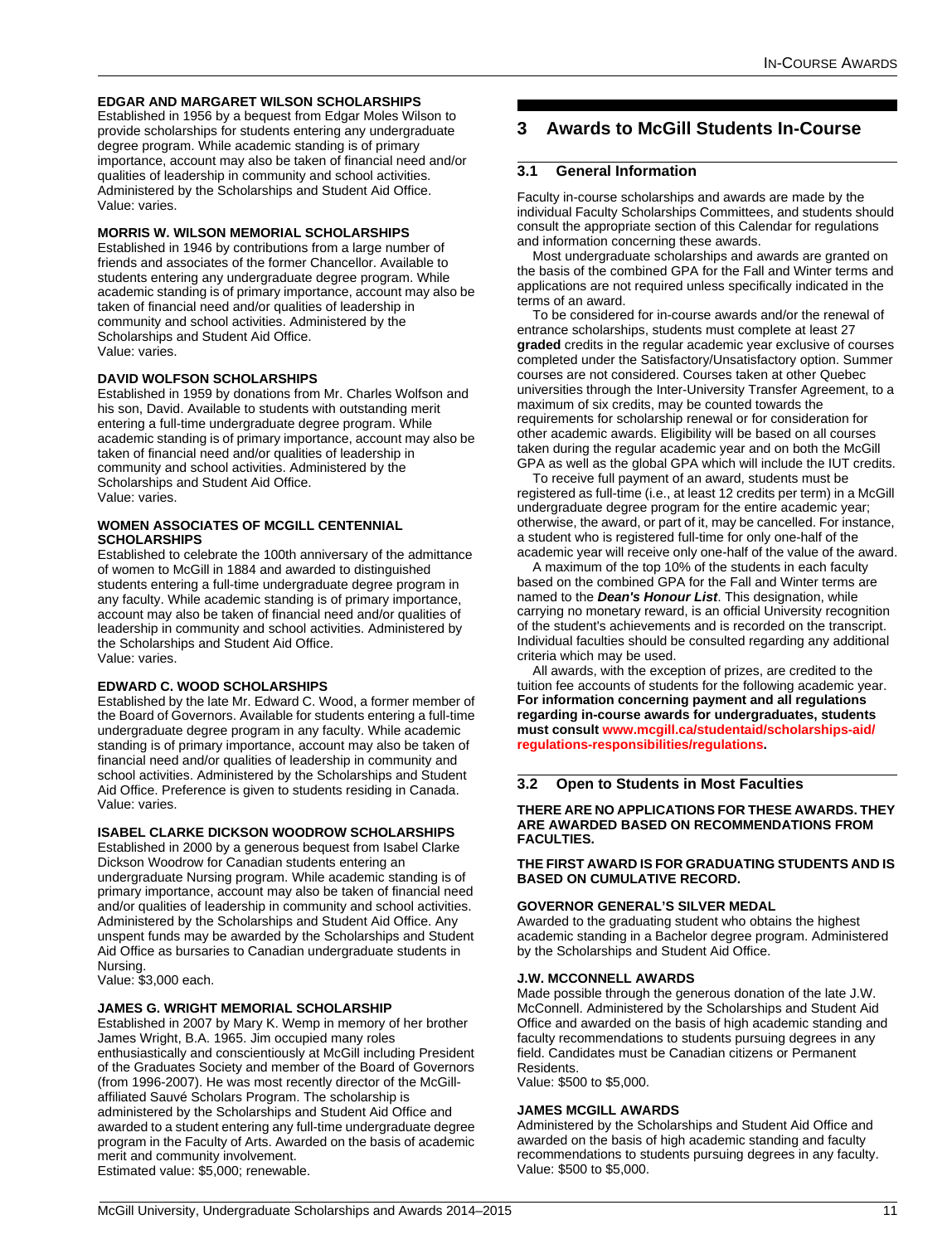### **UNIVERSITY SCHOLARSHIPS FUND**

Established in 1992 by the University to provide James McGill Scholarships and Awards to students entering or continuing in undergraduate degree programs. Awards to entering students have a minimum value of \$3,000 and may be one-year or renewable. While academic standing is of primary importance, account may also be taken of financial need and/or qualities of leadership in community and school activities. Awards to in-course students are granted on the basis of academic achievement and range in value from \$500 to \$5,000, in increments of \$100. All awards are granted by the Committee on Enrolment and Student Affairs.

### <span id="page-12-0"></span>**3.3 Faculty of Agricultural and Environmental Sciences**

*For entrance scholarships, see* ["Entrance Scholarships and](#page-4-0)  [Awards", section 2](#page-4-0)*.*

*For scholarships and prizes open to undergraduates in all faculties, see* ["Open to Students in Most Faculties", section 3.2](#page-11-2)*.*

*For financial assistance, see* ["Financial Assistance", section 4](#page-58-1)*.*

*For faculty bursaries, see [www.mcgill.ca/macdonald/studentinfo/](http://www.mcgill.ca/macdonald/studentinfo/sao/) [sao](http://www.mcgill.ca/macdonald/studentinfo/sao/) for link to application form.*

### **General Regulations**

- 1. Students registered in the Faculty of Agricultural and Environmental Sciences and the School of Dietetics and Human Nutrition are eligible for scholarships, prizes, bursaries, and loans which are open to all students at McGill University.
- 2. Scholarships are granted for distinguished academic standing in a minimum of 27 **graded** credits earned during the regular academic year.
- 3. Bursaries are financial awards which do not have to be repaid. They are made, on the basis of financial need, to full-time degree students who maintain satisfactory academic standing. Online applications are available on the Financial Aid Menu on Minerva during the academic year starting on August 1st. For faculty bursaries, see [www.mcgill.ca/macdonald/studentinfo/sao](http://www.mcgill.ca/macdonald/studentinfo/sao/) for link to application form.

### **1968 OVAL AWARDS FOR CAMPUS AND ACADEMIC ACTIVITY**

Established in 2004 by the Macdonald Class of 1968, the Oval Awards are presented annually to undergraduate students entering U2 or U3 of their program, one in the Faculty of Agricultural and Environmental Sciences and one in the School of Dietetics and Human Nutrition. In addition to having high academic standing, the recipients must also have actively participated in student life and/or athletic activities in a manner that reflects both achievement and an appreciation of the value of student life on the Macdonald Campus. Members of the Class of 1968 continue to appreciate and benefit from their Macdonald education and remember "The Oval" as a centre of the campus during their years at the College as well as a symbol of the heritage and spirit of Macdonald. Awarded by the Faculty of Agricultural and Environmental Sciences Scholarships Committee.

Estimated value: \$2,500 each.

### **AGRIBRANDS PURINA CANADA INC. SCHOLARSHIP**

Awarded to a student entering the senior year in the Animal Production Specialization. In selecting the recipient, consideration is given to high academic standing, a record demonstrating good citizenship, sincerity of purpose in agriculture as the chosen field, and demonstrated financial need. Value: \$500.

### **ALIMENTS ED FOODS INC. AWARD**

Awarded annually to a Canadian student who has completed U2 of the B.Sc.(F.Sc.) or Concurrent program. Consideration will be given to students with high academic standing who have

indicated a keen interest in subjects related to the chemistry of foodstuffs and who have participated in student activities. Value: \$400.

### **ALUMNI BURSARIES**

The Macdonald Branch of the McGill Graduates' Society and Class Action gifts support bursaries in the Faculty of Agricultural and Environmental Sciences. Open to undergraduate degree students based on financial need.

### **ATLANTIC PROVINCES ENTRANCE SCHOLARSHIP**

Established in memory of Eldon Main Taylor, B.S.A. 1918, LL.D. 1956. Awarded annually by the Faculty Scholarships Committee to a student entering an undergraduate degree program on the Macdonald Campus. Renewable for a maximum of three years. Preference will be given to students from the Atlantic region and international students. Estimated value: \$6,000.

### **ELLIN BEIT-SPEYER SCHOLARSHIPS**

Established in 1980 by Miss Ellin Beit-Speyer of Springmont Farm, Massawippi, Quebec, to be awarded to U2 students in the B.Sc.(Ag.Env.Sc.) program or the second year of the FMT program, who have high academic standing and show a keen interest in dairying or a dairy-related subject. Preference is given to students from the Eastern Townships in Quebec. Estimated value: two at \$2,000 (degree students) or \$500 (FMT students).

### **AASHTI BHARTIA AND KUNAL AGARWAL AWARD IN AGRICULTURAL AND ENVIRONMENTAL SCIENCES**

The Aashti Bhartia and Kunal Agarwal Award in Agricultural and Environmental Sciences was established in 2013 with a gift from Heather Munroe-Blum and Leonard S. Blum. Awarded annually by the Faculty of Agricultural and Environmental Sciences Scholarships Committee to an undergraduate student in Dietetics and Human Nutrition, enrolled in U2 in the Faculty of Agricultural and Environmental Sciences with good academic standing. Value: \$1,000.

### **BLACKWOOD CONVOCATION PRIZE IN MICROBIOLOGY**

Established in 1983 in honour of Emeritus Professor A. Clarke Blackwood. Awarded to an undergraduate student, specializing in Microbiology in the Faculty of Agricultural and Environmental Sciences, who has demonstrated academic excellence and outstanding promise in the final year. Value: varies.

### **DEAN WILLIAM H. BRITTAIN SCHOLARSHIP**

Established in 2010 in honour of Dean William H. Brittain who served as Dean of the Faculty of Agriculture from 1934 until 1955. Dean Brittain's passion for horticulture led him to establish the Morgan Arboretum and Woodland Development Association in 1952. Today, the arboretum still exists as a living tribute to Dean Brittain's vision. The Scholarship will support undergraduate students with high academic standing who are enrolled in an undergraduate degree program offered by the Faculty of Agricultural and Environmental Sciences. Awarded annually by the Faculty of Agricultural and Environmental Sciences Scholarships Committee. Value: minimum \$2,000.

### **JEAN BROWN AWARD**

Established in honour of Jean Brown's contribution to the Students' Society. Undergraduate, graduate and FMT program students in good academic standing who have made a significant contribution to student activities and who have demonstrated a leadership role will be considered. Awarded by the Faculty of Agricultural and Environmental Sciences Scholarships Committee, upon the recommendation of the Executive Committee of the Macdonald Campus Students' Society. The current members of the Students' Council are not eligible for the award. Value: \$500.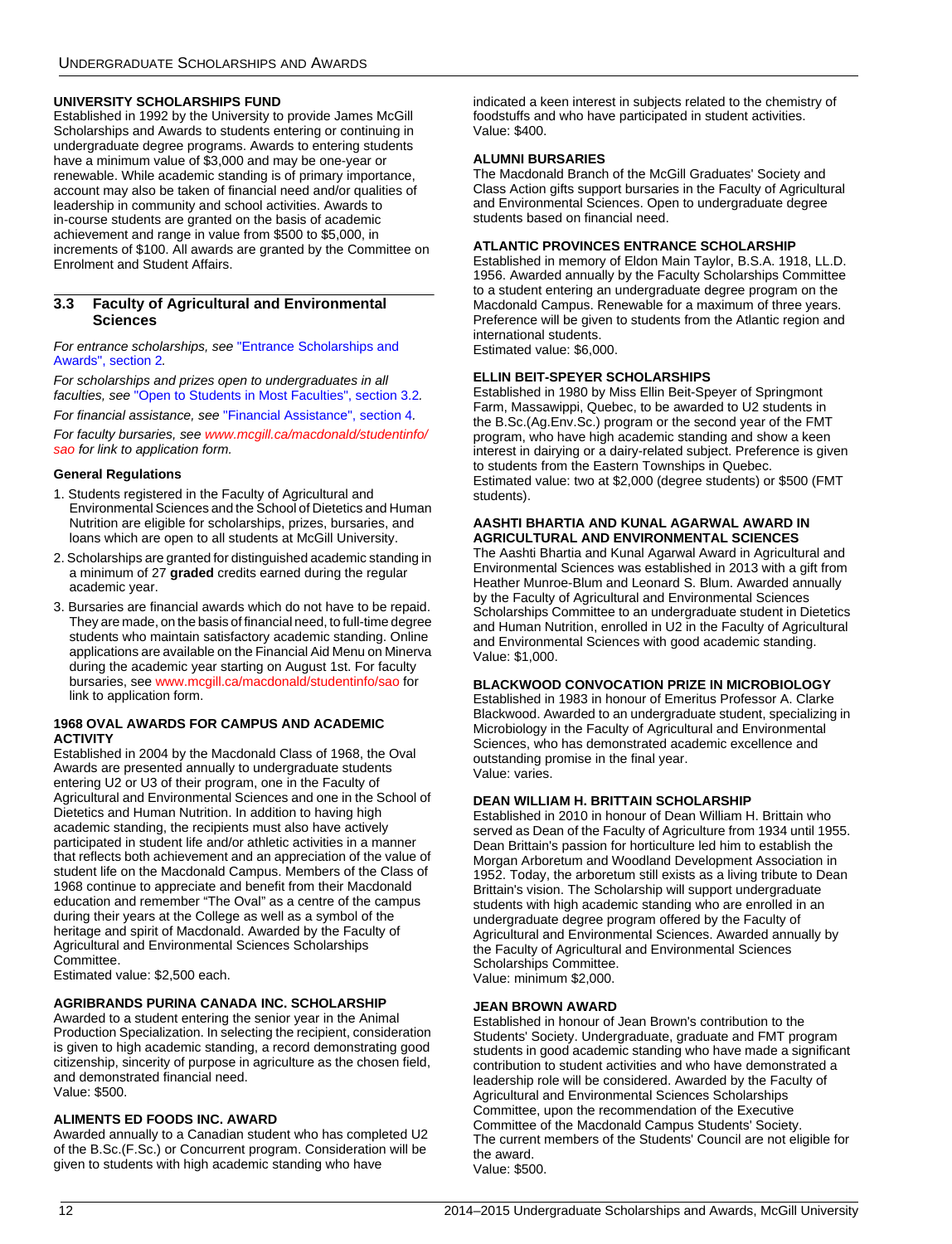### **STEWART BROWN BURSARIES**

Awarded by the Macdonald Scholarships Committee to Canadians and Permanent Residents who are students in the Faculty of Agricultural and Environmental Sciences. The value of the bursaries depends on financial need. It is the donor's wish that recipients will, in turn, help others as their life's circumstances permit.

### **BUBAR FAMILY SCHOLARSHIPS IN AGRICULTURAL AND ENVIRONMENTAL SCIENCES**

Established in 2009 by Donald Bubar, B.Sc. (Geology) 1977, in honour of his father, John Stephen Bubar, B.Sc.(Agr.) 1952, Ph.D. 1957, and his mother, Margaret Helen Dickson, B.Sc. (H.Ec.-Dietetics) 1953, for one or more outstanding undergraduate students who have completed at least U1 in the B.Sc.(Ag.Env.Sc.) program in the Faculty of Agricultural and Environmental Sciences. Awarded on the basis of high academic standing by the Faculty Scholarships Committee. Value: varies.

### **NORMAN AND BETTY CAMPBELL SCHOLARSHIP**

Established in 2010 by Norman Campbell, Dip. Agr. 1966, and his wife Betty (Chapman) Campbell. Norman worked at Macdonald College for 23 years as manager of the "Dairy Herd Analysis Service" and Betty is a graduate of Macdonald College in Education. This scholarship will provide support for undergraduate students who have completed at least one year of any program in the Faculty of Agricultural and Environmental Sciences. Awarded by the Faculty of Agricultural and Environmental Sciences Scholarships Committee on the basis of academic merit. Value: varies.

### **CANADIAN AGRICULTURAL ECONOMICS SOCIETY BOOK PRIZE**

Established by the Canadian Agricultural Economics Society for a student entering the final year in the Agricultural Economics major. This award is intended to recognize and encourage achievement of undergraduate students in their study and application of agricultural economics and farm management. Awarded by the Department of Natural Resource Sciences.

### **CANADIAN SOCIETY OF ANIMAL SCIENCE BOOK PRIZE**

Awarded by the Department of Animal Science to a student entering the final year who has achieved academic excellence in the Animal Science major in the penultimate year.

### **CENTRE D'INSÉMINATION ARTIFICIELLE DU QUÉBEC (CIAQ) INC. AWARD**

Awarded each year to a student with high achievement in the Principles of Animal Breeding course who has shown a particular interest in the genetic improvement of domestic animals. In selecting the winner, consideration will be given to high overall standing and performance in the prerequisite course. Awarded by the Faculty of Agricultural and Environmental Sciences Scholarships Committee on the recommendation of the Department of Animal Science. Value: \$500.

### **COLONIZATION SOCIETY'S BURSARIES**

Two bursaries offered by the Faculty of Agricultural and Environmental Sciences Scholarships Committee, on behalf of the Federation of Protestant Colonization Societies and the Protestant Colonization Society whose endowments generate the income for these awards. One \$600 bursary for a degree candidate and one of \$400 for a Farm Management Technology student. Preference is given to graduates from the following schools: Gaspesia, New Carlisle; Alexander Galt, Lennoxville; Massey-Vanier, Cowansville; Chateauguay Valley, Ormstown; Richmond, Richmond; Pontiac, Shawville; Philemon-Wright, Hull; Laurentian, Lachute.

### **ROBERT HADDON COMMON CONVOCATION PRIZE**

Awarded annually to the student achieving the highest aggregate average in the final year of the B.Sc.(F.Sc.) or Concurrent program.

Value: varies.

### **RAYMOND L. CONKLIN PRIZE**

Established by Raymond L. Conklin, D.V.M. and awarded to a student who has achieved high academic standing in U1 or U2. Value: varies.

### **JAMES H. COOPER MEMORIAL SCHOLARSHIP**

Established in 1999 by the late James H. (Jim) Cooper. He taught and conducted research and development work related to machines for food production and instrumentation for agricultural research at the Macdonald Campus from 1939 to 1972. Awarded to a student who has completed at least U1 of the B.Eng. (Bioresource) program. Preference is given to students who have a particular interest and capability in the design and development of machines, machine components or instrumentation. Value: varies.

### **CUTLER SHIELD - CONVOCATION**

The late Professor Garnet H. Cutler, the first lecturer in Cereal Husbandry, Macdonald College, donated a bronze challenge shield which is held for one year by the student in the Plant Science Major with the highest grade point average in the final two terms of full-time study. Awarded annually by the Department of Plant Science.

### **GEORGE DION MEMORIAL SCHOLARSHIP**

Established in 2006 by the family of Dr. George Dion, former Dean and Vice-Principal of Macdonald College from 1955 to 1971, in memory of his years of outstanding service to McGill University and the College. Awarded by the Faculty of Agricultural and Environmental Sciences Scholarships Committee on the basis of high academic standing to a student who has completed at least U1 of a B.Sc.(Ag.Env.Sc.) program within the Faculty. Value: varies.

### **MEI YU DJU PRIZES**

Established in 2006 through a bequest by Mei Yu Dju. Awarded by the Faculty of Agricultural and Environmental Sciences Scholarships Committee, on the basis of academic achievement, to undergraduate students in the B.Sc.(Nutr.Sc.) or Concurrent degree.

Estimated value: \$800 each.

### **F. MENARD INC. PRIZE**

To encourage practical and theoretical knowledge of the industry, this prize is awarded to the B.Sc.(Ag.Env.Sc.) student who has experience on a swine farm through employment or a stage and who attained the highest grade in the Swine Production course. Value: \$250.

### **FACULTY OF AGRICULTURAL AND ENVIRONMENTAL SCIENCES SCHOLARSHIPS FUND**

Established in 1992 by the University to provide awards based on academic achievement to students in the top 5% of the Faculty. Granted by the Faculty of Agricultural and Environmental Sciences Scholarships Committee to equalize the value of awards to students of comparable standing. Awards range in value from \$100 to the level of the major entrance scholarships, in increments of \$100.

### **JANET FINLAYSON SCHOLARSHIP IN DIETETICS AND HUMAN NUTRITION AND/OR FOOD SCIENCE**

Established in 2013 by Janet Finlayson, B.Sc.(H.Ec.) 1959, B.L.S. 1965, for one or more outstanding students having completed at least one year of an undergraduate program in the School of Dietetics and Human Nutrition and/or Food Science. Awarded by the Faculty of Agricultural and Environmental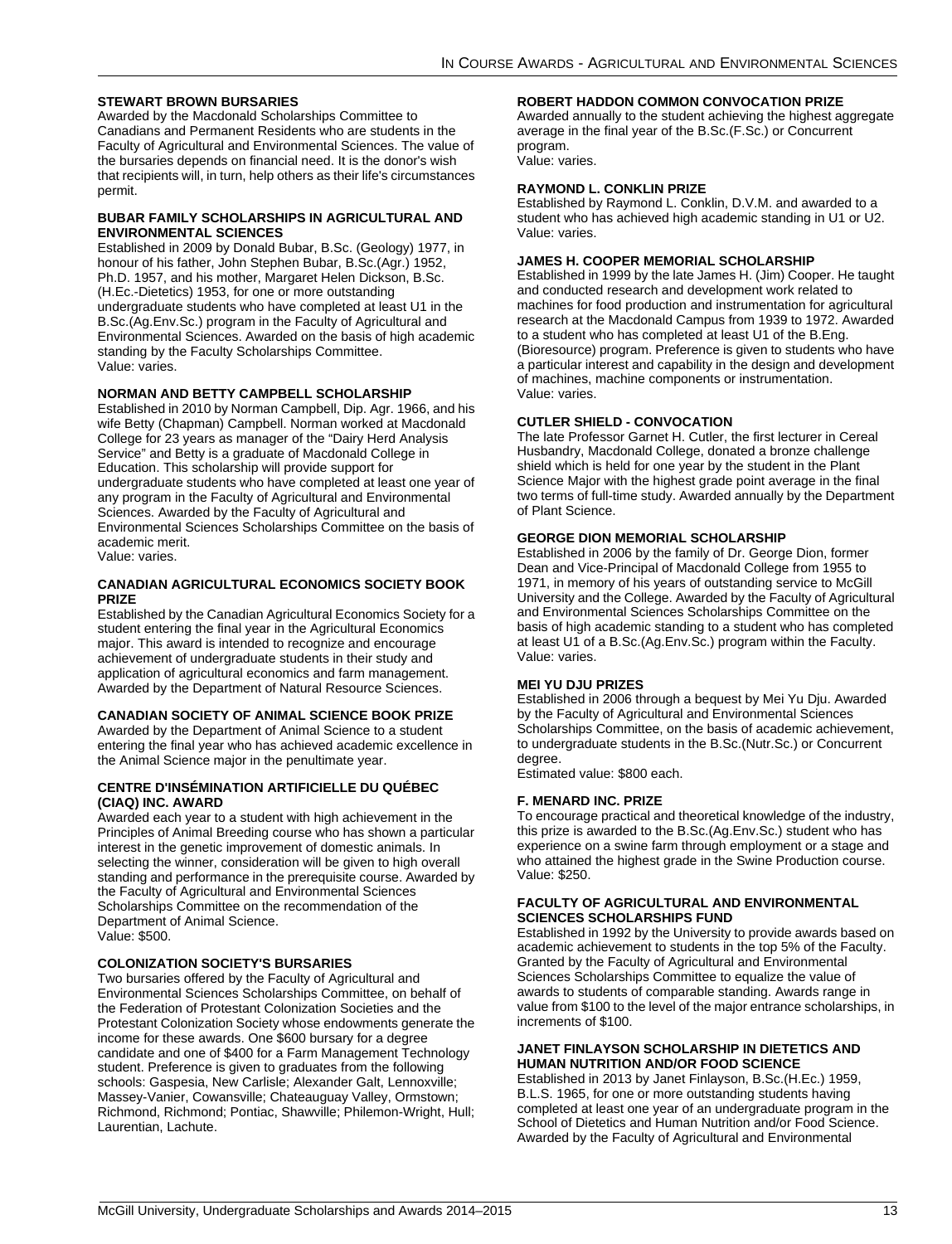Sciences Scholarships Committee on the basis of academic merit.

Value: varies.

### **LEWIS A. FISCHER MEMORIAL CONVOCATION AWARD**

This convocation award was established in 1989 in recognition of Dr. Fischer's contributions to the Department of Agricultural Economics and his devotion to young people. Awarded by the Faculty of Agricultural and Environmental Sciences Scholarships Committee to a student in the Agricultural Economics Major, based on high academic achievement. Preference towards a student with a demonstrated interest in international issues. Value: varies.

### **HOLLIS J.M. FISKE SCHOLARSHIPS**

Three scholarships established in 1968 by a bequest of Sarah Jane Fiske in memory of her husband who was a graduate of Macdonald College. Awarded for outstanding academic achievement to U1 or U2 students in an undergraduate program on the Macdonald Campus. Preference is given to Canadians. Value: varies.

### **FOOD AND NUTRITION RESEARCH FOUNDATION SCHOLARSHIPS**

Established by a generous gift from the Food and Nutrition Research Foundation upon its dissolution in 1998. Two awards for students entering their final year of study in any program in the Faculty. Consideration will be given to high academic standing and a serious quest for new knowledge in human nutrition, food science, or food engineering. Awarded by the Faculty of Agricultural and Environmental Sciences Scholarships Committee.

Value: \$2,000 each.

### **GERRY FRIARS UNDERGRADUATE RESEARCH CONVOCATION AWARD**

Established through an endowment from Dr. Gerry W. Friars, a graduate of Macdonald College, B.Sc.(Agr.) 1951, to encourage worthy candidates to pursue postgraduate studies. Awarded by the Faculty of Agricultural and Environmental Sciences Scholarships Committee to an undergraduate student studying in an academic program on the Macdonald Campus who has demonstrated academic excellence and who has been accepted into an undergraduate summer research program. Value: minimum \$325.

### **GIRVIN-ROBERTSON CONVOCATION PRIZE IN MICROBIOLOGY**

Established in 1987 by a donation by Grace T. Girvin-Robertson, long-time lecturer in the Microbiology Department. Awarded to a student in the Microbiology Specialization exhibiting excellence in the final year project. Estimated value: \$150.

**GRAY BOOK PRIZE IN MICROBIOLOGY** In honour of Prof. P.H.H. Gray, long time Chairman of the Department of Microbiology. Awarded annually by the Department of Natural Resource Sciences to the student majoring in Microbiology who has demonstrated academic excellence and the most promise in the second year of the program.

### **HARRISON BOOK PRIZE IN MICROBIOLOGY**

In honour of Principal F.C. Harrison, first Chairman of the Department of Microbiology. Awarded annually by the Department of Natural Resource Sciences to the student majoring in Microbiology who has demonstrated academic excellence and the most promise in the first year of the program.

### **HARRISON CONVOCATION PRIZE**

Established by an endowment under the will of the late Dr. F.C. Harrison, Principal of Macdonald College from 1910 until 1926. Awarded for academic excellence to a student in the graduating year of the B.Sc.(Nutr.Sc.) program.

### **HENNEBERRY SCHOLARSHIP**

Established in 2007 through a bequest from Professor Celia Henneberry in memory of Professors Gerald O. Henneberry and Celia Fergusson Henneberry. Awarded by the Scholarships Committee of the Faculty of Agricultural and Environmental Sciences on the recommendation of the School of Dietetics and Human Nutrition to an undergraduate student entering the final year of any Major offered through the School. Awarded on the basis of academic merit and continuing commitment to the fields of dietetics and/or human nutrition.

Eligibility: Students must apply to the Director of the School of Dietetics and Human Nutrition by May 1. A cover letter and curriculum vitae outlining commitment to the fields of dietetics and/or human nutrition are required. Estimated value: \$1,200.

### **HESLOP FAMILY AWARD**

Established in 2008 in memory of Mr. and Mrs. Richard Boyd Heslop by their descendants. Mr. Heslop was employed by Macdonald College during its construction and later in the Horticulture Department, until his retirement. Awarded each year by the Faculty of Agricultural and Environmental Sciences Scholarships Committee to an undergraduate student entering U2 or U3 of the B.Sc.(Agr.Env.Sc.) program, who has demonstrated a strong interest in Horticulture. Value: varies.

### **STUART HORNE SCHOLARSHIP IN WATER MANAGEMENT**

Established in 2012 by the Horne Family Charitable Foundation to honour their father, Stuart Horne, B.Sc.(Agr.) 1951. Awarded by the Faculty of Agricultural and Environmental Sciences Scholarships Committee on the basis of academic merit to one or more students having completed at least one year in the B.Sc.(Ag.Env.Sc.) or B.Eng. (Bioresource) pogram with a strong interest in water resources management. Value: varies.

### **INSTITUT CANADIEN DE SCIENCE ET TECHNOLOGIE ALIMENTAIRES PRIZES**

Two awards to students entering the second and third years of the Food Science Major, respectively. Recipients must already be student members of the Canadian Institute of Food Science and Technology (CIFST). Donated by the Montreal Section of the CIFST for high academic standing. Value: \$500 each.

### **JOHN DEERE SCHOLARSHIP**

Awarded annually to the student entering the final year of the B.Eng. (Bioresource) program. The scholarship is based on high academic standing and an interest in agricultural machinery design and development. Value: \$2,000.

### **ELIZA M. JONES AWARDS**

Established in 1947 by a bequest of the late F.P. Jones in memory of his mother. Income from the endowment generates awards to high-ranking students in any year of their studies, including the Macdonald and Stewart Medal winners. Two awards are reserved for students entering U0 or U1, one for Agricultural and Environmental Sciences and one for the School of Dietetics and Human Nutrition. Value: varies.

### **ROGER KNOWLES MEMORIAL SCHOLARSHIPS**

Established in 2010 by an endowment in memory of Emeritus Professor Roger Knowles, Ph.D., D.Sc., former Professor of Microbiology on the Macdonald Campus of McGill University. Scholarships are awarded each year by the Faculty of Agricultural and Environmental Sciences Scholarships Committee to undergraduate students with high academic standing entering their second or third year of the B.Sc.(Agr.Env.Sc.) program. Preference will be given to students who are enrolled in the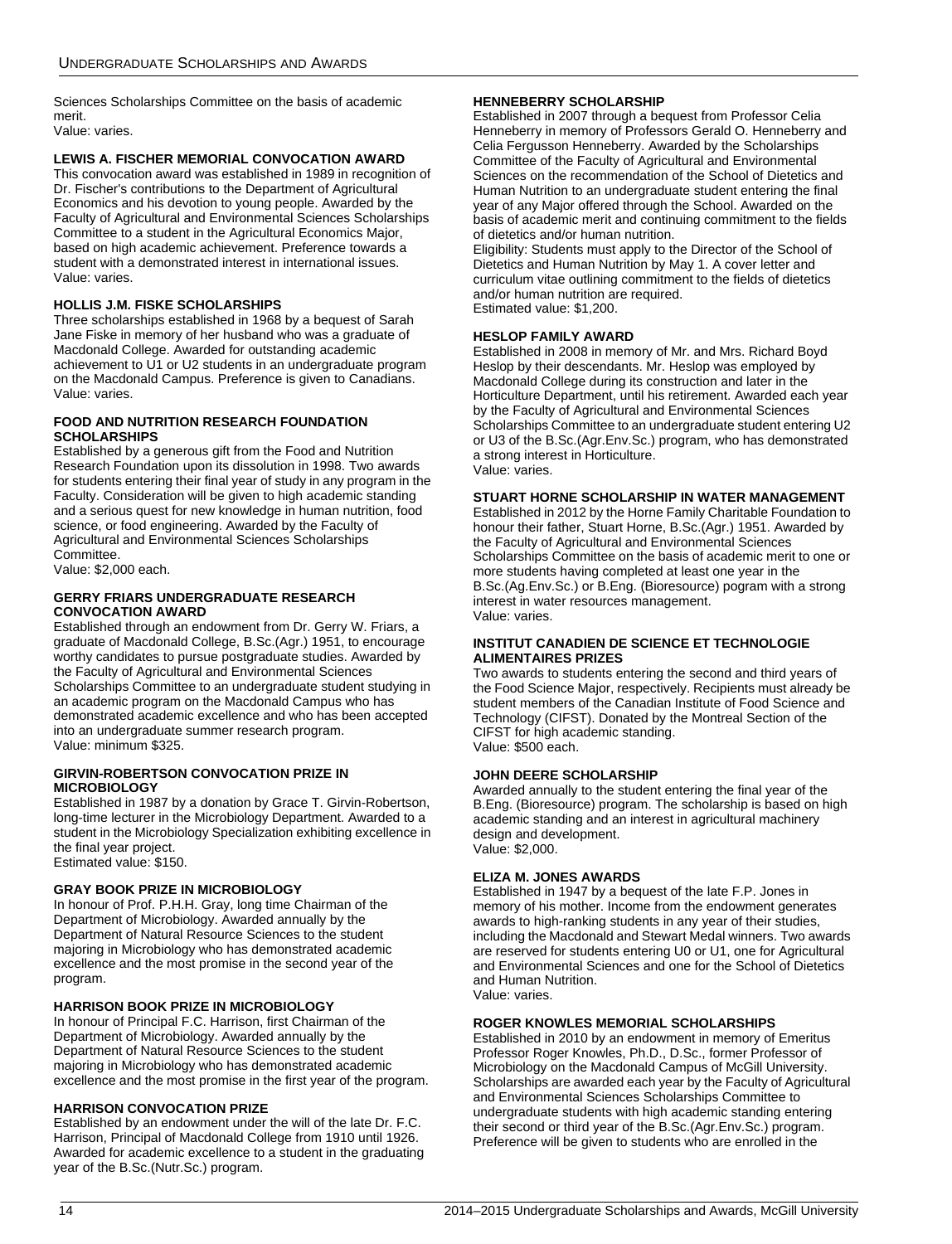Microbiology Specialization or Life Sciences Major. Students currently registered in the Microbiology Major are also eligible. Value: minimum \$2,000.

### **PING KWAN LAU CONVOCATION PRIZE**

# 利德薰獎學金

Established in 2000 by Arthur Lau, B.Arch. 1962 and Crystal S.C. Lau, B.Sc. 1962, M.Sc. 1964, in memory of Arthur Lau's late father, Ping Kwan Lau. Awarded by the Faculty Scholarships Committee to a final year undergraduate student registered in a program offered by the Faculty of Agricultural and Environmental Sciences who has demonstrated outstanding academic achievement and an interest and desire to pursue graduate studies, preferably at McGill University. Both Fall and Spring graduates will be considered for this prize. Estimated value: \$1,000.

### **SANDRA LETENDRE MEMORIAL AWARD**

Awarded annually to a student registered in a program offered by the Department of Natural Resource Sciences who has demonstrated academic excellence. Preference will be given to a student who entered from John Abbott College, is registered in the Wildlife Biology Specialization, and is active in community events. Sandra Letendre died in a tragic car accident in 1988; she was a friend in both the Macdonald and John Abbott communities, active in sports and volunteer activities. She is remembered for her friendship and artistic accomplishment. Awarded by the Faculty of Agricultural and Environmental Sciences Scholarships Committee on the recommendation of the Department of Natural Resource Sciences. Value: varies.

### **RICHARD LEVESQUE MEMORIAL PRIZE**

Awarded to a student entering the final undergraduate year of a B.Sc.(Ag.Env.Sc.) program. To qualify, students should have high academic standing and preference is given to a student who is active in the campus sports program and participates in student organizations.

Value: varies.

### **LEWIS E. LLOYD MEMORIAL SCHOLARSHIP**

Established through the support of classmates, friends and family of Dr. Lloyd, former Dean and Vice-Principal of Macdonald College, in memory of his outstanding contributions to academic and student life. Awarded by the Scholarships Committee on the basis of high academic standing to a full-time student in any degree program in the Faculty of Environmental and Agricultural Sciences.

Value: minimum \$2,000.

### **LOCHHEAD MEMORIAL PRIZE**

Established by an endowment in memory of William Lochhead, B.A., M.Sc., the first Professor of Biology at Macdonald College. Awarded to a student whose major interest is in entomology and directly related courses in the undergraduate program. If there is no suitable candidate, the Chair of the Department of Natural Resource Sciences may recommend a graduate student. The prize is to be in books selected by the winner. Value: \$350.

### **EMILE A. LODS MEMORIAL PRIZE**

Established in 1976. Given in memory of Emile A. Lods, M.S.A., D.Sc., F.A.I.C., and awarded to a student who has completed two years of the Plant Production Specialization. Value: varies.

### **LYNDEN LAIRD LYSTER MEMORIAL UNDERGRADUATE AWARD IN PARASITOLOGY**

The award was established in 1972 by Arthur J. Lyster to be awarded to an undergraduate student in the Faculty of Agricultural and Environmental Sciences who has demonstrated excellence in Parasitology courses offered by the Faculty. The award may be granted to an in-course student or to a graduating student.

### **DOUGLAS H. MACAULAY SCHOLARSHIP IN AGRICULTURAL AND ENVIRONMENTAL SCIENCES**

Established in 2013 by Douglas H. Macaulay, B.Eng. 1953, for outstanding undergraduate students in the Faculty of Agricultural and Environmental Sciences. Awarded by the Faculty of Agricultural and Environmental Sciences Scholarships Committee to students who have completed at least one year of a full-time undergraduate degree program on the basis of high academic standing.

Value: varies.

### **MACDONALD BRANCH OF THE MCGILL ALUMNI ASSOCIATION SCHOLARSHIPS**

Awarded by the Faculty of Agricultural and Environmental Sciences Scholarships Committee on the basis of academic merit to students registered in the B.Sc.(Ag.Env.Sc.), B.Eng. (Bioresource), B.Sc.(F.Sc.), and B.Sc.(Nutr.Sc.) programs. One scholarship is awarded to an entering U1 student and one to students enrolled in each of the second and third year of a degree program. The awards are intended to recognize academic merit of undergraduate students and to foster understanding of Macdonald Branch endeavours.

Value: one of \$3,000 for entering students and two of \$2,500 for second- and third-year students.

### **MACDONALD CLASS OF 1951 SCHOLARSHIP**

Established in 2001 by the Macdonald Class of 1951 in recognition of their 50th anniversary of graduation and in celebration of their long and supportive relationship with Macdonald. Open to students in U2 or U3 on the Macdonald Campus of McGill University. Awarded by the Faculty of Agricultural and Environmental Sciences Scholarships Committee on the basis of a good academic record. The recipient may not be in receipt of any other merit-based award through the University. Estimated value: \$3,000.

### **MACDONALD CLASS OF 1952 "SPIRIT OF MACDONALD" SCHOLARSHIP**

Established in 2002 by the Macdonald Class of 1952 in celebration of their 50th anniversary of graduation. Awarded by the Faculty of Agricultural and Environmental Sciences Scholarships Committee to a U2 or U3 student with high academic standing enrolled in an undergraduate degree program offered at Macdonald Campus. Awarded to a student who demonstrates participation in, and commitment to, community life so greatly valued by the Class of '52. Estimated value: \$3,000.

### **MACDONALD CLASS OF 1954 SCHOLARSHIP**

Established in 2005 by the Macdonald Class of 1954 in honour of their 50th anniversary of graduation. Awarded by the Faculty of Agricultural and Environmental Sciences Scholarships Committee to a student with high academic standing, enrolled in an undergraduate degree program offered at the Macdonald Campus. Awarded to a student who demonstrates leadership in Macdonald community life through extracurricular activities. This scholarship can be renewed annually, contingent on meeting the selection criteria. A description of leadership and extracurricular activities must be submitted to the Faculty Scholarships Committee at the end of each academic year. Estimated value: \$3,000.

### **W.G. MACDOUGALL MEMORIAL SCHOLARSHIP**

Awarded to a student who obtains very high standing in U2 in the Animal Production Specialization with interest in agrology. Mr. W.G. MacDougall graduated from Macdonald College in 1915. He is especially remembered for his enthusiastic work as an agronome in Sherbrooke and Stanstead counties and for his encouragement of farm youth to advance their education and become involved in improvements in farming and agri-business.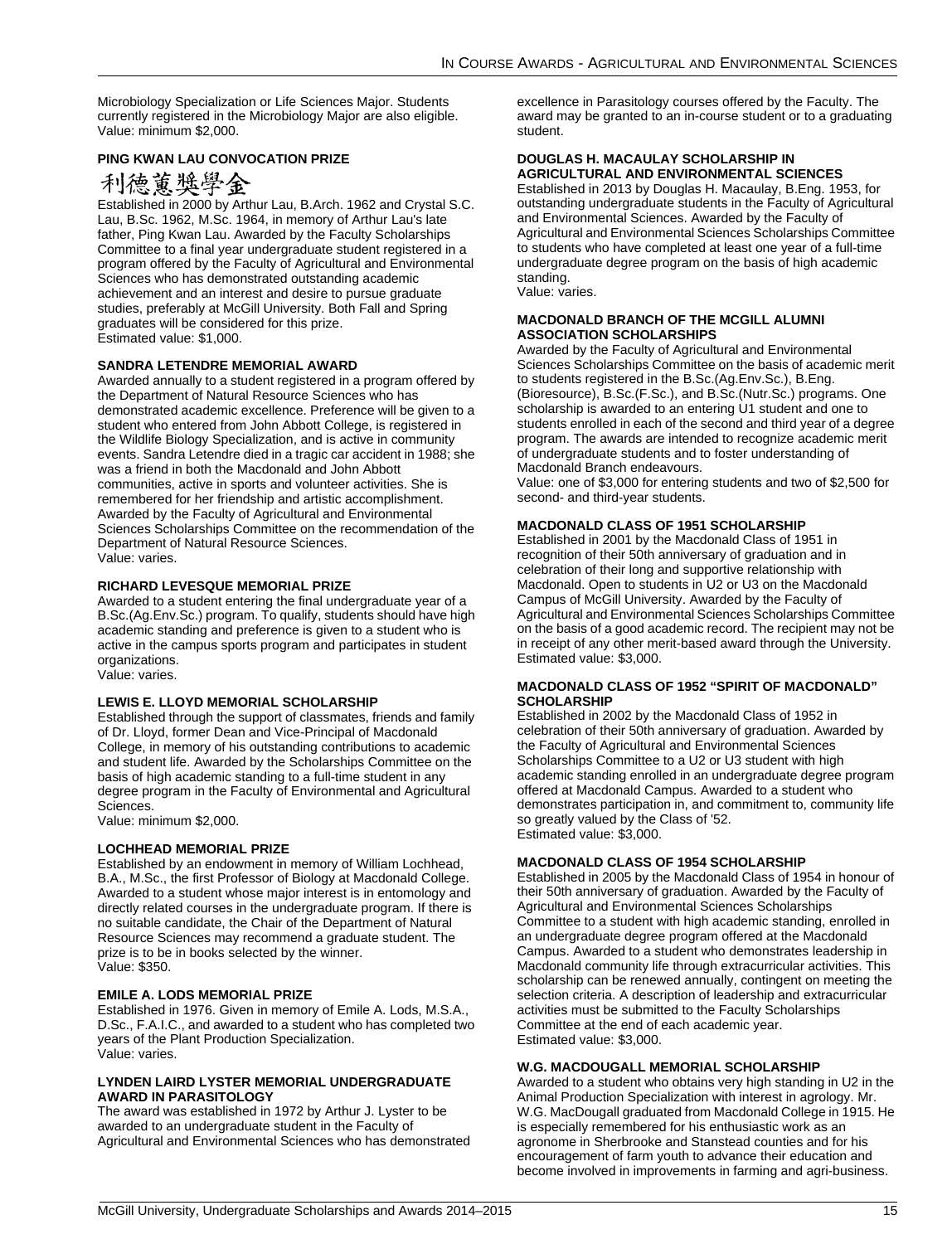This scholarship results from an endowment fund established by his children. Awarded by the Faculty of Agricultural and Environmental Sciences Scholarships Committee. Value: varies.

### **FREDERICA CAMPBELL MACFARLANE PRIZE**

Donated by the Quebec Women's Institute in memory of the late Frederica Campbell MacFarlane, graduate in Institution Administration, 1912, Superintendent of the Quebec Women's Institute from 1913 to 1919. Preference to a student from rural Quebec, and awarded on the results of the final examinations in any year of the B.Sc.(Nutr.Sc.) or Concurrent program. Value: varies.

### **MACKENZIE FAMILY SCHOLARSHIP IN AGRICULTURAL AND ENVIRONMENTAL SCIENCES**

Established in 2006 by Angus and Joan MacKenzie in honour of their children, Douglas, Susan and Kenneth, all graduates of McGill University. Awarded by the Faculty of Agricultural and Environmental Sciences Scholarships Committee, on the basis of academic merit to a student who has completed at least U1 of the undergraduate degree program in the Department of Bioresource Engineering or the Department of Natural Resource Sciences on the Macdonald Campus.

Estimated value: \$3,500.

### **MARGARET S. MCCREADY MEMORIAL PRIZE**

Established in 1997 by a bequest from Dr. Margaret S. McCready, a Director in the former School of Household Science, Macdonald College. Open to U2 and U3 students in the School of Dietetics and Human Nutrition who have high academic achievement and who are active in the Dietetics and Human Nutrition Undergraduate Society (DHNUS) or the Canadian Food Service Executives Association, Junior Branch (CFSEA). Awarded by the Faculty of Agricultural and Environmental Sciences Scholarships Committee. Value: varies.

### **MURRAY AND ELEANOR MCEWEN CLEAN WATER SCHOLARSHIPS**

Established in 2010 by Murray McEwen, B.Sc.(Agr.) 1952, D.Sc. 1993, for outstanding undergraduate students who have completed at least one year in the B.Sc.(Ag.Env.Sc.) or the B.Eng. (Bioresource) program in the Faculty of Agricultural and Environmental Sciences. Awarded by the Faculty of Agricultural and Environmental Sciences Scholarships Committee on the basis of academic merit to students who have a strong interest in the protection, development or restoration of clean water resources. Preference will be given to, but not limited to, students whose work and studies are carried out in a Canadian context, especially in Canada's northern lands, and/or are of direct benefit to Canada's First Nations. Value: varies.

### **MCGILL ALUMNAE SOCIETY CONVOCATION PRIZE**

Presented upon graduation to a distinguished student for excellence and high academic standing. Preference given to women students.

# Value: \$150.

## **JEFF MILLS MEMORIAL PRIZES**

Two awards available for deserving students entering U2 or U3 of their program in the Faculty of Agricultural and Environmental Sciences. Jeff Mills was killed tragically at the age of 25. He was an outstanding athlete and student at Macdonald College. He had a multitude of friends who respected his individuality and capability of accomplishment by concentrated effort. The prizes will be given to students possessing similar characteristics. Value: varies.

### **MARGARET A. MILTON MEMORIAL PRIZE**

Established in 1970 in memory of Margaret Ann Milton, B.Sc.(H.Ec.) 1965 and awarded annually to a student having completed at least U1 of the B.Sc.(Nutr.Sc.) or Concurrent program, based on academic standing. Value: varies.

### **DR. JOHN E. MOXLEY/VALACTA SCHOLARSHIP**

Established in 2013 by Valacta and through support from the Bob Pugh Gold Classic fundraising initiatives, alumni, and friends, to honour the significant contributions of Emeritus Professor, Dr. John E. Moxley (B.Sc.(Agr.) 1947, M.Sc. 1952), to the Québec and Canadian dairy industry through his founding and advancement of the Dairy Herd Analysis Service (DHAS) which would later become Valacta, Dairy Production Centre of Expertise. Awarded by the Faculty of Agricultural and Environmental Sciences Scholarships Committee on the recommendation of the Department of Animal Science to a student who has completed at least one year in the B.Sc.(Ag.Env.Sc.) program and has a strong interest in dairy cattle production. Value: varies.

### **HELEN R. NEILSON SCHOLARSHIP**

Established in 1981 in honour of Emeritus Professor Helen R. Neilson. Awarded to a student in Dietetics and Human Nutrition who has completed U2 of the program, demonstrated academic excellence, and shown outstanding promise for a career in dietetics.

Value: varies.

### **NEW SUN JOY HARVIE MACLAREN AWARD IN ENVIRONMENT**

Established in 2004 by Joy Harvie Maclaren, B.Sc.(Nutr.) 1944, LL.D. 2000, in recognition of her 60th anniversary of graduation from Macdonald College, and increased with a further endowment in 2006 in celebration of Macdonald's 100th anniversary. Preference will be given to Canadian Inuit and Aboriginal students enrolled in the second or third year of the B.Sc.(Ag.Env.Sc.) Major in Environment. Applicants must demonstrate academic achievement, community involvement and/or leadership through extracurricular activities. *The award may be given twice to the same student.* Estimated value: \$4,500.

### **NEW SUN JOY HARVIE MACLAREN UNDERGRADUATE ENTRANCE AWARD**

Joy Harvie Maclaren, B.Sc.(Nutr.) 1944, LL.D. 2000, was born in Calgary in 1922 and is a passionate supporter and advocate of First Nations and Inuit peoples. Her father, Colonel Eric Harvie, was given the honourary name "Old Sun" by the Blackfoot of Southern Alberta for his long and devoted work in helping to protect and preserve Blackfoot history and culture. Continuing the legacy of her father, Joy has supported numerous health, education and social initiatives across Canada in aid of Canada's Indigenous Peoples. By establishing the New Sun awards, Joy is supporting the further education of Canada's Indigenous Peoples in universities across Canada and continually encouraging communication and the sharing of wisdom. In recognition of her commitment in support of Canada's Indigenous Peoples, Joy was honoured in 1995 with the name "New Sun" by elders from three First Nations: the Blackfoot in Southern Alberta, the Mohawk in Akwesasne, and the Ojibway in Ontario.

Established in 1994 by Joy Harvie Maclaren in recognition of her 50th anniversary of graduation from Macdonald College. Increased with an additional contribution in 2006 in celebration of Macdonald's 100th anniversary. Preference will be given to Canadian Indigenous students studying nutrition, dietetics, agriculture, or environmental sciences on the Macdonald Campus. The award is renewable for a maximum of two years pending satisfactory standing and full-time status. Community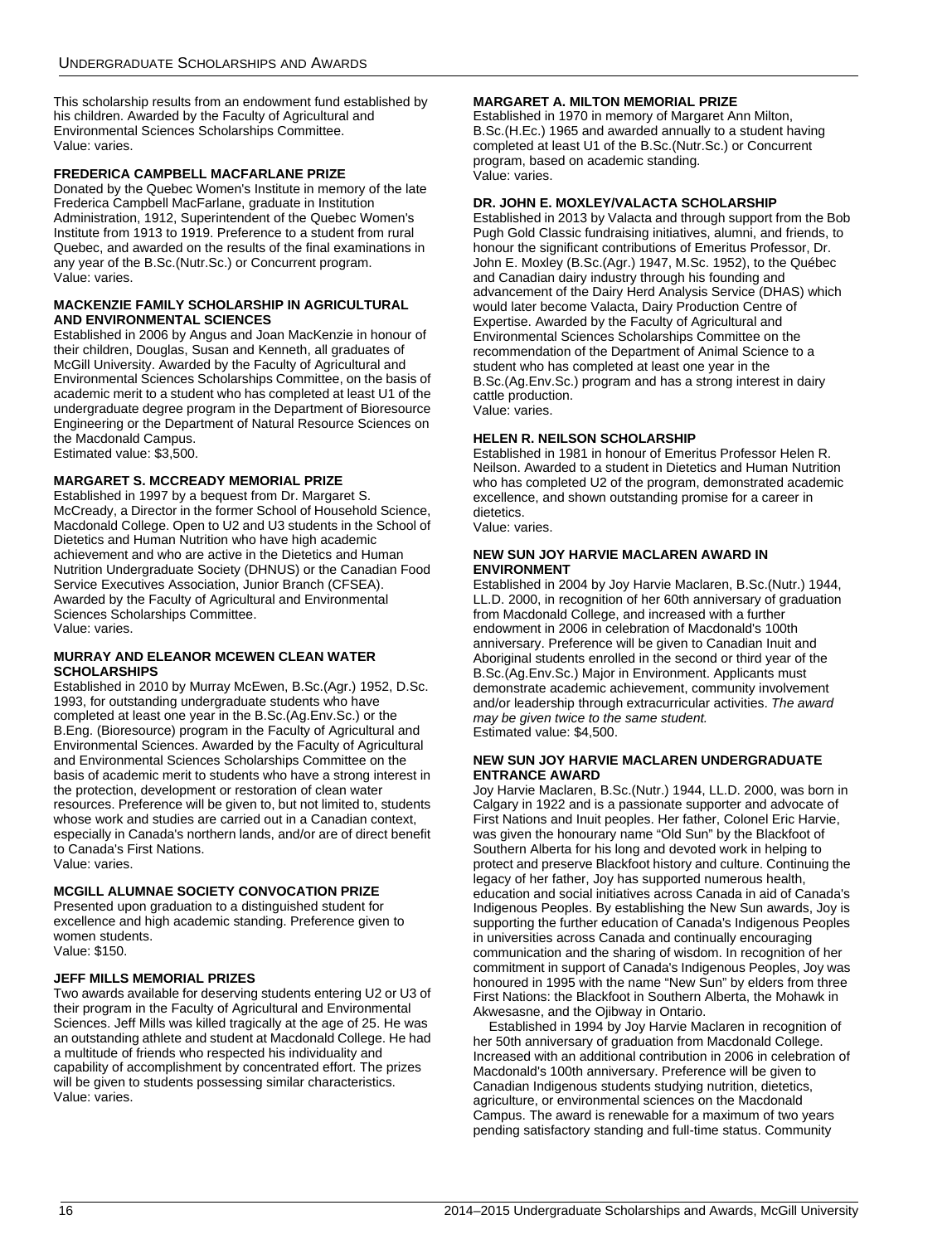involvement and/or leadership through extracurricular activities is encouraged. Estimated value: \$5,000.

### **ORDRE DES AGRONOMES DU QUÉBEC - SECTION MONTRÉAL-RIVE-SUD AWARD**

One award for a student entering the final year of a degree program from which the student would qualify for admission to the *Ordre des Agronomes du Québec*. Selection is based on high academic standing and participation in extracurricular activities on the Macdonald Campus. Value: \$500 each.

### **ROBERT D. PARKINSON SCHOLARSHIP**

Established in 2010 by Robert D. Parkinson, Dip. Agr. 1963, for undergraduate students who have completed at least one year of any program in the Faculty of Agricultural and Environmental Sciences. Awarded by the Faculty of Agricultural and Environmental Sciences Scholarships Committee on the basis of academic merit.

Value: maximum \$4,000.

### **THE ROBERT POPE MEMORIAL SCHOLARSHIPS**

Established in 2009 by the Robert Pope Foundation. Awarded by the Faculty of Agricultural and Environmental Sciences Scholarships Committee on the basis of academic merit to students who have completed at least one year in the B.Sc.(Ag.Env.Sc.) or B.Eng.(Bioresource) with a strong interest in water management and/or international agriculture. Preference will be given to students from the Canadian Atlantic Provinces and countries in Africa. Value: varies.

### **GUY PROULX MEMORIAL PRIZE**

Awarded to a student entering the final year of a Bachelor's degree program in the Faculty of Agricultural and Environmental Sciences. Guy Proulx died following a tragic car accident at the age of 23. He was a good student, athlete and participant in student affairs. The prize will be given to a student having similar characteristics.

Value: \$100.

### **THE BOB PUGH SCHOLARSHIP**

Established in honour of Bob Pugh, Athletic Director at Macdonald College, McGill University, from 1955-1969. Bob was a Lecturer in the Faculty of Education at McGill and during his tenure, he also coached Macdonald's Football and Hockey teams. This scholarship is awarded by the Faculty of Agricultural and Environmental Sciences Scholarships Committee to a student with high academic standing who is enrolled in an undergraduate degree program offered by the Faculty. Preference is given to a student who is a member of a McGill intercollegiate team or participates in athletic activities at Macdonald campus. Value: \$3,000.

### **RON QUILTY MEMORIAL PRIZE**

Awarded each year by the Faculty of Agricultural and Environmental Sciences Scholarships Committee to an undergraduate student enrolled in any degree program on the Macdonald Campus. The student must be in good academic standing and must have demonstrated a strong commitment to university life through involvement in a broad range of extracurricular activities. Preference is given to students from Prince Edward Island, or other Atlantic Provinces, who are entering U2 of their program.

Established in 1998 by family, friends and classmates, in memory of Ron Quilty, B.Sc.(Agr.) 1985, who passed away from cancer in 1994. Ron participated actively in intramural athletics and College Clubs. Ron came to Macdonald from Prince Edward Island and was a proud Islander and true PEI ambassador to his fellow Canadians. Value: varies.

### **JANE RICH SCHOLARSHIP**

Established in 1995 by the Jean Rich Foundation on the occasion of the McGill Twenty-First Century Fund campaign in honour of Jane Rich, a 1981 B.Sc.(F.Sc.) graduate. Awarded by the Faculty of Agricultural and Environmental Sciences Scholarships Committee, on the basis of high academic achievement, to a student who has completed at least U1 of the B.Sc.(F.Sc.), B.Sc.(Nutr.Sc.), or Concurrent program and who has demonstrated interest in a career in the food industry. Value: \$5,000.

### **J. WILLIAM AND LORNA K. RITCHIE MACDONALD COLLEGE CLAN SCHOLARSHIPS**

Established in 2011 by J. William Ritchie, B.Sc.(Agr.) 1951. Awarded annually by the Faculty of Agricultural and Environmental Sciences Scholarships Committee to outstanding students entering U2 of a full time undergraduate degree program in the Faculty of Agricultural and Environmental Sciences or the School of Dietetics and Human Nutrition with consideration for participation in student activities on the Macdonald College campus and/or intercollegiate/University athletic activities. Value: varies.

### **ROYAL BANK AWARD**

Awarded annually on the basis of high academic standing to a student entering the final year of the B.Sc.(Ag.Env.Sc.) program, majoring in Agricultural Economics. Value: \$200.

### **SAINT LAMBERT HORTICULTURAL SOCIETY CENTENNIAL SCHOLARSHIP**

Awarded each year to a deserving student entering U2 or U3 of the B.Sc.(Ag.Env.Sc.), who has demonstrated strong interest and skills in horticultural science, through courses, research projects and/or extracurricular activities. The Scholarship will not be awarded twice to the same student. Preference will be given to a student from the Montérégie region of Quebec. If there are no eligible undergraduate candidates, the award will be given to a deserving postgraduate student. Value: varies.

### **JANE B. SULLIVAN SCHOLARSHIP**

Established in 1999 through a bequest from Jane B. Sullivan. Awarded by the Faculty Scholarships Committee to a student in the Faculty of Agricultural and Environmental Sciences. Value: minimum \$750.

### **DOROTHY NEWTON SWALES PRIZE**

Established in 1983. Awarded each year to the undergraduate student in a degree program at McGill who obtains the highest standing in the Flowering Plant Diversity course (PLNT 358) and who has demonstrated strong botanical interests and potential. Awarded by the Faculty of Agricultural and Environmental Sciences Scholarships Committee. Estimated value: \$100.

### **SYNGENTA CROP PROTECTION CANADA SCHOLARSHIP**

Established in 2003 by Syngenta Crop Protection Canada, a wholly owned division of Syngenta AG and an agribusiness specializing entirely in crop protection, seeds and plant science. Awarded annually by the Faculty of Agricultural and Environmental Sciences Scholarships Committee, on the basis of outstanding academic merit, to a student who has completed at least U1 of an undergraduate program offered on the Macdonald Campus. Preference will be given to students who have chosen a major or specialization in the area of Plant Science, Bioresource Engineering, Agricultural Economics or Agricultural Science. Value: varies.

### **VILLE DE SAINTE-ANNE-DE-BELLEVUE SCHOLARSHIP**

Established in 2007 by the Ville de Sainte-Anne-de-Bellevue in recognition of the long-standing relationship between the City and the Macdonald Campus of McGill University located in Sainte-Anne-de-Bellevue. Awarded by the Faculty of Agricultural and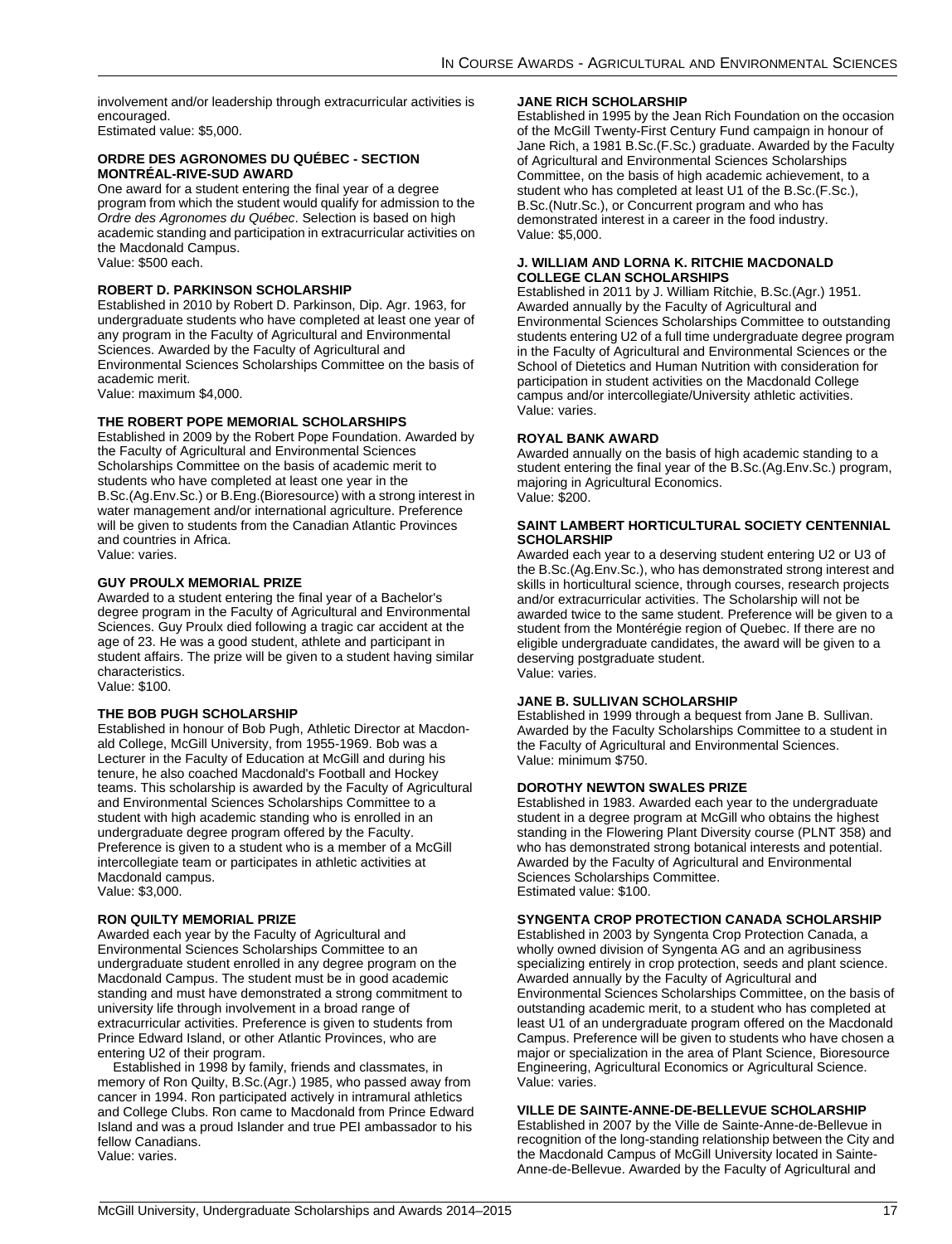Environmental Sciences Scholarships Committee on the basis of academic merit to a student who has completed at least U1 of any full-time undergraduate degree program at Macdonald Campus. Preference to students from the province of Quebec. Estimated value: \$5,000.

### **MRS. ALFRED WATT MEMORIAL PRIZE**

Established by the Quebec Women's Institutes as a memorial to a distinguished Canadian, Mrs. Alfred Watt, M.B.E., who introduced the idea of Women's Institutes in England and Wales and was President of the Associated Country Women of the World from 1930 to 1947. Preference to a student from rural Quebec having completed at least U1 of the B.Sc.(Nutr.Sc.) or Concurrent program.

Value: \$100.

### **XYLEM WATER & WASTEWATER SCHOLARSHIP**

Established in 2010 by Xylem Inc. as part of their national scholarships program. Awarded to outstanding undergraduate students who have completed at least one year in the B.Sc.(Ag.Env.Sc.) or the B.Eng. (Bioresource) program in the Faculty of Agricultural and Environmental Sciences. Awarded by the Faculty of Agricultural and Environmental Sciences Scholarships Committee on the basis of academic merit. Value: \$2,500.

### **MEDALS**

### **MACDONALD MEDALS**

As a tribute to Sir William Macdonald, and in recognition of academic achievement, Mrs. Walter M. Stewart and the late Mr. Stewart of Montreal established medals to be awarded to the fulltime students with the highest aggregate standing in the first and second years respectively of the B.Sc.(Ag.Env.Sc.), B.Eng.(Bioresource) and B.Sc.(F.Sc.) programs.

### **STEWART MEDALS**

Named in recognition of the support of the late Mr. and Mrs. Walter M. Stewart in the academic progress and welfare of Macdonald students, and awarded for academic achievement to the full-time students with the highest aggregate standing in the first and second years of the B.Sc.(Nutr.Sc.) program.

### <span id="page-18-0"></span>**3.4 Faculty of Arts**

*For entrance scholarships, see* ["Entrance Scholarships and](#page-4-0)  [Awards", section 2](#page-4-0)*.*

*For scholarships and prizes open to undergraduates in all faculties, see* ["Open to Students in Most Faculties", section 3.2](#page-11-2)*.*

*For financial assistance, see* ["Financial Assistance", section 4](#page-58-1)*.*

### **General Regulations in Arts**

- 1. No applications are required. Unless otherwise stated, awards are made by the Faculty of Arts Scholarships Committee on the basis of academic standing in the regular session.
- 2. Unless restricted by the deed of gift or faculty regulations, the awards are open to all students studying for the B.A. degree.
- 3. Only those students who have completed at least 27 **graded**  credits in the Regular Session of the academic year preceding the award will be eligible for scholarships.
- 4. Scholarships will be awarded only if an adequate standard is attained for scholarship recognition.
- 5. If in any university year there is not a sufficient number of candidates showing adequate merit, any one or more of the scholarships offered for competition may be given to more deserving candidates in another year.
- 6. In order to retain a scholarship, a successful candidate must proceed regularly in a degree program in the Faculty of Arts and fulfil any other conditions prescribed for the scholarship.

### **ACADEMY OF ATHENS PRIZE**

One or more prizes awarded to students of high academic standing who are in the final year of the Major in Classics. Awarded on recommendation of the Classics Program Committee, Department of History. Value: \$100 each.

### **MONA ELAINE ADILMAN POETRY PRIZE**

Established in 1992 by a bequest from Mona Elaine Adilman Solomon, B.A. 1945. Awarded annually to one or two graduate or undergraduate students (graduating or continuing) who have demonstrated outstanding talent in the area of poetry. Awarded by the Faculty of Arts Scholarships Committee on the recommendation of the Department of English. Value: \$700 (or two at \$350).

### **CHARLES ALEXANDER SCHOLARSHIP**

Established in 1870 "for the encouragement of the study of Classics and other subjects". Value: \$1,200.

### **MARGARET JANE ALLAN SCHOLARSHIP**

Bequeathed in 1929 to the Royal Victoria College by Mrs. Agnes W. Allan for the woman student with the highest standing in the initial year of the B.A. course. Value: \$1,200.

### **AUSTRIAN GOVERNMENT PRIZE**

A book prize for a student who has excelled in German.

### **DR. JAMES BARCLAY SCHOLARSHIP**

Awarded to a student in the Classics Program, Department of History.

Value: \$900.

### **HARRY BARKER MEMORIAL PRIZE IN ENGLISH**

Bequeathed by the late Miss Dinah Lee in memory of the late Mr. Harry Barker. Awarded to the student with the highest standing in English in the initial year. Awarded on recommendation of the Department of English. Value: \$700.

### **HOPE BARRINGTON SCHOLARSHIP**

Established in 1997 following a bequest to the Friends of McGill, Inc. from Hope Barrington, B.A. 1929. Awarded to an Arts student who has completed at least one year of undergraduate study. Awarded by the Faculty of Arts Scholarships Committee based on academic standing. Value: minimum \$2,000.

### **LOUIS AND BESSIE BATIST PRIZE**

Established by the Batist family for an undergraduate student showing excellence in the area of Jewish Studies. Awarded on recommendation of the Chair of the Department of Jewish Studies. Value: \$500.

### **C.C. BAYLEY PRIZE IN HISTORY**

Established in honour of Professor C.C. Bayley who taught in the Department of History between 1932 and 1996. Awarded by the Faculty of Arts Scholarships Committee, on the recommendation of the History Department, to a graduating student with a major concentration in History, on the basis of academic standing. Value: \$500.

### **SIR EDWARD BEATTY MEMORIAL SCHOLARSHIPS IN CLASSICS**

Three awards established (in 1927) by the late Sir Edward Beatty, former Chancellor of the University. Awarded in recognition of high academic merit to students entering the intermediate or final year in Major or Honours Classics. Awarded on the recommendation of the Classics Program Committee, Department of History. If in any year there is not a sufficient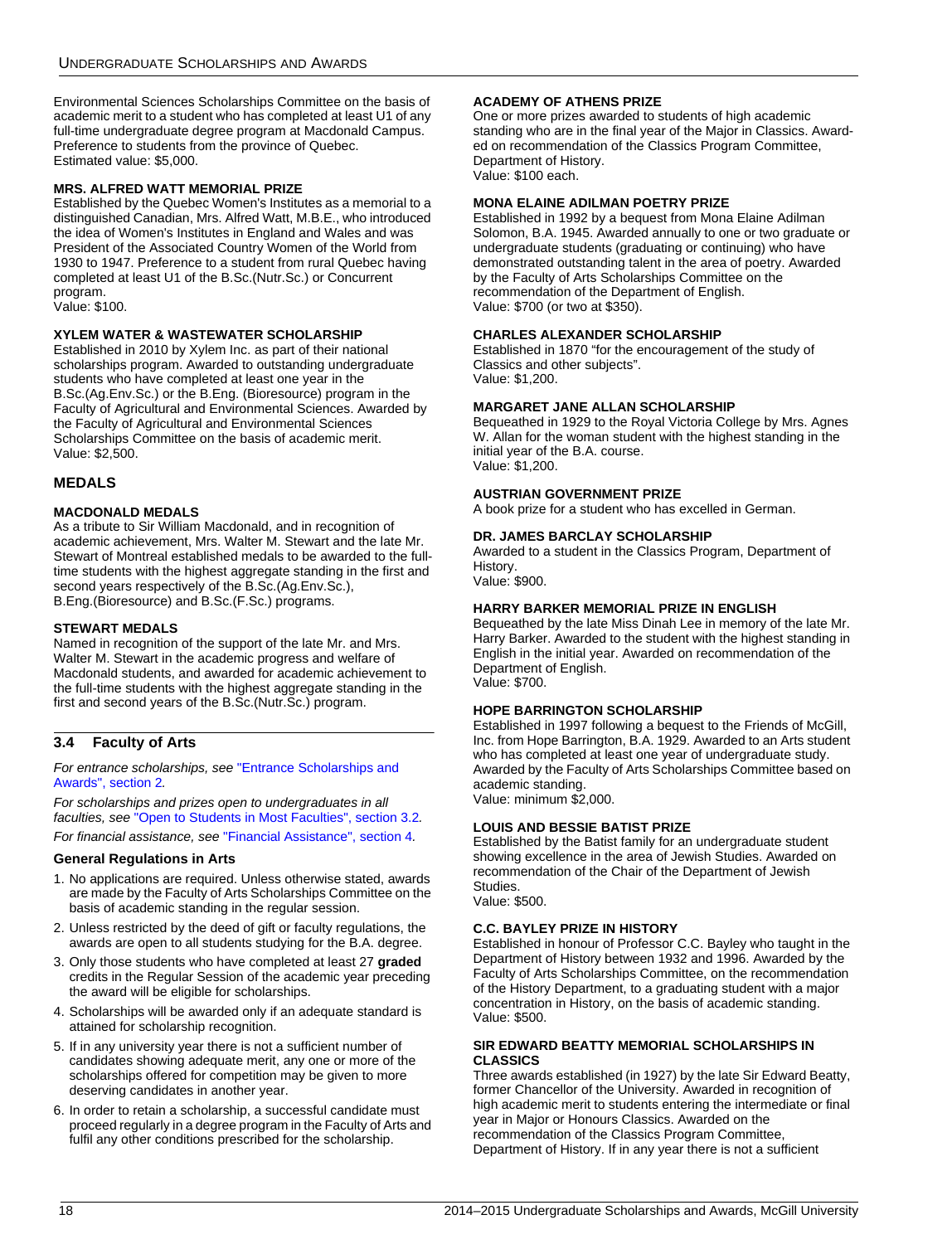number of qualified candidates in Classics, the remaining awards will be open to students in any department in the Faculty of Arts. Value: \$1,900 each.

### **SHEILA BECKER SCHOLARSHIP IN JEWISH STUDIES**

Established in 2007 by the Becker family and friends in memory of Sheila Becker, B.A. 1961. An active researcher on the Holocaust, Sheila was known for her strong interest in Jewish culture. Awarded by the Faculty of Arts Scholarships Committee on the recommendation of the Jewish Studies Department to an outstanding student who has completed at least one year of an undergraduate degree program of the Department of Jewish Studies.

Estimated value: \$4,500.

### **NORMAN BERMAN MEMORIAL PRIZE**

Established in 1973 by Mr. and Mrs. Joseph Berman. An annual prize or prizes will be awarded to students for: 1) Excellence in the field of Judaic studies; 2) A critical study in the field of Hebrew or Yiddish language and literature or a translation of an important work of Hebrew or Yiddish literature into English or French. Awarded on the recommendation of the Chair of the Department of Jewish Studies. Value: \$1,000.

### **DR. NORMAN BETHUNE MEMORIAL AWARD**

Initially established by a donation from the late Mr. W.A. Scott, founding member and Honorary President of Victoria's Canada-China Friendship Association in memory of Dr. Norman Bethune. Awarded to an outstanding student at the conclusion of the first or intermediate year in the Faculty of Arts, with preference given to a student who is registered in any program relating to Chinese studies. Awarded upon recommendation of the Department of East Asian Studies. Value: \$400.

### **MATHIAS BIELSKI PRIZE**

Established in 1984 in honour of Mathias Bielski by his son, Casimir M.B. Bielski, Q.C., B.A. 1950, B.C.L. 1956, and his grandchildren. Awarded to the Sociology student (Major or Honours) judged to have written the best research paper in a Sociology course dealing with Poland, Poles or Polish Canadians. If papers of acceptable quality on these topics are unavailable, the broader area of immigration, ethnicity or multiculturalism will be considered. Awarded on the recommendation of the Department of Sociology. Value: \$100.

### **POLLY AND DAVID BINDER MEMORIAL SCHOLARSHIP IN JEWISH STUDIES**

Founded in 1985 by family and friends in honour of Polly (d. 1990) and in memory of her late husband David Binder. Awarded annually for high academic standing to a graduate or undergraduate student pursuing a Jewish Studies program. Awarded on the recommendation of the Chair of the Department of Jewish Studies. Value: \$2,500.

### **W.M. BIRKS AWARDS**

Awarded to the students graduating with the best records in the B.A. (Religious Studies), B.Th., S.T.M., or M.A. (Religious Studies) programs. Awarded by the appropriate faculty. Value: \$200 each.

### **PAULA BONATO MEMORIAL PRIZE**

Established in 1993 by family in memory of Paula Bonato, B.Sc. 1987, B.A. 1989, who was awarded a Simcoe Fellowship while a graduate student at the University of Toronto at the time of her unfortunate death. Awarded in recognition of academic achievement to a student graduating with a B.A. in Art History. Awarded by the Faculty of Arts Scholarships Committee on the recommendation of the Department of Art History. Value: \$325.

### **C.A. BRODIE BROCKWELL PRIZE**

Established in 1981 by Dr. and Mrs. Hirsh Rosenfeld. Awarded to an outstanding Major or Honours student entering the final year in Jewish Studies. Awarded on the recommendation of the Chair of the Department of Jewish Studies. Value: \$500.

### **ROBERT BRUCE SCHOLARSHIPS**

Bequeathed by the late Robert Bruce of Quebec City, in 1923. Two scholarships, awarded for high academic standing to students entering the final year by the Faculty of Arts Scholarships Committee. Estimated value: \$750 each.

### **HENRY CHAPMAN PRIZE**

For studies in Modern Languages (excluding English), or in Hebrew. Value: \$400.

### **CHERRY PRIZES**

Two prizes founded by Wilbur H. Cherry, Arts 1907, and Anna Cherry, Arts 1918, in memory of their father, William Cherry, Med. 1869 and of their brother, William McFie Cherry, Arts 1911. Awarded on the recommendation of the departments of Economics and Political Science to deserving students. Value: \$500 each.

### **BRIAN COGHLAN MEMORIAL PRIZE IN ECONOMICS**

Established in 1990 by family and friends in honour of Brian Coghlan, a McGill Economics Ph.D. student who died in November 1989. Awarded to a graduating Economics student enrolled in the B.A. program with the highest academic standing by the Faculty of Arts Scholarships Committee upon the recommendation of the Department of Economics. Value: \$300.

### **MR. AND MRS. HARRY L. COLLE AWARD**

Established in 1986 by a bequest from Grace Beatrice Colle for a student in any year. Awarded on the basis of high academic standing. Value: \$550.

### **MARY COPPIN SCHOLARSHIPS**

Established in 2006 through a bequest by Mary Coppin, B.A. 1937. Awarded by the Faculty of Arts Scholarships Committee on the basis of academic standing to a student who has completed at least one year in an undergraduate degree program. Estimated value: \$3,000 each.

### **CREMONA MEMORIAL PRIZE IN LINGUISTICS**

Established in 2002 by a bequest from Isida Bernardinis Cremona, B.A. 1965, M.A. 1967, for outstanding students pursuing an Honours, Joint Honours or Major Concentration program in the Department of Linguistics. Awarded on the basis of high academic standing by the Faculty of Arts Scholarships Committee on the recommendation of the Department of Linguistics.

Value: varies.

### **DAVID S. DALY SCHOLARSHIP IN ECONOMICS**

Established in 2010 by David S. Daly, B.A. 1981, M.B.A. 1985, for outstanding undergraduate students who have completed at least one year of the B.A. program in the Faculty of Arts in Economics. Awarded on the basis of high academic standing by the Faculty of Arts Scholarships Committee upon the recommendation of the Department of Economics. Value: varies.

### **MARION MCCALL DALY AWARD**

Established in 1942 by the late Mr. and Mrs. Roland Daly. Awarded to students who have completed two years at McGill and are continuing in a third year in the Faculty of Arts. Awarded by the Faculty of Arts Scholarships Committee, taking into account: (a) preference is given to female students, (b) the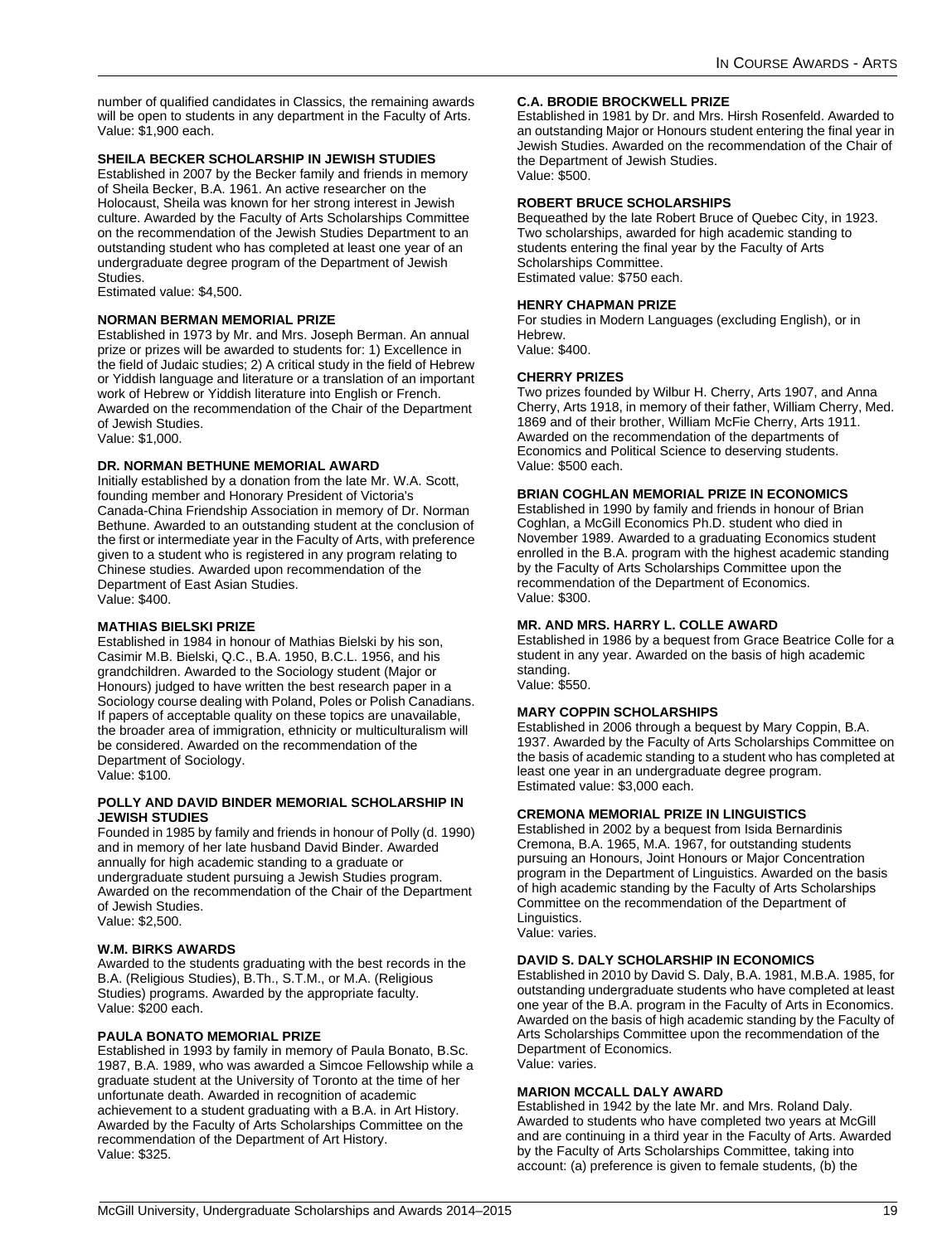candidate's promise of making a definite contribution to Canadian life, and (c) academic record. Value: \$500.

### **DEAN OF ARTS CONVOCATION PRIZE**

Presented by the Faculty of Arts to distinguished graduating students for outstanding academic achievement throughout the B.A. or B.S.W. programs. Recipients of this prize may not hold any other major Faculty of Arts or University graduating student award. A maximum of two prizes will be granted in any one year; one to a student graduating in the spring and one to a student graduating in the fall. Value: minimum \$500.

### **DOW-HICKSON SCHOLARSHIPS**

Established in 1957 by a bequest from the late Dr. J. William A. Hickson and awarded to students entering the penultimate or the final year of the Honours programs in English Literature, Philosophy or Psychology. Awarded by a joint committee of the scholarships committees of the Faculties of Arts and of Science upon the recommendations of the departments concerned. Value: minimum \$2,000 each.

### **GUY DRUMMOND FELLOWSHIPS IN POLITICAL SCIENCE**

Endowed by the late Guy M. Drummond, killed in action in 1915, to encourage study in France. Awarded on recommendation of the Department of Political Science, taking into account the students' academic record, the likelihood that they will make a contribution of value to Canadian life, and their attainment in French, adequate to fulfil the object of the endowment, as recognized by the Department of French Language and Literature. Preference will be given to graduating honours students in Political Science or joint honours in Economics and Political Science, for two years of Master's study divided between Paris and McGill. One-year fellowships may also be offered as entrance awards to Master's or Ph.D. students in Political Science intending to carry out graduate work related to France, or for continuing students to support a year in France as part of the graduate program.

The value of the two-year fellowship is \$6,000 for a year of study at McGill and up to \$10,000 for a year of study in Paris; an award for one year will have the value appropriate to either McGill or France. Fellowship recipients shall study at an approved university or institute in Paris.

### **FACULTY OF ARTS SCHOLARSHIPS FUND**

Established in 1992 by the University to provide awards based on academic achievement to students in the top 5% of the Faculty. Granted by the Faculty of Arts Scholarships Committee to equalize the value of awards to students of comparable standing. Awards range in value from \$100 to the level of the major entrance scholarships, in increments of \$100.

### **HONOURABLE SHEILA FINESTONE AWARD IN WOMEN'S STUDIES**

Established in 2001 by the McGill Centre for Research and Teaching on Women (MCRTW) in honour of Senator Sheila Finestone, P.C., B.Sc. 1947, recipient of the MCRTW's 2001 Person of the Year award for her significant contributions to human rights and women's equality movements on a local, national and international scale. Awarded by the Faculty of Arts Scholarships Committee, upon recommendation by the Institute for Gender, Sexuality and Feminist Studies, to an outstanding undergraduate student studying in the field of Women's Studies. Preference shall be given to students in their graduating year who are involved in community activities and who work for the recognition of women's rights as human rights. Estimated value: \$1,000.

### **LEAH AND ISIDORE FINKELSTEIN PRIZE**

Established in 1973 by the late Mrs. Leah Finkelstein in memory of her husband, Isidore Finkelstein. Awarded on the recommendation of the Department of History to the full honours history student graduating with the highest mark. Value: varies.

### **THE FOUNDATION FOR THE ADVANCEMENT OF PROTESTANT EDUCATION AWARDS**

Established in 2002 by The Foundation for the Advancement of Protestant Education for outstanding students in the Faculty of Arts. Awarded by the Faculty of Arts Scholarships Committee, on the basis of high academic standing, to undergraduate students who have completed at least one year of studies in the B.A. program. Preference will be given to students who reside in the municipalities of Longueuil or La Prairie, Quebec. In the event that no student from these regions is identified, students residing in the province of Quebec will be considered. Value: minimum \$1,250 each.

### **DORA FORSYTH PRIZE**

Bequeathed by the late Miss Jeanie Forsyth for English Literature. Open to female students only and awarded on the recommendation of the Department of English. Value: \$550.

### **CHARLES FOX MEMORIAL PRIZE**

Established in 1994 in memory of the late Charles Fox, Professor of Mathematics 1949-1967, by his wife Eileen. Awarded to a student who has achieved high academic standing in an Honours or Major program with Mathematics as one of the major components, and who has completed at least one year of study in that program. Awarded by the Scholarships Committee of either the Faculty of Arts or the Faculty of Science on the recommendation of the Department of Mathematics and Statistics.

Value: \$650.

### **SAUL AND FREDA FRANKEL PRIZE**

Established in 2000 by Professor Saul Frankel, B.A., M.A., Ph.D. (McGill University), McGill Professor in the Departments of Economics and Political Science from 1952 to 1969. Awarded to a graduating Honours or first-year M.A. student for an outstanding research paper on the history of ideas. Awarded by the Faculty of Arts Scholarships Committee upon recommendation from an adjudicating committee. Value: varies.

## **CHARLES E. FREMES MEMORIAL SCHOLARSHIP**

Established in 2007 in memory of Charles E. Fremes, B.A. 1969, former Chief Executive Officer of Edelman Public Relations Canada. Awarded by the Faculty of Arts Scholarships Committee upon recommendation of the Department of English and the Department of Art History and Communication Studies. Awarded to an undergraduate student who has shown achievement in both English and Communication Studies and who has demonstrated leadership.

Estimated value: \$4,000.

### **FRENCH CONSULATE BOOK PRIZE**

A book prize to be awarded to a graduating student in French Language and Literature. Awarded by the Faculty of Arts Scholarships Committee on the recommendation of the Department.

### **JOHN V. GALLEY SCHOLARSHIPS**

Established in 1982 by the late Mrs. Gertrude Galley in memory of her husband, John V. Galley, B.Sc. (Arts) 1920, a former member of the Board of Governors. Awarded on the basis of distinguished academic standing to students having completed at least one year of an undergraduate degree program. One scholarship is available in each of the Faculties of Arts, Engineering,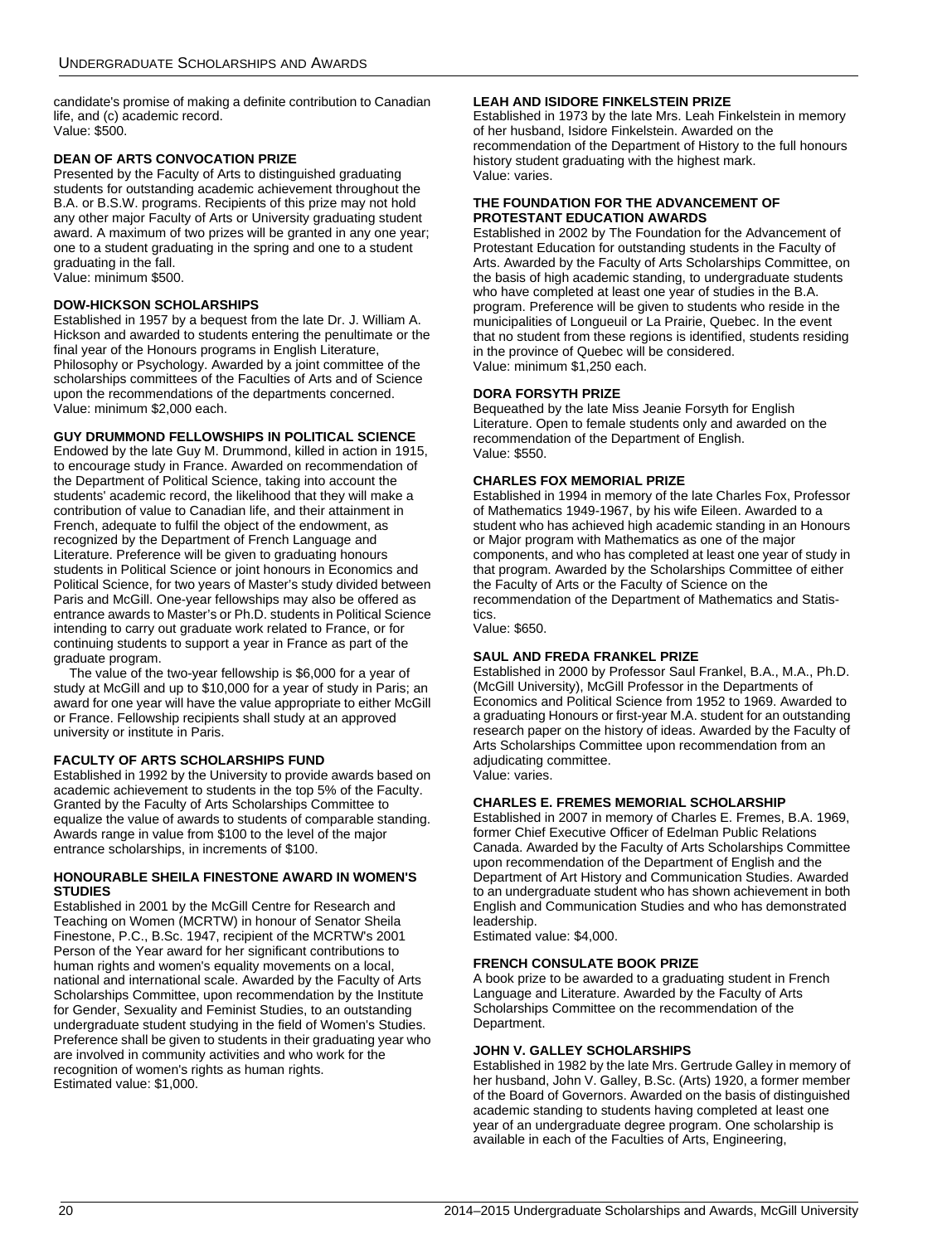Management, and Science. Awarded by the faculty scholarships committees.

Value: \$3,000 each.

### **MICHAEL L. GARMAISE PRIZE IN POLITICAL SCIENCE**

Established in 2008 by Michael L. Garmaise, B.A. 1960, B.C.L. 1963 to promote and encourage excellent writing in political science by undergraduate students in the Faculty of Arts. Awarded by the Faculty of Arts Scholarships Committee on the recommendation of the Political Science Department to an outstanding student for the best essay in political science. Estimated value: \$2,500.

### **GERMAN EMBASSY PRIZE**

A book prize for excellence in German.

### **JOAN CATHERINE GILCHRIST AWARD**

Established by Joan C. Gilchrist, B.A. 1937, B.C.L. 1948. Awarded on the basis of high academic standing to a student having completed at least one year of an undergraduate degree program.

Value: \$500.

### **MAURICE GOLDENBERG MEMORIAL SCHOLARSHIP**

For studies in Government, Constitutional Law, or Public Administration. Established in 1954 by Senator H. Carl Goldenberg, Q.C. in memory of his father, the late Maurice Goldenberg. Awarded by the Faculty of Arts Scholarships Committee on the recommendation of the Department of Political Science. Value: \$800.

### **ESTELLE H. GOODMAN PRIZE**

Established in 2003 by a bequest from Mortimer Goodman in honour of his wife, Estelle H. Goodman (née Blumenthal), B.A. 1935. Awarded on the basis of high academic standing by the Faculty of Arts Scholarships Committee. Value: minimum \$500.

### **NETTIE ZUCKERMAN VININSKY GORDON SCHOLARSHIP IN JEWISH STUDIES**

Established in 2011 through a bequest from Nettie Zuckerman Vininsky Gordon. Scholarships for outstanding students enrolled in the Department of Jewish Studies. Open to graduate or undergraduate students. Awarded by the Faculty of Arts upon recommendation from the Department of Jewish Studies.

### **GREAT-WEST LIFE AND LONDON LIFE SCHOLARSHIP IN ARTS**

Established in 2003 by Great-West Life and London Life for an outstanding undergraduate student in the penultimate or final year of a full-time degree program in the Faculty of Arts. Awarded by the Faculty of Arts Scholarships Committee on recommendations from the Departments of Economics and French Language and Literature to a student with a major concentration or honours in Economics or French Language and Literature. Preference will be given to students involved in extracurricular or community activities. Value: minimum \$2,000.

### **GREEK AMBASSADOR'S BOOK PRIZES**

First prize awarded to a student of high standing graduating with a Major in Classics. Second prize awarded to a graduating student who has completed at least 12 credits in Modern Greek and who has shown distinct promise in the subject. Awarded on recommendation of the Classics Program Committee, Department of History.

### **GREEK EMBASSY BOOK PRIZES IN GREEK ARCHAEOLOGY**

Three book prizes to be awarded annually to the best student in Greek archaeology in each year (U1, U2, U3). Awarded on the recommendation of the Classics Program Committee, Department of History.

### **GREEK MINISTRY OF CULTURE AND SCIENCES SCHOLARSHIPS**

One or more scholarships for one month's study at the International Summer School in Thessaloniki, preceded by a tenday stay in Athens. Each scholarship covers fees, room and board and the round trip Athens-Thessaloniki. Travel expenses to and from Greece are not covered. Open to students in any year. Awarded on recommendation of the Classics Program Committee, Department of History.

### **MAURICE AND SARA GREENBLATT MEMORIAL SCHOLARSHIPS**

Three scholarships bequeathed by Mrs. Greenblatt, for students proceeding from the intermediate year(s) to the final year, preference given to students in Modern Languages (other than English) or in History. Awarded by the Faculty of Arts Scholarships Committee on the recommendation of the Department of History and departments offering Modern Languages; one prize for Modern Languages, one prize for History and one prize for Languages or History based on the highest yearly GPA. Value: \$850 each.

### **REVEREND DOMENICO ROBERTO GUALTIERI PRIZES**

Established in 1999 by Mr. Roberto Gualtieri, B.A. 1957, to honour and preserve the memory of his father, the Reverend Domenico Roberto Gualtieri (1888-1952), pastor, publisher and humanist who believed that the church had a social as well as religious role in society. Awarded by the Faculty of Arts Scholarships Committee on the recommendation of the Department of Philosophy. One award available for an outstanding undergraduate student in the first or second year of a Philosophy program who has demonstrated academic excellence and involvement in community or university affairs. A second award available for an outstanding graduate student in the second or third year of the Ph.D. program. Value: \$750 undergraduate prize; \$1,000 graduate prize.

### **HAGERMAN PRIZE**

Established in 1996 by Joan Hagerman, a long-time McGill employee, to recognize distinguished academic standing by a student who is in and will be continuing in an undergraduate degree program. Awarded by the Faculty of Arts Scholarships Committee in odd-numbered years and by the Faculty of Science Scholarships Committee in even-numbered years. Value: \$250.

### **HANG CHANG CHOON SCHOLARSHIP**

Established in 1999 through a generous gift from Mr. Hang Chang Choon, M.B.A. 1977. Presented annually by the Faculty of Arts Scholarships Committee to a student in any department in the Faculty of Arts who has demonstrated academic excellence and completed at least one year of study. Value: \$5,000.

### **CELIA HENDLER SCHOLARSHIP IN PSYCHOLOGY**

Established in 2010 through the bequest of Dr. Sue Hendler in honour of her sister Celia Hendler, B.A. (Psychology) 1980 for outstanding undergraduate students who are entering the U3 year of the B.Sc., B.A., or B.A. & Sc. degree in Psychology. Preference will be given to students who have demonstrated an interest in child or adolescent psychology. Awarded based on academic merit by either the Faculty of Science or the Faculty of Arts upon recommendation of the Department of Psychology. Value: varies.

### **THE ALBERT O. HIRSCHMAN PRIZE FOR BEST UNDERGRADUATE RESEARCH ESSAY IN INTERNATIONAL DEVELOPMENT STUDIES**

Established in 2013 in honour of Albert O. Hirschman, a distinguished development economist, for the best research paper written by an undergraduate in a course recognized as part of the International Development Studies program. Submissions for the prize must be essays of significant length and can include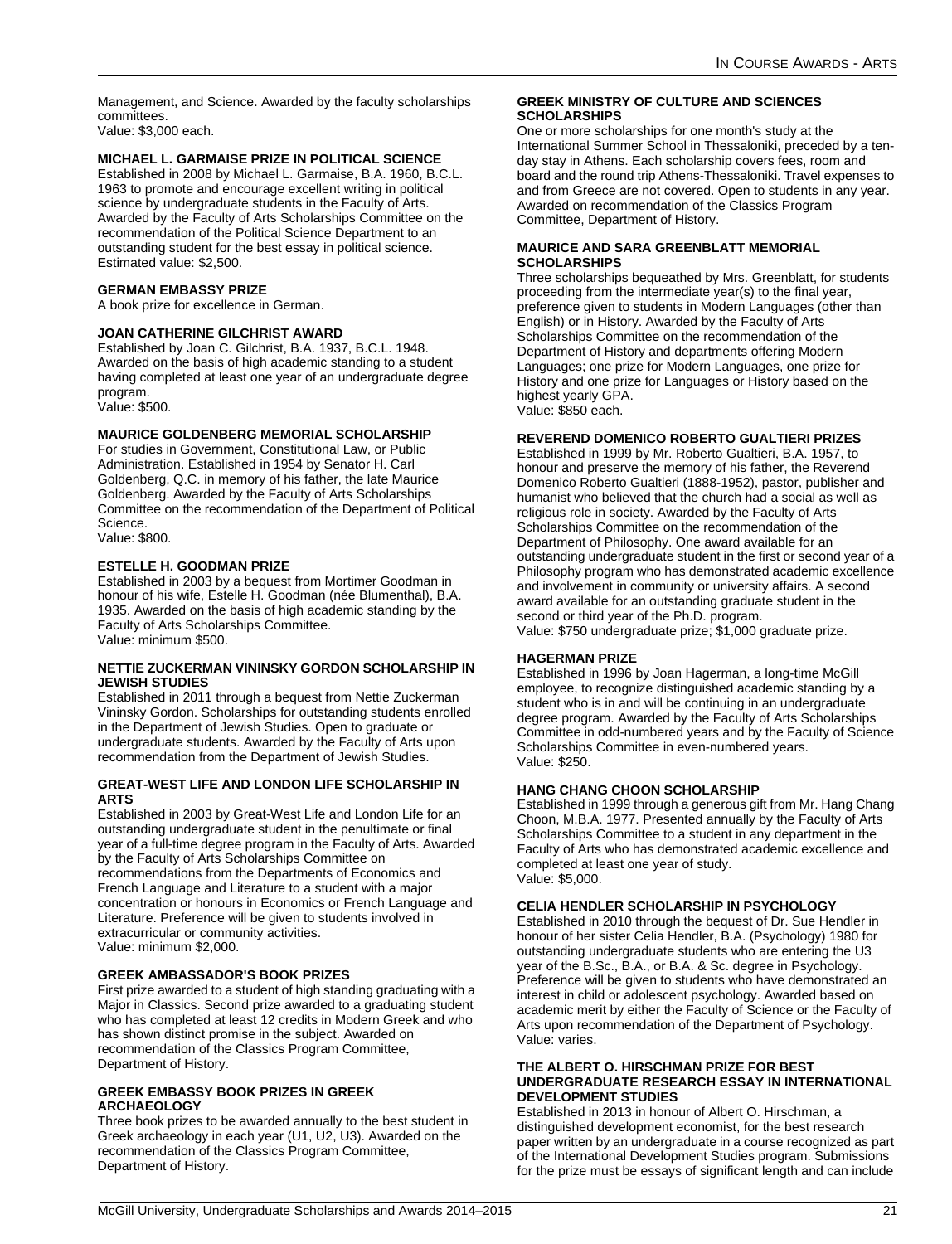term papers written for seminars, internship papers, and honours theses. Submissions are by nomination from a professor. Professors may nominate only one paper each year. The recipient's name will also be inscribed on a plaque at the Institute for the Study of International Development. Awarded by a committee composed of Institute for the Study of International Development faculty members. Value: \$500.

### **HISTORICAL SOCIETY'S PRIZE**

Awarded jointly by the Executive of the Historical Society and the Chairman of the Department of History to the undergraduate in the initial year showing the greatest promise in History and intending to read for Honours in this subject. Value: \$250.

### **MADELENE HODGSON PRIZE IN HISTORY**

Endowed by the I.O.D.E. in recognition of the work done by the late Mrs. W.C. Hodgson as President of the Provincial Chapter of Quebec. Awarded to the intermediate year Honours student in History by the Department of History for the most outstanding work in this subject. Value: \$200.

**EBEN HOPSON BURSARY FOR STUDY AT MCGILL**

Established in 1988 through a donation from the North Slope Borough of Alaska in honour of the late Eben Hopson, Mayor of the North Slope Borough from 1972 to 1980, to advance the pursuit, promotion, and sharing of knowledge in those areas that are of common interest and relevance to the scientific, social and economic development, and the greater welfare of the North Slope Borough and the counties of the Circumpolar North.

For the support of students from the North Slope Borough of Alaska for graduate or undergraduate studies at McGill in any field deemed in the welfare of the North Slope Borough.

Applications should be submitted to the Centre for Northern Studies and awards will be made by the Eben Hopson Fellowship in Arctic Studies Review Committee (established by the Graduate Faculty), including representatives of McGill University and the North Slope Mayor or designee. Awards are renewable for a second year of Master's study and up to a fourth year of Doctoral studies and Bachelor's study. Value: \$6,000.

### **JAPANESE CANADIAN CULTURAL CENTRE OF MONTREAL PRIZE**

Offered by the Japanese Canadian Cultural Centre of Montreal to students who are registered in an East Asian Studies program, and who are in their final year. Awarded on the basis of high academic standing and performance in the program on the recommendation of the East Asian Advisory Committee. Value: \$200.

### **W.O. JUDKINS MEMORIAL PRIZES IN ART HISTORY**

Two prizes, established by his colleagues, friends and former students in memory of W.O. Judkins, Professor Emeritus, founder and first Chairman of the Department. To be given to graduating Art History students upon the recommendation of the Department of Art History.

Value: \$1,250 each.

### **MARY KEENAN SCHOLARSHIP IN ENGLISH**

Awarded by the Department of English to a student proceeding at McGill from the B.A. to the M.A. in English. The need and ability of the student are considered. Value: \$500.

### **GISIA KISELVSKY UNDERGRADUATE SCHOLARSHIP IN JEWISH STUDIES**

Established in 2013 by Joel King, B.Sc. 1968, B.C.L. 1971, LL.B. 1972, in memory of his grandmother, Gisia Kiselvsky, to support one or more outstanding undergraduate students in the Department of Jewish Studies in the Faculty of Arts. The Scholarship will be awarded from time to time should the Gisia

Kiselvsky Graduate Fellowship in Jewish Studies not be awarded in any given year. Awarded by the Faculty of Arts, upon recommendation of the Department of Jewish Studies, on the basis of academic merit. Value: varies.

### **ANGELA C. KRAMER MEMORIAL AWARD IN GERMAN STUDIES**

Established in 2003 by Ingeborg Kramer, former Rare Books and Special Collections editor at McGill, in honour and in memory of her daughter, Angela C. Kramer, B.A. 1973, M.L.S. 1975, who suddenly passed away on March 12, 2003 at the age of 52. Angela Kramer joined the Morisset Library of the University of Ottawa as a librarian/specialist in 1975 and worked closely with professors and students of the School of Management and the Faculty of Social Sciences. Awarded by the Faculty of Arts Scholarships Committee on the recommendation of the German Studies Department to an outstanding undergraduate student in the Department.

Value: minimum \$1,500.

### **CLARK LEWIS MEMORIAL PRIZE**

Established in 1984 by family and friends in memory of Clark Lewis, a Canadian magazine writer and copywriter. Awarded annually or from time to time for the best submission in creative writing of a dramatic piece. The contest is open to Major and Honours students in the Department of English and will be adjudicated by a committee appointed by the Chair. The award may occasionally be given for creative work in drama other than written work. Awarded on the recommendation of the Department of English. Value: \$450.

# **HANNAH WILLARD LYMAN MEMORIAL SCHOLARSHIP**

To a woman student of the intermediate or final year of the B.A. course.

Value: \$1,200.

### **SIR WILLIAM MACDONALD SCHOLARSHIPS**

Two scholarships open to all students in the intermediate and final years. Value: \$800 each.

### **KAY MACIVER MEMORIAL PRIZE**

Established in 1980 by Emeritus Professor of Music Helmut Blume in memory of Catherine Claire ("Kay") MacIver, outstanding Canadian broadcaster. For the best English essay by an undergraduate on a subject in the field of English Canadian or French Canadian Literature. Awarded on the recommendation of the Department of English. Value: \$500.

### **ALEXANDER MACKENZIE SCHOLARSHIPS**

Four scholarships awarded on the results of the Honours examinations in Political Science. Two awards will be held by students entering the final year and two by students entering the intermediate year. Students must take the Honours work in Political Science. Value: \$1,000 each.

### **CHESTER MACNAGHTEN PRIZES**

See ["Open to All In-Course Students", section 5.1.](#page-80-1)

### **CHAIM MAIZEL SCHOLARSHIPS IN HEBREW STUDIES**

Established in 2000 by Senator E. Leo Kolber, B.A. 1949, B.C.L. 1952, and Sandra Maizel Kolber, C.M., B.A. 1955. A brilliant Hebrew scholar and expert in Middle East Affairs, Chaim Maizel enriched the lives of Montrealers by serving numerous years as President of the Hebrew Cultural Organization. He co-founded Camp Massad where Jewish youth who were students of Hebrew could live their daily lives in Hebrew each summer, thus giving them practical knowledge of the working language and a love of their heritage. Two scholarships will be awarded annually to outstanding undergraduate students for academic excellence in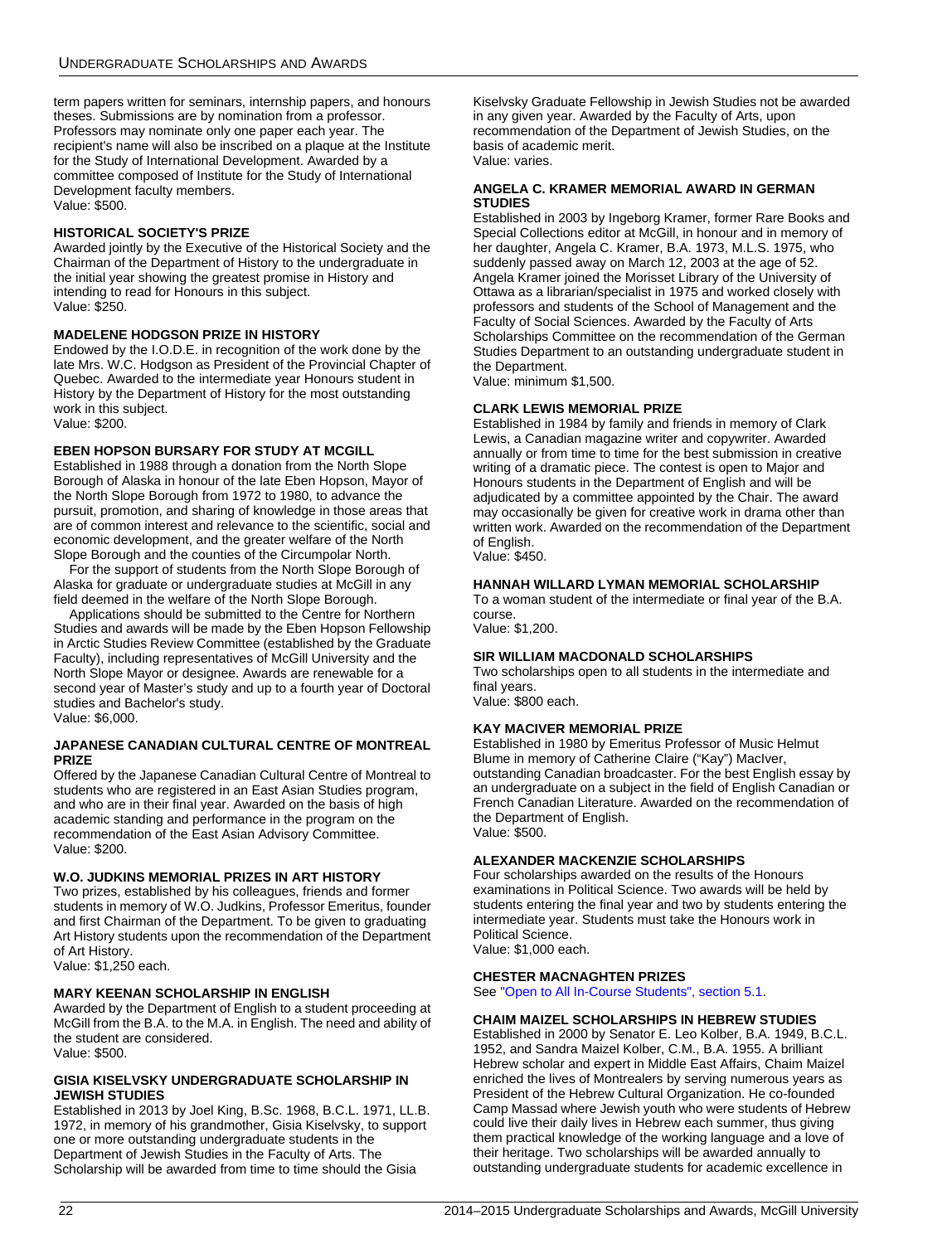the study of Hebrew Language and/or Literature. These scholarships will be awarded by the Faculty of Arts Scholarships Committee on the recommendation of the Chair of the Department of Jewish Studies. Value: \$2,000 each.

### **MACLEAN MURRAY SCHOLARSHIPS**

Three scholarships, established in 1993 by a bequest from the estate of Gordon Alexander Murray, B.A. 1950. Awarded by the Faculty of Arts Scholarships Committee on the basis of academic merit.

Value: minimum \$1,500 each.

### **HUBERT MARLEAU PRIZES**

Two prizes established in 1995 by friends of Hubert Marleau in honour of his birthday. Awarded annually to two graduating students (one in the Honours program and one in the Majors program) who receive top grades in economics courses. Awarded by the Faculty of Arts Scholarships Committee on the recommendation of the Department of Economics. Value: \$500 each.

### **JAMES DARLING MCCALL SCHOLARSHIPS**

Two scholarships founded in 1920 by the late J.T. McCall, Esq., in memory of his son, James D. McCall, B.Sc., who drowned shortly after the war of 1914-18, in which he served with distinction. Awarded to students entering the final year; one scholarship is available to a student taking Honours in English and the other to a student taking Honours in Philosophy. Awarded on recommendation of the departments concerned. Value: \$1,800 each.

### **PAUL F. MCCULLAGH PRIZES IN ANCIENT GREEK AND LATIN**

Established by Emeritus Professor Paul F. McCullagh, who taught Classics at McGill from 1926 to 1988. Awarded on the basis of outstanding academic performance to students in any Ancient Greek or Latin language course. Awarded by the Faculty of Arts Scholarships Committee on the recommendation of the Program Committee in Classical Studies, Department of History. Value: \$500 each.

### **PAUL F. MCCULLAGH SCHOLARSHIP FOR STUDY AWAY**

Established by Emeritus Professor Paul F. McCullagh, who taught Classics at McGill from 1926 to 1988, for the study of Latin language and literature and/or Ancient Greek language and literature for a year, a term or a summer at an approved university. Awarded, on the basis of academic excellence, to a student who has completed at least one year of undergraduate studies in Classics. Awarded by the Faculty of Arts Scholarships Committee on the recommendation of the Classics Program Committee in the Department of History.

Value: \$3,000. **Details available from the Department of History.**

### **MCGILL ALUMNAE GEORGINA HUNTER SCHOLARSHIP**

Established in memory of the late Georgina Hunter, a member of the first graduating class of women at McGill University, the first President of the Alumnae Society, and a former Principal of the High School for Girls, Montreal. Awarded to a distinguished woman student. Value: \$2,000.

### **MCGILL ALUMNAE CATHERINE I. MACKENZIE SCHOLARSHIP**

Established in memory of the late Miss Catherine I. Mackenzie, B.A. 1904, former Principal of the High School for Girls, Montreal. Awarded to a distinguished woman student. Value: \$2,000.

**MCGILL ALUMNAE ISABELLA MCLENNAN SCHOLARSHIP**

Established in memory of the late Miss Isabella McLennan. Awarded to a distinguished woman student. Value: \$2,000.

**MCGILL ALUMNAE HILDA DIANA OAKELEY SCHOLARSHIP**

Established in 1979 in memory of the late Hilda Diana Oakeley, first Warden of Royal Victoria College. Awarded to a distinguished student with preference to women. Value: \$2,000.

### **MCGILL ALUMNAE SUSAN CAMERON VAUGHAN SCHOLARSHIP**

Established in honour of the late Mrs. Walter Vaughan, a former Warden of the Royal Victoria College. Awarded to a distinguished woman student. Value: \$2,000.

### **MCGILL ALUMNAE SOCIETY PRIZE**

Presented upon graduation to a distinguished student for excellence and high academic standing. Preference given to female students. Value: \$150.

### **JANET L. MORTON PRIZE**

Established in 1995 by Dr. Desmond Morton in memory of his wife, Janet L. Morton (1939-1990) to be awarded to the student, continuing or graduating, who obtains the highest mark in a course offered by the McGill Institute for the Study of Canada. Awarded by the Faculty of Arts Scholarships Committee on the recommendation of the McGill Institute for the Study of Canada. Value: \$275.

### **MOYSE TRAVELLING SCHOLARSHIPS**

Eligibility: Founded by the late Right Honourable Lord Atholstan, to commemorate the "splendid services of Dr. Charles E. Moyse, for forty-two years as Professor of English, during sixteen of which he was Dean of the Faculty of Arts and Vice-Principal of the University". Two one-year scholarships are awarded. One scholarship will be awarded by the Faculty of Arts and the other by the Faculty of Science. In the absence of applicants of sufficient merit in either of the faculties, applicants from final years in other undergraduate faculties, or from graduate students may be considered. Holders must devote the year of tenure to advanced study, preferably in a British or European university, but not to the exclusion of other institutions approved by the Faculty of Arts or of Science. Applicants must be available for interviews during the first two weeks of May.

Value: Arts & Science – \$11,000.

Deadline: April 1 at Office of Dean of Arts or Dean of Science. Application: For Arts, see [www.mcgill.ca/arts/awardsgrants](http://www.mcgill.ca/arts/awardsgrants/); for Science, see [www.mcgill.ca/science/student/moyse](http://www.mcgill.ca/science/student/moyse/). Further information on application procedures and forms are available from the Offices of the Deans of Arts and Science (see the Student Affairs Office at: Dawson Hall, Room 110, McGill University, 853 Sherbrooke Street West, Montreal, Quebec, H3A 0G5; telephone: 514-398-4210, fax: 514-398-7185).

### **BORIS MUSKATOV PRIZE IN PSYCHOLOGY**

Endowed by Miss Serafima Muskatov in memory of her brother, Boris Muskatov, who died on January 7, 1948, while a student. Offered to a student who has completed the penultimate year in the Faculty of Arts or of Science and has done the best work in Psychology. Awarded on the recommendation of the Department of Psychology by whichever Faculty Scholarships Committee is appropriate.

Value: \$350 in books.

### **MARGARET GRAHAM NEESON SCHOLARSHIP**

Established in 2008 in honour of Margaret Graham Neeson, B.A. 1940, by her family on the occasion of her 90th birthday. Awarded by the Faculty of Arts Scholarships Committee upon recommendation of the Department of English, to an outstanding undergraduate student who has completed at least one year of the Honours English program in the Faculty of Arts. Estimated value: \$4,500.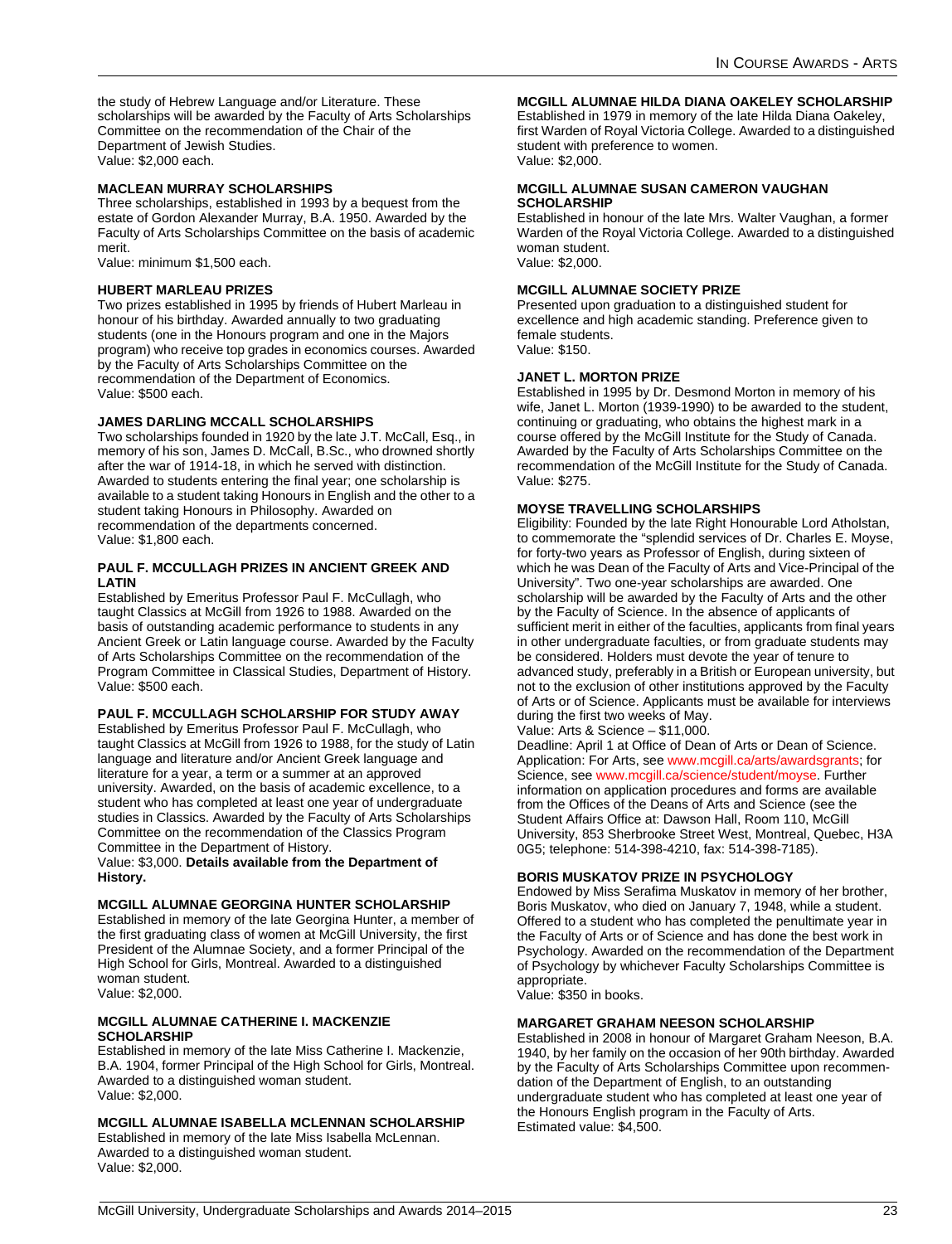### **ALGY SMILLIE NOAD MEMORIAL PRIZE**

Established in 1984 by a bequest from Mrs. Anne Noad in memory of her husband who was a Professor in the Department of English. Awarded to a graduating student in Honours English whose Honours thesis is judged to be a superior achievement in literary analysis and scholarship. Awarded on the recommendation of the Department of English. Value: \$600.

### **JESSIE NORRIS MEMORIAL AWARD**

Awarded on the basis of academic merit to a student in the Department of English who is entering the final year. Awarded on the recommendation of the Department of English. Value: \$1,500.

### **NORTH AMERICAN STUDIES PROGRAM BOOK PRIZE**

Presented annually to one or more students for outstanding achievement in North American Studies. Established to promote American Studies abroad. In view of this aim, U.S. citizens will not be considered for the award. Awarded on the recommendation of the Chair of the North American Studies Program.

### **JOAN GRIER NOWAKOWSKI PRIZE**

Established in 2000 by Heather Weaver, B.A. 1989, in memory of her mother, Joan Grier Nowakowski. Awarded by the Faculty of Arts Scholarships Committee, upon recommendation of the Department of Art History and Communication Studies, to an outstanding undergraduate student in second or third year of an Art History program. Value: \$500.

### **ALLEN OLIVER FELLOWSHIPS**

Established by Mrs. Frank Oliver, of Edmonton, Alta., in "proud and loving memory of her son, the late Allen Oliver, M.C., B.A., Lieutenant, 26th Battery, C.F.A., who was killed in action at the Somme on November 18, 1916". Lieutenant Oliver was an honour graduate in 1915 in the Department of Economics and Political Science. Awarded to the students who stand highest in first class honours in each of the Departments of Economics and Political Science at the final B.A. examination. The holders are required to pursue studies in Economics and Political Science at McGill or elsewhere. No application is required. Value: \$3,000 each.

### **VICTOR OUIMETTE MEMORIAL PRIZE**

Established in 1995 by family and friends in honour of Victor Ouimette, former professor and Chair of the Department of Hispanic Studies. Awarded for high academic standing to a student graduating with B.A. Honours in Hispanic Studies or M.A. in Hispanic Studies. Awarded by the Faculty of Arts Scholarships Committee on the recommendation of the Department of Hispanic Studies.

Value: \$1,400.

### **PELLETIER PRIZE**

Established in 1999 by a bequest from Fraser Holiday Pelletier in memory of his mother, Annie Holiday Pelletier, B.A. 1899, winner of the Logan Gold Medal in Geology; his father, Alexis Désiré Pelletier, B.C.L. 1908; and his brother William Charles Pelletier, B.A. 1949. Awarded by the Faculty of Arts Scholarships Committee to an undergraduate student in recognition of academic excellence. Value: varies.

### **CHARLIE PETERS SCHOLARSHIP**

Established in 2001 by a generous gift from the estate of Charlie Peters, B.A. 1928, LL.D. 1974, past President of the Graduates' Society and former Governor of McGill. Awarded by the Faculty of Arts Scholarships Committee, on the basis of high academic standing, to an undergraduate student who has completed at least one year of studies in a B.A. program. Value: minimum \$2,500.

### **PETERSON MEMORIAL PRIZE IN ENGLISH LITERATURE**

Founded by the late Lt. Col. W.G. Peterson, in memory of his father, Sir William Peterson, K.C.M.G., Principal of McGill, 1895- 1918. Awarded to an undergraduate or graduate student with distinction in English Literature who has also shown creative literary ability. Value: \$2,000.

### **PETERSON MEMORIAL SCHOLARSHIPS IN CLASSICS**

Two scholarships founded in memory of Sir William Peterson, Principal of McGill 1895-1918, by his son, W.G. Peterson. Open to students in any year. Value: \$2,000 each.

### **SENATOR LAZARUS PHILLIPS SCHOLARSHIP IN ART HISTORY**

Established in 1986 by friends of Senator Lazarus Phillips in honour of his 90th birthday and awarded to a student for excellence in the Honours or Major program. Awarded on the recommendation of the Art History Department. Value: \$1,000.

### **SENATOR LAZARUS PHILLIPS SCHOLARSHIP IN HISTORY**

Established in 1986 by friends of Senator Lazarus Phillips in honour of his 90th birthday and awarded to a student for excellence in the Honours or Major program. Awarded on the recommendation of the History Department. Value: \$1,000.

### **NORMAN PRENTICE AWARDS**

Two awards established in 1991 by the late Mrs. Isabel P. Prentice in memory of her husband. Awarded annually to two students graduating in the Faculty of Arts with excellent academic records who have also made distinguished contributions to the Faculty and/or the University. Awarded by the Faculty of Arts Scholarships Committee. Value: \$325 each.

### **PRINCE OF WALES SCHOLARSHIP**

Open to students proceeding from the intermediate year(s) into the final year. Awarded for general distinction by the Faculty of Arts on the student's complete academic record and on recommendations from departments in which they have taken their courses. Value: \$1,000.

# **THE DOUG PURVIS FOUNDATION PRIZE IN ECONOMIC**

**POLICY**

Established in 2004 by the Doug Purvis Foundation as part of a national program of student awards. To be awarded to the graduating student in the Honours Program, Department of Economics, Faculty of Arts, who receives the highest grade in an upper-level required course dealing with advanced economic theory and policy. In the case of a tie, the scholarship will be awarded to the student with the highest Grade Point Average in all economics courses. Awarded by the Faculty of Arts Scholarships Committee on the recommendation of the Department of Economics. Value: \$1,000.

### **ROBERT RABINOVITCH SCHOLARSHIPS IN CANADIAN STUDIES**

Established in 2008 in honour of Robert Rabinovitch, B.Com. 1964, Chair of the McGill Board of Governors from 1999 to 2006, and Chair of the CBC-Radio Canada from 1999 to 2007, by present and former directors and senior management of the CBC-Radio Canada to commemorate his many years of outstanding service to furthering arts and culture in Canada. Awarded by the Faculty of Arts Scholarships Committee on the recommendation of the McGill Institute for the Study of Canada to two students with high academic achievement who have completed at least one year of study in programs in Canadian Studies. .<br>Value: \$3,000 each.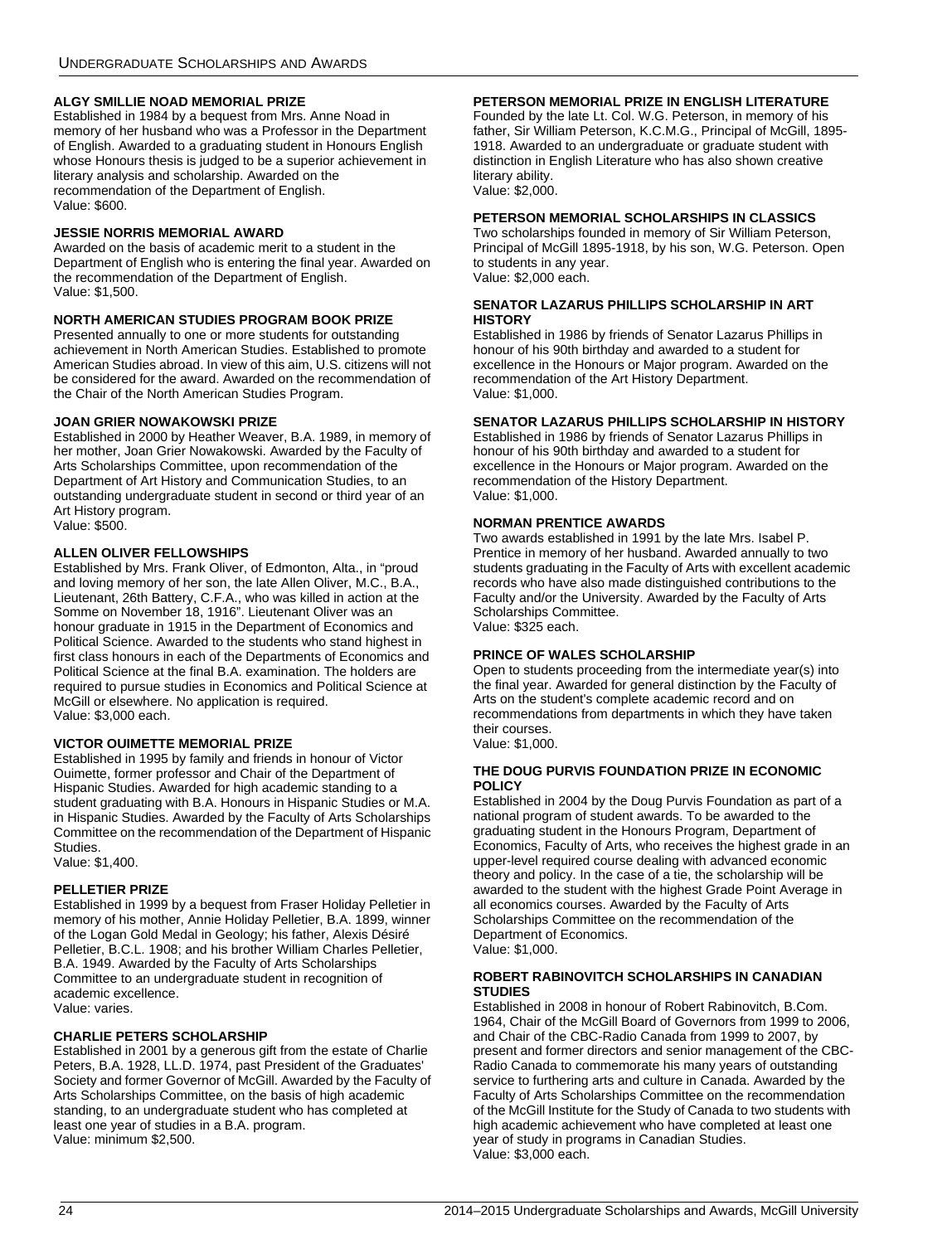### **THE RACEY PRIZE**

Established in 2006 by a McGill alumna, B.A. 1951, to recognize and promote outstanding scholarship in the Arts and Sciences by an undergraduate student pursuing a B.A. & Sc. Degree. Awarded by the Faculty of Arts Scholarships Committee and the Faculty of Science Scholarships Committee to an outstanding student with the highest academic standing entering the final year.

Estimated value: \$1,000.

### **JANE REDPATH EXHIBITION**

Two awards founded in 1868 by the late Mrs. Redpath to maintain an exhibition in Arts and Science. Awarded on the results of the initial year to the B.A. or B.S.W. student and to the B.Sc. student with the highest average on the year's work. One award to be made by each of the appropriate Faculty Scholarships Committees.

Value: \$350 each.

### **ELSIE STEPHEN REFORD SCHOLARSHIPS**

Two scholarships established by Mrs. R.W. Reford in 1920. One scholarship is available in each of the Departments of English and Philosophy. Awarded on recommendation of the departments concerned.

Value: \$1,000 each.

### **RESEARCH GROUP ON CONSTITUTIONAL STUDIES PRIZE**

Established in 2011 by the Aurea Foundation to recognize outstanding undergraduate students in the Research Group on Constitutional Studies in the Faculty of Arts. Awarded by the Faculty of Arts for the best piece of substantial writing on the moral foundations of a free society. Value: varies.

### **JEAN RICH FOUNDATION - GUY CHAMPAGNE CANADIAN HISTORY SCHOLARSHIP**

Established in 2001 by the Jean Rich Foundation for an undergraduate student in the Department of History in honour of Guy Champagne, B.Eng. 1953, a retired industrialist and former Chair of the Canadian Exporters Association. Awarded on the basis of high academic standing by the Faculty of Arts Scholarships Committee, to a student demonstrating outstanding performance in an upper year Canadian History course. Value: minimum \$5,000.

### **LARA RIENTE MEMORIAL PRIZE IN LINGUISTICS**

Established in 2002 by family, friends, fellow students, professors, and the Jewish Rehabilitation Hospital Foundation in memory of Lara Riente, B.A. 1992, M.A. 2001. Lara was a gifted graduate of the Department of Linguistics whose sudden and tragic death was mourned by all who knew her. Awarded by the Faculty of Arts Scholarships Committee on the recommendation of the Department of Linguistics on the basis of high academic standing excellence to a graduate or an undergraduate student enrolled in a full-time degree program in Linguistics. Preference shall be given to students in Neurolinguistics and/or Morphology. Value: minimum \$500.

### **HOWARD E. ROSEBOROUGH PRIZE**

Established in 1984 by colleagues and friends of the late Professor Howard E. Roseborough, first Chairman of the Department of Sociology. Awarded to the U1 or U2 student in Major or Honours Sociology with the most outstanding paper written in a Sociology course. Awarded on the recommendation of the Department of Sociology. Value: \$150.

### **SARA ROSENFELD PRIZE IN YIDDISH**

Established in 1990 by the members of the Mame-loshn in honour of Sara Rosenfeld, who devotes herself to the perpetuation of Yiddish language and culture. The prize is offered for excellence in Yiddish language and/or literature to a student in the Department of Jewish Studies. Awarded by the Faculty of Arts

Scholarships Committee on the recommendation of the Department. Value: \$250.

### **EDWARD ROSENTHALL MEMORIAL PRIZE IN MATHEMATICS**

Established in 1985 by family, friends and colleagues of the late Professor Edward Rosenthall to commemorate his contribution to the Department of Mathematics and to the teaching of Mathematics. Awarded to an undergraduate student in high standing in a mathematics program by the Scholarships Committee of the Faculty of Arts or Science upon the recommendation of the Department of Mathematics and **Statistics** Value: \$1,000.

### **DR. GRAHAM ROSS PRIZE**

Awarded to a student of high standing in Modern Greek who intends to proceed from intermediate language courses to an intermediate literature course. Awarded to a student who, in the opinion of the Classics Program Committee, Department of History, has excelled in Modern Greek. Value: \$150.

### **JAMES D. ROSS PRIZE**

Established by the former colleagues and friends of the late Professor James D. Ross. To be awarded by the Department of Philosophy to the outstanding student in the penultimate year of the Honours Philosophy Program. Estimated value: \$500.

### **ROSE AND HARRY ROTHMAN MEMORIAL SCHOLARSHIP IN JEWISH STUDIES**

Endowed in 2000 by Kay Rothman Wolofsky, Dip. P&OT 1953, and Howard S. Rothman, B.Eng. 1958, in memory of their late parents, Rose and Harry Rothman, who were committed to perpetuating Jewish heritage through education. Awarded by the Faculty of Arts Scholarships Committee upon recommendation of the Department Chair of Jewish Studies to an outstanding student who has completed at least one year of study. Preference will be given to a student with a particular interest in contemporary Jewish issues. Value: \$2,000.

### **RICHARD F. SALISBURY PRIZE IN ANTHROPOLOGY**

In memory of Dean Richard Salisbury, founder of the McGill Department of Anthropology and colleague and teacher from 1962 to 1989. Awarded by the Faculty of Arts Scholarships Committee on the recommendation of the Department of Anthropology to a graduating or continuing Anthropology student who presents the best honours thesis or another research paper of comparable magnitude. Value: \$450.

### **SCEPTRE INVESTMENT COUNSEL LIMITED SCHOLARSHIPS**

Two scholarships, established by the company in 1996 to recognize and encourage outstanding achievement. Awarded on the basis of distinguished academic standing to students having completed at least one year of an undergraduate degree program in the Faculty of Arts. Awarded by the Faculty Scholarships **Committee.** 

Value: minimum \$2,000 each.

### **MAX AND JENNIE SCHWARTZ AWARD**

Established in 2000 by Dr. Bernard J. Shapiro, B.A. 1956, LL.D. 1988, and Dr. Phyllis Shapiro, Dip. Ed. 1956, in memory of Max and Jennie Schwartz. Awarded by the Faculty of Arts Scholarships Committee, on recommendation of the Department, to an outstanding undergraduate or graduate student pursuing a degree program in the Department of Jewish Studies. Value: \$600.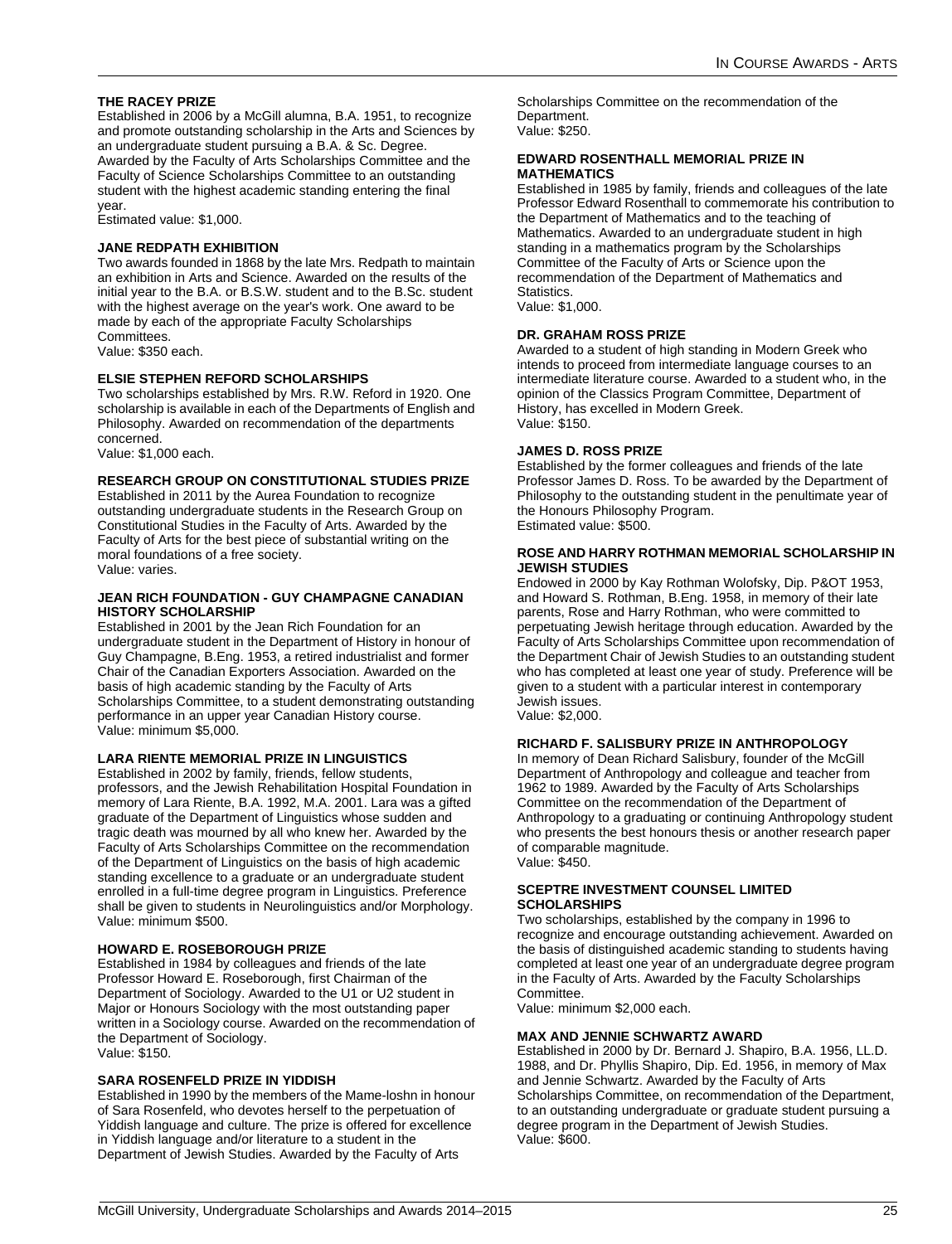### **BARBARA SCOTT SCHOLARSHIP**

Bequeathed in 1880 by Barbara Scott for the student "excelling in Classics in the initial year". Value: \$1,800.

### **J. JEFFERY SEMAAN PRIZE**

Established in 1989 by Dr. Khalil Semaan in honour of his son, a McGill graduate in medicine. Awarded to the student demonstrating the greatest accomplishment in first- or secondyear Arabic. Open to both graduate and undergraduate students. The award will be made on the recommendation of the Director of the Institute of Islamic Studies by the Faculty of Arts Scholarships Committee if the recipient is an undergraduate student and by the Graduate Faculty Fellowships Committee if the recipient is a graduate student.

Value: \$100.

### **SHAKESPEARE SCHOLARSHIP**

For a student advancing to the final year with special distinction in English Honours courses. Awarded on the recommendation of the Department of English. Value: \$400.

### **LIONEL SHAPIRO AWARDS FOR ACHIEVEMENT IN ENGLISH**

Awarded on the recommendation of the Department of English to the winner of the Shakespeare Gold Medal. Value: \$3,000.

### **LIONEL SHAPIRO AWARDS FOR CREATIVE WRITING**

Three prizes to be distributed, if possible, among the genres of poetry, fiction, screenwriting, and playwriting. Each prize to be awarded on the recommendation of the Department of English to one or more students in the final year of the B.A. course who have demonstrated outstanding talent. Value: \$1,500 each.

### **CATHERINE M. SHAW EARLY DRAMA AWARD**

Established in 2006 by Professor Catherine M. Shaw, a former McGill professor, to recognize and promote outstanding scholarship on English Drama to 1800 by undergraduate students in the English Department. Awarded by the Faculty of Arts Scholarships Committee on the recommendation of the English Department to an outstanding student for the best essay on Early Drama.

Student essays on Shakespeare are not eligible. Estimated value: \$1,125.

### **CATHERINE M. SHAW SHAKESPEARE AWARD**

Established in 2006 by Professor Catherine M. Shaw, a former McGill professor, to recognize and promote outstanding scholarship on Shakespeare by undergraduate students in the English Department. Awarded by the Faculty of Arts Scholarships Committee on the recommendation of the English Department to an outstanding student for the best Shakespeare essay. Estimated value: \$1,125.

### **REGINA SHOOLMAN SLATKIN AWARD**

Established in 1987 by Laura and Carol Slatkin in honour of their mother, Regina Shoolman Slatkin, B.A. 1929. Endowed in 1999 by the McGill Twenty-First Century Fund Committee to honour Regina Slatkin's contribution to McGill University. Awarded to deserving undergraduate students in the French Department for travel or study in France in order to continue their studies in French Literature or Art. Awarded by the Faculty of Arts Scholarships Committee on the recommendation of the Department of French Language and Literature. Value: minimum \$600.

### **ADAM SMITH ECONOMICS SCHOLARSHIP**

Established in 2005 by Michael Butler, B.Com. 1966; Patricia Butler, B.Sc. 1965; Stephen Butler, B.A. 1992; Oliver Jenkyn, B.A. 1996 and Farhad Nanji, B.Com. 2001, most of whom graduated from the Department of Economics, for an outstanding undergraduate student who is entering his or her final year of the Honours Program in the Department of Economics in the Faculty of Arts. Awarded by the Faculty of Arts Scholarships Committee on the recommendation of the Department of Economics to a student with outstanding academic achievement in the Honours Economics courses in the areas of economic theory, macroeconomic theory, and the history of economic thought. Value: minimum \$2,000.

### **CHARLES WILLIAM SNYDER MEMORIAL SCHOLARSHIPS**

Four scholarships founded by the late L.P. Snyder, Esq., in memory of his son, Charles William Snyder, a student of First Year Arts who was killed in the Battle of Sanctuary Wood on June 2nd, 1916. Awarded on the results of the sessional examinations to students entering the final year of the Bachelor of Arts program. Two scholarships are awarded on the recommendation of the Department of English to students taking either Honours or Majors in English; one scholarship is awarded on the recommendation of the Department of Economics to a student taking either Honours or Majors in Economics; another scholarship is awarded on the recommendation of the department concerned to a student taking a joint program in English and another subject.

Value: \$3,000 each.

### **DAVID N. SOLOMON MEMORIAL PRIZES**

Two prizes established in 1984 by colleagues and friends of the late David N. Solomon, Professor and Chairman of the Sociology Department. One prize is awarded to the final year Sociology student in the Major or Honours program with the highest overall academic standing in Sociology courses and one is awarded to an undergraduate student in the Major or Honours program with the highest overall academic standing in Sociology courses. Awarded on the recommendation of the Department of Sociology. Value: \$450 each.

### **ALBERT SPANIER MEMORIAL PRIZE IN POLITICAL SCIENCE**

Established in 1997 by Beverly Ann Spanier, B.A. 1967, in memory of her father to recognize distinguished academic standing by a student entering the final year of a program in Political Science. Awarded by the Faculty of Arts Scholarships Committee on the recommendation of the Department of Political Science.

Value: minimum \$200.

### **SPANISH EMBASSY BOOK PRIZE**

A book prize to the best graduating student in Spanish Language and Literature or Civilization of Spain and Hispanic America. Awarded to a student in the Faculty of Arts on the recommendation of the Department of Hispanic Studies.

### **STATE OF KUWAIT SCHOLARSHIPS IN ISLAMIC STUDIES**

Established by the Government of the State of Kuwait in 2007 to encourage the study of Islam by North American students. Awarded by the Faculty of Arts Scholarships Committee upon recommendation of the Institute of Islamic Studies to outstanding Canadian, U.S., or Mexican citizens and/or permanent residents of Canada who have successfully completed at least 6 of 18 credits toward the undergraduate Minor Concentration in Islamic Studies, including the required courses. Estimated value: \$2,000 each.

### **FRED VICTOR STONE MEMORIAL PRIZE**

Established in 1995 by family and friends in honour of the late Fred Victor Stone, a McGill graduate who studied Economics and Political Science under Dr. Stephen Leacock. Mr. Stone received his M.A. degree in 1933. Awarded to a graduating Honours Economics student or to a student continuing studies at the graduate level. Awarded by the Faculty of Arts Scholarships Committee on the recommendation of the Department of Economics. Value: \$400.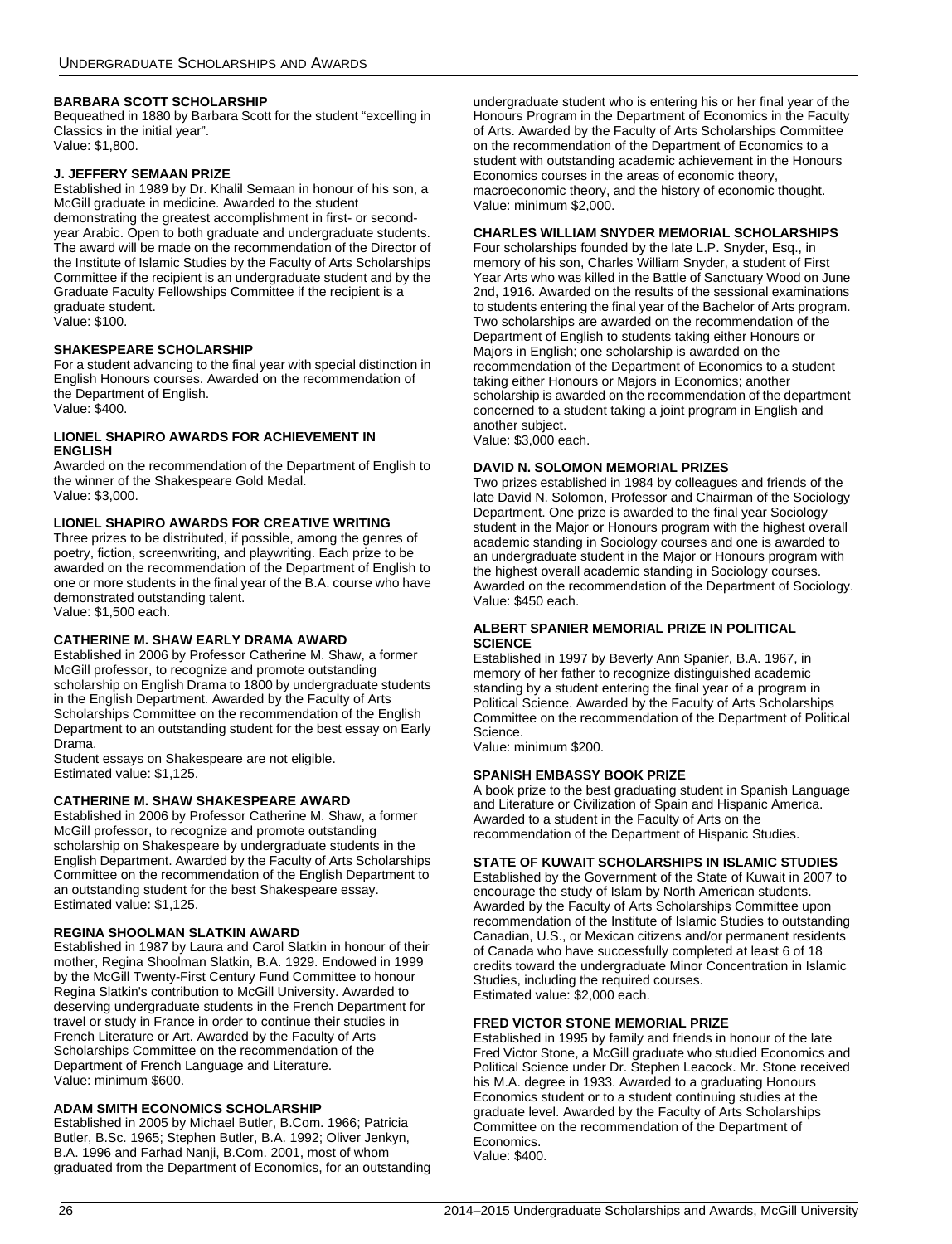### **PRIZE OF THE AMBASSADOR OF SWITZERLAND IN CANADA FOR FRENCH**

A book prize for excellence in the final year in French Language and Literature.

### **PRIZE OF THE AMBASSADOR OF SWITZERLAND IN CANADA FOR GERMAN**

A book prize for excellence in German in the final year, awarded on the recommendation of the Department of German Studies to an undergraduate whose mother tongue is not German.

### **PRIZE OF THE AMBASSADOR OF SWITZERLAND IN CANADA FOR ITALIAN**

A book prize for excellence in the final year in Italian.

### **CORINNE FAY TABAC MEMORIAL PRIZE IN ENGLISH LITERATURE**

Donated by Mr. Steven T. Tabac in memory of his wife Corinne Fay Tabac, a former student at Macdonald College. Awarded to the winner of the Shakespeare Medal. Value: \$75.

### **PETA TANCRED PRIZE**

Awarded to the graduating student earning the highest CGPA in a Major Concentration, Honours or Joint Honours program in Women's Studies. Established by friends and colleagues to honour Dr. Tancred on the completion of her term in 1996 as Director of the McGill Centre for Research and Teaching on Women. The prize acknowledges her contribution in making the Centre an integral part of the McGill Community. Awarded by the Faculty of Arts Scholarships Committee on the recommendation of the Women's Studies Advisory Committee. Estimated value: \$350.

### **EMANUEL TAVARES MEMORIAL PRIZE**

Established by Mr. Anabal C. Tavares in memory of his son, Emanuel, who died on March 13th, 1985 while a McGill student. Awarded to a graduating student with high standing in the Faculty of Arts or the Faculty of Science. The prize will be given in each faculty in alternate years beginning with the Faculty of Arts in June 1987. Awarded by the Faculty Scholarships Committees. Value: \$175.

### **THE JUDY VADASZ AWARD IN ART HISTORY**

The Judy Vadasz Award in Art History was established in 2013 with a gift from Heather Munroe-Blum and Leonard S. Blum. Awarded annually by the Faculty of Arts on the recommendation of the Department of Art History and Communication Studies to a student with high academic standing and who shows an interest in art history. All students are eligible for the award, which has a total value of \$1,000.

### **NAYAB JAHAN WALI SCHOLARSHIP IN ISLAMIC STUDIES**

Established in 2002, by the estate of Nayab Jahan Wali, in memory of her outstanding commitment to education. Awarded by the Faculty of Arts Scholarships Committee on the recommendation of the Institute of Islamic Studies. Awarded to one or more students with high grades in courses taken within the Institute for Islamic Studies in the Faculty of Arts. Value: minimum \$2,275.

### **DORA WASSERMAN PRIZE FOR EXCELLENCE IN JEWISH STUDIES**

Established in 1995 by the members and friends of the Yiddish Theatre of the Saidye Bronfman Centre. To be awarded as an annual prize to a deserving student for excellence in Yiddish literature or modern Jewish history. Awarded by the Faculty of Arts Scholarships Committee on the recommendation of the Department of Jewish Studies. Value: \$300.

### **HOWARD WEINROTH MEMORIAL ESSAY PRIZE**

Established by the students, colleagues and friends of the late Howard Weinroth. Awarded on the recommendation of the Department of History, to the undergraduate student in Majors or in Honours History submitting the outstanding essay in British History to a panel of historians selected by the Department Chair. Value: \$200.

### **HAZEL WELDON MEMORIAL SCHOLARSHIP**

Established in 1989 by the Women Associates of McGill in recognition of Hazel Weldon's life, courage and contribution to the Women Associates of McGill. Awarded by the Faculty of Arts Scholarships Committee to an undergraduate student in Arts with high academic standing, who has completed at least one year of studies at McGill.

Value: varies.

### **SHLOIME WISEMAN MEMORIAL BOOK PRIZE**

Established in 1986 through a bequest from the estate of Mr. Shloime Wiseman, one of the Montreal Jewish Community's most distinguished educators and scholars. A book prize will be awarded annually to an outstanding student, either graduate or undergraduate, on the recommendation of the Department of Jewish Studies.

### **WOMEN ASSOCIATES OF MCGILL SCHOLARSHIP**

For high academic standing to an undergraduate student having completed at least one year in the B.A. program. Value: varies.

### **WOODHEAD MEMORIAL PRIZE IN GREEK AND LATIN**

Presented by the Wiegand Memorial Foundation Inc., in honour of the late William Dudley Woodhead, Hiram Mills Professor of Classics and Chairman of the Department from 1925-1950. Awarded to the student in Honours Greek and Latin of the intermediate or final year, who, in the opinion of the Classics Program Committee, Department of History, has done the best work in this field. Value: \$700.

### **BETTY WORKMAN YAFFE PRIZE IN YIDDISH STUDIES**

Established in 1990 by Dr. L. Yaffe and friends in honour of Betty Workman Yaffe. Awarded on the recommendation of the Department of Jewish Studies to the student, undergraduate or graduate, making the greatest progress in the study of Yiddish. Value: \$1,000.

### **PRIZE OF THE AMBASSADOR OF YUGOSLAVIA IN CANADA**

A book prize for the best student in the language, literature or civilization of one of the peoples of Yugoslavia (principally Serbo-Croatian). Open to undergraduate or graduate students and awarded on the recommendation of the Department of Russian and Slavic Studies.

### **MEDALS**

### **JEAN E.L. LAUNAY MEDAL**

Established in 1981 in honour of Jean Launay, Emeritus Professor, former Chairman of the Department of Romance Languages (later Department of French Language and Literature) and former Director of the French Summer School, to commemorate his many years of outstanding service to McGill. Awarded to a graduating student in the Stylistics and Translation sequence of the Department of French Language and Literature, for excellence in the program. Awarded on the recommendation of the Department.

The following medals are awarded to the graduating students who stand highest in the First Class Honours List of the subjects named, provided the Faculty so recommends to Senate: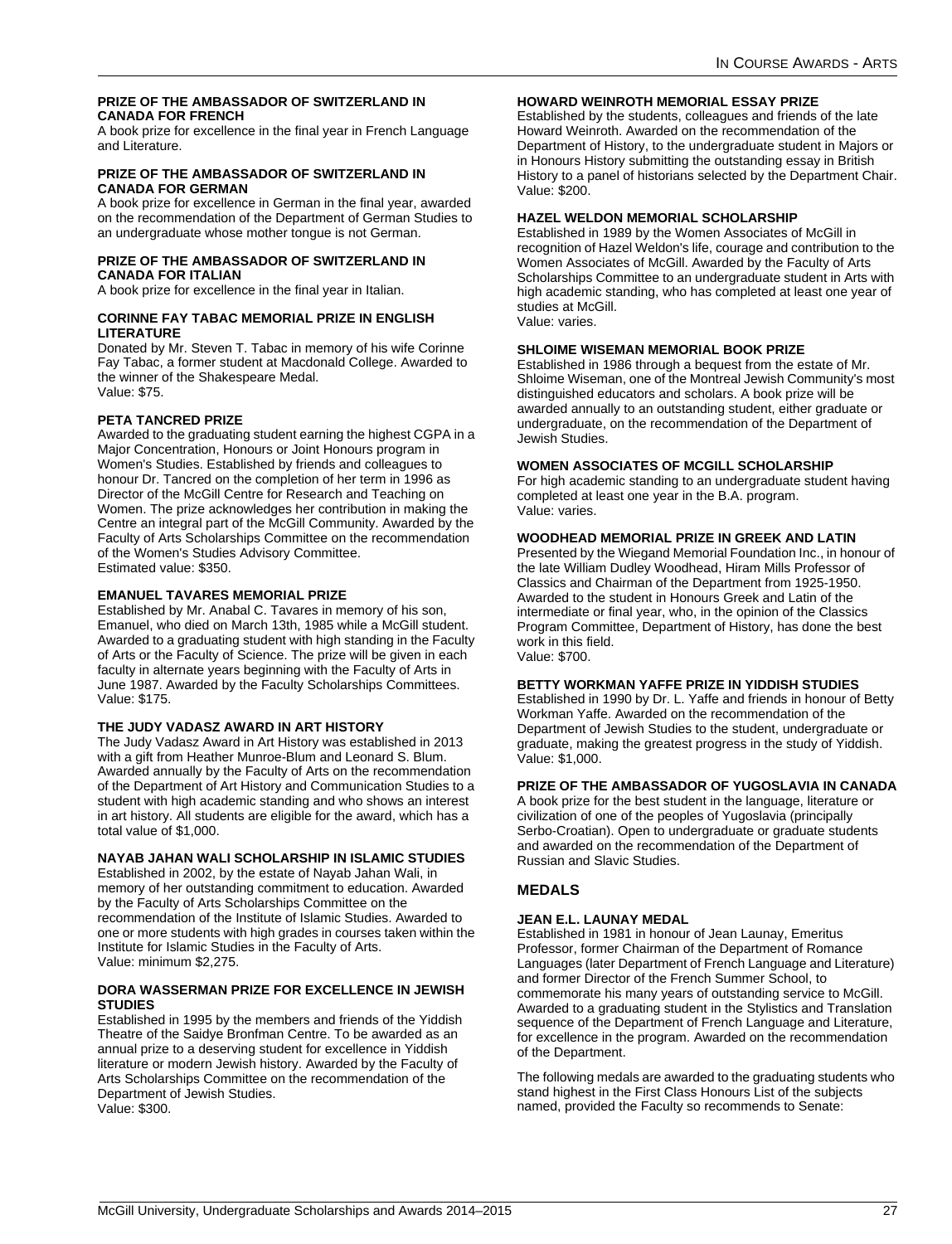### **HENRY CHAPMAN MEDAL**

Established in 1856 by a donation from Henry Chapman, for Classical Languages and Literature. Awarded to the graduating student in Classics who stands highest in the First Class Honours List, provided the Faculty so recommends to Senate.

### **ALLEN OLIVER GOLD MEDALS**

One for Economics and one for Political Science, founded by Mrs. Frank Oliver, in memory of her son, the late Allen Oliver, M.C., B.A., Lieutenant, 26th Battery, C.F.A., who was killed in action at the Somme, on November 18, 1916.

### **PRINCE OF WALES GOLD MEDAL**

Established in 1860 by an endowment from His Royal Highness, for Mental and Moral Philosophy.

### **SHAKESPEARE GOLD MEDAL**

Established in 1864 by citizens of Montreal to commemorate the three hundredth anniversary of the birth of Shakespeare, for English Language and Literature.

### <span id="page-28-0"></span>**3.5 Faculty of Dentistry**

*For scholarships and prizes open to undergraduates in all faculties, see* ["Open to Students in Most Faculties", section 3.2](#page-11-2)*.*

*For financial assistance, see* ["Financial Assistance", section 4](#page-58-1)*.*

*For details of scholarships, bursaries, and prizes in Dentistry see Faculty of Dentistry section in the Health Sciences Calendar available at [www.mcgill.ca/students/courses/calendars](http://www.mcgill.ca/students/courses/calendars/).*

### <span id="page-28-1"></span>**3.6 Faculty of Education**

*For entrance scholarships, see* ["Entrance Scholarships and](#page-4-0)  [Awards", section 2](#page-4-0)*.*

*For scholarships and prizes open to undergraduates in all faculties, see* ["Open to Students in Most Faculties", section 3.2](#page-11-2)*.*

*For financial assistance, see* ["Financial Assistance", section 4](#page-58-1)*.*

**Note:** Unless otherwise stated, awards are bestowed by the Faculty of Education Undergraduate Student Affairs Committee, and no applications from students are required.

### **JOHN CHOMAY AWARD**

Established by friends, colleagues and former students in honour of Professor John Chomay, a member of the Department of Physical Education from 1969 to 1990. Awarded on the basis of academic achievement and participation in students athletics, to a student entering the final year of either the Physical Education or Kinesiology program, with preference to members of intercollegiate sport teams. Awarded by the Faculty of Education's Committee on Student Affairs on the recommendation of the Department of Kinesiology and Physical Education.

Value: varies.

### **Students must apply by April 1. Further information is available at the Student Affairs Office in the Faculty of Education.**

### **EVELYN BERMAN COHEN PRIZE**

Established in 1997 by Louis Cohen in memory of his wife, Evelyn Berman Cohen, B.Sc. 1946. Awarded by the Faculty of Education's Committee on Student Affairs to a student enrolled in a B.Ed. Secondary program, with a preference for students in the Secondary Science or Secondary Math programs. Academic standing is of primary importance; however, all else being equal, account will be taken of financial need. Value: varies.

### **JACK CRAM MEMORIAL PRIZES**

Established in 1987 by students, colleagues and friends of Dr. Jack Cram, former Director of the Centre for Northern Studies and Research and the Certificate Program in Native and Northern Education. Given in memory for his outstanding contribution to native and northern education. Awarded to students in the Kativik School Board Teacher Education Program. The prizes are available to part-time and full-time students engaging in further study (after a certificate program) in the Faculty of Education. Awarded by the Faculty of Education's Committee on Student Affairs on the recommendation of the Director of the program and the Director of the Office of First Nations and Inuit Education. Value: varies.

### **DELTA KAPPA GAMMA – SARAH PALTIEL AWARD**

Established in 1999 through the generosity of the Delta Kappa Gamma Society of women educators and supported by colleagues, family and friends. In honour of Dr. Sarah Paltiel teacher, specialist, consultant, supervisor, principal (PSBGM); Academic Dean (Vanier College); Director General (AJDS, Dawson College); Emeritus Governor (McGill University) – whose awards include the Order of Scholastic Merit (Quebec), the Distinguished Service Award (QASA), an Honorary Doctorate of Laws (McGill University) and the Order of Canada. Awarded by the Faculty of Education to a student in the Bachelor of Education program who has achieved an academic standing in the top 1% at the end of the first year of the B.Ed. program. Value: minimum \$1,000.

### **FACULTY OF EDUCATION SCHOLARSHIPS FUND**

Established in 1992 by the University to provide awards based on academic achievement to students in the top 5% of the Faculty. Granted by the Faculty of Education's Committee on Student Affairs to equalize the value of awards to students of comparable standing. Awards range in value from \$100 to the level of the major entrance scholarships, in increments of \$100.

### **CISSY AND JIMMY GREER PRIZE**

Established in memory of Cissy and Jimmy Greer by their daughter, Dr. Cicely Greer Watson, B.A. 1943. Awarded by the Faculty of Education's Committee on Student Affairs, for high achievement to a student having completed at least one year and continuing in the Bachelor of Education program in Preschool and Elementary Education. All else being equal, preference will be given to a student who was a resident of Montreal when first admitted to the University.

Value: \$2,000; awarded in odd-numbered years.

### **JEAN M. GWYNNE AWARD**

Established by the family in memory of Jean M. Gwynne, B.A. 1927. Two awards, one for Elementary Education and one for Secondary Education, granted by a selection committee established by the Faculty of Education to students who have shown outstanding potential as teachers on the basis of the student teaching practicum. Value: \$500 each.

### **NORAH E. HOLCOMB MEMORIAL PRIZE**

Given in memory of Mrs. Norah E. Holcomb, former Supervisor of Home Economics in the Protestant School Board of Greater Montreal. Awarded by the Faculty of Education's Committee on Student Affairs to a Canadian student who has achieved academic success and is enrolled in a B.Ed. program. Value: varies.

### **A.S. LAMB SCHOLARSHIPS**

Endowed by friends of Dr. Arthur S. Lamb, formerly Director of the School of Physical Education and of the University Department of Athletics, Physical Education and Recreation, as a tribute to his work in these fields. Awarded by the Faculty of Education's Committee on Student Affairs, on the recommendation of the Department of Kinesiology and Physical Education, to students in the Physical Education and Kinesiology programs, on the basis of academic merit and professional promise. There are three awards for Physical Education students and three for Kinesiology students. The three awards in the Physical Education program are awarded to one student entering each of the second, third, and fourth years. The three awards in the Kinesiology program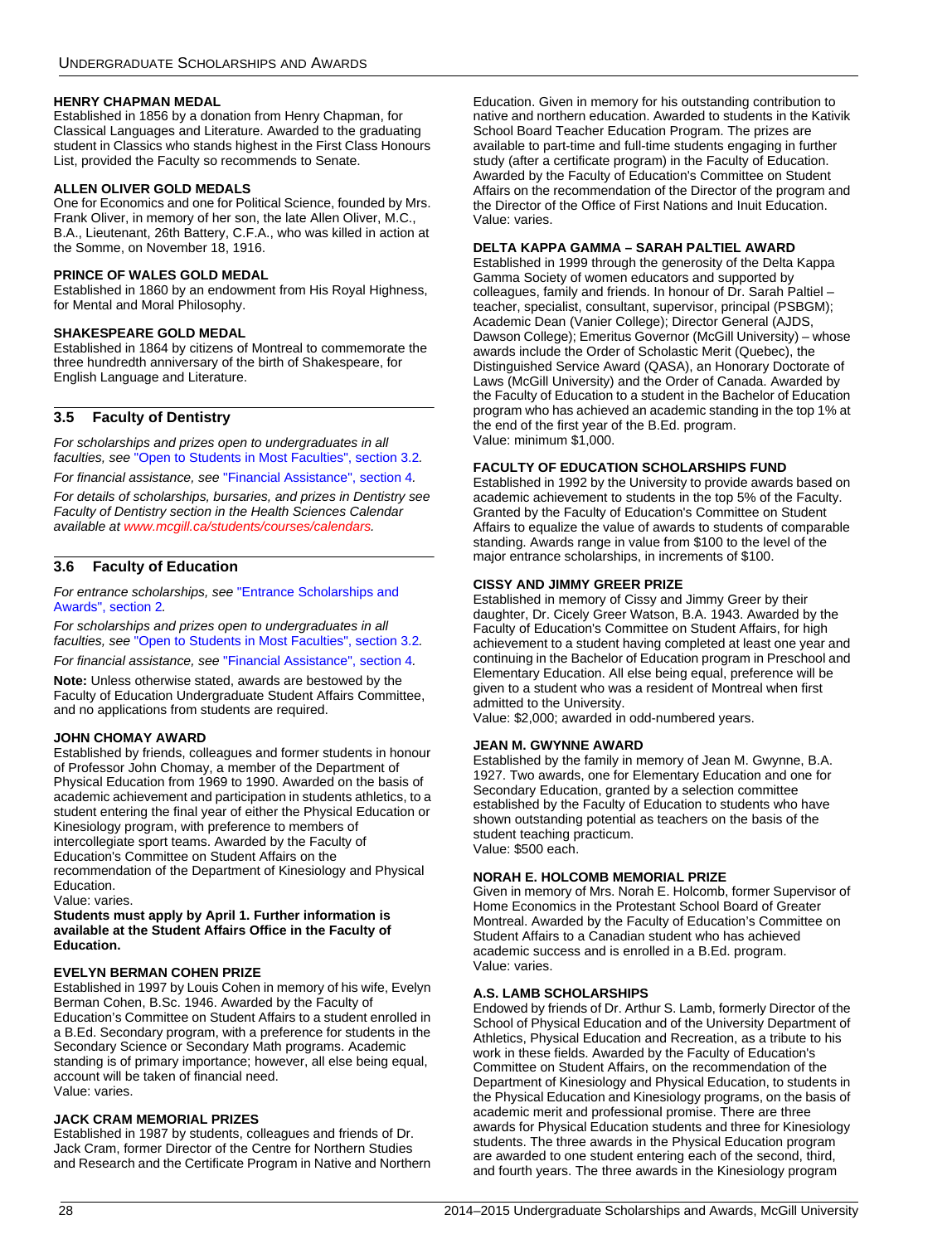are awarded to one student entering the second year, and two students entering the third year. Value: varies.

### **P. LANTZ SCHOLARSHIP FOR EXCELLENCE IN EDUCATION AND THE ARTS**

Established in 2014 by Pauline Smith, Med. 1975, for outstanding undergraduate students in the area of arts education. Awarded on the basis of academic merit to students who have completed at least one year of an undergraduate program in the Faculty of Education.

Value: \$2,000 each.

### **MACDONALD TEACHERS' ALUMNI ASSOCIATION SCHOLARSHIP**

Awarded to the best all-round student by the Dean of the Faculty of Education and the President of the Alumni Association. The scholarship must be used to further the winner's educational studies. When circumstances permit, two scholarships are offered in the same year.

Value: varies.

### **CHANTAL MALARD MEMORIAL PRIZE**

Established in 1997 by the Education Undergraduate Society in memory of Chantal Malard, a former Education student. Awarded to a student who has demonstrated artistic ability, leadership qualities, and involvement in volunteer activities while maintaining a high academic standing. Awarded by the Faculty of Education's Committee on Student Affairs on recommendations from the Education Undergraduate Society.

Value: varies.

**Students must apply by April 1. Further information is available at the Student Affairs Office in the Faculty of Education**.

### **MIRIAM (KHANER) MARCUS AWARD**

Established in 2000 through a generous gift from Mrs. Zelda (Khaner) Myers in honour of her sister, Miriam (Khaner) Marcus, B.A. 1932, M.A. 1935. Awarded by the Faculty of Education's Committee on Student Affairs to an exceptional teacher training student with high academic standing in the graduating class. Value: varies.

### **WALTER A. AND K. MARY MARSH SCHOLARSHIPS IN THE FACULTY OF EDUCATION**

Established in 2009 by K. Mary Marsh in memory of her husband, Walter A. Marsh, for outstanding undergraduate students in the Faculty of Education. Awarded by the Faculty of Education Scholarship Committee upon the recommendation of the Faculty of Education to outstanding undergraduate students in the Faculty of Education, who have completed at least one year of the B.Ed. program and who have demonstrated leadership qualities. Value: varies.

### **MCGILL ALUMNAE SOCIETY PRIZE**

Presented upon graduation to a distinguished student for excellence and high academic standing. Preference given to female students. Value: \$150.

### **MONTREAL/QUEBEC CHAPTER OF PHI DELTA KAPPA PRIZE IN EDUCATION**

Established in 2003 by the Montreal/Quebec Chapter of Phi Delta Kappa for undergraduate students completing the second year of a degree program in the Faculty of Education. Awarded by the Faculty of Education's Committee on Student Affairs with a preference for Quebec residents involved in extracurricular activities.

### Value: varies.

### **DONALD PATRIQUIN AWARD**

Awarded by the Schulich School of Music Scholarships Committee to a B.Mus. or B.Ed. student in Music Education who displays a high degree of musical or pedagogical creativity.

Established in 1999 from the proceeds of a concert featuring the works of Donald Patriquin, a professor in the Faculty of Music from 1965 to 1996, and from royalties from his McGill recordings. Value: \$250.

### **JEAN RICH FOUNDATION SCHOLARSHIP IN HONOUR OF JAMES A. ROBB, Q.C.**

Established in 1999 by the Jean Rich Foundation in honour of James A. Robb, Q.C., B.C.L. 1954, graduate and friend of McGill University. Awarded by the Faculty of Education, on the basis of high academic achievement, to a student who has completed at least one year of full-time study in the B.Ed. Secondary program. Preference will be given to students who have demonstrated leadership.

Value: \$5,000.

**Students must apply by April 1. Further information is available at the Student Affairs Office in the Faculty of Education**.

### **ADELE ROCKLIN PRIZE IN EDUCATION**

Established in 2000 by Hyman Rocklin, Joanne Rocklin, Karen Gaiger and Ellen Rocklin in honour of their wife and mother, Adele Rocklin, Diploma in College Teaching 1966, Certificate in Special Education 1989, an inspirational and devoted leader in the field of education. Awarded by the Faculty of Education's Committee on Student Affairs to an outstanding undergraduate student who has completed at least one year of study. Value: minimum \$500.

### **DR. AND MRS. HIRSH ROSENFELD SCHOLARSHIP IN JEWISH STUDIES**

Established in 1986 to commemorate an act of kindness by Sir Edward Beatty, then Chancellor of McGill University. Awarded by the Faculty of Education's Committee on Student Affairs to an incoming or continuing student studying Jewish Education on the recommendation of the Coordinator of the Jewish Education Programs. If in any year there is no suitable candidate at the undergraduate level, consideration may be given to a graduate student.

Value: varies.

### **JACK SCHOEL SCHOLARSHIPS**

Awarded annually for academic excellence to either incoming or continuing students studying Jewish Education. Awarded by the Faculty of Education's Committee on Student Affairs on the recommendation of the Coordinator of the Jewish Education Programs. Any amount not awarded to undergraduate students may be awarded to graduate students who meet the terms of the award.

Value: varies.

### **PHYLLIS SHAPIRO TEACHING AWARDS**

Established by family, McGill colleagues, friends and the University to honour the memory of an exceptional teacher and lecturer, Dr. Phyllis Shapiro, Dip. Ed. 1956. Granted by the Faculty of Education's Committee on Student Affairs in the name of Phyllis Shapiro, to recognize excellence in teaching. Value: varies.

### **MEDALS**

### **GOLD MEDAL**

Awarded to the graduating student demonstrating the highest academic and professional proficiency throughout the Physical Education or Kinesiology programs.

### **STRATHCONA TRUST PLAQUES**

Four plaques awarded at the end of the second and third years of the Physical Education program to the man and woman in each year who obtained the highest standing in physical activity courses.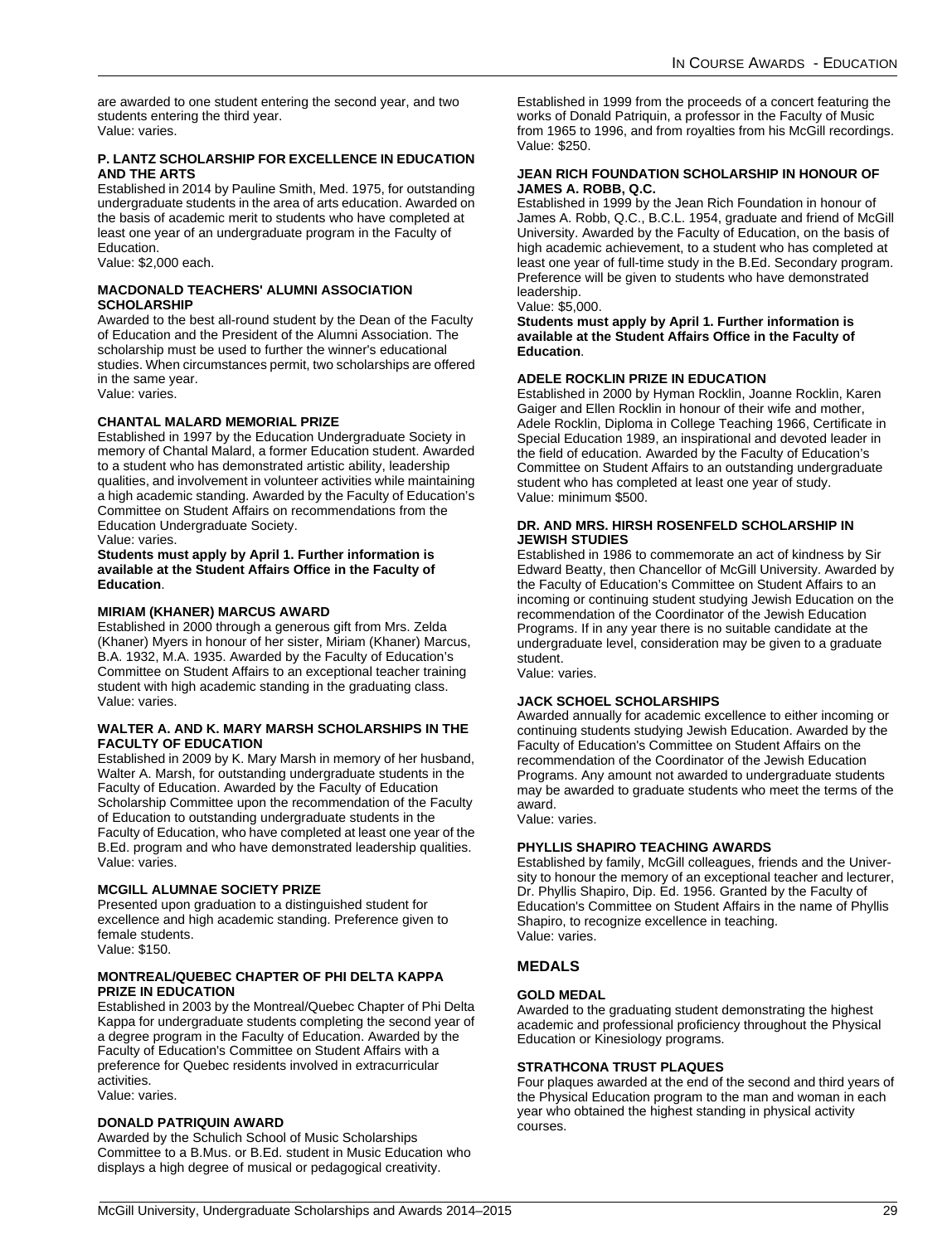### <span id="page-30-0"></span>**3.7 Faculty of Engineering (including Architecture)**

*For entrance scholarships, see* ["Entrance Scholarships and](#page-4-0)  [Awards", section 2](#page-4-0)*.*

*For scholarships and prizes open to undergraduates in all faculties, see* ["Open to Students in Most Faculties", section 3.2](#page-11-2)*. For financial assistance, see* ["Financial Assistance", section 4](#page-58-1)*.*

### **General Regulations in Engineering**

- 1. Only those students who have completed at least 27 **graded** credits (excluding Summer session) in the academic year preceding the award will be eligible for scholarships.
- 2. Scholarships will be awarded only if an adequate scholarship standard is attained.
- 3. Unless otherwise stated, awards are made by the Faculty of Engineering Scholarships Committee.

### **HABIB ABOU-FAYSSAL MEMORIAL PRIZE**

Established in 2001 by family and friends to honour the memory of Habib Abou-Fayssal, B.Eng. 1996, Operations Engineer at the Canadian Space Agency. Habib, who died at the age of 26 in a tragic accident, will be remembered for his bright spirit and his generous heart. Awarded by the Faculty of Engineering Scholarships Committee to a student in good academic standing in the Honours Program in the Department of Mechanical Engineering.

Value: minimum \$500.

### **ACCENTURE PRIZE IN ENGINEERING AND SCIENCE**

Established in 2000 by Andersen Consulting. Awarded by the Faculties of Engineering or Science to a student entering the final year in Electrical and Computer Engineering or the School of Computer Science (alternately). Awarded by the Faculty Scholarships Committees, upon recommendation of the respective departments, on the basis of academic excellence and demonstrated leadership qualities. Value: varies.

### **ACDEG SCHOLARSHIP IN CHEMICAL ENGINEERING**

Established in 2002 by Dr. David T. Fung, B.Eng. 1970, M.Eng. 1972, Ph.D. 1979, and Grace Fung, B.Sc. 1971, for an outstanding student who has completed at least one year of undergraduate studies in the Department of Chemical Engineering. Awarded on the basis of high academic standing by the Faculty of Engineering upon recommendation of the Department of Chemical Engineering. Value: \$5,000.

### **AIR LIQUIDE CANADA INC. SCHOLARSHIP IN ENGINEERING**

Established by Air Liquide Canada Inc. in 2008. Awarded by the Faculty of Engineering to an undergraduate student who has completed, with high academic standing, at least one year of the B.Eng. program in Chemical, Mechanical, or Mining and Materials Engineering.

Value: \$5,000.

### **ALUMNI PRIZES**

Two prizes, one awarded to a student after the completion of two semesters and the other after the completion of four semesters of studies in any field of engineering. The winners shall have a very high aggregate standing in engineering and show exceptional qualities of leadership and engineering promise. Value: \$500 each.

### **JOHN HOWARD AMBROSE SCHOLARSHIPS**

Established by a bequest from John Howard Ambrose, B.Sc.(Eng.) 1924. Awarded by the Faculty of Engineering Scholarships Committee on the basis of merit to engineering students with a preference to Materials Engineering students. Value: \$3,000 each.

### **DEREK AMY MEMORIAL SCHOLARSHIP**

Established in 1998 by family, friends, and colleagues at Johnson Controls Inc., to honour the memory of Derek Amy, B.Eng. 1997. Awarded to a student, with preference to Mechanical Engineering, on the basis of good academic standing, exceptional personal qualities and significant contributions to the educational process beyond the classroom. Selection will be made by the Faculty of Engineering Scholarships Committee in collaboration with the Engineering Undergraduate Society. Value: \$1,000.

### **BOO ANDERSON SCHOLARSHIPS IN ENGINEERING**

Established in 2012 by Alex McGregor, B.Sc. 1948, in memory of his uncle, Robert "Boo" Anderson, B.Sc. 1923, for two outstanding undergraduate students who have completed at least one year of a B.Eng. program. Awarded by the Faculty of Engineering on the basis of high academic standing. Value: \$3,000.

### **MAUREEN ANDERSON PRIZES IN ARCHITECTURE**

Established in 1995 by faculty, staff and students to honour the dedicated service of Maureen Anderson, a staff member from 1960-1995. Two prizes awarded to undergraduate or graduate students in the School of Architecture on the basis of course work judged to be of high merit and superior written quality. Selection will be made by a committee of staff of the School of Architecture. Value: \$200 each.

### **ARCELORMITTAL SCHOLARSHIP**

Established in 2008 by ArcelorMittal - Montreal, for an outstanding undergraduate student who has completed at least one year of a B.Eng. program majoring in materials, mechanical, or electrical engineering. ArcelorMittal is the world's number one steel-producing company. Awarded on the basis of high academic standing by the Faculty of Engineering Scholarships Committee. Value: \$2,500.

### **SHEILA BAILLIE HATCH PRIZE**

Established in 2004 with a gift from Heather Munroe-Blum and Leonard Solomon-Blum, and additional funding from the University and the School of Architecture, the Sheila Baillie Hatch Prize is awarded by the Director of the School of Architecture to a student completing the first year of the undergraduate program in recognition of a special contribution to the academic or nonacademic life of the School. Value: minimum \$500.

### **BAYLIS SCHOLARSHIP**

Founded in 1911 in memory of Mr. and Mrs. James Baylis of Montreal. Awarded to a student entering the second year who is in need of financial assistance and will be renewed if the student maintains satisfactory standing. Value: \$1,400.

### **JOHN BLAND SCHOLARSHIP IN ARCHITECTURE**

白瀾敎授獎學金

Established in 1998 by a generous gift from a McGill graduate of Chemical Engineering (Class of 1959), from Hong Kong, in honour of Professor John Bland, Director of the School of Architecture between 1941 and 1972. Awarded by a committee of staff of the School of Architecture to a graduating student to support work in China.

Value: varies. One award available.

### **ABE AND JENNIE BROCK AWARD**

To a second-year student in Mechanical Engineering with a good academic record who needs financial assistance. Awarded on the recommendation of the Department. Value: \$350.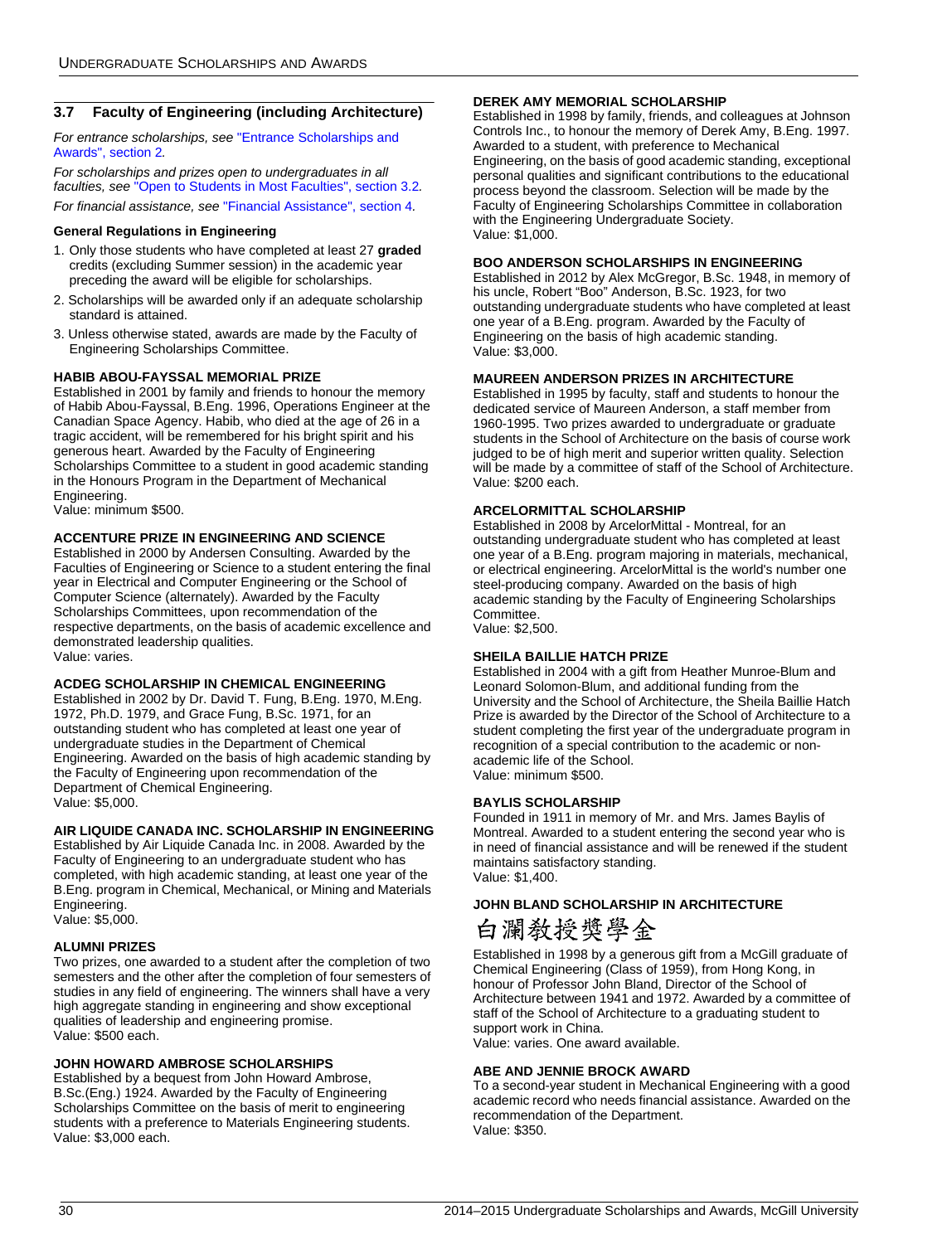### **BRODEUR-DRUMMOND SCHOLARSHIPS**

Established in 2009 by James H. Brodeur, B.Eng. 1956, for outstanding undergraduate students who have completed at least one year of a B.Eng. Program in the Faculty of Engineering. Awarded by the Faculty of Engineering on the basis of high academic standing and overall contribution to University life. Value: varies.

### **RICHARD BROWN INTERNATIONAL SCHOLARSHIP**

Established in 2009 by Richard Brown, B.Eng. 1961, for outstanding undergraduate students who have completed at least one year of a B.Eng. program in the Faculty of Engineering. Awarded by the Faculty of Engineering on the basis of high academic standing. Preference will be given to students from developing nations in Africa and other similar developing nations. Value: varies.

### **ROBERT BRUCE SCHOLARSHIPS**

Bequeathed by the late Robert Bruce of Quebec City, in 1923. Two scholarships, awarded for high academic standing to students entering the final year by the Faculty of Engineering Scholarships Committee.

Estimated value: \$750 each.

### **CAE SCHOLARSHIP IN ENGINEERING EXCELLENCE**

Established in 2002 by CAE Inc. Founded in 1947, CAE is a global leader in the provision of simulation and control technologies and training solutions for aerospace, defence and marine markets. Awarded on the basis of high academic standing by the Faculty of Engineering Scholarships Committee. Preference shall be given to students entering the final year of undergraduate studies in either the Department of Electrical and Computer Engineering or the Department of Mechanical Engineering.

Value: minimum \$2,000.

### **CAMBIOR-LOUIS GIGNAC SCHOLARSHIP IN MINING ENGINEERING**

Established in 2007 by BMO Capital Markets in recognition of the twenty-year contribution of Cambior Inc. and its CEO, Dr. Louis Gignac, mining engineer, to the mining industry in Quebec and internationally. Awarded by the Faculty of Engineering on the recommendation of the Department of Mining and Materials Engineering to an outstanding undergraduate student pursuing a full-time degree in Mining Engineering. Estimated value: \$3,000.

### **CHRISTIE-STEINMETZ AWARD**

A copy of the book "The Steinmetz Era" to a second-year student in Electrical Engineering on the basis of academic performance and demonstration of exceptional promise as an engineer. Awarded on the recommendation of the Department. Value: \$650.

### **CLASS OF 1951 STRUCTURAL ENGINEERING PRIZE**

Awarded to a Civil Engineering undergraduate student who has achieved the highest grades in the structural engineering core courses. In the case where two students are considered equal on this basis, other achievements or experience related to structural engineering shall be considered. Awarded by the Faculty of Engineering Scholarships Committee on the recommendation of the Department of Civil Engineering and Applied Mechanics. Value: \$300.

### **CLASS OF '79 TRAVELLING SCHOLARSHIP**

Established in 2007 with gifts from the B.Arch. Class of 1979. Awarded by the School of Architecture to an undergraduate or graduate student in the professional program to support participation in a student exchange program. Estimated value: \$900.

### **CLASS OF '83 SCHOLARSHIPS**

Established in 2010 by members of the Engineering Class of 1983, for outstanding undergraduate students who have completed at least one year of a B.Eng. program in the Faculty of Engineering. Awarded by the Faculty of Engineering on the basis of high academic standing and overall contribution to University life.

Value: varies.

### **PETER COLLINS PRIZE**

A book prize, donated by the Canadian Centre for Architecture Bookstore, awarded to the student in the School of Architecture obtaining the highest standing in the area of architectural history. Awarded by the Faculty of Engineering Scholarships Committee on the recommendation of the School of Architecture.

### **RALPH M. COLLINS AND RUTH GILMOUR COLLINS MEMORIAL SCHOLARSHIP IN ENGINEERING**

Established in 2005 in memory of Ralph M. Collins, an engineering graduate from the University of Alberta, and Ruth Gilmour Collins, B.A. 1935, for outstanding undergraduate students having completed at least one year of a B.Eng. program. Awarded on the basis of high academic standing by the Faculty of Engineering Scholarships Committee. Value: minimum \$3,000.

### **ALLEN COOK PRIZE IN CIVIL ENGINEERING**

Bequeathed by the late Professor Allen R. Cook, formerly Professor in the Department of Civil Engineering and Applied Mechanics, and awarded to a student in the graduating class who secures high standing in subjects relating to Transportation Engineering. Awarded by the Faculty of Engineering Scholarships Committee on the recommendation of the Department of Civil Engineering. Value: \$500.

### **RAYMOND COX PRIZE IN CIVIL ENGINEERING**

Established in memory of Raymond Cox, professor of Civil Engineering and Applied Mechanics from 1968 to 1995. Awarded to a student in the graduating class who secures the highest standing in subjects related to Fluid Mechanics and Hydraulics. Awarded by the Faculty of Engineering Scholarships Committee on the recommendation of the Department of Civil Engineering. Value: \$250.

### **TED (R.E.) CROSSEY MEMORIAL SCHOLARSHIP**

Established in 2009 by Crossey Engineering Ltd. in honour of their founder, Ted Crossey, B.Eng. 1949. Awarded by the Faculty of Engineering to one or more outstanding students who have completed at least one year of a B.Eng. program in Mechanical Engineering in the Faculty of Engineering. Estimated value: varies.

### **BRIAN CULLEN MEMORIAL AWARD**

Established in 1988 by his family, friends, and colleagues at Pratt & Whitney (Canada) as a tribute to his professional dedication and competence as an engineer, his appreciation and active participation in a diversity of activities, and for his strength of purpose and understanding with family and friends. Awarded to an undergraduate Engineering student in good academic standing who demonstrates qualities of leadership and who is notable for his/her broad interest in studies and activities outside of the University. Awarded by the Faculty of Engineering Scholarships Committee. Value: \$2,000.

### **MARION MCCALL DALY AWARD**

Established in 1942 by the late Mr. and Mrs. Roland Daly. Awarded to students who have completed two years at McGill and are continuing in a third year in the Faculty of Engineering. Awarded by the Faculty of Engineering Scholarships Committee, taking into account: (a) preference is given to female students; (b)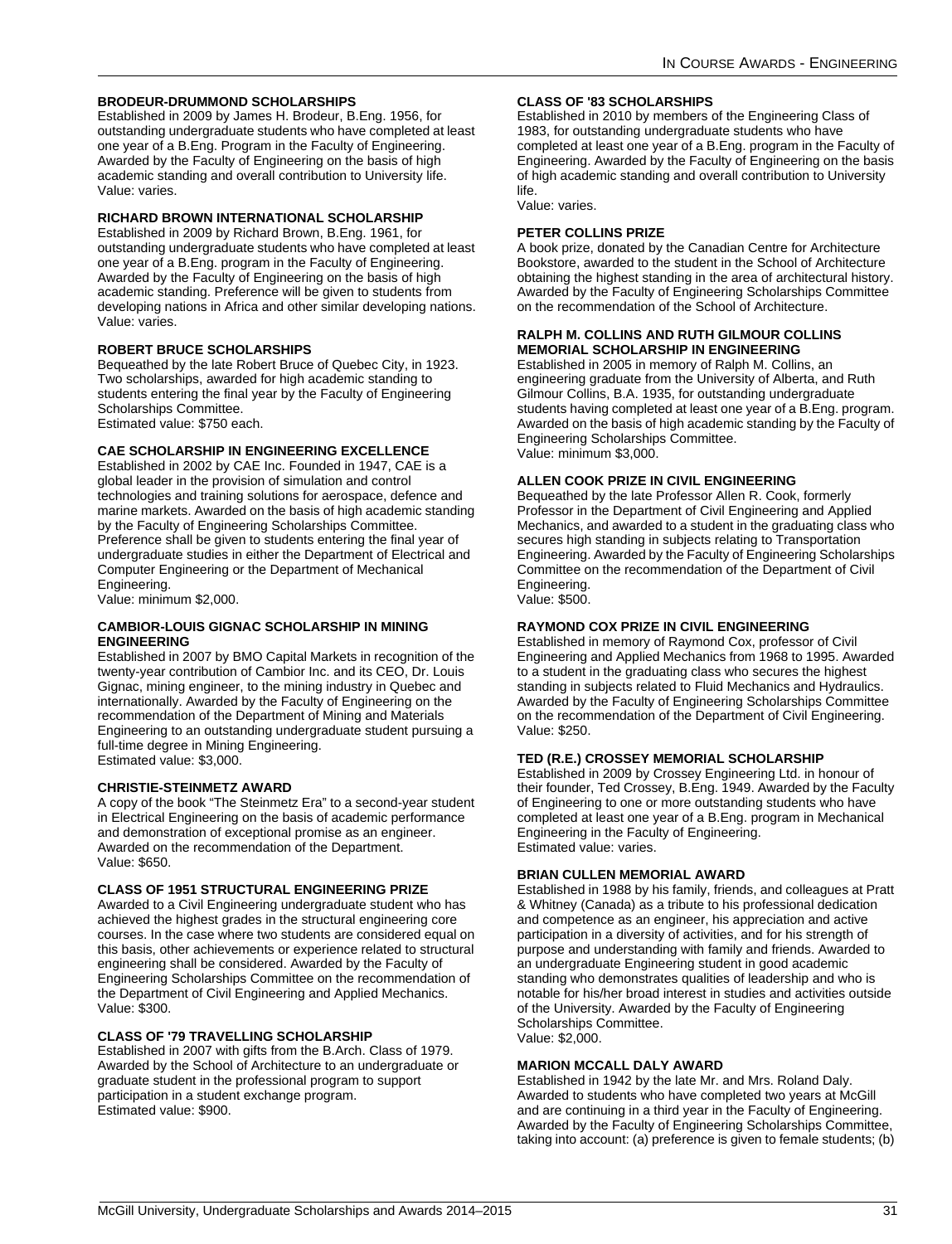the candidate's promise of making a definite contribution to Canadian life; and (c) academic record. Value: \$500.

### **SIR WILLIAM DAWSON SCHOLARSHIPS IN METALLURGY**

Undergraduate scholarships of \$3,000 or graduate research and teaching awards of \$6,000 in the Department of Mining and Materials Engineering. Endowed in memory of the late Sir William Dawson, Principal of McGill University from 1855 to 1893. Value: \$3,000 or \$6,000 each.

### **DAWSON-PORTER MEMORIAL PRIZE**

In memory of Victor E. Dawson and John Bonsall Porter to be awarded to the best student entering the final year of the Mining Engineering program. Value: \$1,000.

### **DEBEERS CANADA SCHOLARSHIPS IN MINING ENGINEERING**

Established in 2008 by DeBeers Canada. Awarded by the Faculty of Engineering on the recommendation of the Department of Mining and Materials Engineering to undergraduate students who have completed at least one year of the B.Eng. program with high academic standing in Mining Engineering. Value: \$5,000.

### **THE DI PIERRO FAMILY SCHOLARSHIPS IN ENGINEERING**

Established in 2010 by Pasquale Di Pierro, B.Eng. 1976, M.B.A. 1980, for outstanding undergraduate students who have completed at least one year of a B.Eng. program in the Faculty of Engineering. Awarded by the Faculty of Engineering on the basis of high academic standing and overall contribution to University life.

Value: varies.

### **THE DEREK DRUMMOND AWARD IN ARCHITECTURE**

Established in 2004 by Professor Derek Drummond's friends and colleagues, the McGill Alumni Association, and the University, in recognition of his service to the University as Vice-Principal (Development and Alumni Relations) 1996-2003, the Derek Drummond Award in Architecture is awarded by the Director of the School of Architecture to a student in the professional program who has made an outstanding contribution to extracurricular activities in the School of Architecture. Estimated value: \$2,000.

### **ENGINEERING CLASS OF 1953 SCHOLARSHIP**

Established in 2005 by the Engineering Class of 1953, in celebration of their 50th anniversary, for an outstanding undergraduate student who has completed at least one year of a B.Eng. program. Awarded on the basis of high academic standing by the Faculty of Engineering Scholarships Committee. Value: \$2,000.

### **ENGINEERING CLASS OF 1962 SCHOLARSHIP**

Established in 2005 by the Engineering Class of 1962 in celebration of their 40th Anniversary. Awarded by the Faculty of Engineering Scholarships Committee to an undergraduate student in good academic standing who has completed a minimum of one year of studies and who has demonstrated strong leadership qualities and active campus or community involvement. Value: \$2,000.

### **PEKKA H.M. ERKKILÄ SCHOLARSHIPS**

Established in 2009 by Sylva Jurney, in honour of her husband, Pekka H.M. Erkkilä, B.Sc.(Arch.) 1970, B.Arch. 1973. Awarded by the Dean of Engineering on the recommendation of the School of Architecture to outstanding students who have completed at least one year of the B.Arch. program. Preference will be given to students from Finland and Argentina. Value: varies.

### **ESTERLINE CMC ELECTRONICS SCHOLARSHIPS**

Established in 1987 by Esterline CMC Electronics Inc. Three scholarships awarded to outstanding students with high academic standing, who have completed a minimum of two semesters in the Department of Electrical and Computer Engineering. Awarded by the Faculty of Engineering Scholarships Committee on the recommendation of the Department. Preference given to Canadian citizens.

Value: minimum \$1,500 each.

### **NEVIL NORTON EVANS SCHOLARSHIP**

Established in 1937 by graduates of the Faculty of Applied Science (Engineering) to commemorate the work of Professor Nevil Norton Evans, formerly Professor of Chemistry. Open to students in Engineering who show outstanding ability in Chemistry. Value: \$1,000.

### **FACULTY OF ENGINEERING SCHOLARSHIPS FUND**

Established in 1992 by the University to provide awards based on academic achievement to students in the top 5% of the Faculty. Granted by the Faculty of Engineering Scholarships Committee to equalize the value of awards to students of comparable standing. Awards range in value from \$100 to the level of the major entrance scholarships, in increments of \$100.

### **FAVRETTO SCHOLARSHIP IN ARCHITECTURE**

Established in 1992 through the generosity of Angelo Favretto, B.Arch. 1947, to provide scholarships for students having completed at least one year and continuing in an undergraduate degree program in Architecture. Awarded on the basis of high academic achievement and performance in projects, by the School of Architecture. The scholarships may be renewed on the same basis at the discretion of the School. Value: \$2,000.

### **KARL FISCHER SCHOLARSHIP**

Established in 2001 by Pamela and Karl Fischer, B.Sc.(Arch.) 1971, B.Arch. 1972. Awarded by the School of Architecture to a student graduating with the B.Sc.(Arch.) degree who has demonstrated excellence in the development of pragmatic solutions to architectural problems. Value: \$2,000.

### **AARON FISH SCHOLARSHIPS IN MECHANICAL ENGINEERING**

Established in 2002 by Aaron Fish, for students who have completed at least one year of study in the Department of Mechanical Engineering. Awarded by the Faculty of Engineering Scholarships Committee on the basis of good academic standing. Preference shall be given to students who have demonstrated entrepreneurial qualities. Value: \$2,500 each.

### **ROBERT FORSYTH PRIZE IN CIVIL ENGINEERING**

Bequeathed by the late Miss Jeanie Forsyth, and awarded to a "worthy and needy" student of the graduating class who secures high standing in the subjects of Theory of Structures and Structural Design. Value: \$500.

### **THE FURINO-REMILLARD SCHOLARSHIP**

Established in 2013 by Salvatore Furino, B.Eng. 1972, for outstanding students in the Faculty of Engineering. Awarded on the basis of high academic standing to students who have completed at least one year of an undergraduate program in the Faculty of Engineering. Value: varies.

### **MARGARET FURST PRIZES**

Bequeathed by Margaret Furst, an Honours and Master's student in the Electrical Engineering program, who died of cancer at the age of 21. Two prizes, awarded to outstanding Teaching Assistants in Electrical Engineering on the recommendation of the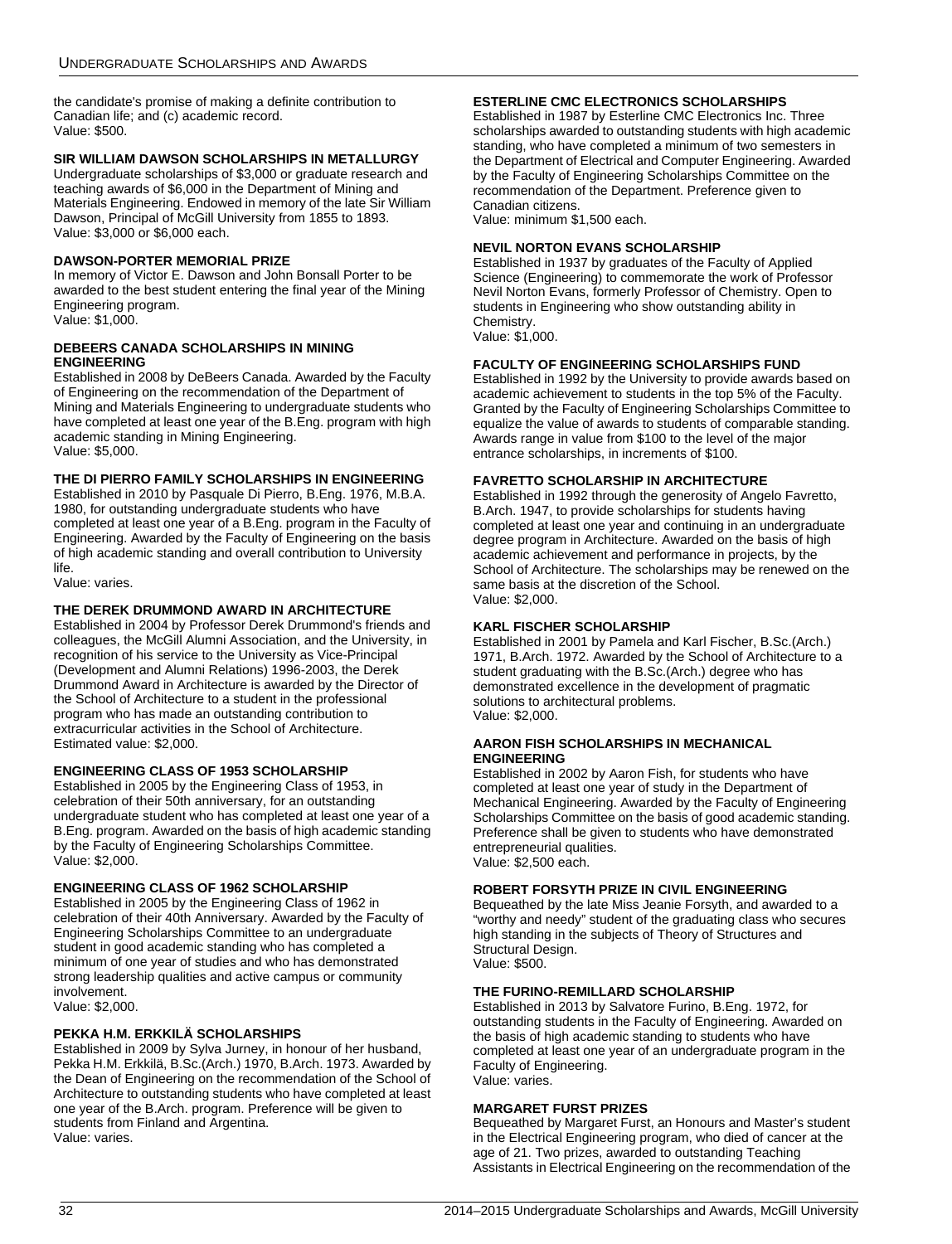Department and the Electrical Engineering Graduate Students' Society.

Value: \$300 each.

### **G. GORDON GALE MEMORIAL PRIZE**

Established by his colleagues, friends and family in memory of G. Gordon Gale, a graduate of Civil Engineering at McGill University. To be awarded to a student entering the final year who has attained a very high aggregate standing and shows qualities of leadership and engineering promise. Value: \$700.

### **JOHN V. GALLEY SCHOLARSHIPS**

Established in 1982 by the late Mrs. Gertrude Galley in memory of her husband, John V. Galley, B.Sc. (Arts) 1920, a former member of the Board of Governors. Awarded on the basis of distinguished academic standing to students having completed at least one year of an undergraduate degree program. One scholarship is available in each of the faculties of Arts, Engineering, Management, and Science. Awarded by the faculty scholarships committees.

Value: \$3,000 each.

### **DR. P.K. GANGULI MEMORIAL SCHOLARSHIPS**

Established in 2010 by Dr. Satyajit Nimu Ganguli, B.Eng. 1985, M.Eng. 1988, M.D. (Tor.) 1994, and family in honour of Dr. P.K. Ganguli, Ph.D. The scholarships will support outstanding undergraduate students who have completed at least one year of the B.Eng. program in Chemical Engineering in the Faculty of Engineering. Awarded on the basis of high academic standing by the Faculty of Engineering. Value: varies.

**MARY GILSIG SCHOLARSHIP IN ENGINEERING**

Established in 2013 by the Gilsig Family Foundation, in memory of Mary Gilsig, for outstanding students in the Faculty of Engineering. Awarded on the basis of high academic standing to students who have completed at least one year of an undergraduate degree program in the Faculty of Engineering. Preference will be given to students in Electrical Engineering. Value: varies.

### **GLUSKIN-SHEFF TRAVELLING SCHOLARSHIPS**

Established with a donation from Gluskin-Sheff Associates Inc. of Toronto, Ontario (Gerald Sheff, B.Arch. 1964) to assist undergraduate students to participate in exchange programs at Schools of Architecture that have a formal exchange agreement with McGill. Awarded by a committee of staff of the School of Architecture.

Value: minimum \$3,000 each.

### **ALBERT GOSSELIN SCHOLARSHIP IN ENGINEERING**

Established in 2013 by Lorraine Gosselin in honour of her great uncle, Albert Gosselin, BSc 1909, for outstanding students in the Faculty of Engineering. Awarded on the basis of high academic standing to students who have completed at least one year of an undergraduate program in the Faculty of Engineering. Value: varies.

### **R.P.D. GRAHAM SCHOLARSHIPS AND MEDALS**

Endowed by former students of Dr. R.P.D. Graham, Professor Emeritus of Mineralogy. One scholarship is available to students entering an intermediate or the final year of the B.Sc. program in Geological Sciences. A second scholarship is available to students entering the second or third year of the B.Eng. program in Mining Engineering. Both scholarships are awarded by the Faculty Scholarships Committees on the recommendation of the chair of the department concerned. A bronze medal bearing the likeness of Professor Graham is given to each scholarship winner.

Value: \$4,000 each.

### **JOHN GREEN MEMORIAL AWARD IN ELECTRICAL ENGINEERING**

Established by his relatives and friends in memory of John Green, an Honours student in the Electrical Engineering program who died as a result of an accident. For the student with highest standing in the penultimate year of Honours Electrical Engineering. Awarded on the recommendation of the Department. Value: \$450.

### **DAVID GRIFFITHS MEMORIAL SCHOLARSHIP**

Established in 1985 in memory of David Griffiths (1963-1984) by his friends, family and classmates in the School of Architecture. Awarded annually to a student who has completed First Year architecture with high academic standing and who has participated and shown leadership in community affairs. Awarded on the recommendation of the School of Architecture. Estimated value: \$2,000.

### **JAMES DICKIE HALL PRIZES**

Two prizes, one in Mining Engineering and one in Materials Engineering, established by Oliver Hall in memory of his son, James Dickie Hall, lost near Cannes June 1944 in an air battle between four R.C.A.F. and more than ninety enemy planes. Open to students entering the second or third year of the above courses and awarded for the best technical paper in each discipline. Not awarded unless the papers are of high quality. Value: \$250 each.

### **JAMES DICKIE HALL SCHOLARSHIP**

Established in memory of James Dickie Hall, killed in France in 1944 while flying with the Royal Canadian Air Force. Awarded on the recommendation of the Department of Mining and Materials Engineering to an undergraduate student in good academic standing.

Value: \$2,500.

### **PHILIP D.P. HAMILTON SCHOLARSHIP**

Established by a bequest from the late Philip Dawson Prior Hamilton for a student with high academic standing and proven leadership qualities. Preference will be given to students in Materials Engineering. Awarded by the Faculty of Engineering Scholarships Committee on the recommendation of the Department of Mining and Materials Engineering. Value: \$3,000.

### **ROBERT D. HARRIS MEMORIAL SCHOLARSHIPS**

Established in 1998 by a bequest from Christina Harris in memory of her husband, Robert D. Harris, B.Sc.(Eng.) 1940. Awarded by the Faculty of Engineering Scholarships Committee to students with high academic standing. Value: minimum \$2,000 each.

### **THOMAS LEEMING HARRISON AWARD**

For a student who has completed the second year of the Civil Engineering course with high scholastic standing and who is entering the final year. Awarded on the recommendation of the Department. Value: \$1,050.

### **HATCH SCHOLARSHIP IN ENGINEERING**

Established in 2007 by Hatch Ltd., a leading global consulting, engineering, technologies, information systems, and project construction management organization that serves the mining and metals, energy, and infrastructure sectors. Awarded by the Faculty of Engineering on the basis of academic merit to students who have completed at least one year of an undergraduate degree program in the Faculty. Estimated value: \$5,000.

### **HATCH SCHOLARSHIPS**

Established in 2011 by Hatch Ltd. and Dr. Gerald G. Hatch, B.Eng. 1944, D.Sc. 1990, for outstanding undergraduate students who have completed at least one year of a B.Eng. program in the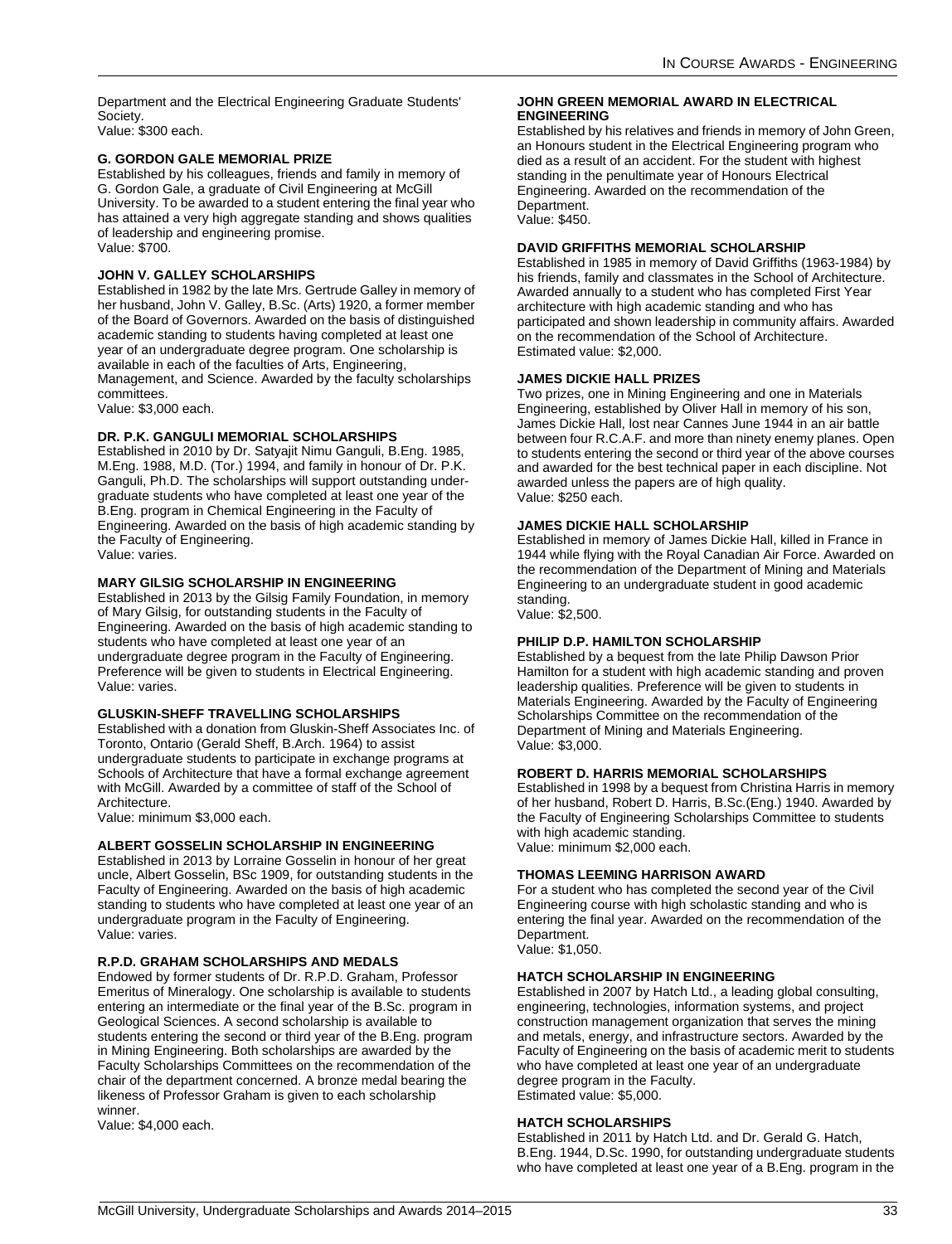Faculty of Engineering. Awarded on the basis of high academic standing and overall contribution to University life by the Faculty of Engineering. Preference will be given to students who demonstrate a propensity to pursue a career in engineering. Minimum value: \$10,000; renewable.

### **THE HGI WATSON MEMORIAL PRIZE**

Established in 2009 by LeoPaul Gauthier, B.Eng. 1947, for an undergraduate student who has completed their first year in Engineering and who has received the highest combined marks in Physics courses. Administered by the Faculty of Engineering Scholarships Committee. Value: \$500.

### **LOUIS C. HO SCHOLARSHIPS IN ENGINEERING**

Established in 2007 by Louis C. Ho, B.Eng. 1961. Awarded by the Faculty of Engineering to a student with high academic achievement who has completed at least one year of the B.Eng. program in any Department. Estimated value: \$5,000.

### **WILLIAM HENRY HOWARD SCHOLARSHIPS**

Six scholarships bequeathed in 1955 by the late Mrs. Florence P. Howard in memory of her husband. Open to undergraduate and graduate students, two each in Materials Engineering, Chemical Engineering, and Geology. Awarded by the Faculty Scholarships Committees on the recommendations of the departments concerned for scholastic ability and general promise. Value: \$2,500 each.

### **GORDON HUNT ENGINEERING SCHOLARSHIP**

Established in 2001 by the family of Gordon Hunt, B.Eng. 1952, for an undergraduate student who has completed at least one year of a Mechanical or Civil Engineering program. Awarded on the basis of good academic standing by the Faculty of Engineering Scholarships Committee. Preference will be given to students from Quebec originating from beyond the island of Montreal.

Consideration will be given to those students demonstrating involvement in volunteer and student activities. Value: minimum \$2,500.

### **CHARLES H. IVEY FOUNDATION SCHOLARSHIPS**

Two scholarships, established in 2000 by the Charles H. Ivey Foundation in memory of its founder, philanthropist Charles Ivey, B.Eng. 1913. Mr. Ivey was awarded the Military Cross at Vimy in 1917 and after the war went on to become an entrepreneur in manufacturing. Awarded by the Faculty of Engineering Scholarships Committee to students in good academic standing with special consideration given to students who have demonstrated an entrepreneurial nature. Value: \$2,500 each.

### **GOPAL AND SUDHIR KHARE MEMORIAL PRIZE**

Established in 1998 by family, friends and selected corporations, to honour the memory of these dedicated family members: Gopal Khare and Sudhir Khare. Awarded on the basis of high academic standing to encourage deserving students in the Faculty of Engineering.

Value: minimum \$300.

### **HARRY KRASHINSKY SCHOLARSHIP**

Established by the Ordre des ingénieurs du Québec for Quebec students finishing their penultimate year in Engineering. Applicants must submit a curriculum vitae, which should emphasize past and present activities in university and community affairs, and an essay not exceeding 500 words on the theme "The Role of the Engineer in the Community". Applications must be submitted by February 1. For further information apply to the Engineering Faculty Office. Value: \$1,500.

### **ERIM KUMBARACIBASI BURSARY FUND**

Established by Northern Telecom colleagues in memory of their friend Erim Kumbaracibasi, to assist worthy students in the second year of Electrical Engineering. Awarded on the basis of academic record and financial need. Value: \$600.

### **MURDOCH LAING PRIZE**

For the design of a medium cost city house, established by the late Mrs. Florence B. Laing in memory of her son (formerly a student in the School of Architecture) who was killed at Courcelette in 1916 while serving with the 24th Canadian Infantry Battalion. Awarded in a competition held during the summer following completion of course ARCH 304. Value: \$1,300.

### **DONALD J. LARONDE SCHOLARSHIP**

Established by Agnico-Eagle Mines Limited in memory of Donald J. Laronde who graduated in Mining Engineering in 1953. Mr. Laronde was a well-known mining engineer who was largely responsible for the success of Agnico-Eagle's Quebec corporations. Given annually to an undergraduate Mining Engineering student in good academic standing whose intention it is to pursue a career in mine operations. Awarded on the recommendation of the Department of Mining and Materials Engineering.

Value: \$1,000.

### **RICHARD S. LEA TUTORIAL BURSARIES**

The late Mrs. Wanda Lea, widow of the late Richard S. Lea, Consulting Engineer and graduate in Applied Science of McGill University, provided a fund of \$5,000, the revenue of which provides bursaries given to suitable students in their last two years of Engineering. Apply in writing to the Dean's Office on or before September 15.

### **MAUDE TOYE LEE SCHOLARSHIP**

Established in 2005 by Robert G.H. Lee, Dr. G.R. Heffernan and the Faculty of Engineering for an outstanding undergraduate student who has completed at least one year of a B.Eng. program. Awarded on the basis of high academic standing by the Faculty of Engineering Scholarships Committee. Preference given to a female student in the Department of Chemical Engineering.

Value: minimum \$2,500.

### **WILLIAM U. LEE MEMORIAL SCHOLARSHIP**

Established in 2003 by the Lee family in memory of William U. Lee, B.Eng. 1945, who passed away in 1947 after a brief engineering career with Fraser Brace at Chalk River, Ontario. Awarded to an outstanding undergraduate student who has completed at least one year of a degree program in the Department of Mechanical Engineering. Awarded on the basis of high academic standing and qualities of leadership and community activity by the Faculty of Engineering Scholarships Committee.

Value: minimum \$4,000.

### **FREDERIC J. LEMAISTRE AWARD**

To a worthy student in the penultimate year of the undergraduate program in Chemical Engineering. Awarded on the recommendation of the Department. Value: \$1,000.

### **KENNETH YOUNG LOCHHEAD SCHOLARSHIP**

Bequeathed by the late Kathleen Mary Lochhead in memory of her husband Kenneth Young Lochhead and awarded to an undergraduate student who secures high scholastic standing in the Faculty of Engineering. Awarded by the Faculty of Engineering Scholarships Committee. Value: \$2,700.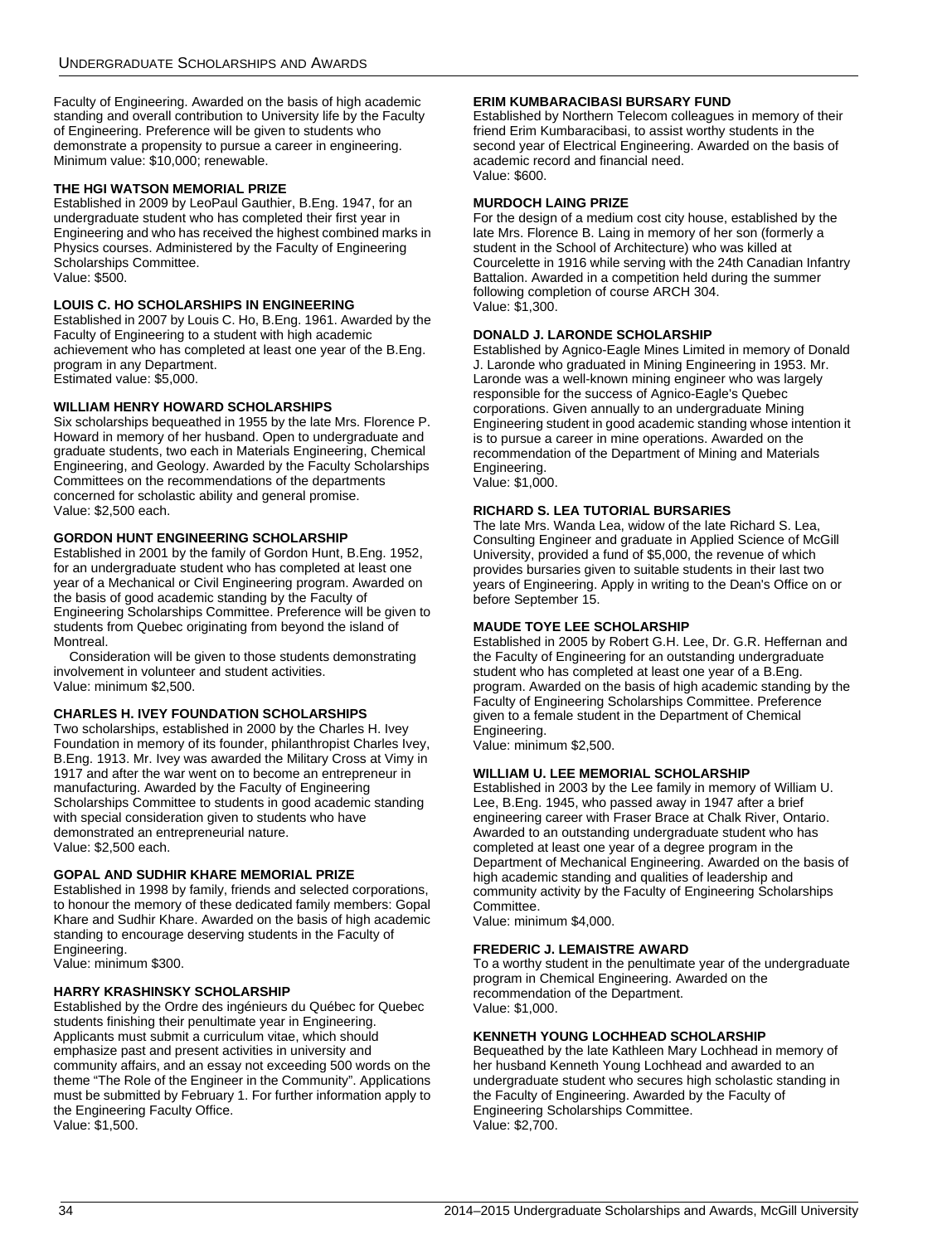### **DOUGLAS H. MACAULAY SCHOLARSHIP IN ENGINEERING**

Established in 2013 by Douglas H. Macaulay, B.Eng. 1953, for outstanding undergraduate students in the Faculty of Engineering. Awarded by the Faculty of Engineering to undergraduate students who have completed at least one year of the B.Eng. program on the basis of high academic standing. Value: varies.

### **H.M. MACKAY MEMORIAL SCHOLARSHIP**

Established in 1932 as a memorial to the late Henry M. Mackay, formerly Dean of the Faculty of Engineering. Awarded to a Canadian citizen or Permanent Resident in the first year in Engineering. Value: \$1,600.

### **DR. ALFRED S. MALOWANY MEMORIAL PRIZE**

Established in 2001 by his wife Evelyn, M.Sc. 1963, children Morie, B.Eng. 1987, M.Eng. 1989, and Stephen, relatives, friends, and former students in recognition of the dedication of Dr. Alfred S. Malowany, B.Eng. 1959, M.Eng. 1962, Ph.D. 1967, as a teacher and mentor in the Department of Electrical and Computer Engineering. Dr. Malowany spent 43 of his 61 years at McGill; his fulfilment was in his interactions with his graduate students. Awarded to a graduating student by the Faculty of Engineering Scholarships Committee upon recommendation of the Department of Electrical and Computer Engineering. Preference will be given to a female student in good academic standing who intends to pursue graduate studies in the Department of Electrical and Computer Engineering. Value: minimum \$500.

### **JAMES AND DAISY MATHISON SCHOLARSHIPS IN SUSTAINABILITY IN ENGINEERING**

Established in memory of the late James Mathison, Ph.D. 1956, a dedicated faculty member in the Department of Physics and dear friend of Ram Panda, M.Eng. 1971, M.B.A. 1977. Having lived through the Great Depression, both James and his wife, Daisy, recognized the value of simple living and did not believe in a disposable society. For outstanding students who have completed at least one year of a B.Eng. program in the Faculty of Engineering. Awarded by the Faculty of Engineering on the basis of high academic standing. Value: varies.

### **MAUT SCHOLARSHIP**

Established by the McGill Association of University Teachers in memory of the 14 women murdered at École Polytechnique in December 1989 because they were women. This scholarship is intended to encourage women to enter the Faculty of Engineering. Awarded each year by the Faculty of Engineering Scholarships Committee to an undergraduate woman on the basis of academic merit. Value: \$1,100.

### **MCCAIG FAMILY SCHOLARSHIP IN ENGINEERING**

Established in 2012 by the Jeffrey and Marilyn McCaig Family Foundation, for outstanding students in the Faculty of Engineering. Awarded by the Faculty of Engineering to undergraduate students who have completed at least one year of the B.Eng. program on the basis of high academic standing. Value: varies.

### **MCGILL ALUMNAE ETHEL HURLBATT SCHOLARSHIP**

Established in memory of the late Miss Ethel Hurlbatt, a former Warden of the Royal Victoria College. Awarded to a distinguished woman student in the Faculty of Engineering, including Architecture.

Value: \$2,000.

### **MCGILL ALUMNAE 75TH ANNIVERSARY SCHOLARSHIP**

Established in honour of the Alumnae Society's 75th anniversary. Awarded to a distinguished woman student in the Faculty of Engineering including Architecture. Value: \$2,000.

### **MCGILL ALUMNAE SOCIETY PRIZES**

Two prizes presented upon graduation to distinguished students for excellence and high academic standing. Preference given to female students. One prize is available for a student in Engineering and the other for a student in Architecture. Value: \$150 each.

### **MCGILL/ÉCOLE POLYTECHNIQUE MEMORIAL PRIZE**

Established in 1990 by the McGill Engineering community in commemoration of the 14 women who lost their lives as a result of the massacre aimed at women engineering students that took place on December 6th, 1989, at École Polytechnique. Two prizes awarded annually, one to a graduating student at any degree level at École Polytechnique and one to a graduating student at any degree level at McGill University. Awarded to a student in recognition of contributions to making engineering a profession open to the talents of all men and women. Awarded by the Faculty of Engineering Scholarships Committee on the recommendation of the Departments. Value: \$700 each.

### **THE IAN MCLACHLIN PRIZES FOR ENTREPRENEURSHIP IN ENGINEERING**

Established in 1998 by Ian McLachlin, B.Eng. 1960, to encourage Engineering students to undertake courses in Entrepreneurial Studies in the Desautels Faculty of Management. Awarded to Engineering students with high academic standing having completed at least one year of studies who are registered in a course under the auspices of The Dobson Centre for Entrepreneurial Studies. Awarded by the Faculty of Engineering. Value: varies. Two awards available.

### **MR. AND MRS. T.R. MCLAGAN SCHOLARSHIPS**

Four awards for outstanding students entering the final year of Electrical Engineering and Mechanical Engineering (two in each department) who are judged to be the best in terms of academic performance, leadership and citizenship. In cases where two or more students are judged equal on this basis, the financial needs of the candidates shall be considered and preference given to the student whose need is greatest. Value: \$2,000 each.

### **BEVERLY AND ARTHUR MENDEL FAMILY SCHOLARSHIPS**

Established in 2010 by Beverly Mendel and Arthur Mendel, B.Eng. 1944, for outstanding undergraduate students who have completed at least one year of the B.Eng. program in the Faculty of Engineering. Awarded on the basis of high academic standing by the Faculty of Engineering. Value: varies.

### **MONTREAL WOMEN'S ASSOCIATION OF THE CANADIAN INSTITUTE OF MINING, METALLURGY, AND PETROLEUM BURSARIES**

Two bursaries, one to a student in Mining Engineering and one to a student in Materials Engineering. Awarded on the recommendation of the Department. Preference will be given to female students. Value: \$800 each.

### **R.G.K. MORRISON AWARD**

Established in honour of Prof. R.G.K. Morrison, Chairman of the Department of Mining Engineering and Applied Geophysics 1949- 1966. Kerr Addison Mines Limited is responsible for supporting this award. Awarded upon the recommendation of the Department of Mining and Materials Engineering to a student in the Mining Engineering course. If there is no suitable candidate for a particular year at the undergraduate level, the award may become available to a graduate student in Mining Engineering. Value: \$3,000.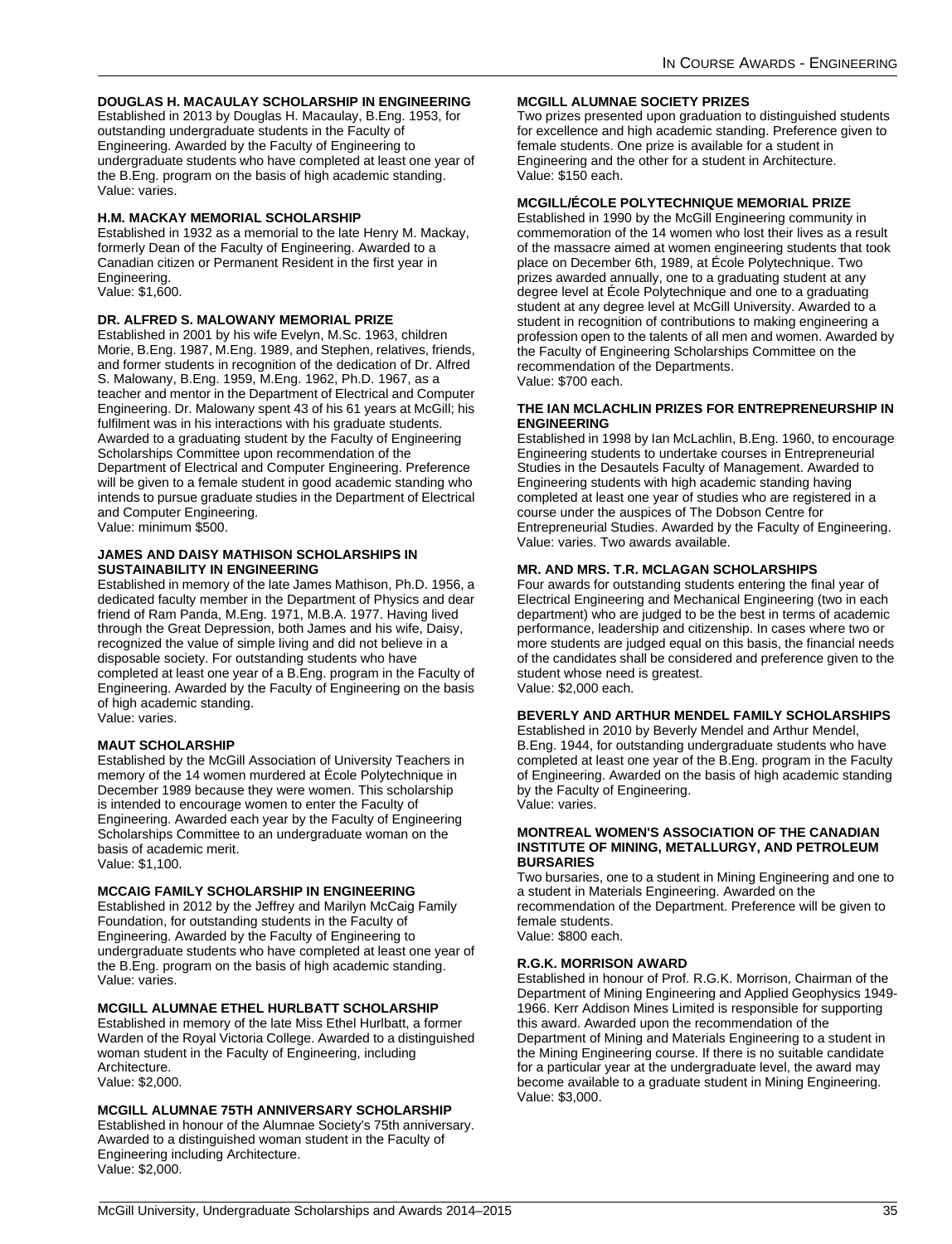### **MOTOROLA FOUNDATION SCHOLARSHIPS IN ELECTRICAL AND COMPUTER ENGINEERING**

Established in 2001 by the Motorola Foundation in conjunction with Motorola Canada Software Centre (MCSC) for outstanding students having completed at least one year of study in the area of Electrical, Computer or Software Engineering. Awarded on the basis of high academic standing by the Faculty of Engineering Scholarships Committee. Preference will be given to Canadian citizens or Permanent Residents of Canada with an interest in wireless telecommunications or communications. Additional consideration will be given to students demonstrating teamwork and leadership qualities. Value: minimum \$2,000.

### **JOHN NEWMAN MEMORIAL AWARD**

Established in 1989 through a generous donation from the family of John Newman, B.Eng. 1950, in recognition of his spirited leadership during his McGill college days and for his many unique faculty and class projects as a distinguished McGill graduate. Awarded by the Faculty of Engineering Scholarships Committee to a second-year student in good academic standing who has demonstrated leadership in extracurricular activities, with preference to intercollegiate football. Value: \$1,300.

### **WILFRED ONIONS MEMORIAL PRIZE**

Established in 1991 in memory of Wilfred Onions, B.Arch. 1932, by family, friends, and fellow graduates in Bermuda. This prize commemorates his passion for sketching and life-long commitment to the profession of architecture, and is awarded by a committee of staff of the School of Architecture to the student with the best single work in the Sketching School. Value: \$450.

### **ORDRE DES INGÉNIEURS DU QUÉBEC SCHOLARSHIP**

To a final year student in the Faculty of Engineering who was educated in the Province of Quebec. Awarded on the basis of overall academic record. Value: \$800.

### **LEONHARD PAASUKE SCHOLARSHIP IN ENGINEERING**

Established in 2012 by Toomas Paasuke, B.Eng. 1964, in honour of his father, Leonhard Paasuke, B.Sc.(Ind.Chem.) 1926, M.Sc.(Chem.Tech.) 1928, University of Tartu, Estonia, who played a leading role in the development of processes and equipment for the Estonian shale oil industry. Awarded by the Faculty of Engineering to undergraduate students who have completed at least one year of the B.Eng. program on the basis of high academic standing. Value: varies.

#### **RAM AND DURGA PANDA SCHOLARSHIPS IN SUSTAINABILITY IN ENGINEERING**

Established in 2011 to honour Ram Panda, M.Eng. 1971, M.B.A. 1977, and his wife, Durga, for their commitment and generosity to the Institute for Sustainability in Engineering and Design in the Faculty of Engineering. For outstanding students who have completed at least one year of a B.Eng. program in the Faculty of Engineering. Awarded by the Faculty of Engineering on the basis of high academic standing. Value: varies.

### **HARRY PEARCE PRIZE**

Established in memory of Harry Pearce, a paraplegic for 6 years, in recognition of four devoted McGill engineering students who designed and constructed an elevator to enable Mr. Pearce to have access to the outside world. Awarded by the Faculty of Engineering Scholarships Committee on recommendation of the Department to the student group in good academic standing who have, through their project in their final year design course in Mechanical Engineering, helped handicapped people. Value: \$600.

### **PRIX DE LA FONDATION HABITAT '67**

Awarded to an undergraduate student in the School of Architecture who has demonstrated excellence in housing design in the second year. Selection is made by a committee of staff of the School of Architecture. Value: \$600.

#### **ANTJE GRAUPE PRYOR INTERNATIONAL AWARDS IN ENGINEERING**

Established in 1999 by a generous gift from the late Werner Graupe and the Antje Graupe Pryor Foundation. Awarded by the Faculty of Engineering Scholarships Committee to second- or third-year Engineering students from a university in the European Union opting to study at McGill's Faculty of Engineering for one or two semesters with preference given to students applying from a German or French university. For students who choose to study at McGill from a German university, further preference will be given to students applying from Technische Universität Berlin. Students in Chemical Engineering or Civil Engineering are not eligible.

Estimated value: \$7,500; renewable once for a second semester.

### **ANTJE GRAUPE PRYOR INTERNATIONAL AWARDS IN ENGINEERING**

Established in 1999 by a generous gift from the late Werner Graupe and the Antje Graupe Pryor Foundation. Awarded by the Faculty of Engineering Scholarships Committee to second- or third-year Engineering students at McGill opting to study for one to two semesters at a university in the European Union, with preference given to students studying in Germany or France. For students who choose to study in Germany, further preference will be given to those studying at Technische Universität Berlin. Students in Chemical Engineering or Civil Engineering are not eligible.

Estimated value: up to \$7,500 for one semester; renewable once for a second semester.

### **QIT – FER ET TITANE INC. BOURSES**

Three scholarships open to students who have completed their first year of the Engineering program. Two of the scholarships are to be awarded to Materials Engineering students and one to a Mechanical Engineering student on the recommendation of the respective departments.

Value: \$2,500 each.

### **ROSS RITCHIE FAMILY SCHOLARSHIP**

Established in 2012 by the late Ross Alfred Ritchie, B.Eng. 1943, for undergraduate students who have completed at least one year of the B.Eng. program and have exhibited qualities of high academic achievement. Awarded by the Faculty of Engineering on the basis of academic merit, with preference given to students on the McGill Redmen Hockey Team. The recipient will be selected by the Faculty of Engineering in consultation with the Department of Athletics and Recreation. Value: varies.

### **LOUIS ROBERTSON PRIZE**

Founded by Mr. and Mrs. John A. Robertson, in memory of their son, John Louis Armour Robertson, who was killed in World War I on July 18, 1916. A book prize awarded for excellence in architectural history to a student in the School of Architecture.

### **W.S. ROW AWARD**

Established by Kerr Addison Mines Ltd. in memory of William S. Row, a graduate in Mining Engineering (1927). Mr. Row spent most of his working life with Kerr Addison, one of Canada's major gold producers. Awarded on the recommendation of the Department of Mining and Materials Engineering to a student in the Mining Engineering program. Preference will be given to a student of above average academic ability and of a practical bent who intends making a career in mining production. Value: \$2,000.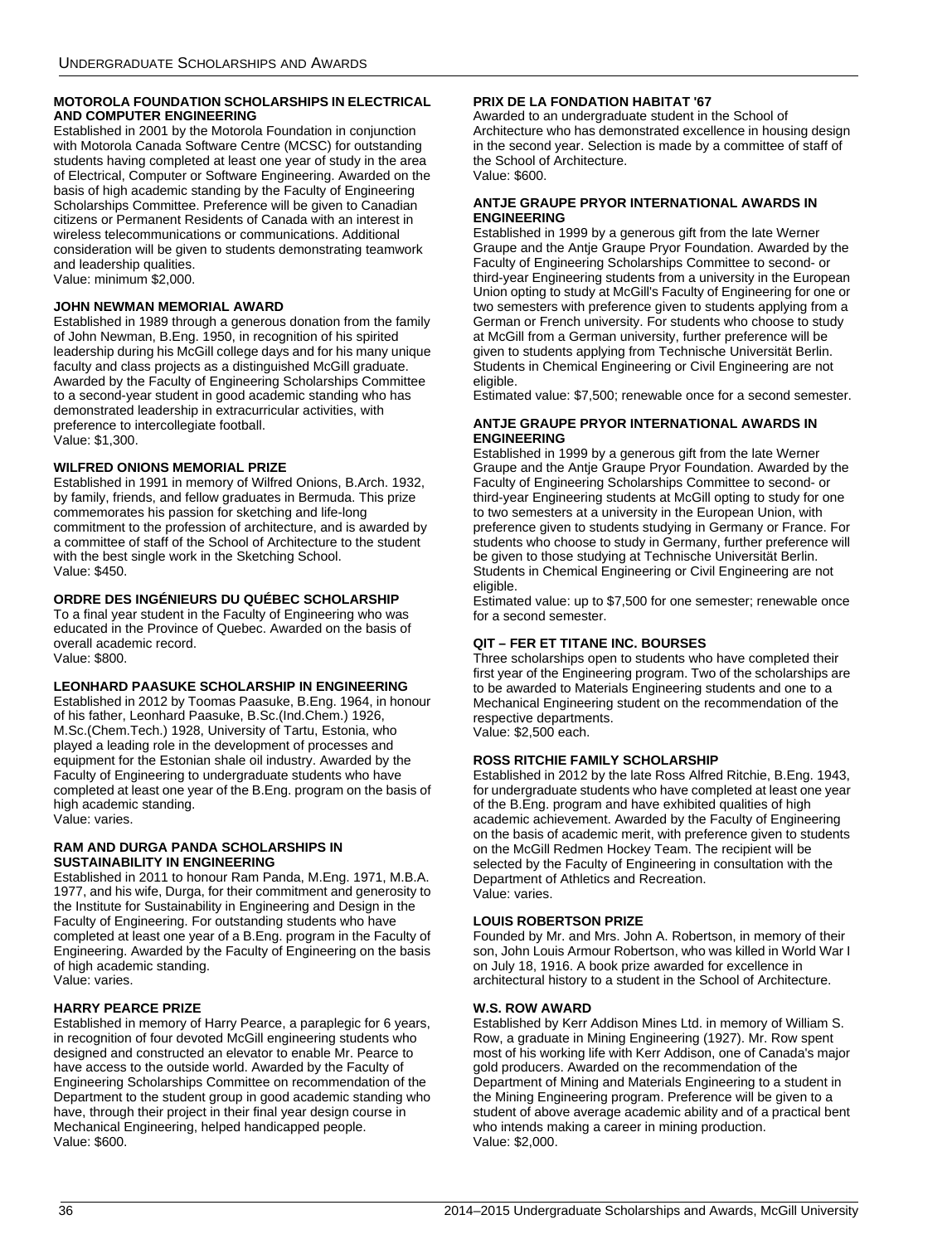### **WILLIAM STEWART RUGH SCHOLARSHIPS**

A research and teaching postgraduate award of \$6,000 or three undergraduate awards of \$3,000 each in the Department of Mining and Materials Engineering. Endowed by the late Helen Stewart Rugh in memory of her father. Awarded by the appropriate scholarships committee on the recommendation of the Chair of the Department of Mining and Materials Engineering. Value: \$3,000 or \$6,000 each.

#### **CAMILLIA SAMSON SCHOLARSHIP IN ENGINEERING**

Established in 2012 by Jacques E. Samson, B.Eng. 1963, in honour of his mother, Camillia Samson. Awarded by the Faculty of Engineering to undergraduate students who have completed at least one year of the B.Eng. program on the basis of high academic standing. Value: varies.

### **SAVARD AND LEE SCHOLARSHIP**

Awarded on the basis of high academic standing to a first-year student in the Materials Engineering program. Established by Air Liquide Canada Ltée in honour of Guy Savard and Robert Lee, B.Eng. 1947, to recognize their achievement in the invention of the submerged oxygen injection system which makes possible the OBM/Q-BOP type of steelmaking processes. Awarded on the recommendation of the Department of Mining and Materials Engineering.

Value: \$3,000.

#### **DAVID E. AND RONNIE SCHOUELA PRIZE**

Founded in 1980 by their cousins in memory of David, B.Eng. (Mechanical Engineering, Honours Program) 1975, and Ronnie Schouela. Awarded for the best final thesis in the Honours Program in Mechanical Engineering. Awarded on the recommendation of the Department. Value: \$750.

#### **DAVID E. AND RONNIE SCHOUELA MEMORIAL SCHOLARSHIP**

Established in 1980 by the family in memory of David, B.Eng. 1975, (Mechanical Engineering, Honours Program) and Ronnie Schouela. For an Honours Mechanical Engineering student on the basis of academic performance and financial need. Awarded on the recommendation of the Department. Value: \$1,000.

#### **PETER SEBESTYEN AWARD**

Awarded to an Engineering student in good academic standing who makes a contribution to the educational process beyond the classroom. Value: \$900.

### **SEPARATOR ENGINEERING LIMITED BURSARY**

Open to undergraduate students enrolled in Chemical, Mechanical or Materials Engineering. Awarded on the basis of financial need and academic standing. Value: \$1,100.

#### **WILFRED TRUMAN SHAVER SCHOLARSHIPS**

Established in 1978 by a bequest of the late Mrs. Elizabeth Henley Shaver in memory of her husband. Travelling scholarships, administered by the School of Architecture. Value: minimum \$2,500 each.

#### **SHELL CANADA ENGINEERING SCHOLARSHIPS**

Established in 2007 by Shell Canada Limited. Awarded by the Faculty of Engineering to a student with high academic achievement who has completed at least one year of the B.Eng. program in any department. Value: \$5,000.

#### **GORDON W. SMITH SCHOLARSHIP**

Established in 2000 by the Department of Mining and Materials Engineering to honour the distinguished career of Emeritus Professor Gordon W. Smith in gratitude to his devotion,

dedication and inspiration given to undergraduate students. Preference will be given to students in Materials Engineering. Awarded by the Faculty of Engineering Scholarships Committee, on recommendation of the Department of Mining and Materials Engineering, to a student in the department in good academic standing with proven qualities of leadership demonstrated during an industrial work term and extracurricular activities within the department. Value: \$3,000.

#### **SNC-LAVALIN SCHOLARSHIPS IN ENGINEERING**

Established in 2008 by SNC-Lavalin for outstanding undergraduate students who have completed at least one year of a B.Eng. program. Awarded on the basis of high academic standing by the Faculty of Engineering. Preference given to a student in the Department of Civil Engineering and Applied Mechanics.

Estimated value: varies.

#### **SOCIETY OF CHEMICAL INDUSTRY MERIT AWARDS**

Three Merit Awards consisting of inscribed plaques awarded to the three graduating students who achieve the best results in: (a) the B.Sc. course with Honours in Chemistry, or Joint Honours in Chemistry and some related science; (b) the B.Eng. course in Chemical Engineering; (c) the Honours course in Biochemistry. Awarded by the Scholarships Committees of the Faculty of Science and the Faculty of Engineering on the recommendations of the Departments concerned.

#### **PROFESSOR JULES W. STACHIEWICZ MEMORIAL PRIZE**

Established by his relatives, colleagues, and friends in memory of the late Professor Jules W. Stachiewicz, Chairman of the Department of Mechanical Engineering. To be awarded annually to a graduating student who has shown exceptional qualities of leadership, dedication, and engineering promise in the design courses of the Mechanical Engineering program. Awarded on the recommendation of the Department. Value: \$1,000.

#### **JOSEPH S. STAUFFER SCHOLARSHIPS**

Bequeathed by Joseph S. Stauffer, Canadian engineer and philanthropist. Awarded to students entering the second-year program in the Faculty of Engineering on the basis of good academic standing. Awarded by the Faculty of Engineering Scholarships Committee. Value: minimum \$1,500 each.

#### **TECK SCHOLARSHIPS IN ENGINEERING**

Established in 2008 by the Teck Cominco Ltd. Awarded by the Faculty of Engineering on the recommendation of the Department of Mining and Materials Engineering and the Department of Chemical Engineering to undergraduate students who have completed at least one year of the B.Eng. program with high academic standing in Engineering. Value: \$5,000.

### **TERADYNE INC. SCHOLARSHIP IN ENGINEERING**

Established in 2008 by Teradyne Inc. Awarded by the Faculty of Engineering on the recommendation of the Department of Electrical and Computer Engineering to an undergraduate student who has completed, with high academic standing, at least one year of the B.Eng. program in Electrical Engineering or Computer Engineering.

Value: minimum \$4,000.

#### **THE JOHN D. THOMPSON PRIZES FOR ENTREPRENEURSHIP IN ENGINEERING**

Established in 1998 by John D. Thompson, B.Eng. 1957, to encourage Engineering students to undertake courses in Entrepreneurial Studies in the Desautels Faculty of Management. Awarded to Engineering students with high academic standing having completed at least one year of studies who are registered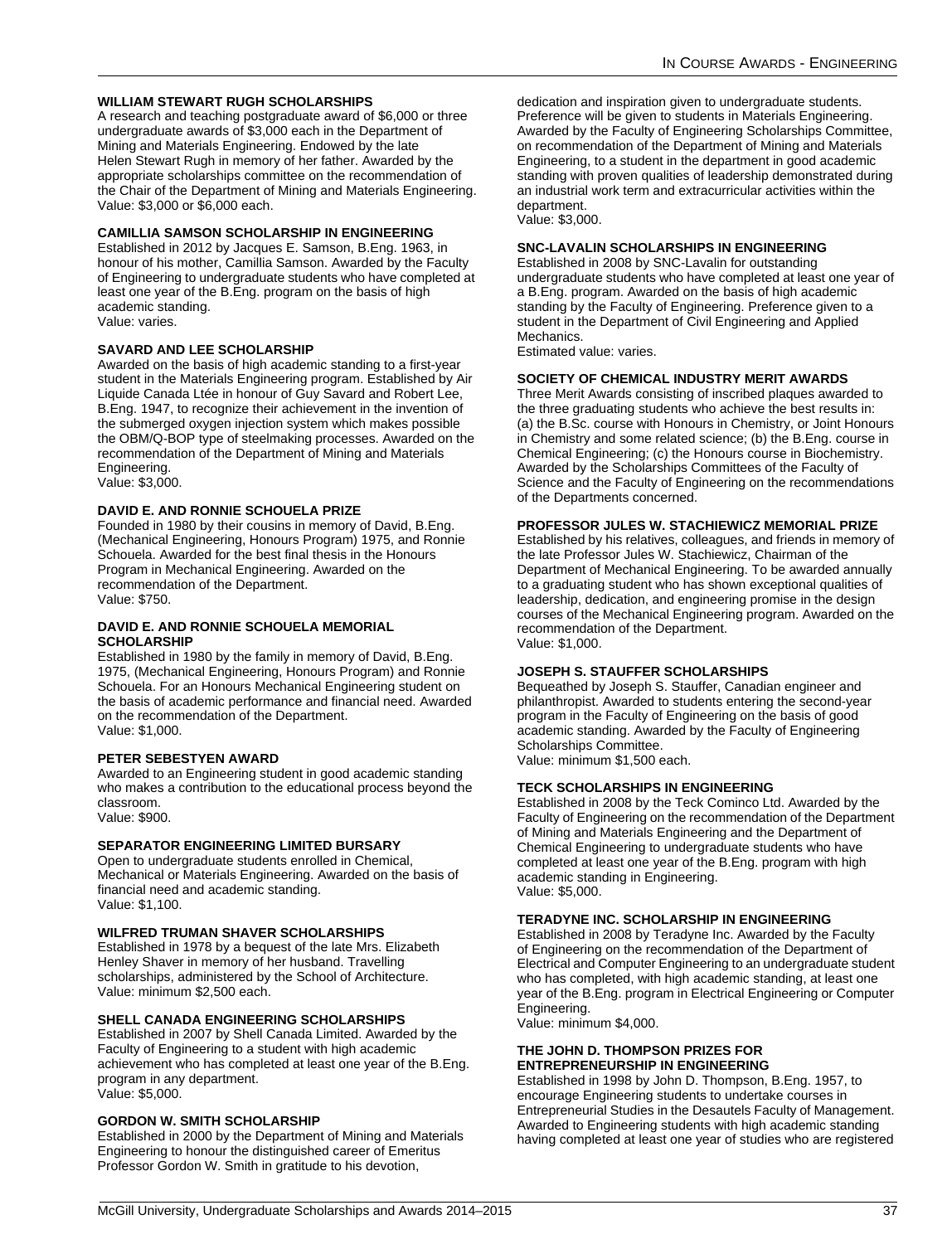in a course under the auspices of The Dobson Centre for Entrepreneurial Studies. Awarded by the Faculty of Engineering. Value: varies. Two awards available.

### **TOTAL E&P CANADA HIGHER EDUCATION SCHOLARSHIP**

Established in 2008 by Total E&P Canada Ltd. in an effort to support students who are considering the pursuit of a career in the petroleum industry. Awarded by the Faculty of Engineering to undergraduate students in good academic standing who have completed at least one year of course work in Chemical, Civil, Mechanical, Mining or Materials Engineering in the Faculty of Engineering and who have demonstrated an interest in petroleum or related industries. Value: varies.

### **PHILIP J. TURNER PRIZE**

Presented by A.B. Darbyson, B.Arch. 1915, to the student in the School of Architecture obtaining the highest standing in Design and Construction II. Value: \$450.

### **THE LES VADASZ AWARD IN ENGINEERING**

The Les Vadasz Award in Engineering was established in 2011 with a gift from Heather Monroe-Blum and Leonard S. Blum. Awarded annually by the Faculty of Engineering to a student based on high academic standing, with a preference given to an interest in, and contribution toward, engineering sustainability and/or design. All students are eligible for the award which has a total value of \$1,000.

### **ZEEV VERED AWARD**

Established in 1980 by Mr. Zeev Vered, graduate of McGill University in 1954. For a student in Civil Engineering with a good academic record who needs financial assistance. Awarded on the recommendation of the Department. Value: \$500.

### **JOAN CONSTANCE WEIR SCHOLARSHIP**

Bequeathed by Joan Constance Weir and available to Mechanical Engineering students who have completed a minimum of two semesters. Selection will be based on scholastic ability and general promise. Awarded by the Faculty of Engineering Scholarships Committee on the recommendation of the Department of Mechanical Engineering. Value: \$3,300.

### **RICHARD LAURENCE WELDON SCHOLARSHIPS**

Four awards established by bequests from Mr. Richard Laurence Weldon and Mrs. Sylvia Thorsen Weldon. For students with high academic standing in Mechanical Engineering. Awarded on the recommendation of the Department. Value: \$1,800 each.

### **F.T.M. WHITE AWARD**

Established in memory of the late Prof. F.T.M. White, Chairman of the Department of Mining Engineering and Applied Geophysics 1966-1971. The Canadian Mineral Industry Education Foundation is responsible for supporting this award. Awarded upon the recommendation of the Department of Mining and Materials Engineering to an outstanding student in Mining Engineering. Value: \$2,000.

### **W.M. WILLIAMS SCHOLARSHIP**

Established in 1999 by the Department of Mining and Materials Engineering to honour the distinguished career of Emeritus Professor W.M. Williams in gratitude for his devotion, dedication and inspiration given to undergraduate students. Awarded to a student having completed at least one year in the Department in good academic standing and with proven qualities of leadership demonstrated during the industrial work term and extracurricular activities within the Department. Preference will be given to students in Materials Engineering. Awarded by the Faculty of

Engineering Scholarships Committee on the recommendation of the Department of Mining and Materials Engineering. Value: \$3,000.

#### **W.M. (BILL) WILLIAMS MEMORIAL SCHOLARSHIP IN ENGINEERING**

Established in 2012 by Mark Firth, M.Sc.(Eng.) 1971, in memory of his friend and colleague Bill Williams. Awarded by the Faculty of Engineering to undergraduate students who have completed at least one year of the B.Eng. program on the basis of high academic standing. Preference will be given to students in the Materials Engineering Program of the Department of Mining and Materials Engineering. Value: varies.

#### **STUART A. WILSON MEMORIAL PRIZE**

Established in 1991 in memory of Stuart Anthony Wilson by family, friends and colleagues. Stuart Wilson graduated from the McGill School of Architecture in 1943 and taught there from 1948 to 1991. The prize is awarded by a committee of staff of the School of Architecture to the student with the best portfolio of work in the annual Sketching School. Value: \$150.

#### **STUART ALBERT WISDOM MEMORIAL SCHOLARSHIP**

Established in 1953 by Mrs. Stuart Albert Wisdom as a memorial to her late husband, B.Sc. (Mining and Metallurgy) 1909, and to commemorate his outstanding contributions to the field of metallurgy and, in particular, his invention of the process for the manufacture of acetylene black. Awarded on the recommendation of the Department of Mining and Materials Engineering to a student entering the third year of Materials Engineering who has shown high scholastic ability and engineering promise. Value: \$2,400.

#### **WOMEN ASSOCIATES OF MCGILL SCHOLARSHIP**

To be awarded for high academic standing to an undergraduate student having completed at least one year in the B.Eng. program. Value: varies.

### **CLIFFORD C.F. WONG SCHOLARSHIPS**

黄振輝獎學金

Two scholarships endowed in 1981 by Mr. Clifford Wong, B.Arch. 1960. For undergraduate students having completed second year with high academic standing and who have demonstrated leadership, either academic or otherwise, during the first two years of their studies. Awarded on the recommendation of the School of Architecture. Value: \$1,000 each.

#### **J.B. WOODYATT SCHOLARSHIPS**

Established to commemorate the late J.B. Woodyatt, Electrical Engineering, 1907, for students who have completed a minimum of one year in the Department of Electrical and Computer Engineering. Awarded on the basis of scholastic ability. Value: \$2,000 each.

#### **ROY H. YARALLI MEMORIAL AWARD**

Established in 1976 by his friends in the Classes of 1970, 1971, 1972 in memory of Roy H. Yaralli, B.Eng. (Civil) 1972. Awarded on the recommendation of the Department of Civil Engineering and Applied Mechanics to a full-time undergraduate student in satisfactory standing in the Department who makes a significant contribution to the educational process beyond the classroom. Value: \$300.

#### **DR. GAR LAM YIP MEMORIAL PRIZE**

Established in 2000 by the Faculty of Engineering to honour the memory of Professor Gar Lam Yip and to recognize his 32 years of enthusiastic and dedicated service as a teacher and researcher in the area of Optical Communications and Electromagnetics in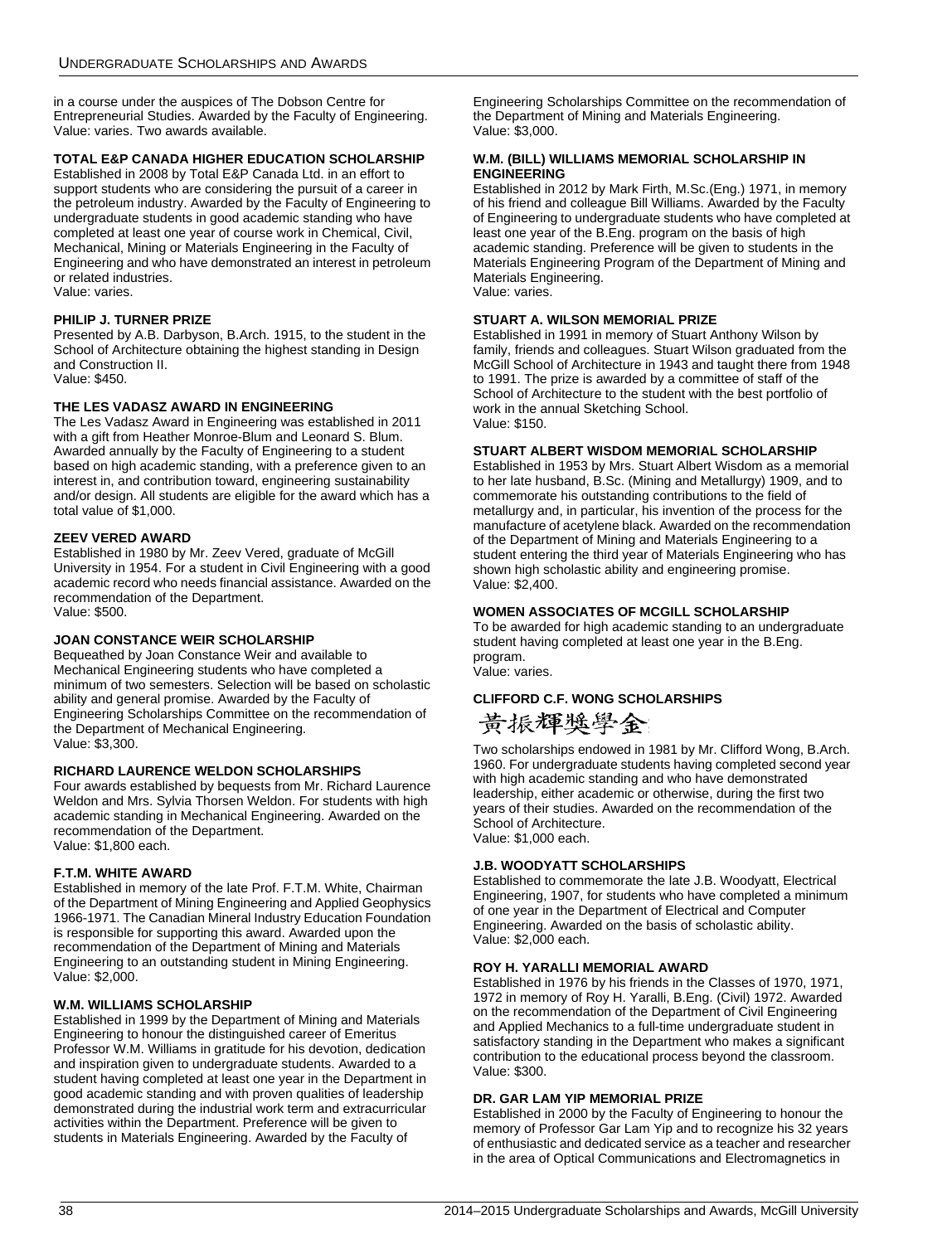the Department of Electrical and Computer Engineering. Awarded by the Faculty of Engineering Scholarships Committee, on recommendation of the Department of Electrical and Computer Engineering, to a graduating student in the department who has demonstrated distinguished academic standing in the areas of electromagnetics, optical communications or photonics. Value: \$500.

#### **DR. RAYMOND YONG SCHOLARSHIPS IN ENGINEERING**

Established in 2010 by Choong Kong Chen, B.Eng. 1967, M.Eng. 1969, Ph.D. 1972, in honour of Professor Emeritus Dr. Raymond N. Yong and his teachings and exemplary conduct and behaviour that instilled in his students the importance of integrity and intellectual honesty in all matters. Dr. Choong Kong Chen is grateful to McGill University for enabling him to experience an education which not only opened the doors of academia but helped him strive for a noble and enlightened life; therefore, he is establishing these scholarships for outstanding undergraduate students who have completed at least one year of a B.Eng. program in the Faculty of Engineering. Awarded on the basis of high academic standing by the Faculty of Engineering with a preference for students specializing in Environmental or Geotechnical Engineering. Value: varies.

### **MEDALS**

#### **BIRKS SILVER MEDAL**

Awarded by Henry Birks & Sons (Montreal) to a graduating student in very high standing in the Materials Engineering program.

#### **BRITISH ASSOCIATION MEDALS**

Founded by the British Association for the Advancement of Science in commemoration of its meeting held in Montreal in 1884. Open for competition to students of the graduating class in each of the Engineering programs, and, if the examiners so recommend, is awarded to the student taking the highest position in the final examinations.

#### **ERNEST BROWN GOLD MEDAL**

Founded by the late Mrs. Ernest Brown in 1952 in memory of her husband the late Ernest Brown, M.Sc., M.Eng., D.Eng., Dean of the Faculty of Engineering from 1930 to 1942. Awarded to the student in the graduating class in any of the Departments of Engineering showing the highest ability throughout the undergraduate course. While academic standing is of primary importance, account is also taken of qualities of leadership and ability to work with others.

#### **CHARLES MICHAEL MORSSEN GOLD MEDAL**

Established in 1957 by Mrs. C. Michael Morssen in memory of her husband, Charles Michael Morssen, a benefactor of the Faculty of Engineering for many years. Awarded to a student of high academic standing, and exceptional engineering promise in the graduating class in any of the Departments of Engineering.

### **3.8 Faculty of Law**

*For entrance scholarships for CEGEP students, see* ["Entrance](#page-4-0)  [Scholarships and Awards", section 2](#page-4-0)*.*

*For scholarships and prizes open to undergraduates in all faculties, see* ["Open to Students in Most Faculties", section 3.2](#page-11-0)*.*

*For financial assistance, see* ["Financial Assistance", section 4](#page-58-0)*.*

*For details of scholarships, bursaries, and prizes in Law, see [www.mcgill.ca/law-studies/funding.](http://www.mcgill.ca/law-studies/funding/)*

### **3.9 Desautels Faculty of Management of McGill University**

*For entrance scholarships, see* ["Entrance Scholarships and](#page-4-0)  [Awards", section 2](#page-4-0)*.*

*For scholarships and prizes open to undergraduates in all faculties, see* ["Open to Students in Most Faculties", section 3.2](#page-11-0)*.*

*For financial assistance, see* ["Financial Assistance", section 4](#page-58-0)*.*

#### **General Regulations in Management**

- 1. Unless otherwise stated, awards are made by the Desautels Faculty of Management Scholarships Committee.
- 2. Awards are generally made during the Summer on the basis of the academic standing in the preceding Fall and Winter terms. To be eligible for an award, the student must have successfully completed at least 27 **graded** credits during the preceding academic session.
- 3. If an application is required, this is indicated in the terms of the award and the Faculty Scholarships Committee welcomes recommendations, substantiated by curriculum vitae, from individual students, and student groups and clubs. For all other awards, eligible students are automatically considered by the Faculty Scholarships Committee.

### **ACCENTURE PRIZE**

Awarded to a B.Com. student entering the final year of studies in the Information Systems (IS) Major or Concentration. Awarded on the basis of academic standing and contribution to the Faculty's IS program. Value: \$1,000.

#### **GARY AND WENDY BALTER SCHOLARSHIP IN MANAGEMENT**

Established in 2000 by Gary J. Balter, B.Com. 1979, DPA 1980 and Wendy Balter, B.Com. 1980, for an outstanding undergraduate student who has completed at least one year of a B.Com. program. Awarded on the basis of high academic standing by the Desautels Faculty of Management Scholarships Committee. Preference will be given to students majoring in Financial Accounting and who are residents of Montreal. Value: minimum \$2,000.

### **BCA RESEARCH INC. SCHOLARSHIP**

Established in 2012 by BCA Research Inc., for undergraduate students who are entering U3 of the B.Com. program in the Desautels Faculty of Management. Awarded by the Desautels Faculty of Management on the basis of high academic standing and overall contribution to Faculty and University life at McGill. Preference will be given to students pursuing a Major in Finance or Economics, Honours in Economics or Investment Management, or Joint Honours in Economics and Finance, or Economics and Accounting. Value: \$5,000.

#### **BCOM CLASS OF 1976 SCHOLARSHIP**

Established in 2013 by the B.Com. Class of 1976, for full-time undergraduate students in the Desautels Faculty of Management. Awarded by the Desautels Faculty of Management on the basis of academic merit to students who have completed at least one year of the B.Com. program. Value: varies.

### **ROBERT BRUCE SCHOLARSHIPS**

Bequeathed by the late Robert Bruce of Quebec City, in 1923. Two scholarships, awarded for high academic standing to students entering the final year by the Desautels Faculty of Management Scholarships Committee. Estimated value: \$750 each.

#### **CHERRY PRIZES**

See ["Faculty of Agricultural and Environmental Sciences", section](#page-12-0)  [3.3](#page-12-0).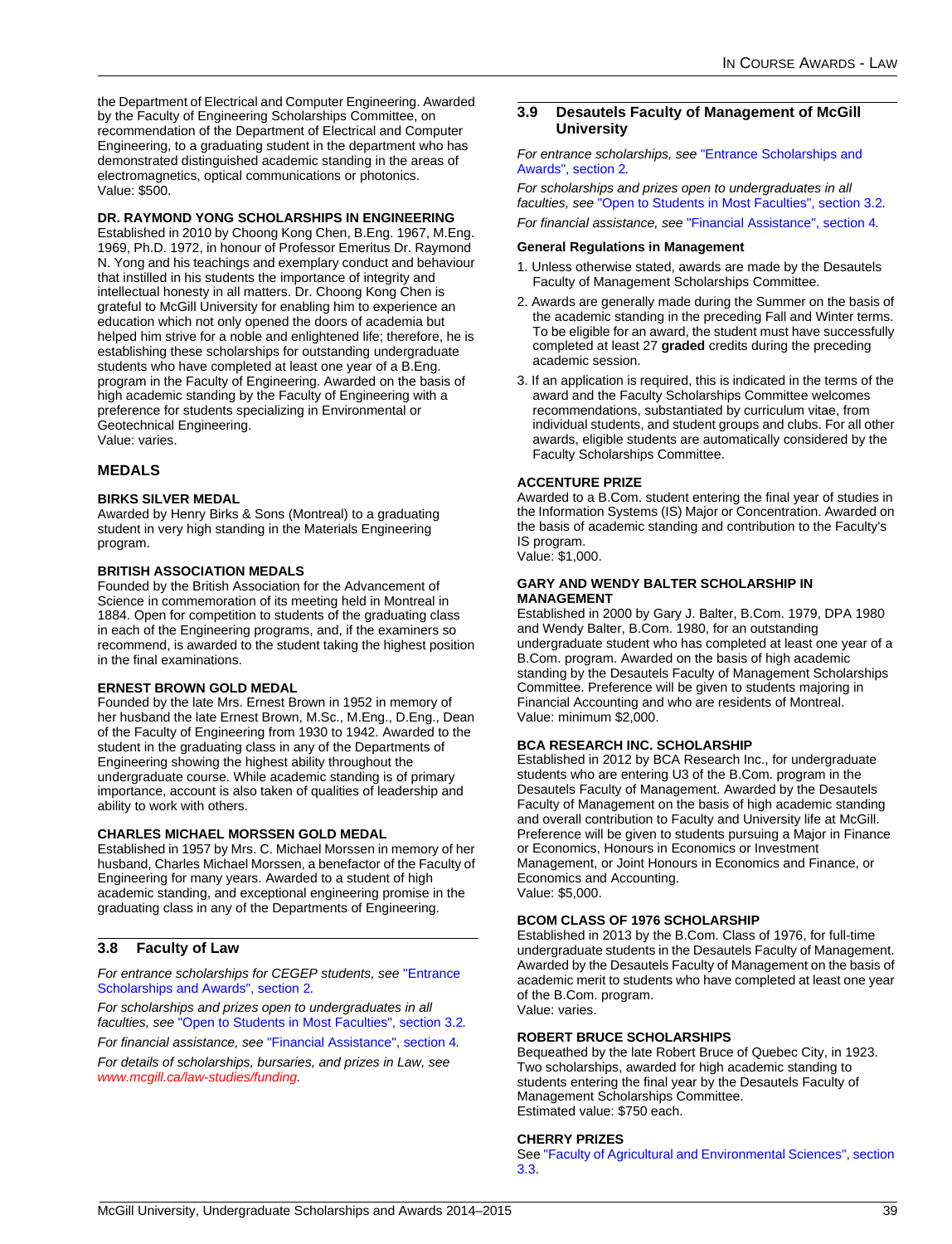### **JEREMY E. CLARK - BEST IN THE WEST SCHOLARSHIPS IN MANAGEMENT**

Established in 2011 by Jeremy Clark, B.Sc. 1998, for outstanding undergraduate students who have completed at least one year of the B.Com. program with a minor outside the Desautels Faculty of Management, excluding Economics. Awarded by the Desautels Faculty of Management Scholarships Committee on the basis of academic merit, with a preference to students from Saskatchewan, Alberta, and British Columbia. Value: \$2,500.

#### **MARK COLEMAN - BEST IN THE WEST SCHOLARSHIP IN MANAGEMENT**

Established in 2013 by Mark Coleman, for outstanding undergraduate students who have completed at least one year in the B.Com. program. Awarded by the Desautels Faculty of Management Scholarships Committee on the basis of academic merit, with a preference for students from British Columbia, Saskatchewan, Alberta, or Manitoba. Value: \$5,000.

### **COMMERCE 1925 AWARDS**

Five awards made to the students obtaining the highest marks in Accountancy at the end of the third year of the Commerce course. Value: \$5,500, \$4,500, \$3,500, \$2,500, and \$2,000.

### **COMMERCE 1953 SCHOLARSHIP**

Established by classmates to commemorate the 35th anniversary of their graduation. Awarded on the basis of high academic standing, by the Desautels Faculty of Management Scholarships Committee to a student having completed at least one year in the Bachelor of Commerce program. Value: \$2,000.

### **COMMERCE 1955 SCHOLARSHIPS**

Three scholarships established in 1990 by the graduates of the Commerce Class of 1955 on the occasion of their 35th anniversary. Awarded on the basis of both outstanding academic achievement and extracurricular university or civic involvement to students having completed at least one year of studies and continuing on in the B.Com. program.

Value: \$2,000 each.

#### **Eligible students must apply through the B.Com. Office by June 1. A curriculum vitae is required.**

### **FREDERICK M. CONNELL AWARD**

Established in 1998 in memory of Frederick M. Connell, the founder of Conwest Exploration Company Ltd., for an undergraduate student having completed at least one year in a Management degree program. Awarded on the basis of high academic standing by the Desautels Faculty of Management Scholarships Committee. Value: minimum \$1,800.

#### **DR. J.A. COOTE PRIZE IN ORGANIZATIONAL BEHAVIOUR AND PERSONNEL**

Awarded to the graduating B.Com. student with high standing in the Organizational Behaviour and Personnel Concentration Group.

Value: \$325.

### **MARION MCCALL DALY AWARD**

Established in 1942 by the late Mr. and Mrs. Roland Daly. Awarded to students who have completed two years at McGill and are continuing in a third year in the Desautels Faculty of Management. Awarded by the Desautels Faculty of Management Scholarships Committee, taking into account: (a) preference is given to female students, (b) the candidate's promise of making a definite contribution to Canadian life, and (c) academic record. Value: \$500.

### **DEAN'S CONVOCATION PRIZE**

Presented by the Desautels Faculty of Management to distinguished graduating students for outstanding academic achievement throughout the B.Com. program. Recipients of these prizes may not hold any other major Desautels Faculty of Management or University graduating student award. A maximum of three prizes will be granted in any one year. Value: minimum \$1,000 each.

#### **PHILIPPE & NAN-B DE GASPE BEAUBIEN CITIZENSHIP PRIZE**

The Philippe & Nan-b de Gaspe Beaubien Citizenship Prize was established in 2011 with a gift from Heather Munroe-Blum and Leonard Solomon-Blum. The prize is awarded annually to an outstanding student who, while enrolled at the Desautels Faculty of Management, has contributed significantly toward corporate social responsibility initiatives, and/or made direct contributions to society through public service and voluntary endeavours, and/or advanced equity and diversity within the Desautels Faculty, McGill University, or other organizations. All students are eligible for the award, which has a total value of \$1,000.

#### **DESAUTELS FACULTY OF MANAGEMENT SCHOLARSHIPS FUND**

Established in 1992 by the University to provide awards based on academic achievement to students in the top 5% of the Faculty. Granted by the Desautels Faculty of Management Scholarships Committee to equalize the value of awards to students of comparable standing. Awards range in value from \$100 to the level of the major entrance scholarships, in increments of \$100.

### **MARCEL A. DESAUTELS LEADERSHIP SCHOLARSHIPS**

Established in 2011 by Marcel A. Desautels, C.M., LL.D. 2007, for outstanding undergraduate students who are entering their second or third year of the B.Com. program in the Desautels Faculty of Management. Awarded by the Desautels Faculty of Management Scholarships Committee to students who have demonstrated outstanding leadership qualities and academic excellence.

Value: varies.

#### **THE ANDRÉ DESMARAIS AND FRANCE CHRÉTIEN-DESMARAIS AWARD IN INTERNATIONAL MANAGEMENT**

The André Desmarais and France Chrétien-Desmarais Award in International Management was established in 2013 with a gift from Heather Munroe-Blum and Leonard S. Blum. Awarded annually in perpetuity, by the Desautels Faculty of Management, to a student with high academic standing, with an interest in international management. All students are eligible for the award, which has a total value of \$1,000.

### **PAUL-HERVÉ DESROSIERS SCHOLARSHIP IN ENTREPRENEURIAL STUDIES**

Created in 1998 in memory of the late Paul-Hervé Desrosiers, founder of Réno-Dépôt Inc. Awarded to a student entering the third year of the B.Com. program who is pursuing a Major or Concentration in Entrepreneurial Studies, by the Desautels Faculty of Management Scholarships Committee, on the basis of high academic standing, skills and involvement in the community or extracurricular activities.

Value: \$2,500.

**Eligible students must apply through the B.Com. Office by June 1. A curriculum vitae is required.**

### **FINESTONE ECONOMICS PRIZE**

Established in 1982 by Bernard J. Finestone, B.Com. 1941, and sons Brian A. Finestone, B.Com. 1977, and Paul J. Finestone, B.Com. 1977. Awarded to a graduating B.Com. student of outstanding merit in the Honours Economics program. Estimated value: \$550.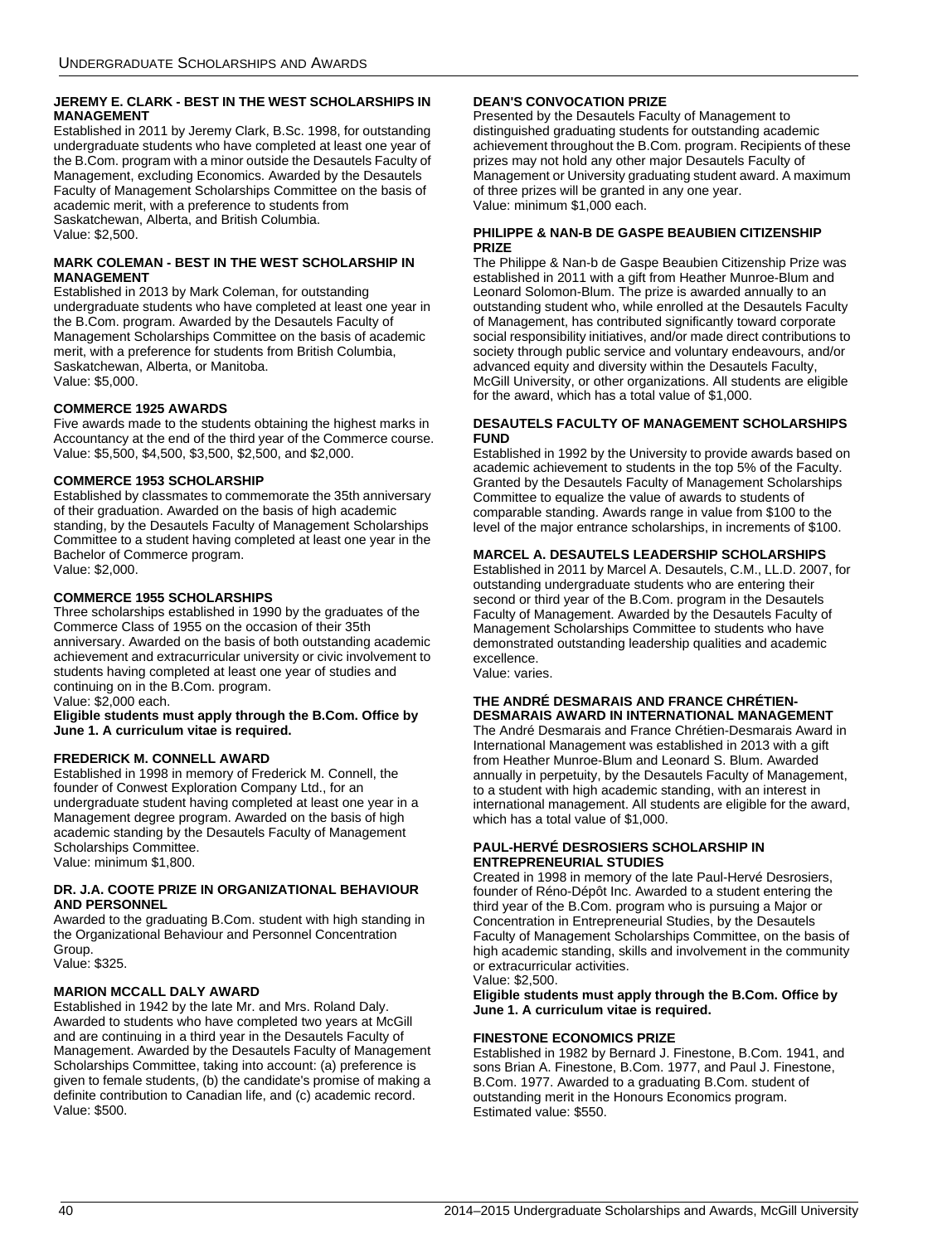### **L.J. FORGET & COMPANY AWARDS**

Two awards established in 1973 by L.J. Forget & Company. Awarded to graduating students for excellence in the Finance courses in the Bachelor of Commerce Program. Value: \$900 and \$600.

### **JOHN V. GALLEY SCHOLARSHIPS**

Established in 1982 by the late Mrs. Gertrude Galley in memory of her husband, John V. Galley, B.Sc. (Arts) 1920, a former member of the Board of Governors. Awarded on the basis of distinguished academic standing to students having completed at least one year of an undergraduate degree program. One scholarship is available in each of the Faculties of Arts, Engineering, Management, and Science. Awarded by the Faculty Scholarships Committees.

Value: \$3,000 each.

### **DR. M. RICHARD GELFAND PRIZE IN MARKETING**

Awarded to a final year student in the Management Concentration Group who is registered in the area of Marketing. Estimated value: \$400.

#### **THE DANNY AND MONICA GOLD AWARD FOR ACADEMIC EXCELLENCE AND LEADERSHIP**

In recognition of their special friendship and their generous support of McGill University, Heather Munroe-Blum and Len Blum, as a gift made in partnership with the Desautels Faculty of Management, have created in perpetuity The Danny and Monica Gold Award for Academic Excellence and Leadership. Awarded annually by the Desautels Faculty of Management to a student studying International Management and entering his or her final year in the Bachelor of Commerce program who has demonstrated outstanding leadership qualities and high academic standing.

Estimated value: \$500.

#### **STEPHEN S. GOLDBLOOM MEMORIAL PRIZE**

Established by friends and classmates in memory of Stephen S. Goldbloom, a second-year Management student active in campus student life and a student representative on the Board of Governors, who passed away during the Summer of 1975. To be awarded to a student graduating in the Desautels Faculty of Management with good academic standing having made a notable contribution to student life. Value: \$500.

**Eligible students must apply through the B.Com. Office by May 1. A curriculum vitae is required.**

#### **GREAT-WEST LIFE AND LONDON LIFE SCHOLARSHIP IN MANAGEMENT**

Established in 2003 by Great-West Life and London Life for an outstanding undergraduate student entering the last year of a fulltime degree program in the Desautels Faculty of Management. Awarded on the basis of high academic standing by the Desautels Faculty of Management Scholarships Committee to a student with a major or concentration in any of the following: Economics, Labour-Management Relations, Information Systems, Psychology, Organizational Behaviour and Human Resource Management, Operations Management, or Strategic Management. Preference will be given to students involved in extracurricular or community activities.

Value: minimum \$2,000.

#### **Eligible students must apply through the B.Com. Office by June 1. A curriculum vitae is required.**

#### **CISSY AND JIMMY GREER PRIZE**

Established in memory of Cissy and Jimmy Greer by their daughter, Dr. Cicely Greer Watson, B.A. 1943. Awarded, by the Desautels Faculty of Management Scholarships Committee, for high achievement to an Accounting student having completed at least one year and continuing in the Bachelor of Commerce program. All else being equal, preference will be given to a

student who was a resident of Montreal when first admitted to the University.

Value: \$2,000; awarded in odd-numbered years.

### **ARNOLD HART MEMORIAL SCHOLARSHIP**

Established in 2004 by Patricia Isabelle Hart in memory and in honour of her husband, Arnold Hart, former Chairman of the Bank of Montreal, McGill Governor, and McGill Associate. Awarded by the Desautels Faculty of Management Scholarships Committee to a student in high academic standing enrolled in a full-time B.Com. degree program. Preference shall be given to students enrolled in courses offered through the Dobson Centre for Entrepreneurial Studies.

Value: minimum \$2,000.

### **JON HARTWICK AWARD**

Established in 2002 by friends and family in memory of Jon Hartwick, former Professor of Organizational Behaviour in the Desautels Faculty of Management. Awarded by the Desautels Faculty of Management Scholarships Committee to a student in high academic standing who is entering the final year of the B.Com. program. Preference will be given first to students pursuing a Major in Organizational Behaviour. Value: minimum \$500.

### **HUGH HOWSON MEMORIAL PRIZE**

Established in 1994 by donations from McGill faculty and staff and other friends to honour the memory of Dr. Hugh Howson, McGill Faculty of Management, 1968-1994. Awarded annually by the Desautels Faculty of Management Scholarships Committee to an outstanding commerce undergraduate in the MIS area. Criteria for selection are academic excellence and overall contribution to Faculty and University life at McGill. Value: \$1,200.

**Eligible students must apply through the B.Com. Office by May 1. A curriculum vitae is required.**

#### **HSBC BANK CANADA MANAGEMENT AWARDS**

Established in 2007 by HSBC Bank Canada. Awarded by the Desautels Faculty of Management Scholarships Committee to outstanding undergraduate students pursuing the Major in Finance. Awarded primarily on the basis of academic merit. Consideration may also be given to extracurricular involvement. Estimated value: \$5,000 each.

**Students who are completing U2 of the B.Com. program in the Major in Finance are eligible. A cover letter and curriculum vitae outlining extracurricular involvement are required. In exceptional circumstances, financial need, as assessed by the Scholarships and Student Aid Office, will also be considered.**

### **HSBC WOMEN IN BUSINESS LEADERSHIP AWARDS**

Established in 2011 by HSBC Bank Canada, to support outstanding undergraduate students enrolled in third or fourth year of the B.Com. program. Awarded by the Desautels Faculty of Management. Preference will be given to female students with leadership potential who are underrepresented in any area of study.

Value: \$10,000; renewable once.

#### **JOSEPH H. JACOBS PRIZE**

Bequeathed by Joseph H. Jacobs as a prize for second-year Accountancy.

Value: \$500.

### **PETER JOHNSON START-UP PRIZE**

Established in 2013 in honour of Peter Johnson, Cert Management '76, to recognize his long-standing commitment and support to entrepreneurial studies at McGill University. Awarded to (a) winning team(s), composed of students of the McGill Dobson Cup Start-Up Competition or similar Dobson Centre initiatives. Awarded by the Dobson Centre for Entrepreneurship at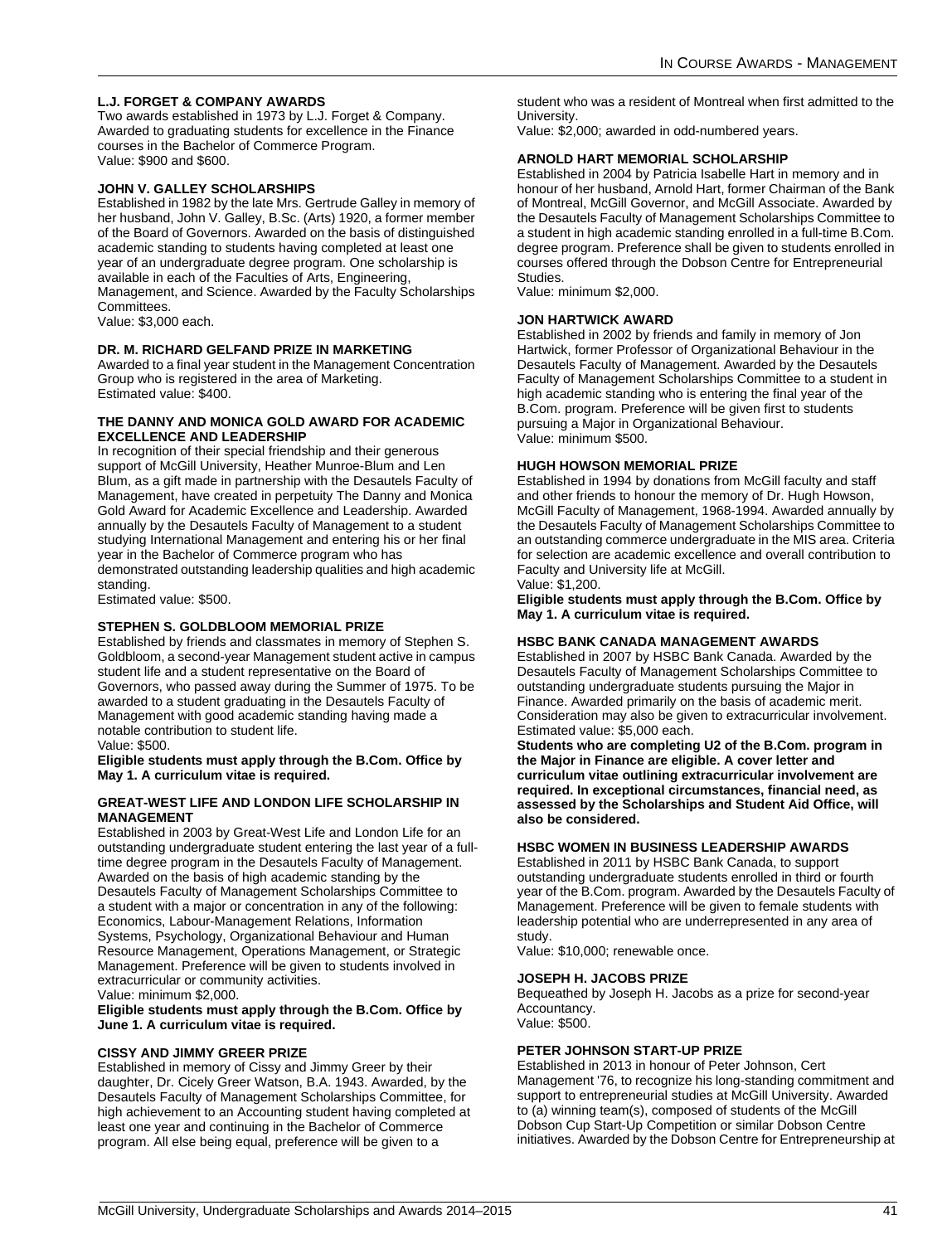the Desautels Faculty of Management at McGill University. Value: total of \$5,000, which can be given to one team or split between two or more deserving teams.

### **LAURENTIAN BANK SCHOLARSHIPS**

Established in 2011 by the Laurentian Bank of Canada, to support outstanding B.Com. students who demonstrate strong leadership qualities in the Desautels Faculty of Management. Awarded to full-time students by the Desautels Scholarship Office with a preference to students from the Province of Quebec. Value: \$2,000 each; renewable once provided the holder maintains an academic standing satisfactory to the Desautels Faculty of Management.

### **LETKO BROSSEAU INVESTMENT MANAGEMENT AWARD**

Established in 2008 in honour of Peter Letko, B.Com. 1969, and Daniel Brosseau, B.Com. 1986. Awarded on the basis of academic excellence and outstanding contribution to a student enrolled in the B.Com. program, Honours in Investment Management program. Preference given to students who are not graduating. Value: \$5,000.

### **SIR WILLIAM MACDONALD SCHOLARSHIPS**

Two scholarships open to all students in the second and third years.

Value: \$800 each.

### **ELIZABETH MACFARLANE PRIZE**

Established in 2003 through a generous bequest from Elizabeth Macfarlane for an outstanding student who has completed at least one year in a full-time undergraduate B.Com. degree program in the Desautels Faculty of Management. Awarded by the Desautels Faculty of Management Scholarships Committee on the basis of academic excellence. Value: \$500.

### **MCGILL ACCOUNTING SOCIETY PRIZE**

Originally established in 1995 by an endowment from the McGill Accounting Club with additional contributions from the McGill Accounting Society. Awarded annually by the Desautels Faculty of Management Scholarships Committee to a graduating commerce undergraduate in the Accounting area who has maintained high academic standing while having made a contribution to undergraduate accounting activities at McGill. Estimated value: \$300.

### <span id="page-42-0"></span>**MCGILL ALUMNAE HELEN R.Y. REID SCHOLARSHIP**

Made possible by a legacy from the estate of the late Dr. Helen R.Y. Reid, B.A. 1889, LL.D. 1921. Awarded by the Desautels Faculty of Management Scholarships Committee to a distinguished woman student in the Desautels Faculty of Management. Value: \$2,000.

### **MCGILL ALUMNAE SOCIETY PRIZE**

Presented upon graduation to a distinguished student for excellence and high academic standing. Preference given to female students. Value: \$150.

### **DONALD R. MCROBIE AWARD**

Established in 2003 by family and friends to honour the memory of Donald R. McRobie, B.Com. 1934, former Canadian business leader, McGill Governor Emeritus, and past Chairman of the McGill Alma Mater Fund. Awarded by the Desautels Faculty of Management Scholarships Committee on the basis of academic standing to a first-year student who demonstrates leadership in student programs.

Value: minimum \$500.

**Eligible students must apply through the B.Com. Office by June 1. A curriculum vitae is required.**

### **LADDIE MILLEN MEMORIAL PRIZES**

Established by Mr. J. Ernest Millen in memory of his son, Laddie Millen, who was killed in action in World War I. Three prizes will be available annually to Labour-Management Relations and Human Resources students in the Bachelor of Commerce Program. The graduating students who have placed in the top three places in the three-year Labour-Management Relations and Human Resources Major program will receive awards of \$4,500, \$3,500, and \$2,000 respectively. Decisions with respect to the granting of these awards will be made by the Associate Dean, on the advice of a committee of Labour-Management Relations faculty members.

Value: \$4,500, \$3,500, and \$2,000.

### **MISAWA HOMES PRIZE IN INTERNATIONAL BUSINESS**

To a student in the final year of the B.Com. program for outstanding performance in the International Business Management Concentration Group. To be awarded on recommendation of the International Business Group Adviser. Value: \$300.

### **DR. ALEX PATERSON SCHOLARSHIPS**

# 柏達迅博士獎學金

Two scholarships, established in 1998 by a generous gift from a McGill graduate of Chemical Engineering, Class of 1959, from Hong Kong, in honour of the past Chair of the Board of Governors, Dr. Alex Paterson. Awarded to students who have completed at least one year of the B.Com. program by the Desautels Faculty of Management Scholarships Committee on the basis of high academic standing, skills and involvement in the community or with extracurricular activities. Value: varies.

**Eligible students must apply through the BCom Office by June 1. A curriculum vitae is required.**

### **RICHTER SCHOLARSHIPS IN ACCOUNTING**

Established in 2007 by Richter, a large independent accounting, business advisory and consulting firm. Awarded by the Desautels Faculty of Management Scholarships Committee on the basis of academic merit to outstanding students who have successfully completed at least 15 credits toward the Major in Accounting of the B.Com. program. Estimated value: \$4,000 each.

### **DELOITTE SCHOLARSHIP**

To be awarded to an Accounting student entering the final year of the B.Com. program and planning to continue studies after graduation with a firm of Chartered Accountants. Awarded for overall academic excellence. Value: \$1,500.

#### **CECELIA (NÉE DWYER) AND JAMES HARTT SCHURMAN MEMORIAL AWARD**

Established in 2008 by the widow and daughters of the late James Hartt Schurman, B.Com. 1951, who wish to honour his memory. Mr. Schurman was a champion swimmer who dedicated much of his life to volunteer work and to giving back to his community. He had a great interest in foreign countries and cultures, and a great desire to travel the world. The James Hartt Schurman Memorial Award was created in order to help students participate in the student exchange program with partner universities and to reward students who have demonstrated a commitment to helping others. In 2013, following the passing of Cecelia (Dwyer) Schurman, the family renamed the award to honour both James Hartt Schurman and Cecelia (Dwyer) Schurman. Awarded by the Desautels Faculty of Management Scholarships Committee to a student who has completed at least one year of the B.Com. program and has been accepted to take part in the student exchange program. Preference will be given to students having done volunteer work or community service. Value: \$5,000.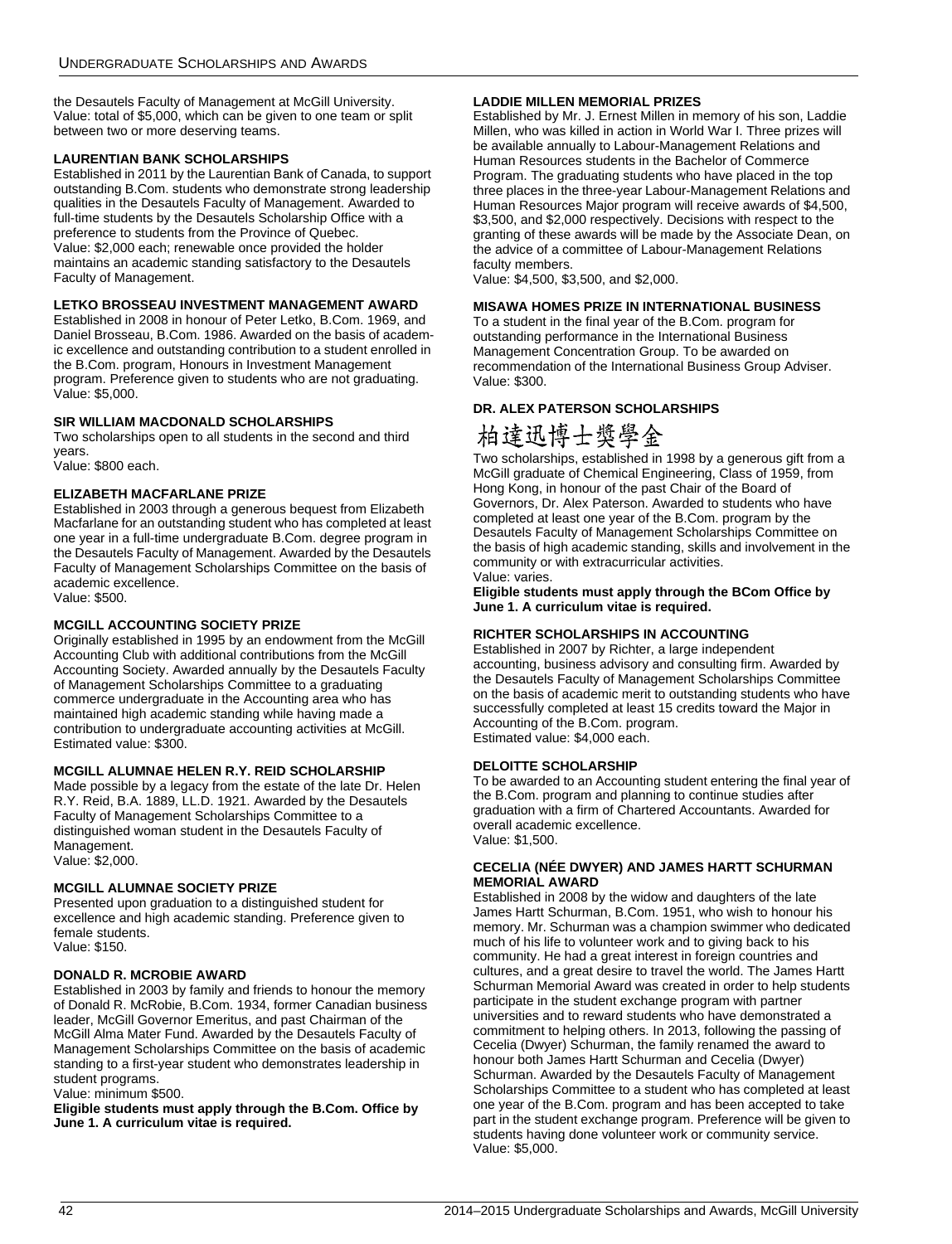### **HERBERT E. SIBLIN AWARD**

Established by Herbert E. Siblin, B.Com. 1950, F.C.A. Awarded by the Desautels Faculty of Management Scholarships Committee to the outstanding graduating student in the Accounting program demonstrating excellence in Auditing. Value: \$500.

#### **DOROTHY ESMÉ GRAHAM SNELL SCHOLARSHIP**

Established in 1992 by the late Dorothy Snell, B.Com. 1940, to recognize academic achievement. Awarded by the Desautels Faculty of Management Scholarships Committee to a student who has completed at least one year of the B.Com. program. Value: \$1,800.

### **HYMAN HERBERT STEIN AWARD**

In memory of the late Hyman Herbert Stein, B.Com. 1925, for a student entering the second year of the three-year Commerce Program. Ability and financial need will be taken into consideration when making the award. Value: \$900.

#### **CECIL VINEBERG SCHOLARSHIP**

Endowed in 1982 by the associates, friends, and family of Mr. Cecil Vineberg to mark his 65th birthday and retirement as senior member of the firm of Ritcher, Usher and Vineberg, Chartered Accountants. It is open to Accounting students entering the final year of the B.Com. program who intend to qualify as Chartered Accountants upon graduation. It is awarded at the end of the second year on the basis of excellence in the second-year accounting courses and the student's overall academic record. Value: varies.

#### **GERALD BENJAMIN WASSERMAN MEMORIAL SCHOLARSHIP IN ENTREPRENEURSHIP**

Established in 2007 by Robert Wasserman, B.Com. 1984, in memory of his father. Gerald B. Wasserman, B.Com. 1958, starting goalie for the McGill Redmen and backup goalie for the Montreal Canadiens, was trained as a Chartered Accountant and became a successful business leader specializing in the turnaround of companies across numerous industries. Awarded by the Desautels Faculty of Management Scholarships Committee on the basis of academic merit to an outstanding student who has completed at least one year in the B.Com. program and is pursuing the Concentration in Entrepreneurship. Eligibility: students must have successfully completed at least one of the following courses: BUSA 462, BUSA 464, and BUSA 465. Estimated value: \$3,000.

### **SHEILA WELLINGTON BMO FINANCIAL GROUP AWARDS**

Established by the Bank of Montreal in 1996 for students in the Desautels Faculty of Management. Awarded by the Desautels Faculty of Management Scholarships Committee on the basis of high academic standing, leadership skills, and community involvement to full-time students continuing in the M.B.A. or B.Com. program. Preference is given to female students in programs related to finance and/or economics.

Value: two awards of \$6,000 each for graduate students and two of \$2,000 each for undergraduates.

#### **Eligible students must apply through the BCom Office by June 1. A curriculum vitae is required.**

### **PETER S. WISE MEMORIAL PRIZE IN ACCOUNTING**

Established in 2003 by Richard M. Wise, B.Com. 1962, F.C.A., Jack S. Wise, B.Sc. 1965, M.D.,C.M. 1969, and Ronald B. Wise in memory of their father, Peter S. Wise, B.Com. 1929. Awarded by the Desautels Faculty of Management Scholarships Committee to a graduating undergraduate student in Accounting with high academic standing who plans to pursue studies towards the Chartered Accountant designation. Value: minimum \$1,000.

#### **WOMEN ASSOCIATES OF MCGILL SCHOLARSHIP**

To be awarded for high academic standing to an undergraduate student having completed at least one year in the B.Com. program.

Value: varies.

### **SHIRIN YEGANEGI MEMORIAL SCHOLARSHIP**

Established in 2002 by Bahram Yeganegi and Shekoufeh Farin to honour the memory of their daughter Shirin Yeganegi, B.Com. 2000. Awarded by the Desautels Faculty of Management Scholarships Committee to an outstanding undergraduate student who has completed at least one year of a B.Com. degree. Awarded on the basis of high academic standing and outstanding involvement in extracurricular activities. Preference will be given to a female student.

Value: minimum \$4,500.

**Eligible students must apply through the BCom Office by June 1. A curriculum vitae is required.**

### **MEDAL**

#### **SIR EDWARD BEATTY MEDAL**

Endowed by the late Sir Edward Beatty, former Chancellor of the University. Awarded to the student in the B.Com. program with the highest distinction in Economics. Awarded on the aggregate marks for the three full-year courses, Principles of Economics (or Honours alternatives), Money and Banking, and Economic Analysis (or Honours alternatives).

### **3.10 Faculty of Medicine**

*For entrance scholarships for Med-P students, see* ["Entrance](#page-4-0)  [Scholarships and Awards", section 2](#page-4-0)*.*

*For scholarships and prizes open to undergraduates in all faculties, see* ["Open to Students in Most Faculties", section 3.2](#page-11-0)*.*

*For financial assistance, see* ["Financial Assistance", section 4](#page-58-0)*.*

*For details of scholarships, bursaries, and prizes in Medicine, see Faculty of Medicine section in the Health Sciences Calendar available at [www.mcgill.ca/students/courses/calendars](http://www.mcgill.ca/students/courses/calendars/).*

#### **3.11 The Schulich School of Music of McGill University**

*For entrance scholarships, see* ["Entrance Scholarships and](#page-4-0)  [Awards", section 2](#page-4-0)*.*

*For scholarships and prizes open to undergraduates in all faculties, see* ["Open to Students in Most Faculties", section 3.2](#page-11-0)*. For financial assistance, see* ["Financial Assistance", section 4](#page-58-0)*.*

#### **General Regulations in Music**

- 1. Scholarships, awards, prizes, and bursaries available in the Schulich School of Music are awarded at the discretion of the Dean and the Schulich School of Music Scholarships Committee. No applications are required as all eligible students will automatically be considered.
- 2. Awards are generally made in the Spring on the basis of academic standing during the preceding Fall and Winter terms.
- 3. To be eligible, a student must have successfully completed at least 27 **graded** credits in the academic year preceding the award and must register as a full-time student during the subsequent year, unless fewer credits are needed to complete the program. Students whose records contain outstanding incompletes or deferrals will not be considered.

#### **MARIANA PAUNOVA AND STEFANO ALGIERI SCHOLARSHIP IN VOICE**

Established in 2012 by Marcel A. Desautels, C.M., O.Ont., LL.D. 2007, in whose honour the Desautels Faculty of Management at McGill University is named. Marcel Desautels, who has a passion for opera and music, is creating this scholarship to commemorate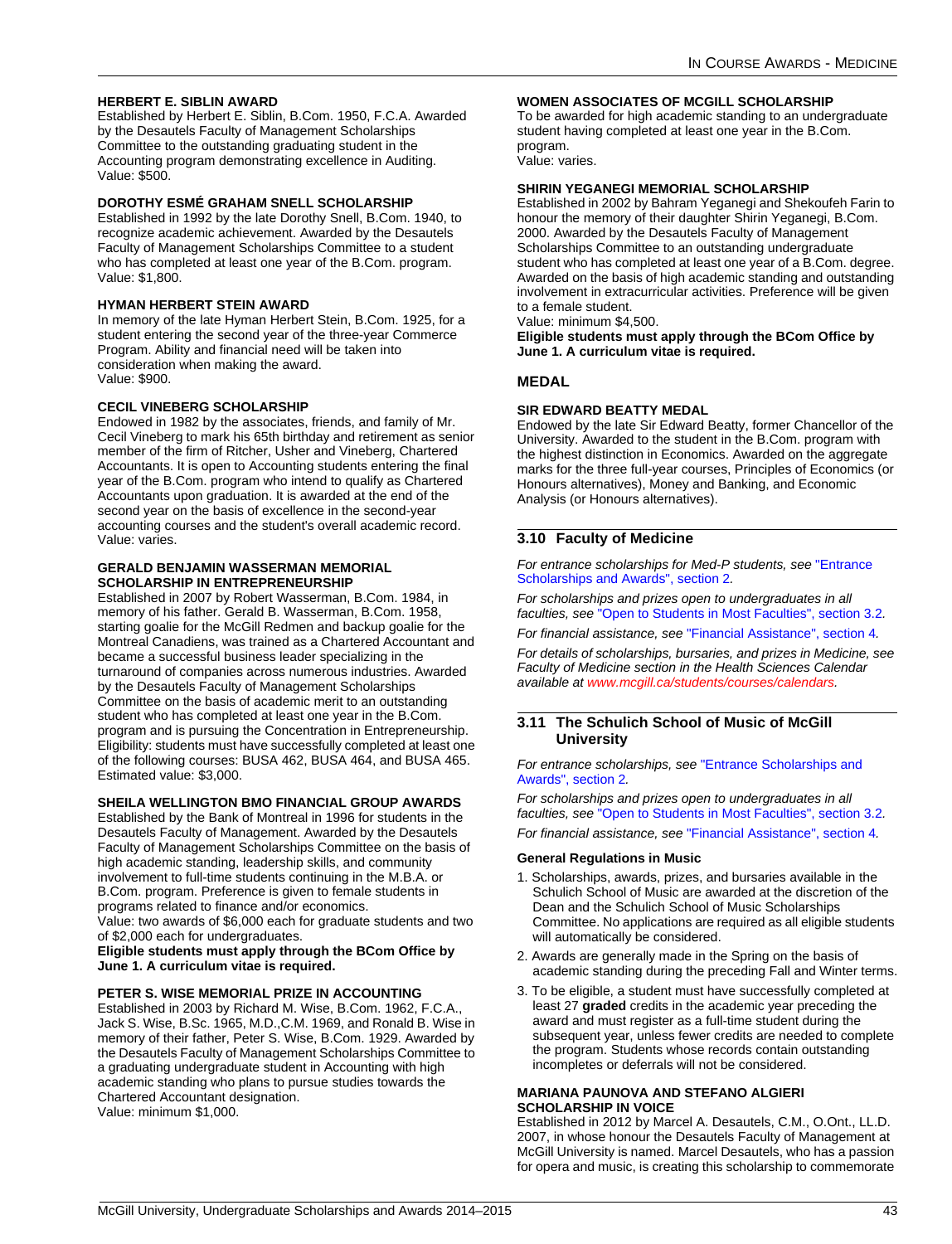his dear friend and Voice professor, Stefano Algieri. The Mariana Paunova and Stefano Algieri Scholarship in Voice honours the distinguished singing careers of tenor Stefano Algieri and his late wife, contralto Mariana Paunova, both opera singers of world renown.

Born in Bulgaria, Mariana Paunova experienced great success as a concert pianist and contralto, beginning her studies in Europe and then at McGill University, where she joined the Faculty of Music. She made her debut at the Metropolitan Opera and Carnegie Hall in New York and performed at renowned opera houses in North America and in Europe.

Stefano Algieri has sung major tenor roles with many of the world's leading opera companies, symphonies, conductors, and directors and has performed extensively around the world. As a professor, he devotes himself to Voice students at McGill University, with whom he shares his passion for the art of singing.

The scholarship is awarded by The Schulich School of Music to full-time undergraduate students in the Voice program on the basis of outstanding achievement. Value: varies.

### **ANONYMOUS DONOR'S SCHOLARSHIPS**

Established by an anonymous donor in 1959 for gifted Music students at McGill. Value: tuition fees each.

#### **AUSTRIAN SOCIETY SCHOLARSHIPS**

Two scholarships to aid students from the Schulich School of Music to study in Austria during the summer. Value: minimum \$3,000 each.

### **ELLEN BALLON PIANO SCHOLARSHIP**

To be given to a Piano student. Provided by gifts made by Miss Ellen Ballon, a graduate of the Conservatorium and by the Julius Block Scholarship Fund and the Cummings Foundation Scholarship Fund. Estimated value: \$1,500.

### **SARA BERLIND MEMORIAL SCHOLARSHIP**

Established in 1986 by a bequest from Sara Berlind. Awarded to any full-time student in a degree or diploma program in Music. Value: \$1,000.

### **HELMUT BLUME MEMORIAL SCHOLARSHIP**

Established in 2013 through the bequest of Ljerka Blume in memory of her husband Helmut Blume, former Dean of Music at McGill and a noted pianist, broadcaster and educator. Awarded by the Schulich School of Music Scholarships Committee for entering or in-course undergraduate students at the Schulich School of Music on the basis of academic merit. Value: varies.

### **FLORENCE MARJORIE BRACE AWARD**

Established in 1999 by the estate of Florence Agnes Biltcliffe Brace in loving memory of her daughter, Florence Marjorie Brace. Awarded by the Schulich School of Music Scholarships Committee to an outstanding undergraduate or graduate student in Music.

Estimated value: \$1,000.

#### **BRUNEAU PRIZE**

Awarded to a Piano student in the Schulich School of Music. In memory of Mr. and Mrs. A.S. Bruneau, the prize is donated by their children. Estimated value: \$1,000.

### **HERBERT C. CALEY AWARD**

Preference given to students specializing in the performance or history of Baroque and early music. Open to both undergraduate and graduate students. Established by Mrs. Maude Caley in memory of her husband who died December 24, 1980. Estimated value: \$500.

#### **DUNCAN CAMPBELL MEMORIAL AWARD**

Established in 1996 by family and friends of Duncan Campbell, a highly esteemed graduate of the Faculty of Music and a multifaceted musician, who played a leading role in the life of the community as singer, organist, and choral musician, culminating his career as stage manager of *L'Opéra de Montréal*. Awarded by the Schulich School of Music Scholarships Committee to a Voice student who demonstrates a particular interest in the art song and oratorio repertoire.

Value: \$1,200.

### **LLOYD CARR-HARRIS STRING SCHOLARSHIPS**

Established in 1999 through a generous gift from the Lloyd Carr-Harris Foundation. Awarded by the Schulich School of Music Scholarships Committee on the recommendation of the String Area to exceptionally gifted string players entering an undergraduate or graduate program in Performance. Value: \$10,000; renewable twice.

### **MARGUERITE E. CHOQUETTE AWARD**

To be given to a Piano student who appears to have more than ordinary talent and requires financial assistance to continue studies. Established by a bequest from the estate of the late Miss Marguerite E. Choquette. Value: \$1,000.

#### **NATHALIE CLAIR-FELDMAN MEMORIAL AWARD**

To be given on the recommendation of the String Area Committee to a Double Bass student. Value: \$900.

#### **W. DOUGLAS CLARKE MEMORIAL AWARD**

Awarded to a music student majoring in one of three areas: organ performance, chamber music/accompaniment, or composition. Initiated by Helmut Blume in memory of W. Douglas Clarke, organist and composer, Dean of the Faculty of Music (1930- 1955), founder-conductor of the Montreal Orchestra (1930-1941), and progenitor of the Montreal Symphony Orchestra. Value: \$600.

### **E. GORDON CLEATHER SCHOLARSHIP**

Established in 2006 by Edward (Ted) Cleather in memory of his grandfather E. Gordon Cleather, a well-known baritone of his era who performed on both the London and New York stages. He was also a fellow and professor (Voice) at the Guildhall School of Music, London. Awarded by the Schulich School of Music Scholarships Committee to an outstanding undergraduate Music student. Preference given to a student in the Voice program. Estimated value: \$5,000.

### **DAVID D. COHEN BRASS SCHOLARSHIP**

Established in 2011 by friends and family in memory of David "Slide" Cohen, B.A. 1952, long-time member of the Schulich School of Music Advisory Board and McGill Governor. A menswear manufacturer by profession, David was a music lover at heart. As a student he played drums and trumpet and also managed the McGill Redmen Marching Band. Upon retirement, David studied trombone with a student at the Music faculty. Awarded by the Schulich School of Music Scholarships Committee with preference given to an outstanding brass student in the Schulich School of Music. Value: varies.

### **CY AND HÉLÈNE COOPER PRIZE**

Established in 2002 by Montreal West High School Band Alumni in recognition of Cyril James Cooper, Director of the Band Program from 1959 to 1970. Awarded by the Schulich School of Music Scholarships Committee to an undergraduate student on the basis of academic standing. Value: minimum \$500.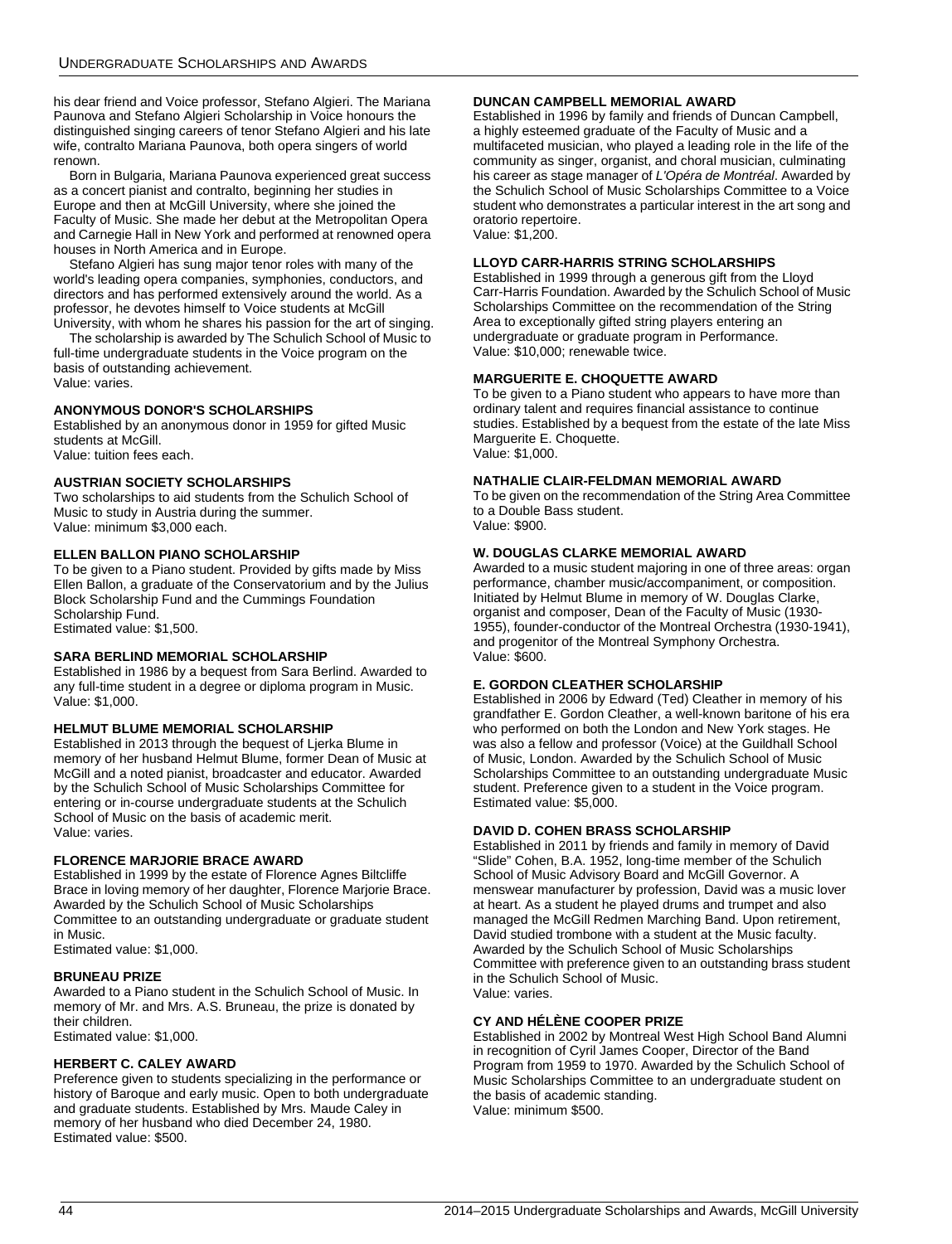### **DELLA PERGOLA SCHOLARSHIPS**

Awarded to students in the Opera Studio. Established by Edith and Luciano Della Pergola, the founders of the McGill Opera Studio, on the occasion of the Studio's 30th anniversary. Awarded by the Schulich School of Music Scholarships Committee on the recommendation of the Director of the Opera Studio. Value: \$1,300 each.

#### **DEPARTMENT OF PERFORMANCE SCHOLARSHIP FOR OUTSTANDING ACHIEVEMENT**

Awarded by the Schulich School of Music Scholarships Committee on recommendation from the Department of Performance.

Value: \$1,500.

#### **DEPARTMENT OF THEORY SCHOLARSHIP FOR OUTSTANDING ACHIEVEMENT**

Awarded by the Schulich School of Music Scholarships Committee on recommendation from the Department of Theory. Value: \$1,500.

### **DONALDA PRIZE**

Founded by a gift from Madame Pauline Donalda. Estimated value: \$600.

#### **PAULINE DONALDA MEMORIAL SCHOLARSHIP**

To be given to a Voice student. Endowed in memory of the late Pauline Donalda by the Opera Guild Incorporated. Estimated value: \$850.

#### **VLADIMIR J. ELGART AWARD**

Awarded to gifted Piano students in Music based on financial need. Established in 1992 by Tania Elgart Naihouse in memory of her brother, Vladimir J. Elgart, a graduate of Kiev Conservatory of Music, professional pianist, and senior piano teacher at the Royal Conservatory of Music in Toronto.

Value: \$700.

#### **ERIC AWARD**

Awarded to an undergraduate or graduate student in the Schulich School of Music for outstanding achievement in the field of electro-acoustic music. Awarded by the Schulich School of Music Scholarships Committee on the recommendation of the staff of the Electronic Music Studio. Established in 1984 by Mr. Kevin Austin, B.Mus. 1970, M.M.A. 1973. Estimated value: \$300.

#### **FESTIVAL INTERNATIONAL DE JAZZ DE MONTREAL JAZZ STUDIES AWARD**

Established in 2008 by the Festival International de Jazz de Montréal for a full-time Jazz student in a degree program whose talent in Jazz is exemplary. Open to Canadian citizens or Permanent Residents who have completed at least one year of a B.Mus. program. Awarded by the Schulich School of Music Scholarships Committee, as recommended by the Jazz Area in consultation with the Chair of the Department of Performance, on the basis of an adjudicated performance. Value: \$2,500; non-renewable.

### **SARAH FISCHER MEMORIAL AWARD**

To be given to a Performance student. Established by the friends of the Sarah Fischer Concerts, in memory of Sarah Fischer, celebrated Canadian singer, a dedicated supporter of young music talent, and founder of the Sarah Fischer Concerts for promising young musicians. Value: \$500.

#### **MAUREEN FORRESTER – QUEBEC MUSICIANS' GUILD SCHOLARSHIP**

Awarded to outstanding Performance students. Established in 1985 with the proceeds of a Scholarship Benefit Concert given by Maureen Forrester and the McGill Symphony Orchestra. By agreement with the Musicians' Guild of Quebec, a portion of the funds received from the sale of McGill University Recordings

involving student performers is contributed to this scholarship fund.

Estimated value: \$2,000.

### **FRIENDS OF MUSIC AWARD**

Awarded by the Schulich School of Music Scholarships Committee to an outstanding undergraduate or graduate student. Value: \$300.

#### **DR. ROBERT H.P. FUNG SCHOLARSHIP**

Established in 2012 by the Sir Kenneth Fung Ping Fan Foundation Trust I in honour of one of its family members of McGill graduate, Dr. Robert H.P. Fung, M.D.,C.M. 1960, for a student entering or enrolled in the Schulich School of Music. Preference will be given to students from the Hong Kong Special Administration Region and the People's Republic of China. Awarded by the Schulich School of Music on the basis of high academic standing or high performance excellence. Value: \$15,000; renewable.

#### **GAELYNE GABORA MEMORIAL PRIZE**

Established in 2001 by Professor Taras Gabora, and friends, in memory of Gaelyne Gabora, gifted musician and leading interpreter of art song, for undergraduate students in the vocal program in the Schulich School of Music. Awarded by the Schulich School of Music Scholarships Committee on the basis of excellence in the interpretation of the art song. Value: minimum \$500.

#### **VERNA-MARIE PARR GÉLINAS AND PAUL-MARCEL GÉLINAS SCHOLARSHIPS**

Established by Verna-Marie Parr Gélinas, Dip.Soc.Wk. 1938, and Paul-Marcel Gélinas. Awarded by the Schulich School to a talented student studying in an undergraduate or graduate program in the Schulich School of Music. Preference will be given to instrumentalists in the McGill Symphony Orchestra. Estimated value: \$1,600 each.

#### **THE ANNA PAULL GERTLER SCHOLARSHIPS IN MUSIC**

Established in 2010 by The Julia & Seymour Gross Foundation, Inc., in honour of Anna Paull Gertler, Director and wife of Menard M. Gertler, M.D.,C.M. 1943, M.Sc. 1946, D.Sc. 1999. Anna Paull Gertler had a great love for the piano and received a diploma from the McGill Conservatory of Music in Piano Performance. The Scholarships will be awarded by the Schulich School of Music Scholarships Committee to outstanding undergraduate students who are studying Piano at the University. Value: varies.

#### **GLADYS GLASSCO MEMORIAL BURSARY FUND**

Established in 1954 by Mr. Gordon B. Glassco in memory of his wife. Awarded by the Dean of the Schulich School of Music to any deserving student in the School.

#### **THE GOLDEN VIOLIN AWARD**

Established in 2006 through a generous gift from Canadian philanthropist Seymour Schulich. Awarded by the Schulich School of Music Scholarships Committee to an undergraduate, graduate, or diploma student in the Schulich School of Music who demonstrates exceptional potential in the String area. Value: \$20,000.

### **HÉLÈNE GOMBAY MEMORIAL PRIZE**

Awarded to a student in the Schulich School of Music in order to encourage excellence in the performance of classical music. Established in 1990 by her sons in memory of Hélène Gombay. Value: \$200.

### **HELEN HALL PRIZE**

Preference given to Voice majors or students specializing in Choral Conducting. Open to both undergraduate and graduate students. Established in honour of Helen Hall by her friends. Estimated value: \$500.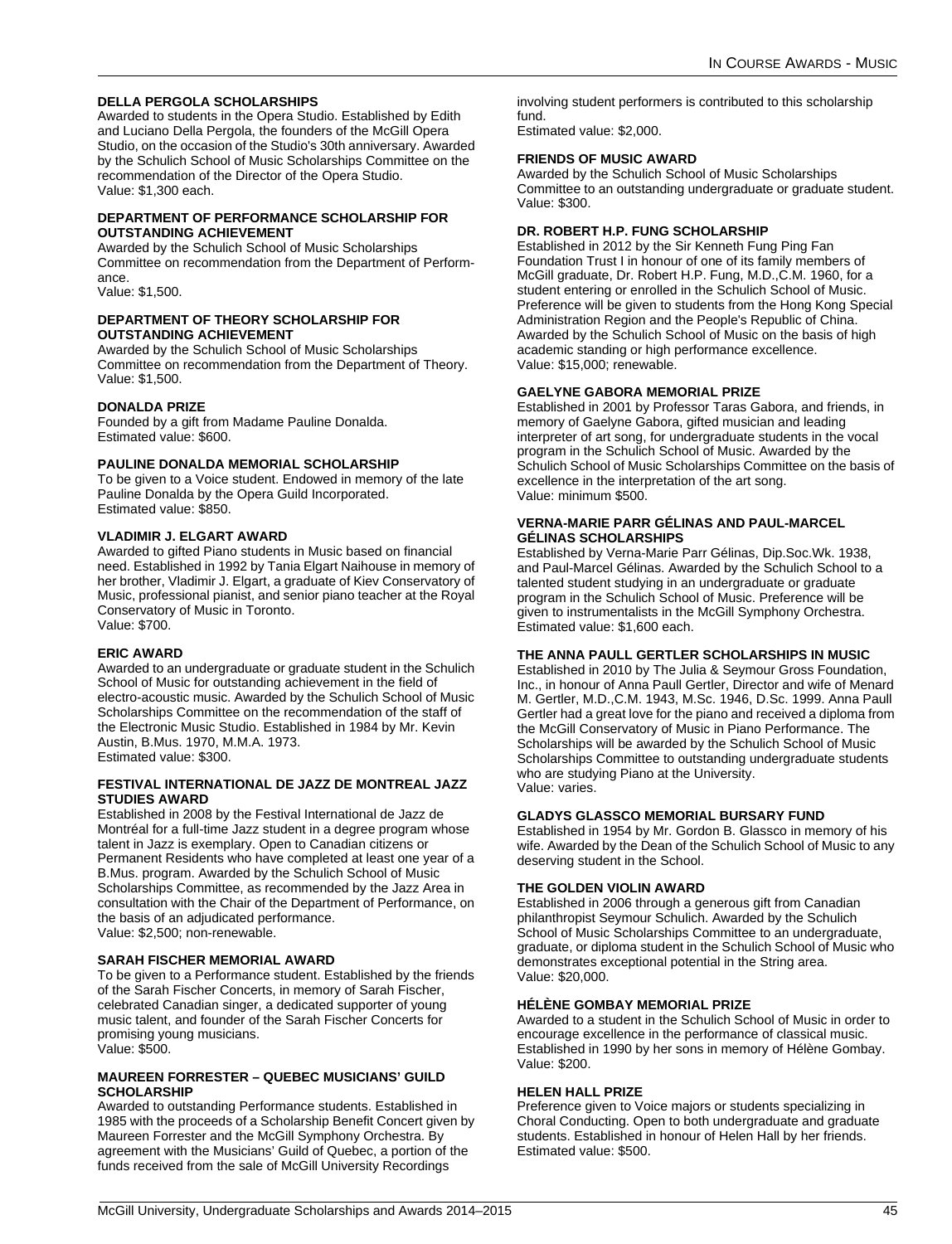### **CONSTANCE HAMILTON MEMORIAL PRIZE**

To be given to a student in School Music. Established by Professor Helmut Blume. Value: \$400.

### **ARTHUR AND HELEN HENDERSON SCHOLARSHIP**

Preference will be given to students in organ and church music. Open to both undergraduate and graduate students. Estimated value: \$1,300.

#### **DR. D.M. HERBERT AWARD**

To be given to a student enrolled in the School Music program who is preparing to become a Choral Specialist. Established in 1967 by the Baron Byng High School Graduates' Choir. Value: \$600.

### **DAVID HOLT AWARD**

Awarded for excellence in the field of jazz studies. Established in 1989 by Mr. Steve Holt, the Faculty of Music's first B.Mus. in jazz performance, 1981, in memory of his father, David Holt, 1923- 1979.

Value: \$300.

#### **MARGARET HOULDING MEMORIAL PRIZE**

Awarded to a student in the Schulich School of Music. Established in 1984 by the friends of the late Margaret Houlding. Estimated value: \$700.

#### **IODE PROVINCIAL CHAPTER OF QUEBEC – SIR CHARLES W. LINDSAY PRIZE**

Established by the Provincial Chapter of the Quebec IODE.

#### **BERNARD L. ISSENMAN MEMORIAL AWARD**

To be given to a full-time student to further his or her musical education. Established by the late Mrs. Benjamin Shulman in memory of her late husband, Mr. Bernard L. Issenman. Estimated value: \$350.

#### **ETHEL JAMIESON IVEY AWARD**

Established in 1967 by the Charles H. Ivey Foundation in memory of the first Licentiate graduate (violin) of the Music Faculty. Awarded to a talented student to further his or her musical education. Preference is given to string instrument students. Estimated value: \$3,000.

#### **MARGARET KALIL MEMORIAL AWARD**

Awarded for excellence in the field of vocal studies. Established by the family and friends of Margaret Kalil (1924-1991) who was a professor of Voice in the Faculty of Music. Value: \$150.

#### **LUBKA KOLESSA PIANO AWARD**

Established in 2003 by former students and friends in honour of Lubka Kolessa, a legendary concert pianist and McGill Faculty of Music professor from 1960-1971. Awarded to an outstanding Piano student by the Schulich School of Music Scholarships Committee.

Value: minimum \$500.

#### **ANGELA C. KRAMER MEMORIAL AWARD IN MUSIC**

Established in 2003 by Ingeborg Kramer, former Rare Books and Special Collections editor at McGill, in honour and in memory of her daughter, Angela C. Kramer, B.A. 1973, M.L.S. 1975, who suddenly passed away on March 12, 2003, at the age of 52. Angela Kramer joined the Morisset Library of the University of Ottawa as a librarian/specialist in 1975 and worked closely with professors and students of the School of Management and the Faculty of Social Sciences. Awarded by the Schulich School of Music Scholarships Committee to an outstanding undergraduate student.

Value: minimum \$1,500.

### **LALLEMAND BURSARY**

Established in 1999 by Jaqueline Lallemand to honour the memory of her father and mother, Albert and Gabrielle Lallemand. Awarded by the Schulich School of Music Scholarships Committee to a Music student in financial need. Preference is given to a student in the Jazz Performance program. Estimated value: \$1,500.

#### **MILDRED LARGIE AWARD**

Established in 2001 through a generous bequest by Mildred Largie. Awarded by the Schulich School of Music Scholarships Committee to an outstanding student studying Piano. Estimated value: \$1,000.

### **LILY LAUTERMAN MEMORIAL BURSARY**

Given to students with financial need. Established by a bequest from the estate of the late Miss Rose Annie Lauterman.

### **LEWIS AND MILLIE LUTTER BURSARY**

Established in 1988 by the Guttman family in honour of Mr. Lewis Lutter, a loyal and devoted associate of many years of Progress Brand Clothes, Inc. and his wife, Millie Lutter. Awarded by the Schulich School of Music to assist a talented student in the School who is in financial need. Estimated value: \$900.

#### **GIAN LYMAN MEMORIAL SCHOLARSHIP**

To be given to an undergraduate or graduate student who is specializing in either the performance or history of early music. Established by the contributions of the family, friends, and colleagues of the late Gian Lyman, a distinguished graduate of McGill's Faculty of Music, who died on April 22, 1974. Estimated value: \$1,500.

#### **SIR WILLIAM MACDONALD MEMORIAL SCHOLARSHIP**

Established in 1922 by the University. Estimated value: \$1,500.

#### **DONALD MACKEY MEMORIAL AWARD**

Established in 1996 by his wife Helen, family, and friends. Prof. Mackey served the Faculty of Music for over 30 years and his passionate interest was in the field of church music. Awarded by the Schulich School of Music Scholarships Committee to an organ student who demonstrates a particular interest in church music.

Estimated value: \$500.

#### **MARION MAGOR MEMORIAL SCHOLARSHIPS**

To be given to students entering the upper years of the Bachelor of Music course. Founded in 1953 by the family of the late Mrs. R.J. Magor.

Value: tuition fees each.

### **MCGILL ALUMNAE SOCIETY PRIZE**

Presented upon graduation to a distinguished student for excellence and high academic standing. Preference given to female students. Value: \$150.

#### **MCGILL OPERA AWARD**

Awarded by the Schulich School of Music Scholarships Committee to an outstanding student in the Opera program. Endowed with donations from Opera McGill patrons. Value: minimum \$400.

### **MARY MCLAUGHLIN MEMORIAL PRIZE**

Established in 2013 by a bequest of Mary Ruth McLaughlin (1957-2011), B.Mus. 1979, M.A. 1982, a violinist and musicologist who went on to a career in law. Awarded by the Schulich School of Music Scholarships Committee to an undergraduate or graduate student with an interest in Early Music. Value: \$5,000.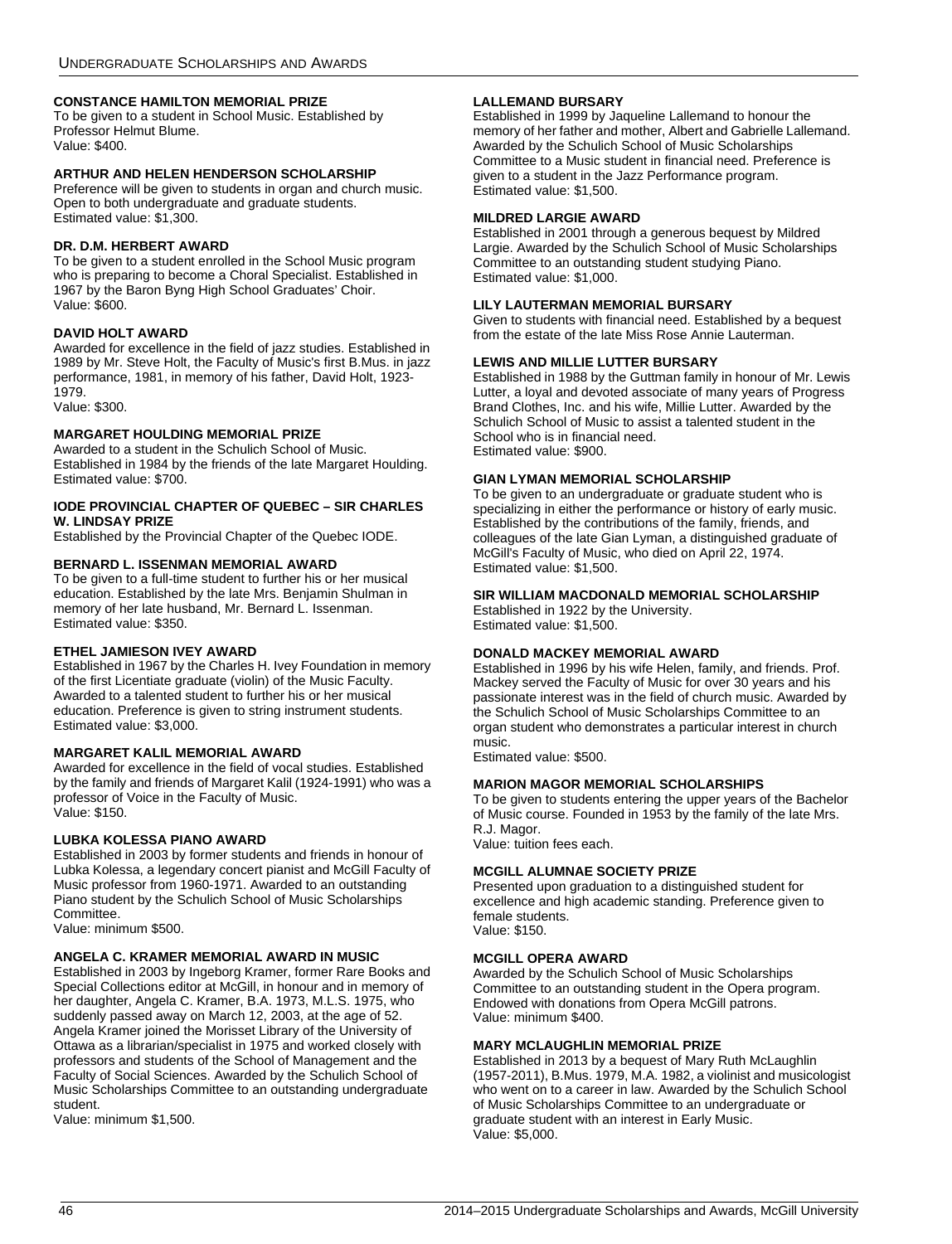### **JEAN L. MILLAR MEMORIAL SCHOLARSHIP**

Awarded to a student in the Schulich School of Music. Preference given to Voice students, full- and part-time. Established in 1984 by friends and former students of Mrs. Millar who was a singing instructor in the Faculty of Music from the mid-1930s until 1963. Value: \$1,200.

#### **FRANK MILLS SCHOLARSHIP**

Awarded annually to a deserving student in the Schulich School of Music for excellence in performance and/or composition. Established in 1988 through a generous gift from Frank Mills, a former student of the Faculty. Estimated value: \$1,500.

### **HERBERT A. MORSE MEMORIAL SCHOLARSHIP**

Awarded to an outstanding student in the Schulich School of Music. Established in 1990 through a bequest from Dorothy E.M. Fairbairn in memory of her father. Estimated value: \$3,000.

#### **THE DOROTHY MORTON PIANO SCHOLARSHIP**

Established in 2010 through the bequest of Dorothy Morton for an outstanding student who is studying Piano at the Schulich School of Music. Awarded by the Schulich School of Music Scholarships Committee.

Value: minimum \$500.

### **DAVID MOYSE GUITAR SCHOLARSHIPS**

Established in 2009 by a gift from David Moyse, local philanthropist and life-long student of the guitar. Awarded to outstanding guitar students at the Schulich School of Music of McGill University. Awarded by the Schulich School of Music Scholarships Committee.

Value: minimum \$2,000.

### **MUSIC UNDERGRADUATE STUDENTS' ASSOCIATION BURSARY**

Awarded by the Schulich School of Music Scholarships Committee to a full-time undergraduate student in Music in good standing and in financial need.

#### **DAVID NUTTING AWARD**

To be given to a graduate or undergraduate trumpet student. Established by Donna in memory of Dave Nutting, a former Faculty of Music student and McGill jazz band member, and Montreal classical and commercial trumpet player. Estimated value: \$1,000.

#### **OXFORD MUSIC SCHOLARSHIP**

Established in 1996 by Oxford Frozen Foods of Oxford, Nova Scotia to recognize the significant contribution to music made by two of Oxford's citizens: Llaina Donkin, a local piano teacher who dedicated her life to music, and John Grew, a former student of Mrs. Donkin, who became a professor and Dean of the Faculty of Music at McGill. The award is open to students in the Schulich School of Music and awarded by the Schulich School of Music Scholarships Committee with preference to students from the Maritime provinces.

Value: \$1,800.

### **DONALD PATRIQUIN AWARD**

Awarded by the Schulich School of Music Scholarships Committee to a B.Mus. or B.Ed. student in Music Education who displays a high degree of musical or pedagogical creativity. Established in 1999 from the proceeds of a concert featuring the works of Donald Patriquin, a professor in the Faculty of Music from 1965 to 1996, and from royalties from his McGill recordings. Value: \$250.

#### **MARIANA PAUNOVA MEMORIAL SCHOLARSHIP IN VOICE**

Established in 2010 by Stefano Algieri, in memory of his beloved wife, the legendary Canadian-Bulgarian Contralto, Mariana Paunova. A graduate of the Warsaw Conservatory and Santa Cecilia/San Pietro a Majella in Piano, Mariana Paunova received

her training at McGill in Voice with Maestra Dina-Maria Narici and her Opera Studio training with Edith and Luciano della Pergola. Mariana Paunova sang on the major international opera and concert stages throughout the world, establishing herself as one of the leading singers of her generation. Awarded by the Schulich School of Music Scholarships Committee to an exceptional Voice student. Preference given to students from Eastern Europe and Slavic countries. Value: varies.

#### **SIR WILLIAM PETERSON MEMORIAL SCHOLARSHIP**

Established in 1921 by the University and by friends, graduates, and students of the Schulich School of Music. Estimated value: \$1,500.

#### **MAURICE POLLACK FOUNDATION SCHOLARSHIP**

Established in 2006 by the Maurice Pollack Foundation. Awarded by the Schulich School of Music to a talented undergraduate student in a degree program in Music. Value: \$3,000.

#### **PRIX DE LA SOCIÉTÉ DE MUSIQUE CANADIENNE**

To be given to a Composition student, undergraduate or graduate, who is a Canadian citizen. Established by La Fondation les Amis de l'Art and given in alternating years to McGill and l'Université de Montréal. Available to McGill students in oddnumbered years. Value: \$500.

#### **DR. ALFRED QUELLMALZ PRIZE**

Established in 2002 by New Amera Transit Inc. to recognize an exceptional student who is specializing in either the performance or history of early music. Awarded by the Schulich School of Music Scholarships Committee. Estimated value: \$500.

#### **H.R. RESSLER MEMORIAL SCHOLARSHIP**

To be given to a Violin student. Founded in 1950 by the late Mr. H.R. Ressler. Estimated value: \$250.

#### **JUNE RITTMEYER BURSARY**

Established in 1999 for a deserving undergraduate or graduate student in financial need, from the opera training program. Awarded by the Schulich School of Music Scholarships Committee.

#### **HARRY AND RUTH ROSENTHAL AWARD**

Established by a bequest from Natalie R. Sheinberg, L.Mus. 1943, in memory of her parents. Available to any full-time student in a degree or diploma program in Music. Value: \$300.

### **ELIZABETH AND ANDRÉ ROSSINGER SCHOLARSHIP IN THE SCHULICH SCHOOL OF MUSIC**

Established in 2005 by Elizabeth Taylor Rossinger, M.S.W. 1951, for an outstanding undergraduate student who has completed at least one year in the Bachelor of Music program. Awarded on the basis of high academic standing by the Schulich School of Music Scholarships Committee. Value: \$2,000.

#### **DIXIE ROSS-NEILL SCHOLARSHIP**

Established in 2007 with a gift from Elizabeth A. Wirth, B.A. 1964, and the Wirth family. Professor Ross-Neill was Director of Opera McGill from 1993 until 2006 and enjoyed a long and successful career as singer, coach, and accompanist on the international stage. In 2003, Dixie Ross-Neill and her husband, Voice Professor William Neill, received Opera Canada's prestigious "Ruby" Award recognizing them for professional excellence and outstanding lifetime achievement in the field of Opera, Vocal Training, and Education. As awarded by the Schulich School of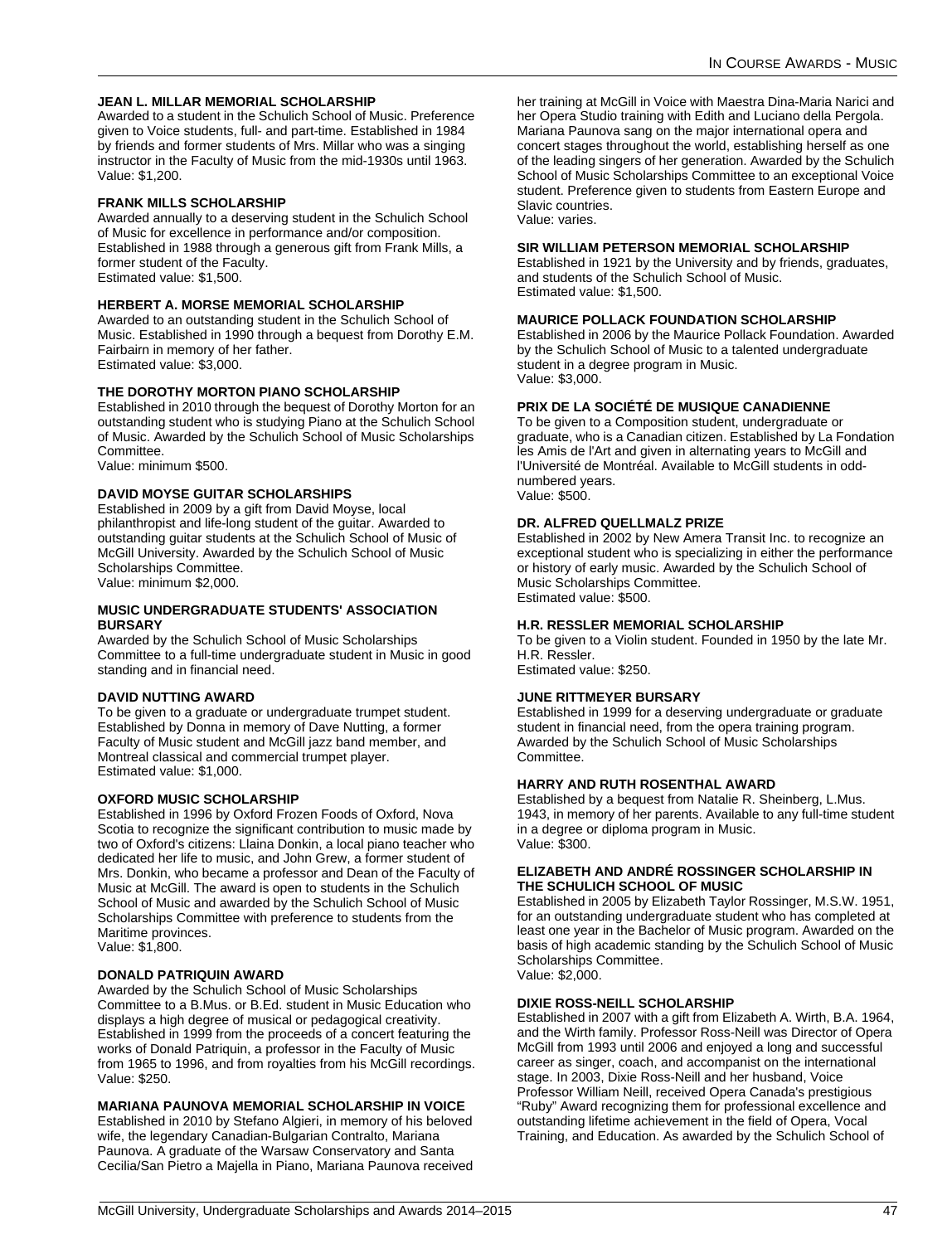Music Scholarships Committee to an outstanding full-time undergraduate student in the Opera or Voice program. Estimated value: \$5,000.

### **HEINZ SAUERESSIG SCHOLARSHIP**

Established in 2001 through a generous bequest by Simonne Gagnon Champagne-Saueressig, in memory of her husband, for outstanding students having completed at least one year in a degree program in Music. Awarded on the basis of high academic standing by the Schulich School of Music Scholarships Committee.

Estimated value: \$1,800.

### **RACHEL AND BENJAMIN SCHECTER MEMORIAL SCHOLARSHIP**

Established in 1997 by a bequest from the late Dr. Samuel Schecter in memory of his parents, Rachel and Benjamin Schecter. Awarded by the Schulich School of Music Scholarships Committee to any full-time student in a degree or diploma program in Music. Value: \$3,600.

### **MARTHA SCHILLER MEMORIAL AWARD**

To be given to a Voice student in the Schulich School of Music. Established by Mrs. Zitta Hoenich in memory of her sister. Value: \$250.

### **SCHULICH SCHOLARSHIPS**

Established in 2005 through an exceptional gift by Canadian philanthropist Seymour Schulich. Awarded by the Schulich School of Music Scholarships Committee to talented students in an undergraduate, graduate, or diploma program. Holders of these scholarships are designated Schulich Scholars. Undergraduate: Estimated value: \$5,000; renewable. Graduate: Estimated value: \$10,000; renewable.

### **SCHULICH SCHOOL OF MUSIC AWARDS**

Available to all students in degree or diploma programs in Music. Value: \$100, \$200, \$300.

### **SCHULICH SCHOOL OF MUSIC BURSARY FUND**

Awarded to qualified students in all degree and diploma programs in Music who require financial assistance to complete their studies.

### **SCHULICH SCHOOL OF MUSIC ENTRANCE SCHOLARSHIPS**

Available to all incoming undergraduate and graduate students in a degree or diploma program in Music. Awarded on recommendation of the Department of Performance and the Department of Theory.

Value: \$2,000 each.

#### **SCHULICH SCHOOL OF MUSIC ORCHESTRAL AWARDS AND SCHOLARSHIPS**

Awarded to outstanding students in the McGill Symphony Orchestra, based upon recommendation of biannual audition panels and the recommendation of the conductor. Value: \$250, \$500, \$750, \$1,000.

### **SCHULICH SCHOOL OF MUSIC SCHOLARSHIPS**

Available to undergraduate and graduate students in a degree or diploma program in Music. The fund originated through the generosity of patrons of the Martlet Concert and Ball which took place in April 1960. Subsequently many former students and friends of the Schulich School of Music have contributed to the fund.

Value: tuition fees each.

#### **SCHULICH SCHOOL OF MUSIC SPECIAL SCHOLARSHIPS FUND**

Established in 1992 by the University to provide awards based on academic achievement to students in the top 5% of the School. Granted by the Schulich School of Music Scholarships Committee to equalize the value of awards to students of comparable standing. Awards range in value from \$100 to the level of the major entrance scholarships, in increments of \$100.

### **BENNIE SCHWARTZ PRIZE**

Established in 1999 by the family of the late Bennie Schwartz, a friend of the University. Awarded by the Schulich School of Music Scholarships Committee to a talented and deserving student in the School.

Value: minimum \$200.

### **BERNARD SHAPIRO PRIZE**

Established in 2002 in the name of Senate to honour Principal Bernard Shapiro on his retirement and to acknowledge his deep love of music. To be presented upon graduation to an undergraduate student in the Department of Theory for excellence in his/her program of study. Awarded by the Schulich School of Music Scholarships Committee upon recommendation of the Department. Value: \$500.

#### **PHYLLIS AND BERNARD SHAPIRO SCHOLARSHIP IN INSTRUMENTAL PERFORMANCE**

Established in 2002 by faculty, alumni, family, and friends in honour of Phyllis and Bernard J. Shapiro. Dr. Bernard J. Shapiro was the Principal and Vice-Chancellor of McGill University from 1994 to December 2002. Awarded by the Schulich School of Music Scholarships Committee to an undergraduate student in instrumental performance.

Value: minimum \$5,000.

### **PHYLLIS AND BERNARD SHAPIRO SCHOLARSHIP IN OPERA**

Established in 2002 by faculty, alumni, family, and friends in honour of Phyllis and Bernard J. Shapiro. Dr. Bernard J. Shapiro was the Principal and Vice-Chancellor of McGill University from 1994 to December 2002. Awarded by the Schulich School of Music Scholarships Committee to an undergraduate student in Opera/Voice Performance. Value: minimum \$5,000.

### **LAURIE ROBIN SLAPCOFF MEMORIAL AWARD**

To be given to a Voice student, preferably full-time. Established in June 1971 by the family and friends of the late Laurie Robin Slapcoff.

Value: \$800.

### **ZOYA SOLOD MEMORIAL SCHOLARSHIP**

Established in 1998 by a bequest from Zoya Solod. Awarded by the Schulich School of Music Scholarships Committee to an outstanding undergraduate or graduate Piano student. Estimated value: \$1,200.

### **CALDER SPANIER MEMORIAL PRIZE**

Calder Spanier was a popular jazz sax and composition student at McGill who subsequently went on to tour Europe, Asia, and North America, first as a busker and later as a Blue Note recording artist. This prize, established by family and friends, is to be given by the Schulich School of Music to a talented music student who demonstrates commitment to performing and composing in a range of musical styles. Value: minimum \$400.

### **E. NOEL SPINELLI PRIZE IN MUSIC**

Established in 2004 by E. Noel Spinelli, C.M., a devoted supporter of the Schulich School of Music and a lover of opera and vocal music. Awarded by the Schulich School of Music Scholarships Committee to an outstanding student in the Opera/ Vocal area.

Estimated value: \$200.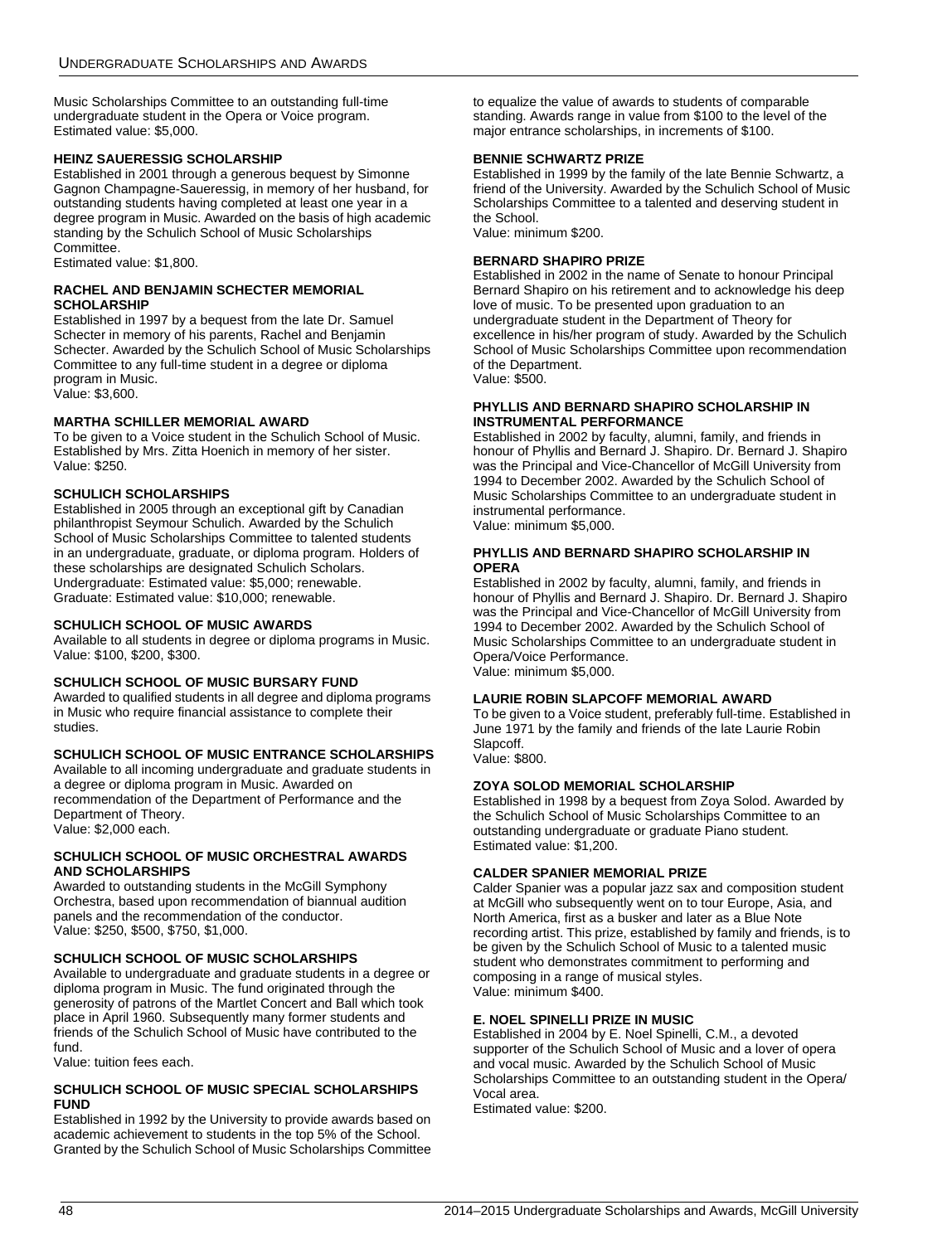### **ANDREW SVOBODA AWARD FOR MUSIC COMPOSITION**

Established in 2005 by family and friends of Andrew Svoboda, B.Mus. 2000 with distinction, M.Mus. 2004, doctoral candidate at Columbia, a promising composer who passed away suddenly on December 29, 2004 at the age of 27. Awarded by the Schulich School of Music Scholarships Committee to an outstanding undergraduate or graduate student in music composition. Value: minimum \$1,000.

### **GEORGE THOMPSON MEMORIAL PRIZE**

Awarded to a student in Music Education based on excellence and high academic standing. Endowed by Prof. A. Lloyd Thompson, retired professor of Mechanical Engineering at McGill, in memory of his father, George Allan Thompson and of his son, George Ker Thompson, B.Mus. (Mus. Ed.) 1978. Value: \$300.

#### **NANCY H. TURNER BURSARY FUND**

Established in 1993 by Nancy H. Turner, a friend of the University, who has sustained a long-time interest in choral and musical theatre. Awarded to undergraduate students in the Schulich School of Music who have satisfactory academic standing and need financial assistance. Awards are made by the Schulich School of Music Scholarships Committee and the number and amounts of awards are based on the individual circumstances of candidates.

#### **PERFORMANCE SCHOLARSHIP**

Established in 2007 by a graduate in memory of his beloved wife. A self-taught pianist, she and her husband shared a great love of music. The award is open to one or more outstanding students in the Performance area, all instruments including Voice at the Schulich School of Music, and awarded by the Schulich School of Music Scholarships Committee. Value: minimum \$2,000 each.

### **WILLIAM ARTHUR WEIR MEMORIAL AWARD**

Established by Mr. Donald Weir in memory of his late father. Value: \$800.

### **GERALD WHEELER AWARD**

Awarded for excellence in organ performance and/or choral conducting. Established in 1991, from the proceeds of a benefit concert held on March 1, 1991, in honour of Gerald Wheeler, Director of Music at the Christ Church Cathedral, harpsichordist for the McGill Chamber Orchestra, and instructor in Church Music at McGill. Value: \$350.

### **PETER WHITE AND MARY FEHER PRIZES**

Established in 2013 for undergraduate or graduate students at the Schulich School of Music. The Peter White and Mary Feher Prizes are awarded by a jury convened by the Performance Department of the Schulich School of Music to top prize winners of the McGill Concerto Competitions.

#### **PETER AND MARY WHITE AWARD**

Established in 2011 through the bequest of Peter A. White. Awarded to three outstanding first-year students at the Schulich School of Music of McGill University. Awarded by the Schulich School of Music Scholarships Committee to a String student, a Voice student, and a Piano student. Value: \$1,250 each.

#### **CONSTANCE WILLEY PRIZE**

To be given to a Piano student. Established by a bequest of the late Mrs. Constance Willey. Value: \$155.

#### **E.M. WIRTH SCHOLARSHIP IN MUSIC**

Established in 2002 by Elizabeth Wirth, B.A. 1964, in honour of Lisl Wirth, for an outstanding undergraduate student specializing in Opera/Vocal performance. Awarded on the basis of high

academic standing by the Schulich School of Music Scholarships Committee.

Value: minimum \$2,500.

### **WIRTH BRASS SCHOLARSHIP**

Established in 2007 by graduate Elizabeth Wirth, B.A. 1964, a member of the Schulich School of Music Advisory Board and a longtime supporter of Music at McGill. With deep roots in the Austrian culture and a passion for Music, the Wirth family has been among the School's strongest supporters. Awarded by the Schulich School of Music Scholarships Committee to an outstanding full-time undergraduate student in the Brass area. Estimated value: \$5,000.

### **WOMEN ASSOCIATES OF MCGILL SCHOLARSHIP**

For high academic standing to an undergraduate student having completed at least one year of the B.Mus. program. Value: varies.

#### **VALERIE WOOD MEMORIAL AWARD IN MUSIC**

Established in 2003 by Beverley Tarr (Gowe), B.Ed. 1958, and David Tarr, B.A. 1961, in honour and memory of their sister, Valerie Wood, who passed away on April 21, 2003. Valerie founded bellringer choirs as Music Director of two churches in Montreal and served as President of the Ontario Guild of English Handbell Ringers from 1997-99. Awarded to an outstanding student who has completed at least one year of an undergraduate degree program in the Schulich School of Music. Awarded by the Schulich School of Music Scholarships Committee on the basis of academic standing.

Value: minimum \$1,500.

### **MEDALS**

#### **SALSINGER TANI GOLD MEDAL IN MUSIC PERFORMANCE**

To be presented upon graduation to an undergraduate student in the Department of Performance for excellence in music performance. Established in 1996 by Mrs. Freda Berger, Mr. David Berger and the Honourable Mr. Justice Ronald L. Berger in memory of Bertha Salsinger Tani and Victor Tani. Value: medal plus \$500.

### **3.12 School of Nursing**

*For entrance scholarships, see* ["Entrance Scholarships and](#page-4-0)  [Awards", section 2](#page-4-0)*.*

*For scholarships and prizes open to undergraduates in all faculties, see* ["Open to Students in Most Faculties", section 3.2](#page-11-0)*.*

*For financial assistance, see* ["Financial Assistance", section 4](#page-58-0)*.*

*For details of scholarships, bursaries, and prizes in Nursing, see School of Nursing section in the Health Sciences Calendar available at [www.mcgill.ca/students/courses/calendars](http://www.mcgill.ca/students/courses/calendars/).*

### **3.13 School of Physical and Occupational Therapy**

*For entrance scholarships, see* ["Entrance Scholarships and](#page-4-0)  [Awards", section 2](#page-4-0)*.*

*For scholarships and prizes open to undergraduates in all faculties, see* ["Open to Students in Most Faculties", section 3.2](#page-11-0)*.*

*For financial assistance, see* ["Financial Assistance", section 4](#page-58-0)*. For details of scholarships, bursaries, and prizes in Physical and Occupational Therapy, see School of Physical and Occupational* 

*section in the Health Sciences Calendar available at [www.mcgill.ca/students/courses/calendars.](http://www.mcgill.ca/students/courses/calendars/)*

### **3.14 Faculty of Religious Studies**

*For scholarships and prizes open to undergraduates in all faculties, see* ["Open to Students in Most Faculties", section 3.2](#page-11-0)*. For financial assistance, see* ["Financial Assistance", section 4](#page-58-0)*.*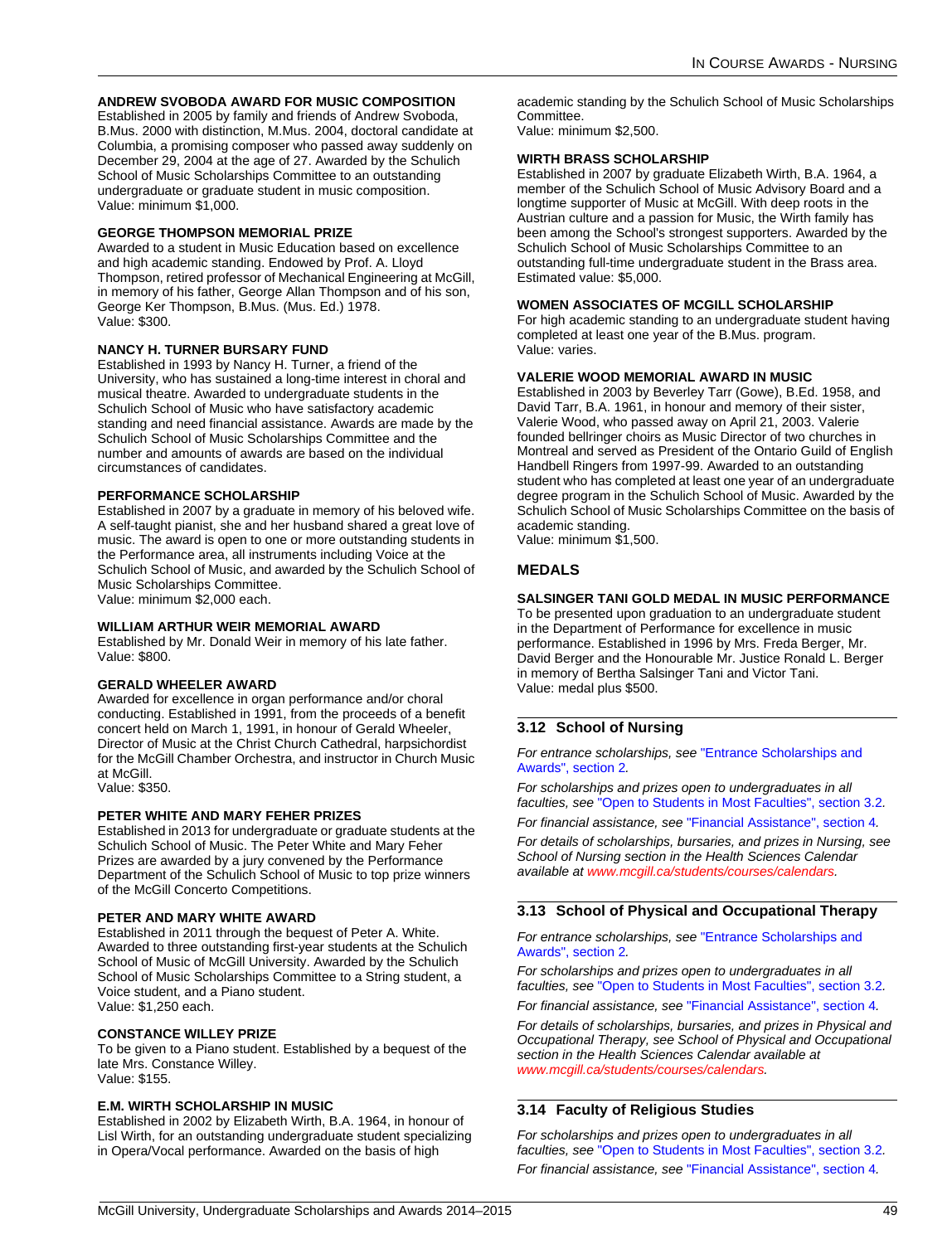Students in the Faculty of Religious Studies who are also registered in the Montreal Diocesan Theological College, the United Theological College, or in the Presbyterian College, are eligible for prizes, scholarships, and bursaries as announced in the Calendars of these institutions.

### **W.M. BIRKS AWARDS**

Awarded to the students graduating with the best records in the B.A. (Religious Studies), B.Th., S.T.M. or M.A. (Religious Studies) programs. Value: \$200 each.

#### **A.R. GORDON AWARDS**

Established in 1998 by a bequest from Janette R. Gordon in memory of her father, Rev. Alexander Reid Gordon who was a Professor of Hebrew and Old Testament Literature at McGill University from 1907-1930. Awarded on the basis of academic merit, by the Faculty of Religious Studies, to undergraduate or graduate students in the United Theological College. Estimated value: \$7,500 recruitment scholarships; renewable. Additional scholarships: varies.

Application: Apply to the Dean of the Faculty of Religious Studies.

### **FACULTY OF RELIGIOUS STUDIES SCHOLARSHIPS FUND**

Established in 1992 by the University to provide awards based on academic achievement to students in the top 5% of the Faculty. Granted by the Faculty of Religious Studies Scholarships Committee to equalize the value of awards to students of comparable standing. Awards range in value from \$100 to the level of the major entrance scholarships, in increments of \$100.

#### **HOUSTON BURSARY**

Established by a bequest of Thomas Houston, for students study-ing for the ministry of the Presbyterian Church in Canada or the United Church of Canada, and preference is given to candidates whose mother tongue is French. Awarded by the Faculty of Religious Studies and open to students in the Faculty of Arts and the Faculty of Religious Studies. Application: Apply to the Dean of the Faculty of Religious Studies.

### **MCGILL ALUMNAE SOCIETY PRIZE**

Presented upon graduation to a distinguished student for excellence and high academic standing. Preference given to female students. Value: \$150.

### **MARY MYSAK PRIZE IN ASIAN RELIGIONS**

Established in 2012 by Prof. Lawrence A. Mysak, along with family and friends, in memory of Mary Mysak, B.A. 1999, for graduating students of the B.A. programs in Religious Studies with an emphasis on Asian Religions (Major, Honours, or Joint Honours) upon recommendation of the Faculty of Religious Studies. Awarded by the Faculty of Religious Studies to the graduating student with the highest academic standing. Value: varies.

#### **NEW TESTAMENT GREEK PRIZE**

To be awarded for the highest standing in the Introductory Greek course offered in the Faculty of Religious Studies. Awarded by the Faculty. Value: \$200.

#### **RELIGIOUS STUDIES BURSARY FUND**

Established in 1980 for undergraduate or graduate students in the Faculty of Religious Studies. Awarded by the Faculty on the basis of academic standing and financial need.

### **SANSKRIT PRIZE**

Awarded for the highest standing in the Introductory Sanskrit course offered in the Faculty of Religious Studies. Awarded by the Faculty. Value: \$200.

#### **THE MONSIGNOR ANDREW SINAL MEMORIAL THEOLOGY ENTRANCE SCHOLARSHIP**

Established in 2011 by the Slovak Catholic Church of Ascension Eastern Rite (Byzantine) in Montreal, in memory of Monsignor Andrew Sinal for his outstanding and exemplary service to the church, for outstanding undergraduate students entering the B.Th. program in the Faculty of Religious Studies. Awarded by the Faculty of Religious Studies Scholarship Committee on the basis of academic merit. Value: varies.

#### **NEIL STEWART PRIZES**

Two prizes established by Mr. Neil Stewart of Vankleek Hill in 1878. Awarded by the Faculty of Religious Studies to students studying biblical Hebrew language and literature and registered in that Faculty.

Value: \$200 each.

### **3.15 Faculty of Science**

*For entrance scholarships for Med-P students, see* ["Entrance](#page-4-0)  [Scholarships and Awards", section 2](#page-4-0)*.*

*For scholarships and prizes open to undergraduates in all faculties, see* ["Open to Students in Most Faculties", section 3.2](#page-11-0)*. For financial assistance, see* ["Financial Assistance", section 4](#page-58-0)*.*

#### **General Regulations in Science**

- 1. No applications are required. Unless otherwise stated, awards are made on the basis of academic standing in the regular session. Awards to graduating students are made by the Faculty on the recommendation of the Faculty Scholarships Subcommittee. Awards to lower-year students are made by the Subcommittee acting in the name of the Faculty.
- 2. Unless restricted by the deed of gift or faculty regulations the awards are open to all students studying for the B.Sc. degree.
- 3. Only those students who have completed at least 27 **graded** credits in the Regular Session of the academic year preceding the award will be eligible for scholarships.
- 4. Scholarships will be awarded only if an adequate standard is attained for scholarship recognition.
- 5. If in any university year there is not a sufficient number of candidates showing adequate merit, any one or more of the scholarships offered for competition may be given to more deserving candidates in another year.
- 6. In order to hold an undergraduate scholarship the successful candidate must proceed regularly in a degree program in the Faculty of Science and fulfil any further conditions prescribed for the scholarship.

#### **ACCENTURE PRIZE IN ENGINEERING AND SCIENCE**

Established in 2000 by Andersen Consulting. Awarded by the Faculties of Engineering or Science to a student entering the final year in Electrical and Computer Engineering or the School of Computer Science (alternately). Awarded by the Faculty Scholarships Committees, upon recommendation of the respective departments, on the basis of academic excellence and demonstrated leadership qualities. Value: varies.

#### **RICHARD ADAMS AWARD**

Established in 1990 by a generous donation from Richard Adams to encourage and promote the study of marine biology. Awarded for high academic standing in marine biology courses to an undergraduate student continuing in the B.Sc. program. Preference will be given to students intending to undertake marine biology courses or research at off-campus field stations. If in any year there is not a suitable candidate at the undergraduate level, consideration will be given to graduate students doing research in marine biology. Awarded by the Faculty of Science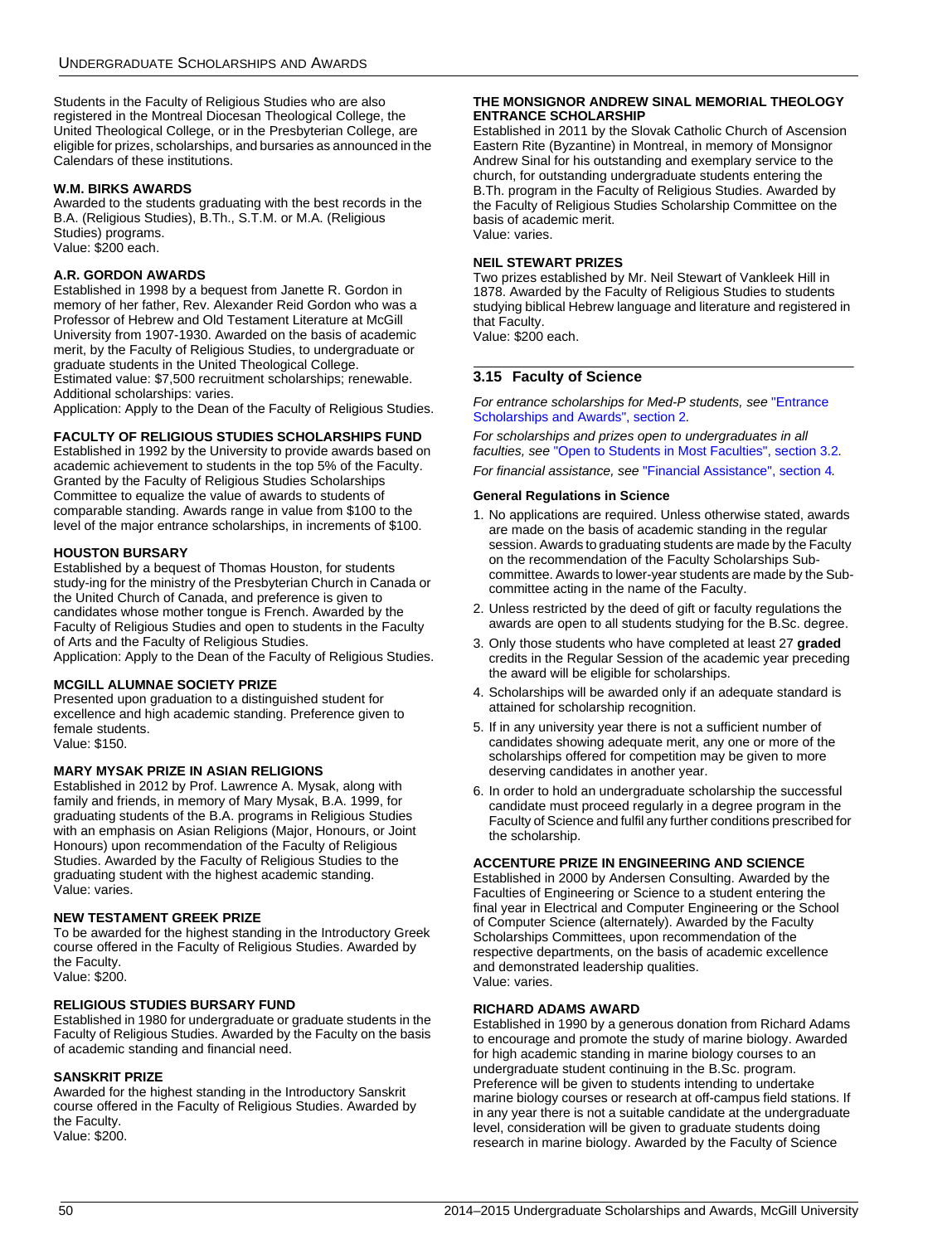Scholarships Committee on the recommendation of the Department of Biology. Value: \$900.

### **ADVISORY BOARD SCHOLARSHIP IN SCIENCE**

Established in 2004 by members of the Faculty of Science Advisory Board for an outstanding undergraduate student who has completed at least one year of a B.Sc. program. Awarded by the Faculty of Science Scholarships on the basis of high academic standing. Value: \$2,000.

### **E.P. AIKMAN PRIZE IN PHYSICS**

Established in 1980 by the family and friends of the late E.P. Aikman. To a student with high academic standing entering the intermediate or final year in Major or Honours Physics. Awarded on the recommendation of the Department of Physics. Value: \$1,200.

#### **MARGARET JANE ALLAN SCHOLARSHIP**

Bequeathed in 1929 to the Royal Victoria College by Mrs. Agnes W. Allan. For a woman student showing high academic merit in the initial year of the B.Sc. program. Tenable in the Faculty of Science.

Value: \$1,200.

### **M. AMIRFATHI - A. TORABI SCHOLARSHIP IN BIOLOGY**

Established in 2009 by Mahmoud Amirfathi and Ali Torabi for outstanding undergraduate students who have completed at least one year of the B.Sc. program in the Department of Biology. Awarded on the basis of high academic standing by the Faculty of Science Scholarships Committee. Value: varies.

### **ANACHEMIA PRIZE IN CHEMISTRY**

Established by Anachemia Canada Inc. Awarded to an undergraduate student achieving high academic merit in the Research Project courses. Awarded on the recommendation of the Department of Chemistry. Value: \$250.

#### **BOO ANDERSON SCHOLARSHIPS IN SCIENCE**

Established in 2012 by Alex McGregor, B.Sc. 1948, in memory of his uncle, Robert "Boo" Anderson, B.Sc. 1923, for two outstanding undergraduate students who have completed at least one year of a B.Sc. program. Awarded by the Faculty of Science Scholarships Committee on the basis of high academic standing. Value: \$3,000.

#### **ALFRED DAVID G. ARTHURS SCHOLARSHIPS IN CHEMISTRY**

Established in 2001 through a bequest from Alfred David G. Arthurs for outstanding students having completed at least one year in a degree program in Chemistry. Three or more scholarships to be awarded on the basis of high academic achievement by the Faculty of Science Scholarships Committee on the recommendation of the Department of Chemistry. Value: minimum \$2,000 each.

#### **SIR EDWARD BEATTY MEMORIAL SCHOLARSHIPS IN MATHEMATICS**

Three awards established in 1927 by the late Sir Edward Beatty, former Chancellor of the University. Awarded in recognition of high academic merit to students entering the intermediate or final year in Major or Honours Mathematics. Awarded on the recommendation of the Department of Mathematics. Value: \$1,900 each.

#### **ROBERT E. BELL PRIZE IN PHYSICS**

Established by colleagues and friends in recognition of his services to the University as Principal and Vice-Chancellor and Rutherford Professor of Physics. Awarded on recommendation of the Department of Physics to a student graduating with high academic standing in Physics who throughout the undergraduate program has shown a marked aptitude for experimental studies in the subject. Value: \$1,000.

#### **FMRC BELLINI FAMILY SCHOLARSHIP IN SCIENCE**

Established in 2002 by the Bellini Family for an outstanding undergraduate student who has completed at least one year of a B.Sc. program in Chemistry. Awarded by the Faculty of Science Scholarships Committee on the recommendation of the Department of Chemistry on the basis of academic excellence and demonstrated leadership qualities in community activities. Value: minimum \$5,000.

### **JACK BLUMER PRIZE IN SCIENCE**

Established in 2006 through a bequest by Jack Blumer, B.Sc. 1940. Awarded by the Faculty of Science to a distinguished graduating student for outstanding academic achievement throughout the B.Sc. program. Recipients of this prize may not hold any other major Faculty of Science or University graduating student award.

Estimated value: \$775.

#### **HERBERT J. BRENNEN SCHOLARSHIPS**

Six awards, established in 1992 by a bequest from H.J. Brennen, B.Sc. 1919, for deserving students majoring in Chemistry or Mathematics. Awarded by the Faculty of Science Scholarships Committee.

Value: minimum \$2,000 each.

#### **DR. ROBERT M. BROWN SCHOLARSHIP IN CHEMISTRY**

Established in 2008 by the Estate of the late Dr. Robert M. Brown, one of Canada's pioneers in the nuclear field. Awarded by the Faculty of Science Scholarships Committee on the recommendation of the Department of Chemistry to an outstanding student entering the final year of a B.Sc. program in the Department of Chemistry. Estimated value: \$1,000.

#### **ROBERT BRUCE SCHOLARSHIPS**

Bequeathed by the late Robert Bruce of Quebec City, in 1923. Two scholarships, awarded for high academic standing to students entering the final year by the Faculty of Science Scholarships Committee. Estimated value: \$750 each.

### **BUBAR FAMILY SCHOLARSHIPS IN EARTH SCIENCES**

Established in 2009 by Donald Bubar, B.Sc. (Geology) 1977, in honour of his father, John Stephen Bubar, B.Sc.(Agr.) 1952, Ph.D. 1957 and his mother, Margaret Helen Dickson, B.Sc. (H.Ec.-Dietetics) 1953, for one or more outstanding undergraduate students who have completed at least one year of the B.Sc. program in the Faculty of Science. Awarded on the basis of high academic standing by the Faculty of Science Scholarships Committee with a preference to students in Earth Sciences.

Value: varies.

#### **DUNCAN CAMERON PRIZE IN PHYSIOLOGY**

Established in 1987 to honour Duncan Cameron's outstanding longtime contributions to the laboratory teaching of physiology to generations of students. An annual award to a student who has completed U1 for high achievement in physiology and outstanding performance in the laboratory. Awarded by the Faculty of Science Scholarships Committee on the recommendation of the Department. Value: \$250.

### **CANADIAN SOCIETY FOR CHEMISTRY SILVER MEDALS**

For high academic merit in the penultimate year of programs in Biochemistry and Chemistry. One award available annually in each Department. Awarded by the Faculty of Science Scholarships Committee on the recommendation of the departments.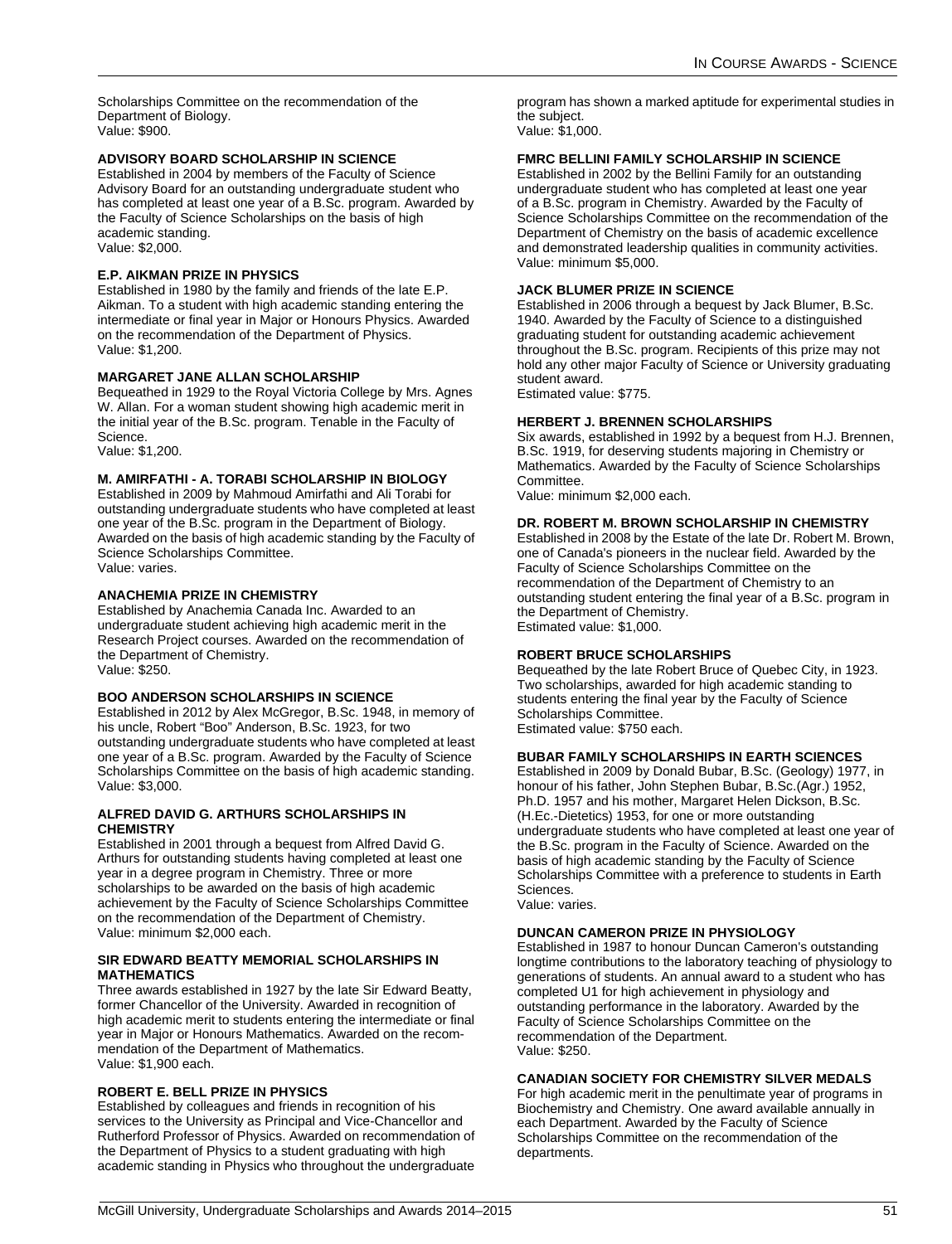### **KURT CARL MEMORIAL AWARD**

Established in 2001 by Barry Zryl as a Valentine's Day gift to his wife, Geraldine. In loving memory of Geraldine Zryl's devoted father, Kurt Carl, who had a passion for science and technology. Awarded by the Faculty of Science Scholarships Committee to an outstanding undergraduate student. Value: minimum \$500.

#### **MICHAEL WING KIN CHAN AND LINA LAI YAN CHAN SCHOLARSHIPS IN SCIENCE**

Established in 2006 by Michael Wing Kin Chan, B.Sc. 1972, and Lina Lai Yan Chan, for outstanding undergraduate students who have completed at least one year of a B.Sc. program. Awarded by the Faculty of Science Scholarships Committee. Awarded on the basis of high academic standing with a preference toward having an equal gender distribution among recipients in each year. Estimated value: \$2,500 each.

### **WALLACE B. CHUNG SCHOLARSHIPS**

Established in 2003 by Wallace B. Chung, M.D.,C.M. 1953, for outstanding undergraduate students who have completed at least one year in a degree program in the Faculty of Science. Awarded on the basis of high academic standing by the Faculty of Science Scholarships Committee.

Value: minimum \$2,500 each.

### **J.E. CLARK "BEST IN THE WEST" SCHOLARSHIP**

Established in 2010 by Jeremy E. Clark, B.Sc. 1998, for two outstanding undergraduate students from Saskatchewan, Alberta, or British Columbia who have completed at least one year of the B.Sc. program in the Faculty of Science with a Minor in Management. If in any given year, there are no candidates meeting all conditions for eligibility, the Faculty of Science Scholarships Committee may consider students from Saskatchewan, Alberta, or British Columbia who have completed at least one year of the B.Sc. program. Value: \$3,000 each.

### **FREDERICK M. CONNELL AWARD**

Established in 1998 in memory of Frederick M. Connell, the founder of Conwest Exploration Company Ltd., for an undergraduate student having completed at least one year in an Earth and Planetary Sciences degree program. Awarded on the basis of high academic standing by the Faculty of Science on recommendation of the Department of Earth and Planetary Sciences.

Value: minimum \$1,400.

### **EMILY ROSS CRAWFORD SCHOLARSHIPS**

Established by the late Stuart L. Crawford, in memory of his mother, Emily Ross Crawford. Awarded to candidates of high academic merit in the work of the U1 or U2 year. Tenable in the Faculty of Science. Value: \$1,000 each.

### **MARION MCCALL DALY AWARD**

Established in 1942 by the late Mr. and Mrs. Roland Daly. Awarded to students who have completed two years at McGill and are continuing in a third year in the Faculty of Science. Awarded by the Faculty of Science Scholarships Committee, taking into account: (a) preference is given to female students; (b) the candidate's promise of making a definite contribution to Canadian life; and (c) academic record. Value: \$500.

### **DEAN'S CONVOCATION PRIZE**

Presented by the Faculty of Science to distinguished graduating students for outstanding academic achievement throughout the B.Sc. program. Recipients of this prize may not hold any other major Faculty of Science or University graduating student award. A maximum of three prizes will be granted in any one year. Value: minimum \$500.

### **LORETTA DEL BOSCO SCHOLARSHIPS IN SCIENCE**

Established in 2007 by Loretta Del Bosco B.Sc. 1977. Awarded by the Faculty of Science Scholarships Committee to two students with high academic standing having completed at least one year of an undergraduate degree program in the Faculty. Value: \$2,500.

### **DOW-HICKSON SCHOLARSHIPS**

Established in 1957 by a bequest from the late Dr. J. William A. Hickson and awarded to students entering the penultimate or the final year of the Honours programs in English Literature, Philosophy, or Psychology. Awarded by a joint committee of the scholarships committees of the Faculties of Arts and of Science upon the recommendations of the departments concerned. Value: minimum \$2,000 each.

### **FACULTY OF SCIENCE SCHOLARSHIPS FUND**

Established in 1992 by the University to provide awards based on academic achievement to students in the top 5% of the Faculty. Granted by the Faculty of Science Scholarships Committee to equalize the value of awards to students of comparable standing. Awards range in value from \$100 to the level of the major entrance scholarships, in increments of \$100.

### **FANTHAM MEMORIAL PRIZE IN BIOLOGY**

Established in 1938 by a bequest from the late Dr. Annie Fantham in memory of Professor H.B. Fantham, her late husband. Available for award to a graduating student achieving high academic merit in a zoologically oriented Biology program. Value: \$900.

### **JOHN STUART FOSTER SCHOLARSHIP IN PHYSICS**

Established by colleagues and friends in recognition of his contributions to the University as Chairman of the Department of Physics, founder and Director of the Foster Radiation Laboratory, Macdonald Professor of Physics, Rutherford Professor of Physics, and Fellow of the Royal Society of London. Awarded by the Faculty of Science Scholarships Committee on the recommendation of the Physics Department to a student with high academic standing entering the penultimate year in the Honours or Major Physics program.

Value: \$1,200.

### **CHARLES FOX MEMORIAL PRIZE**

Established in 1994 in memory of the late Charles Fox, Professor of Mathematics 1949-1967, by his wife Eileen. Awarded to a student who has achieved high academic standing in an Honours or Major program with Mathematics as one of the major components, and who has completed at least one year of study in that program. Awarded by the Scholarships Committee of either the Faculty of Arts or the Faculty of Science on the recommendation of the Department of Mathematics and Statistics.

### Value: \$650.

### **JOHN V. GALLEY SCHOLARSHIPS**

Established in 1982 by the late Mrs. Gertrude Galley in memory of her husband, John V. Galley, B.Sc. (Arts) 1920, a former member of the Board of Governors. Awarded on the basis of distinguished academic standing to students having completed at least one year of an undergraduate degree program. One scholarship is available in each of the faculties of Arts, Engineering, Management, and Science. Awarded by the faculty scholarships committees.

Value: \$3,000 each.

#### **GOWRISANKARAN PRIZE IN MATHEMATICS AND STATISTICS**

Established in 2010 by Professor Kohur Gowrisankaran with additional contributions from family and friends for outstanding students in their second or final year of a full-time Honours undergraduate degree program in the Faculty of Science with Mathematics as at least one component. Awarded by the Faculty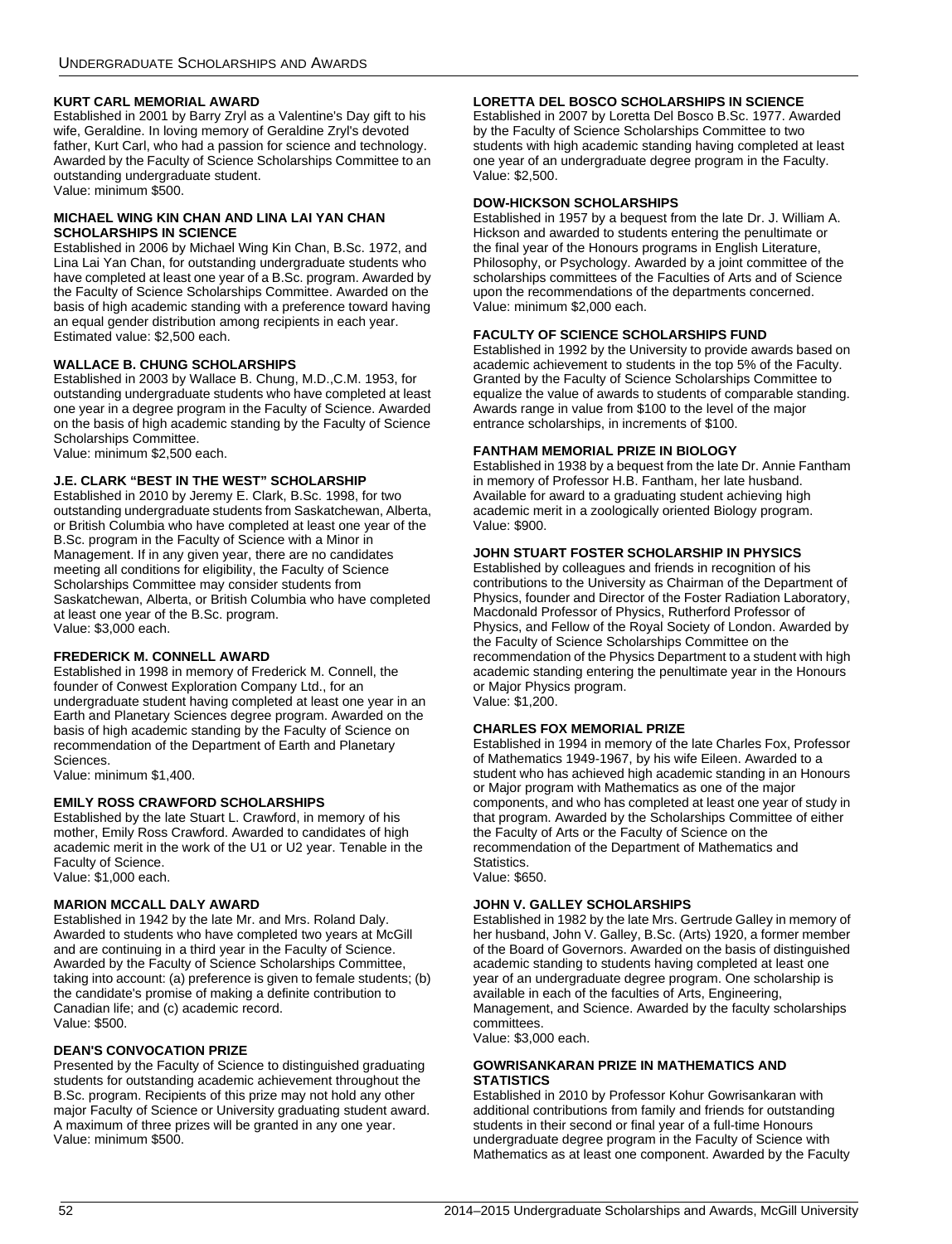of Science upon the recommendation of the Department of Mathematics and Statistics. Value: \$1,000.

### **R.P.D. GRAHAM SCHOLARSHIPS AND MEDALS**

Endowed by former students of Dr. R.P.D. Graham, Professor Emeritus of Mineralogy. One scholarship is available to students entering an intermediate or the final year of the B.Sc. program in Geological Sciences. A second scholarship is available to students entering the second or third year of the B.Eng. program in Mining Engineering. Both scholarships are awarded by the Faculty Scholarships Committees on the recommendation of the chairs of the departments concerned. A bronze medal bearing the likeness of Professor Graham is given to each scholarship winner.

Value: \$4,000 each.

#### **T.I. GURMAN PRIZE**

Established in 1997 by friends and family of T.I. Gurman in honour of his 95th birthday. Awarded by the Faculty of Science Scholarships Committee on the recommendation of the Department of Physics to a student with high academic standing entering the final year in a Major program in Physics. Value: \$850.

#### **HAGERMAN PRIZE**

Established in 1996 by Joan Hagerman, a long-time McGill employee, to recognize distinguished academic standing by a student who is in and will be continuing in an undergraduate degree program. Awarded by the Faculty of Arts Scholarships Committee in odd-numbered years and by the Faculty of Science Scholarships Committee in even-numbered years. Value: \$250.

#### **DAVID HARRIGAN MEMORIAL PRIZE**

Established in 1980 by his classmates, friends, and family in memory of David Harrigan, B.Sc. 1973, M.Sc.A. 1975. Awarded on the recommendation of the Department of Earth and Planetary Sciences to a student with high standing in the Master of Science-Applied course, or to a similarly qualified graduate or undergraduate student with an interest in geochemistry. Value: \$800.

#### **DR. WILLIAM H. HATCHER PRIZE IN CHEMISTRY**

Established by the Department of Chemistry in 1958 and awarded to the student with highest standing in Elementary Organic Chemistry, in which Dr. Hatcher lectured for so many years. Value: \$150.

#### **CELIA HENDLER SCHOLARSHIP IN PSYCHOLOGY**

Established in 2010 through the bequest of Dr. Sue Hendler in honour of her sister Celia Hendler, B.A. (Psychology) 1980 for outstanding undergraduate students who are entering the U3 year of the B.Sc., B.A., or B.A. & Sc. degree in Psychology. Preference will be given to students who have demonstrated an interest in child or adolescent psychology. Awarded based on academic merit by either the Faculty of Science or the Faculty of Arts upon recommendation of the Department of Psychology. Value: varies.

#### **WILLIAM HENRY HOWARD SCHOLARSHIPS**

Six scholarships bequeathed in 1955 by the late Mrs. Florence P. Howard in memory of her husband. Open to undergraduate and graduate students in Metals and Materials Engineering, Chemical Engineering, and Geology. Two scholarships awarded upon the recommendation of the Department of Earth and Planetary Sciences for scholastic ability and general promise. Value: \$2,500 each.

#### **JEFFERY SCHOLARSHIPS IN SCIENCE**

Established in 2008 by Mrs. Cynthia Jeffery, B.Sc. 1951, and Dr. W. Gordon Jeffery, Ph.D. 1959, for outstanding undergraduate students who have completed at least one year of a B.Sc. program with a preference for students who are studying in the

Department of Earth and Planetary Science. Awarded on the basis of high academic standing by the Faculty of Science Scholarships Committee. Estimated value: \$2,000 each.

#### **KALYON PRIZE IN SCIENCE**

Established in 2001 by Safiye and Dilhan Kalyon, M.Eng. 1977, Ph.D. 1980, to recognize excellence and distinguished academic standing, in the first instance, in the Department of Biochemistry. Awarded by the Faculty of Science Scholarships Committee on the recommendation of the Department of Biochemistry to an outstanding undergraduate student. Preference shall be given to female students with high academic standing entering the final year of an Honours Biochemistry Program. In the case where a suitable candidate cannot be found in the Department of Biochemistry, top students in other Honours programs in the Faculty of Science shall be considered, with preference being given to female students. In this case, the recommendation will be made by the Science Scholarships Committee. Value: minimum \$500.

### **ARTHUR AND CRYSTAL LAU SCHOLARSHIP**

Established in 2004 by Arthur Lau, B.Arch. 1962 and Crystal S.C. Soo Lau, B.Sc. 1962, M.Sc. 1964, for an outstanding undergraduate student who has completed at least one year of a B.Sc. program. Awarded by the Faculty of Science Scholarships Committee on the basis of high academic standing. Preference shall be given to an international student. Value: \$2,000.

#### **FREDERIC J. LEMAISTRE AWARD**

To the student achieving the highest academic merit in U2 of the Chemistry Major Program. Awarded on the recommendation of the Department of Chemistry. Value: \$1,000.

#### **ROBERT H. LENNOX AND ELIZABETH GRAHAM LENNOX SCHOLARSHIPS IN SCIENCE AND IN NURSING**

Established in 2007 by Elizabeth Graham Lennox, RN(RVH), in memory of her husband, Robert H. Lennox, B.Sc. 1941, M.D.,C.M. 1943, Dip. Med. 1946, RCNVR. One scholarship to be awarded to an outstanding undergraduate student in the Faculty of Science who has completed at least one year of a B.Sc. program and a second to be awarded to an outstanding undergraduate student who has completed at least one year of the B.Sc.(N.) program. Awarded on the basis of high academic standing with a preference to international students selected, respectively, by the Faculty of Science Scholarships Committee and the Ingram School of Nursing Scholarships Committee. Estimated value: \$2,500 each.

#### **LOGAN SCHOLARSHIPS**

Four scholarships for Geological Sciences and Biology. Open to students entering an intermediate year or the final year of the undergraduate course. Awarded on the recommendations of the Departments. Value: \$1,000 each.

#### **SIR WILLIAM MACDONALD SCHOLARSHIPS**

Two scholarships open to all students entering an intermediate year or the final year. Value: \$800 each.

#### <span id="page-53-0"></span>**ANNIE MACINTOSH PRIZE**

Endowed by friends and pupils of the late Annie Macintosh and by a special gift of the late Miss I.G. Macintosh. Offered as a prize or prizes to female students in such subject or for such work as the Faculty may determine. Value: \$700.

#### **JUDITH MAPPIN SCHOLARSHIP IN ENVIRONMENT**

Established in 2000 by Judith Mappin, B.Sc. 1950. Awarded, on the basis of academic excellence, by the Faculty of Science Scholarships Committee, on recommendation from the McGill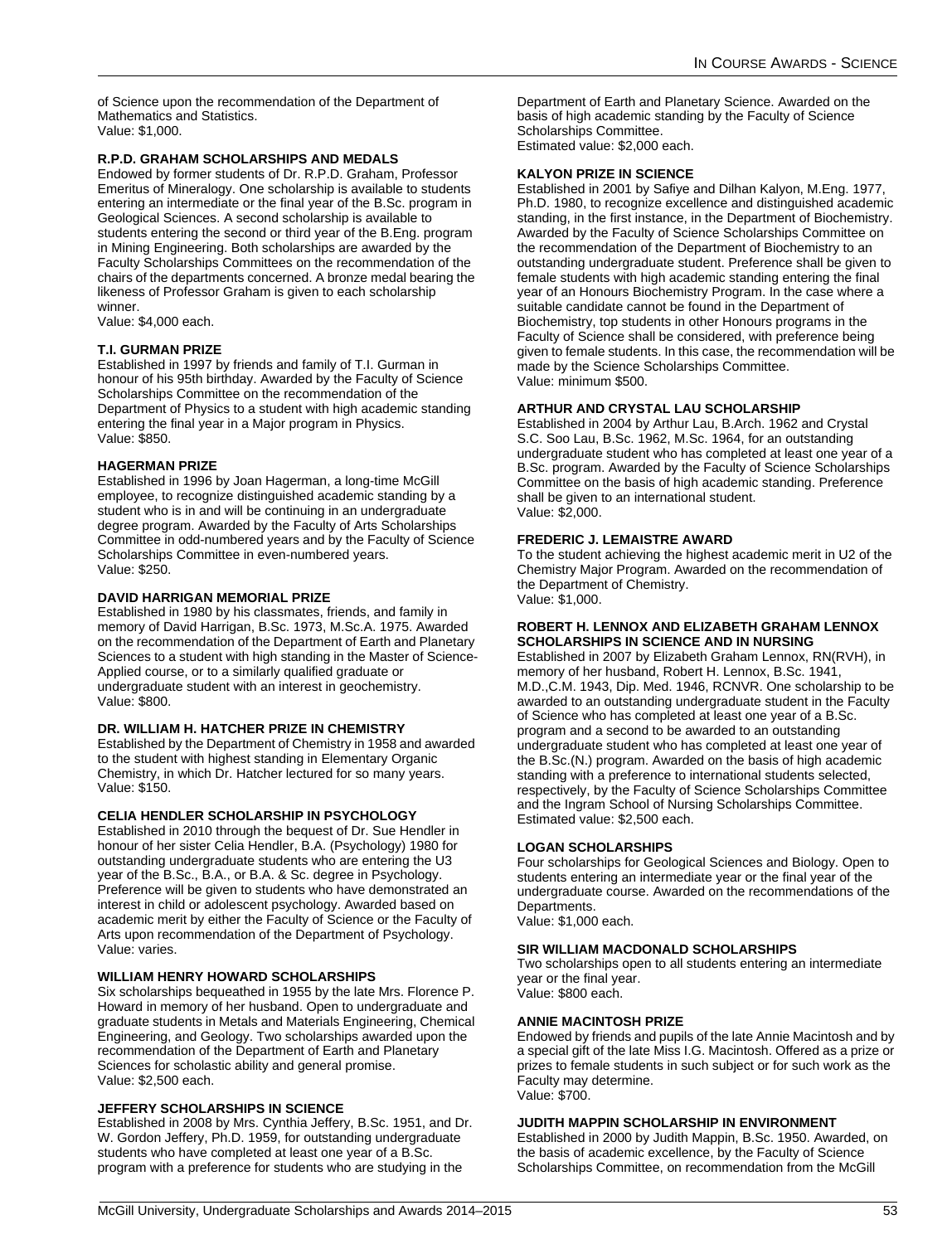School of Environment, to an undergraduate student in the B.Sc. program of the MSE who has completed at least one year of study.

Value: minimum \$3,000.

#### **J.S. MARSHALL PRIZE**

Established in 1995 by alumni contributions to the Department of Atmospheric and Oceanic Sciences to honour the memory of Professor Stewart Marshall. Awarded annually or at the discretion of the Department to a graduating student in Atmospheric and Oceanic Sciences who had demonstrated academic achievement and initiative, exemplifying the scientific excellence that was the goal of Professor Marshall's teaching. Value: \$300.

### **MAURICE A. MASSÉ MEMORIAL AWARD**

Established in 2002 by a bequest from Maurice A. Massé for outstanding undergraduate students having completed at least one year in a degree program in the Faculty of Science. Awarded by the Faculty of Science Scholarships Committee on the basis of academic merit. Preference shall be given to female students. Value: minimum \$1,250.

### **JAMES F. MATHISON SCHOLARSHIP**

Established in 1993 in honour of James F. Mathison, Ph.D. 1956, by his wife Daisy Mathison in recognition of more than 30 years outstanding service as a faculty member in McGill's Department of Physics. The scholarship is awarded on the basis of distinguished academic standing to a student enrolled in the Honours Physics program. Academic standing is of primary importance. Awarded by the Faculty of Science Scholarships Committee upon the recommendation of the Department of Physics.

Value: minimum \$3,000.

### <span id="page-54-0"></span>**MCGILL ALUMNAE CARRIE DERICK SCHOLARSHIP**

Established in honour of the late Professor Carrie M. Derick, B.A. 1890, first woman professor at McGill. Awarded to a distinguished woman student. Tenable in the Faculty of Science. Value: \$2,000.

#### <span id="page-54-1"></span>**MCGILL ALUMNAE OCTAVIA GRACE RITCHIE ENGLAND SCHOLARSHIP**

Established in 1979 in memory of the late Octavia Grace Ritchie England, first woman Valedictorian. Awarded to a distinguished student with preference to women. Tenable in the Faculty of Science.

Value: \$2,000.

#### **MCGILL ALUMNAE SOCIETY PRIZE**

Presented upon graduation to a distinguished student for excellence and high academic standing. Preference given to female students. Value: \$150.

#### **MAJOR HIRAM MILLS SCHOLARSHIP**

One or more scholarships for students entering the final year in Anatomy, Biochemistry, Biology, Microbiology and Immunology, Physiology, or Psychology. Value: \$200 each.

#### **ANNE MOLSON PRIZE IN CHEMISTRY**

For award to a graduating student achieving high academic merit in the Honours program in Chemistry. Value: \$400.

#### **ANNE MOLSON SCHOLARSHIP**

Open only to students in the Physical Sciences proceeding from the penultimate year into the final year. Awarded on the recommendation of the Departments of Physics, Chemistry, and **Mathematics** Value: \$1,200.

#### **MONTREAL WOMEN'S ASSOCIATION OF THE CANADIAN INSTITUTE OF MINING, METALLURGY, AND PETROLEUM BURSARIES**

Two bursaries for students in Geological Sciences. Awarded on the recommendation of the Department of Earth and Planetary Sciences. Preference will be given to women students. Value: \$800 each.

### **MOYSE TRAVELLING SCHOLARSHIPS**

Eligibility: Founded by the late Right Honourable Lord Atholstan, to commemorate the "splendid services of Dr. Charles E. Moyse, for forty-two years as Professor of English, during sixteen of which he was Dean of the Faculty of Arts and Vice-Principal of the University". Two one-year scholarships are awarded. One scholarship will be awarded by the Faculty of Arts and the other by the Faculty of Science. In the absence of applicants of sufficient merit in either of the Faculties, applicants from final years in other undergraduate faculties, or graduate students may be considered. Holders must devote the year of tenure to advanced study, preferably in a British or European university, but not to the exclusion of other institutions approved by the Faculty of Arts or of Science. Applicants must be available for interviews during the first two weeks of May.

#### Value: Arts & Science - \$11,000.

Deadline: April 1 at Office of Dean of Arts or Dean of Science. Application: For Arts, see [www.mcgill.ca/arts/awardsgrants](http://www.mcgill.ca/arts/awardsgrants/); for Science, see [www.mcgill.ca/science/student/moyse](http://www.mcgill.ca/science/student/moyse/). Further information on application procedures and forms are available from the Offices of the Deans of Arts and Science (see the Student Affairs Office at: Dawson Hall, Room 110, McGill University, 853 Sherbrooke Street West, Montreal, Quebec, H3A 0G5; telephone: 514-398-4210; fax: 514-398-7185).

#### **E.G.D. MURRAY PRIZE IN MICROBIOLOGY**

Established by friends, students, and colleagues of the late Professor E.G.D. Murray to perpetuate his name at McGill. Awarded to a graduating student achieving high academic merit in the Honours program in Microbiology and Immunology. Value: \$150.

#### **BORIS MUSKATOV PRIZE IN PSYCHOLOGY**

Endowed by Miss Serafima Muskatov in memory of her brother, Boris Muskatov, who died on January 7, 1948, while a student. Offered to a student who has completed the penultimate year in the Faculty of Arts or of Science and has done the best work in Psychology. Awarded on the recommendation of the Department of Psychology by whichever Faculty Scholarships Committee is appropriate. Value: \$350 in books.

#### **ROBERT NICHOLLS SCHOLARSHIP**

Established in 1998 by Eleanor Nicholls, B.A. 1970, Ph.D. 1994, in honour of her father, Robert V.V. Nicholls, O.C., B.Sc. 1933, M.Sc. 1935, Ph.D. 1936, former Professor of Chemistry. Awarded by the Faculty of Science Scholarships Committee to a student with high academic standing having completed at least one year of studies.

Value: \$3,000.

### **DIKRAN OHANNESSIAN SCHOLARSHIPS IN SCIENCE**

Established in 2007 by Dikran Ohannessian, B.Sc. 1976. Awarded by the Faculty of Science Scholarships Committee to two students with high academic standing having completed at least one year of an undergraduate degree program in the Faculty.

Value: \$2,500 each.

#### **OSISKO SCHOLARSHIPS IN EARTH AND PLANETARY SCIENCES**

Established in 2009 by Robert Wares, B.Sc. 1979 Honours, for one or more outstanding undergraduate students who have completed at least one year of the B.Sc. program in the Department of Earth and Planetary Sciences in the Faculty of Science. Awarded by the Faculty Scholarships Committee upon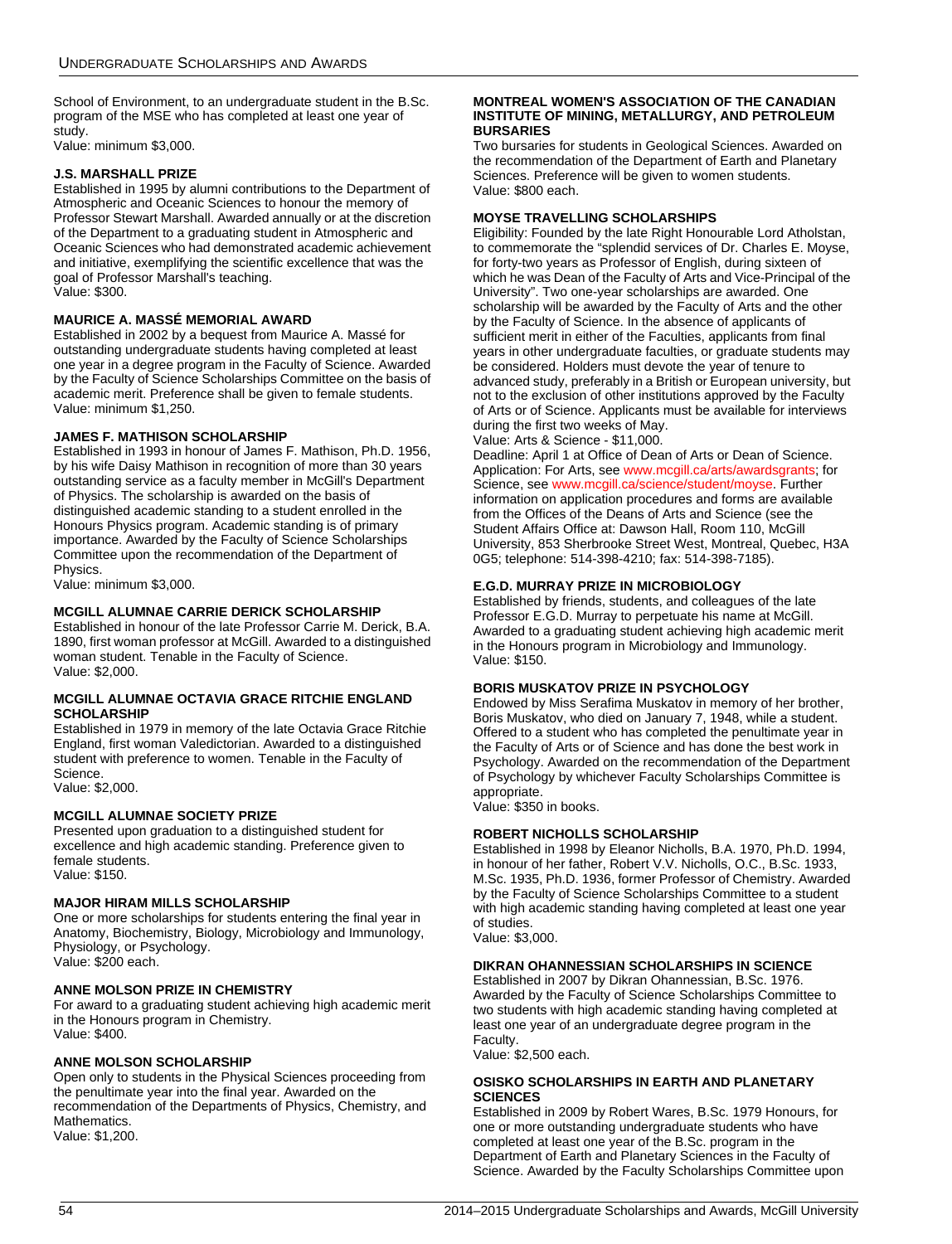recommendation from the Department of Earth and Planetary Sciences. Value: varies.

#### **PENHALLOW PRIZE IN BIOLOGY**

Endowed by the Arts Undergraduate Society in 1911, for a graduating student whose complete record shows the highest merit in Biology. At least 24 credits in the subject must have been taken and Honours students in Biology will receive preference. Awarded on the recommendation of the Department of Biology. Value: \$600.

#### **PENHALLOW SCHOLARSHIP IN BIOLOGY**

Open to students entering an intermediate year or the final year of the undergraduate course. Awarded on the recommendation of the Department of Biology. Value: \$1,000.

#### **GEORGE AND LIDIA PETRAS SCHOLARSHIPS IN SCIENCE**

Established in 2006 by Paul J. Petras, B.Sc. 1975, in loving memory of his parents, George and Lidia Petras. Awarded by the Faculty of Science Scholarships Committee on the basis of academic merit to students who have completed at least one year of an undergraduate degree program in the Faculty. Value: \$2,500 each.

#### **E.R. POUNDER PRIZE IN PHYSICS**

Established in 1989 by colleagues and friends of Emeritus Professor E.R. Pounder, Fellow of the Royal Society of Canada, in recognition of his distinguished services to the Department. Awarded by the Faculty of Science Scholarships Committee on the recommendation of the Department of Physics to a student with high academic standing upon completion of the first year of the Physics program.

Value: \$200.

#### **PRINCE OF WALES SCHOLARSHIP**

Two scholarships, open to students proceeding from the penultimate year into the final year. Awarded for general distinction by the Faculty of Science on the student's complete academic record.

Value: \$2,000 each.

### **CLIFFORD B. PURVES PRIZE IN CHEMISTRY**

Established by the McGill Student Chapter of the Chemical Institute of Canada in memory of the late Professor Clifford B. Purves. Awarded on the recommendation of the Department of Chemistry, to the graduating student achieving the highest academic merit in the Chemistry Major Program. Value: \$1,300.

#### **THE RACEY PRIZE**

Established in 2006 by a McGill alumna, B.A. 1951, to recognize and promote outstanding scholarship in the Arts and Sciences by an undergraduate student pursuing a B.A. & Sc. Degree. Awarded by the Faculty of Arts Scholarships Committee and the Faculty of Science Scholarships Committee to an outstanding student with the highest academic standing entering the final year.

Estimated value: \$1,000.

#### **JANE REDPATH EXHIBITION**

Two awards founded in 1868 by the late Mrs. Redpath to maintain an exhibition in Arts and Science. Awarded on the results of the initial year to the B.A. or B.S.W. student and to the B.Sc. student with the highest average on the year's work. One award to be made by each of the appropriate Faculty Scholarships Committees.

Value: \$350 each.

#### **REDPATH MUSEUM EXCELLENCE AWARD**

Established in 2013 by the Redpath Museum to a student in the Minor Natural History program who has demonstrated a combination of outstanding leadership qualities, service and

academic standing. Nominations should be sent to the Redpath Museum Curriculum Committee by January 30 of the graduating year. Awarded by the Faculty of Science Scholarships Committee on the recommendation of the Director of the Redpath Museum. Value: varies.

### **CARL REINHARDT SCHOLARSHIPS AND BURSARIES**

Established from the estate of Carl Reinhardt. To be used for scholarships or bursaries for undergraduate students in the Departments of Physics and Earth and Planetary Sciences, and for scholarships or bursaries or in the support of their research for graduate students. Awards are made by the Fellowships Office, Faculty of Graduate Studies and Research, on the recommendations of the Chairs of the departments concerned. Any amount not used by one of the departments in any year may be taken up by awards in the other department if suitable candidates are available.

#### **FRANK RIGLER PRIZE IN ECOLOGY**

Established by friends and colleagues of the late Professor Frank H. Rigler to honour his many contributions to a scientific ecology. Awarded on the recommendation of the Department of Biology for excellence in ecology to a student entering or completing the final year.

Value: \$750.

#### **R.F. ROBERTSON AWARD IN PHYSICAL CHEMISTRY**

Established in 1983 by friends and family, in memory of Roderick F. Robertson to commemorate his lifelong interest in the teaching of physical chemistry. Awarded on the recommendation of the Department of Chemistry to the student with the best performance in the advanced Physical Chemistry laboratory course.

Value: \$650.

### **R.F. ROBERTSON PRIZE IN CHEMISTRY**

Established in 1989 by friends and family in memory of Roderick F. Robertson to commemorate his lifelong interest in the teaching and administration of the undergraduate Chemistry program. Awarded by the Faculty of Science Scholarships Committee on the recommendation of the Department of Chemistry to the graduating student achieving the highest academic merit in the Honours Chemistry program. Value: \$500.

#### **MURIEL ROSCOE PRIZE IN BIOLOGY**

Established in 1981 by Dr. and Mrs. Hirsh Rosenfeld in honour of Professor Muriel Roscoe. Awarded to a graduating student of high academic merit in Biology on the recommendation of the Department of Biology. Value: \$400.

#### **EDWARD ROSENTHALL MEMORIAL PRIZE IN MATHEMATICS**

Established in 1985 by family, friends, and colleagues of the late Professor Edward Rosenthall to commemorate his contribution to the Department of Mathematics and to the teaching of Mathematics. Awarded to an undergraduate student in high standing in a mathematics program by the Scholarships Committee of the Faculty of Arts or Science upon the recommendation of the Department of Mathematics and Statistics.

Value: \$1,000.

#### **SCIENCE CLASS OF 1965 SCHOLARSHIP**

Established in 2006 by the Faculty of Science Class of 1965. Awarded by the Faculty of Science Scholarships Committee on the basis of academic standing to a student or students who have completed at least one year in the undergraduate degree program.

Estimated value: \$2,500.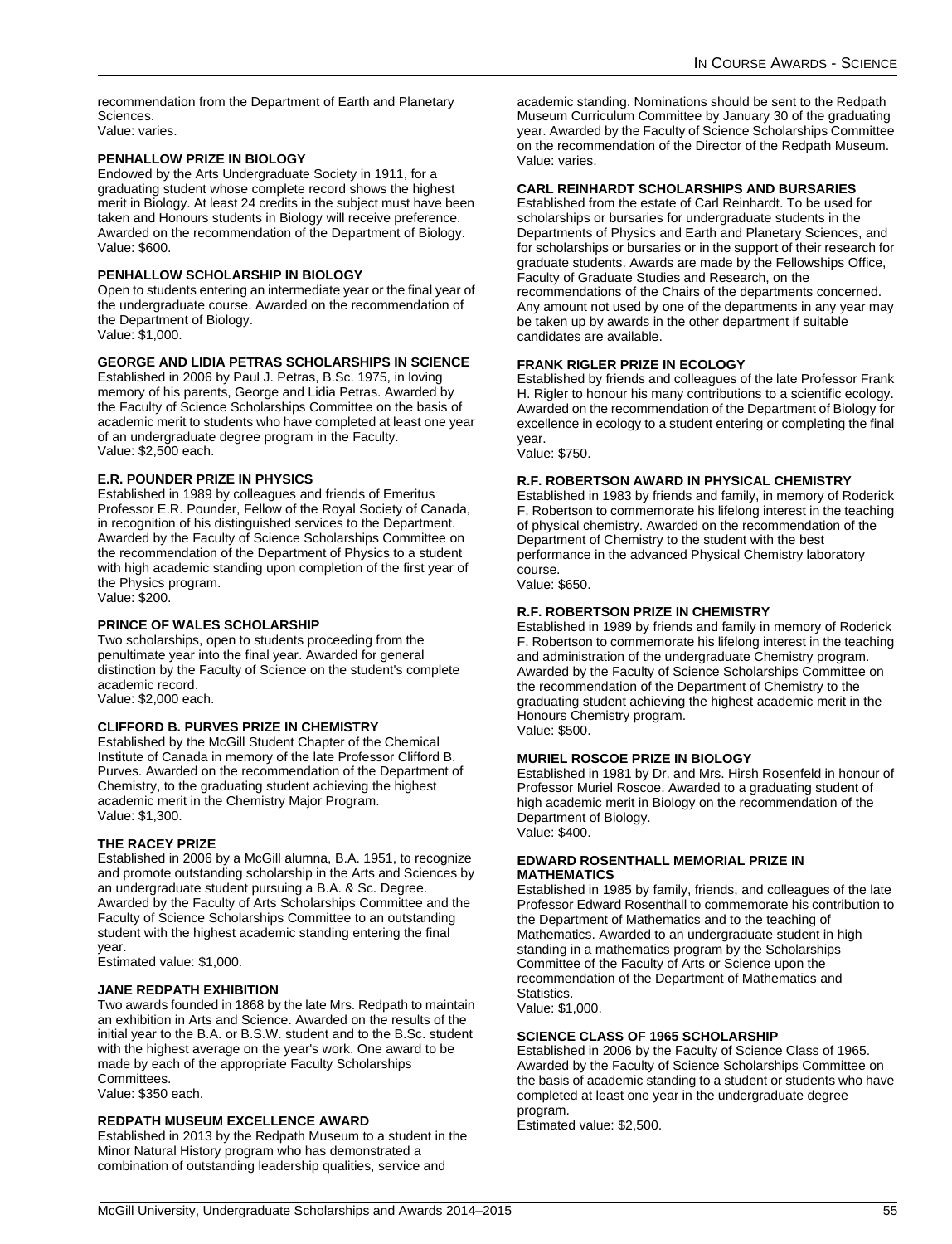### **DR. BERNARD SHAPIRO SCHOLARSHIPS**

## 蘇博能博士獎學金

Two scholarships, established in 1998 by a generous gift from a McGill graduate of Chemical Engineering (Class of 1959), from Hong Kong, in honour of the 15th Principal of McGill University. Awarded by the Faculty of Science Scholarships Committee to deserving students who have completed at least one year of studies in the Faculty of Science. Value: varies.

### **ALAN SHAVER SCHOLARSHIPS**

Two scholarships established in 2005 by members of the Faculty of Science Advisory Board, Faculty, Staff, Students, Alumni, and other friends of the Faculty in honour of Alan Shaver, Dean of Science from 1995-2005. Awarded by the Faculty of Science Scholarships Committee to outstanding students who have completed at least one year of a B.Sc. program in the Faculty of Science.

Value: minimum \$2,000 each.

#### **GARNET AND JANE SHAVER VETERAN'S SCHOLARSHIP**

Established in 2003 by Dr. Alan Shaver, former Dean of the Faculty of Science, in honour of his parents, Garnet and Jane Shaver, both of whom were veterans of World War II. Awarded to an outstanding undergraduate student who has completed at least one year of a B.Sc. program on the basis of high academic standing by the Faculty of Science Scholarships Committee. Estimated value: \$2,000.

#### **RICHARD AND MARY SHAW SCHOLARSHIPS IN SCIENCE**

Established in 2007 by Richard A. Shaw, Q.C., B.Sc. 1966, and Mary E. Shaw for outstanding undergraduate students who have completed at least one year of a B.Sc. program. Awarded on the basis of high academic standing by the Faculty of Science Scholarships Committee. Estimated value: \$2,500 each.

### **ANNA AND ROBERT SKOMOROSKI PRIZES IN SCIENCE**

Established in 2006 through a bequest by Anna Skomoroski, in memory of Anna Skomoroski and her son, Robert Skomoroski, B.Sc. 1953. Awarded by the Faculty of Science to distinguished graduating students for outstanding academic achievement throughout the B.Sc. program. Recipients of this prize may not hold any other major Faculty of Science or University graduating student award.

Estimated value: \$500 each.

#### **DR. BRIAN C. SMITH PRIZE**

Established in 2001 by Karin Hilker in honour of her late husband, along with friends of Dr. Brian C. Smith, M.Sc. 1979. Dr. Smith came to McGill as a postgraduate fellow in the Physics Department, having completed his Ph.D. in theoretical nuclear physics at McMaster University in 1975. He worked as a research associate until he decided to enter McGill's Computer Science program in 1977. Awarded by the Faculty of Science Scholarships Committee to an outstanding undergraduate student who has completed at least one year of study. Value: minimum \$500.

#### **SOCIETY OF CHEMICAL INDUSTRY MERIT AWARDS**

Three Merit Awards consisting of inscribed plaques awarded to the graduating students who achieve the best results in: (a) the B.Sc. course with Honours Chemistry, or Joint Honours in Chemistry and some related science; (b) the B.Eng. course in Chemical Engineering; (c) the Honours course in Biochemistry. Awarded by the Scholarships Committees of the Faculties of Science and Engineering, on the recommendation of the Chairs of the departments concerned.

#### **MURIEL SYKES MEMORIAL AWARD**

Established in 1991 by a bequest from the late Katherine Muriel Sykes Noseworthy. Awarded for high academic standing, to a student continuing in the Faculty of Science, by the Faculty of Science Scholarships Committee. Value: \$300.

#### **JURATE TANNER SCHOLARSHIP IN SCIENCE**

Established in 2012 by a bequest from the late Dr. Jurate Tanner, B.Sc. 1952, M.Sc. 1954, Ph.D. 1956, for an outstanding undergraduate student who has completed at least one year of a B.Sc. program. Awarded on the basis of high academic standing by the Faculty of Science Scholarships Committee. Preference will be given to women students. Value: varies.

### **DR. JOSEPH TANZMAN AWARD**

Established in 1975 in honour of Dr. Joseph Tanzman, M.D. 1927, and to be awarded to a medical student in any given year from the Province of New Brunswick, as a preference. If in any year no such candidate is available, the award may be made to any deserving student in the Faculty of Science. Awarded by the Scholarships Committee of the Faculty of Medicine or Science as the case may be.

#### **EMANUEL TAVARES MEMORIAL PRIZE**

Established by Mr. Anabal C. Tavares in memory of his son, Emanuel, who died on March 13th, 1985 while a McGill student. Awarded to a graduating student with high standing in the Faculty of Arts or the Faculty of Science. The prize will be given in each faculty in alternate years beginning with the Faculty of Arts in June 1987. Awarded by the Faculty Scholarships Committees. Value: \$175.

#### **ALAN AND HARRIET SUSIE TENENHOUSE SCHOLARSHIP IN SCIENCE**

Established in 2009 by Alan Tenenhouse, B.Sc. 1955, Ph.D. 1959, and M.D.,C.M. 1962, and Harriet Susie Tenenhouse, B.Sc. 1961, M.Sc. 1963, and Ph.D. 1972, for outstanding undergraduate students who have completed at least one year of the B.Sc. program in the Faculty of Science. Awarded on the basis of high academic standing by the Faculty of Science Scholarships Committee. Value: varies.

#### **DR. KATHLEEN TERROUX PRIZES IN PHYSIOLOGY**

Established in 1981 to honour Dr. Kathleen Terroux's outstanding contribution to the teaching of physiology and her devoted counselling to generations of students. Three prizes are awarded to students graduating with the B.Sc. degree in Physiology for outstanding overall performance and especially for high achievement in physiology courses. Awarded on the recommendation of the Department. Value: \$400 each.

#### **JOHN M. WALKLEY JR. R.C.N.V.R. MEMORIAL AWARD**

Awarded to the student achieving the highest academic merit in the penultimate year of the Honours Chemistry Program. Awarded on the recommendation of the Department of Chemistry. Value: \$850.

#### **P.R. WALLACE PRIZE IN PHYSICS**

Established in 1989 by colleagues and friends of Emeritus Professor P.R. Wallace, Fellow of the Royal Society of Canada, in recognition of his outstanding contribution to the Department. Awarded by the Faculty of Science Scholarships Committee on recommendation of the Department of Physics to a graduating student who has shown marked aptitude for studies in theoretical physics.

Value: \$200.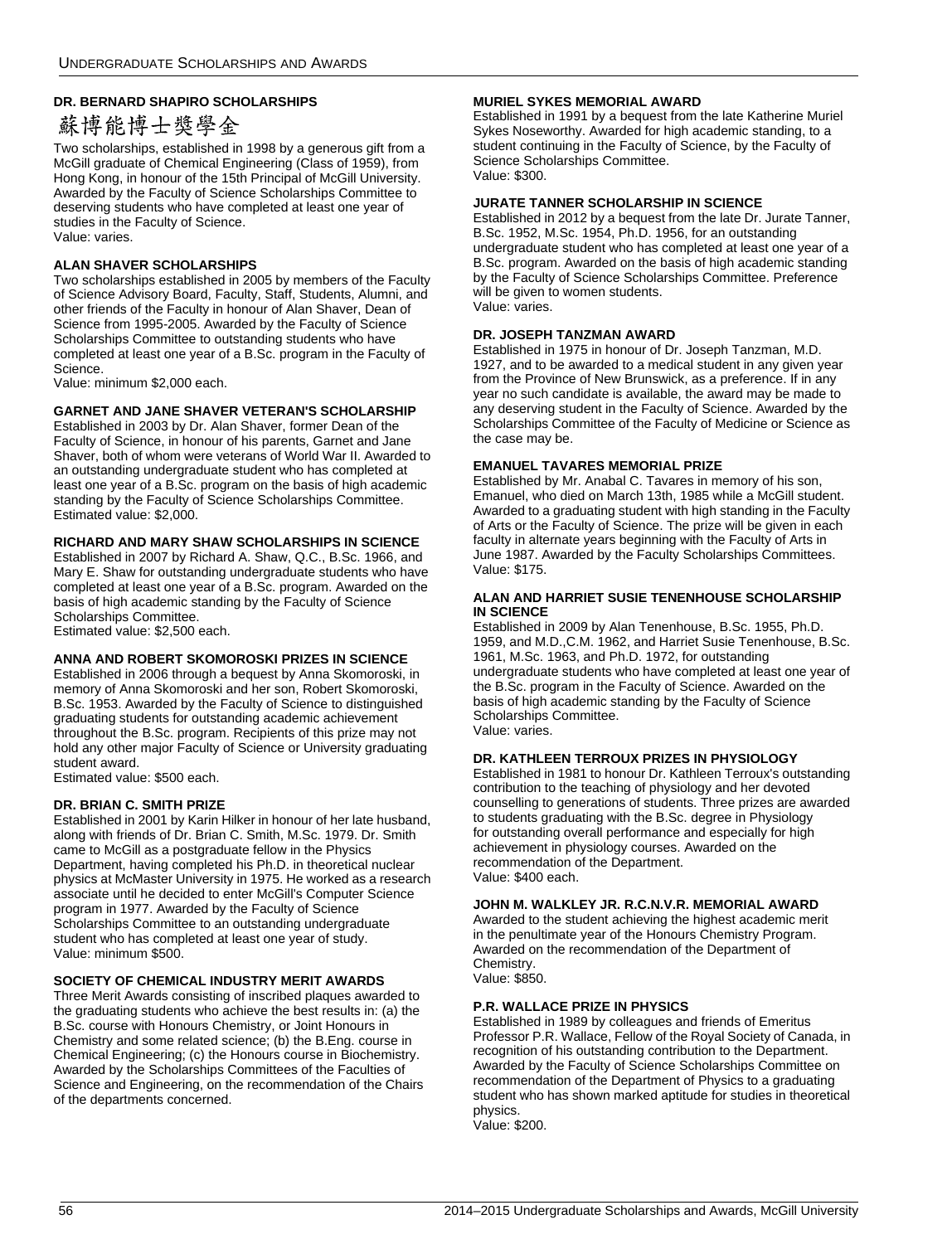#### **DR. RICHARD AND CAROLINA J. WALLS BEST IN THE WEST SCHOLARSHIP IN EARTH AND PLANETARY SCIENCES**

Established in 2008 by Dr. Richard Walls, Ph.D. 1978 and Carolina J. Walls, B.Sc. 1985, to highlight academic achievement of undergraduate students. Awarded by the Faculty of Science Scholarships Committee on recommendation from the Department of Earth and Planetary Sciences to an outstanding second-year student, majoring in Earth and Planetary Sciences. Open to all Canadian students with preference given to those students from Saskatchewan, Alberta, or British Columbia. Value: \$4,000.

### **HORACE WATSON PRIZE**

Awarded by the Faculty of Science Scholarships Committee to the winner of the Horace Watson Medal for the highest standing in the Honours Physics program. Value: \$1,000.

### **G. STAFFORD WHITBY PRIZE IN POLYMER CHEMISTRY**

Established in 1981 by Dr. Jacob Dolid in honour of the late Professor G. Stafford Whitby. Awarded, on recommendation of the Department of Chemistry, to the undergraduate student with the highest grade in the Introductory Polymer Chemistry course. Value: \$350.

### **ROBERT W. WILSON SCHOLARSHIPS IN SCIENCE**

Established in 2006 by Robert W. Wilson, B.Sc. 1971, for outstanding undergraduate students who have completed at least one year of a B.Sc. program. Awarded on the basis of high academic standing by the Faculty of Science Scholarships Committee.

Value: \$2,500 each.

### **WOMEN ASSOCIATES OF MCGILL SCHOLARSHIP**

For high academic standing to an undergraduate student having completed at least one year in the B.Sc. program. Value: varies.

### **GARNET A. WOONTON PRIZE IN PHYSICS**

Established in 1984 in memory of the late Professor Garnet A. Woonton by friends in the Department of Physics in recognition of his service to the Department and to physics as scientist and teacher. Awarded to a student with high academic standing in the work of the U1 year in the Physics program. Awarded on the recommendation of the Department of Physics. Value: \$500.

### **DOROTHY OSBORNE XANTHAKY SCHOLARSHIPS**

Two scholarships, bequeathed in 1993 by the late Dorothy Xanthaky. Awarded on the basis of distinguished academic standing to students who have completed at least one year of an undergraduate program in the Faculty of Science. Awarded by the Faculty of Science Scholarships Committee. Value: \$1,500 each.

### **DR. DALE ELAINE ZILBERT MEMORIAL PRIZE**

Established in 1999 by Ms. Nina Politzer and Dr. Arthur Zilbert, B.Sc. 1970, to honour the memory of their sister, Dr. Dale Elaine Zilbert. Awarded on the basis of academic excellence by the Faculty of Science Scholarships Committee, on the recommendation of the Department of Psychology, to a student who has completed at least one year of study. Value: minimum \$500.

### **MEDALS**

The following medals are awarded to the graduating students who stand highest in the First Class Honours List of the subjects named, provided the Faculty so recommends to Senate:

### **LOGAN GOLD MEDAL**

Established in 1864 by a donation from Sir W.E. Logan for Geology or Solid Earth Geophysics.

### **MAJOR HIRAM MILLS MEDALS**

Established in 1882 by a bequest from Major Hiram Mills for Biological Sciences. Two medals for award to students graduating with First Class Honours. One medal will be available for students in Biology, Psychology, or Microbiology and Immunology and the other for Anatomy, Biochemistry, or Physiology. In the event that there is not a suitable candidate in one of the areas in any year, a second medal may be given in the other area.

### **ANNE MOLSON GOLD MEDAL**

Established in 1864 by a donation from Mrs. Molson of Belmont Hall for Mathematics and Natural Philosophy.

### **HORACE WATSON MEDAL**

Established in 1959 by Mr. Jack Watson in memory of his brother for Physics. Awarded to the student graduating with the highest First Class standing in the Honours Physics Course.

### **3.16 School of Social Work**

### **SADIE BATIST ARONOFF MEMORIAL AWARDS**

Two awards, established in 2003 by a bequest from Sadie Batist Aronoff, Dip. Social Work 1930, for outstanding undergraduate students who have completed at least one year in a degree program in Social Work. Awarded on the basis of high academic standing by the Faculty of Arts Scholarships Committee on the recommendation of the School of Social Work. Estimated value: \$2,500 each.

### **JANE HARRIS-VAN GELDER AWARD**

For students or faculty of the McGill School of Social Work to undertake activities (research, service, demonstration project, seminar) in the area of social work and health including mental health. Preference will be given to submissions concerned with the development and advancement of the volunteer and volunteerism in health and mental health care. Applications should be submitted by September 1st to the Director of the School of Social Work that describe the proposed activity in detail, the use to be made of the award monies, and the pertinence of the activity to volunteers and volunteerism in social work and health care. The award winner(s) will be required to submit a report to the Director upon completion of the project and a short précis that may be included in School newsletters and communications. Value: \$750.

### **ESTHER KERRY SCHOLARSHIP**

Established by a generous bequest from Esther Kerry, an active member of the School of Social Work Alumni Committee for many years. Offered each year to a student, entering the B.S.W. programs, who demonstrates academic excellence. Awarded by the Faculty of Arts Scholarships Committee on the recommendation of the School of Social Work. Estimated value: \$2,500.

### **MCGILL ALUMNAE SOCIETY PRIZE**

Presented upon graduation to a distinguished student for excellence and high academic standing. Preference given to female students. Value: \$150.

### **FREDA L. PALTIEL AWARD FOR IMMIGRANT AND MINORITY WOMEN'S HEALTH AND DEVELOPMENT**

For students or faculty of the McGill School of Social Work to undertake a research, service, or demonstration project concerned with the health needs of immigrant and visible minority women and their families. Preference will be given to projects undertaken with the involvement of the intended beneficiaries. Applications should be submitted by September 1st to the Director of the School of Social Work, describing the project in detail, the precise use to be made of the award monies, and the utility of the project in promoting the health of the beneficiary populations. The award winner(s) will submit a report to the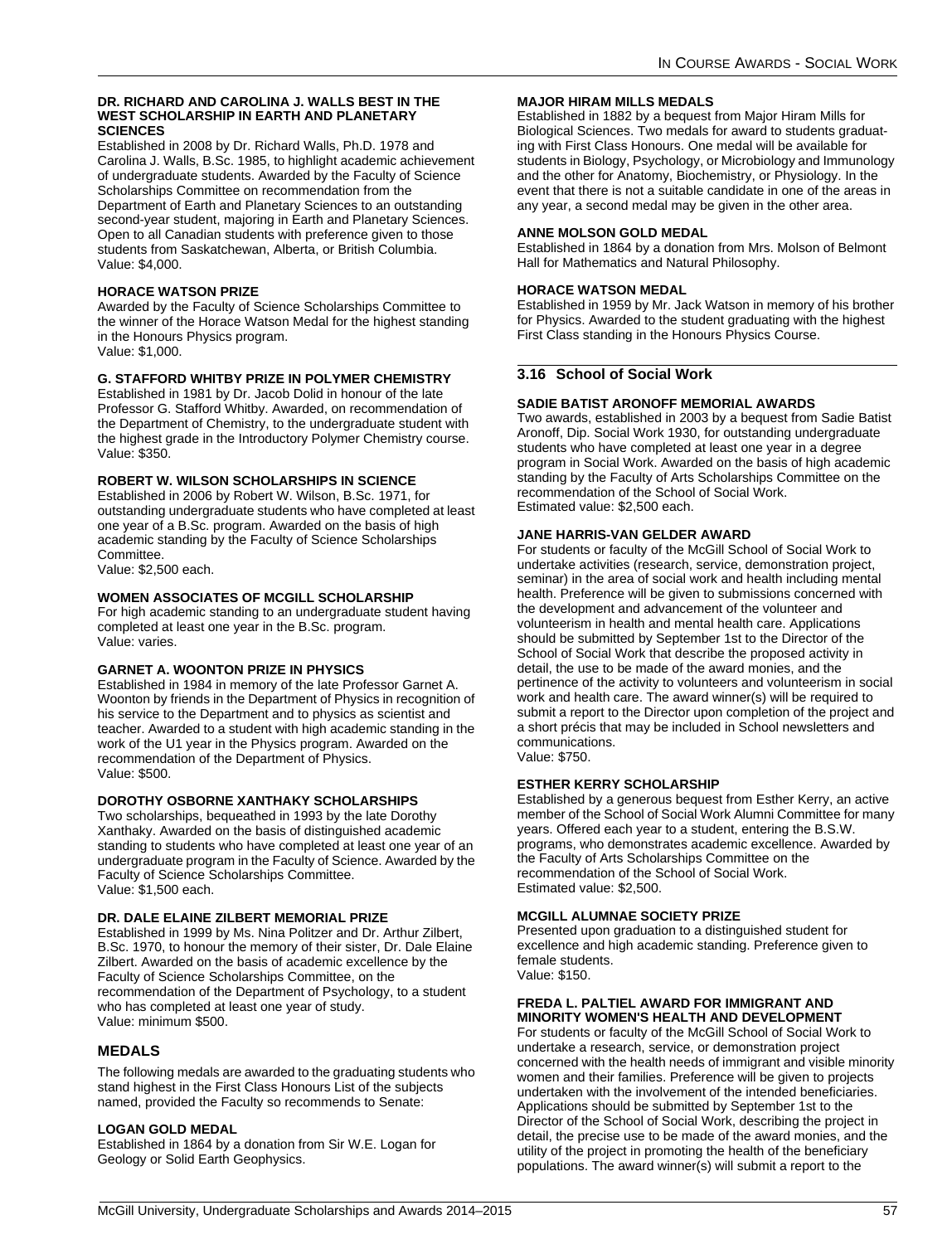Director upon completion of the project, indicating its implications for women's health. Presentation or publication of the report will be encouraged. Value: \$650 biennially.

#### **SCHOOL OF SOCIAL WORK ALUMNI AWARD**

Established in 1986 by the School of Social Work Alumni Committee. Awarded each year by the School of Social Work to the graduating student who has demonstrated outstanding academic and professional performance in the B.S.W. program. Value: \$200.

#### **WOMEN ASSOCIATES OF MCGILL SCHOLARSHIP**

For high academic standing to an undergraduate student having completed at least one year in the B.S.W. program. Awarded by the Faculty of Arts Scholarships Committee on the recommendation of the School of Social Work. Value: varies.

### <span id="page-58-1"></span>**3.17 Restricted Funds**

McGill University no longer accepts endowments for awards which are restrictive in certain respects, such as race, religion, or sex. However, there are some such funds endowed in the past which are still available.

Students who complete in detail the application form for financial aid, obtainable from the Scholarships and Student Aid Office, will be considered automatically for any such funds administered by that office.

**MARGARET JANE ALLAN SCHOLARSHIP** [page 18](#page-18-0).

**EDMUND HENRY BOTTERELL BURSARY** [page 62](#page-62-0).

**DORA FORSYTH PRIZE** [page 20](#page-20-0).

**FROTHINGHAM BURSARIES** [page 67](#page-67-0).

**GREEK STUDENTS BURSARY AND LOAN FUND** [page 79](#page-79-0).

**ANNETTE S. HILL MEMORIAL BURSARIES** [page 68](#page-68-0).

**MCLENNAN-ETHEL HURLBATT SCHOLARSHIP** [page 69](#page-69-0).

**HANNAH WILLARD LYMAN SCHOLARSHIP** [page 22](#page-22-0).

**ANNIE MACINTOSH PRIZE** [page 53](#page-53-0).

**HELEN REYNOLDS BURSARY** [page 74](#page-74-0).

**MURIEL V. ROSCOE BURSARY** [page 74](#page-74-1).

#### **MCGILL ALUMNAE SCHOLARSHIPS**

The following scholarships have been established by the McGill Alumnae Society and are awarded annually to distinguished women students by the appropriate Faculty Scholarships Committees.

#### **GWEN BUCHANAN SCHOLARSHIP** [page 8.](#page-8-0)

**CARRIE DERICK SCHOLARSHIP** [page 54](#page-54-0).

**OCTAVIA GRACE RITCHIE ENGLAND SCHOLARSHIP** [page 54](#page-54-1).

**GEORGINA HUNTER SCHOLARSHIP** [page 23](#page-23-1).

**ETHEL HURLBATT SCHOLARSHIP** [page 35](#page-35-0).

**MABEL KING SCHOLARSHIP** [page 8.](#page-8-1)

**CATHERINE I. MACKENZIE SCHOLARSHIP** [page 23](#page-23-2).

**ISABELLA MCLENNAN SCHOLARSHIP** [page 23](#page-23-3).

**HILDA DIANA OAKELEY SCHOLARSHIP** [page 23](#page-23-4).

**HELEN R.Y. REID SCHOLARSHIP** [page 42](#page-42-0).

**75TH ANNIVERSARY SCHOLARSHIP** [page 35](#page-35-1).

**SUSAN CAMERON VAUGHAN SCHOLARSHIP** [page 23](#page-23-0).

#### **MCGILL ALUMNAE BURSARIES**

Several bursaries, of which the following five are named to honour distinguished women scholars, are provided by the McGill Alumnae Society. The awards are made by the Scholarships and Student Aid Office to female students in financial need who have satisfactory academic standing.

### **ISABEL BRITTAIN BURSARY**

Named in honour of Miss Isabel Brittain, B.A. 1894, M.A. 1911, twice President of the Alumnae Society and former English teacher at the High School for Girls, Montreal.

#### **VIRGINIA CAMERON BURSARY**

Established in 1967 in memory of Miss Alice Virginia Cameron, B.A. 1925, Deputy Registrar of McGill, a former President of the Alumnae Society, Honorary Life Member of the Graduates' Society and a former President of the University Women's Club. Open to female students entering the penultimate year in the Faculty of Arts or of Science at McGill.

#### **EUNICE PATTON HOOVER BURSARY**

Established in memory of the late Mrs. Hoover by her husband and friends.

### **GLADYS MURRAY BURSARY**

Established by the Alumnae Society in memory of the late Mrs. Gladys Murray, for thirty-five years Secretary to the Warden of the Royal Victoria College.

#### **LUCIE TOUREN-FURNESS BURSARY**

Named in honour of Madame A.W. Furness, retired Associate Professor of French at McGill.

### <span id="page-58-0"></span>**4 Financial Assistance**

#### **4.1 General Information**

Applications for McGill bursaries and loans may be accessed through the Financial Aid menu on Minerva. Applicants must arrange for an interview with a Student Aid Counsellor.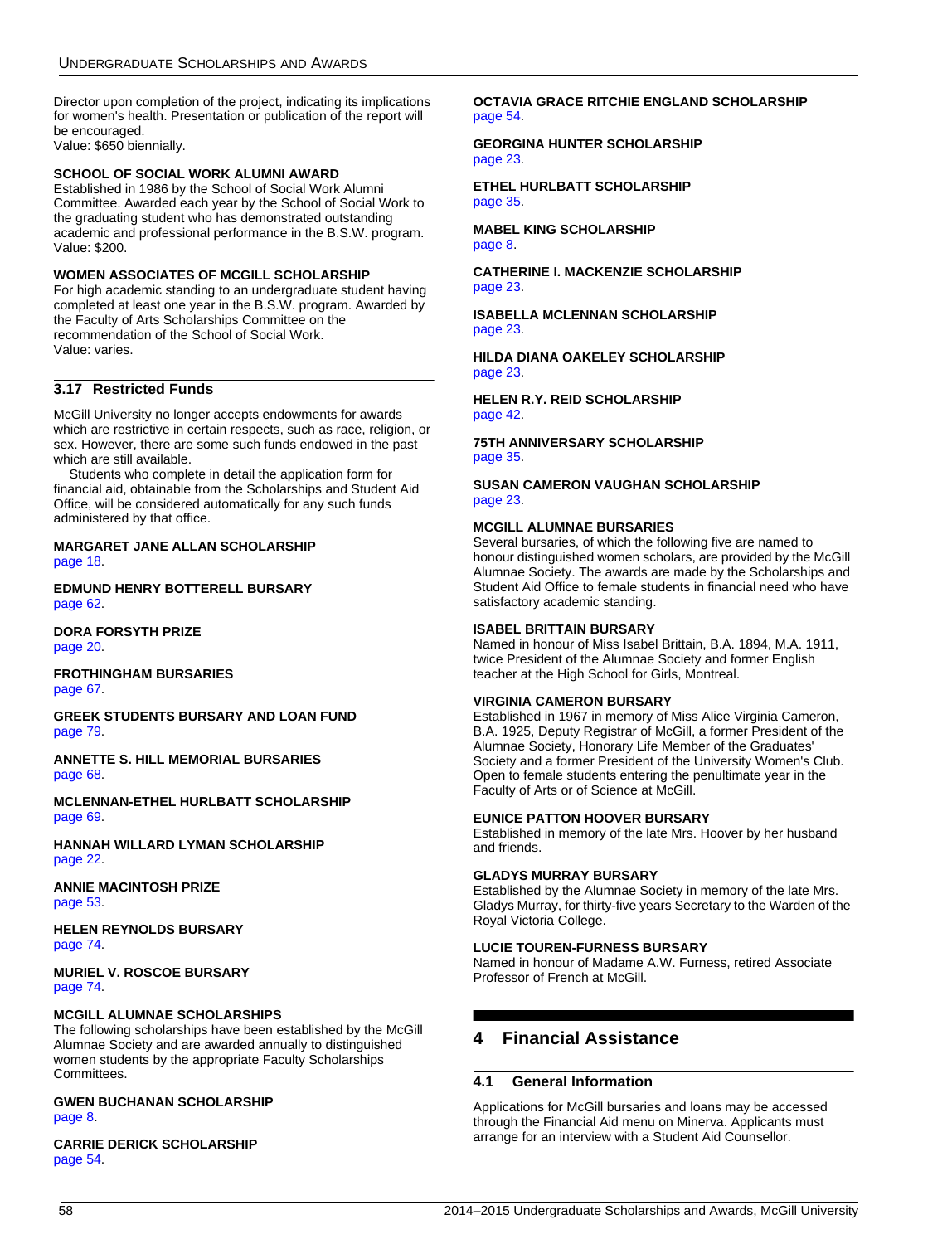Bursaries and loans are granted on the basis of financial need to full-time students in a program of study leading to an undergraduate degree. Financial aid will be granted only if an adequate academic standing is attained.

All applicants for McGill aid must apply for maximum government grants/loans or other assistance for which they are eligible. Canadian and American students can consult a directory of government websites at [www.mcgill.ca/studentaid/government.](http://www.mcgill.ca/studentaid/government/)

Unless otherwise stated, all funds listed in this section are administered by the **Scholarships and Student Aid Office** and inquiries should be made directly to that office.

Graduating students who wish to find out about funding to pursue graduate studies should consult the *Graduate Fellowships and Awards Calendar* at [www.mcgill.ca/students/courses/](http://www.mcgill.ca/students/courses/calendars/) [calendars](http://www.mcgill.ca/students/courses/calendars/) or visit the website at: [www.mcgill.ca/gps.](http://www.mcgill.ca/gps/)

#### **4.2 Federal and Provincial Loans and Bursaries**

A basic qualification is that the applicant must be a Canadian citizen. Certain categories of Permanent Residents may also be eligible. All government loan programs operate exclusively on the basis of financial need.

Students apply directly to their province or territory of residence. Application forms are available from the governmental authorities as well as the Scholarships and Student Aid Office. Information on governmental student aid and links to sites can be found at [www.mcgill.ca/studentaid](http://www.mcgill.ca/studentaid).

### **4.3 Major Entrance Bursaries**

Some awards listed in this section, although called Scholarships, have a financial need factor and are treated as bursaries.

#### **JOHN AND BARBARA ALTSHULER ENTRANCE BURSARIES IN MEDICINE**

Established in 2006 by David Altshuler and the Altshuler family, in honour of his parents, John Altshuler, B.Sc. 1955, M.D.,C.M. 1959, and Barbara Altshuler, DIP, P.Th. 1958. Awarded by the Scholarships and Student Aid Office to a full-time undergraduate student entering the Faculty of Medicine M.D.,C.M. program, on the basis of demonstrated financial need and academic achievement. Renewable for a maximum of four years, provided the holder maintains the same level of financial need and academic standing.

Estimated value: \$5,000.

#### **ARTS CLASS OF 1951 ENTRANCE BURSARY**

Established in 2001 by the members of the Class of 1951, in honour of the 50th anniversary of their graduation from McGill. Awarded to an outstanding student entering a program in the Faculty of Arts on the basis of academic standing and financial need; account may also be taken of qualities of leadership in community and or school activities. Awarded by the Scholarships and Student Aid Office and renewable provided the holder maintains a high academic standing as defined by the Committee. Value: minimum \$5,000; renewable.

#### **LLOYD BAROODY MAJOR ENTRANCE BURSARY**

Established in 2012 by Lloyd Baroody, B.A. 1975, for two full-time undergraduate students entering the Faculty of Arts. Awarded by the Scholarships and Student Aid Office on the basis of high academic standing and demonstrated financial need to undergraduate students residing in the U.S.A. and having citizenship or legal residence status there. Value: approximately \$5,000 each.

#### **DIANNE AND ALDO BENSADOUN FAMILY ENTRANCE BURSARIES**

Established in 2007 by Aldo Bensadoun, B.Com. 1964. Awarded by the Scholarships and Student Aid Office on the basis of demonstrated financial need and academic standing to full-time students entering undergraduate degree programs in the

Faculties of Agricultural and Environmental Sciences, Arts, Management, Science, Engineering, Law, and Medicine. Estimated value: \$5,000; renewable.

#### **DR. W.B. AND DR. M.H. CHUNG ENTRANCE BURSARIES IN MEDICINE**

Established in 2006 by Dr. Wallace B. Chung, M.D. 1953, and his wife, Dr. Madeline H. Chung. Awarded by the Scholarships and Student Aid Office to full-time undergraduate students entering the Faculty of Medicine, M.D.,C.M. program, on the basis of demonstrated financial need and academic achievement. Estimated value: \$5,000 each; renewable.

#### **G. IAN CRAIG ENTRANCE BURSARY**

Established in 2004 by Tim Casgrain, B.A. 1969, and Sheila (Craig) Casgrain in memory of G. Ian Craig, B.Com. 1937. Awarded by the Scholarships and Student Aid Office to a deserving Canadian student living in Canada who has demonstrated financial need and is entering an undergraduate program in the Desautels Faculty of Management. Value: maximum \$5,000; renewable.

The exact amount of the award will be determined each year by the Scholarships and Student Aid Office based on the current need of the recipient.

#### **SHEELAGH AND FRANK CREAGHAN ENTRANCE BURSARY**

Established in 2009 by Sheelagh Creaghan and Frank Creaghan, B.Com. 1952. Awarded by the Scholarships and Student Aid Office to full-time students entering any undergraduate degree program on the basis of financial need and academic standing. Estimated value: \$5,000.

#### **MARGARET DAVIDSON MAJOR BURSARY**

Established in 2007 by Margaret Davidson, B.Com. 1952, Governor Emeritus of the Board of Governors of McGill. Awarded by the Scholarships and Student Aid Office to a full-time student entering the Desautels Faculty of Management on the basis of financial need and academic standing. Estimated value: \$5,000; renewable.

#### **EBERTS FIRST AND INUIT PEOPLES' ENTRANCE BURSARIES**

Established by Lindsay Eberts, B.Com. 1966, Jake Eberts, B.Eng. 1962, D.Litt. 1998, Gordon Eberts, B.A. 1961, Edmond Eberts, B.Sc. 1960, Elizabeth Eberts, B.A. 1969, and Jeremy Eberts, B.A. 1977, for First and Inuit Peoples entering undergraduate degree programs at McGill. Awarded by the Scholarships and Student Aid Office on the basis of financial need and academic standing. Renewable for a maximum of four years.

Value: minimum \$6,000.

#### **FAIRFAX FINANCIAL HOLDINGS LIMITED ENTRANCE AWARDS**

Established in 2006 by Fairfax Financial Holdings Limited. Awarded by the Scholarships and Student Aid Office to full-time Canadian students (citizens or Permanent Residents) entering any undergraduate degree program on the basis of financial need and academic standing.

Value: \$5,000 each; renewable.

#### **LESLIE FRYERS BEST IN THE WEST ENTRANCE SCHOLARSHIP**

Established in 2008 by Leslie A. Fryers, LL.B. 1975. Awarded by the Scholarships and Student Aid Office to full-time students entering any undergraduate degree program on the basis of financial need and academic standing. Open to Canadian students from the provinces of Saskatchewan, Alberta, or British Columbia.

Value: \$5,000; renewable.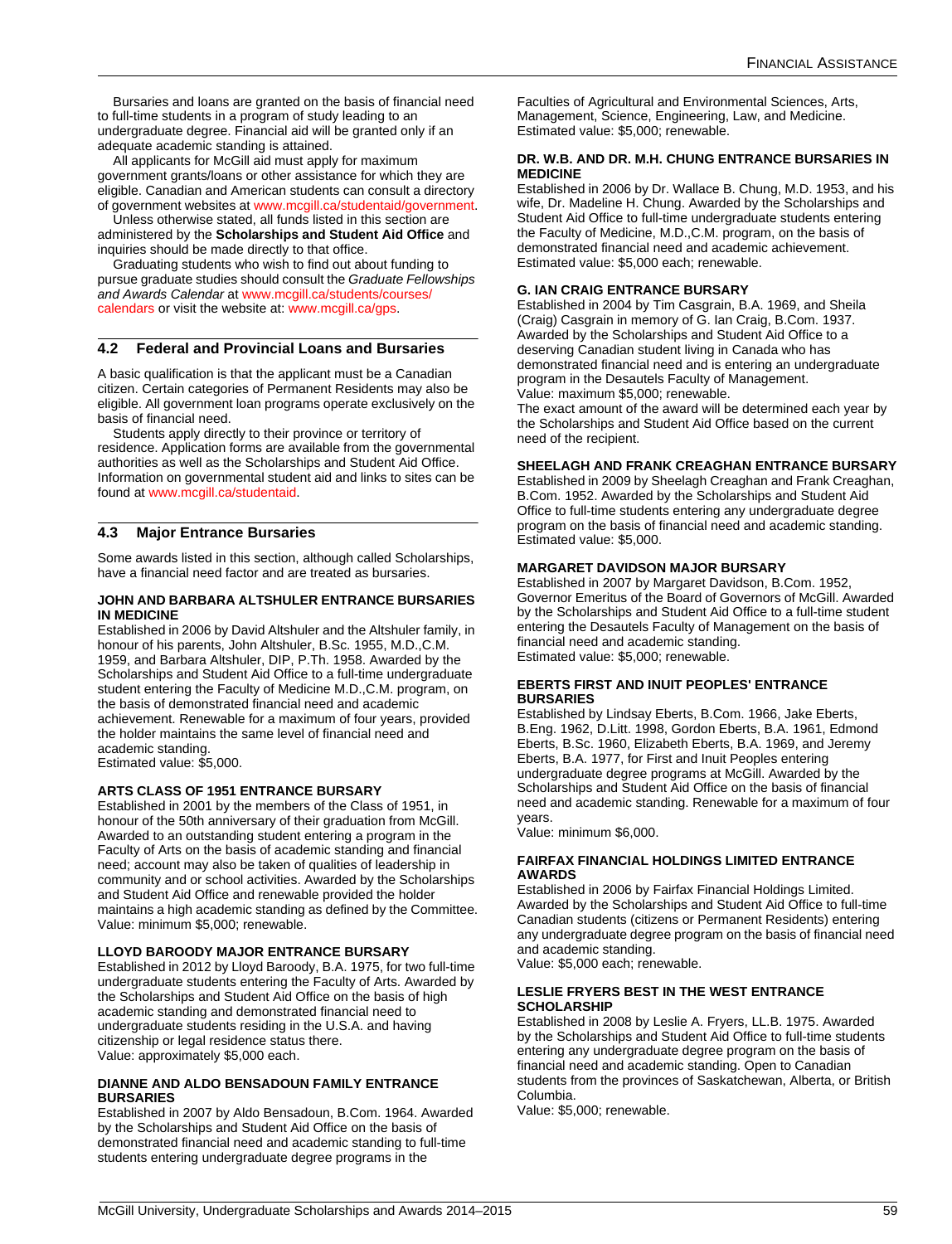### **DAVID G. GUTHRIE MAJOR BURSARIES IN MEDICINE**

Established in 2008 by David G. Guthrie, B.Sc. 1943, M.D.,C.M. 1944. Dr. Guthrie, a radiologist, wishes to acknowledge the education and opportunities provided to him by McGill and wishes to help future generations of medical students with their studies and medical ambitions. Awarded by the McGill University Scholarships and Student Aid Office to students in the M.D.,C.M. program and the Med-P year who have good academic standing and demonstrated financial need. Preference will be given to Canadian students entering the program.

Estimated value: \$5,000; renewable provided good academic standing is maintained.

### **HELLER FAMILY ENTRANCE SCHOLARSHIPS**

Established in 2007 by William Jacob Heller, B.Com. 1978. Awarded by the Scholarships and Student Aid Office on the basis of demonstrated financial need and academic standing to full-time undergraduate degree students entering the Faculties of Medicine, Management and Arts.

Estimated value: \$5,000 each; renewable.

### **STUART HORNE BURSARIES**

Established in 2013 by the Horne Family Charitable Foundation, for students from England entering a full-time undergraduate program in the Faculty of Agricultural and Environmental Sciences. Awarded by the Scholarships and Student Aid Office on the basis of good academic standing and demonstrated financial need.

Value: \$30,000; renewable.

### **STUART HORNE BURSARIES**

Established in 2013 by the Horne Family Charitable Foundation, for students from England entering a full-time undergraduate program in the Faculty of Arts. Awarded by the Scholarships and Student Aid Office on the basis of good academic standing and demonstrated financial need. Value: \$35,000; renewable.

### **VIRGINIA SHAW HUTCHISON MAJOR ENTRANCE BURSARY**

Established in 2013 by Tanya Taylor, BCom 2007, in honour of her mother, Virginia Shaw Hutchison, for full-time undergraduate students entering the Desautels Faculty of Management. Awarded by the Scholarships and Student Aid Office on the basis of good academic standing and demonstrated financial need. Preference will be given to female students. Value: \$5,000

#### **RICHARD MACKLER MAJOR ENTRANCE BURSARY**

Established in 2009 by Dr. Richard Mackler. Awarded by the Scholarships and Student Aid Office to outstanding students entering the Faculty of Medicine on the basis of good academic standing and demonstrated financial need. Estimated value: \$5,000.

#### **ANJNA MAJHAIL ENTRANCE BURSARY**

Established in 2007 by Anjna Majhail, M.S.W. 1972. Awarded by the Scholarships and Student Aid Office to full-time undergraduate students entering the Faculty of Medicine M.D.,C.M. program, on the basis of demonstrated financial need and academic achievement.

Estimated value: \$5,000; renewable.

#### **WALTER A. AND K. MARY MARSH MAJOR ENTRANCE BURSARIES IN THE FACULTY OF EDUCATION**

Established in 2009 by K. Mary Marsh in memory of her husband, Walter A. Marsh. Awarded by the Scholarships and Student Aid Office to a full-time undergraduate student entering the Faculty of Education on the basis of demonstrated need and academic achievement.

Estimated value: \$5,000.

### **MCGILL FACULTY MAJOR ENTRANCE BURSARIES**

Established in 2004 by an anonymous donor who is a McGill graduate. Awarded to international students entering the B.A. & Sc. degree program or other undergraduate degree programs in the Faculties of Arts, Science, Engineering, or Agricultural and Environmental Sciences. Awarded by the Scholarships and Student Aid Office on the basis of financial need and academic standing, with consideration given to qualities of leadership and participation in community affairs, student government, or athletics.

Value: minimum \$10,000; renewable.

### **J. DONALD MCOUAT MAJOR ENTRANCE BURSARIES**

Established in 2008 by J. Donald McOuat, for one or more students in the Faculty of Science who are in good academic standing and who demonstrate financial need. Awarded by the Scholarships and Student Aid Office on the basis of good academic standing and financial need. Estimated value: \$5,000; renewable.

#### **HEATHER MUNROE-BLUM LEADERSHIP AWARDS**

Established in 2012 by McGill alumni and friends, in honour of Professor Heather Munroe-Blum, McGill University's 16th Principal and Vice-Chancellor. The Heather Munroe-Blum Leadership Awards will recognize outstanding students entering any full-time undergraduate program at McGill University and will cover tuition and mandatory fees, and a standard allowance for books and living costs. Awarded by the Scholarships and Student Aid Office on the basis of demonstrated financial need, high academic standing, and exceptional leadership potential. Preference will be given to students from constituencies traditionally underrepresented at McGill.

Value: varies; number of renewal years shall be based on recognized duration of the academic program under a full-time course load, as well as in consideration of the recipients' advanced standing (credits/exemptions) if applicable.

### **MARTHA MURPHY MAJOR ENTRANCE BURSARY**

Established in 2013 by the family of Ms. Martha Murphy, B.A. 1888. Characteristic of its time, it wasn't until 1884 that women were allowed to attend classes at McGill University (albeit in separate classrooms)—a step forward made possible by benefactor Donald A. Smith (later Lord Strathcona), who gave McGill a \$120,000 endowment "on condition that the standard of education for women should be the same as that for men for the ordinary degrees in Arts, that the degrees to be granted to women should be those of B.A., M.A., LL.D., which should be so granted to them by McGill University on the same conditions as to men." In 1888, Ms. Martha Murphy was one of the first eight trailblazing female students to graduate with a Bachelor of Arts degree from the University—leading the way for generations of women to come. Awarded by the Scholarships and Student Aid Office, on the basis of financial need and good academic standing, to fulltime degree students entering the Faculty of Arts. May be renewable. Preference will be given to female students.

### **THANH NGUY FAMILY MAJOR ENTRANCE BURSARY**

Established in 2012 by Samuel E.H. Nguy, M.B.A. 1983; Emil Nguy, B.Eng. 1982, M.Eng. 1985, Dip.Man. 1986, M.B.A. 1987; Jane Nguy, B.Com. 1980; and May Nguy, B.Com. 1984, D.P.A. 1987, for entering undergraduate students in any faculty. Awarded by the Scholarships and Student Aid Office on the basis of high academic standing and demonstrated financial need. Preference will be given to students who are permanent residents of the Hong Kong Special Administrative Region. Value: varies; renewable.

### **DAVID O'HASHI MAJOR ENTRANCE BURSARY**

Established in 2010 by David O'Hashi, B.Sc.1957, M.D.,C.M 1961. Awarded by the Scholarships and Student Aid Office to a full-time undergraduate student entering the Faculties of Arts or Science into the B.A., B.Sc., or B.A. & Sc. programs on the basis of demonstrated financial need and academic achievement.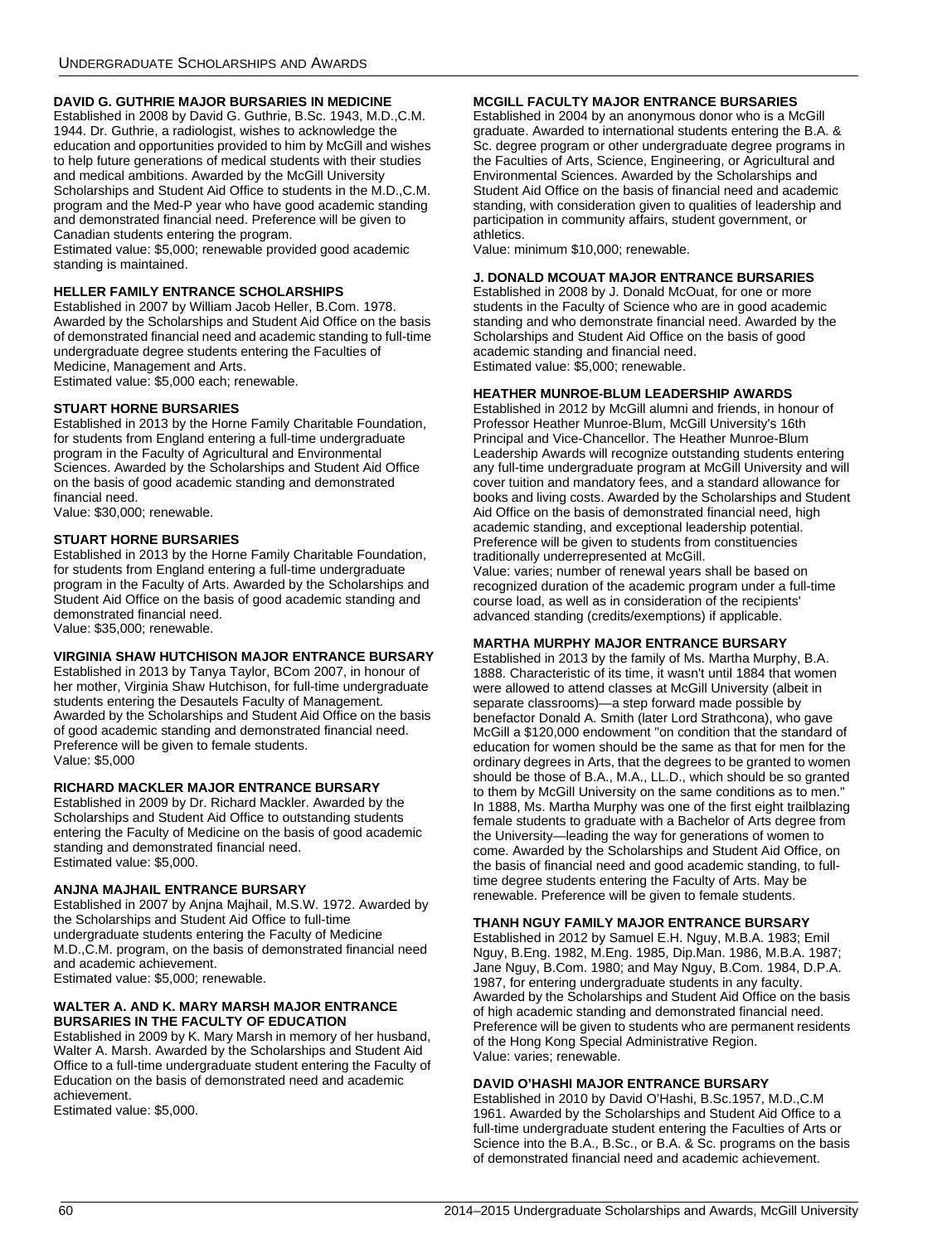Preference will be given to students from Saskatchewan, Manitoba, and the Atlantic provinces. Estimated value: \$5,000.

#### **COURTNEY AND ALEXA PRATT MAJOR ENTRANCE BURSARY**

Established in 2007 by Courtney Pratt, B.A. 1968 to support undergraduate students in their university studies. Awarded by the Scholarships and Student Aid Office to a full-time student entering any undergraduate degree program in the Faculty of Arts on the basis of demonstrated financial need and academic standing.

Maximum value: \$5,000; renewable.

### **JOSEPH, IRENE AND GISELE SEGUIN SCHOLARSHIP**

Established in 2004 by Henry Sykes, B.A. 1980, in honour of his grandparents and in recognition of their commitment to education and the support they gave him during his time as a student at McGill. Awarded by the Scholarships and Student Aid Office to an outstanding student entering a full-time undergraduate degree program in the Faculty of Arts. While academic standing is of primary importance, a student's financial need will be taken into account. Preference may be given to students doing a major in Economics. Renewable.

#### **TANNENBAUM ENTRANCE BURSARIES**

Established in 2009 through the generous bequest of Mr. Hyman O. Tannenbaum to assist students in the Faculty of Medicine. Awarded by the Scholarships and Student Aid Office to one or more students on the basis of financial need and good academic standing.

Estimated value: \$5,000.

#### **PETER TEKKER MAJOR ENTRANCE BURSARY**

Established in 2013 by Peter Tekker, B.Eng. 1960, Dip.Man. 1967, for full-time undergraduate students entering the Faculty of Engineering. Awarded by the Scholarships and Student Aid Office on the basis of good academic standing and demonstrated financial need. Value: \$5,000.

### **THOMSON-CATHCART ENTRANCE BURSARY**

Established by Margaret (Thomson) Cathcart, B.A. 1939 and M.Ed. 1973, and her husband Thomas J. Cathcart. Awarded on the basis of financial need and on academic standing as determined by the Scholarships and Student Aid Office to a fulltime undergraduate student who is a Canadian citizen entering the Faculty of Arts. Preference will be given to female students. Estimated value: \$5,000; renewable.

#### **WALKER WOOD FOUNDATION BURSARIES**

Established in 2007 by the Walker Wood Foundation. Awarded by the Scholarships and Student Aid Office to full-time students entering the Faculty of Science on the basis of financial need and academic standing. Recipients must also have demonstrated involvement in extracurricular activities. Preference will be given to one student from a rural area of a Maritime province and one student from a rural area of Saskatchewan or Manitoba. Value: \$5,000; renewable.

#### **PATRICIA ANN WELLS MEMORIAL ENTRANCE BURSARY**

Established in 2001 by family and friends in memory of Patricia Ann Wells, Dip. (P.T.) 1956, B.Phys.Ther. 1971, M.Sc. 1980, a native of Cape Breton who taught at McGill for over 30 years and who was a passionate supporter of higher education. Awarded by the Scholarships and Student Aid Office to students entering any full-time undergraduate degree program who demonstrate financial need and have good academic standing. Recipients should share Pat's passion for learning and her interest in extracurricular activities in school and the greater community. Available to students from Cape Breton, Nova Scotia, but may be awarded to students from other parts of Nova Scotia in consultation with the donors. Estimated value: \$5,000; renewable.

#### **ZAKUTA FAMILY ENTRANCE BURSARIES**

Established in 2012 by Michael Zakuta, B.Com. 1983, and the Zakuta family, for entering undergraduate students in the Desautels Faculty of Management. Awarded by the Scholarships and Student Aid Office on the basis of good academic standing and demonstrated financial need. Preference will be given to students entering McGill from a francophone secondary school or institution in Canada. Value: \$6,000; renewable.

**4.4 Bursaries and Scholarships**

Some awards listed in this section, although called Scholarships, have a financial need factor and are treated as bursaries.

#### **THE 2009 MCGILL BOOK FAIR BURSARY IN MUSIC**

Established in 2010 by the McGill Book Fair. Awarded by the Scholarships and Student Aid Office on the basis of academic standing and financial need to undergraduate students in the Schulich School of Music.

#### **THE MCGILL BOOK FAIR BURSARY**

Established in 2010 by the McGill Book Fair for undergraduate students enrolled in any undergraduate degree program. Awarded by the Scholarships and Student Aid Office on the basis of good academic standing and demonstrated financial need. Value: varies.

#### **DR. MAUDE E. SEYMOUR ABBOTT SCHOLARSHIPS**

Established in 1938 in honour of the late Maude E. Seymour Abbott, B.A., M.D., F.R.C.P. (Canada), LL.D. (McGill), to commemorate her distinguished work in connection with the history of Canadian medicine, the Sir William Osler Pathological Collection, and her outstanding research in congenital cardiac disease. Awarded by the Scholarships and Student Aid Office to undergraduate medical students on the basis of academic standing and financial need.

#### **SAMUEL J. ADILMAN BURSARY**

Established in 1982 to provide bursary assistance to deserving students in the Faculty of Education.

#### **MERIBAH AIKENS BURSARY**

Established in 1992 by Student Services, friends, and colleagues on the occasion of the retirement of Mebbie Aikens, B.A. 1979, after many years of loyal service as Coordinator of Off-campus Housing, the Tutorial Service and the Service for Disabled Students. The fund reflects the respect of many friends who wished to recognize Mebbie's warmth and dedication to students. Awarded on the basis of academic standing and financial need to students in any faculty with a preference to disabled students.

#### **VERNON ALCOCK MEMORIAL BEST-IN-THE-WEST BURSARIES**

Established in 2011 by Geoffrey Alcock, Linda Alcock, Jane Alcock, Tanya Alcock, family, and friends in memory of Vernon Alcock, B.Sc. 1967. Awarded by the Scholarships and Student Aid Office on the basis of academic standing and financial need to students in any faculty who are from Western Canada, with a preference given to students from Saskatchewan.

#### **DR. J.H.B. ALLAN SCHOLARSHIPS**

Available to undergraduate medical students in any year. Awarded by the Scholarships and Student Aid Office.

#### **MARY A. ALLAN BURSARY FUND**

Established in 1984 by a bequest from Maud Allan in memory of her daughter, Mary A. Allan, B.A. 1949. To assist students in any faculty on the basis of financial need.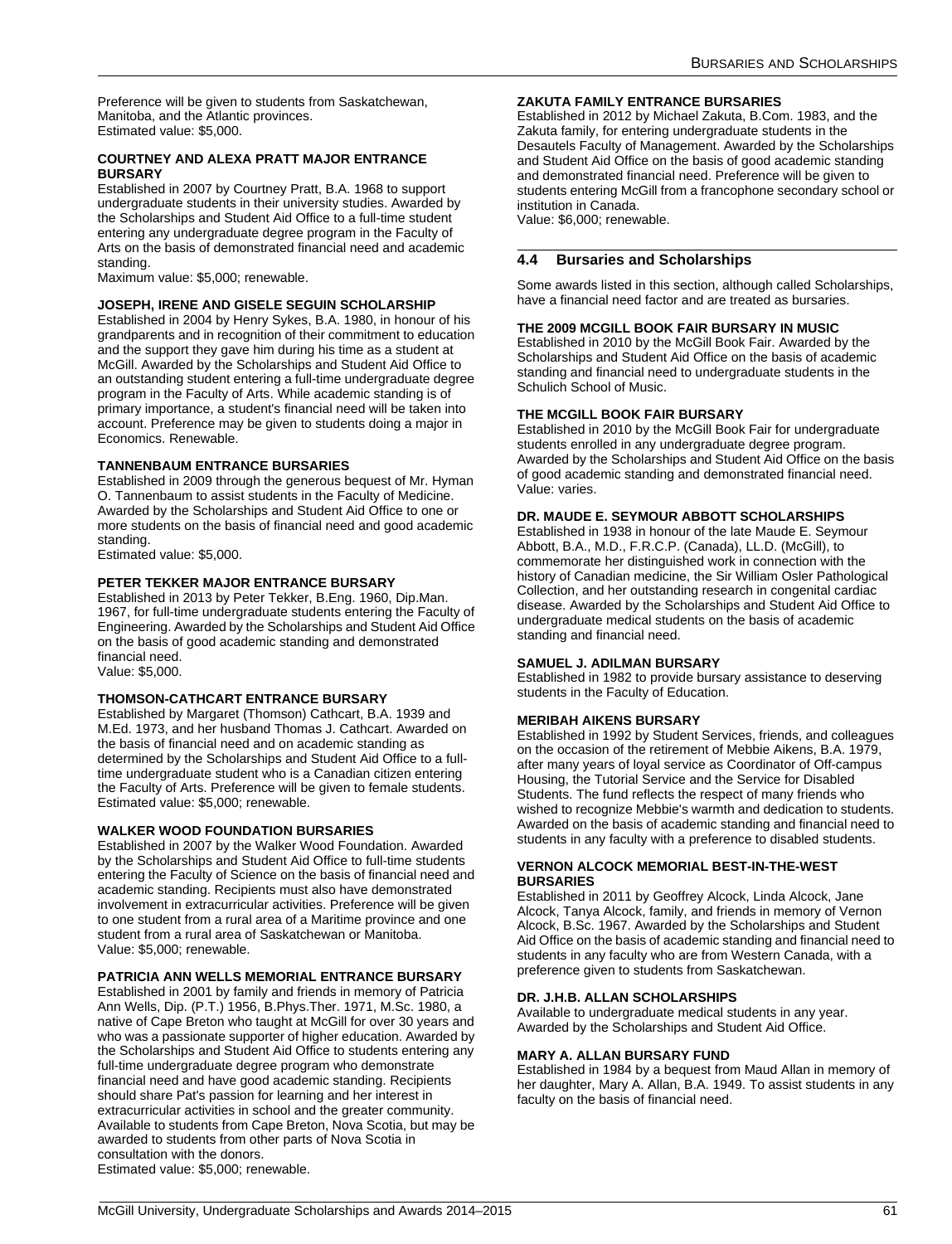### **AMERICAN EXPRESS BURSARY FUND**

Established in 1999 by American Express and funded by the corporate card renewal fees of McGill cardholders. Awarded to undergraduate students on the basis of academic achievement and demonstrated financial need.

### **ANONYMOUS DONATION FOR BURSARIES**

Established by an anonymous donor through the Graduates' Society in 1959. Awarded to entering or returning undergraduates with at least Second Class standing whose records show demonstrated qualities of leadership and character.

#### **ARTS AND SCIENCE 1971 INTERNATIONAL BURSARY**

Established in 1991 by graduates of the Arts and Science Class of 1971 to express their interest in participating in the world community. The income from the endowment will be used to provide bursaries to international students in undergraduate programs at McGill. Awarded to students with good academic standing and demonstrated financial need, with preference to students from former Warsaw Pact and Third World countries.

#### **BETTY ASSH MEMORIAL BURSARY**

Established in memory of a former student in the School of Social Work. Awarded by the Scholarships and Student Aid Office to a Mature student in the B.S.W. program.

#### **JACK AUERBACH MEMORIAL BURSARY**

Established in 2001 through a bequest by Jack Auerbach for students in the Faculty of Medicine. Awarded by the Scholarships and Student Aid Office on the basis of financial need.

#### **SHIRLEY AULD BURSARIES**

Established in 2007 by Dr. Peter Auld, M.D.,C.M. 1952, in memory and in honour of his late wife, Shirley Auld. Awarded by the Scholarships and Student Aid Office to students in the M.D.,C.M. program on the basis of financial need.

#### **BCA RESEARCH INC. BURSARY**

Established in 2012 by BCA Research Inc., for undergraduate students who have completed at least one year of the B.Com. program in the Desautels Faculty of Management. Awarded by the Scholarships and Student Aid Office on the basis of demonstrated financial need and good academic standing. Preference will be given to students pursuing a Major in Finance or Economics, Honours in Economics or Investment Management, or Joint Honours in Economics and Finance, or Economics and Accounting. Value: up to \$5,000.

### **MARY H. BEATTY SCHOLARSHIPS AND BURSARIES**

For students in any faculty or year.

### **RUBIN BECKER BURSARY**

Established in 2013 by Salvatore Guerrera and other grateful patients, in honour of Rubin Becker, B.Sc. 1972, M.D.,C.M. 1976, to support one or more full-time students in the Faculty of Medicine. Awarded by the Scholarships and Student Aid Office on the basis of good academic standing and demonstrated financial need.

#### **M. HOMER BEDEE BURSARY**

Established in 1994 by a bequest from Lillis Bedee in memory of her husband, M. Homer Bedee, B.Sc. 1928. Awarded, on the basis of academic standing and financial need, by the Scholarships and Student Aid Office to Engineering students. Preference will be given to students in Electrical Engineering.

#### **DR. BEN BENJAMIN MEMORIAL BURSARY**

Established by his sisters in memory of the late Ben Benjamin, B.A., M.D.,C.M., Lecturer in the Department of Pediatrics. Awarded on high academic standing and financial need to medical students by the Scholarships and Student Aid Office.

#### **JOSEPH ISRAEL BENNETT BURSARY**

A bequest from the late Joseph Israel Bennett provides an annual bursary for a deserving medical student. Awarded by the Scholarships and Student Aid Office.

### **LEONARD AND CAROL BERALL AND FAMILY BURSARIES**

Established in 2004 by Leonard and Carol Berall and family for undergraduate medical students in the Faculty of Medicine. Awarded by the Scholarships and Student Aid Office on the basis of financial need to one or more students in good academic standing.

#### **PROFESSOR LAWRENCE M. BESSNER, F.C.A., BURSARY**

Established in 2009 through the estate of Lawrence Bessner, B.Com. 1948. Awarded by the Scholarships and Student Aid Office on the basis of financial need and good academic standing to B.Com. students in the Accounting Concentration/Major in the Desautels Faculty of Management.

#### **BEST IN THE WEST SCHOLARSHIP AND BURSARY FUND**

Established in 2008 by alumni and friends. Administered by the Scholarships and Student Aid Office for students from Western Canada. Value: varies.

### **BETA SIGMA PHI BURSARY**

Established in 1972 by Beta Sigma Phi. Awarded by the Scholarships and Student Aid Office to a student who has completed at least U1 in the B.Sc.(Nutr.Sc.) program and is in need of financial assistance.

#### **BIRKS FAMILY FOUNDATION STUDENT AID FUND**

Established in 1963 for bursaries to worthy students in any faculty or year.

#### **ROBERT L. BLANCHARD BURSARY**

Endowed in 1991 by Robert L. Blanchard, B.Sc. 1941, and awarded to promising students in degree programs in Science who require financial assistance during their university studies.

### **SYDNEY BLIDNER MEMORIAL SCHOLARSHIP**

Established in 1996 by a bequest of the late Pauline Blidner Krupp in memory of her brother. Awarded by the Scholarships and Student Aid Office to worthy undergraduate students in any year in the Faculty of Medicine on the basis of academic standing and financial need.

#### **FRIEDA AND CARL A. BODENSIECK MEMORIAL BURSARY**

Established in 1998 by a bequest from Frieda Taylor Emmett to assist students in the pursuit of studies in the Faculty of Medicine. Awarded by the Scholarships and Student Aid Office.

#### **FRANK AND HELEN BOGERT SCHOLARSHIPS FUND**

Established in 2001 by Frank G. Bogert, B.Eng. 1942, and Helen Bogert. Awarded by the Scholarships and Student Aid Office on the basis of financial need to students in any degree program in the Department of Mechanical Engineering.

#### **VALENTIN BOSS BURSARY IN HISTORY**

Established in 2012 by Dr. Valentin Boss and his wife, Militsa Krivokapich, for graduate students in the Department of History and Classical Studies. Awarded by the Scholarships and Student Aid Office on the basis of demonstrated financial need and good academic standing. Value: varies.

#### <span id="page-62-0"></span>**EDMUND HENRY BOTTERELL BURSARY**

Awarded to female students in any undergraduate degree program who require financial assistance.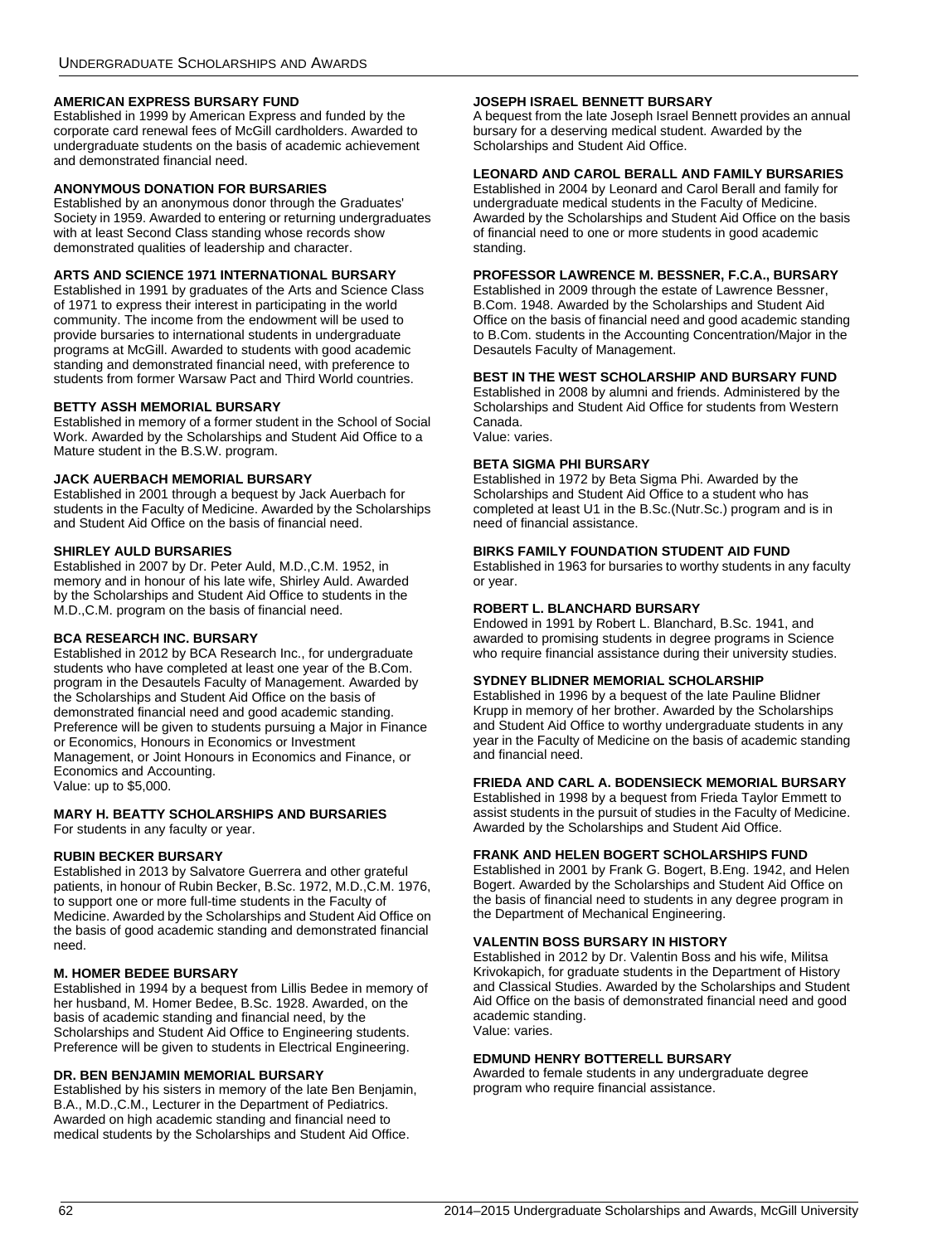### **DR. J. ROBERT BOWEN AND VERONICA A. BOWEN BURSARY**

Established in 2009 through the estate of the late J. Robert Bowen, M.D.,C.M. 1945. Awarded by the Scholarships and Student Aid Office to students in the Faculty of Medicine on the basis of financial need and good academic standing.

### **ARTHUR AND NOELLA BOYER BURSARY FUND**

Established in 2002 through a bequest from Arthur Boyer for students in good academic standing who have completed at least one year of studies in any undergraduate degree program. Awarded by the Scholarships and Student Aid Office on the basis of financial need.

### **DR. MAURICE BRODIE MEMORIAL SCHOLARSHIP**

Established in 1993 by Edna S. Brodie in memory of her husband, Dr. Maurice Brodie, M.D. 1928. Awarded on the basis of academic standing and financial need by the Scholarships and Student Aid Office to undergraduate students in the Faculty of Medicine.

### **MURRAY BROOKS MEMORIAL BURSARIES**

Established in 1962 by Mrs. John E. Gilbert in memory of her father to assist students in good standing, preferably students from India, Pakistan, or Ceylon.

### **REVEREND G.O. BRUCE BURSARIES**

Established by the Reverend Guy Oliver Theodore Bruce in memory of his mother, Louise Howard Bruce, and of his brother, John C. Bruce. Awarded to students who have financial need.

### **ROBERT BRUCE BURSARIES**

Bequeathed by the late Robert Bruce of Quebec City, in 1923. Bursaries for undergraduate students in Arts, Engineering, Management, or Science who have promising abilities and financial need.

### **KENNETH M. BURKE BURSARIES**

Established in 1946 by Dr. Hugh E. Burke in memory of his brother, the late Kenneth M. Burke. Open to students in any faculty, preference being given to children of ministers of religion.

### **BURSARY IN ENGINEERING, MEDICINE, SCIENCE, OR LAW**

Established in 2013 for full-time undergraduate students in the Faculties of Engineering, Medicine, Science, or Law. Awarded by the Scholarships and Student Aid Office on the basis of good academic standing and demonstrated financial need. First preference will be given to entering students from Lebanon, and second preference will be given to in-course students from Lebanon.

### **ZELLA BRONFMAN BUTLER BURSARY FUND**

Established in 1989 by a bequest from Zella Bronfman Butler, B.A. 1934, who had a lifelong interest in education and was a generous benefactor of the University for many years. Awarded to students in any faculty who require financial assistance.

### **DAWN EILEEN BRYDEN BURSARIES**

Established in 2008 through a trust of the late Dawn Eileen Bryden. Awarded by the Scholarships and Student Aid Office to one or more students in the Faculty of Agriculture and Environmental Sciences with good academic standing who demonstrate financial need.

### **BUSSANDRI FOUNDATION BURSARY**

Established in 2010 by the Bussandri Foundation for undergraduate or graduate students in any faculty who have a disability. Claudio Bussandri, B.Eng. 1969, M.B.A. 1976, is the founder of the Bussandri Foundation. He received bursary support from the Student Aid Office for help with his hearing disability during his first year at McGill. In appreciation of this, he wishes to help other students with disabilities. Awarded by the Scholarships and Student Aid Office on the basis of academic standing and demonstrated financial need.

### **PENNY CAIE MEMORIAL SCHOLARSHIP**

Established in 2001 by a generous bequest by Penny Caie, M.S.W. 1965. Awarded by the Scholarships and Student Aid Office to students in good academic standing on the basis of financial need.

### **RUTH HOYT CAMERON BURSARY**

Established in 2011 by the late Ruth Hoyt Cameron, M.A. 1949, Ph.D. 1952. Awarded by the Scholarships and Student Aid Office to students pursuing a doctorate degree in any discipline on the basis of demonstrated financial need and academic standing. Value: varies.

### **MR. SAMUEL AND MRS. IDA CAMPBELL BURSARY**

Established in 1972 by Barry Robert Campbell, M.P., B.A. 1971, LL.B. 1975, B.C.L. 1976, in memory of his grandparents, Samuel and Ida Campbell. Awarded to a student, preferably studying in Honours English Literature or Political Science, on the basis of financial need.

### **CAMPUS COMMUNITY BURSARY FUND**

Established to acknowledge contributions received to support students who need financial help to continue their studies. Awarded on the basis of academic standing and financial need.

#### **CANADIAN ARMY UNIVERSITY COURSE MEMORIAL BURSARY**

Established in 1947 by the Canadian Army University Course Association of McGill University as a memorial to their comrades, Richard F. Gyles, Robert J. Lockhart, and James C. Wheeler, who lost their lives in World War II. Preference given to men who volunteered for active service, and their children.

### **CHADHA FAMILY FOUNDATION AWARDS**

Established by the Chadha family in 1999. Awarded by the Scholarships and Student Aid Office to students in financial need.

#### **DR. PATRICK AND MRS. LEE-SEN CHIANG BURSARY IN SCIENCE**

Established in 2011 by Dr. Patrick and Mrs. Lee-Sen Chiang for outstanding students in the Faculty of Science. Awarded by the Scholarships and Student Aid Office on the basis of academic standing and demonstrated financial need. Value: varies.

### **NAT CHRISTIE SCHOLARSHIPS**

Established in 1982 by the Nat Christie Foundation thanks to a gift from Dr. Clara Christie Might, M.D.,C.M. 1925, the youngest sister of Nat Christie, and first woman to practice obstetrics and gynaecology in Alberta. These scholarships are awarded by the Scholarships and Student Aid Office to one or more medical students in good academic standing who demonstrate financial need.

Value: minimum \$1,200.

### **CHRISTIE STORER CHAPTER IODE BURSARY FUND**

Endowed in 1925 by the above-named Chapter of the IODE in memory of the men of St. Lambert who fell in the Great War, 1914-18. Awarded on the basis of academic standing and financial need to students residing in St. Lambert. If no suitable candidates from St. Lambert are found, awards can be made to other deserving students.

### **JESSICA CHUTTER INTERNATIONAL TRAVEL BURSARIES**

Established in 2013 by Jessica Chutter, B.Com. 1982, to help support undergraduate students in the Desautels Faculty of Management gain international experience during their studies. The bursaries will be awarded by the Scholarships and Student Aid Office to students in good academic standing who demonstrate financial need, undertaking an exchange semester at a university outside of Canada recognized by the Student Exchanges and Study Abroad Office. The bursaries are meant to provide partial funding to assist students with travel and other expenses related to their exchange.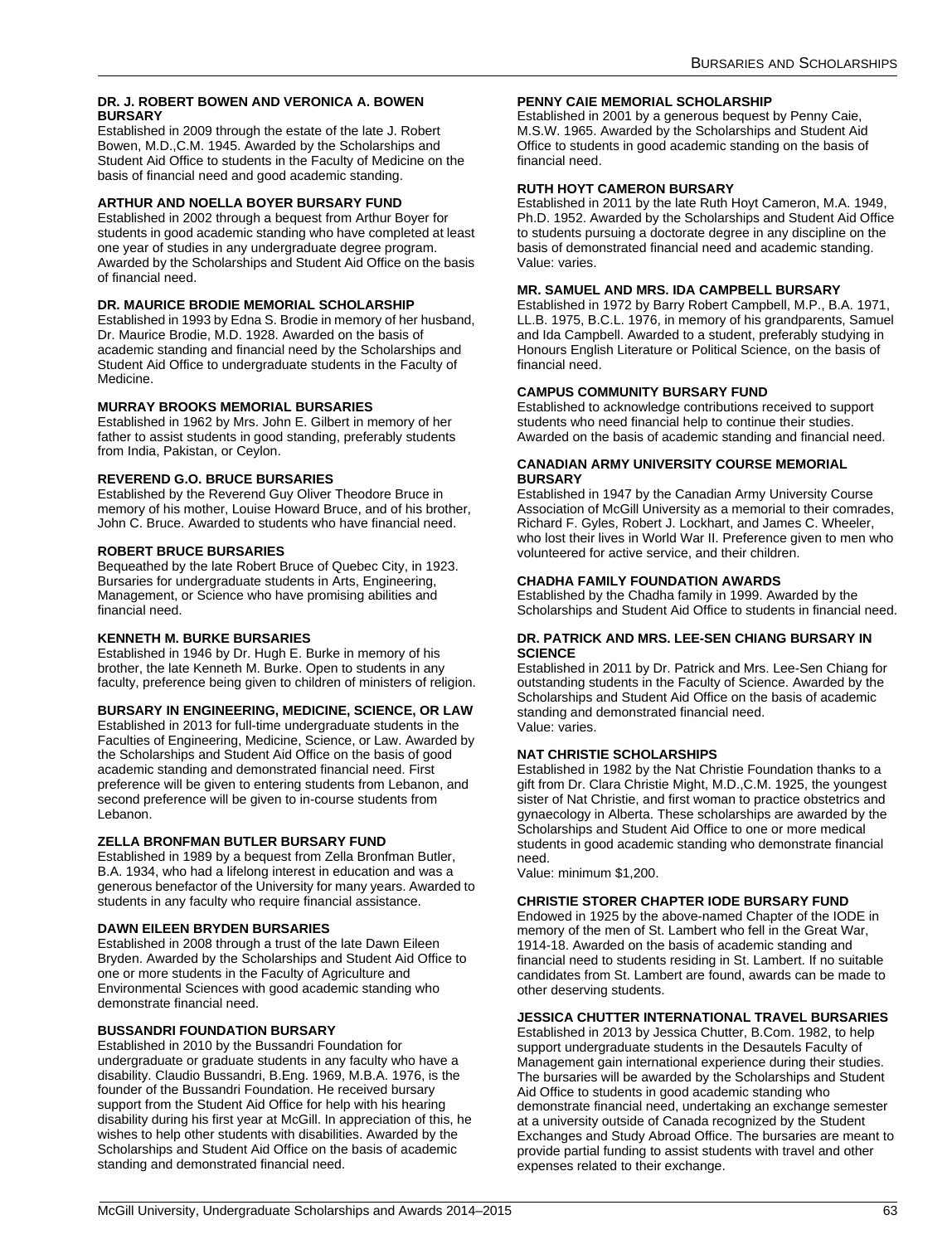### **CIBC ENTRANCE BURSARY**

Established in 2011 by the Canadian Imperial Bank of Commerce (CIBC) for undergraduate students entering the Desautels Faculty of Management. Awarded by the Scholarships and Student Aid Office of McGill University on the basis of academic standing and demonstrated financial need.

### **ANN CIHELKA BURSARY**

Established in 1996 in honour of Ann Cihelka by her colleagues, friends, and family as a tribute to her pioneering role as McGill's first Director of the Bequests and Planned Gifts Office. Her exemplary work on behalf of the University laid the foundation for future generations and touched many lives. Ann Cihelka was a part of the McGill community from 1979 to 1995. Awarded by the Scholarships and Student Aid Office to students in any faculty who require financial assistance.

### **GEORGE W. CLARK BURSARY**

Established in 2011 through a generous bequest of George W. Clark, M.D.,C.M. 1944. Awarded by the Scholarships and Student Aid Office to students who have their permanent residence in the County of Clinton, New York, on the basis of demonstrated financial need and academic merit. Value: varies.

#### **CLASS OF LAW 1962 PROFESSOR JOHN W. DURNFORD BURSARY**

Established in 1987 by members of the law class of 1962 on the occasion of the 25th anniversary of their graduation from the Faculty. This fund will sustain one or more entrance bursaries awarded to students registering in either the B.C.L. or the LL.B. stream. Awarded to meritorious students who have demonstrated economic need and who, without such support, would be unable to pursue law studies at McGill. They are intended to support needy students who will make a distinctive contribution to the Faculty.

### **CLASS OF LAW 1964 ENTRANCE AWARDS**

Established by members of the Class of 1964 on the occasion of the 25th anniversary of their graduation from the Faculty. Awarded to students entering the first year of the Faculty of Law's program who have, in the opinion of the Admissions Committee of the Faculty of Law, achieved a distinguished pre-law academic record and who are, in the opinion of the Scholarships and Student Aid Office, in financial need. The scholarships are tenable for up to four years of undergraduate legal studies in the Faculty provided a distinguished academic standing is maintained. Awarded by the Scholarships and Student Aid Office in consultation with the Faculty of Law. Value: \$800 each.

### **CLASS OF MEDICINE 1943B BURSARY**

Established in 1995 by the Class of Medicine 1943B in honour of their 50th anniversary of graduation. Awarded by the Scholarships and Student Aid Office to a third-year medical student in good academic standing who exhibits financial need.

### **CLASS OF MEDICINE 1953 BURSARY**

Established by the Class of 1953 on the occasion of its 55th anniversary reunion. Awarded by the Scholarships and Student Aid Office to students in the M.D.,C.M. program based on financial need and good academic standing.

#### **CLASS OF MEDICINE 1954 - DR. C.P. MARTIN IN MEMORIAM SCHOLARSHIP**

Established in 1999 by the Class of Medicine of 1954 to celebrate their 45th and 50th anniversaries of graduation. Given in appreciation for the education they received at McGill, and in memory of their beloved professor of anatomy, Dr. C.P. Martin. Awarded on the basis of financial need by the Scholarships and Student Aid Office to medical students in good academic standing.

### **CLASS OF MEDICINE 1959 SCHOLARSHIP**

Established in 1999 by the Class of Medicine 1959 in appreciation for the education they received at McGill and in commemoration of the Class' 40th anniversary of graduation. Awarded on the basis of financial need by the Scholarships and Student Aid Office to medical students in good academic standing.

### **CLASS OF MEDICINE 1963 SCHOLARSHIP**

Established in 1998 by the Class of Medicine 1963 in appreciation for the education received at McGill and in commemoration of the Class' 35th anniversary of graduation. Awarded on the basis of financial need by the Scholarships and Student Aid Office to medical students in good academic standing.

### **CLASS OF MEDICINE 1964 BURSARY**

Established by the Class of 1964 on the occasion of its 40th Anniversary reunion. This bursary is awarded on the basis of financial need by the Scholarships and Student Aid Office to students in good standing in the M.D.,C.M. program.

### **CLASS OF MEDICINE 1967 BURSARY**

Established by the Class of 1967 in honour of their 40th Anniversary reunion. Awarded by the Scholarships and Student Aid Office to students in the M.D.,C.M. program on the basis of financial need and good academic standing.

### **CLASS OF MEDICINE 1972 BURSARY**

Established by the Class of Medicine 1972, in appreciation for the education they received at McGill, and in commemoration of their 25th Anniversary of graduation. Awarded on the basis of financial need by the Scholarships and Student Aid Office to medical students in good academic standing.

### **CLASS OF MEDICINE 1979 BURSARY**

Established in 2007 by the Class of 1979 on the occasion of its 25th Anniversary reunion, which took place in 2004. Awarded by the Scholarships and Student Aid Office to students in the M.D.,C.M. or Med-P program on the basis of financial need to one or more students in good academic standing.

### **CLASS OF MEDICINE 1981 BURSARY**

Established in 2007 by the Class of 1981 on the occasion of its 25th Anniversary reunion, which took place in 2006. Awarded by the Scholarships and Student Aid Office to students in the M.D.,C.M. program on the basis of financial need to one or more students in good academic standing.

### **CLASS OF MEDICINE 1983 BURSARY**

Established in 2011 by the Class of Medicine 1983 in honour of their 25th Anniversary reunion. Awarded by the Scholarships and Student Aid Office to students in the M.D.,C.M. program on the basis of financial need and good academic standing.

### **MARK J. COHEN BURSARIES IN MEDICINE**

Established in 2003 by Mark J. Cohen, M.D.,C.M. 1992, for M.D.,C.M. students in the Faculty of Medicine. Awarded by the Scholarships and Student Aid Office on the basis of financial need to one or more students in good academic standing.

### **COHEN AND MANTON BURSARY**

Established in 2005 by the Cohen and Manton Foundation, the bursary will be awarded by the Scholarships and Student Aid Office to one or more students, in any faculty, who are deaf or hard of hearing. The Cohen and Manton Foundation was established by John Cohen and Lois Manton in honour of their parents, David and Rebecca Cohen, and William and Lynda Manton.

### **JOHN EDWARD COOK ENTRANCE BURSARY**

Established in 2014 through the generous bequest of Alan Wilkinson, in memory of John Edward Cook, for full-time undergraduate students entering a performance program in classical music disciplines in the Schulich School of Music.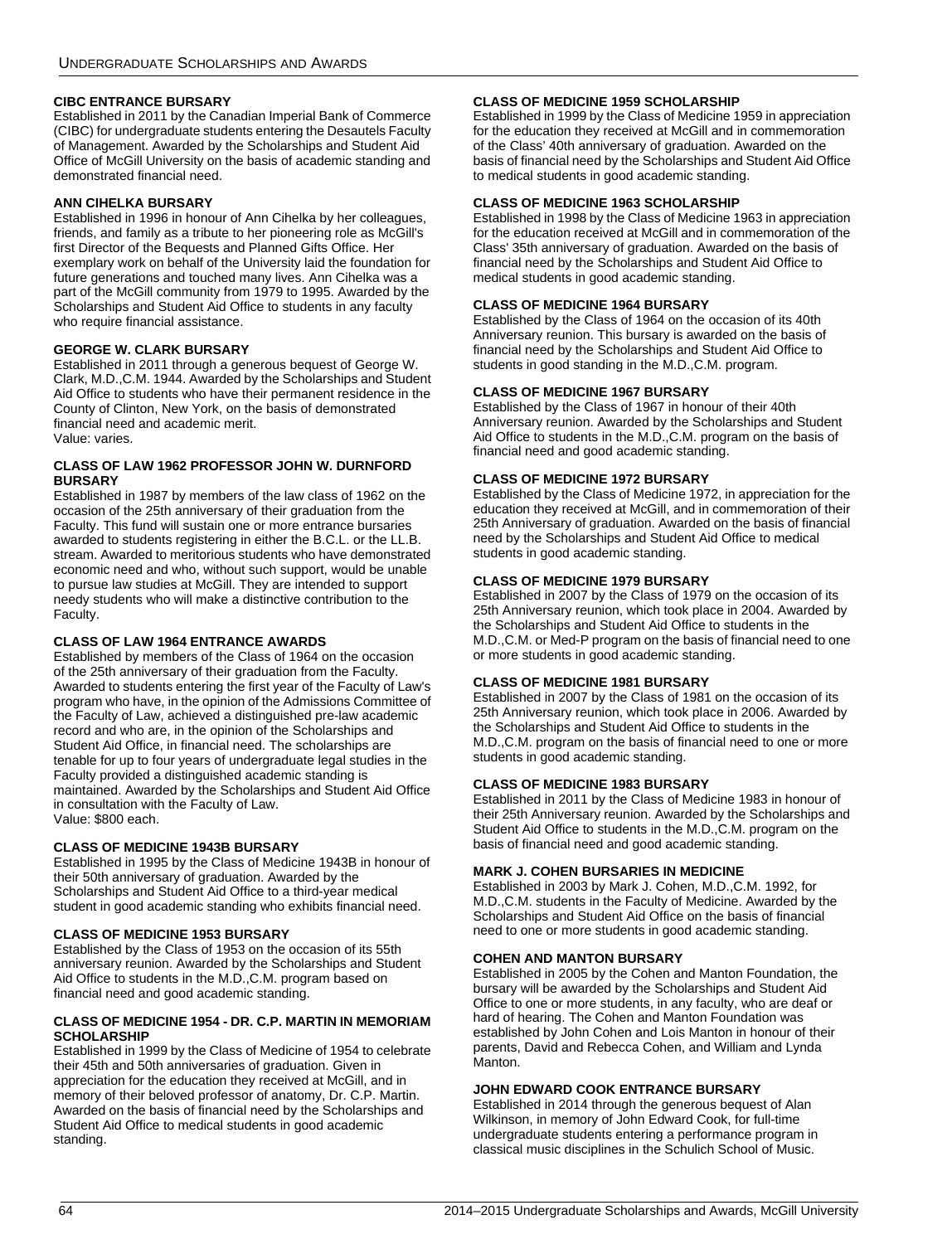Awarded by the Scholarships and Student Aid Office on the basis of good academic standing and demonstrated financial need. Value: \$3,000 each.

### **DR. PATRICIA M. COOKE MEMORIAL BURSARY**

Established by the McGill Biology Students' Union in honour of Dr. Cooke's many years of devoted service to students both in teaching and in guidance. One or more bursaries to students entering the U2 or U3 year in a program in Anatomy, Biochemistry, Biology, Microbiology and Immunology, or Physiology. Awarded primarily on the basis of financial need although good academic standing will be considered as well.

### **BEVERLEY COONER BURSARY**

Established in 1968 by the family and friends of the late Beverley Cooner to assist a deserving medical student. Awarded by the Scholarships and Student Aid Office on the basis of financial need and academic standing.

#### **MURIEL AND ERNEST CORSO BURSARIES IN MEDICINE**

Established in 2007 through a bequest by Muriel Corso in memory of Muriel and Ernest Corso. Awarded by the Scholarships and Student Aid Office to students in the M.D.,C.M. or Med-P program on the basis of financial need to one or more students in good academic standing.

#### **ELIZABETH MILLAR COSENS BURSARY**

To be awarded to a woman in the intermediate or final year of the degree course in Physical Education. Awarded without restriction as to race, creed, colour, or nationality on the basis of academic record, motivation, and financial need, with primary concern being given to academic proficiency.

#### **LIEUTENANT COMMANDER CLIFTON R. "TONY" COUGHLIN BURSARIES**

Established in 2009 through the estate of Martha Coughlin in memory of her husband, Lieutenant Commander Clifton R. "Tony" Coughlin, DSC, mentioned in dispatches, M.Comm. 1939. Awarded by the Scholarships and Student Aid Office to one or more students in the B.Com. program on the basis of good academic standing and financial need.

#### **JAMES H. CUMMINGS SCHOLARSHIPS**

Bequeathed by the late James H. Cummings. Awarded by the Scholarships and Student Aid Office to undergraduate medical students on the basis of academic standing and financial need.

#### **THE JOHN DARBY MEMORIAL TRUST FUND BURSARIES**

Established in 2010 through the generous bequest of John Darby, B.Arch. 1941, for deserving students attending the School of Architecture who were born in the province of New Brunswick, Prince Edward Island, or Nova Scotia. Awarded by the Scholarships and Student Aid Office on the basis of academic merit and demonstrated need. Students who benefit from the fund must, before receiving their bursaries, undertake in writing, to spend no less than two years as an architect in active private practice.

#### **DR. ROBERT J. DAVID BURSARY IN DENTISTRY**

Established in 2013 by Gregory John David, BCL 1993, LLB 1993, in honour of his father, Dr. Robert J. David, DDS 1962, for undergraduate students enrolled in their second year of the DMD program in the Faculty of Dentistry. Awarded by the Scholarships and Student Aid Office on the basis of academic standing and demonstrated financial need.

#### **DAWSON COLLEGE (MCGILL UNIVERSITY) BURSARY FUND**

Established in 2001 by Lawrence White, B.Sc.(Agr.) 1968, who attended Dawson College between 1947-48, in honour and in memory of the students and staff of the St. Jean d'Iberville campus of McGill University from January 1947 to April 1948, most of whom were war veterans. Awarded by the Scholarships and Student Aid Office on the basis of financial need.

#### **DEAN OF ARTS BURSARY**

Established in 2011 with annual gifts from alumni and friends of the Faculty of Arts. Administered by the Scholarships and Student Aid Office for full-time students enrolled in the Faculty of Arts who require financial assistance. Value: varies.

### **PATRICK DEEHY MEMORIAL BURSARY**

Established in memory of a former teacher in the School of Social Work to provide assistance to disadvantaged undergraduate students. Awarded by the Scholarships and Student Aid Office.

#### **DESAUTELS FACULTY OF MANAGEMENT BURSARY FUND**

Established in 1992 by the University to provide assistance to students in the Desautels Faculty of Management. Awards are granted on the basis of academic standing and financial need.

#### **WILLIAM JOHN DEY BURSARIES**

Bequeathed in 1950 by the late Mary Helena Dey in memory of her father, the Reverend William John Dey, M.A., D.D., (B.A.), Class of 1867, McGill University. Open to full-time undergraduates in all faculties and schools.

#### **ANNIE DIAMOND BURSARIES**

Established in 1969 for medical students with financial need. Awarded by the Scholarships and Student Aid Office.

#### **DISTRICT OF BEDFORD GRADUATES' SOCIETY BURSARY**

Awarded on the basis of academic standing and financial need to undergraduate students who are graduates of high schools in the District of Bedford.

#### **DAVID JULIAN DIXON MEMORIAL BURSARY**

Established in 1986 by a gift from Julian and Sergine Dixon to the Friends of McGill University, Inc. in memory of their son. Awarded on the basis of academic standing and financial need with preference to students from the United States.

#### **ALEXANDRA DODGER LAW BURSARY**

Established in 2011 by generous gifts from graduates of Class of 2012, friends, family, fellow students, and professors in memory of Alexandra Dodger, B.C.L./LL.B. 2011, who was tragically killed in a car accident at the young age of 27, for outstanding undergraduate students enrolled in the Law program. Awarded by the Scholarships and Student Aid Office in consultation with the Faculty of Law on the basis of demonstrated financial need and academic standing. Preference will be given to students who have demonstrated a commitment to social justice through fighting for those who are most disadvantaged.

### **D'ARCY M. DOHERTY BURSARIES**

Established in 2001 by the Uplands Charitable Foundation in honour of D'Arcy M. Doherty, B.Com. 1931. Awarded by the Scholarships and Student Aid Office on the basis of financial need to undergraduate students.

#### **JAKE DOUGHERTY-ST-ARNAUD UNDERGRADUATE BURSARIES IN SCIENCE**

Established in 2009 in memory of Jake Dougherty-St-Arnaud by the Dougherty and St-Arnaud families, for undergraduate students in the Faculty of Science. Awarded by the Scholarships and Student Aid Office on the basis of financial need and academic standing. Preference will be given to Canadian residents and landed immigrants.

#### **HERBERT DRAPER BURSARY**

Bequeathed in 1990 by Herbert Leighton Draper to provide assistance to financially needy students in any faculty. Awarded on the basis of academic standing and financial need.

#### **CHARLOTTE FREYVOGEL DRISIN BURSARY**

Established in 1982 by a bequest from Charlotte Freyvogel Drisin. Awarded to students in any faculty who are in need of financial assistance.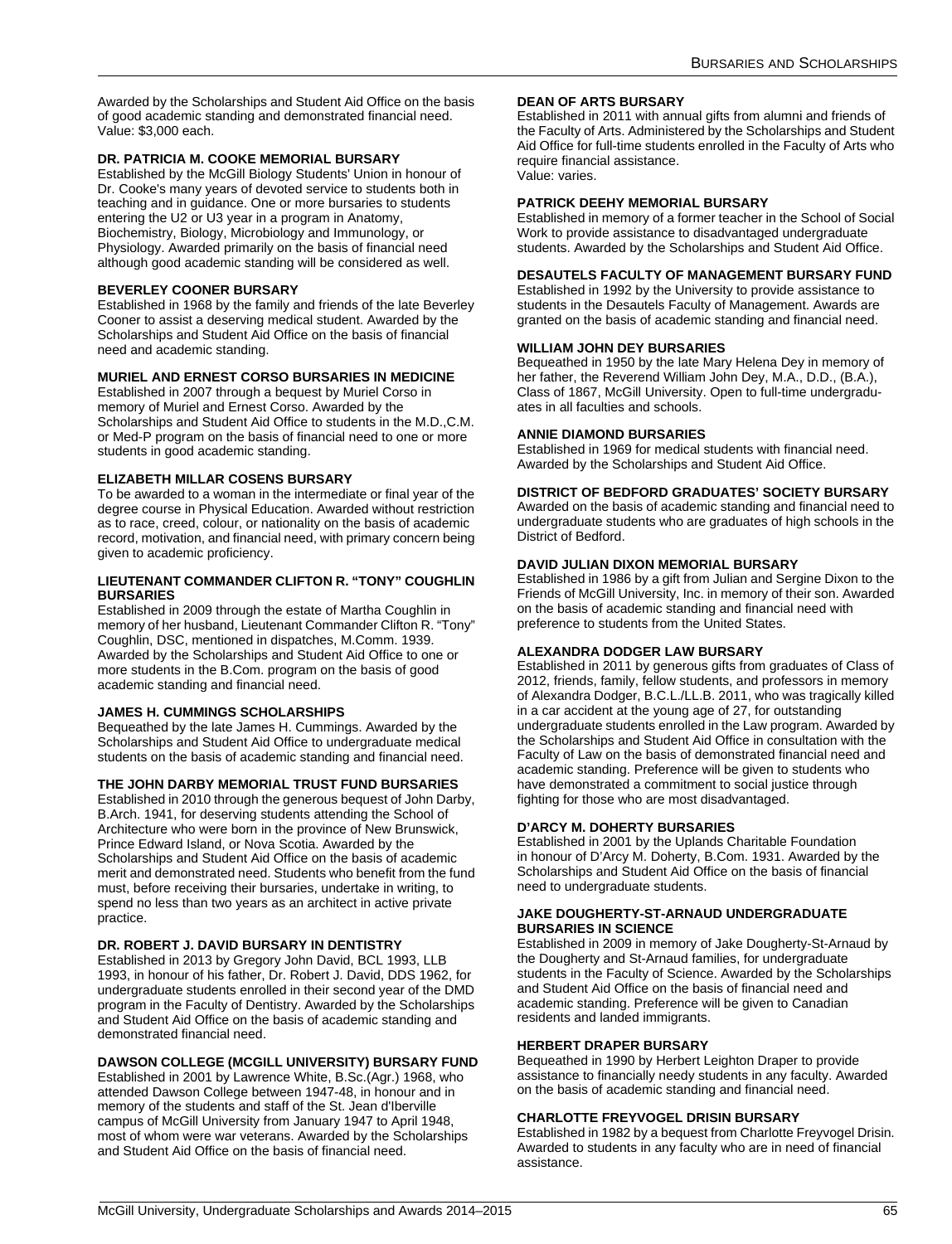#### **HYMAN DRUCKMAN BURSARY**

Established in 1998 by a bequest from Hyman Druckman. Awarded by the Scholarships and Student Aid Office to deserving students in the Faculty of Medicine with financial need.

#### **GEORGE HERRICK DUGGAN MEMORIAL BURSARY FUND (DOMINION ENGINEERING WORKS)**

Offered by Dominion Engineering Works, a division of General Electric Canada Inc., to its permanent employees (who have at least one year's continuous service with the Company) and their sons and daughters. Awarded on the basis of academic standing and financial need to students in any full-time degree program. Eligible candidates should apply to the Scholarships and Student Aid Office and submit a certificate of eligibility which can be obtained from the Employee and Community Relations Section of the Company. Unspent funds may be awarded on the basis of academic standing and financial need by the Scholarships and Student Aid Office to full-time students in Engineering.

#### **STUART DUNN MEMORIAL SCHOLARSHIP**

Founded by the late Major Charles Gwyllym Dunn of Quebec City in memory of his son, Sergeant (Wireless Air Gunner) Stuart Dunn, R.C.A.F., a student at McGill University who died on active service in July, 1941. Preference given to a male student whose home is outside the island of Montreal. Consideration is given to: (a) the candidate's scholarship, character, personality, and quality of leadership, (b) his need of financial assistance, and (c) the general usefulness to the community of the special branch of study he proposes to follow.

### **IDA AND ABRAHAM ECHENBERG SCHOLARSHIP**

Established in 1984 by family and friends in memory of the late Ida and Abraham Echenberg. Awarded to B.Com. students with good academic standing who show financial need.

#### **ANNE-MARIE EDWARD MEMORIAL BURSARY**

Established by a friend to honour the memory of Anne-Marie Edward, one of the Engineering students killed in the tragic event at École Polytechnique in December 1989. Awarded on the basis of academic standing and financial need to undergraduate Engineering students. Preference will be given to female students in Mechanical or Chemical Engineering.

### **SAMUEL EIDLOW MEMORIAL BURSARY**

Established for worthy medical undergraduate students with financial need. Awarded by the Scholarships and Student Aid Office.

#### **ROSE AND HARRY ENGELS BURSARY**

To be awarded to any undergraduate B.A. student.

### **GEORGE E. ERLICK BURSARY FUND**

Established in 1981 by a bequest of George E. Erlick, B.A. 1934, to assist undergraduate students. Awarded on the basis of financial need and academic standing.

#### **FACULTY OF AGRICULTURAL AND ENVIRONMENTAL SCIENCES BURSARY FUND**

Established in 1992 by the University to provide assistance to students in the Faculty of Agricultural and Environmental Sciences. Awards are granted on the basis of academic standing and financial need.

### **FACULTY OF ARTS BURSARY FUND**

Established in 1992 by the University to provide assistance to students in the Faculty of Arts. Awards are granted on the basis of academic standing and financial need.

#### **FACULTY OF DENTISTRY BURSARY FUND**

Established in 1992 by the University to provide assistance to students in the Faculty of Dentistry. Awards are granted on the basis of academic standing and financial need.

#### **FACULTY OF EDUCATION BURSARY FUND**

Established in 1992 by the University to provide assistance to students in the Faculty of Education. Awards are granted on the basis of academic standing and financial need.

#### **FACULTY OF ENGINEERING BURSARY FUND**

Established in 1992 by the University to provide assistance to students in the Faculty of Engineering. Awards are granted on the basis of academic standing and financial need.

#### **FACULTY OF LAW BURSARY FUND**

Established in 1992 by the University to provide assistance to students in the Faculty of Law. Awards are granted on the basis of academic standing and financial need.

#### **FACULTY OF MEDICINE BURSARY FUND**

Established in 1992 by the University to provide assistance to students in the Faculty of Medicine. Awards are granted on the basis of academic standing and financial need.

#### **FACULTY OF RELIGIOUS STUDIES BURSARY FUND**

Established in 1992 by the University to provide assistance to students in the Faculty of Religious Studies. Awards are granted on the basis of academic standing and financial need.

#### **FACULTY OF SCIENCE BURSARY FUND**

Established in 1992 by the University to provide assistance to students in the Faculty of Science. Awards are granted on the basis of academic standing and financial need.

### **ROBERT CRAIG FANNING MEMORIAL BURSARY FUND**

Established in 1974 by the parents and friends of Robert Craig Fanning, a student in the Faculty of Science, who suffered a fatal accident following his graduation. Awarded to students in degree programs related to ecological or environmental studies.

### **HELEN E. FARREN MEMORIAL BURSARY**

Established in 1996 through a bequest from Helen E. Farren, B.A. 1935. Awarded by the Scholarships and Student Aid Office to assist students in any faculty or school.

#### **WINNIFRED AND JAMES FERGUS MEMORIAL BURSARY**

Established in 2012 by Evelyn Fergus, in memory of her parents, Winnifred and James Fergus, for one or more students in the Faculty of Medicine. Awarded by the Scholarships and Student Aid Office on the basis of good academic standing and demonstrated financial need. Value: varies.

#### **CHANCELLOR JAMES FERRIER MEMORIAL BURSARY**

Established by Mrs. Herbert V. Lacey in memory of her greatgrandfather, Senator James Ferrier, Chancellor of McGill from 1884 to 1889. Awarded by the Scholarships and Student Aid Office to medical students on the basis of academic standing and financial need, with preference to students from the State of Wyoming.

#### **BOB FINEBERG BURSARY**

Established in 1967 by family and friends in memory of the late Bob Fineberg and Barbara Greenspoon to assist a needy and deserving student. Awarded by the Scholarships and Student Aid Office on the basis of financial need and academic standing.

#### **DR. E.M. FISHER MEMORIAL SCHOLARSHIP**

Available to any medical undergraduate student and awarded by the Scholarships and Student Aid Office.

### **REX FORD PHI KAPPA PI BURSARY**

Established in 1990 by the Phi Kappa Pi Montreal Alumni Corporation to provide financial assistance to students in any faculty. Awarded by the Scholarships and Student Aid Office on the basis of academic standing and financial need.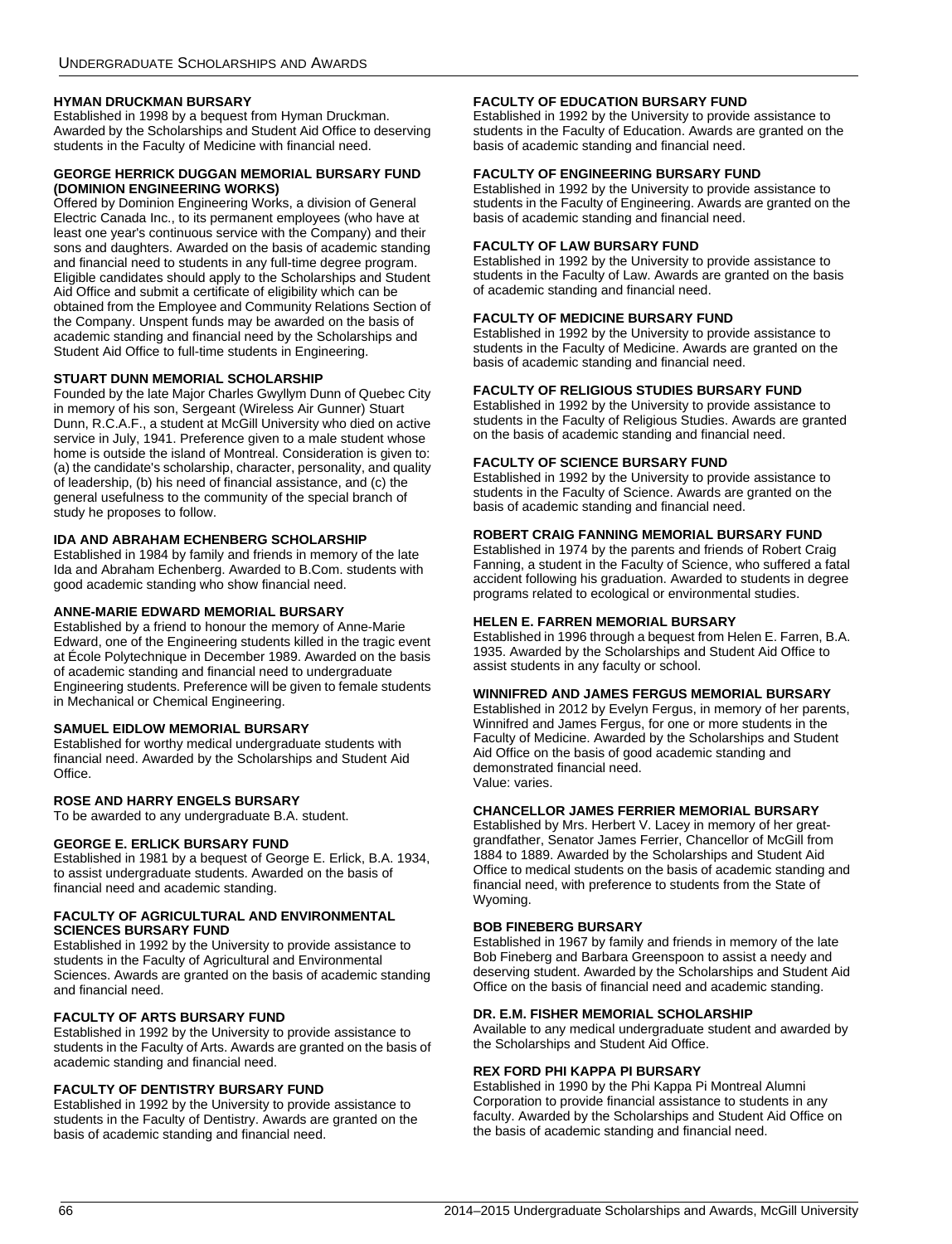### **FRANK HORI FOUNDATION BURSARY**

Established in 2013 by The Frank H. Hori Charitable Foundation in memory of Frank Hori, who attended McGill from 1951-1954, for undergraduate or graduate students entering or enrolled in any Faculty at McGill. Awarded by the Scholarships and Student Aid Office on the basis of high academic standing and demonstrated financial need. Preference will be given to Canadian-born students of Japanese ancestry pursuing full-time study and awarded to at least one male and at least one female student in each year. Value: \$5,000.

#### **HAROLD G. FOX EDUCATION FUND BURSARIES**

Established by donations from the Harold G. Fox Education Fund. To be awarded to needy law students in good standing.

#### **ARNOLD FRADKIN MEMORIAL SCHOLARSHIP**

Established in 2011 by the late Freda Fradkin in honour of her nephew, rnold Fradkin, B.C.L. 1968, for students in the Faculty of Law with a demonstrated interest in Human Right Law. Awarded by the Scholarships and Student Aid Office in consultation with the Faculty of Law on the basis of academic merit and demonstrated financial need.

#### **FRIENDS OF MCGILL UNIVERSITY, INC. STUDENT FUND**

Established in 1976 to assist U.S. students in any year of an undergraduate degree program. Awarded on the basis of academic standing and financial need. Renewable on merit; amount of award dependent on need from year to year. In the event of an insufficient number of U.S. citizens eligible in any given year, one or more awards may be made to citizens of other countries with the donor's agreement.

#### <span id="page-67-0"></span>**FROTHINGHAM BURSARIES**

Bequeathed in 1951 by the late Mrs. Harriet F. Miller, to provide bursaries for outstanding female students in any faculty.

#### **WILLIAM H. FULLER AND SHEILA MADILL ENTRANCE BURSARY**

Established in 2013 by Sheila Madill and made possible through a generous bequest from her late husband William H. Fuller, B.Com. 1956, for full-time undergraduate students entering the Desautels Faculty of Management. Awarded by the Scholarships and Student Aid Office on the basis of financial need and academic standing.

#### **WILLIAM H. FULLER AND SHEILA MADILL IN-COURSE BURSARY**

Established in 2013 by Sheila Madill and made possible through a generous bequest from her late husband William H. Fuller, B.Com. 1956, for full-time undergraduate students enrolled in the Desautels Faculty of Management. Awarded by the Scholarships and Student Aid Office on the basis of financial need and academic standing.

#### **IMAD GHOLMIEH BURSARY**

Established in 2012 by Imad Gholmieh, for full-time students in any faculty. Preference will be given to Lebanese citizens. Awarded by the Scholarships and Student Aid Office on the basis of good academic standing and demonstrated financial need.

#### **H. CARL GOLDENBERG SCHOLARSHIP**

A scholarship valued at approximately \$1,850 established in 1997 by Shirley and Edward Goldenberg in memory of her husband and his father, H. Carl Goldenberg, O.C., Q.C., B.A. 1928, M.A. 1929, B.C.L. 1932, Elizabeth Torrance Gold Medal 1932, LL.D. 1966, a distinguished contributor to Canadian public life. Awarded annually to a student in second or third year who has shown particular promise in the field of Canadian constitutional and administrative law and is in financial need. Awarded by the Scholarships and Student Aid Office in consultation with the Faculty of Law.

#### **AARON AND MARY GOODMAN BURSARIES**

Established in 1963 to assist deserving students in any faculty.

#### **HELEN GOUGEON MEMORIAL BURSARY**

Established by Student Services with the help of friends and family of the late Helen Gougeon, former Associate Dean of Students and first Dean of Admissions of McGill University. Awarded on the basis of high academic standing and financial need.

#### **A. EASTON GRANT, L. FRASER GRANT AND MURIEL G. FRASER BURSARIES**

Established in 2010 through a generous bequest from Elsbeth Weymark Pannell-Grant. Awarded by the Scholarships and Student Aid Office to full-time degree students in any faculty, on the basis of financial need and academic merit.

#### **MARY FABIANA GRANT BURSARIES**

Established in 2003 by a bequest from Mary Fabiana Grant. Awarded by the Scholarships and Student Aid Office on the basis of financial need.

#### **IDA CECIL GREAVES BURSARY**

Bequeathed in 1992 by Ida Greaves B.A. 1929, M.A. 1930, to provide financial assistance to students in any faculty who are residents of Royal Victoria College.

#### **CHIEF JUSTICE R.A.E. GREENSHIELDS MEMORIAL BURSARIES**

The balance of scholarship monies is used as bursaries to assist meritorious and needy students in the Faculty of Law.

#### **PEARL BERMAN GREENSPOON SCHOLARSHIP**

Established in 2000 by Albert Greenspoon, B.C.L. 1974, in memory of his beloved mother Pearl Berman Greenspoon. Her selflessness, hard work and dedication to her children's education gave them the foundation upon which they could build productive lives. Awarded by the Scholarships and Student Aid Office on the basis of financial need to a student enrolled in a degree program in the Faculty of Law. Preference will be given to students with an outstanding academic record and who are involved in community service.

Value: minimum \$2,000.

#### **RUBIN GRUBER SCHOLARSHIP**

Established by Rubin Gruber, B.Sc. 1965, in appreciation of the financial support he received as a student. Awarded by the Scholarships and Student Aid Office to undergraduate students in the Faculty of Science or Engineering, on the basis of academic standing and financial need, with a preference to Canadian and American citizens.

#### **SAMUEL HABERKORN MEMORIAL SCHOLARSHIP**

Established by Max Haberkorn, B.C.L. 1971, LL.B. 1972, in memory of his father, Samuel Haberkorn, a decorated resistance fighter in World War II, in recognition of the sacrifices he made for his children's education. Awarded by the Scholarships and Student Aid Office in consultation with the Faculty of Law to a student entering a Law undergraduate degree program with an outstanding academic record who is in financial need. Value: \$1,750.

#### **JACK HAHN BURSARY**

Established by his wife and children in his honour. Open to undergraduate students in the Faculty of Engineering and awarded on the basis of financial need and academic standing.

### **C. WAYNE HALL IN-MEMORY BURSARY IN EDUCATION**

Established in 2011 by Mary Hall-Wells, in memory of her father, Dr. C. Wayne Hall (March 1, 1910 - May 4, 2010), former Dean of the Faculty of Education, for one or more students in the Faculty of Education. Dean Hall was able to attend university on scholarship and because of this, he was always interested in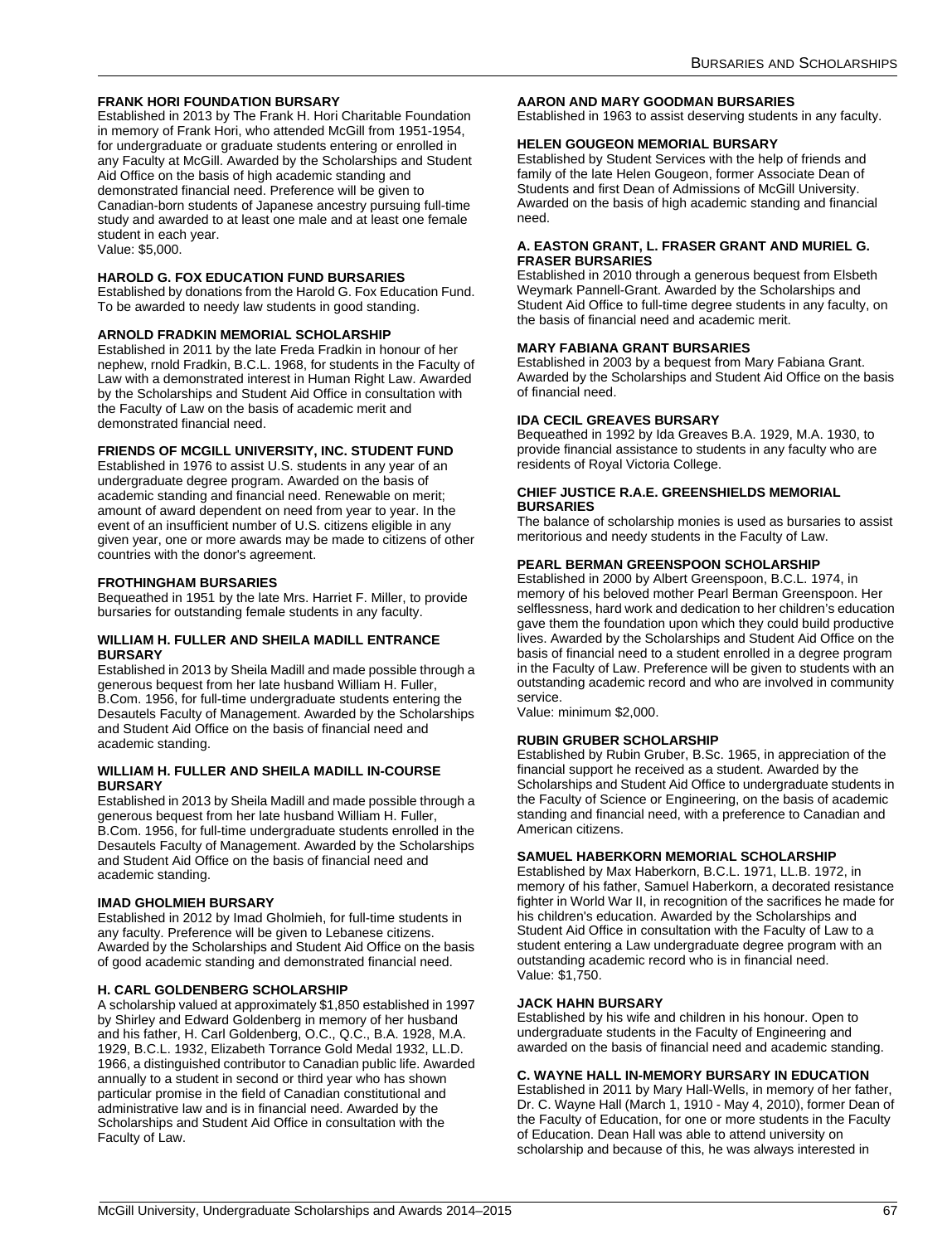supporting students in need. Awarded by the Scholarships and Student Aid Office on the basis of demonstrated financial need and academic standing.

#### **NANCY CATHERINE HALL SCHOLARSHIP**

Established in 1994 through a bequest from Queena M. Esdale in memory of Nancy Catherine Hall, B.Sc. 1948, M.Sc. 1950. Awarded by the Scholarships and Student Aid Office to first-year students in the Faculty of Medicine on the basis of academic standing and financial need. Preference will be given to women.

### **SIMON AND ROSALIE HALPERN MEMORIAL SCHOLARSHIP**

Established by the late Dr. Fanny G. Halpern in memory of her parents. Awarded by the Scholarships and Student Aid Office to medical students of the Roman Catholic or Jewish faith who have distinguished academic standing and financial need.

#### **MARJORIE HAMPSON BURSARIES**

Established in 2005 by Lawrence G. Hampson, B.Sc. 1947, M.D.,C.M. 1949, M.Sc. 1953, Dip. Surgery 1955, in memory of his wife Marjorie Hampson, for one or more medical students in good academic standing who demonstrate financial need. Awarded by the Scholarships and Student Aid Office.

### **DEREK HANSON, Q.C. BURSARY FUND**

Founded in 1987 by the law class of 1957 on their 30th anniversary in memory of Derek A. Hanson, B.C.L. 1957. The fund will sustain one or more bursaries awarded to students entering the second year of an undergraduate law program who have demonstrated financial need and who have shown leadership in the academic and extracurricular life of the Faculty. Awarded by the Scholarships and Student Aid Office.

### **PETER HARASTY MEMORIAL BURSARIES**

Established in 2006 through a bequest by Peter Harasty. To be awarded by the Scholarships and Student Aid Office to undergraduate or graduate students in any degree program, on the basis of financial need.

#### **JOSEPH AND SARAH HARRIS BURSARY FUND**

Established in 1979 by a bequest from Sarah Starikoff Harris. To aid students in any faculty needing financial assistance to continue their studies.

### **I.R. HART MEMORIAL BURSARIES**

The balance of scholarship monies is used for bursaries to assist needy and meritorious students in the Faculty of Law.

### **DR. DAVID M. AND DONALDA L. HARVEY SCHOLARSHIP**

Established in 1995 by Dr. David M. Harvey, M.D. 1955, and his wife Donalda L., to support medical students based on academic standing and demonstrated financial need. The scholarship is tenable in any year and may be renewed. Awarded by the Scholarships and Student Aid Office. Value: varies.

#### **WILLIAM AND NONA HEASLIP SCHOLARSHIPS**

Established in 2006 by the William and Nona Heaslip Foundation in memory of William Heaslip. Awarded by the Scholarships and Student Aid Office, based on financial need and good community participation, to students who are Quebec residents and who will be entering their second year of any undergraduate degree program.

Estimated value: \$15,000 per year; renewable provided the holder continues to meet the eligibility requirements.

#### **SOL HECHT MEMORIAL BURSARY**

Established in 1996 through a bequest from Sol Hecht, B.Com. 1932. Awarded by the Scholarships and Student Aid Office to a needy and deserving student in the Desautels Faculty of Management.

### **HEPWORTH FAMILY BURSARY**

Established in 2012 by Graeme Hepworth, B.A. 1994, and his wife, Sandra, B.Sc. 1994, for full-time undergraduate students in the Faculty of Arts or the Faculty of Science. Awarded by the Scholarships and Student Aid Office on the basis of good academic standing and demonstrated financial need. Value: varies.

#### **H.E. HERSCHORN BURSARY**

Established under the will of the late H.E. Herschorn, N.P., B.A. 1911, B.C.L. 1914, for a deserving student, studying for the B.Sc., B.A., M.D.,C.M., LL.B., or B.C.L. degree in the intermediate or any subsequent year of the course.

### **HEWITT MEMORIAL BURSARY FUND**

A bequest from the late Frederick T. O'Reilly-Hewitt in memory of his parents, the late Frederick Daniel Hewitt and the late Maria Stenson Hewitt for bursaries. Open to students in the Faculty of Arts or to students in the Humanities and Social Sciences in the Faculty of Graduate Studies and Research. Awarded on the basis of financial need and academic promise.

#### **PAUL HEYMAN BURSARY**

Established in 1989 by family, friends, and colleagues in recognition of the many years of loyal service of Paul Heyman, a respected and dedicated member of the McGill Development Office. Awarded to undergraduate students in Arts or Science who have satisfactory academic standing and are in need of financial assistance.

#### **HIGH SCHOOL OF MONTREAL CENTENNIAL FUND BURSARIES**

Endowed by the Trustees of the High School of Montreal Centennial Fund originally established in 1943. With the closing of the High School in 1979, and in keeping with the original purposes of the fund, the income shall be used to provide bursaries for students who have satisfactory academic standing and need financial assistance. Preference will be given, firstly, to former students of the High School of Montreal, secondly, to other graduates of schools of the Protestant School Board of Greater Montreal, and should these not be sufficient, then to graduates from the Montreal area CEGEPs, or equivalent.

#### <span id="page-68-0"></span>**ANNETTE S. HILL MEMORIAL BURSARIES AND SCHOLARSHIPS**

Established in 1961 to assist young men of the Protestant faith and of good character from the Maritime Provinces or the Province of Ontario to obtain a college education.

#### **WALTER J. HOARE MEMORIAL SCHOLARSHIP**

Endowed by the late Dr. Charles W. Hoare, a graduate of McGill University, in memory of his son, Walter J. Hoare, who was killed in World War I. Preference is given to graduates of the Collegiate Institutes of the counties of Essex, Kent, and Lambton entering the Faculty of Medicine. Awarded by the Scholarships and Student Aid Office.

### **JANE B. HOOD BURSARY IN ENGLISH LITERATURE**

Established in 2009 by the McGill Book Fair, in memory of Jane B. Hood, Coordinator of the McGill Book Fair for over 30 years. Awarded by the Scholarships and Student Aid Office on the basis of financial need and academic standing to undergraduate students in the Faculty of Arts, English literature.

#### **MR. AND MRS. CAMERON I. HOWARTH BURSARY**

Established in 1996 through a bequest from Marjorie Cadham. Awarded by the Scholarships and Student Aid Office to provide financial assistance to needy students.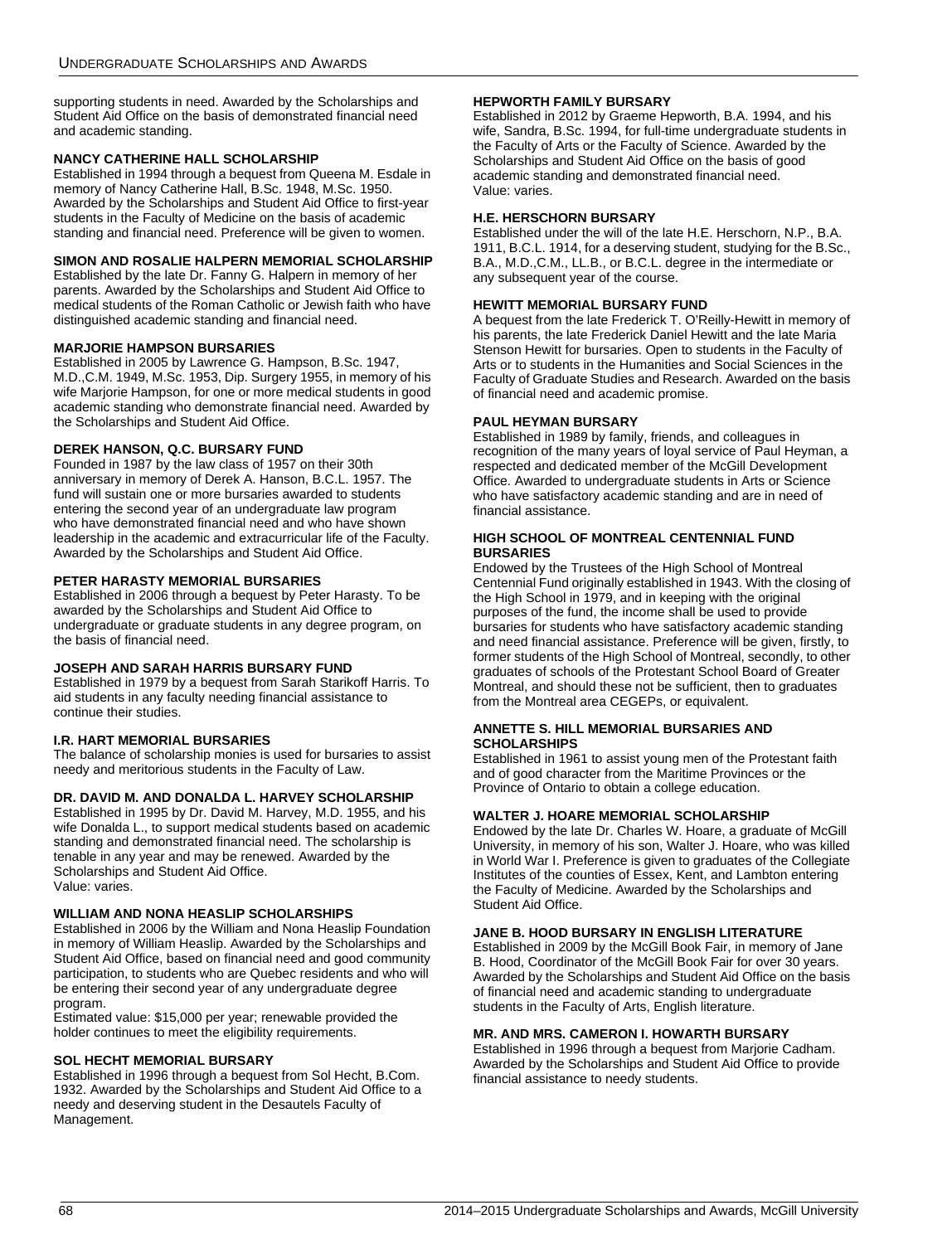#### <span id="page-69-0"></span>**MCLENNAN-ETHEL HURLBATT SCHOLARSHIP**

Established in memory of the late Miss Ethel Hurlbatt by a legacy from the late Miss Isabella McLennan to the Royal Victoria College. Awarded by the Warden of the Royal Victoria College or her delegate to a woman student on the basis of academic record and financial need.

#### **J. ALEXANDER HUTCHISON BURSARIES**

Established in 2007 by J. Lawrence Hutchison, B.Sc. 1949, M.D.,C.M. 1953, Dip. Int. Med. 1958, in honour of his grandfather, J. Alexander Hutchison, M.D.,C.M. 1884, Professor of Surgery and Chief of Surgery at the Montreal General Hospital. Awarded by the Scholarships and Student Aid Office on the basis of financial need to one or more students in good academic standing in the M.D.,C.M. or Med-P programs.

#### **KEITH HUTCHISON MEMORIAL SCHOLARSHIP IN MEDICINE**

Two or more scholarships, in memory of the late Dr. Keith Hutchison. Awarded on the basis of distinguished academic standing and need; tenable in any year. The recipient in any session may re-apply for the following year.

#### **CELIA AND SYDNEY ISAACS MEMORIAL BURSARY**

Established in 1953 by the Montreal Section of the National Council of Jewish Women and Mr. I. Sydney Isaacs. Awarded by the Scholarships and Student Aid Office.

#### **IVES SCHOLARSHIP**

Established in 1967 by a bequest of David Fraser Murray, M.D.,C.M. 1924. Awarded by the Scholarships and Student Aid Office on the basis of financial need with preference given to medical students from Nova Scotia, New Brunswick, or Prince Edward Island.

#### **JARDINE BURSARIES**

Established in 1978 by Mr. J. Blair Jardine. Available to students in academic programs in the Faculty of Agricultural and Environmental Sciences. Awarded by the Scholarships and Student Aid Office on the basis of financial need.

#### **JOG CAPITAL BEST IN THE WEST BURSARIES**

Established in 2012 by JOG Capital Inc., for undergraduate students from Alberta, Saskatchewan, or British Columbia who have completed at least one year of the B.Com. program in the Desautels Faculty of Management and have been involved in athletics, the arts, or other central elements of student life at McGill. Awarded by the Scholarships and Student Aid Office on the basis of demonstrated financial need and good academic standing. Preference will be given to at least one male and at least one female student in each year. Value: varies.

#### **THE ROBERT JOHNSON BURSARIES**

Established in 2010 through the bequest of Robert Johnson. Two bursaries of equal value to be awarded annually by the Scholarships and Student Aid Office to one male and one female student in any faculty on the basis of academic standing and demonstrated financial need. Possibility of renewal.

#### **ALEXANDER GOOD JOHNSTON AND MARGARET SNEDDON JOHNSTON BURSARY**

Established in 2011 by Norma Johnston, B.L.S. 1955, M.L.S. 1961, in memory of her parents, Alexander Good Johnston and Margaret Sneddon Johnston, Scottish immigrants who did not have an opportunity for higher education. Awarded by the Scholarships and Student Aid Office to full-time degree students in any faculty, on the basis of good academic standing and demonstrated financial need. Value: varies.

#### **MARGARET AND NORMA JOHNSTON BURSARY**

Established in 1996 by Dr. Claire Huckins, B.Sc. 1958, M.Sc. 1960, Ph.D. 1965, in honour of Mrs. Margaret Johnston and her daughter Norma, B.L.S. 1955, M.L.S. 1961, upon

Norma's retirement after 41 years of devoted service in the McGill Library System. Awarded by the Scholarships and Student Aid Office to a deserving and needy student in any faculty.

#### **N. DOUGLAS JOHNSTON MEMORIAL BURSARY**

Established by the family of Doug Johnston, B.Com. (Honours Economics) 1947, who served the University for 21 years and was Treasurer at the time of his death in 1983. Awarded on the basis of financial need to a B.Com. student.

#### **HON. ROBERT JONES BURSARY**

One or more bursaries are granted to needy students in the Faculty of Arts, Science, or Engineering.

#### **KAPPA RHO TAU (KNIGHTS OF THE ROUND TABLE) FRATERNITY BURSARIES**

Established in 2000 to honour the memory of the past members of the KRT Fraternity at McGill University and to provide an ongoing tribute to the valued commitment which the Fraternity provided to many students through the years at McGill. The bursaries are available to students with demonstrated financial need and in good academic standing, with first preference being given to applicants who are related to former McGill KRT Members ("Legatees"). The bursaries shall be applied to students' tuition fees for the year, shall not exceed the amount of such fees and may be awarded to the same student in subsequent years.

Value: minimum \$1,000.

#### **BRUCE AND MURIEL KELLY MEMORIAL BURSARY**

Established in 1988 by a bequest from Muriel Kelly to assist a deserving and needy Canadian student pursuing the degree of M.D.,C.M., with a preference to students from the Toronto area. Awarded by the Scholarships and Student Aid Office.

#### **JAMES FREDERICK KELLY BURSARY**

Established in 1997 through a bequest of Honora W. Kelly in memory of her late husband. To be awarded annually by the Scholarships and Student Aid Office to a deserving and needy student in the Faculty of Engineering who is from Nova Scotia.

#### **J. TAYLOR KENNEDY MEMORIAL BURSARY**

Established in 1992 by family, friends and colleagues in memory of J. Taylor Kennedy, B.Eng. 1938, M.Eng. 1939, in recognition of his outstanding contribution to the McGill Board of Governors and the Department of Athletics of McGill University. Awarded to students in satisfactory standing who demonstrate financial need. Preference will be given to members of McGill intercollegiate teams.

#### **PHYLLIS AIDA DALY DU FRESNE KENNEDY MEMORIAL BURSARY**

Established in 1984 by family and friends in memory of Mrs. Kennedy. Awarded to undergraduate students in Occupational Therapy, Physical Therapy, Nursing, or Medicine. Preference is given to those not eligible for other financial assistance.

#### **FREDERICK SOUTHAM KER BURSARY**

Established in 1941 by the late F.N. Southam in memory of his grandson, Frederick Southam Ker, who was killed in action on September 6, 1940. Awarded to a student in any faculty who gives promise of becoming a good citizen but is handicapped by lack of funds. Financial need, character, and academic record are all considered in making the award.

#### **JAMES GRAHAME KER AND FREDERICK K. PETRIE MEMORIAL SCHOLARSHIP**

Awarded to a student from Eastern Ontario (Counties of Dundas, Stormont, Glengarry, Grenville, Carleton, Russell, and Prescott) or from Montreal. Based upon distinguished academic standing and financial need; tenable in second year and may be renewed. Awarded by the Scholarships and Student Aid Office to medical students.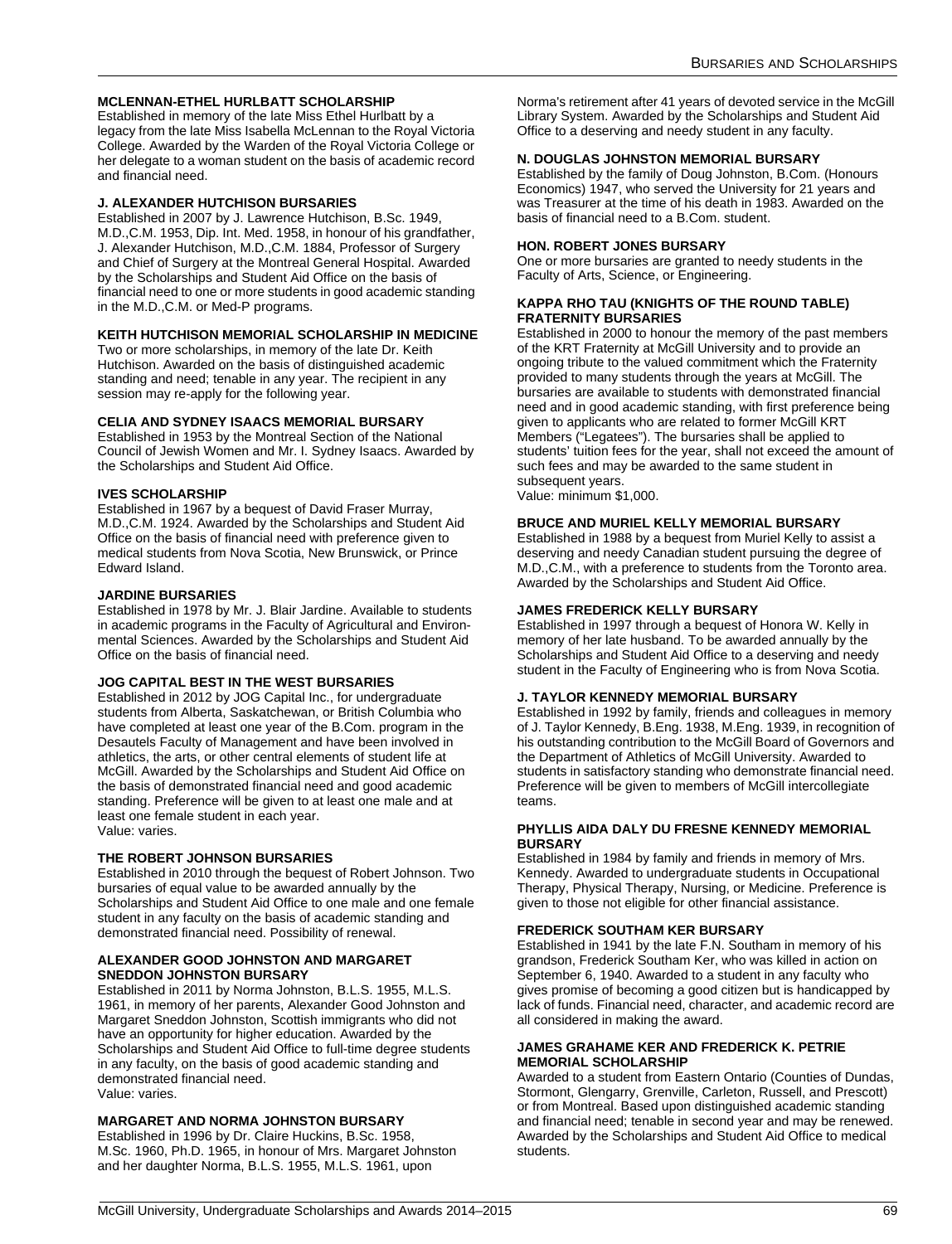### **KHAKI UNIVERSITY AND Y.M.C.A. MEMORIAL SCHOLARSHIP FUND**

The interest on this fund is awarded in scholarships subject to the following two conditions: (i) that the scholarships may be held only by undergraduates; (ii) that the preference is given to sons and daughters of soldiers: (a) who served in the war of 1914-18; (b) who served in the war of 1939-45.

### **KILLAM BURSARY FUND**

Established in 2001 in memory of Isaac Walton Killam of Nova Scotia by his Massachusetts sisters through their testamentary trusts. Awarded, on the basis of financial need, by the Scholarships and Student Aid Office to undergraduate degree students who are domiciled in or are citizens of the United States.

#### **KINCH MEMORIAL BURSARY**

Established by Miss Dia Joyce in memory of Mr. and Mrs. C.H. Kinch to assist medical undergraduates. Awarded by the Scholarships and Student Aid Office.

### **EMERY AND ERWIN KLINEMAN BURSARY**

Established by Mr. Myer Herschorn to provide bursaries for students in any faculty needing financial assistance to continue their studies.

#### **REVEREND CLIFFORD R. KNOWLES BURSARIES IN ENGINEERING**

Established in 2008 in honour of Reverend Clifford R. Knowles, former University Chaplain and Student Counsellor, to support students in their studies at McGill. Awarded by the Scholarships and Student Aid Office to undergraduate students who are Canadian citizens or Permanent Residents of Canada and who have completed at least one year of a full-time undergraduate degree program in the Faculty of Engineering. Awarded on the basis of financial need and high academic standing.

#### **ALEX KONIGSBERG MANAGEMENT & LAW BURSARY**

Established in 2013 in memory of Alex Konigsberg, QC, B.Com. 1959, B.C.L. 1963, for outstanding undergraduate students enrolled in the M.B.A./Law program. Awarded by the Scholarships and Student Aid Office in consultation with the Faculty of Law on the basis of demonstrated financial need and academic standing. Value: varies.

### **MORRIS KRYMALOWSKI MEMORIAL BURSARY**

Established in 2012, in memory of Morris Krymalowski, LL.L., LL.B, by his wife, Susan Schachter, and their children, Samuel Krymalowski and Elisabeth Krymalowski. Awarded by the Scholarships and Student Aid Office on the basis of high academic standing and financial need to one or more students who are involved in community service. Value: varies.

#### **JUDGE HAROLD LANDE AND MRS. SALLY LANDE BURSARY**

Established in 2012 by Ellen Beth Lande and Ian Lande, M.D.,C.M. 1979, to honour the memory of their parents, Judge Harold Lande, B.A. 1929, M.A. 1930, B.C.L. 1933, and Mrs. Sally Lande, in recognition of their passion for learning. Awarded by the Scholarships and Student Aid Office to full-time undergraduate students in the Faculty of Law on the basis of good academic standing and demonstrated financial need.

### **FREDERICK PENTON LOFTUS LANE BURSARY**

Established in 1979 by a bequest from Esther M.E. Lane. Awarded by the Scholarships and Student Aid Office to undergraduate medical students on the basis of academic standing and financial need.

#### **LAURIN-VITTIE BURSARIES**

Five bursaries bequeathed in 1977 by Mrs. Alice Laurin-Vittie in memory of Malcolm Albert Vittie, Margaret Oliver Hunter-Vittie, James Malcolm Vittie, George Laurin, and Evelina Nadon-Laurin. Available to Canadian citizens or Permanent Residents in the second or subsequent year of the B.A. or B.Sc. program. Preference is given to students in chemistry or biology. Awarded by the Scholarships and Student Aid Office on the basis of academic achievement, character, and need.

### **LAW PRIZE WINNERS BURSARY FUND/ FOND DES LAUREATS**

Established in 1987 by the law prize winners of the Class of 1987 and the donors of endowed prizes within the Faculty of Law. The capital for the fund is built through contributions from each year's prize winners and annual levies on unexpended income from existing and newly established prize endowments. The fund will be used to support bursaries for students in the final year of their studies in the Faculty of Law.

#### **LEBLANC FAMILY BURSARY**

Endowed in 1991 by David, Debra, Duncan, and Daniel LeBlanc in honour of their father Norman and the other McGill graduates in the family. Awarded on the basis of academic standing and financial need to students in Management or Engineering.

#### **FELIX LEOPOLD BURSARY**

Established in 1953 by Mr. Felix Leopold of Montreal and awarded to needy students in any faculty, who must have a satisfactory academic record and be of good character.

#### **GUSTAV LEVINSCHI SCHOLARSHIP**

Endowed in 1986 for needy medical students requiring assistance in the pursuit of their studies. Awarded by the Scholarships and Student Aid Office.

### **ZAVE LEVINSON MEMORIAL BURSARY**

Established in 1976 from the estate of Zave Levinson who died March 5, 1975. To aid deserving students in any faculty or school.

### **RAE AND JACK LEVY MEMORIAL BURSARY FUND**

Established in 1975 from the estate of Mrs. Rae Levy who died June 23, 1974. To aid deserving students in need. Tenable for one year.

### **DR. DAVID T.W. LIN FOUNDATION SCHOLARSHIP**

## 林達威醫師基金會獎學金

Established in 1993 in honour of Dr. David T.W. Lin, B.Sc. 1937, M.D. 1940, O.C., Surgeon Emeritus at the Royal Victoria Hospital, Honorary President of the Montreal Chinese Hospital, and a leader in the Chinese community. Awarded by the Scholarships and Student Aid Office to a medical student on the basis of academic achievement and demonstrated need. Preference will be given to students of Chinese origin.

#### **HÉLÈNE LINDER BURSARY**

Established in 2009 through the generous bequest of Hélène Linder, B.A. 1969. Awarded by the Scholarships and Student Aid Office to students on the basis of financial need and good academic standing. Open to all faculties.

#### **BELLA LIPKIN-COHEN MEMORIAL BURSARY**

Established in 1972 by Mr. Sydney Brown, and awarded to a needy student, preferably in the Faculty of Arts.

### **LUTFY BURSARY**

Established by a bequest in 1958 of the late Mr. Nouralla Lutfy and a further donation from his son, Mr. John Lutfy. Awarded to deserving students in any faculty or school.

### **DR. HAROLD N. LYNGE BURSARIES**

Established in 2004 by Dr. Harold N. Lynge, M.D.,C.M. 1949, for one or more undergraduate medical students in good academic standing in the Faculty of Medicine who demonstrate financial need. Awarded by the Scholarships and Student Aid Office on the basis of financial need.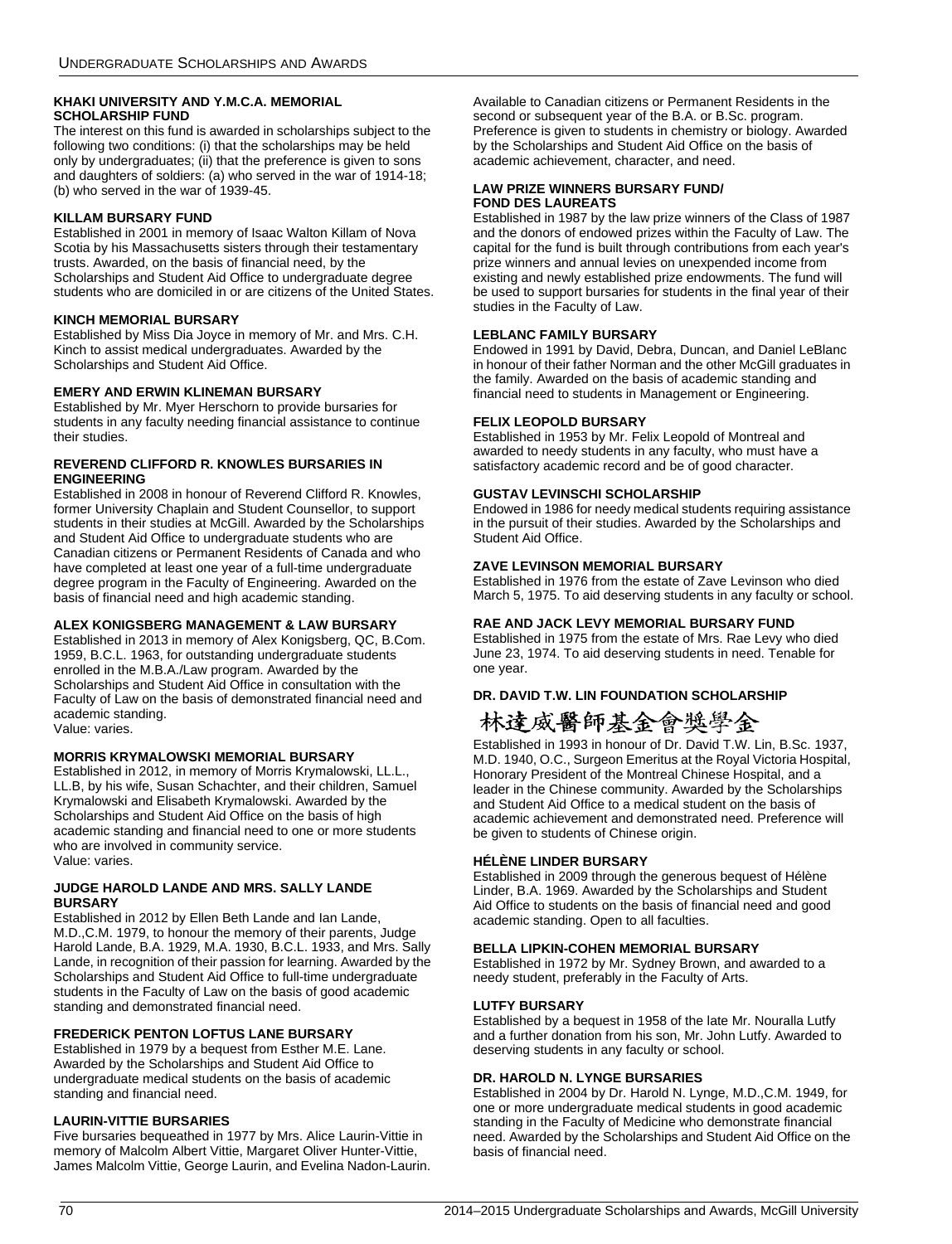### **DONALD C. MACCALLUM BURSARY**

Established in 2001 by a bequest from Marion Maccallum, B.A. 1937, in honour of her husband, Donald C. Maccallum, B.Eng. 1938, for students in the Faculty of Engineering. Awarded by the Scholarships and Student Aid Office on the basis of financial need.

#### **MACDONALD COLLEGE CLASS OF 1953 BURSARY IN THE MEMORY OF ANN CUTLER HYDE**

Established by members of the Class of 1953 (Agriculture and Household Science). Ann Cutler Hyde, B.Sc.(HEc) 1953, tirelessly and enthusiastically sought news of class members and published an annual newsletter for over forty years which served to maintain friendships and enhance comradery of graduates after leaving Macdonald College. Income from the endowment is available for full-time degree students at Macdonald, who are in good academic standing and are in need of financial assistance to continue their program.

#### **DR. ALEXANDER MACDONALD MEMORIAL BURSARY**

Established in 1983 by Barbara S. McPhee in memory of her grandfather, Alexander Macdonald, M.D.,C.M. 1889. Awarded by the Scholarships and Student Aid Office to undergraduate medical students with good academic standing and financial need.

### **ISABELLA C. MACRAE SCHOLARSHIP**

Open to residents of Ontario.

#### **CHARLES MARTIN BURSARY FUND**

Bequeathed in 1935 by the late Mrs. Lillie F. Martin in accordance with the wishes of her late husband, Alfred W. Martin, in memory of his father, Charles Martin. Awarded to students in any faculty on the basis of financial need.

### **THE MARTLET FOUNDATION VARSITY BURSARIES**

Established in 2013 by The Martlet Foundation for varsity athletes. The former Foundation loan fund supported more than 1,750 student athletes since 1954. Awarded by the Scholarships and Student Aid Office to eligible students on the basis of varsity athletic leadership, CIS level academic standing and demonstrated financial need.

#### **GEORGES, PAUL AND ROBERT MASSON BURSARIES IN SCIENCE**

Established in 2002 by Georges Masson, Ph.D. 1942, Paul Masson, B.A. 1968, and Robert Masson, B.Sc. 2002, to commemorate the three generations of Massons at McGill. Awarded to one or more students, in good academic standing, enrolled in a graduate or undergraduate degree program in any department in the Faculty of Science. Preference shall be given to students in the Departments of Biology and Mathematics. Awarded by the Scholarships and Student Aid Office on the basis of financial need.

#### **GEORGE LYMAN MASTEN SCHOLARSHIPS**

Established in 2000 through a bequest by Charles H. Masten, M.D.,C.M. 1893. Awarded by the Scholarships and Student Aid Office to students in the Faculty of Medicine, with a preference to candidates born or educated in the counties of St. Johns or Stanstead, Quebec to provide need-based scholarships for meritorious and needy students.

### **QUEENIE MAUER MEMORIAL BURSARY**

Established by her family in 1988 as a memorial tribute to Queenie Mauer, B.A. 1944. Awarded to provide assistance to needy and deserving students in the Faculty of Arts, with preference to students in Classics.

#### **J.W. MCCONNELL BURSARIES**

Made possible through the generous donation of the late Mr. J.W. McConnell. Awarded, on the basis of academic standing and financial need, to undergraduate students proceeding to degrees in any field. Candidates must be Canadian citizens or Permanent Residents.

### **J.W. MCCONNELL MEMORIAL SCHOLARSHIPS**

Created and endowed by the late Mr. J.W. McConnell of the Board of Governors as a memorial to the men and women of the University who lost their lives in the war of 1939-45. Open to students from any part of Canada and tenable in any undergraduate faculty. Individual awards will be at least \$1,500 and awarded on the basis of academic achievement and financial need.

#### **MCGILL ALUMNAE SOCIETY BURSARIES**

See ["Restricted Funds", section 3.17.](#page-58-1)

#### **MCGILL ASSOCIATES BURSARY IN ENVIRONMENTAL STUDIES**

Established in 1990 by the McGill Associates. Awarded on the basis of academic standing and financial need to full-time students in programs related to environmental studies.

### **MCGILL HONG KONG GRADUATES BURSARY FUND**

Established in 1987 through donations from McGill graduates in Hong Kong to be used to provide bursary assistance for deserving students in any faculty who are from Hong Kong. Awarded by the Scholarships and Student Aid Office in collaboration with the McGill Society of Hong Kong.

### **MCGILL QUARTER CENTURY CLUB BURSARY**

Established in 1992 by the University on the occasion of the 25th anniversary of the Quarter Century Club. This fund is contributed to by McGill staff members celebrating 25 years of association or more with the University. Awarded on the basis of academic standing and financial need to students in any degree program.

#### **MCGILL SOCIETY OF OTTAWA GEORGE WINTERS MEMORIAL BURSARY**

Established in 1991 by the McGill Graduates' Society Branch in Ottawa to provide support for deserving students who are experiencing financial need. Awarded by the Scholarships and Student Aid Office with first preference to students from the Ottawa Valley region. Named in memory of George Winters, B.Sc. 1948, Dip. Mgmt. 1960, to recognize his lifetime involvement in alumni activities.

#### **MCGILL UNIVERSITY CONTINGENT CANADIAN OFFICERS TRAINING CORPS BURSARY FUND**

Established in 1978 by the Trustees of the McGill C.O.T.C. Volunteers' Memorial Trust Fund to assist undergraduate students who have satisfactory standing and need financial assistance. Preference will be given to descendants of McGill graduates and past students.

### **T.H. MCGLADE BURSARY**

Established in 1967 by the late T.H. McGlade, B.A. 1947. Available to undergraduate students who are graduates of either Smiths Falls Collegiate or St. Francis High School in Smiths Falls, Ontario. If there are no qualified applicants from these two institutions, consideration will be given to graduates of other secondary schools of the County of Lanark in Ontario or to candidates from the Upper St. Lawrence Valley, particularly from the Brockville and Prescott areas. Awarded on the basis of academic merit and financial need.

#### **DR. ROBERT L. AND MARGARET MCINTOSH BURSARY**

Established in 1999 through a bequest of Margaret McIntosh and her late husband Dr. Robert L. McIntosh, Ph.D. 1939, D.Sc. 1972, former McGill professor in the Department of Chemistry. Awarded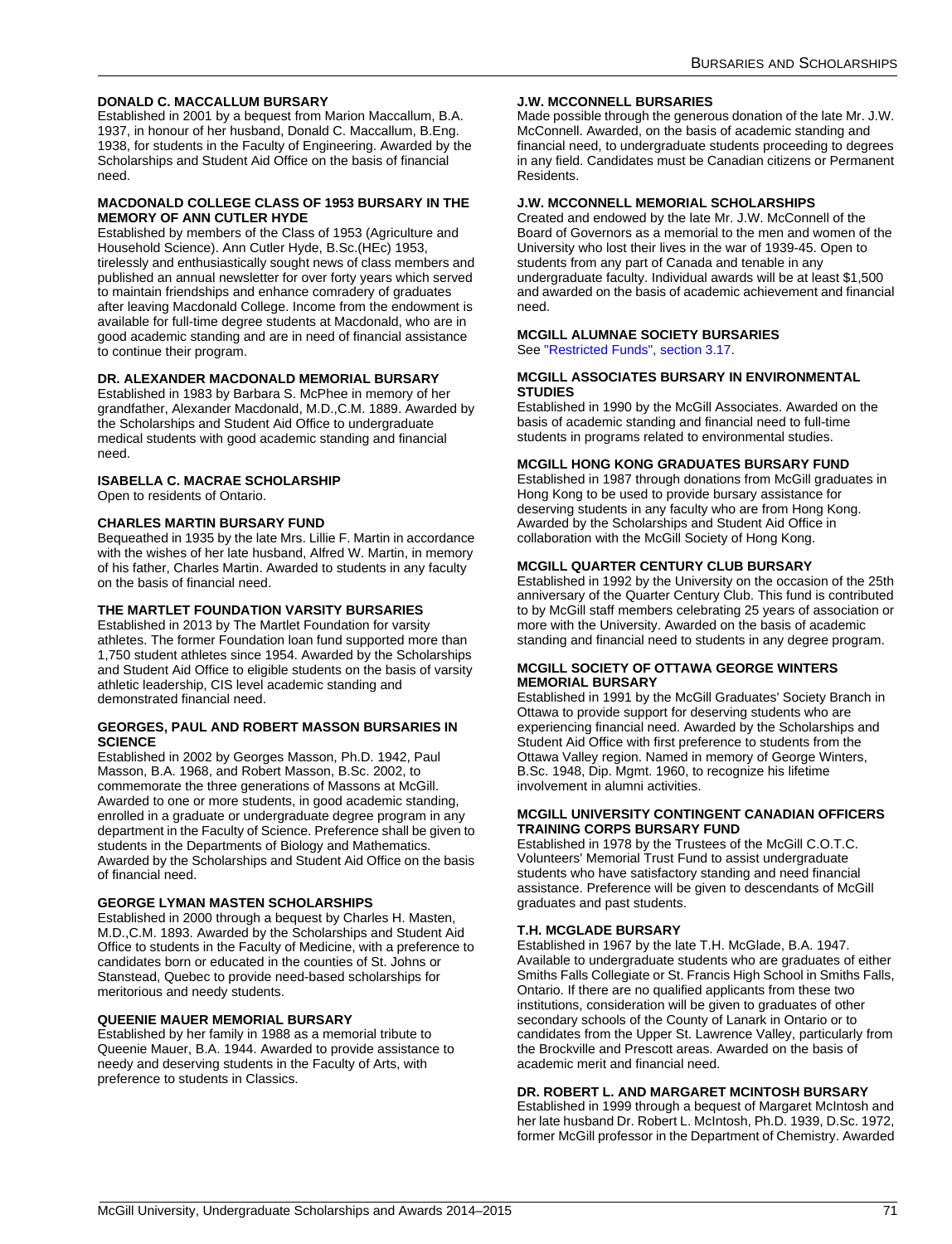by the Scholarships and Student Aid Office to provide assistance to students in the Faculty of Science with a preference to Chemistry.

# <span id="page-72-0"></span>**JEAN MCKAY MEMORIAL BURSARY**

Established in 1994 through a bequest of Jean McKay, B.A. 1920, to encourage deserving students in Canadian studies. Awarded by the Scholarships and Student Aid Office on the basis of academic standing and demonstrated financial need. Preference will be given to graduate or undergraduate students in Canadian Studies.

# <span id="page-72-1"></span>**EILEEN J. MCKYES BURSARIES**

Established in 1985 by a bequest from the late Eileen J. McKyes who graduated in Physical Education from McGill in 1929 and taught for the Protestant School Board of Greater Montreal for 35 years. Three annual bursaries are awarded to needy students who are either about to enter or are already studying in the Department of Kinesiology and Physical Education, Faculty of Education.

# <span id="page-72-2"></span>**J.R.S. MCLERNON BURSARY FUND**

Endowed by the late Mr. J.R.S. McLernon to assist students with financial need and good academic standing. Open to students in any faculty or year who are Canadian citizens. The minimum amount of each award is \$100.

# <span id="page-72-3"></span>**GEORGE J. MCMANUS MEMORIAL SCHOLARSHIPS**

Each has a minimum value of \$100 and may be held by students who hold other scholarships and who have real financial need. Open to students in any year of any faculty who have high academic records and need financial help.

## <span id="page-72-4"></span>**J. DONALD MCOUAT BURSARIES**

Endowed in 1999 with a gift from J. Donald McOuat, B.Sc. 1948. Awarded by the Scholarships and Student Aid Office to undergraduate students on the basis of financial need.

## <span id="page-72-5"></span>**NATHAN MENDELSSOHN BURSARIES**

A bequest of \$10,000 from the estate of the late Nathan Mendelssohn, the annual income of which is to be used for bursaries for students in need of financial assistance.

## <span id="page-72-6"></span>**DONALD C. MENZIES MEMORIAL BURSARY**

Established in 1989 by Elizabeth Anne Menzies, B.A. 1941, in memory of her husband, Donald Crerar Menzies, B.Com. 1939. Awarded on the basis of academic standing and financial need to undergraduate students in any faculty, with preference to Canadian citizens and Permanent Residents.

# <span id="page-72-7"></span>**MOGHADAM FAMILY BURSARY**

Established in 2012 by Hassan Ghaderi-Moghadam, D.D.S. 1995, in honour of his father, Mohammad Ghaderi-Moghadam, for students entering their second year in the Faculty of Dentistry. Awarded by the Scholarships and Student Aid Office on the basis of good academic standing and demonstrated financial need.

## <span id="page-72-8"></span>**DR. FREDERICK WILLIAM CHARLES MOHR SCHOLARSHIPS**

Established under the will of the late Dr. F.W.C. Mohr for scholarships for needy students from communities within the Ottawa Valley District, the amount of each scholarship not exceeding \$500 to any one student in any year.

## <span id="page-72-9"></span>**THE MONTREAL MEDICO-CHIRURGICAL SOCIETY BURSARIES**

Established in 2007 by The Montreal Medico-Chirurgical Society, these bursaries honour the history of the Society and its interest in advancing the profession through serious scholarship and to perpetuate its dedication to community service. The Med-Chi Society was active in the Montreal Medical Community from its inception in 1843 until 2007. Awarded by the Scholarships and Student Aid Office to one or more students in the M.D.,C.M. program on the basis of financial need.

## <span id="page-72-10"></span>**MONTREAL WOMEN'S CLUB ELIZA REID MEMORIAL BURSARY**

Founded in 1927 by the Montreal Women's Club in memory of its first President, Mrs. Robert Reid, to provide a bursary for a student needing financial assistance. Preference will be given to students in the Faculty of Education.

## <span id="page-72-11"></span>**W. HERBERT MOORE MEMORIAL BURSARY**

Established by the family and friends of William Herbert Moore, B.Sc. Eng., 1927, M.Eng. 1932. Awarded to undergraduate students in Electrical Engineering who have good academic standing and demonstrated financial need.

## <span id="page-72-12"></span>**GWYN MORGAN "BE AN ENGINEER" BURSARY**

Established in 2013 by the Gwyn Morgan and Patricia Trottier Foundation, for full-time undergraduate students having completed their first year of the B.Eng. program in the Faculty of Engineering. Awarded by the Scholarships and Student Aid Office on the basis of academic standing and demonstrated financial need.

# <span id="page-72-13"></span>**CHARLES MICHAEL MORSSEN BURSARY FUND**

Established by Mrs. C. Michael Morssen in memory of her husband, Charles Michael Morssen, to assist worthy students in any year of the Faculty of Engineering. Awarded on the basis of academic record and financial need. Apply to the Scholarships and Student Aid Office.

## <span id="page-72-14"></span>**HELEN MUSSALLEM BURSARIES**

Established in 2013 by the donor-supported McGill Nursing Collaborative in memory of Dr. Helen Mussallem, CC, for graduate students in the direct-entry M.Sc.(A.) program in the Ingram School of Nursing. Dr. Mussallem, a McGill Nursing bachelor's graduate (1947), was widely considered to be the most distinguished Canadian nurse of her time. Her tireless advocacy for the profession and for public health internationally, as well as her pioneering spirit and pathbreaking leadership in nursing education were the hallmarks of her remarkably rich career. Awarded by the Scholarships and Student Aid Office on the basis of demonstrated financial need and academic standing. Preference will be given to students in their Qualifying year of the M.Sc.(A.) program.

## <span id="page-72-15"></span>**GARY NACHSHEN ENTRANCE BURSARY**

Established in 2011 by family and friends in memory of Gary Nachshen, B.C.L. 1987. Awarded by the Scholarships and Student Aid Office on the basis of academic standing and financial need to full-time students entering the Faculty of Law. Value: varies.

## <span id="page-72-16"></span>**STEPHAN NAUD B.COM. BURSARY**

Established in 2013 by Maxime Lemieux, B.Com. 1996, in honour of his friend Stephan Naud, a past student at McGill, for undergraduate students in the Desautels Faculty of Management. Awarded by the Scholarships and Student Aid Office on the basis of good academic standing and demonstrated financial need. Preference will be given to students from Quebec whose mother tongue is French.

## <span id="page-72-17"></span>**DR. HENRY KENNETH NEILSON BURSARY**

Established in 1986 to be used to further the education of worthy medical students. Awarded by the Scholarships and Student Aid Office on the basis of academic standing and financial need.

## <span id="page-72-18"></span>**J. GORDON NELLES BURSARY**

Endowed in 1991 by J. Gordon Nelles, B.Com. 1928, M.Com. 1933, to assist students in Arts and Management. Awarded on the basis of financial need and academic standing. At least one bursary will be awarded annually in each faculty.

## <span id="page-72-19"></span>**JOHN NEWMAN MEMORIAL BURSARY FUND**

Established in 1989 by the family and friends of John Newman in cooperation with the Martlet Foundation. This memorial tribute is in recognition of the outstanding leadership and enthusiastic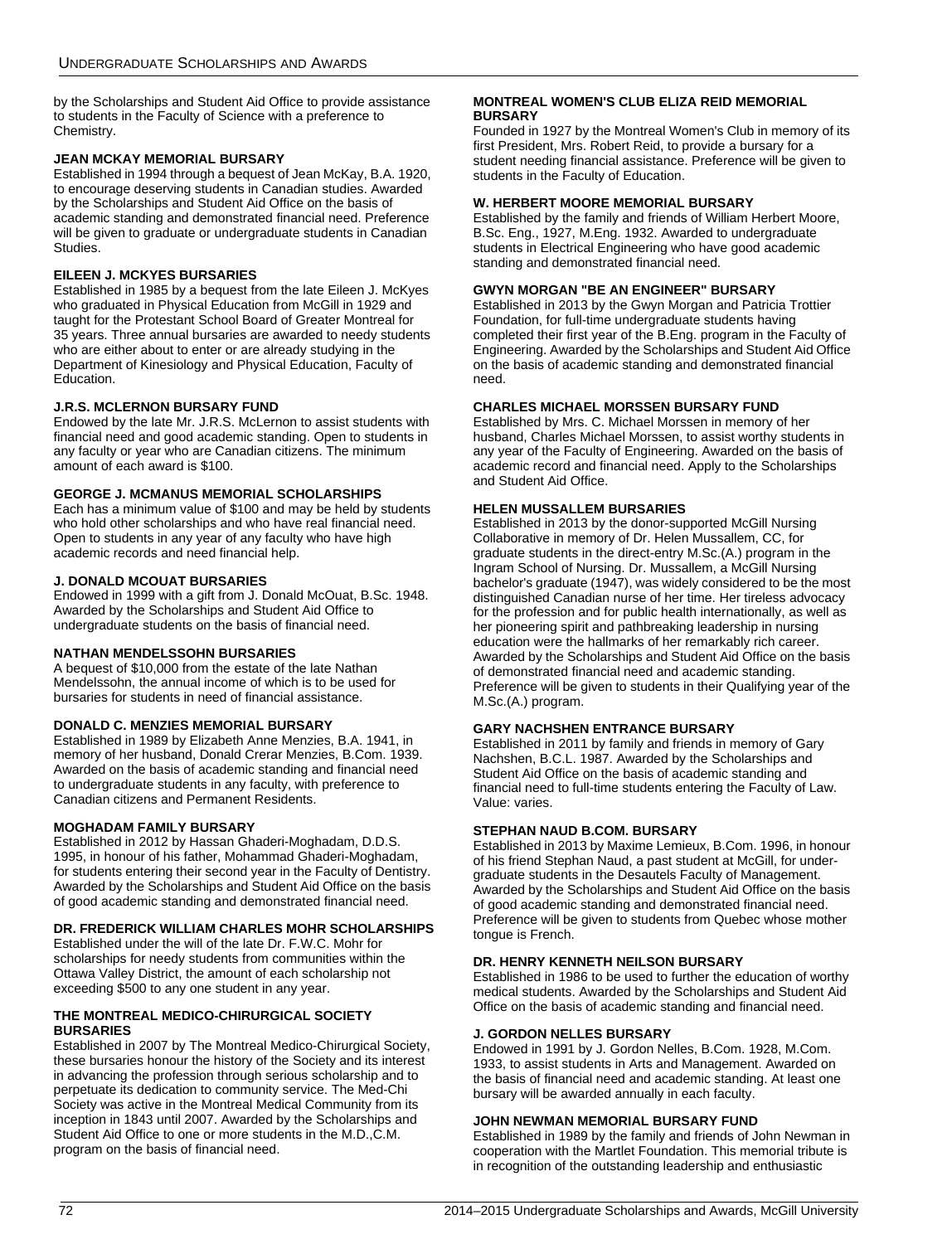support which John Newman, B.Eng. 1950, inspired as McGill class president, Reunion Chairman, and distinguished graduate of the University. The income will provide bursaries to deserving students with good academic standing and financial need and who have demonstrated leadership in campus extracurricular activities with a preference to student leaders in athletic programs.

## <span id="page-73-1"></span>**NEWPORT SPORTS MANAGEMENT INC. BURSARY**

Established in 1988 through a generous donation from Donald E. Meehan, LL.B. 1975, a respected member of the athletics community in Canada and President of Newport Sports Management Inc. Awarded annually to a needy and deserving student who has demonstrated leadership in extracurricular activities particularly intercollegiate football.

## <span id="page-73-2"></span>**JUHAN NOMMIK BURSARY FUND**

Established in 1993 by a bequest from Salme Nommik, M.Sc. 1952, Ph.D. 1957, in memory of her brother. Awarded on the basis of financial need and academic standing to students enrolled in the Faculty of Arts.

## <span id="page-73-3"></span>**SALME NOMMIK BURSARY FUND**

Established in 1993 by a bequest from Salme Nommik, M.Sc. 1952, Ph.D. 1957. Awarded on the basis of financial need and academic standing to students enrolled in the Faculty of Science.

## <span id="page-73-4"></span>**SYBIL NOONAN BURSARIES FUND**

Established by a bequest from Sybil F. Noonan, mother of Beverly Ann Spanier, B.A. 1967, Dip. Ed. 1969, for Canadian students in the third year of undergraduate studies. Awarded by the Scholarships and Student Aid Office on the basis of financial need.

Value: maximum \$4,000.

## <span id="page-73-5"></span>**CHARLES ALBERT NUTTING BURSARY**

From a donation made in 1930 by Miss Adelaide Nutting, M.A., R.N., in memory of her brother, Charles Albert Nutting, K.C., B.C.L. 1872. Awarded by the Scholarships and Student Aid Office to needy law students in good standing.

## <span id="page-73-7"></span>**JEAN SHARP OGILVIE BURSARY**

Established in 1996 by a bequest from Charles D. Ogilvie in memory of his mother. Awarded, on the basis of financial need, by the Scholarships and Student Aid Office to students in any faculty. Preference is given to female students from Gloucester, Ontario, then from the Ottawa/Carleton region of Ontario, and then from Ontario.

## <span id="page-73-8"></span>**WILLIAM OGILVIE DLS (1846-1912) BURSARY**

Established in 1996 by a bequest from Charles D. Ogilvie in memory of his uncle, former governor of the Yukon Territories, noted author and explorer. Awarded, on the basis of financial need, by the Scholarships and Student Aid Office to undergraduate and graduate students in engineering (including Bioresource Engineering). Preference is given to students from the Ottawa/Carleton region of Ontario, and then from Ontario.

## <span id="page-73-9"></span>**MILA OH BURSARY**

Established in 2011 by the Class of Medicine 1995 in memory of their late classmate, Mila Oh. Awarded by the Scholarships and Student Aid Office to students in the M.D.,C.M. program on the basis of financial need and good academic standing.

## <span id="page-73-10"></span>**KANEKICHI AND SHIZUE OHASHI BURSARY**

Established in 2011 by David O'Hashi, B.Sc. 1957, M.D.,C.M. 1961, in memory and honour of his parents. Full value of bursary to be awarded annually to a Canadian student holding an undergraduate degree, entering or enrolled in the M.D.,C.M. program in the Faculty of Medicine. Awarded by the Scholarships and Student Aid Office on the basis of financial need. Estimated value: \$5,000.

#### <span id="page-73-6"></span>**LÉONNE GERMAIN O'HASHI ENTRANCE BURSARY IN MUSIC**

Established in 2013 by David O'Hashi, B.Sc. 1957, M.D.,C.M. 1961, in memory of his wife, whose love and appreciation of classical music and opera enriched her life. Awarded annually by the Scholarships and Student Aid Office on the basis of financial need, to one or more full-time Canadian undergraduate students entering the Schulich School of Music.

#### <span id="page-73-0"></span>**125TH ANNIVERSARY NATIONAL PROGRAMME BURSARIES**

The balance of scholarship monies is used as bursaries to assist meritorious and needy students in the Faculty of Law.

## <span id="page-73-11"></span>**HANS HERMANN OPPENHEIMER SCHOLARSHIP IN INTERNATIONAL LAW**

A scholarship valued at approximately \$1,850 founded in 1996 by Tamar Oppenheimer, O.C., LL.D., in memory of her husband. Awarded annually to a student in second or third year who has shown particular promise in the field of public international law and is also in financial need. Awarded by the Scholarships and Student Aid Office in consultation with the Faculty of Law.

## <span id="page-73-12"></span>**SYDNEY S. PAPPELBAUM BURSARY**

Established in memory of the late Captain Sydney S. Pappelbaum, B.Com. 1952. Open to students in Commerce who have completed second year and are entering third year.

## <span id="page-73-13"></span>**PARENT-MACLAREN BURSARY**

Established in 2013 by Margaret (née Parent) Maclaren, B.Sc.(H.Ec.)(Macdonald Coll.) 1944, to honour the Parent - Maclaren family legacy at McGill University and Macdonald College. These family connections to McGill are multigenerational and include her grandfather, Reverend Manassé Parent, B.A. 1884, M.A.(McG.) 1887, and her father, Léandre (Trix) Parent, B.S.A.(Horticulture)(Macdonald Coll.) 1912. This legacy also includes her brother, Grant Parent, B.Sc.(Agr.) 1940, and her husband, John (Jock) Maclaren who completed his degree, B.Sc.(Agr.Eng.) 1948, following service in WWII. Awarded by the Scholarships and Student Aid Office on the basis of financial need and good academic standing, to full-time undergraduate degree students in the Faculty of Agricultural and Environmental Sciences at Macdonald Campus. Preference will be given to Canadian citizens.

## <span id="page-73-14"></span>**G. RALEIGH PARKIN MEMORIAL BURSARY FUND**

Established in 1993 by Jane C. Blackwell, B.A. 1957, in memory of her father, G. Raleigh Parkin. Awarded on the basis of academic standing and financial need to students in the Faculty of Arts, preferably with an interest in Canadian studies.

## <span id="page-73-15"></span>**EDGAR R. PARKINS BURSARY FUND**

Established in 1964 by a bequest from Edgar R. Parkins and awarded by the Scholarships and Student Aid Office to students in any degree program requiring financial assistance.

## <span id="page-73-16"></span>**MERLE PEDEN BURSARY**

Endowed in 1992 by the Medicine class of 1957 on the occasion of its 35th reunion in appreciation of Merle Peden, B.Com. 1932, who was Secretary of the Faculty of Medicine from 1953 to 1967. Awarded on the basis of financial need to students in the undergraduate medical program.

## <span id="page-73-18"></span>**SAMUEL AND BESSIE PESNER BURSARY**

Established in 1967 to honour Mr. and Mrs. Pesner. Awarded by the Scholarships and Student Aid Office to a student in any faculty or year on the basis of financial need and academic standing.

# <span id="page-73-17"></span>**SAM AND BESSIE PESNER FOUNDATION BURSARY FUND**

Established in 1979 by a bequest from Samuel Pesner. To aid students in any faculty needing financial assistance.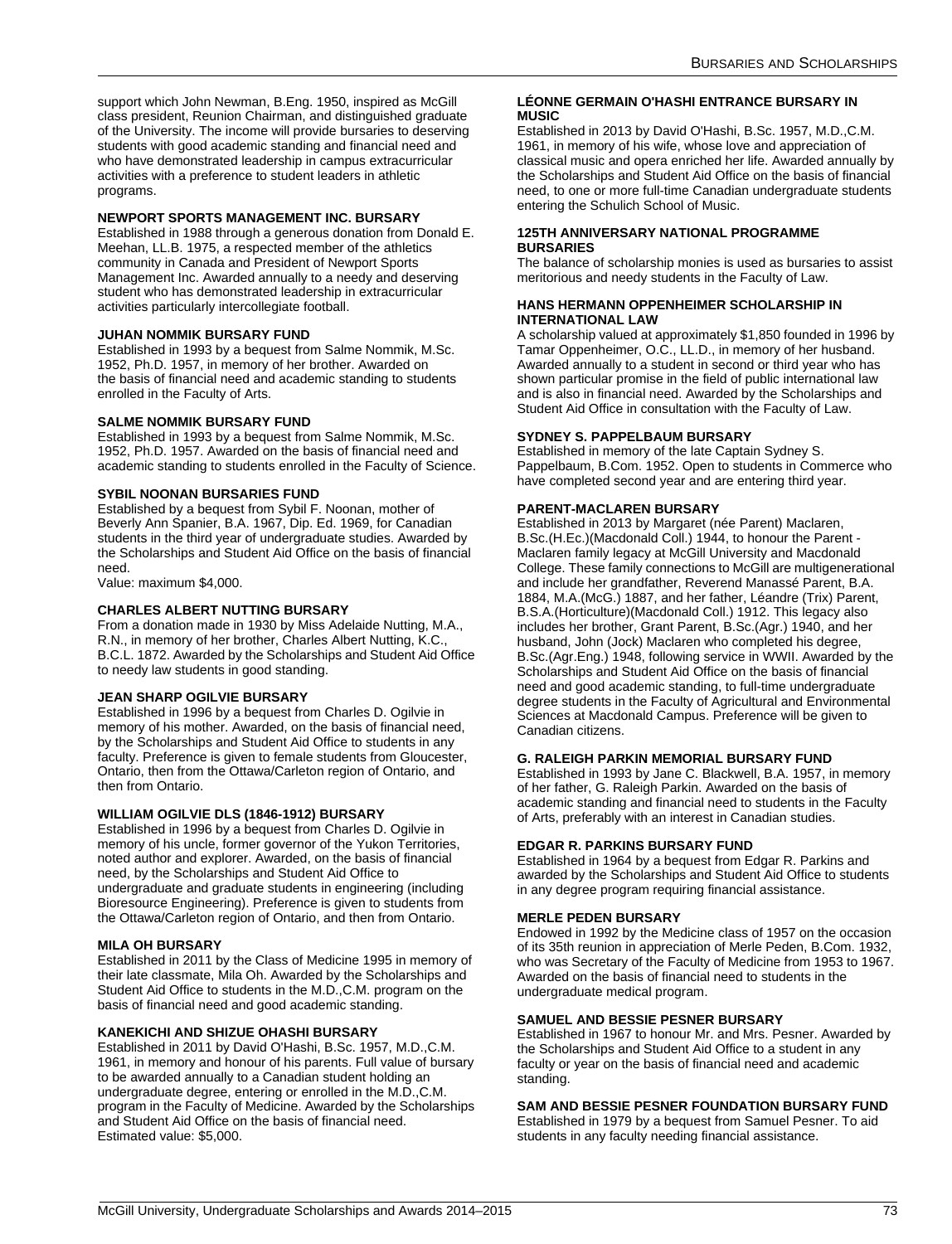# <span id="page-74-0"></span>**EVA AND MAURICE POSTERNACK BURSARY IN MEDICINE**

Established in 2013 by Charles Posternack, B.Sc. 1977, M.D.,C.M. 1981, in loving memory of his parents, Eva and Maurice Posternack. Awarded by the Scholarships and Student Aid Office to students enrolled in the Faculty of Medicine who demonstrate financial need, are in good academic standing, and are paying the international tuition fee rate. Preference will be given to American citizens.

## <span id="page-74-1"></span>**MARTHA JANE POULSON MEMORIAL SCHOLARSHIP**

Established in 2002 by the Class of Medicine 1980 to honour the memory of Martha Jane Poulson, M.D.,C.M. 1980. Dr. Poulson exemplified excellence in the practice of both the art and science of Medicine. She also had a remarkable commitment to developing her skills and sensitivities in the arts and humanities. As a concert pianist, singer and leader in her community, she overcame physical adversity with emotional and spiritual strength that awed her friends and colleagues. Awarded on the basis of financial need by the Scholarships and Student Aid Office to medical students in good academic standing. Preference shall be given to students with physical disabilities.

## <span id="page-74-2"></span>**R.E. POWELL BURSARY FUND**

Established in 1976 by the family of the late R.E. Powell, Chancellor of McGill from 1957 to 1964, to assist students from outside the Montreal area. Open to undergraduate students in the Faculties of Science and Medicine who have satisfactory academic standing and need financial assistance. Preference is given to students from the Saguenay district (Arvida, Chicoutimi, Jonquière, Sacré-Coeur, etc.).

## <span id="page-74-3"></span>**GRACE PRESCOTT BURSARY**

Established in 1990 by Grace Harriet Prescott to assist students pursuing studies in Nursing. Awarded on the basis of academic standing and financial need.

## <span id="page-74-4"></span>**ROSS PRESTON BURSARY**

Established by the Jean Rich Foundation in honour of the late Ross Preston, a pioneer in the Canadian food industry as President and principal shareholder of Champlain Industries Ltd. for over 40 years. Awarded by the Scholarships and Student Aid Office to a Canadian student in good academic standing who requires financial assistance and has completed at least U1 in the Food Science Major or Concurrent program and has demonstrated interest in a career in the food industry.

## <span id="page-74-5"></span>**MR. AND MRS. SAUL RADOWITZ SCHOLARSHIP**

Established in 2002 by a bequest from Rosalind Radowitz. Awarded by the Scholarships and Student Aid Office to first-year students in the Faculty of Medicine on the basis of financial need.

## <span id="page-74-6"></span>**DAVID E. RALPH BURSARY**

Established in 2010 by Letizia Randaccio in memory of former McGill staff member, David E. Ralph (August 27, 1920 - October 8, 2010) for students in any faculty. Mr. Ralph, originally of Dominica West Indies, served in the Canadian Armed Forces from 1950 to 1970, during which time he received the Korean medal, the United Nations Service medal, and the United Service Emergency Force medal. Awarded by the Scholarships and Student Aid Office on the basis of demonstrated financial need and academic standing with a preference to students from the Caribbean.

## <span id="page-74-7"></span>**PHYLLIS AND SAMMY RAPPS BURSARY**

Established in 2013 by Natalie and Michael Rapps, BCL/LLB 2006, in memory of his grandparents, Phyllis and Sammy Rapps. Awarded by the Scholarships and Student Aid office to full-time students in the Faculty of Law on the basis of good academic standing and demonstrated financial need. Preference will be given to students who are either citizens of Israel or Quebec residents with a permanent address on the island of Montreal, with an interest in business law.

## <span id="page-74-8"></span>**RASCHKOWAN BURSARY**

Established in 2010 by Norman Raschkowan, B.Com. 1980, M.B.A. 1985, for undergraduate students in the B.Com. program in the Desautels Faculty of Management. Awarded by the Scholarships and Student Aid Office on the basis of good academic standing and demonstrated financial need.

## <span id="page-74-9"></span>**JAMES B. REDPATH BURSARY**

Established in 1992 by Placer Dome Inc. in memory of James B. Redpath, B.Sc.(Eng.) 1931, as a tribute to his accomplished career and the furtherance of the profession of Engineering. Awarded to Engineering students in good standing who exhibit financial need.

## <span id="page-74-10"></span>**HELEN REYNOLDS BURSARY**

Awarded in consultation with the Warden of the Royal Victoria College to a woman undergraduate in any degree course who has completed at least one year's study on this campus. The award is made to a student in financial need who has satisfactory academic standing.

## <span id="page-74-11"></span>**ALEXANDER C. RIDDELL BURSARY**

Established in 2006 in memory of Alexander C. Riddell Sr., an accomplished athlete and Montreal entrepreneur. Awarded by the Scholarships and Student Aid Office to a full-time student in the B.Com. program on the basis of demonstrated financial need and academic standing. Preference will be given to intercollegiate athletes in any sport.

## <span id="page-74-12"></span>**JANET MORISON ROBB BURSARIES FOR WOMEN**

Established in 1920 by the late Hon. James A. Robb, formerly M.P. for Châteauguay-Huntingdon and Minister of Finance, Canada, in memory of his daughter, Janet Morison Robb, wife of Hugh Harvie Donald. Awarded by the Scholarships and Student Aid Office to female students registered in any degree program offered in the Faculty of Agricultural and Environmental Sciences and School of Dietetics and Human Nutrition who demonstrate financial need to continue in their program. Preference is given to students from the Châteauguay Valley.

## <span id="page-74-13"></span>**MURIEL V. ROSCOE BURSARY**

Awarded in consultation with the Warden of the Royal Victoria College to a woman undergraduate in any degree course who has completed at least one year's study on this campus. The award is made to a student in financial need who has satisfactory academic standing.

## <span id="page-74-14"></span>**T.F. ROSE BURSARY**

Established in 2010 through the generous bequest of Sylvia Rose, honouring the wishes of her late husband, T.F. Rose, M.D.,C.M. 1943, for undergraduate students in the Faculty of Medicine. Awarded by the Scholarships and Student Aid Office on the basis of good academic standing and demonstrated financial need.

## <span id="page-74-15"></span>**SAMUEL ROSENFELD BURSARY**

Established by Ida Rosenfeld Letovsky in memory of her late husband, Samuel Rosenfeld, to support worthy undergraduate medical students. Awarded by the Scholarships and Student Aid Office.

## <span id="page-74-16"></span>**ANN AND GEORGE ROSENGARTEN BURSARY FUND**

Established in 1987 by Ann J. and George J. Rosengarten to aid students in any faculty who require financial assistance to continue their program of studies.

## <span id="page-74-17"></span>**G. ALLEN ROSS BURSARY**

Established in 1990 by the members of the Board of Unlimited Skills Inc., a company devoted to providing employment for the disabled, in memory of their former Chairman, G. Allen Ross, who was also one of the original officers of the Quebec Paraplegic Association. Awarded to a physically disabled student in any faculty on the basis of academic standing and financial need.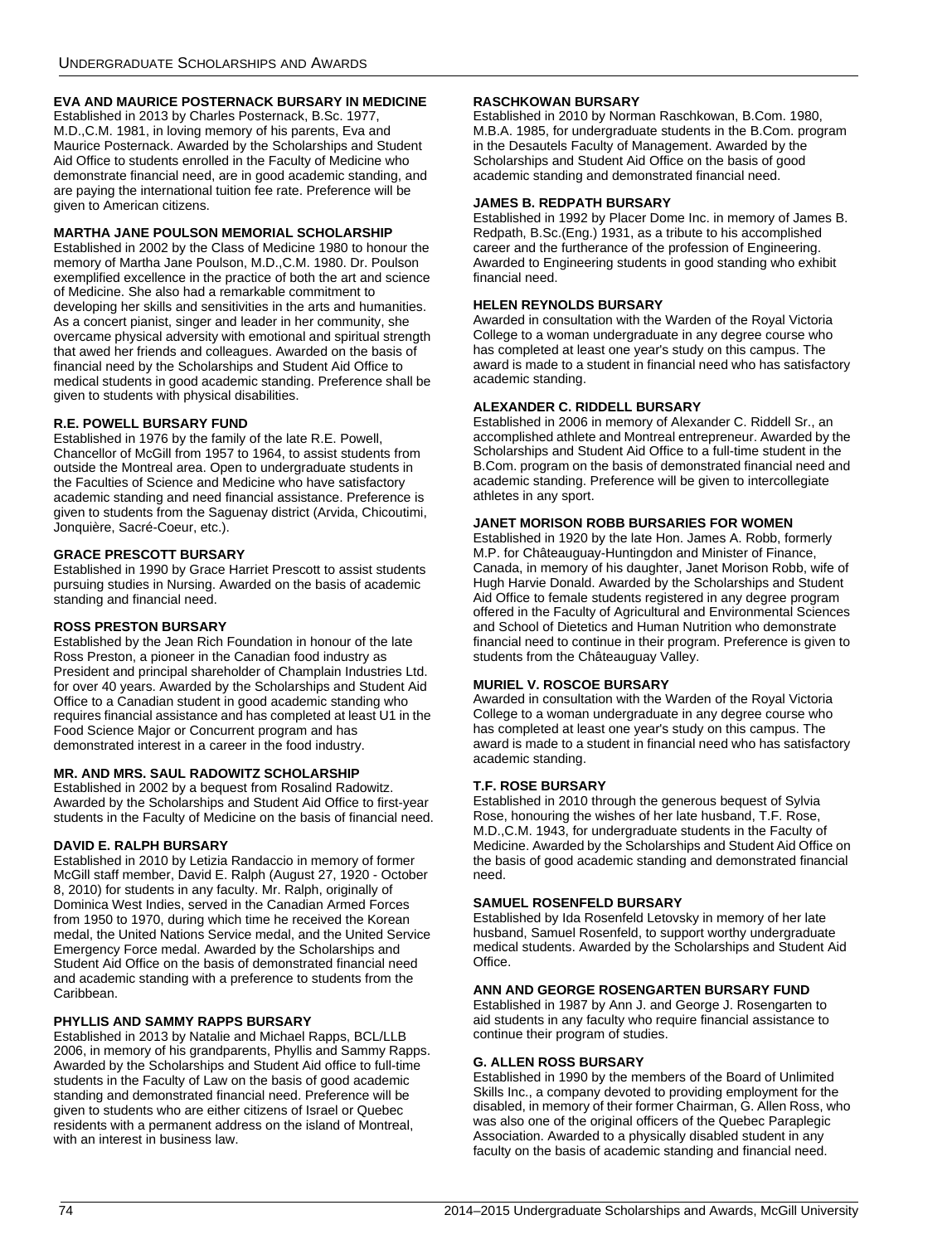## <span id="page-75-0"></span>**REUBEN ROSS MEMORIAL AWARD**

The income from a bequest of the late Reuben Ross provides an annual award to medical students in financial need. Awarded by the Scholarships and Student Aid Office.

## <span id="page-75-1"></span>**TREVOR ROSS SCIENCE BURSARY**

Established in 2011 by Colin Ross, B.Sc. 1958, in honour of his late father, Trevor Ross. Awarded by the Scholarships and Student Aid Office to one or more full-time students in the Faculty of Science on the basis of financial need and good academic standing.

#### <span id="page-75-2"></span>**G. SHELDON ROTHWELL AND ROBERT S. ROTHWELL BURSARIES**

Established in 2007 by Robert S. Rothwell, M.D.,C.M. 1971, in memory of his father G. Sheldon Rothwell, M.D.,C.M. 1937, for one or more students. Awarded by the Scholarships and Student Aid Office on the basis of good academic standing and financial need. Preference is to be given to M.D.,C.M. students but Med-P students are also eligible for this award.

## <span id="page-75-3"></span>**WILLIAM ROWLES BURSARY**

Established in 1976 in honour of Professor Emeritus William Rowles, who was for many years an outstanding teacher of physics and mathematics in the Faculty of Agricultural and Environmental Sciences. Awarded by the Scholarships and Student Aid Office to students in the Faculty of Agricultural and Environmental Sciences in good academic standing and financial need.

## <span id="page-75-4"></span>**ROYAL CANADIAN LEGION SIR ARTHUR CURRIE BURSARY**

Established in 1989 by members of the Sir Arthur Currie #1 Branch of the Royal Canadian Legion to provide assistance to students in any faculty who are in good academic standing and who demonstrate financial need. Preference will be given to: (1) veterans or children of veterans, (2) members or former members of regular or reserved forces or their families, and (3) students with military affiliations.

## <span id="page-75-5"></span>**BERNARD MYRON RUSK MEMORIAL BURSARY**

Established in 2011 through the bequest of Bernard Myron Rusk, B.A. 1953. Awarded by the Scholarships and Student Aid Office to full time degree students in any faculty, on the basis of demonstrated financial need and academic merit.

## <span id="page-75-6"></span>**SOLOMON DAVID SACKS BURSARY**

Established in 1973 by Mr. and Mrs. Issie Sacks in memory of their son, to assist a deserving medical student in financial need. Awarded by the Scholarships and Student Aid Office.

## <span id="page-75-7"></span>**JENNIE AND JOSEPH SALOMON MEMORIAL BURSARY**

Established by the children of Mr. and Mrs. J. Salomon in their memory. Awarded to a deserving student in the final undergraduate year in the Faculty of Arts or Science, and intending to enter a graduate program.

## <span id="page-75-8"></span>**SOTIRIOS SAMPALIS AWARD**

Established in 2007 by Drs. John and Fotini Sampalis in memory of their father, Sotirios Sampalis, who was born in 1920 at Filiatra Messinias, Greece and immigrated to Canada in 1957 with his family. Sotirios was an inspiration as a dedicated father who loved and gave all to his family. Awarded by the Scholarships and Student Aid Office on the basis of financial need to one or more students in the health sciences who are in good academic standing.

#### <span id="page-75-9"></span>**RAHUL AND RAHEMAN SARKAR MEMORIAL BURSARY**

Established in 2002 by Zai-Nul Sarkar, B.Eng. 1971, in memory of Rahul and Raheman Sarkar. Awarded by the Scholarships and Student Aid Office upon the basis of financial need to graduate or undergraduate students. First preference will be given to students in the Department of Islamic Studies, with second preference to international students in the Faculty of Engineering.

#### <span id="page-75-10"></span>**ERNEST E. SAUNDERS, Q.C. BURSARY FUND**

Founded in 1988 by friends and colleagues in memory of Ernest E. Saunders, B.C.L. 1950, former Vice-President (Law and Corporate Affairs) of Bell Canada. The bursary is intended to recognize Ernie Saunders' belief in the role of law, his warmth, generosity of spirit, and his abiding concern for those seeking a legal education. One or more bursaries will be awarded by the Scholarships and Student Aid Office to Law students entering second or third year who have demonstrated financial need and academic merit.

## <span id="page-75-11"></span>**SCHOOL OF NURSING BURSARY FUND**

Established in 1992 by the University to provide assistance to students in the School of Nursing. Awards are granted on the basis of academic standing and financial need.

#### <span id="page-75-12"></span>**SCHOOL OF PHYSICAL AND OCCUPATIONAL THERAPY BURSARY FUND**

Established in 1992 by the University to provide assistance to students in the School of Physical and Occupational Therapy. Awards are granted on the basis of academic standing and financial need.

## <span id="page-75-13"></span>**SCHULICH SCHOOL OF MUSIC BURSARY FUND**

Established in 1992 by the University to provide assistance to students in the Schulich School. Awards are granted on the basis of academic standing and financial need.

## <span id="page-75-14"></span>**DR. JACOB C. SCHWARTZMAN SCHOLARSHIP**

Established in 1983 by Helaine Livingstone, B.A. 1960, in memory of her father, Dr. Jacob Schwartzman, M.D.,C.M. 1927. To be awarded to a student in the Faculty of Medicine on the basis of academic standing and financial need. Candidates must be Canadian or Permanent Residents.

## <span id="page-75-15"></span>**H. LAURIE SEYBOLD BURSARY FUND**

Established in 2001 by Linda Anderson, B.A. 1964, in memory of H. Laurie Seybold, B.Eng. 1962 (Mechanical), for one or more students in good academic standing in the Department of Mechanical Engineering. Awarded by the Scholarships and Student Aid Office on the basis of financial need.

## <span id="page-75-16"></span>**ROBERT SHARWOOD MEMORIAL SCHOLARSHIP**

Tenable in any year of the undergraduate course in Medicine. It is awarded by the Scholarships and Student Aid Office on the basis of distinguished academic standing and financial need.

## <span id="page-75-17"></span>**SHAYNE FAMILY SCHOLARSHIPS**

Established in 1997 by Herbert Shayne, B.Com. 1947, a minimum of two scholarships will be awarded annually by the Scholarships and Student Aid Office, on the basis of academic standing and financial need, to undergraduate students in the Faculty of Arts who have completed at least one academic year at McGill.

#### <span id="page-75-18"></span>**ROBERT AND MARJORIE SIMPSON BURSARIES**

Established in 2011 by the late Robert J. Simpson, B.Eng. 1950. Awarded by the Scholarships and Student Aid Office to undergraduate students entering the Faculty of Engineering on the basis of demonstrated financial need and good academic standing. Preference given to Canadian citizens. Value: varies.

#### <span id="page-75-19"></span>**DR. STANTON S. SMAILL MEMORIAL BURSARY**

Established in 1986 through gifts from the family of the late Dr. Stanton S. Smaill, D.D.S. 1937, to provide bursary assistance to needy students in the Faculty of Dentistry. Awarded by the Scholarships and Student Aid Office.

#### <span id="page-75-20"></span>**ANGUS MCCOY SMITH BURSARY FUND**

Founded by the late Mr. and Mrs. Allan L. Smith in memory of their son, Lieut. Angus McCoy Smith, a McGill graduate, who was killed in World War II. Awarded to students in the Faculties of Arts or Science entering the final year. Academic record, character and general promise, as well as financial need, are considered.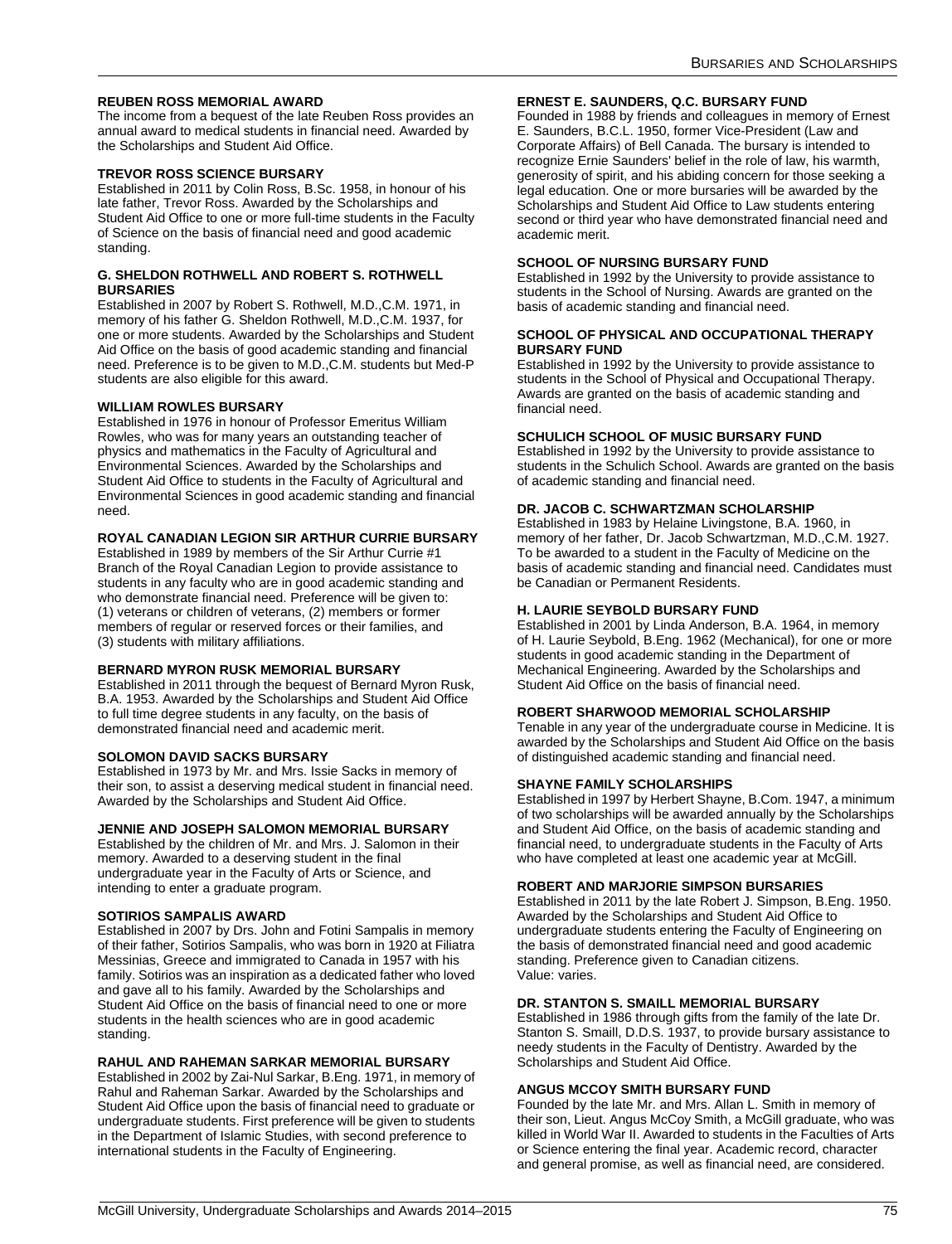## <span id="page-76-1"></span>**REGINALD AND PAULINE SMITH BURSARIES IN EDUCATION**

Established in 2010 by Pauline Smith, M.Ed. 1975, in memory of her late husband, Reginald Smith. Awarded by the Scholarships and Student Aid Office on the basis of good academic standing and demonstrated financial need.

# <span id="page-76-2"></span>**THOMAS AND WILLA FERGUSON SMYTHE BURSARY FUND**

Founded by a bequest of the late Thomas Harold Smythe for students who have satisfactory standing and need financial assistance. Preference will be given to students from former British colonies in Central and Southern Africa who intend to return to their countries upon completion of their studies in Canada.

## <span id="page-76-3"></span>**DOROTHY ESMÉ GRAHAM SNELL BURSARY**

Established in 1992 by the late Dorothy Snell, B.Com. 1940. Awarded on the basis of academic standing and financial need, to students in degree programs in Management.

## <span id="page-76-4"></span>**CHARLES JAMES AND FRANCES A. SNOW MEMORIAL BURSARY**

Established in 1998 by a bequest of Frances A. Snow to assist needy students in the pursuit of their medical studies. Awarded by the Scholarships and Student Aid Office.

## <span id="page-76-5"></span>**SOCIAL WORK BURSARY FUND**

Established by contributions given to assist students in Social Work.

## <span id="page-76-6"></span>**DR. PAUL SOHI BURSARY**

Established in 2013 by Paul Singh Sohi, MDCM 1988, for full-time undergraduate students in their final year of the MDCM program. Awarded by the Scholarships and Student Aid Office on the basis of good academic standing and demonstrated financial need.

## <span id="page-76-7"></span>**SSMU ACCESS BURSARY**

Established in 1999 by a Students' Society of McGill University (SSMU) referendum to provide financial support for needy undergraduate students on the McGill campus. The bursary funds will be matched through the McGill Development Fund and administered by the Scholarships and Student Aid Office.

## <span id="page-76-8"></span>**ST. ANDREW'S SOCIETY BURSARY**

Established by the St. Andrew's Society of Montreal for a needy student, preferably of Scottish descent, proceeding to a degree.

## <span id="page-76-9"></span>**E.J. STANSBURY BURSARY**

Established by friends and colleagues in honour of Prof. E.J. Stansbury on the occasion of his retirement in 1986 and in recognition of his contribution as Vice-Principal (Planning) and Professor of Physics. Awarded to students in need of financial assistance.

## <span id="page-76-10"></span>**MARY EVELYN BANFILL HAMILTON STEACY BURSARY**

Established in 1999 with a generous gift from Mary Evelyn Banfill Hamilton Steacy, B.Sc. 1947. Awarded, on the basis of financial need, by the Scholarships and Student Aid Office with preference to students in the Faculty of Engineering enrolled in a Metallurgy program and students in the Faculty of Science enrolled in the Earth & Planetary Sciences program.

## <span id="page-76-11"></span>**MARY ANGELINE STEVENS MEMORIAL BURSARY**

Established in 1995 by a bequest from Mary Angeline Stevens to assist students in any faculty or school.

## <span id="page-76-12"></span>**R.W. STEVENSON INTERNATIONAL STUDENTS BURSARY**

Established in 1986 in recognition of R.W. Stevenson, former Dean of Students, to provide assistance for needy international students in any faculty.

## <span id="page-76-13"></span>**WILLIAM GARNET MATTHEW STRONG INTER-FACULTY ARTS AND SCIENCE BURSARIES**

Established in 2008 by an anonymous benefactor in memory of William Garnet Matthew Strong who died September 6, 1944, while training to defend the fundamental freedoms of Canada. The Bursary fund is administered by the Foundation of Greater Montreal and the bursaries are awarded annually by McGill's Scholarships and Student Aid Office. The donor wishes to encourage and foster a broad interdisciplinary approach and outlook in education. The bursaries are available to full-time final-year undergraduate students on the basis of academic merit and demonstrated financial need. Preference will be given to students who combine programs in both Arts and in Science.

## <span id="page-76-14"></span>**ROBERT ROLF STRUTHERS BURSARY**

The income from a bequest of Robert Rolf Struthers (Medicine 1918) provides support for needy Canadian students entering third-year Medicine. Awarded by the Scholarships and Student Aid Office.

## <span id="page-76-15"></span>**JUDY STYMEST BURSARY**

Established in 2012 by friends and colleagues to honour Judy Stymest on the occasion of her retirement as Director of Scholarships, Student Aid, and International Student Services. In tribute to her 34 years of service at McGill University and her many contributions and accomplishments in the field of postsecondary student financial assistance, the bursary will be awarded by the Scholarships and Student Aid Office to one or more undergraduate students in any faculty on the basis of good academic standing and demonstrated financial need.

## <span id="page-76-16"></span>**TABET FAMILY ENTRANCE BURSARY**

Established by Beverly Poisson, B.A. 1982, M.B.A. 1984, and Nabil Tabet, for full-time undergraduate students entering the Faculty of Science. Awarded by the Scholarships and Student Aid Office on the basis of high academic standing and demonstrated financial need.

## <span id="page-76-17"></span>**ARDAVAN TAHERZADEH SCHOLARSHIP**

Established in 2004 by family, friends and classmates of Ardavan Taherzadeh. Ardavan graduated from McGill in 1994 with an Honours degree in Mathematics and Philosophy. His passion for travel carried him to India where he went missing in May, 1997. Awarded on the basis of financial need by the Scholarships and Student Aid Office. Preference given to an undergraduate student who has completed at least two years of an undergraduate program with excellent academic standing studying in the Department of Philosophy and/or Mathematics. Value: \$2,000.

## <span id="page-76-0"></span>**3M CANADA COMPANY BURSARY**

Established in 1998 by the 3M Canada Company. Two bursaries of \$1,000 each, one for a student in Commerce and one for a student in Engineering, awarded by the Scholarships and Student Aid Office to needy students who are entering the final year of their degree programs and have maintained a high academic record.

## <span id="page-76-18"></span>**TD BANK BURSARY**

Established in 1999 through a generous gift from the TD Bank. Awarded by the Scholarships and Student Aid Office on the basis of high academic standing and financial need to undergraduate students in any faculty. Recipients must be Canadian residents. Bursaries shall have a minimum value of \$500 but will not exceed one half of the student's total tuition fees.

## <span id="page-76-19"></span>**JOSEPH TREIGER MEMORIAL BURSARY**

Founded in 1974 by the Law Undergraduate Society in memory of the late Joseph Murray Treiger, B.A. (Hons.), 1948-1973, a member of the Society whose untimely death occurred during the final year of his studies in the Faculty of Law. Awarded to undergraduate law students in any year who have demonstrated financial need and an interest in serving the community.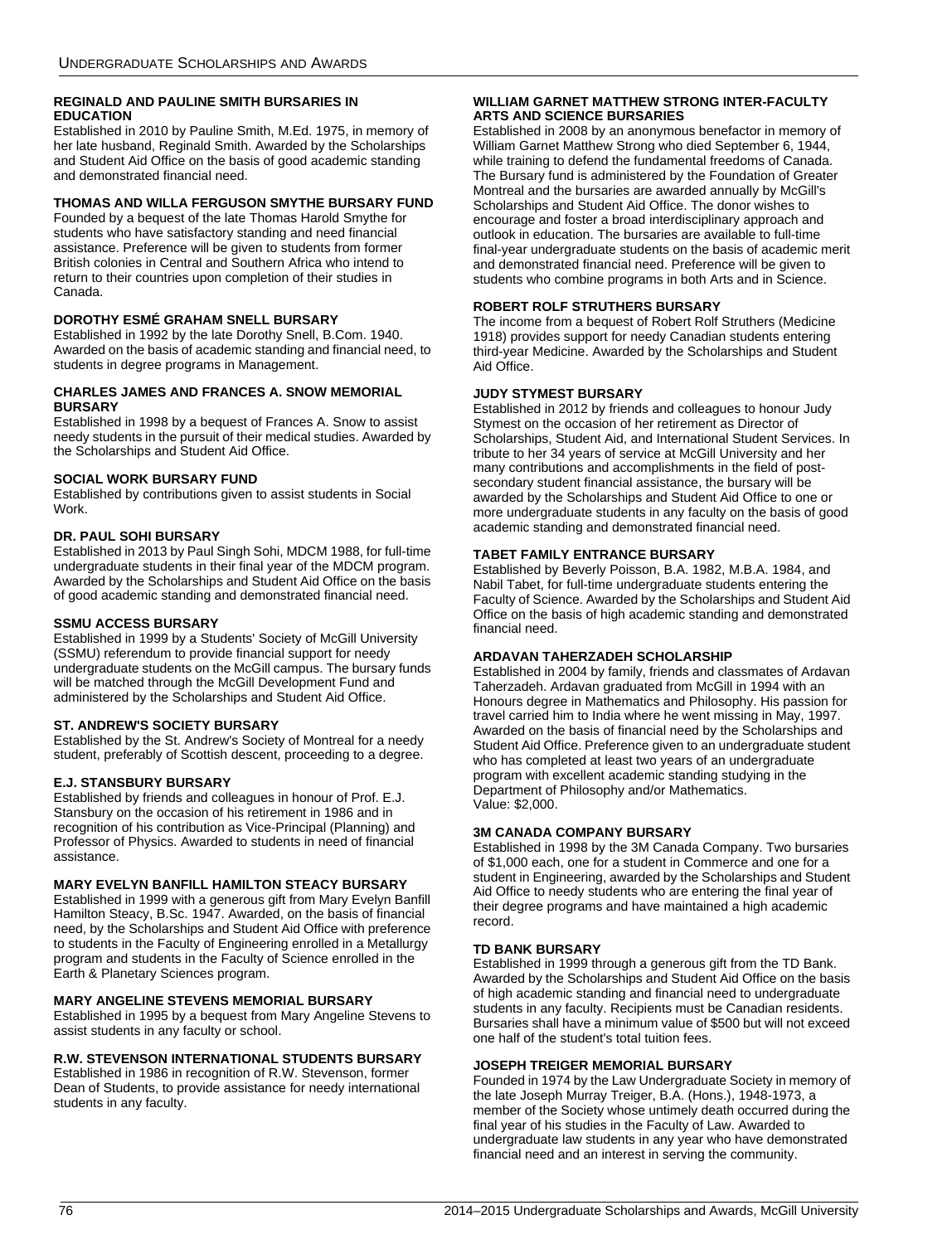## <span id="page-77-0"></span>**JOHN TROLI JR. BURSARY FUND**

Established in 2001 by a gift from John Troli Jr., a McGill parent and university graduate. The income will be used to assist Canadian students entering any undergraduate program with satisfactory academic standing and a demonstrated financial need.

Value: minimum \$2,500.

## <span id="page-77-1"></span>**DR. TSUNGMING TU, GRANT AND LILLIAN TU BURSARY**

Established by Loring W. Tu, a former student of McGill University, in honour of his grandfather Dr. Tsungming Tu and his parents Grant and Lillian Tu. Awarded by the Scholarships and Student Aid Office on the basis of demonstrated academic excellence and financial need to full-time undergraduate degree students in the Faculty of Science. Preference will be given to students who are citizens or permanent residents of Canada. Value: varies.

## <span id="page-77-2"></span>**GRANT AND LILLIAN TU BURSARIES**

Established in 1998 by Dr. Charles W. Tu, B.Sc. 1971, and his wife Linda, in honour of Dr. Tu's parents, Grant and Lillian Tu, on the occasion of their 70th birthdays. Awarded by the Scholarships and Student Aid Office, on the basis of academic standing and financial need, to students in Science programs with a preference to those in Physics.

## <span id="page-77-3"></span>**UNIVERSITY CHALLENGE BURSARY FUND**

Established in 1971 by \$10,000 which was won by a McGill team comprised of Julius H. Grey, B.C.L. 3, William W. Kredentser, B.Sc. 3, Brian M. Shecter, B.A. 4, and Mrs. Faith E. Wallis, B.A. 4, who participated in the CTV television program *University Challenge*; to provide bursaries to academically deserving students with financial need.

## <span id="page-77-4"></span>**DR. RICHARD & MRS. POLLY VALERIOTE MEDICAL STUDENTS SUPPORT BURSARY**

Established in 2011 by Richard Valeriote, B.Sc. 1952, M.D.,C.M 1957, and Polly Valeriote, B.A. 1953, for one or more undergraduate students in the Faculty of Medicine. Awarded by the Scholarships and Student Aid Office on the basis of good academic standing and demonstrated financial need.

## <span id="page-77-5"></span>**RALPH VAN HORN BURSARY**

Provided by the Jean Rich Foundation. Awarded by the Scholarships and Student Aid Office to a Canadian student of good academic standing who requires financial assistance, has completed at least U1 in the Food Science Major or Concurrent Program, and has demonstrated interest in proceeding to a career in the food industry.

## <span id="page-77-6"></span>**IRVING ORRIN VINCENT BURSARY**

Established by Mrs. J.B. Owen in memory of her father, the late Irving Orrin Vincent, B.A. 1907, M.A. 1908, a noted teacher and Principal of Edward VII School in Montreal from 1912 until his death in 1920.

Eligibility: Awarded annually by the Scholarships and Student Aid Office on the basis of academic merit and financial need to a graduating student in the Faculty of Arts proceeding towards an M.A., M.Ed., or Doctorate in Classics or Education.

## <span id="page-77-7"></span>**PHUNG VO BURSARY**

Established in 2013 by family members to honour the memory of Trung Phung, BEng 1986, MEng 1987. Awarded by the Scholarships and Student Aid Office toi full-time undergraduate students in any Faculty on the basis of academic standing and demonstrated financial need. Preference will be given to Canadian citizens and permanent residents who have achieved a current GPA of 3.30. Value: \$2,000.

## <span id="page-77-8"></span>**EDWARD VOLCKMAR BURSARY FUND**

Established in 1972 by Miss Grace H. Prescott in memory of Edward Volckmar. Awarded to a student in need in the Faculty of Engineering and may be renewed until graduation.

#### <span id="page-77-9"></span>**WAINWRIGHT BURSARIES**

The balance of scholarship monies is used as bursaries to assist meritorious and needy students in the Faculty of Law.

## <span id="page-77-10"></span>**JASON J. WALLER BURSARY IN CHEMICAL ENGINEERING**

Established in 2012 by the late Beatrice Waller, B.A. 1936, in honour of her husband Jason J. Waller, B.Eng. 1936, for one or more undergraduate students entering the Department of Chemical Engineering in the Faculty of Engineering. Awarded by the Scholarships and Student Aid Office on the basis of good academic standing and demonstrated financial need.

## <span id="page-77-11"></span>**DR. & MRS. LEONARD G. WASILESKI BURSARIES**

Established in 2006 by John Wasileski, B.A. 1975, to honour his parents who encouraged and supported him throughout his education. Awarded by the Scholarships and Student Aid Office to full-time undergraduate student(s) in the Faculty of Arts on the basis of financial need.

## <span id="page-77-12"></span>**GORDON WEBBER BURSARIES**

Established in 1966 by a bequest of the late Professor Gordon Webber and donations from his former students, for needy students in the School of Architecture.

## <span id="page-77-13"></span>**MARY AND STUART WEBSTER BURSARY FUND**

Established in 2001 through a generous gift from Mary G. Webster, B.A. 1938. The annual income will be used to assist Canadian students entering Medicine or related health sciences programs who have demonstrated financial need. Preference will be given to deserving female students.

Value: minimum \$5,000; renewable subject to satisfactory standing.

## <span id="page-77-14"></span>**ROBERT WEIHMAYER ENTRANCE BURSARY**

Established in 2012 by Sandra Horowitz, B.Sc. 1972, M.D.,C.M. 1976, to honour the memory of her husband, Robert Weihmayer, B.Eng. 1978, B.A. 1979, in recognition of his passion for learning. Awarded by the Scholarships and Student Aid Office to full-time undergraduate students entering the Faculty of Engineering on the basis of academic standing and demonstrated financial need.

## <span id="page-77-15"></span>**RICHARD LAURENCE WELDON SCHOLARSHIPS**

Established in 2003 by a bequest from Elspeth Anne Weldon in memory of her late father, Richard Laurence Weldon, for students in the Department of Mechanical Engineering. Awarded by the Scholarships and Student Aid Office on the basis of financial need.

#### <span id="page-77-16"></span>**WESTERN FINANCIAL GROUP BEST IN THE WEST ENTRANCE BURSARY**

Established in 2013 by Western Financial Group for undergraduate students from Manitoba, Alberta, Saskatchewan, or British Columbia entering any faculty. Awarded by the Scholarships and Student Aid Office on the basis of good academic standing and demonstrated financial need.

## <span id="page-77-17"></span>**WILLIAMS-WAIT BURSARY**

Established in 1980 by a bequest from Eric W. Wait for a student from Ottawa or the surrounding neighbourhood who is in the Faculty of Science. Awarded on the basis of financial need and high academic standing.

## <span id="page-77-18"></span>**EDGAR AND MARGARET WILSON BURSARY FUND**

Established in 1956 by a bequest from Edgar Moles Wilson and awarded by the Student Aid Office to students in any degree program requiring financial assistance.

## <span id="page-77-19"></span>**MORRIS W. WILSON MEMORIAL BURSARY FUND**

Established in 1946 by contributions from a large number of friends and associates of the former Chancellor. To assist undergraduate students who have satisfactory academic standing and need financial assistance.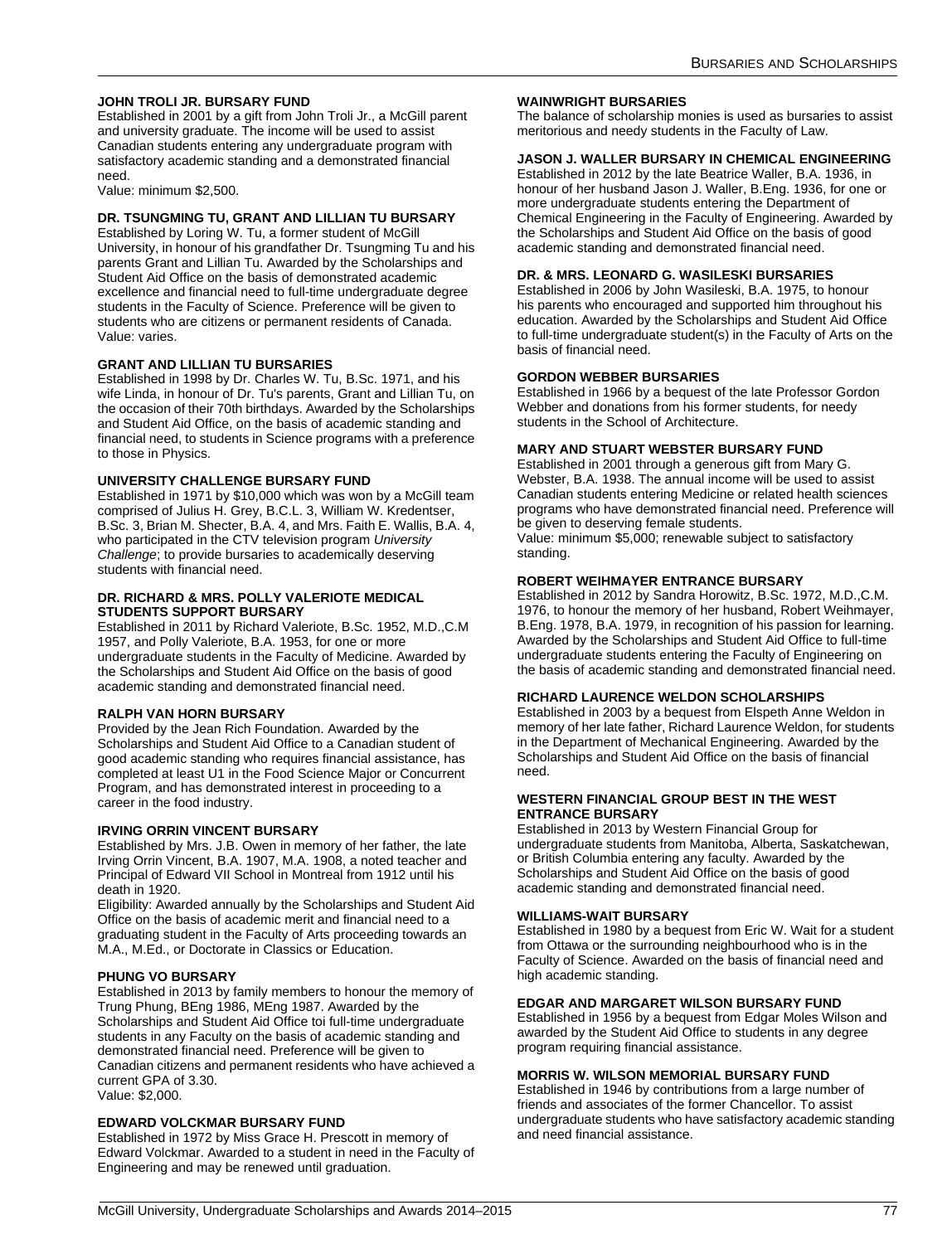# <span id="page-78-18"></span>**GEORGE WIOR FOUNDATION BURSARIES**

Three bursaries in the amount of \$2,500 each, awarded annually to students in financial need with good academic standing. One bursary to a student in each of second, third and fourth year of the M.D.,C.M. program. The bursary is renewable only if academic standing is maintained.

## <span id="page-78-19"></span>**CHARLES S.C. WISDOM BURSARY**

Established in 1956 by the late Mrs. Stuart Albert Wisdom in memory of her late son, Charles S.C. Wisdom, a graduate of the Royal Military College, Kingston, and of the McGill School of Commerce. Awarded in consultation with the Dean of the Desautels Faculty of Management to a deserving student in the last two years of the B.Com. program.

## <span id="page-78-20"></span>**WOLCOTT BURSARY FUND**

Bequeathed in 1974 by the late Mrs. Anna D'Aeth (née Wolcott) to provide a scholarship or bursary for some needy student born in the West Indies.

## <span id="page-78-17"></span>**WOMEN ASSOCIATES AGNES C. TURNER BURSARY FUND**

Established in 1985 by a donation to the Women Associates of McGill from Dr. J. Gilbert Turner in memory of his wife, a former president and long time member of the Women Associates. Awarded to students in any faculty on the basis of scholarship and need in order to assist them in the pursuit of their studies.

## <span id="page-78-21"></span>**WOMEN ASSOCIATES OF MCGILL BURSARIES**

Available to students in any faculty on the basis of scholarship and need. Winners are chosen by the Scholarships and Student Aid Office and selected from the applicants for University bursaries.

## <span id="page-78-22"></span>**ISABEL CLARKE DICKSON WOODROW SCHOLARSHIPS**

Established in 2000 by a generous bequest from Isabel Clarke Dickson Woodrow for Canadian students entering an undergraduate Nursing program. While academic standing is of primary importance, account may also be taken of financial need and/or qualities of leadership in community and school activities. Administered by the Scholarships and Student Aid Office. Any unspent funds may be awarded by the Scholarships and Student Aid Office as bursaries to Canadian undergraduate students in Nursing.

Value: \$3,000 each.

## <span id="page-78-23"></span>**WORK STUDY FUND**

To provide work opportunities for financially needy students by providing subsidies to the departments who employ students through the Work Study Program. Apply to the Scholarships and Student Aid Office.

# <span id="page-78-24"></span>**MAURICE ZANGER BURSARY**

To be awarded to a deserving student, in need of financial assistance, who is a Canadian citizen or Permanent Resident and who has completed the first year of a program in any faculty.

## <span id="page-78-25"></span>**MARY WASSERMAN ZELNICKER BURSARY**

Established in 2006 by Dora Ullian in honour of her mother Mary Wasserman Zelnicker, B.A. 1992. Awarded by the Scholarships and Student Aid Office to students in any full-time, undergraduate, or graduate degree program, on the basis of financial need.

# **4.5 Loan Funds**

## <span id="page-78-0"></span>**W.R. AIRD LOAN FUND**

Established in 1952 for students in the Faculty of Dentistry.

## <span id="page-78-1"></span>**ALMA MATER BURSARY AND LOAN FUND**

Established in 1982 by generous contributions to the Alma Mater Fund from many graduates who designated their gifts to the area of scholarships and student aid. Awarded on the basis of academic standing and financial need to students in any faculty.

## <span id="page-78-2"></span>**BERLINER LOAN FUND**

Established by the late Edgar M. Berliner to provide bursaries and loans for students in Sociology and Social Work.

## <span id="page-78-3"></span>**BORIGHT LOAN FUND**

Established in 1963 by a bequest from the late George H. Boright to provide loans to deserving medical students.

## <span id="page-78-4"></span>**BURNSIDE STUDENT LOAN FUND**

Established to assist needy students in all faculties.

## <span id="page-78-5"></span>**DAVID M. CALDWELL STUDENT LOAN FUND**

Established in 1973 by a bequest from the late David M. Caldwell, M.D. 1919, to assist students in the Faculty of Medicine, with preference to American students.

## <span id="page-78-6"></span>**CANADIAN CLUB OF MONTREAL 50TH ANNIVERSARY STUDENT AID FUND**

Established in November 1955 to commemorate the Club's 50th Anniversary. The purpose is to foster patriotism by encouraging the study of the institutions, arts, literature, and resources of Canada, and the appreciation of matters of interest and concern to Canadians.

#### <span id="page-78-7"></span>**CANADIAN INSTITUTE OF MINING AND METALLURGY MONTREAL BRANCH LOAN FUND**

Established in 1958 by the Montreal Branch of the Institute to provide loans to undergraduate or graduate students in Geological Sciences, Metallurgical Engineering, and Mining Engineering.

## <span id="page-78-8"></span>**CLEMENT C. CLAY MEMORIAL LOAN FUND**

Established in 1985 by a bequest from Clement C. Clay, M.D. 1932, to provide loan assistance for students born in the United States who are registered in the Faculty of Medicine.

## <span id="page-78-9"></span>**BERTHA COHEN REVOLVING LOAN FUND**

Established to provide small, short-term loans to aid students in emergencies in any faculty.

## <span id="page-78-10"></span>**COLLEGE OF DENTAL SURGEONS OF QUEBEC LOAN**

Established in 1958 by the College of Dental Surgeons of Quebec to aid students in the second and upper years in the Faculty of Dentistry. Loans shall not exceed the tuition fees for the year.

## <span id="page-78-11"></span>**COMMERCIAL SOCIETY LOAN FUND**

To aid students who are entering their Final year in the B.Com. program to complete their course. Loans are repayable within two years after graduation.

# <span id="page-78-13"></span>**DESAUTELS FACULTY OF MANAGEMENT LOAN FUND**

Awarded by the Scholarships and Student Aid Office for students in the Desautels Faculty of Management who need financial assistance.

## <span id="page-78-12"></span>**LOUIS DE ZWIREK, Q.C. LOAN FUND**

Established in 1969 by his widow in honour of her late husband from the estate to aid students in the Faculty of Law. Awarded by the Scholarships and Student Aid Office.

## <span id="page-78-14"></span>**ALEC AND SYLVIA DOLLIN LOAN FUND**

Established in 1965 by Mr. Alec Dollin to provide loans for medical students.

## <span id="page-78-15"></span>**FACULTY OF ENGINEERING LOAN FUND**

Open to undergraduate and graduate students in the Faculty of Engineering.

## <span id="page-78-16"></span>**J.M. FAIRBAIRN LOAN FUND**

Bequeathed in 1967 by the late Mrs. J.M. Fairbairn for loans for students in the Faculty of Engineering.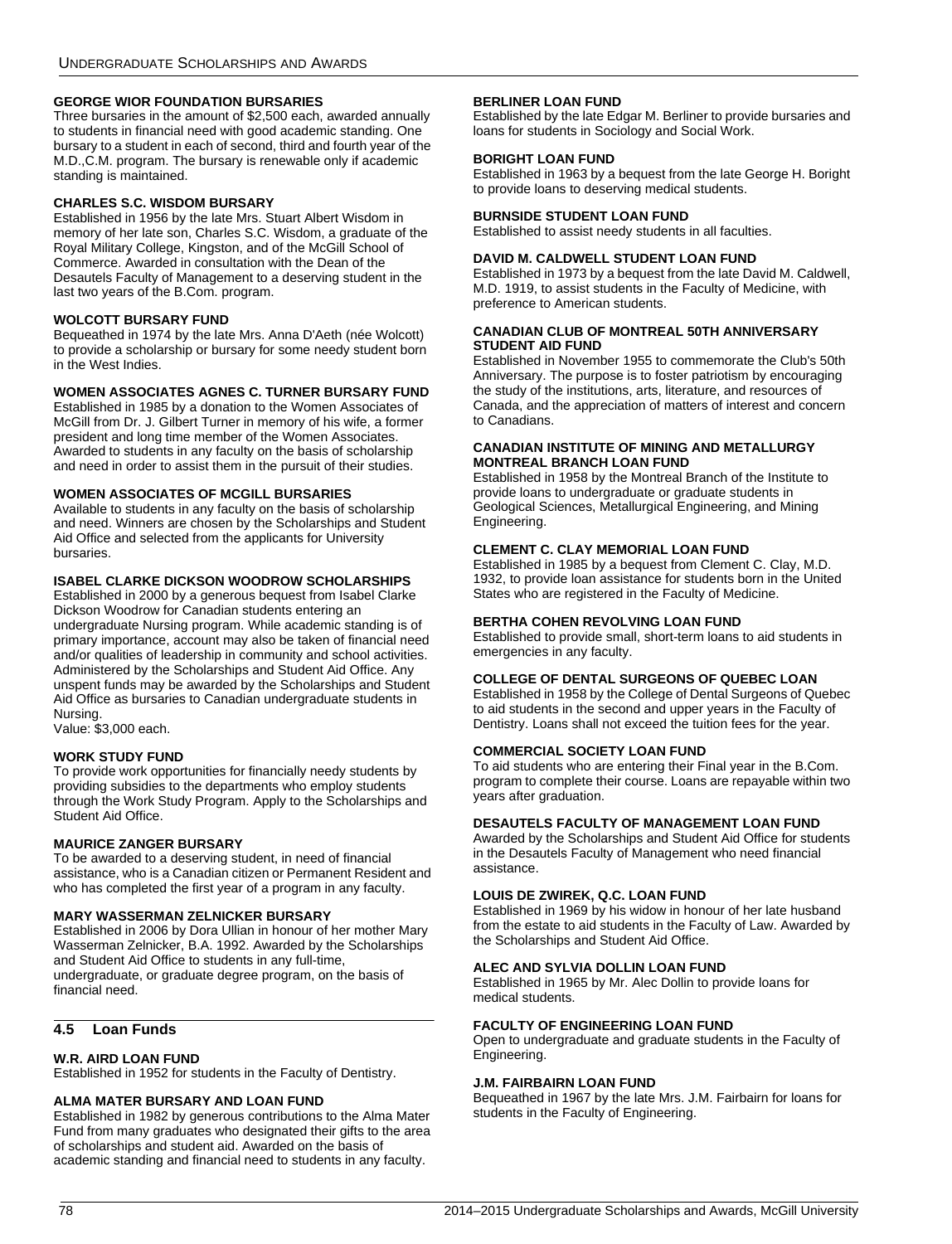## <span id="page-79-0"></span>**A. FLEMING LOAN FUND**

Established in 1954 by Mr. A. Fleming to aid students in the Faculty of Law. Awarded by the Scholarships and Student Aid Office.

## <span id="page-79-1"></span>**AMY AND SHARAI FREEDMAN MEMORIAL LOAN FUND**

Established in 1968 by the parents and friends of the late Amy Freedman for the purpose of making emergency loans to needy students (already in-course at McGill) in any faculty.

## <span id="page-79-2"></span>**GEORGE HENRY FROST FUND**

Founded by the late G.H. Frost, B.Sc. 1960, to aid students in the Faculty of Engineering who require financial assistance. The applicants' academic standing is considered.

## <span id="page-79-3"></span>**GREEK STUDENTS BURSARY AND LOAN FUND**

Established in 1952 by a group of Greek merchants and a subsequent bequest in 1997 by George and Maria Karatzopoulos to assist Greek students attending McGill.

#### <span id="page-79-4"></span>**EDWARD HENRY HAMILTON LOAN FUND**

Established in 2002 by Elizabeth Hamilton in accordance with the expressed wish of her husband, the late Robert M.P. Hamilton, B.Sc. 1925 (Engineering), in honour of his father Edward Henry Hamilton, B.A.Sc. 1884 (Engineering). Awarded on the basis of financial need by the Scholarships and Student Aid Office to students in the Faculty of Engineering.

## <span id="page-79-5"></span>**CONRAD F. HARRINGTON STUDENT LOAN FUND**

Established in 1983 by the Friends of McGill, Inc. in honour of Conrad F. Harrington's years of service as Chancellor of McGill University. Awarded to students from the United States on the basis of academic standing and financial need. In the event of an insufficient number of United States citizens eligible in any given year, one or more awards may be made to citizens of other countries with the donor's agreement.

#### <span id="page-79-6"></span>**HERSCHORN LOAN FUND**

Established by the late Mr. H.E. Herschorn for the purpose of making loans to students in any faculty who would otherwise be unable to continue their studies.

#### <span id="page-79-7"></span>**DUNCAN HYDE MEMORIAL LOAN FUND**

Established in 1985 by a bequest from Annie Alfretta Hyde in memory of her brother to provide loans to assist needy students pursuing degrees in Honours Economics.

#### <span id="page-79-8"></span>**BOSWELL JAMES LOAN FUND**

Established in 1943 by Dr. A. Boswell James to provide loans for undergraduate and graduate medical students.

#### <span id="page-79-9"></span>**FRANCIS JAMES LOAN AND BURSARY FUND**

Established in 1984 by a bequest from Francis James to provide financial assistance to students at Macdonald Campus.

#### <span id="page-79-10"></span>**KELLOGG FOUNDATION LOAN FUND**

Available to assist needy students in the Faculties of Dentistry and Medicine.

## <span id="page-79-11"></span>**BERTRAM KIDD AND MARJORIE SHARP MEMORIAL LOAN FUND**

Established in 1968 by parents and friends in memory of Bertram Kidd and Marjorie Sharp and is available to any McGill student.

#### <span id="page-79-12"></span>**KIWANIS CLUB OF MONTREAL STUDENT LOAN FUND**

Established to assist worthy Agriculture students who are in need of financial help to further their education. Except in special cases the maximum loan is \$2,000.

## <span id="page-79-13"></span>**LACEY LOAN FUND**

Established in 1962 by a donation from Mrs. Herbert Van Devanter Lacey of Cheyenne, Wyoming, primarily to aid medical students from the State of Wyoming. It may however be extended to others in accordance with the following priorities: dental

students from Wyoming; medical students from other states of the U.S.A.; medical students from other countries. Loans are not to exceed \$2,000 per year.

## <span id="page-79-14"></span>**BERNARD LEVITON LOAN FUND**

Established by Mr. Sidney Ender in memory of the late Bernard Leviton for students in the Faculty of Engineering with preference given to students in Electrical Engineering.

#### <span id="page-79-15"></span>**J.B. LYNCH LOAN AND BURSARY FUND**

Established by Mr. J.B. Lynch, President of Siscoe Mines Limited, for loans or in some cases outright grants to needy students.

#### <span id="page-79-16"></span>**JOHN HAROLD MACLAREN STUDENT LOAN FUND**

Established in 1965 by a bequest from John Harold MacLaren.

# <span id="page-79-17"></span>**DR. DOUGLAS W. MACMILLAN LOAN FUND**

Established by a gift from Dr. MacMillan to assist needy students in any faculty.

#### <span id="page-79-18"></span>**WALTER MATHESON LOAN FUND**

Established in 1985 by a bequest from Walter Matheson, B.Sc. 1913, to provide loan assistance to needy students in any faculty.

#### <span id="page-79-19"></span>**JUDITH MCCONNELL MEMORIAL LOAN FUND**

Established to assist students in the School of Social Work to pursue their studies. Awarded by the Scholarships and Student Aid Office, with preference given to students from St. Lambert or the South Shore area.

#### <span id="page-79-20"></span>**MCGILL ALUMNAE SOCIETY LOAN FUND**

Established in 1983 to aid students in any faculty who have good academic standing and require financial assistance. Preference given to female students.

#### <span id="page-79-21"></span>**MCGILL ASSOCIATES 50TH ANNIVERSARY LOAN FUND**

Established in 1988 through the generous support of members of the McGill Associates during the McGill Advancement Program, 1983 to 1986. To provide loans to deserving undergraduate students who have successfully completed at least one year at McGill.

## <span id="page-79-22"></span>**MCGILL IRANIAN STUDENTS' ASSOCIATION LOAN FUND**

Established in 1984 by the McGill Iranian Students' Association to assist students who have satisfactory academic standing and need financial assistance. Preference is given to students from Iran who are in their final year of study.

## <span id="page-79-23"></span>**ISABELLA MCLENNAN BURSARY AND LOAN FUND**

A rotating fund for students in Architecture to assist in financial emergencies.

#### <span id="page-79-24"></span>**GEORGE W. MERCK MEMORIAL LOAN FUND**

Established in 1960 by the Merck Company Foundation to provide loans for undergraduate medical students, interns, and residents.

#### <span id="page-79-25"></span>**MRS. M. DOROTHEA MILLAR LOAN FUND**

Established in 1956 to assist students, graduate or undergraduate, to pursue studies or research at McGill.

## <span id="page-79-26"></span>**HARTLAND MOLSON LOAN FUND**

Established in 2003 from income on a bequest from the late Senator Hartland de M. Molson, LL.D. 1983, a distinguished member of the McGill Associates. Awarded by the Scholarships and Student Aid Office on the basis of financial need, from the fund monitored by the McGill Associates.

## <span id="page-79-27"></span>**DEAN MOWRY MEMORIAL LOAN FUND**

Established in 1961 in memory of the former Dean of Dentistry by the Dental Student Society of McGill University. Available to dentistry students who are in good standing and have financial need.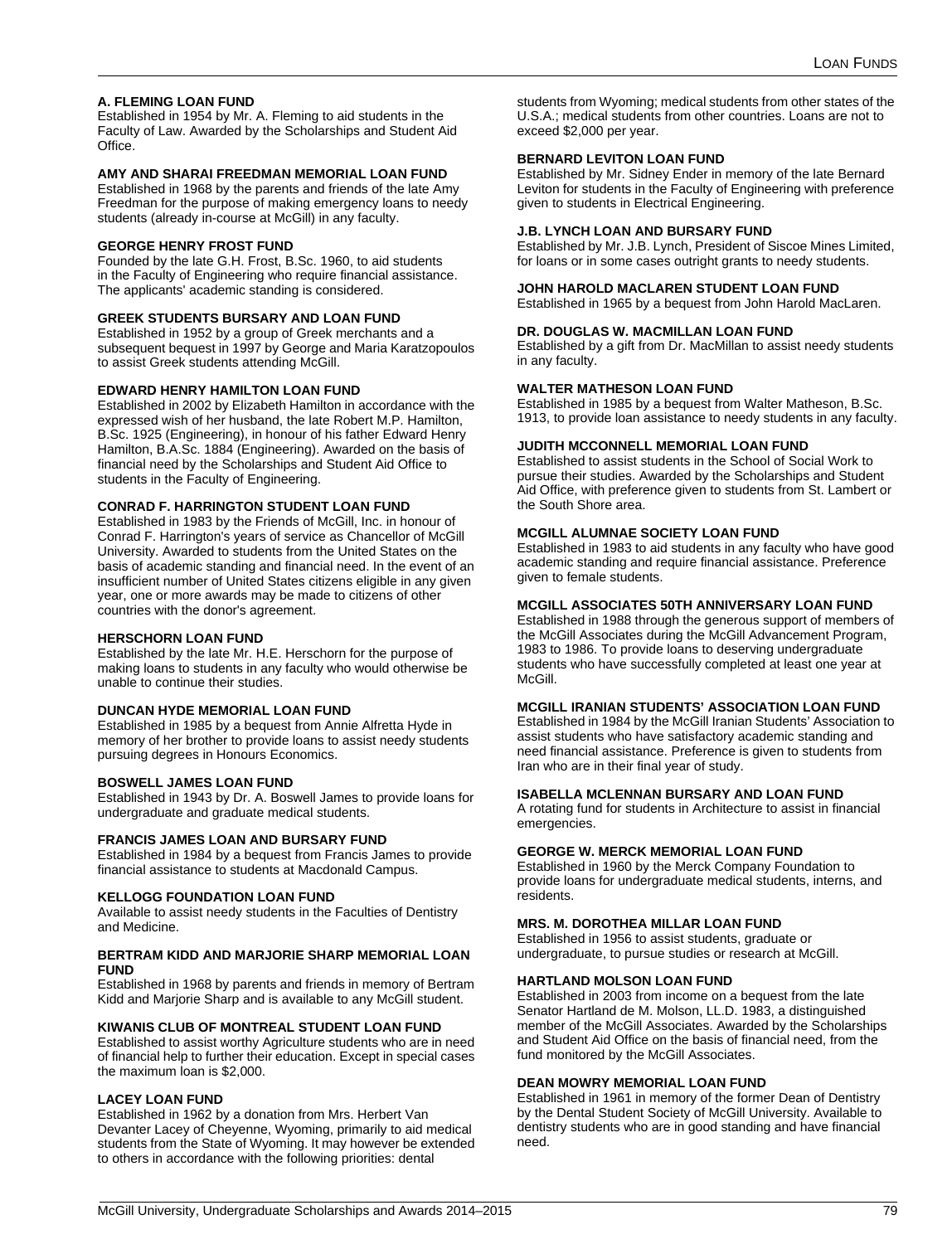## <span id="page-80-3"></span>**GERTRUDE MUDGE MEMORIAL STUDENT AID FUND**

Established in 1958 by donations from students, graduates, and staff in memory of the late Gertrude Mudge, for many years Assistant Secretary of the Faculty of Medicine. Available to medical students. Loans shall not exceed the fees for the year.

## <span id="page-80-4"></span>**NATIONAL COUNCIL OF JEWISH WOMEN LOAN FUND**

Established for the purpose of aiding students in the Faculty of Education to complete their courses.

## <span id="page-80-0"></span>**125TH ANNIVERSARY STUDENT LOAN FUND**

Established in 1979 through the generosity of graduates of the Faculty of Law on the 125th anniversary of the Faculty. Awarded by the Scholarships and Student Aid Office to students in the Faculty of Law who, during the course of the academic year are in serious need of emergency financial assistance and who are unable to obtain financial assistance from any other source.

## <span id="page-80-5"></span>**J.K. PRATT MEMORIAL LOAN FUND**

Established in 1952 in memory of the late Janetta K. Pratt who was Cashier at McGill from 1919 until her death in 1952.

#### <span id="page-80-6"></span>**READER'S DIGEST LOAN FUND**

Established in 1963 to assist students in any faculty.

#### <span id="page-80-7"></span>**HAROLD N. SEGALL LOAN FUND**

A donation in 1957 from the Jerry Segalls to assist deserving students in any faculty.

## <span id="page-80-8"></span>**SOCIAL WORK ALUMNI LOAN FUND**

Established to assist needy students in Social Work.

## <span id="page-80-9"></span>**F.N. SOUTHAM LOAN FUND**

Established to assist students in Social Work.

## <span id="page-80-10"></span>**ST-FRANCIS DISTRICT GRADUATES' SOCIETY BURSARY**

\$400, restricted to residents of the area covered by the St. Francis District Branch of the Graduates' Society and open to pupils of any high school or private school entering any faculty or school of McGill University, including Macdonald Campus. May be renewed for a second year. \$250 of the bursary is to be repaid by the holder at a minimum of \$50 per year after graduation.

## <span id="page-80-11"></span>**ST. GEORGE'S LOAN FUND**

Established in 1955 by a donation of \$500 to assist students registered in the Faculty of Education.

## <span id="page-80-13"></span>**STUDENTS' SOCIETY LOAN FUND**

Open to students in all faculties with good academic standing. Primary consideration given to the candidates' contributions to Students' Society activities.

## <span id="page-80-12"></span>**STUDENT TEACHERS' SOCIETY LOAN FUND**

Established in 1954 by a donation from the Student Teachers' Society to assist students registered in the Faculty of Education. Additional donations supporting this fund have been received from the following sources: I.O.D.E. Ethel Walkem Joseph Fund, Gardner Kneeland Fund, Milton Hersey Fund, Dr. S.P. Robins Fund, and J.C. Wilson Fund.

# <span id="page-80-14"></span>**PROFESSOR HERBERT TATE LOAN FUND**

Established in honour of Professor Herbert Tate to assist students in any faculty. Special consideration will be given to students who, like the donor, begin a university education as Mature students and require financial assistance.

#### <span id="page-80-15"></span>**GEORGE E. TILLSON LOAN FUND**

Established in 1955 by Mr. George E. Tillson. Unrestricted.

#### <span id="page-80-17"></span>**UNIVERSITY LOAN FUND**

Established to assist needy students in all faculties. Loans are normally made only to students in upper years with good academic standing.

#### <span id="page-80-18"></span>**UNIVERSITY LODGE A.F. & A.M. NO. 84, G.R.Q. LOAN FUND**

Established in 1947 for qualified students in all faculties and years and awarded on the basis of need and academic merit. Preference will be given to Masons and children of Masons.

## <span id="page-80-19"></span>**WESTON FAY VOLBERG JR. MEMORIAL LOAN FUND**

Established in 1956 by classmates of the late Weston Fay Volberg, Jr., M.D.,C.M. 1953. Available to medical students.

#### <span id="page-80-20"></span>**WADDELL LOAN FUND**

Founded by the late J.B. Waddell. Loans are made under the same conditions as apply to the George Henry Frost Fund, but are available also to graduate students.

## <span id="page-80-21"></span>**MORTON J. WHITE LOAN FUND**

Established in 1957 by a bequest from the late Morton J. White, to assist deserving students in the B.Com. program.

#### <span id="page-80-22"></span>**WICKENDEN LOAN FUND**

Established in 1958 by Mr. John Wickenden to aid students in Engineering with better than average standing in the previous year.

## <span id="page-80-23"></span>**ALLAN AND DOROTHY WIGHT LOAN FUND**

Established in 2000 by a bequest from Dorothy Wight, B.Com. 1933. Awarded by the Scholarships and Student Aid Office to provide loan assistance to needy students in any faculty.

#### <span id="page-80-24"></span>**GWYN WILLIAMS MEMORIAL LOAN FUND**

Established by friends and members of staff of McGill University in memory of Gwyn Williams in recognition of her many years of loyal and efficient service in the Administration Offices of McGill University.

# <span id="page-80-1"></span>**5 Activity Awards**

These are awards which are not based solely on academic standing and most require applications or other submissions from students.

# **5.1 Open to All In-Course Students**

## <span id="page-80-2"></span>**CHESTER MACNAGHTEN PRIZES**

Two prizes, offered annually in a competition for the best piece of creative writing in English submitted by an undergraduate student of the University, i.e., a story, a play, a poem, an essay, etc. Material should be carefully selected and properly presented. The judges will not read untidy manuscripts or a large number of newspaper clippings. No candidate may submit more than two entries. Winning entries will be retained and filed in the McLennan Library. The competition is restricted to students who have not previously won the First Prize. Awarded by the Faculty of Arts Scholarships Committee on the recommendation of the Department of English. Further information may be obtained from the English Department. Value: \$700 and \$400.

## <span id="page-80-16"></span>**FLORENCE TRACY COMMUNITY SERVICE AWARD**

Established in honour of Florence Tracy, Director of Residences from 1980 to 2008. Flo has been an avid supporter of students and a champion of volunteerism throughout her career at McGill. Administered by the Dean of Students and awarded to a McGill student who has lived in residence with preference given to a student currently living in residence who has demonstrated leadership through community service to Residences and the wider community. Value: \$1,000.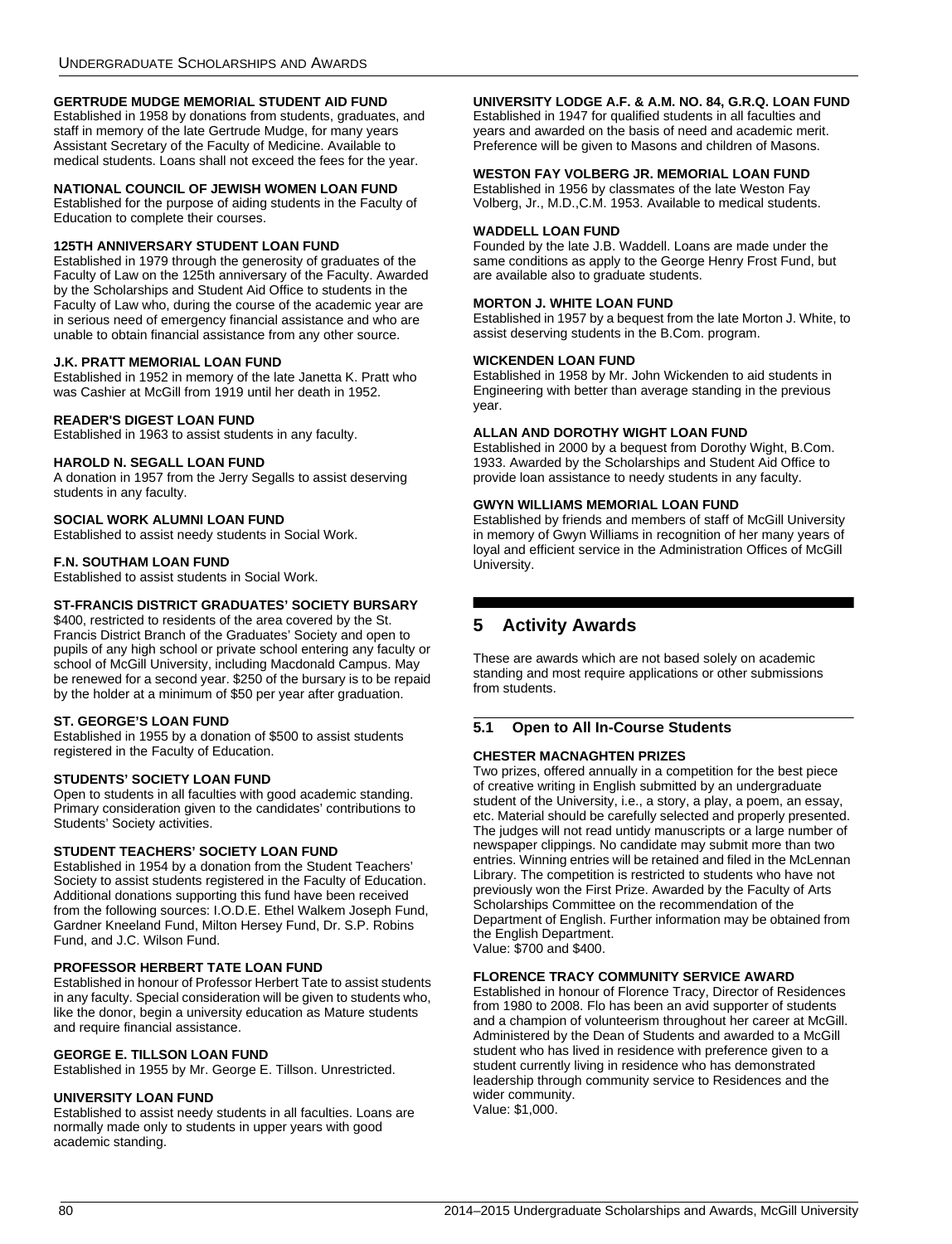## <span id="page-81-10"></span>**ROWLINSON TRAVELLING PRIZE**

Awarded to McGill students who are named Rhodes Scholars. Established in 1978 by a donation from Professor Elizabeth Rowlinson, a graduate of Oxford University and a member of the Mathematics Department of McGill University. Administered by the Scholarships and Student Aid Office.

Value: \$200.

There is no application for this prize. It is awarded automatically to McGill students who receive Rhodes Scholarships.

## **5.2 Open to In-Course Students in the Faculty of Education**

Students must apply by April 1st. Further information is available at the Student Affairs Office in the Faculty of Education.

## <span id="page-81-0"></span>**JOHN CHOMAY AWARD**

Established by friends, colleagues and former students in honour of Professor John Chomay, a member of the Department of Physical Education from 1969 to 1990. Awarded on the basis of academic achievement and participation in students athletics, to a student entering the final year of either the Physical Education or Kinesiology program, with preference to members of intercollegiate sport teams. Awarded by the Faculty of Education's Committee on Student Affairs on the recommendation of the Department of Kinesiology and Physical Education.

Value: varies.

## <span id="page-81-7"></span>**CHANTAL MALARD MEMORIAL PRIZE**

Established in 1997 by the Education Undergraduate Society in memory of Chantal Malard, a former Education student. Awarded to a student who has demonstrated artistic ability, leadership qualities, and involvement in volunteer activities while maintaining a high academic standing. Awarded by the Faculty of Education's Committee on Student Affairs on recommendations from the Education Undergraduate Society.

Value: minimum \$1,600.

## <span id="page-81-9"></span>**JEAN RICH FOUNDATION SCHOLARSHIP IN HONOUR OF JAMES A. ROBB, Q.C.**

Established in 1999 by the Jean Rich Foundation in honour of James A. Robb, Q.C., B.C.L. 1954, graduate and friend of McGill University. Awarded by the Faculty of Education, on the basis of high academic achievement, to a student who has completed at least one year of full-time study in the B.Ed. Secondary program. Preference will be given to students who have demonstrated leadership.

Value: \$5,000.

## **5.3 Open to In-Course Students in the Desautels Faculty of Management**

## <span id="page-81-1"></span>**COMMERCE 1955 SCHOLARSHIPS**

Three scholarships established in 1990 by the graduates of the Commerce Class of 1955 on the occasion of their 35th anniversary. Awarded on the basis of both outstanding academic achievement and extracurricular university or civic involvement to students having completed at least one year of studies and continuing on in the B.Com. program. Value: \$2,000 each.

**Eligible students must apply through the BCom Office by June 1. A curriculum vitae is required.**

## <span id="page-81-2"></span>**PAUL-HERVÉ DESROSIERS SCHOLARSHIP IN ENTREPRENEURIAL STUDIES**

Created in 1998 in memory of the late Paul-Hervé Desrosiers, founder of Réno-Dépôt Inc. Awarded to a student entering the third year of the B.Com. program who is pursuing a Major or Concentration in Entrepreneurial Studies, by the Desautels Faculty of Management Scholarships Committee, on the basis of high academic standing, skills and involvement in the community or extracurricular activities. Value: \$2,500.

**Eligible students must apply through the BCom Office by June 1st. A curriculum vitae is required.**

## <span id="page-81-3"></span>**STEPHEN S. GOLDBLOOM MEMORIAL PRIZE**

Established by friends and classmates in memory of Stephen S. Goldbloom, a second-year Management student active in campus student life and a student representative on the Board of Governors, who passed away during the Summer of 1975. To be awarded to a student graduating in the Desautels Faculty of Management with good academic standing having made a notable contribution to student life. Value: \$500.

**Eligible students must apply through the B.Com. Office by May 1. A curriculum vitae is required.**

## <span id="page-81-4"></span>**GREAT-WEST LIFE AND LONDON LIFE SCHOLARSHIP IN MANAGEMENT**

Established in 2003 by Great-West Life and London Life for an outstanding undergraduate student entering the last year of a fulltime degree program in the Desautels Faculty of Management. Awarded on the basis of high academic standing by the Faculty of Management Scholarships Committee to a student with a major or concentration in any of the following: Economics, Labour-Management Relations, Information Systems, Psychology, Organizational Behaviour and Human Resource Management, Operations Management, or Strategic Management. Preference will be given to students involved in extracurricular or community activities.

Value: minimum \$2,000.

**Eligible students must apply through the B.Com. Office by June 1. A curriculum vitae is required.**

## <span id="page-81-5"></span>**HUGH HOWSON MEMORIAL PRIZE**

Established in 1994 by donations from McGill faculty and staff and other friends to honour the memory of Dr. Hugh Howson, McGill Faculty of Management, 1968-1994. Awarded annually by the Desautels Faculty of Management Scholarships Committee to an outstanding commerce undergraduate in the MIS area. Criteria for selection are academic excellence and overall contribution to Faculty and University life at McGill.

Value: \$1,200.

**Eligible students must apply through the B.Com. Office by May 1. A curriculum vitae is required.**

## <span id="page-81-6"></span>**HSBC BANK CANADA MANAGEMENT AWARDS**

Established in 2007 by HSBC Bank Canada. Awarded by the Desautels Faculty of Management Scholarships Committee to outstanding undergraduate students pursuing the Major in Finance. Awarded primarily on the basis of academic merit. Consideration may also be given to extracurricular involvement. Estimated value: \$5,000 each.

**Students who are completing U2 of the B.Com. program in the Major in Finance are eligible. A cover letter and curriculum vitae outlining extracurricular involvement are required. In exceptional circumstances, financial need, as assessed by the Scholarships and Student Aid Office, will also be considered.**

## <span id="page-81-8"></span>**DONALD R. MCROBIE AWARD**

Established in 2003 by family and friends to honour the memory of Donald R. McRobie, B.Com. 1934, former Canadian business leader, McGill Governor Emeritus and past Chairman of the McGill Alma Mater Fund. Awarded by the Desautels Faculty of Management Scholarships Committee on the basis of academic standing to a first-year student who demonstrates leadership in student programs.

Value: minimum \$500.

**Eligible students must apply through the BCom Office by June 1. A curriculum vitae is required.**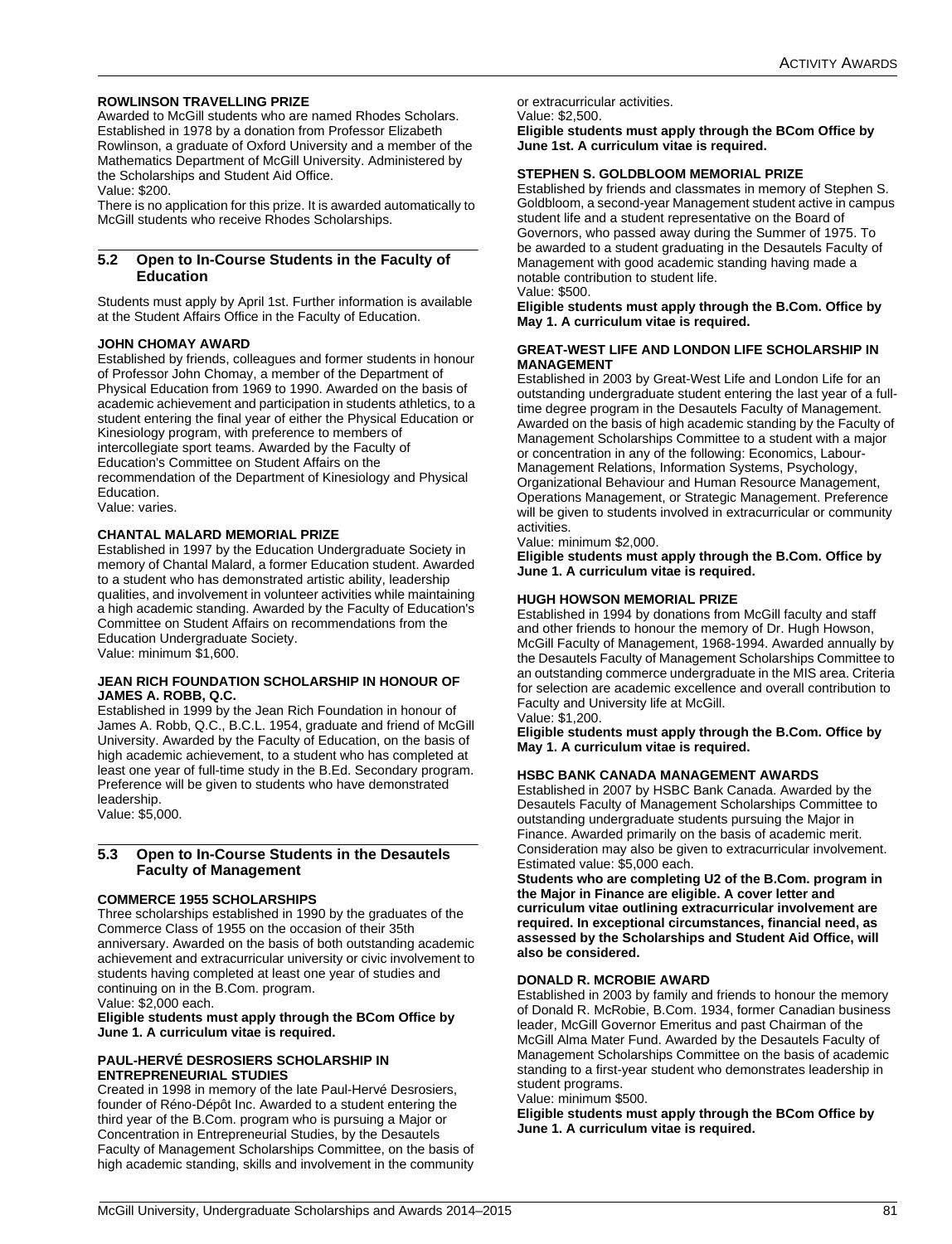# <span id="page-82-12"></span>**DR. ALEX PATERSON SCHOLARSHIPS**

# 柏達迅博士獎學金

Two scholarships, established in 1998 by a generous gift from a McGill graduate of Chemical Engineering (Class of 1959), from Hong Kong, in honour of the past Chair of the Board of Governors, Dr. Alex Paterson. Awarded to students who have completed at least one year of the B.Com. program by the Desautels Faculty of Management Scholarships Committee on the basis of high academic standing, skills and involvement in the community or with extracurricular activities. Value: varies.

## **Eligible students must apply through the BCom Office by June 1. A curriculum vitae is required.**

## <span id="page-82-11"></span>**SHEILA WELLINGTON BMO FINANCIAL GROUP AWARDS**

Established by the Bank of Montreal in 1996 for students in the Desautels Faculty of Management. Awarded by the Desautels Faculty of Management Scholarships Committee on the basis of high academic standing, leadership skills, and community involvement to full-time students continuing in the M.B.A. or B.Com. program. Preference is given to female students in programs related to finance and/or economics.

Value: two awards of \$6,000 each for graduate students and two of \$2,000 each for undergraduates.

**Eligible students must apply through the BCom Office by June 1. A curriculum vitae is required.**

## <span id="page-82-13"></span>**SHIRIN YEGANEGI MEMORIAL SCHOLARSHIP**

Established in 2002 by Bahram Yeganegi and Shekoufeh Farin to honour the memory of their daughter, Shirin Yeganegi, B.Com. 2000. Awarded by the Desautels Faculty of Management Scholarships Committee to an outstanding undergraduate student who has completed at least one year of a B.Com. degree. Awarded on the basis of high academic standing and outstanding involvement in extracurricular activities. Preference will be given to a female student.

Value: minimum \$4,500.

**Eligible students must apply through the BCom Office by June 1. A curriculum vitae is required.**

# **6 Athletic Awards**

## **6.1 Entrance and In-Course Athletic Awards**

There are a limited number of awards for students who are admitted to McGill and are possible candidates for intercollegiate teams. There are no applications for these awards. They are granted by the McGill Athletics Board Awards Committee on the recommendation of the team coaches.

## <span id="page-82-0"></span>**2008 ALUMNI SOCCER AWARDS**

Established in 2008 by Alumni and Friends of McGill Soccer. Awarded by the McGill Athletics Board Awards Committee to promote and facilitate the athletic achievements of student athletes who qualify to be members of the McGill Intercollegiate Soccer Team.

Value: minimum \$1,000 each; renewable.

## <span id="page-82-1"></span>**ADAIR FAMILY ATHLETIC AWARD(S)**

Established in 2007 through a generous donation from the Colin Adair family. Awarded by the McGill Athletics Board Awards Committee to eligible students who qualify to be members of the Women's Martlet Intercollegiate Hockey team. Value: minimum \$3,000; renewable.

## <span id="page-82-2"></span>**ALUMNI BASKETBALL AWARDS**

Established in 2006 by Alumni and Friends of McGill Basketball and interested donors. Awarded by the McGill Athletics Board Awards Committee for students who qualify to be members of the McGill Intercollegiate Men's Basketball Team. Value: minimum \$1,000 each; renewable.

## <span id="page-82-3"></span>**ALUMNI FOOTBALL AWARDS**

Established in 2006 by Alumni and Friends of McGill Football. Awarded by the McGill Athletics Board Awards Committee to promote and facilitate the athletic achievements of student athletes who are entering any undergraduate degree program and who qualify to be members of the McGill Intercollegiate Football Team.

Value: minimum \$1,000 each; renewable.

## <span id="page-82-4"></span>**ALUMNI HOCKEY AWARDS**

Established in 2004 from gifts received from alumni for the Arena Renewal Campaign. Awarded by the McGill Athletics Board Awards Committee to men or women who qualify to be members of the McGill Intercollegiate Hockey team. Renewable provided the holder maintains an academic standing satisfactory to the Committee.

Estimated value: \$1,500 each.

## <span id="page-82-5"></span>**ALUMNI MARTLET BASKETBALL AWARDS**

Established in 2006 by Alumni and Friends of McGill Martlet Basketball. Awarded by the McGill Athletics Board Awards Committee to promote and facilitate the athletic achievements of student athletes who are entering any undergraduate degree program and who qualify to be members of the McGill Intercollegiate Women's Basketball Team. Value: minimum \$1,000 each; renewable.

## <span id="page-82-6"></span>**ALUMNI MARTLET VOLLEYBALL AWARDS**

Established in 2010 by Alumni and Friends of McGill Martlet Volleyball. Awarded by the McGill Athletics Awards Committee to promote and facilitate the achievements of student athletes who qualify to be members of the Martlet Intercollegiate Volleyball Team.

Value: minimum \$1,000 each; renewable.

## <span id="page-82-7"></span>**ALUMNI TRACK AND FIELD ATHLETIC AWARDS**

Established in 2006 by McGill Track and Field Alumni. Awarded by the McGill Athletics Board Awards Committee to promote and facilitate the athletic achievements of student athletes who are entering any undergraduate degree program and qualify to be members of the McGill Track and Field Team. Value: minimum \$1,500 each; renewable.

## <span id="page-82-8"></span>**CHARLIE BAILLIE FOOTBALL AWARDS**

Established in 2013 by Michael Evans, B.Eng. 1971, in honour of the former head coach of the McGill Redmen football team, Charlie Baillie, the longest tenured coach in McGill history, having served 29 seasons. Awarded by the McGill Athletics Board Awards Committee to eligible students who qualify to be members of the McGill Redmen football team. Preference will be given to offensive linemen. Value: varies.

## <span id="page-82-9"></span>**NEIL BAKER ALPINE SKIING AWARD**

Established in 2010 by Neil Baker, B.Sc. 1969. Awarded by the McGill Athletics Advisory Board Awards Committee to eligible student athletes who qualify to be members of the McGill Alpine Skiing Team. Value: varies.

## <span id="page-82-10"></span>**HAROLD F. BIEWALD FOOTBALL AWARDS**

Established in 2008 in memory of Dr. Harold F. Biewald, D.D.S. 1955. Harold Biewald was a member of the McGill Intercollegiate Football Team from 1948 to 1952. Awarded by McGill Athletics Board Awards Committee to eligible students who qualify to be members of the McGill Redmen Intercollegiate Football Team. Value: minimum \$3,000 annually; renewable.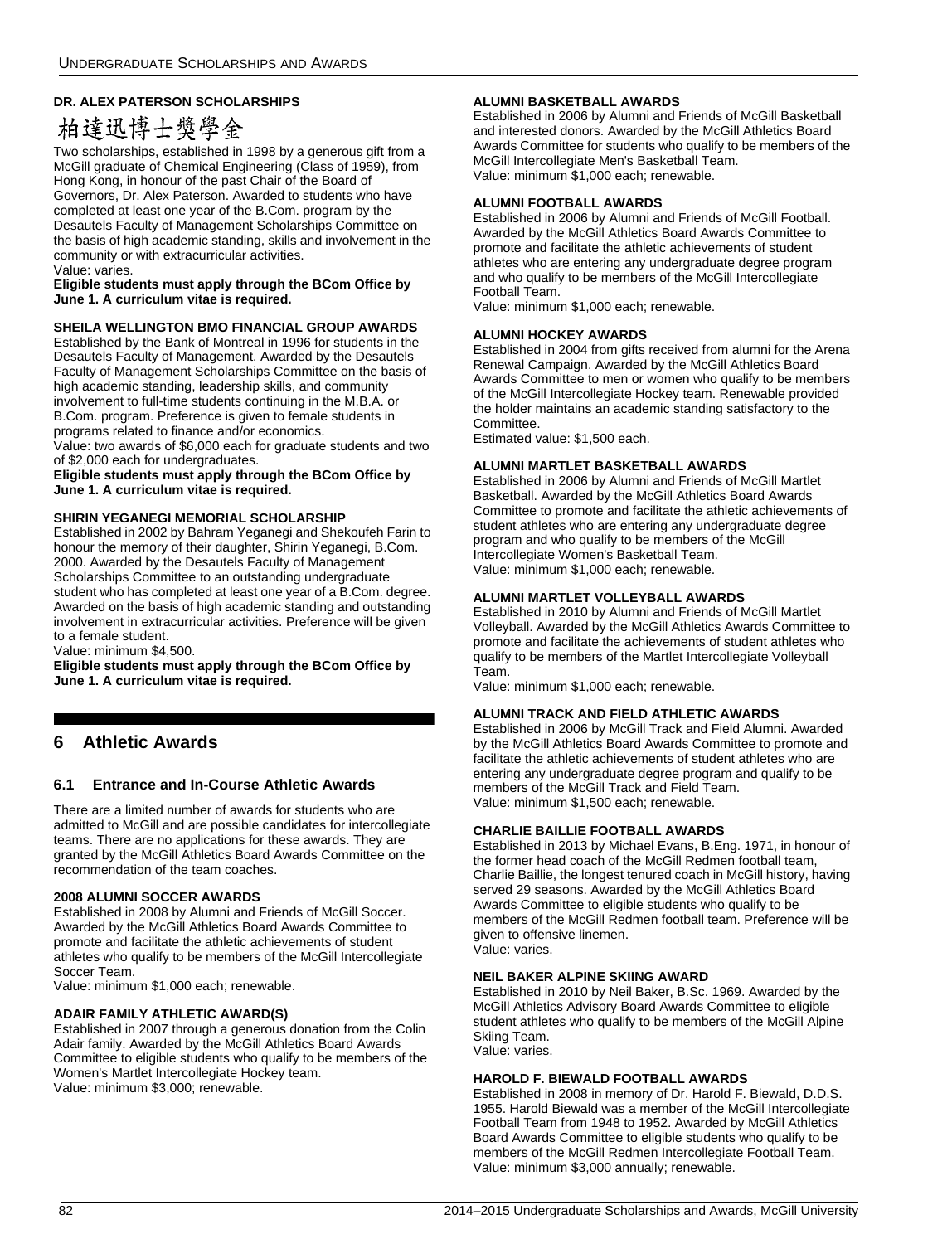## <span id="page-83-0"></span>**DONALD CHARTER AND JANET CLOUD ATHLETIC AWARDS**

Established in 2007 by Donald Kinloch Charter, B.A. 1978, LL.B. 1981, and Janet Anne Cloud, B.Sc. 1979, M.B.A. 1981. Awarded by the McGill Athletics Board Awards Committee to promote and facilitate the athletic participation of two student athletes who qualify to be members of McGill intercollegiate teams. One award per year will be awarded to a student who qualifies to be a member of the McGill Redmen Football Team. The second award will be awarded to a student who qualifies to be a member of the McGill Martlet Soccer Team.

Estimated value: \$3,750 each; renewable.

# <span id="page-83-1"></span>**CHURCHILL-SMITH REDMEN HOCKEY AWARD**

Established in 2009 by the Churchill-Smith family. Awarded by the McGill Athletics Board Awards Committee to eligible student athletes who qualify to be members of the McGill Redmen Intercollegiate Hockey Team. Estimated value: \$3,000.

## <span id="page-83-2"></span>**JOHN CLEGHORN FOOTBALL AWARDS**

Established in 2006 by John Cleghorn, B.Com. 1962, and former Redmen football player, 1959-61. Awarded by the McGill Athletics Board Awards Committee, upon recommendation of the McGill Football coaches and the Director of the Department of Athletics and Recreation, to promote and facilitate the athletic achievements of student athletes who are entering any undergraduate degree program and qualify to be members of the McGill Football Team. Value: varies.

## <span id="page-83-3"></span>**COBBETT FAMILY ATHLETIC AWARD**

Established in 2011 by Stuart H. Cobbett, B.A. 1969, B.C.L. 1972 and the Cobbett Family. Awarded by the McGill Athletics Advisory Board Awards Committee to eligible student athletes, male and/or female, who qualify to be members of the McGill tier one varsity athletic teams. Value: varies.

# <span id="page-83-4"></span>**ROBERT DUBEAU STUDENT ATHLETE AWARD**

Established in 2005 by friends and colleagues of Robert Dubeau with matching funds from the University, the Martlet Foundation and the McGill Alumni Association. The award honours the exceptional leadership by Robert Dubeau during his tenure as Director of Athletics from 1976-2005. Awarded by the McGill Athletics Board Awards Committee to an eligible student athlete who is a member of an approved varsity team. Value: minimum \$1,000; renewable.

## <span id="page-83-5"></span>**PATRICIA DUDAR ATHLETIC AWARDS**

Established in 2006 by Patricia Dudar. Awarded by the McGill Athletics Board Awards Committee to promote and facilitate the athletic achievements of student athletes who are entering any undergraduate degree program and qualify to be members of the McGill Track and Field Team.

Value: minimum \$1,500 each; renewable.

## <span id="page-83-6"></span>**TIM H. DUNN INTERCOLLEGIATE HOCKEY AWARD**

Established in 2004 by Tim H. Dunn, B.Com. 1944. Awarded by the McGill Athletics Board Awards Committee to promote and facilitate the athletic achievements of student athletes who are entering any undergraduate degree program and qualify to be members of the McGill Intercollegiate Men's Ice Hockey Team. Preference is given to students from out-of-province. Value: minimum \$2,000; renewable.

## <span id="page-83-7"></span>**W. MICHAEL EVANS FOOTBALL AWARD(S)**

Established in 2008 through a generous donation from W. Michael Evans, B.Eng. 1971. Awarded by the McGill Athletics Board Awards Committee to eligible students, from Alberta, who qualify to be members of the Redmen Intercollegiate Football Team.

Value: minimum \$3,000 annually; renewable.

## <span id="page-83-8"></span>**KEN FARMER HOCKEY AWARDS**

Established in 2005 by a friend and admirer of the exceptional hockey skill of Ken Farmer both as a McGill Varsity star and as a member of the 1936 Canadian Olympic Hockey team. Awarded by the McGill Athletics Board Awards Committee to promote and facilitate the athletic achievements of student athletes who are entering any undergraduate degree program and qualify to be members of the McGill Men's Intercollegiate Hockey Team. Estimated value: \$1,500 each; renewable.

## <span id="page-83-9"></span>**CLAUDE GENEREUX AND MYRIAM LEGAULT ATHLETIC AWARDS**

Established in 2012 by Claude Genereux, B.Eng. 1985, and his wife, Myriam Legault, B.Ed. 1985. Amounts awarded by the McGill Athletics Advisory Board Awards Committee to outstanding student athletes who qualify to be members of a McGill varsity team, and who demonstrate exceptional leadership/ mentoring both on and off the field.

Value: for student athletes from Quebec – a maximum of \$3,000- \$3,500, and for student athletes outside Quebec – a maximum of approximately \$6,000, as may be amended from time to time by Canadian Interuniversity Sport.

## <span id="page-83-10"></span>**MURRAY HAYES ATHLETIC AWARDS**

Established in 1998 through a generous gift from John Dobson, B.Com. 1949, LL.D. 1996, in honour of the induction of Murray Hayes, B.Com. 1949, into the McGill Sports Hall of Fame. These awards are to recognize students who demonstrate exceptional athletic ability. Awarded by the McGill Athletics Board Awards Committee to Canadian students entering undergraduate degree programs who qualify to be members of intercollegiate teams. Estimated value: \$1,000 each; renewable.

## <span id="page-83-11"></span>**INTERNATIONAL STUDENT ATHLETE HOCKEY AWARD**

Established in 2005 by the Friends of McGill Hockey and interested donors. Awarded by the McGill Athletics Board Awards Committee to students who qualify to be members of the McGill Intercollegiate Hockey team and who are required to pay International student fees. Renewable provided the holder maintains an academic standing satisfactory to the Committee. Estimated value: \$5,000.

## <span id="page-83-12"></span>**KEENAN STUDENT ATHLETIC AWARDS**

Established by Patrick Keenan, B.Com. 1954 and Barbara (Fraser) Keenan, B.A. 1954. Available to entering undergraduate students on the basis of academic standing and qualification as candidates for the McGill Intercollegiate Hockey Team. Awarded by the McGill Athletics Board Awards Committee and renewable provided the holder maintains an academic standing satisfactory to the Committee.

Estimated value: \$1,500 each.

## <span id="page-83-13"></span>**SHERYL AND DAVID KERR MEN'S ICE HOCKEY AWARD**

Established in 2007 by David Kerr, B.Sc. 1965 and Sheryl Kerr, B.Com. 1967. Awarded by the McGill Athletics Board Awards Committee to promote and facilitate the athletic achievements of student athletes who are entering any undergraduate degree program and who qualify to be members of the Redmen Hockey Team.

Estimated value: at least \$1,000 each; renewable.

## <span id="page-83-14"></span>**GARY KIRCHNER FOOTBALL AWARDS**

Established in 2009 in honour of Gary Kirchner, former assistant coach of the McGill Redmen Football Team. Awarded by the McGill Athletics Board Awards Committee to eligible students who qualify to be members of the McGill Redmen Football Team. Estimated value: \$2,500.

## <span id="page-83-15"></span>**GEORGE LENGVARI BASKETBALL AWARDS**

Established in 2003 by George Lengvari, B.C.L. 1966. Awarded by the McGill Athletics Board Awards Committee to promote and facilitate the athletic achievements of student athletes who are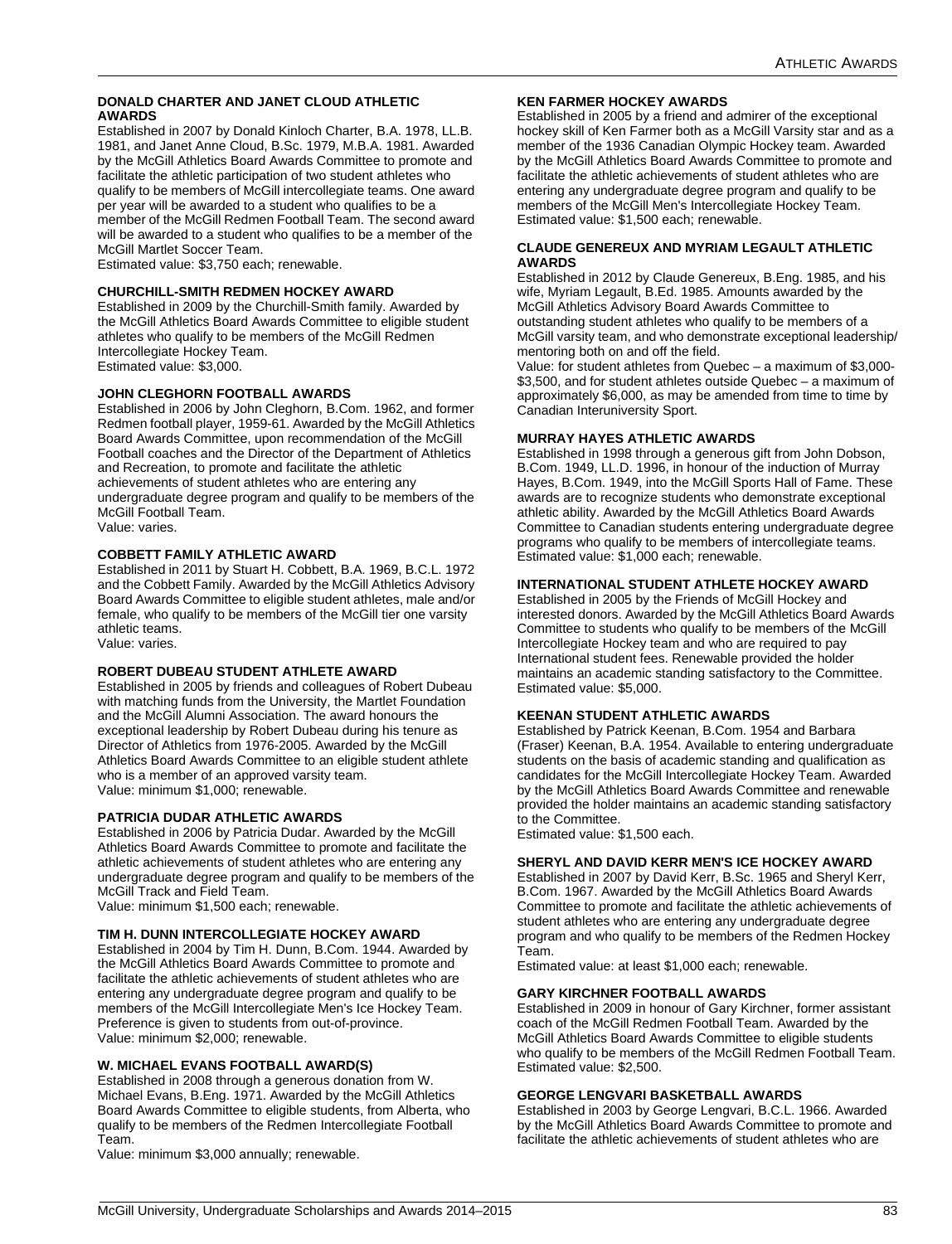entering any undergraduate degree program and qualify to be members of the McGill Basketball teams. Value: minimum \$1,000; renewable.

## <span id="page-84-0"></span>**JED LIND FOOTBALL AND HOCKEY AWARDS**

Established in 1999 through a generous gift from the late Walter H. (Jed) Lind, B.A. 1937, for students entering undergraduate degree programs. Awarded by the McGill Athletics Board Awards Committee to promote and facilitate the athletic achievements of student athletes who are entering any undergraduate degree program and qualify to be members of the Intercollegiate Football or Hockey Teams.

Estimated value: \$1,000 each; renewable.

## <span id="page-84-1"></span>**C.F. MARTIN ATHLETIC AWARD**

Established in 1923 by the late Walter Vaughan, former Secretary and Bursor of McGill, in honour of Dr. C.F. Martin, former Dean of Medicine and Athletics Board Member. Originally established as a Lawn Tennis Club Prize. Awarded by the McGill Athletics Board Awards Committee to a deserving male or female athlete who can qualify for a McGill Intercollegiate Team. Value: \$3,000; renewable.

## <span id="page-84-2"></span>**MARTLET FOUNDATION ATHLETIC AWARDS**

Established in 1991 by the governors, members, and trustees of the Martlet Foundation to recognize and encourage students who qualify to be members of intercollegiate teams. Awarded by the McGill Athletics Board Awards Committee to students entering undergraduate degree programs.

Estimated value: \$1,000 each; renewable.

# <span id="page-84-3"></span>**MCGILL UNIVERSITY ATHLETICS AWARDS**

These awards are offered by the University to entering and incourse students who participate in its Intercollegiate Sports program. Granting of these awards follows the policies established by Canadian Interuniversity Sport (CIS), the governing body for interuniversity sports in Canada. The selection of recipients is made by the McGill Athletics Board Awards Committee. The disbursement of funds is administered by the McGill Scholarships and Student Aid Office. Awards are for one year and may be renewed annually. Awards can be held for a maximum of five years.

Value: minimum \$1,000 each.

## <span id="page-84-4"></span>**MCLERNON FAMILY ATHLETIC AWARDS**

Established in 2006 by John McLernon, B.A. 1962. Awarded by the McGill Athletics Board Awards Committee to promote and facilitate the athletic achievements of student athletes who are entering any undergraduate degree program and qualify to be members of the McGill Intercollegiate Football Team or the McGill Men's Intercollegiate Hockey Team. Value: \$2,500 each; renewable.

## <span id="page-84-5"></span>**DONALD E. MEEHAN INTERCOLLEGIATE FOOTBALL AWARDS**

Established in 2004 by Donald E. Meehan, LL.B. 1975. Awarded by the McGill Athletics Board Awards Committee to promote and facilitate the athletic, academic and public service achievements of student athletes who are entering any undergraduate degree program and qualify to be members of the McGill Intercollegiate Football Team.

Value: minimum \$1,000; renewable.

## <span id="page-84-6"></span>**PERCIVAL MOLSON TRACK AND FIELD AWARDS**

Established in 2006 by The Molson Foundation to honour the memory of one of McGill's and Canada's outstanding athletes, Percival Molson, a decorated World War I hero and a former Governor of the University. Awarded by the McGill Athletics Board Awards Committee to promote and facilitate the athletic achievements of student athletes who are entering any undergraduate degree program and qualify to be members of the men's or women's McGill Track and Field teams. Estimated value: minimum \$1,500 each; renewable.

## <span id="page-84-7"></span>**TOM MOONEY FOOTBALL AWARDS**

Established in 2007 by the members of the 1969 Redmen Championship Football Team ("The Mooney Men") in honour of Tom Mooney, coach of the Redmen Football Team from 1964 to 1969. Awarded by the McGill Athletics Board Awards Committee to student athletes who are entering any undergraduate degree program and who qualify to be members of the Redmen Football Team.

Estimated value: at least \$1,000 each; renewable.

## <span id="page-84-8"></span>**MIKE RICHARDS HOCKEY AWARDS**

Established in 2005 through generous donations from Michael L. Richards, B.A. 1960, B.C.L. 1963. Awarded by the McGill Athletics Board Awards Committee to eligible student athletes who qualify to be members of the McGill Intercollegiate Hockey Team.

Value: minimum \$2,000 each; renewable.

## <span id="page-84-9"></span>**ROGERS FAMILY STUDENT ATHLETIC AWARDS**

Established by the Rogers Family whose members have earned ten degrees at McGill from 1904 to 1993 and have represented McGill on the Football, Boxing, Wrestling, and Skiing Teams. Available to entering undergraduate students who are Canadian citizens, awarded on the basis of academic standing and qualification as candidates for the McGill Intercollegiate Football Team. Awarded by the McGill Athletics Board Awards Committee and renewable provided the holder maintains an academic standing satisfactory to the Committee. Estimated value: \$1,500 each.

## <span id="page-84-10"></span>**GAVIN ROSS HOCKEY AWARD**

Established in 1997 in honour of Gavin Ross, former Executive Director of the McGill Alumni Association upon his retirement, by friends and colleagues. To provide encouragement to student athletes who are members of, or candidates for, the Men's Intercollegiate Hockey Team. Awarded by the McGill Athletics Board Awards Committee. Value: minimum \$1,000.

## <span id="page-84-11"></span>**"SPIRIT OF THE WARRIOR QUEEN" ATHLETIC AWARD**

The "Spirit of the Warrior Queen" is the name given by Shirley R. Adams, B.Sc. 1962, M.D.,C.M. 1968, to the work of art she sculpted after her mother's death in recognition of the daily battles faced by her mother, Evelyn Szebik. Evelyn was widowed at the age of thirty-two and raised five children on her own. Awarded by the McGill Athletics Board Awards Committee to undergraduate or graduate students on any of McGill's women's intercollegiate teams. Awarded to students who have shown courage and dedication by combining athletics and leadership. Estimated value: at least \$1,000 each; renewable.

## <span id="page-84-12"></span>**ADRIANO TASSONE REDMEN FOOTBALL LEADERSHIP AWARD**

Established in 2010 by Vincent and Sabina Tassone along with Friends and Family in memory of their son, Adriano Tassone. Adriano led his life as an extraordinary example; he shared his outstanding mentoring and leadership qualities throughout his lifetime and was known for his exceptional generosity. Awarded by the McGill Athletics Advisory Board Awards Committee to eligible student athletes who qualify to be members of the McGill Redmen Football Team and who demonstrate exceptional leadership/mentoring both on and off the field. Value: varies.

## <span id="page-84-13"></span>**DR. CHARLES A. THOMPSON ATHLETICS AWARDS**

Established in 2005 with gifts received from the late Dr. Charles A. Thompson, M.D.,C.M. 1938. Awarded by the McGill Athletics Board Awards Committee to promote and facilitate the athletic achievements of student athletes who are entering any undergraduate degree program and qualify to be members of the McGill Track & Field teams.

Value: minimum \$1,000; renewable.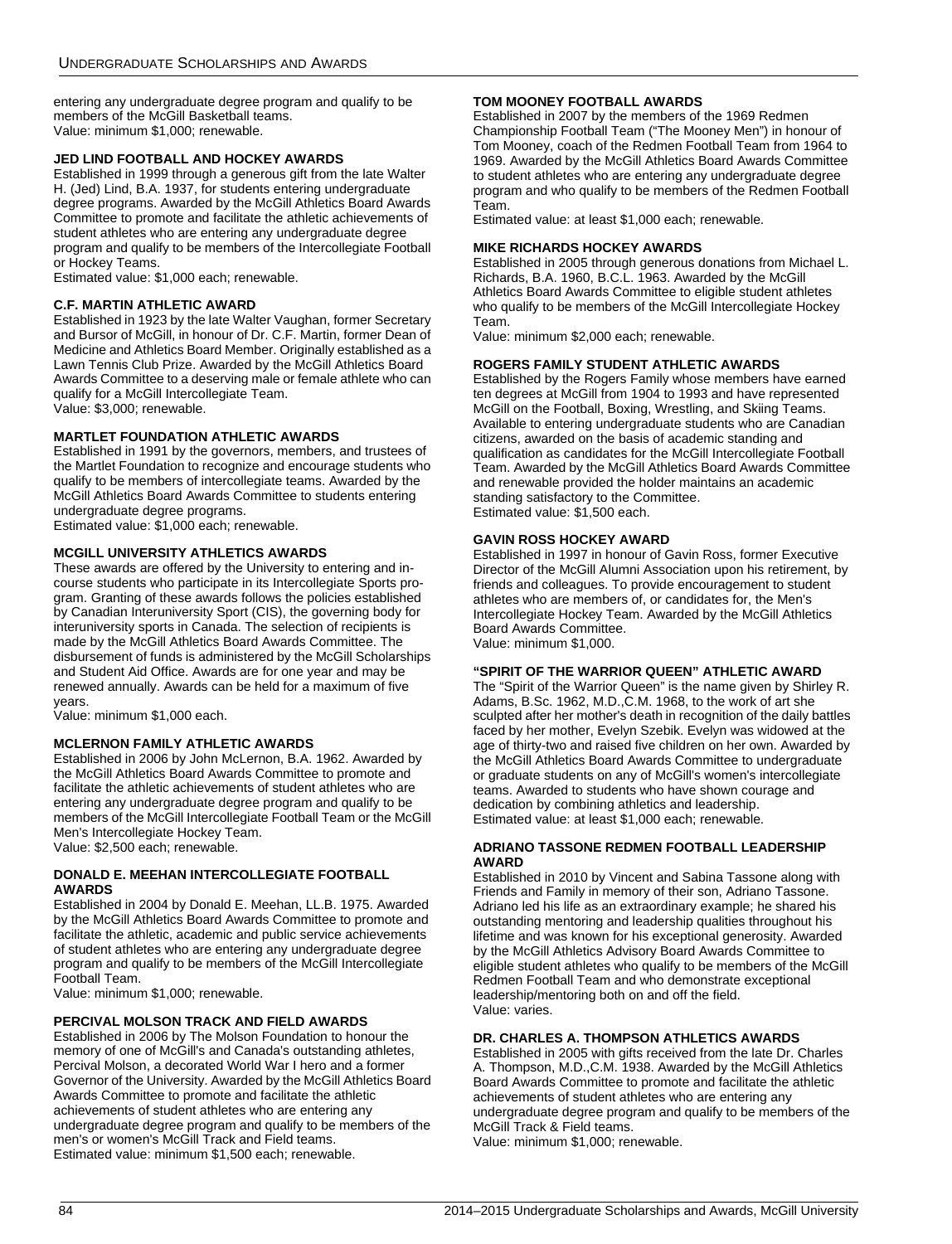## <span id="page-85-4"></span>**TOM THOMPSON ATHLETICS AWARDS**

Established in 2004 by friends and alumni in honour of Tom Thompson, B.Sc.(P.E.) 1958, M.Ed. 1978, for his longstanding and unwavering commitment to the mission of McGill University and in recognition of his outstanding achievement, on behalf of the University, in the area of Development and Alumni Relations. Awarded by the McGill Athletics Board Awards Committee to promote and facilitate the academic and athletic achievements of student athletes who are entering any undergraduate degree program and who qualify to be members of intercollegiate teams. Value: minimum \$1,000; renewable.

## <span id="page-85-5"></span>**TINGLEY FAMILY ATHLETIC AWARD**

Established in 2009 by the Tingley Family. Awarded by the McGill Athletics Board Awards Committee to promote and facilitate the athletic and academic achievements of student athletes who are entering any undergraduate degree program and who qualify to be members of McGill Intercollegiate Football, Rugby, or Martlet Hockey Teams.

Estimated value: \$3,000.

## <span id="page-85-6"></span>**TRACK EXCELLENCE AWARD**

Established in 2008 from proceeds received from the C.I.S. National Track & Field Championships. Awarded by the McGill Athletics Board Awards Committee to promote and facilitate the athletic achievement of student athletes who are entering any undergraduate degree program and qualify to be members of the McGill Track and Field Team. Value: \$1,500; renewable.

## <span id="page-85-7"></span>**RYAN URZADA FOOTBALL AWARD**

Established in 2012 by Ryan Urzada, B.Com. 1996, a former Redmen football player. Awarded by the McGill Athletics Board Awards Committee to eligible students who qualify to be members of the McGill Football Team. Value: varies.

## <span id="page-85-8"></span>**M. WRIGHT – L. WEST REDMEN HOCKEY AWARD**

Established in 2012 by David Wright in memory of his mother, Margaret Wright, and his father-in-law, Lorne West, both ardent supporters of student athletes and the McGill Redmen Hockey Program. Awarded by McGill Athletics to eligible Canadian student athletes on the McGill Redmen Hockey Team. First preference will be given to students from Ontario, and secondly, students from provinces and territories west of Ontario. Value: varies.

## <span id="page-85-9"></span>**EARL ZUKERMAN HOCKEY AWARDS**

Established in 2004 by Kennith A. Mellquist, LL.B. 1982, in honour of Earl Zukerman, B.A. 1980, for his work as Sports Information Officer in the Department of Athletics. Awarded by the McGill Athletics Board Awards Committee to promote and facilitate the athletic achievements of student athletes who are entering any undergraduate degree program and qualify to be members of the McGill Intercollegiate Men's Ice Hockey Team. Preference is given to students who are from Canada's western provinces.

Value: minimum \$1,000; renewable.

## **6.2 Athletic Award Competitions**

The following awards are for students who are members of intercollegiate teams. **Applications are required and are usually available in September at the Scholarships and Student Aid Office in the Brown Student Services Building.**  Students do not apply for individual awards. They submit one application and are considered for all awards for which they might be eligible.

## <span id="page-85-0"></span>**1938 CHAMPIONS AWARDS**

Established with generous contributions from the surviving members of the 1938 McGill Intercollegiate Champions in football and hockey in memory of their teammates, Massey Beveridge,

Perry Foster, Jimmy Hall, Joey Jacobson, Russell McConnell, Ben Stevenson, and Fred Wigle, who lost their lives in the service of their country during World War II. Administered by the Scholarships and Student Aid Office on the basis of academic performance and qualities of leadership demonstrated during the academic year. Full-time students in any year of a degree program are eligible to apply provided they are returning to McGill as full-time degree students. Successful candidates must have demonstrated leadership in student or community affairs or athletics. Awards will be granted to those who best reflect the characteristics of unselfishness, service, dedication, and teamwork exhibited by the members of the championship teams and preference will be given to members of intercollegiate teams. Value: \$2,000 each.

## <span id="page-85-2"></span>**T. PALMER HOWARD MEMORIAL AWARD**

Established in 2002 by Catherine Howard in memory of her husband, T. Palmer Howard, B.A. 1931, B.C.L. 1934, one of the founders of the Martlet Foundation. Administered by the Scholarships and Student Aid Office and awarded to a student who has demonstrated leadership on an intercollegiate team while maintaining high academic standing. Preference will be given to members of the Swimming Teams. Full-time students in any year of a degree program are eligible to apply provided they are returning to McGill as full-time degree students. Value: \$2,000.

## <span id="page-85-3"></span>**DOROTHY A. NICHOL SCHOLARSHIPS**

Established in 2000 through a generous gift from Dorothy A. Nichol, B.Sc.(P.E.) 1949, who was a student leader, a skilled guard on the varsity basketball team (1945-1949), a basketball coach (1949-1952), a Professor in the Faculty of Education (1952-1989), and Director of Women's Athletics at Macdonald College (1955-1970). Dorothy Nichol was inducted into the McGill Sports Hall of Fame in 1999 as a builder, in recognition of her outstanding and long-serving contributions to athletics at McGill. The scholarship is in recognition of her lifelong commitment to and encouragement of women's athletics in Canada. Awarded by a Selection Committee of the Scholarships and Student Aid Office on the basis of academic achievement and contributions to extracurricular activities in athletics. Full-time students in any year of an undergraduate degree program are eligible to apply provided they are returning to McGill as full-time degree students. Preference will be given to female students in Education who are members of a varsity sports team. In the event that there are no candidates in Education, then preference will be given to female students in any undergraduate degree program who compete on a varsity sports team.

Value: minimum \$2,000 each.

# <span id="page-85-1"></span>**7 External Awards**

External awards are awards which are administered by associations or organizations outside of McGill. Information about external awards is located in a variety of places at McGill such as individual academic departments and the Office of the Dean of Students. The Career Planning Service (CaPS) maintains binders listing a large number of external awards and has numerous directories which students can consult. Information is available at the office located at 3600 McTavish Street or at <http://caps.mcgill.ca/sp/subjects/index.php>.

# **8 Index of Awards**

| 125th Anniversary Loan Fund  80                    |  |
|----------------------------------------------------|--|
| 125th Anniversary National Programme Bursaries  73 |  |
|                                                    |  |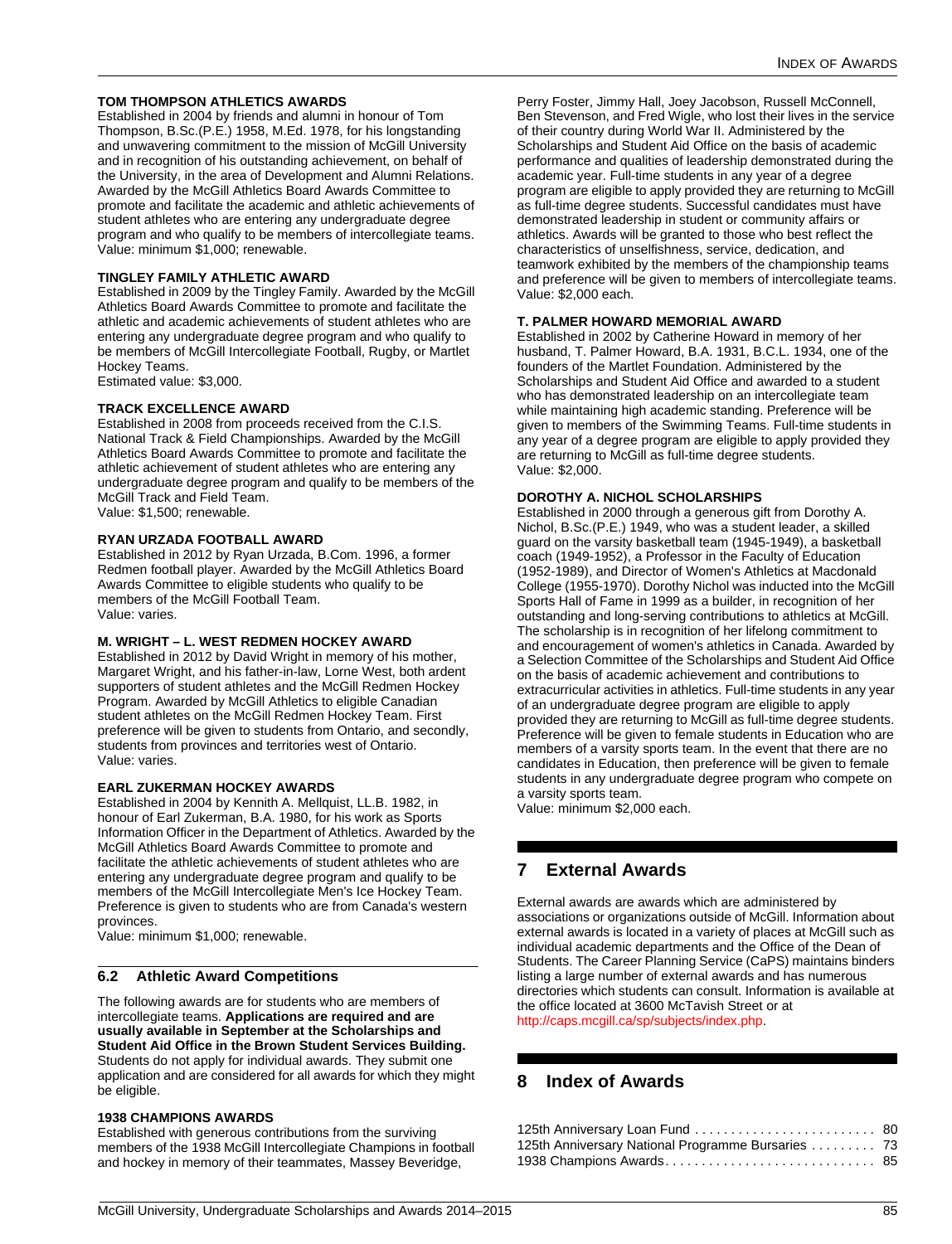| 2009 McGill Book Fair Bursary in Music. 61                                        |  |
|-----------------------------------------------------------------------------------|--|
|                                                                                   |  |
| 75th Anniversary Scholarship 35                                                   |  |
| А                                                                                 |  |
|                                                                                   |  |
|                                                                                   |  |
|                                                                                   |  |
|                                                                                   |  |
|                                                                                   |  |
|                                                                                   |  |
| ACDEG Scholarship in Chemical Engineering 30                                      |  |
|                                                                                   |  |
| Adair Family Athletic Awards  82                                                  |  |
| Adilman (Mona Elaine) Prize  18                                                   |  |
|                                                                                   |  |
|                                                                                   |  |
| Agribrands Purina Canada Inc. Scholarship. 12                                     |  |
|                                                                                   |  |
|                                                                                   |  |
| Air Liquide Canada Engineering Scholarship 30                                     |  |
|                                                                                   |  |
| Alcock (Vernon) Memorial Bursaries  61<br>Alcock (Vernon) Memorial Scholarships 4 |  |
| Alexander (Charles) Scholarship  18                                               |  |
| Algieri (Stefano) & Paunova (Mariana) Scholarship 43                              |  |
|                                                                                   |  |
| Allan (Margaret Jane) Scholarships 18, 51                                         |  |
|                                                                                   |  |
|                                                                                   |  |
|                                                                                   |  |
|                                                                                   |  |
|                                                                                   |  |
| Altshuler (John and Barbara) Entrance Bursaries in Medicine. 59                   |  |
|                                                                                   |  |
|                                                                                   |  |
| Alumni Basketball Awards  82                                                      |  |
| Alumni Bursaries, Macdonald Campus. 12                                            |  |
|                                                                                   |  |
| Alumni Martlet Basketball Awards  82                                              |  |
|                                                                                   |  |
|                                                                                   |  |
| Alumni Track and Field Awards  82                                                 |  |
| Ambrose (John Howard) Scholarships 30                                             |  |
| American Express Bursary Fund  62                                                 |  |
|                                                                                   |  |
|                                                                                   |  |
| Anderson (Boo) Scholarships in Engineering 30                                     |  |
| Anderson (Boo) Scholarships in Science 51                                         |  |
|                                                                                   |  |
|                                                                                   |  |
| Anonymous Donor's Scholarships (Music) 44                                         |  |
|                                                                                   |  |
|                                                                                   |  |
|                                                                                   |  |
| Arts and Science 1971 Bursary  62                                                 |  |
| Arts Class of 1951 Entrance Bursary  59                                           |  |
|                                                                                   |  |
|                                                                                   |  |
|                                                                                   |  |
|                                                                                   |  |
| Austrian Society Scholarships  44                                                 |  |
| в                                                                                 |  |

| Baillie (Sheila) Scholarships                       |                |
|-----------------------------------------------------|----------------|
|                                                     | $\overline{4}$ |
| Baillie Hatch (Sheila) Prize                        | 30             |
|                                                     |                |
| Baker (Neil) Alpine Skiing Award                    | 82             |
|                                                     | 44             |
| Balter (Gary and Wendy) Scholarship                 | 39             |
|                                                     | 18             |
|                                                     | 18             |
|                                                     |                |
| Baroody (Lloyd) Major Entrance Bursary              | 59             |
| Barrington (Hope) Scholarship                       | 18             |
| Batist (Louis and Bessie) Prize                     | 18             |
|                                                     | 18             |
|                                                     |                |
|                                                     | 30             |
| BCA Research Inc. Bursary                           | 62             |
|                                                     | 39             |
| BCom Class of 1976 Scholarship                      | 39             |
|                                                     |                |
| Beatty (Mary H.) Scholarships and Bursaries         | 62             |
| Beatty (Sir Edward) Medal                           | 43             |
| Beatty (Sir Edward) Scholarships  4                 |                |
| Beatty (Sir Edward) Scholarships in Classics        | 18             |
|                                                     |                |
| Beatty (Sir Edward) Scholarships in Mathematics     | 51             |
|                                                     | 62             |
| Becker (Sheila) Scholarship in Jewish Studies       | 19             |
| Bedee (M. Homer) Bursary                            | 62             |
|                                                     |                |
| Bedford (District of) Graduates' Society Bursary    | 65             |
| Beit-Speyer (Ellin) Scholarships                    | 12             |
|                                                     | $\overline{4}$ |
|                                                     | 51             |
| Bellini (FMRC) Family Scholarship                   | 51             |
|                                                     |                |
| Benjamin (Ben) Bursary                              | 62             |
| Bennett (Joseph Israel) Bursary                     | 62             |
| Bensadoun (Diane and Aldo) Bursaries.               | 59             |
| Berall Family Bursaries                             | 62             |
|                                                     |                |
| Berlind (Sara) Scholarship                          | 44             |
| Berliner Loan Fund                                  | 78             |
| Berman (Norman) Prize                               | 19             |
|                                                     | 62             |
|                                                     |                |
| Best in the West Scholarship and Bursary Fund 4, 62 |                |
| Beta Sigma Phi Bursary                              | 62             |
| Bethune (Dr. Norman) Award                          | 19             |
|                                                     |                |
|                                                     | 12             |
| Bhartia (Aashti) & Agarwal (Kunal) Award in AES     |                |
|                                                     | 19             |
|                                                     | 82             |
| Biggs (Ronald and Deanna) Scholarship 4             |                |
| Binder (Polly and David) Memorial Scholarship. 19   |                |
|                                                     |                |
|                                                     |                |
| Birks (Henry) Scholarship                           | 4              |
| Birks (W.M.) Awards                                 | 19, 50         |
|                                                     | 62             |
|                                                     | 39             |
|                                                     |                |
|                                                     | 12             |
|                                                     | 62             |
|                                                     | 30             |
|                                                     | 62             |
|                                                     | 44             |
| Blume (Helmut) Memorial Scholarship.                |                |
| Blumer (Jack) Prize in Science                      | 51             |
| BMO Financial Group Awards  43,82                   |                |
| Bodensieck (Frieda and Carl) Bursary                | 62             |
| Bogert (Frank and Helen) Scholarships               | 5              |
|                                                     |                |
| Bogert (Frank and Helen) Student Aid Fund           | 62             |
|                                                     | 19             |
|                                                     | 78             |
| Boss (Valentin) Bursary in History                  | 62             |
| Botterell (Edmund Henry) Bursary                    | 62             |
|                                                     | 63             |
| Bowen (Dr. Robert and Veronica) Bursary             |                |
| Boyer (Arthur and Noella) Bursary                   | 63             |
| Brace (Florence Marjorie) Award                     | 44             |
| Brennen (Herbert) Scholarships                      | 51             |
| British Association Medals                          | 39             |
|                                                     |                |
| Brittain (Dean William H.) Scholarship.             | 12<br>58       |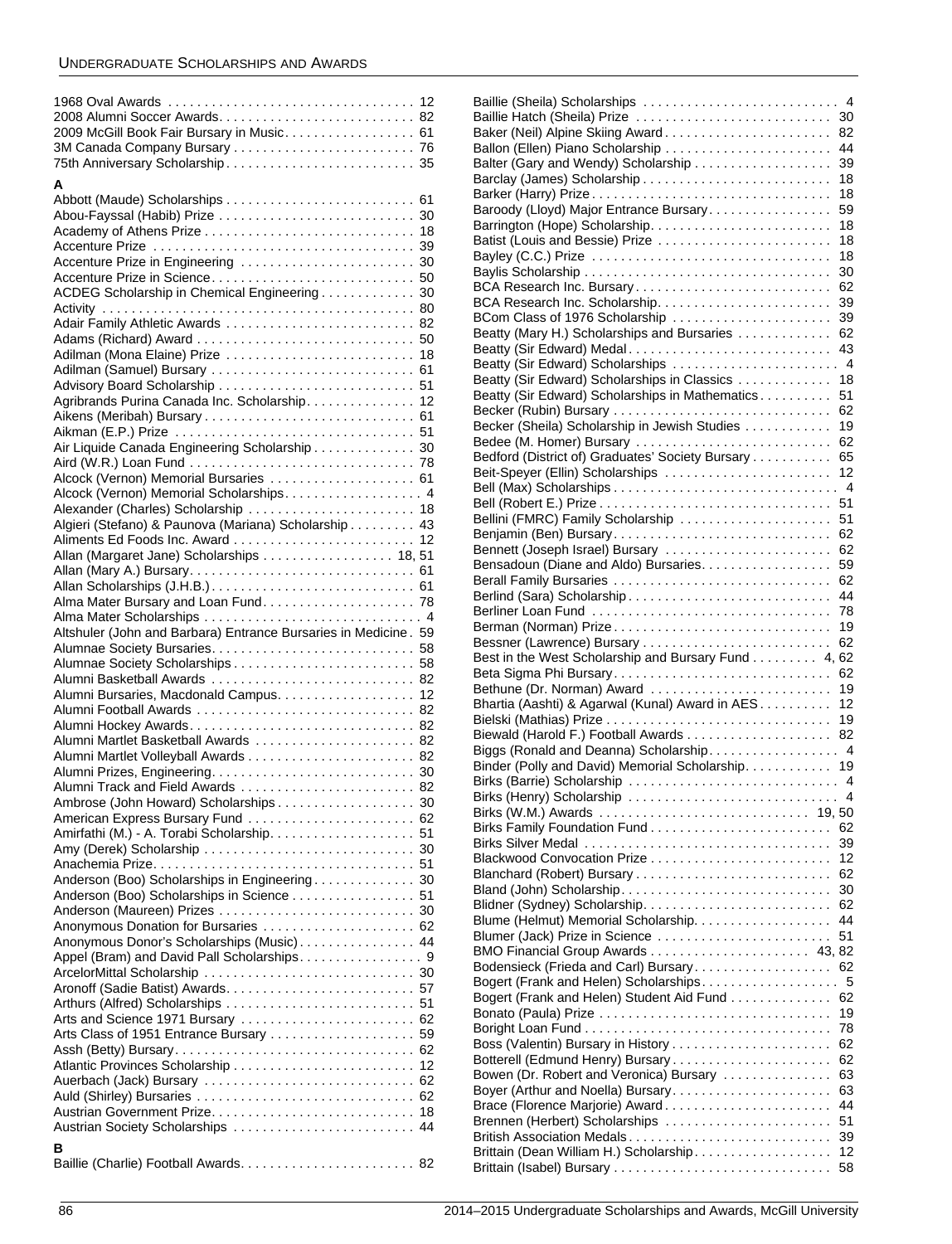| Brodeur-Drummond Scholarships  31                                                                |  |
|--------------------------------------------------------------------------------------------------|--|
|                                                                                                  |  |
|                                                                                                  |  |
| Brown (Dr. Robert) Scholarship  51                                                               |  |
| Brown (Ernest) Gold Medal  39                                                                    |  |
|                                                                                                  |  |
| Brown (Mary Emily) Entrance Scholarships 5                                                       |  |
| Brown (Richard) International Scholarship 31                                                     |  |
|                                                                                                  |  |
|                                                                                                  |  |
|                                                                                                  |  |
| Bruce (Robert) Scholarships. 19, 31, 39, 51                                                      |  |
|                                                                                                  |  |
|                                                                                                  |  |
|                                                                                                  |  |
| Bubar Family Scholarships in Earth Sciences 51                                                   |  |
| Buchanan (Gwen) Scholarship 8                                                                    |  |
| Burke (Kenneth M.) Bursaries  63<br>Burnside Student Loan Fund  78                               |  |
| Bursary in Engineering, Medicine, Science, or Law 63                                             |  |
|                                                                                                  |  |
|                                                                                                  |  |
|                                                                                                  |  |
| С                                                                                                |  |
|                                                                                                  |  |
| Caldwell (David M.) Loan Fund  78                                                                |  |
| Caley (Herbert) Award  44                                                                        |  |
|                                                                                                  |  |
| Cameron (Duncan) Prize  51                                                                       |  |
| Cameron (Grant & Lorraine McOuat) Scholarship 5                                                  |  |
| Cameron (Ruth Hoyt) Bursary  63                                                                  |  |
| Cameron (Virginia) Bursary  58                                                                   |  |
|                                                                                                  |  |
| Campbell (Norman and Betty) Scholarship  13                                                      |  |
| Campbell (Samuel) Bursary  63                                                                    |  |
|                                                                                                  |  |
| Canadian Agricultural Economics Society Book Prize 13                                            |  |
| Canadian Army University Course Bursary  63                                                      |  |
| Canadian Club of Montreal 50th Anniversary Fund 78                                               |  |
| Canadian Institute of Mining and Metallurgy Loan Fund  78                                        |  |
| Canadian Society for Chemistry Silver Medals. 51<br>Canadian Society of Animal Science Prize. 13 |  |
|                                                                                                  |  |
| Carr-Harris (Lloyd) Scholarships  44                                                             |  |
| Cave-Browne-Cave (Elizabeth) Entrance Scholarships 5                                             |  |
| Centre d'insemination artificielle du Québec (CIAQ) Award 13                                     |  |
| Chadha Family Foundation Awards  63                                                              |  |
| Chan (Michael Wing Kin and Lina Lai Yan) Scholarships  52                                        |  |
|                                                                                                  |  |
|                                                                                                  |  |
| Charter (Donald) and Janet Cloud Athletic Awards 83                                              |  |
| Chellaram (Sham) Entrance Scholarship  5                                                         |  |
|                                                                                                  |  |
| Chiang (Dr. Patrick & Mrs. Lee-Sen) Bursary 63                                                   |  |
|                                                                                                  |  |
|                                                                                                  |  |
| Choquette (Marguerite E.) Award 44                                                               |  |
|                                                                                                  |  |
|                                                                                                  |  |
|                                                                                                  |  |
| Chung (Dr. W.B. and Dr. M.H.) Entrance Bursaries 59                                              |  |
| Chung (Wallace B.) Scholarships 52                                                               |  |
| Churchill-Smith Redmen Hockey Award. 83                                                          |  |
|                                                                                                  |  |
|                                                                                                  |  |

| Clark (George W.) Bursary                                | 64 |
|----------------------------------------------------------|----|
|                                                          |    |
| Clark (J.E.) "Best in the West" Scholarship              | 52 |
|                                                          | 40 |
|                                                          | 44 |
|                                                          |    |
|                                                          | 31 |
| Class of Architecture 1979 Scholarship                   | 31 |
| Class of Engineering 1983 Scholarships                   | 31 |
|                                                          |    |
| Class of Law 1962 Professor John W. Durnford Bursary     | 64 |
| Class of Law 1964 Awards                                 | 64 |
| Class of Medicine 1943B Bursary                          | 64 |
|                                                          |    |
| Class of Medicine 1953 Bursary                           | 64 |
| Class of Medicine 1954 - Dr. C.P. Martin Scholarship     | 64 |
| Class of Medicine 1959 Scholarship                       | 64 |
|                                                          |    |
| Class of Medicine 1963 Scholarship                       | 64 |
| Class of Medicine 1964 Bursary                           | 64 |
| Class of Medicine 1967 Bursary                           | 64 |
|                                                          |    |
| Class of Medicine 1972 Bursary                           | 64 |
| Class of Medicine 1979 Bursary                           | 64 |
| Class of Medicine 1981 Bursary                           | 64 |
|                                                          |    |
| Class of Medicine 1983 Bursary                           | 64 |
|                                                          | 78 |
|                                                          | 44 |
|                                                          |    |
| Cleghorn (John) Football Awards                          | 83 |
| Cobbett Family Athletic Award                            | 83 |
|                                                          | 19 |
|                                                          |    |
| Cohen (Bertha) Revolving Loan Fund                       | 78 |
|                                                          | 44 |
|                                                          | 28 |
|                                                          |    |
| Cohen (Mark J.) Bursaries in Medicine                    | 64 |
| Cohen and Manton Bursary                                 | 64 |
|                                                          | 40 |
|                                                          |    |
| Colle (Mr. and Mrs. Harry) Award                         | 19 |
| College of Dental Surgeons of Quebec Loan                | 78 |
|                                                          | 31 |
|                                                          |    |
| Collins (Ralph M. and Ruth Gilmour) Memorial Scholarship | 31 |
|                                                          |    |
|                                                          | 13 |
|                                                          |    |
|                                                          | 40 |
|                                                          | 40 |
| Commerce 1955 Scholarships 40, 81                        |    |
|                                                          | 78 |
|                                                          |    |
| Common (Robert Haddon) Convocation Prize                 | 13 |
| Conklin (Raymond) Prize                                  | 13 |
|                                                          |    |
|                                                          |    |
|                                                          |    |
|                                                          |    |
| Cook (John Edward) Entrance Bursary                      | 64 |
|                                                          |    |
|                                                          |    |
|                                                          | 65 |
| Cooner (Beverley) Bursary                                | 65 |
|                                                          |    |
| Cooper (Cy and Hélène) Prize                             | 44 |
| Cooper (James H.) Scholarship                            | 13 |
|                                                          | 40 |
|                                                          | 19 |
| Coppin (Mary) Scholarships                               |    |
| Corso (Muriel and Ernest) Bursaries in Medicine          | 65 |
| Cosens (Elizabeth Millar) Bursary                        | 65 |
| Coughlin (Clifton R. "Tony") Bursaries                   | 65 |
|                                                          |    |
| Cox (Raymond) Prize in Civil Engineering                 | 31 |
| Craig (G. Ian) Entrance Bursary                          | 59 |
| Cram (Jack) Prizes                                       | 28 |
|                                                          | 52 |
|                                                          |    |
| Creaghan (Sheelagh and Frank) Entrance Bursary.          | 59 |
|                                                          | 19 |
| Crossey (Ted) Memorial Scholarship.                      | 31 |
|                                                          |    |
|                                                          | 31 |
| Culver (Mary Powell) Scholarship                         | 5  |
|                                                          | 65 |
|                                                          | 13 |
|                                                          |    |
| D                                                        |    |
| Dalfen (Arthur) Entrance Scholarship                     | 5  |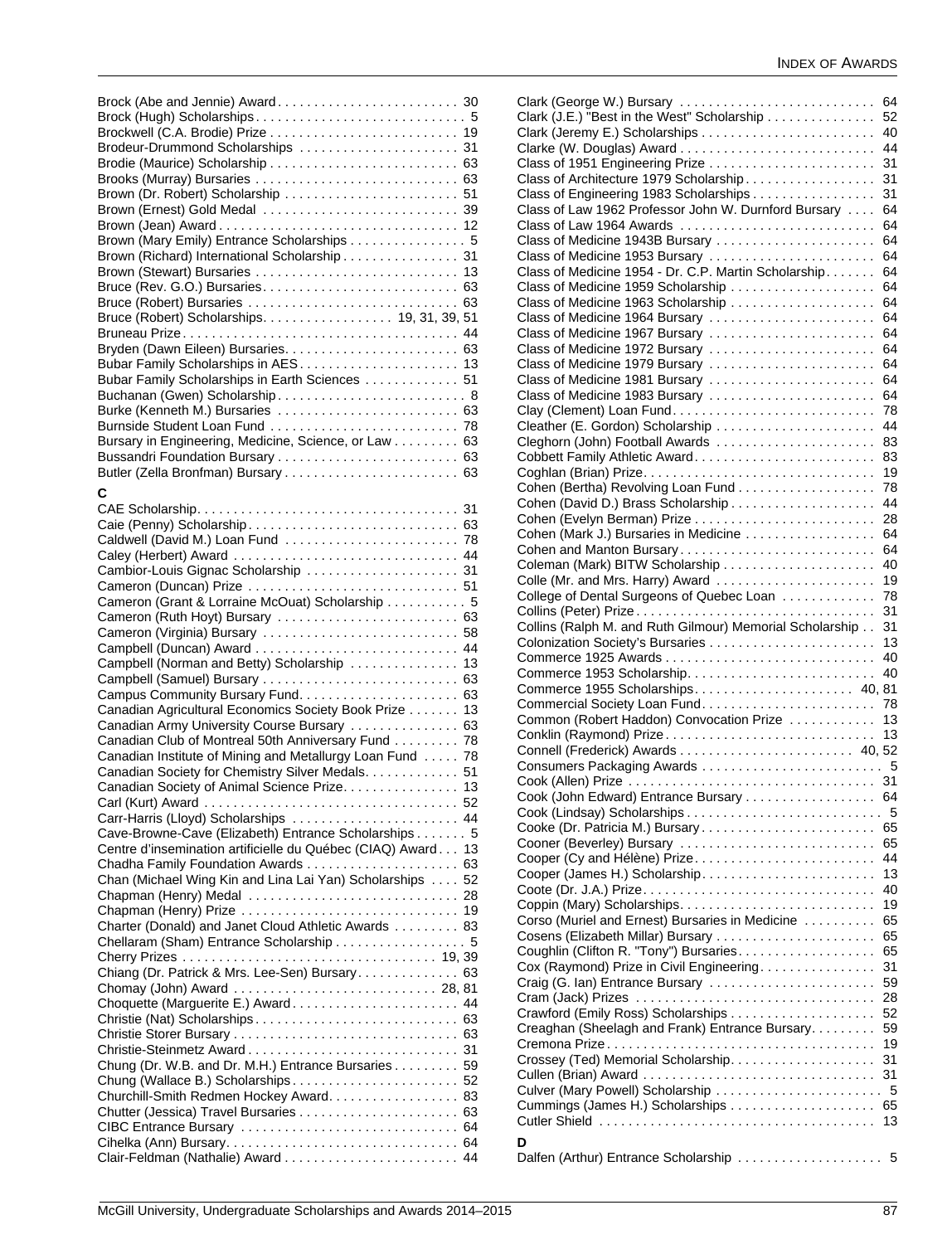| Dalfen (Mary and Max) Entrance Scholarship  5            |  |
|----------------------------------------------------------|--|
| Daly (David S.) Scholarship in Economics 19              |  |
| Daly (Marion McCall) Award 19, 31, 40, 52                |  |
| Darby (John) Memorial Bursaries 65                       |  |
| David (Dr. Robert J.) Bursary in Dentistry  65           |  |
|                                                          |  |
| Dawson (Sir William) Scholarships 32                     |  |
| Dawson College (McGill University) Bursary Fund. 65      |  |
|                                                          |  |
| De Gaspe Beaubien (Philippe & Nan-b) Prize  40           |  |
|                                                          |  |
|                                                          |  |
|                                                          |  |
|                                                          |  |
| Dean's Convocation Prize  40,52                          |  |
| Debeers Canada Mining Eng. Scholarships 32               |  |
|                                                          |  |
|                                                          |  |
|                                                          |  |
|                                                          |  |
| Delta Kappa Gamma Award 28                               |  |
| Department of Performance Scholarship  45                |  |
| Department of Theory Scholarship 45                      |  |
|                                                          |  |
| Desautels (Marcel A.) Leaderships Scholarships 40        |  |
| Desautels (Marcel A.) Prestige Entrance Scholarship 5    |  |
| Desautels Faculty of Management Loan Fund 78             |  |
| Desautels Faculty of Management Scholarships Fund  40    |  |
| Desmarais (André) and France Chrétien-Desmarais Award 40 |  |
| Desrosiers (Paul-Hervé) Scholarship 40, 81               |  |
|                                                          |  |
| Di Pierro Family Scholarships in Engineering. 32         |  |
|                                                          |  |
| Dion (George) Memorial Scholarship 13                    |  |
|                                                          |  |
|                                                          |  |
|                                                          |  |
|                                                          |  |
|                                                          |  |
|                                                          |  |
|                                                          |  |
|                                                          |  |
|                                                          |  |
| Dougherty-St-Arnaud (Jake) Science Bursaries 65          |  |
|                                                          |  |
|                                                          |  |
| Draper (Herbert) Bursary  65                             |  |
|                                                          |  |
| Drisin (Charlotte F.) Bursary 65                         |  |
|                                                          |  |
|                                                          |  |
|                                                          |  |
| Drummond (Lara) Entrance Scholarships  5                 |  |
| Dubeau (Robert) Student Athlete Award  83                |  |
|                                                          |  |
| Duggan (George Herrick) Bursary Fund. 66                 |  |
| Duggan (George Herrick) Scholarships 6                   |  |
|                                                          |  |
|                                                          |  |
|                                                          |  |
| E                                                        |  |
|                                                          |  |
| Eberts First and Inuit Peoples' Entrance Bursaries  59   |  |
| Echenberg (Ida and Abraham) Scholarship  66              |  |
| Edward (Anne-Marie) Bursary  66                          |  |
|                                                          |  |
|                                                          |  |
| Engels (Rose and Harry) Bursary 66                       |  |

Engineering Class of 1962 Scholarship ...................... 32 [England \(Octavia\) Scholarship . . . . . . . . . . . . . . . . . . . . . . . . . 54](#page-54-1) [Eric Award . . . . . . . . . . . . . . . . . . . . . . . . . . . . . . . . . . . . . . . . 45](#page-45-6)

|                                                                                  | 32       |
|----------------------------------------------------------------------------------|----------|
| Erlick (George E.) Bursary                                                       | 66       |
| Esterline CMC Electronics Scholarships                                           | 32       |
|                                                                                  | 32       |
| Evans (W. Michael) Football Award(s).                                            | 83       |
|                                                                                  | 85       |
|                                                                                  |          |
| F                                                                                |          |
|                                                                                  | 13       |
| Faculty Bursary Funds 65,66                                                      |          |
| Faculty of Agricultural and Environmental Sciences                               |          |
|                                                                                  | 13       |
| Faculty of Arts Scholarships Fund                                                | 20       |
| Faculty of Education Scholarships Fund                                           | 28       |
|                                                                                  | 78       |
| Faculty of Engineering Scholarships Fund                                         | 32       |
| Faculty of Religious Studies Scholarships Fund                                   | 50       |
| Faculty of Science Scholarships Fund.                                            | 52       |
| Fairbairn (J.M.) Loan Fund                                                       | 78       |
| Fairfax Financial Holdings Limited Entrance Awards.                              | 59       |
| Fairley (Grace) Trafalgar Scholarship                                            | - 6      |
| Fanning (Robert) Bursary Fund                                                    | 66       |
|                                                                                  | 52       |
| Farmer (Ken) Hockey Awards                                                       | 83       |
|                                                                                  | - 6      |
| Farren (Helen E.) Bursary                                                        | 66       |
| Favretto Scholarhips                                                             | 32       |
| Fergus (Winnifred & James) Bursary                                               | 66       |
|                                                                                  | 66       |
| Festival International de Jazz de Montréal Award                                 | 45       |
| Fetherstonhaugh Family Entrance Scholarship.                                     | - 6      |
| Fineberg (Bob) Bursary                                                           | 66       |
|                                                                                  | 20       |
|                                                                                  | 40       |
| Finkelstein (Leah and Isidore) Prize                                             | 20       |
|                                                                                  | 13       |
|                                                                                  | 32       |
| Fischer (Lewis A.) Convocation Award                                             | 14<br>45 |
| Fischer (Sarah) Award.                                                           | 32       |
| Fisher (E.M.) Scholarship                                                        | 66       |
| Fiske (Hollis J.M.) Scholarships                                                 | 14       |
|                                                                                  | 79       |
|                                                                                  | 36       |
| Food & Nutrition Research Foundation Scholarships                                | 14       |
| Ford (Rex) Bursary                                                               | 66       |
| Forget (L.J. and Company) Awards                                                 | 41       |
|                                                                                  | 45       |
|                                                                                  | 20       |
| Forsyth (Robert) Prize $\ldots \ldots \ldots \ldots \ldots \ldots \ldots \ldots$ | 32       |
|                                                                                  | 52       |
| Foundation for the Advancement of Protestant                                     |          |
|                                                                                  | 20       |
|                                                                                  |          |
| Fox (Harold G.) Bursaries                                                        | 67       |
| Fradkin (Arnold) Memorial Scholarship                                            | 67       |
| Frank Hori Foundation Bursary                                                    | 67       |
| Frankel (Saul and Freda) Prize                                                   | 20       |
| Freedman (Amy and Sharai) Loan Fund                                              | 79       |
|                                                                                  | 20       |
|                                                                                  | 20       |
|                                                                                  | 14       |
| Friends of McGill, Inc. Fund                                                     | 67       |
|                                                                                  | 6        |
|                                                                                  | 45       |
|                                                                                  | 79       |
|                                                                                  | 67       |
| Fryers (Leslie) Best in the West Scholarship                                     | 59       |
| Fuller (William H.) and Sheila Madill Entrance Bursary                           | 67       |
| Fuller (William H.) and Sheila Madill In-Course Bursary                          | 67       |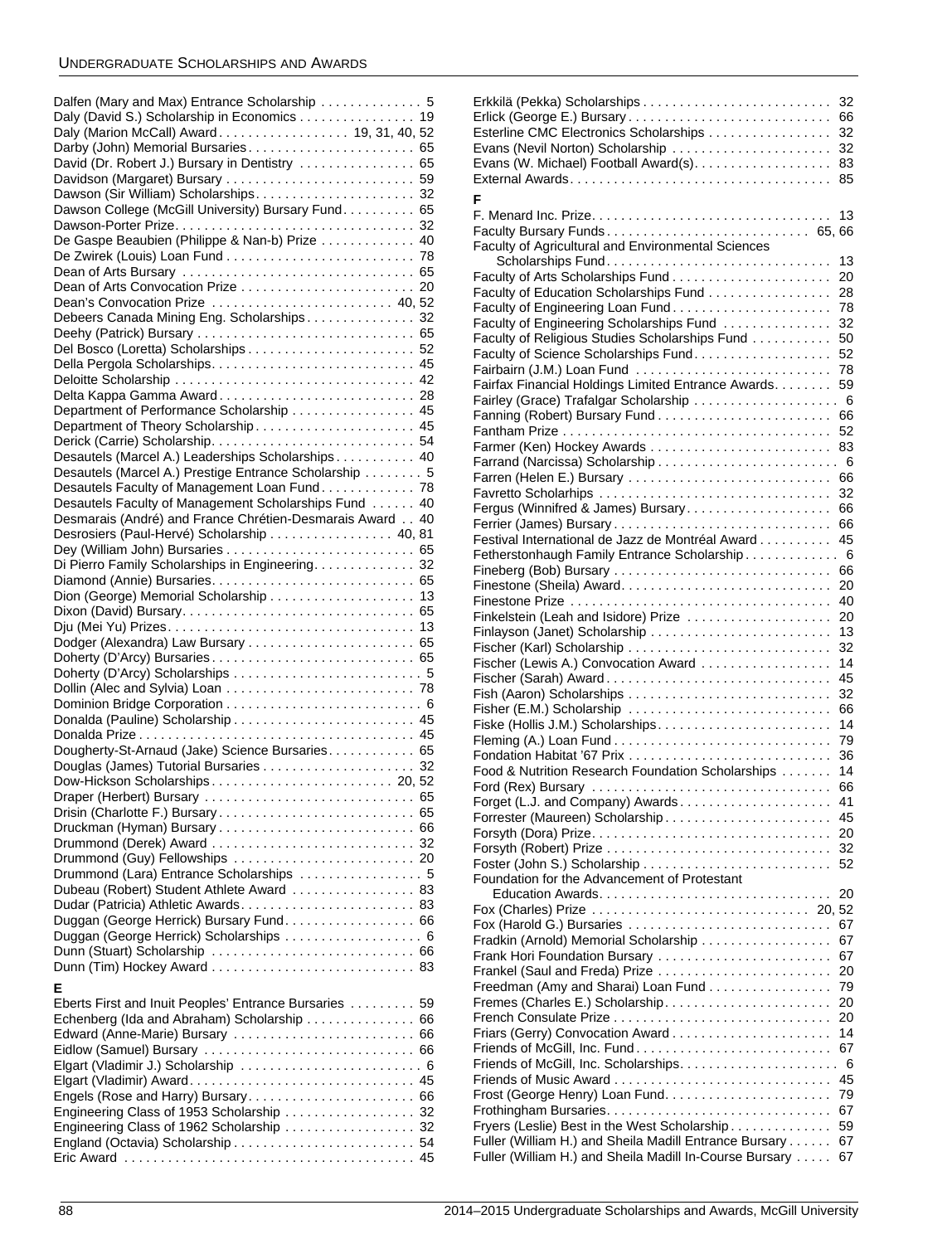| G                                                         |
|-----------------------------------------------------------|
|                                                           |
|                                                           |
| Galley (John V.) Scholarships 20, 33, 41, 52              |
| Ganguli (Dr. P.K.) Memorial Scholarships 33               |
|                                                           |
|                                                           |
|                                                           |
| Genereux (Claude) & Legault (Myriam) Athletic Awards  83  |
|                                                           |
| Gertler (Anna Paull) Music Scholarships  45               |
|                                                           |
| Giffen (Erin and Matt) Entrance Scholarship  6            |
|                                                           |
| Gilsig (Mary) Scholarship in Engineering  33              |
|                                                           |
|                                                           |
|                                                           |
|                                                           |
|                                                           |
|                                                           |
| Goldbloom (Stephen S.) Prize  41, 81                      |
|                                                           |
|                                                           |
| Goldenberg (Maurice) Scholarship 21                       |
| Gombay (Hélène) Prize  45                                 |
| Goodman (Aaron and Mary) Bursaries. 67                    |
| Goodman (Estelle H.) Prize  21                            |
|                                                           |
| Gordon (Nettie Zuckerman Vininsky) Scholarship  21        |
| Gosselin (Albert) Scholarship in Engineering 33           |
|                                                           |
|                                                           |
| Governor General's Silver Medal  11                       |
|                                                           |
|                                                           |
| Graduates' Society of the District of Bedford Bursary  65 |
|                                                           |
| Grant (A. Easton and L. Fraser) and Fraser (Muriel G.)    |
|                                                           |
|                                                           |
|                                                           |
| Great-West Life and London Life Scholarships  21, 41, 81  |
|                                                           |
| Greek Ambassador's Book Prizes<br>21                      |
|                                                           |
| Greek Ministry of Culture & Sciences Scholarships 21      |
| Greek Students' Bursary and Loan Fund 79                  |
|                                                           |
| Greenblatt (Maurice and Sara) Scholarships 21             |
|                                                           |
| Greenspoon (Pearl) Scholarship  67                        |
|                                                           |
| Greer (Cissy and Jimmy) Prizes 28                         |
|                                                           |
|                                                           |
|                                                           |
|                                                           |
| Guthrie (David G.) Major Bursaries  60                    |
|                                                           |
|                                                           |
| н                                                         |
|                                                           |
|                                                           |
|                                                           |
| Hall (C. Wayne) Bursary in Education  67                  |
|                                                           |
|                                                           |

|                                                             | 33        |
|-------------------------------------------------------------|-----------|
| Hall (Nancy Catherine) Scholarship                          | 68        |
| Halpern (Simon and Rosalie) Scholarship                     | 68        |
| Hamilton (Constance) Prize                                  | 46        |
| Hamilton (Edward) Loan Fund                                 | 79        |
| Hamilton (Philip) Scholarship                               | 33        |
| Hampson (Marjorie) Bursaries                                | 68        |
| Hang (Chang Choon) Entrance Scholarship  6                  |           |
|                                                             | 21        |
| Hanson (Derek) Bursary                                      | 68        |
| Harasty (Peter) Bursaries                                   | 68        |
|                                                             | 53        |
| Harrington (Conrad F.) Loan Fund                            | 79<br>- 6 |
| Harrington (Joan and Conrad) Scholarships<br>$\overline{a}$ | 68        |
|                                                             | 33        |
|                                                             | 14        |
| Harrison (Thomas Leeming) Award                             | 33        |
|                                                             | 57        |
| Hart (Arnold) Memorial Scholarship                          | 41        |
| Hart (I.R.) Bursaries                                       | 68        |
|                                                             |           |
|                                                             | 41        |
| Harvey (David and Donalda) Scholarship                      | 68        |
| Hatch Scholarship in Engineering                            | 33        |
| Hatch Scholarships                                          | 33        |
|                                                             | 53        |
| Hayes (Murray) Athletic Awards                              | 83        |
| Heaslip (William and Nona) Scholarships                     | 68        |
|                                                             | 68        |
| Heller Family Scholarships                                  | 60        |
| Henderson (Arthur and Helen) Scholarship                    | 46        |
|                                                             |           |
| Henneberry Scholarship                                      | 14        |
| Hepworth Family Bursary                                     | 68        |
|                                                             | 46        |
|                                                             | 68        |
| Herschorn Loan Fund                                         | 79        |
| Heslop Family Award                                         | 14        |
|                                                             | 68        |
|                                                             | 68        |
| HGI Watson Memorial Prize                                   | 34        |
| Hickey (Brett) "Best in the West" Scholarship  7            |           |
| High School of Montreal Bursaries                           | 68        |
|                                                             | 68        |
| Hill (Annette S.) Scholarships                              | 7         |
| Hill (Sarah Emma) Scholarship                               | 68        |
|                                                             | 21        |
|                                                             | 22        |
|                                                             | 34        |
| Hoare (Walter) Scholarship                                  | 68        |
| Hodgson (Madelene) Prize                                    | 22        |
| Hodgson (Sidney J.) Scholarships                            | 7         |
| Holcomb (Norah) Prize                                       | 28        |
|                                                             | 46        |
| Hood (Jane) Bursary in English Literature                   | 68        |
| Hoover (Eunice Patton) Bursary                              | 58        |
|                                                             | 22        |
| Horne (Stuart) Bursaries in AES                             | 60        |
|                                                             | 60        |
| Horne (Stuart) Scholarship                                  | 14<br>46  |
|                                                             | 50        |
| Howard (T. Palmer) Award                                    | 85        |
| Howard (William) Scholarships  34, 53                       |           |
| Howarth (Mr. and Mrs. Cameron) Bursary                      | 68        |
|                                                             |           |
|                                                             |           |
| HSBC Women in Business Leadership Awards                    | 41        |
|                                                             |           |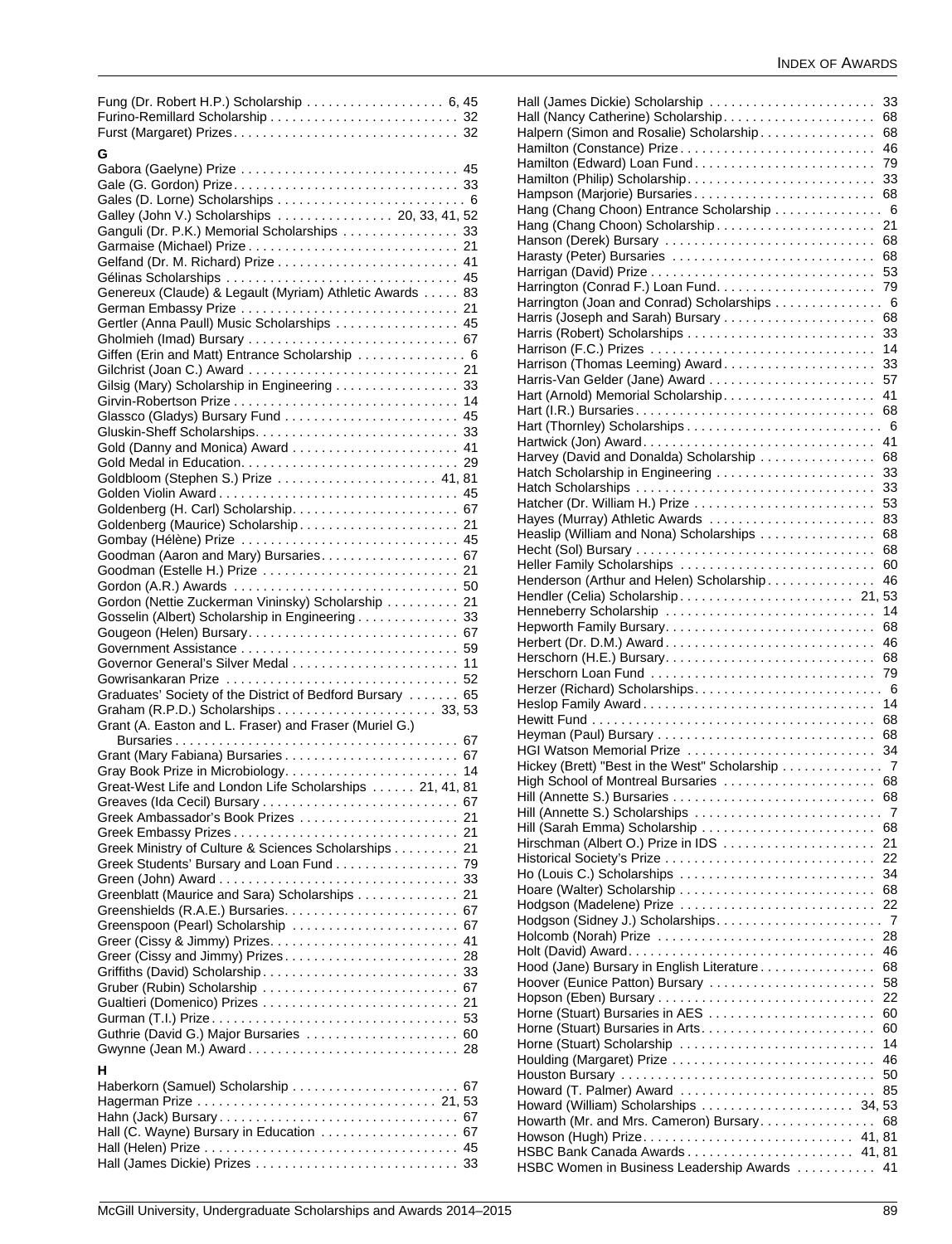# UNDERGRADUATE SCHOLARSHIPS AND AWARDS

| Hurlbatt (Ethel) Scholarship  35                     |  |
|------------------------------------------------------|--|
| Hutchison (J. Alexander) Bursaries  69               |  |
| Hutchison (Keith) Scholarship  69                    |  |
| Hutchison (Virginia Shaw) Major Entrance Bursary  60 |  |
|                                                      |  |
|                                                      |  |
|                                                      |  |

#### **I**

Institut Canadien de Science et Technologie

| International Student Athlete Hockey Award  83 |
|------------------------------------------------|
| IODE-Charles Lindsay Prize 46                  |
|                                                |
|                                                |
| Isaacs (Celia and Sydney) Bursary  69          |
|                                                |
|                                                |
|                                                |
| Ivey (Ethel Jamieson) Award  46                |

# **J**

| James (Francis) Loan and Bursary Fund 79                     |  |
|--------------------------------------------------------------|--|
| Japanese Canadian Cultural Centre Prize 22                   |  |
|                                                              |  |
|                                                              |  |
| JOG Capital BITW Bursaries  69                               |  |
| John Deere Scholarship  14                                   |  |
|                                                              |  |
| Johnson (Robert) Bursaries  69                               |  |
| Johnston (Alexander Good and Margaret Sneddon) Bursary. . 69 |  |
| Johnston (Margaret and Norma) Bursary 69                     |  |
|                                                              |  |
| Jones (Eliza M.) Awards 14                                   |  |
|                                                              |  |
|                                                              |  |
|                                                              |  |
| K                                                            |  |
| Kalil (Margaret) Award  46                                   |  |
|                                                              |  |
|                                                              |  |
| Keenan (Mary) Scholarship  22                                |  |
| Keenan Student Athletic Awards  83                           |  |
|                                                              |  |
| Kelly (Bruce and Muriel) Bursary  69                         |  |
|                                                              |  |
| Kennedy (J. Taylor) Bursary 69                               |  |
| Kennedy (Phyllis) Bursary  69                                |  |
|                                                              |  |
| Ker (Frederick Southam) Bursary 69                           |  |
| Kerr (Sheryl and David) Hockey Award  83                     |  |
|                                                              |  |
|                                                              |  |
|                                                              |  |
|                                                              |  |
| Kidd (Bertram) and Marjorie Sharp Loan Fund. 79              |  |
|                                                              |  |
|                                                              |  |
|                                                              |  |
|                                                              |  |
| Kirchner (Gary) Football Awards  83                          |  |
| Kiselvsky (Gisia) Undergraduate Scholarship  22              |  |
|                                                              |  |
|                                                              |  |
| Knights of the Round Table Bursaries  69                     |  |

[Knowles \(Rev. Clifford\) Engineering Bursaries. . . . . . . . . . . . . 70](#page-70-4)

| Knowles (Roger) Memorial Scholarship.                                                                  | 14             |
|--------------------------------------------------------------------------------------------------------|----------------|
| Kolessa (Lubka) Piano Award                                                                            | 46             |
| Konigsberg (Alex) Management & Law Bursary                                                             | 70             |
| Kostman (Harry & Henrietta) Entrance Scholarship. 7<br>Kostman (Henrietta) Family Entrance Scholarship | $\overline{7}$ |
| Kramer (Angela C.) Award in German Studies                                                             | 22             |
|                                                                                                        | 46             |
|                                                                                                        | 34             |
| Krymalowski (Morris) Memorial Bursary                                                                  | 70             |
| Kumbaracibasi (Erim) Bursary                                                                           | 34             |
| L                                                                                                      |                |
|                                                                                                        | 79             |
|                                                                                                        | 34             |
|                                                                                                        | 46             |
| Lamb (A.S.) Scholarships                                                                               | 28             |
|                                                                                                        |                |
| Lande (Judge Harold & Mrs. Sally) Bursary.                                                             | 70             |
|                                                                                                        | 70             |
|                                                                                                        | 29             |
|                                                                                                        | 46             |
| Laronde (Donald) Scholarship                                                                           | 34             |
| Lau (Arthur & Crystal) Entrance Scholarship<br>Lau (Arthur and Crystal) Scholarship.                   | -7<br>53       |
| Lau (Ping Kwan) Convocation Prize                                                                      | 15             |
|                                                                                                        | 27             |
| Laurentian Bank Scholarships                                                                           | 42             |
|                                                                                                        | 70             |
|                                                                                                        | 46             |
| Law Prize Winners Bursary Fund                                                                         | 70             |
|                                                                                                        | 34             |
|                                                                                                        | 70             |
| Lee (Maude Toye) Scholarship                                                                           | 34             |
| Lee (William U.) Scholarship                                                                           | 34             |
|                                                                                                        |                |
| Lennox (Robert and Elizabeth) Scholarships.                                                            | 83<br>53       |
| Leopold (Felix) Bursary                                                                                | 70             |
|                                                                                                        | 15             |
| Letko Brosseau Investment Management Award                                                             | 42             |
|                                                                                                        | 15             |
|                                                                                                        | 70             |
| Levinson (Zave) Bursary                                                                                | 70             |
|                                                                                                        | 79             |
|                                                                                                        | 70             |
|                                                                                                        | 22             |
|                                                                                                        | 7              |
| Lind (Jed) Football and Hockey Awards                                                                  | 70<br>84       |
| Linder (Hélène) Bursary                                                                                | 70             |
| Lindsay (Sir Charles W.) Prize                                                                         | 46             |
| Lipkin-Cohen (Bella) Bursary                                                                           | 70             |
| Lloyd (Lewis E.) Memorial Scholarship                                                                  | 15             |
| Lochhead (Kenneth Young) Scholarship                                                                   | 34             |
| Lochhead Memorial Prize                                                                                | 15             |
|                                                                                                        | 15             |
|                                                                                                        |                |
|                                                                                                        | 57             |
|                                                                                                        | 53             |
|                                                                                                        | 70             |
|                                                                                                        | 46             |
| Lyman (Gian) Scholarship                                                                               | 46             |
| Lyman (Hannah Willard) Scholarship                                                                     | 22<br>79       |
|                                                                                                        | 70             |
| Lynge (Harold) Bursaries<br>Lyster (Lynden Laird) Memorial Award                                       | 15             |
| М                                                                                                      |                |
| Macaulay (Douglas H.) Scholarship in AES.                                                              | 15             |
| Macaulay (Douglas H.) Scholarship in Engineering.                                                      | 35             |
| Maccallum (Donald) Bursary<br>Macdonald (Alexander) Bursary                                            | 71<br>71       |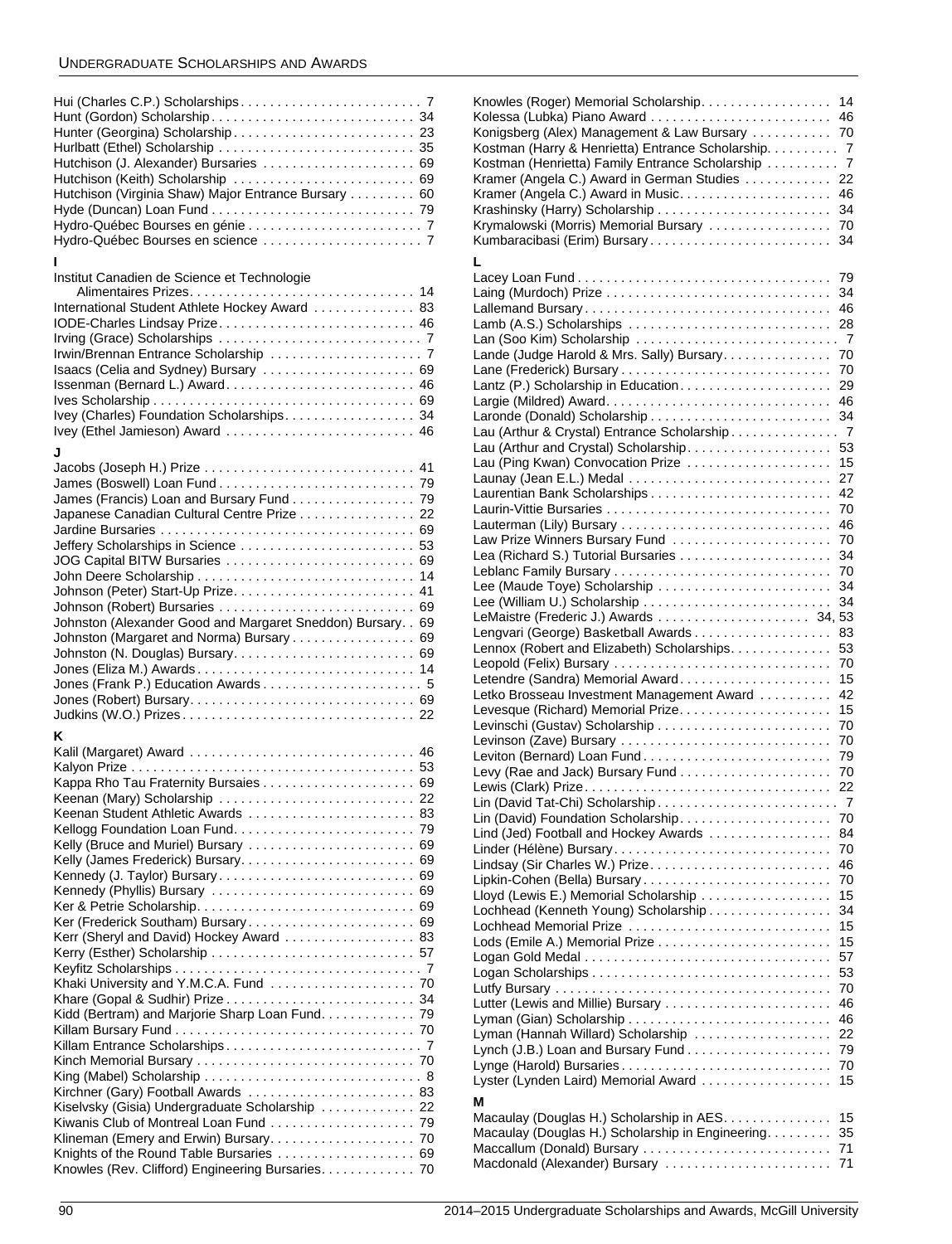| Macdonald (Wm.) Entrance Scholarships  8<br>Macdonald (Wm.) Memorial Scholarship  46<br>Macdonald (Wm.) Scholarships  22, 42, 53 |  |
|----------------------------------------------------------------------------------------------------------------------------------|--|
| Macdonald Branch of the McGill Alumni Association                                                                                |  |
| Macdonald Class of 1951 Scholarship  15                                                                                          |  |
| Macdonald Class of 1952 Scholarship  15                                                                                          |  |
| Macdonald Class of 1954 Scholarship 15                                                                                           |  |
| Macdonald Class of 1962 Entrance Scholarship  8                                                                                  |  |
| Macdonald Class of 1968 Oval Award 12                                                                                            |  |
|                                                                                                                                  |  |
|                                                                                                                                  |  |
| Macdonald Teachers' Alumni Association Scholarship  29                                                                           |  |
| MacDougall (W.G.) Memorial Scholarship 15                                                                                        |  |
|                                                                                                                                  |  |
| MacFarlane (Frederica Campbell) Prize 16                                                                                         |  |
|                                                                                                                                  |  |
|                                                                                                                                  |  |
|                                                                                                                                  |  |
| Mackenzie (Alexander) Scholarships 22                                                                                            |  |
| MacKenzie Family Scholarship in AES. 16                                                                                          |  |
|                                                                                                                                  |  |
| Mackler (Richard) Entrance Bursary 60                                                                                            |  |
|                                                                                                                                  |  |
| MacLaren (John) Student Loan Fund. 79                                                                                            |  |
|                                                                                                                                  |  |
|                                                                                                                                  |  |
| Macnaghten (Chester) Prizes 22, 80                                                                                               |  |
|                                                                                                                                  |  |
|                                                                                                                                  |  |
| Mahon (John) Scholarships  8                                                                                                     |  |
| Maizel (Chaim) Scholarships  22                                                                                                  |  |
| Majhail (Anjna) Entrance Bursary 60                                                                                              |  |
|                                                                                                                                  |  |
|                                                                                                                                  |  |
|                                                                                                                                  |  |
|                                                                                                                                  |  |
| Marsh (Walter and Mary) Entrance Bursaries  60                                                                                   |  |
| Marsh (Walter and Mary) Scholarships  29                                                                                         |  |
|                                                                                                                                  |  |
|                                                                                                                                  |  |
|                                                                                                                                  |  |
| Martlet Foundation Athletic Awards  84                                                                                           |  |
|                                                                                                                                  |  |
|                                                                                                                                  |  |
| Masson (Georges, Paul and Robert) Bursaries in Science  71                                                                       |  |
|                                                                                                                                  |  |
|                                                                                                                                  |  |
| Mathison (James and Daisy) Scholarships in Engineering. 35                                                                       |  |
|                                                                                                                                  |  |
|                                                                                                                                  |  |
|                                                                                                                                  |  |
| McCaig Family Scholarship in Engineering  35                                                                                     |  |
| McCall (James Darling) Scholarships 23                                                                                           |  |
| McCall (James Davidson) Scholarships 8                                                                                           |  |
| McCall MacBain Prestige Entrance Scholarships. 8                                                                                 |  |
| McCaskill (Duncan) Scholarship 8                                                                                                 |  |
|                                                                                                                                  |  |
|                                                                                                                                  |  |
|                                                                                                                                  |  |
|                                                                                                                                  |  |
| McConnell Foundation Scholarships in Environment 8                                                                               |  |
| McCready (Margaret S.) Memorial Prize  16                                                                                        |  |
|                                                                                                                                  |  |
| McCullagh (Paul F.) Scholarship  23                                                                                              |  |
| McEwen (Murray and Eleanor) Scholarships 16                                                                                      |  |
|                                                                                                                                  |  |
| McGill Accounting Society Prize 42                                                                                               |  |
|                                                                                                                                  |  |

|                                                                       | 79       |
|-----------------------------------------------------------------------|----------|
| McGill Alumnae Prizes. 16, 23, 29, 35, 42, 46, 50, 54, 57             |          |
| McGill Alumnae Scholarships                                           | 58       |
|                                                                       |          |
| McGill Alumnae Society Bursaries                                      | 71       |
| McGill Associates Bursary                                             | 71       |
| McGill Associates 50th Anniversary Loan Fund                          | 79       |
|                                                                       | 61       |
| McGill Faculty Major Entrance Bursaries                               | 60       |
| McGill Hong Kong Graduates Bursary                                    | 71       |
| McGill Iranian Students' Association Loan Fund                        | 79       |
|                                                                       |          |
|                                                                       |          |
| McGill Opera Award                                                    | 46       |
| McGill Quarter Century Club Bursary                                   | 71       |
|                                                                       |          |
| McGill Society of Ottawa Bursary                                      | 71       |
|                                                                       | 84       |
|                                                                       |          |
|                                                                       | 71       |
| McGill University C.O.T.C. Scholarships 8                             |          |
| McGill University Trust UK Scholarships  8                            |          |
|                                                                       | 35       |
| McGlade (T.H.) Bursary                                                | 71       |
|                                                                       |          |
| McIntosh (Robert and Margaret) Bursary                                | 71       |
|                                                                       | 72       |
|                                                                       | 72       |
|                                                                       | 35       |
| McLagan (T.R.) Scholarships                                           | 35       |
| McLaggan Oswald (Isobel and Marjorie McLaggan)                        |          |
|                                                                       |          |
|                                                                       |          |
| McLaughlin (Mary) Memorial Prize                                      | 46       |
| McLennan (Isabella) Scholarship                                       | 23       |
|                                                                       | 69       |
| McLennan (Isabella) Bursary and Loan Fund                             | 79       |
|                                                                       | 72       |
|                                                                       | 84       |
|                                                                       |          |
|                                                                       | 72       |
|                                                                       |          |
|                                                                       | 72       |
| McOuat (J. Donald) Entrance Bursaries                                 | 60       |
| McRobie (Donald R.) Award  42, 81                                     |          |
| Meehan (Donald E.) Football Awards  84                                |          |
| Meighen (T.R) Foundation Scholarships 9                               |          |
|                                                                       |          |
| Mendel (Beverly and Arthur) Family Scholarships                       | 35       |
| Mendelssohn (Nathan) Bursaries                                        | 72       |
|                                                                       | 72       |
| Merck (George W.) Loan Fund                                           | 79       |
|                                                                       | 47       |
| Millar (Mrs. M. Dorothea) Loan Fund.                                  | 79       |
| Millen (Laddie) Prize                                                 | 42       |
|                                                                       | 47       |
|                                                                       |          |
|                                                                       | 16       |
| Mills (Major Hiram) Medal                                             | 57       |
| Mills (Major Hiram) Scholarship                                       | 54       |
| Milton (Margaret A.) Memorial Prize                                   | 16       |
| Mining and Materials Scholarships                                     | 9        |
|                                                                       | 42       |
|                                                                       | 72       |
| Moghadam Family Bursary                                               |          |
|                                                                       | 72       |
| Molson (Anne) Gold Medal                                              | 57       |
| Molson (Anne) Prize                                                   | 54       |
| Molson (Anne) Scholarship                                             | 54       |
| Molson (Hartland) Loan Fund                                           | 79       |
| Molson (Percival) Track and Field Awards                              |          |
|                                                                       |          |
|                                                                       | 84       |
| Montreal Medico-Chirurgical Society Bursaries                         | 72       |
| Montreal Women's Association of the Canadian Institute                |          |
| of Mining, Metallurgy, and Petroleum Bursaries 35, 54                 |          |
| Montreal Women's Club Eliza Reid Bursary                              | 72       |
|                                                                       | 29       |
| Montreal/Quebec Phi Delta Kappa Prize                                 |          |
| Mooney (Tom) Football Awards                                          | 84       |
| Moore (W. Herbert) Bursary<br>Morgan (Gwyn) "Be an Engineer" Bursary. | 72<br>72 |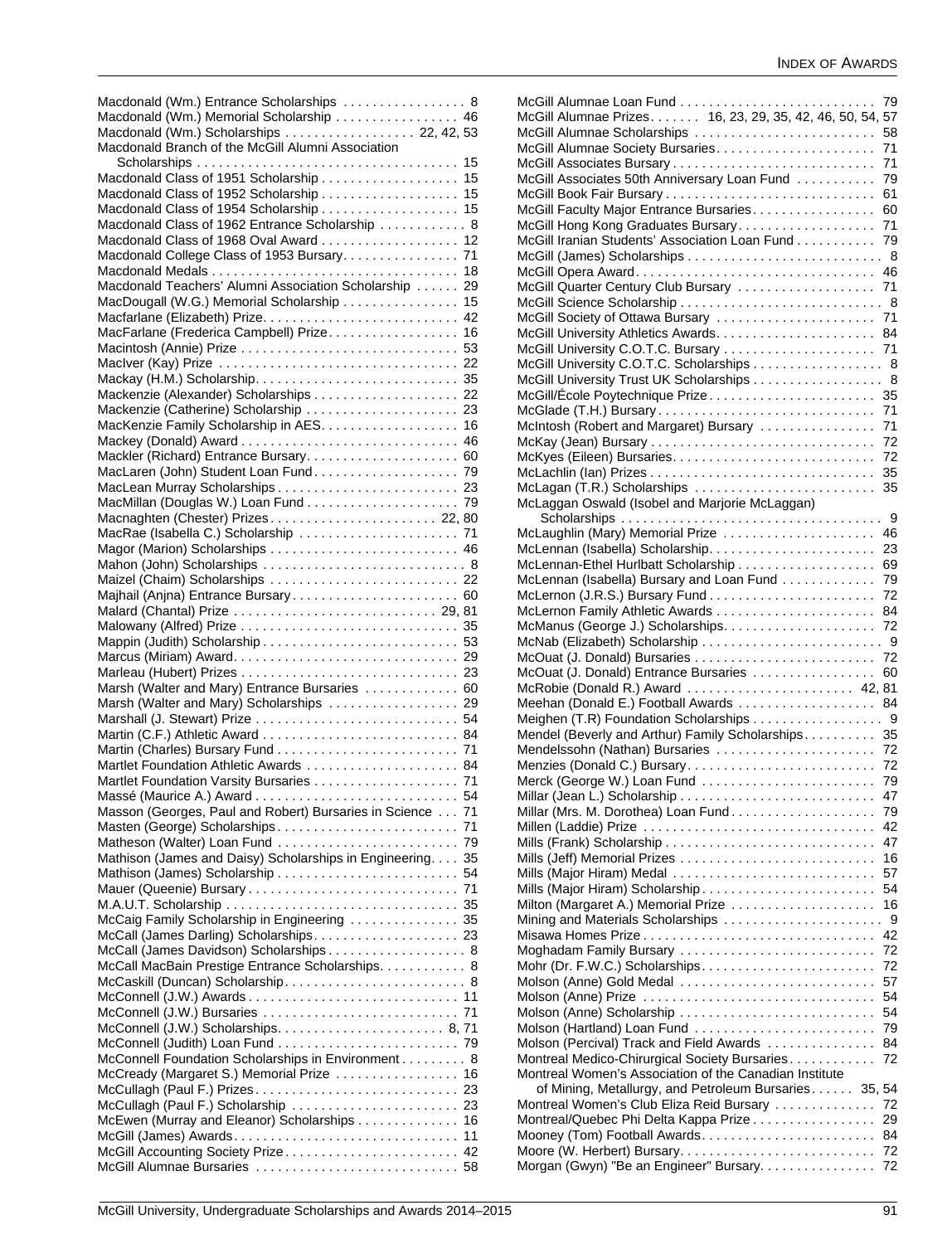# UNDERGRADUATE SCHOLARSHIPS AND AWARDS

| Motorola Foundation Scholarships 36<br>Moxley (Dr. John E.)/Valacta Scholarship  16<br>Moyse (David) Scholarships 47<br>Moyse Travelling Scholarships 23, 54<br>Mudge (Gertrude) Student Aid Fund  80<br>Munroe-Blum (Heather) Leadership Awards  60<br>Murphy (Martha) Major Entrance Bursary  60<br>Music Students' Association Bursary  47<br>Mussallem (Helen) Bursaries  72<br>Mysak (Mary) Prize in Asian Religions 50 |    |
|------------------------------------------------------------------------------------------------------------------------------------------------------------------------------------------------------------------------------------------------------------------------------------------------------------------------------------------------------------------------------------------------------------------------------|----|
| N                                                                                                                                                                                                                                                                                                                                                                                                                            |    |
| Nachshen (Gary) Entrance Bursary  72                                                                                                                                                                                                                                                                                                                                                                                         |    |
| National Council of Jewish Women Loan Fund 80                                                                                                                                                                                                                                                                                                                                                                                |    |
| Neeson (Margaret Graham) Scholarship  23                                                                                                                                                                                                                                                                                                                                                                                     |    |
|                                                                                                                                                                                                                                                                                                                                                                                                                              |    |
|                                                                                                                                                                                                                                                                                                                                                                                                                              |    |
|                                                                                                                                                                                                                                                                                                                                                                                                                              |    |
| New Sun Joy Harvie Maclaren Award in Environment 16                                                                                                                                                                                                                                                                                                                                                                          |    |
| New Sun Joy Harvie Maclaren Entrance Award 16                                                                                                                                                                                                                                                                                                                                                                                |    |
|                                                                                                                                                                                                                                                                                                                                                                                                                              |    |
|                                                                                                                                                                                                                                                                                                                                                                                                                              |    |
|                                                                                                                                                                                                                                                                                                                                                                                                                              |    |
| Nguy (Thanh) Family Major Entrance Bursary 60                                                                                                                                                                                                                                                                                                                                                                                |    |
| Nichol (Dorothy) Scholarships  85                                                                                                                                                                                                                                                                                                                                                                                            |    |
|                                                                                                                                                                                                                                                                                                                                                                                                                              |    |
|                                                                                                                                                                                                                                                                                                                                                                                                                              |    |
|                                                                                                                                                                                                                                                                                                                                                                                                                              |    |
|                                                                                                                                                                                                                                                                                                                                                                                                                              |    |
|                                                                                                                                                                                                                                                                                                                                                                                                                              |    |
|                                                                                                                                                                                                                                                                                                                                                                                                                              |    |
|                                                                                                                                                                                                                                                                                                                                                                                                                              |    |
|                                                                                                                                                                                                                                                                                                                                                                                                                              |    |
|                                                                                                                                                                                                                                                                                                                                                                                                                              |    |
| Ο                                                                                                                                                                                                                                                                                                                                                                                                                            |    |
| O'Hashi (David) Major Entrance Bursary  60                                                                                                                                                                                                                                                                                                                                                                                   |    |
| O'Hashi (Léonne Germain) Bursary in Music 73                                                                                                                                                                                                                                                                                                                                                                                 |    |
|                                                                                                                                                                                                                                                                                                                                                                                                                              |    |
|                                                                                                                                                                                                                                                                                                                                                                                                                              |    |
|                                                                                                                                                                                                                                                                                                                                                                                                                              |    |
|                                                                                                                                                                                                                                                                                                                                                                                                                              |    |
| Ohashi (Kanekichi and Shizue) Bursary 73                                                                                                                                                                                                                                                                                                                                                                                     |    |
|                                                                                                                                                                                                                                                                                                                                                                                                                              |    |
|                                                                                                                                                                                                                                                                                                                                                                                                                              |    |
|                                                                                                                                                                                                                                                                                                                                                                                                                              |    |
| Oppenheimer (Hans Hermann) Scholarship. 73                                                                                                                                                                                                                                                                                                                                                                                   |    |
| Ordre des Agronomes du Québec Award                                                                                                                                                                                                                                                                                                                                                                                          | 17 |
| Ordre des Ingénieurs du Québec Scholarship  36                                                                                                                                                                                                                                                                                                                                                                               |    |
|                                                                                                                                                                                                                                                                                                                                                                                                                              |    |
|                                                                                                                                                                                                                                                                                                                                                                                                                              |    |
| P                                                                                                                                                                                                                                                                                                                                                                                                                            |    |
| Paasuke (Leonhard) Scholarship in Engineering 36                                                                                                                                                                                                                                                                                                                                                                             |    |
|                                                                                                                                                                                                                                                                                                                                                                                                                              |    |
|                                                                                                                                                                                                                                                                                                                                                                                                                              |    |
|                                                                                                                                                                                                                                                                                                                                                                                                                              |    |

| Panda (Ram and Durga) Scholarships in Engineering                                       | 36       |
|-----------------------------------------------------------------------------------------|----------|
|                                                                                         | 73       |
| Parent-Maclaren Bursary                                                                 | 73       |
| Parkin (G. Raleigh) Bursary                                                             | 73<br>73 |
|                                                                                         | - 9      |
| Parkinson (Robert D.) Scholarship                                                       | 17       |
| Paterson (Alex) Scholarships 42, 82                                                     |          |
| Patriquin (Donald) Award 29, 47                                                         |          |
| Paunova (Mariana) Memorial Scholarship                                                  | 47       |
| Pearce (Harry) Prize                                                                    | 36       |
| Peden (Merle) Bursary                                                                   | 73       |
|                                                                                         | 24       |
|                                                                                         | 55       |
|                                                                                         | 55<br>49 |
| Pesner (Sam and Bessie) Foundation Bursary Fund                                         | 73       |
| Pesner (Samuel and Bessie) Bursary                                                      | 73       |
| Peters (Charlie) Scholarship                                                            | 24       |
|                                                                                         |          |
| Peterson Prize in English                                                               | 24       |
| Peterson Scholarships in Classics                                                       | 24       |
| Peterson Scholarships in Music                                                          | 47       |
| Petras (George and Lidia) Scholarships                                                  | 55       |
| Petrie & Ker Scholarship                                                                | 69       |
| Phi Delta Kappa Prize                                                                   | 29       |
| Phi Kappa Pi Bursary                                                                    | 66       |
|                                                                                         | 24       |
| Pollack (Maurice) Foundation Scholarship                                                | 47       |
| Pope (Robert) Memorial Scholarships<br>Posternack (Eva and Maurice) Bursary in Medicine | 17<br>74 |
| Poulson (Martha Jane) Scholarship                                                       | 74       |
|                                                                                         |          |
| Pounder (E.R.) Prize                                                                    | 55       |
|                                                                                         | 74       |
|                                                                                         |          |
| Powell (R.E.) Bursary Fund                                                              | 9        |
| Powell (R.E.) Scholarships                                                              | 9        |
| Poy (Vivienne) Scholarships<br>Pratt (Courtney and Alexa) Major Entrance Bursary        | 61       |
|                                                                                         | 80       |
| Pratt (Margaret) Scholarships                                                           | 9        |
|                                                                                         | 24       |
|                                                                                         | 74       |
| Preston (Ross) Bursary                                                                  | 74       |
|                                                                                         | 28       |
|                                                                                         |          |
|                                                                                         | 36       |
| Proulx (Guy) Memorial Prize                                                             | 17       |
|                                                                                         | 36<br>17 |
|                                                                                         | 55       |
| Purvis (Doug) Foundation Prize                                                          | 24       |
|                                                                                         |          |
| Q                                                                                       |          |
|                                                                                         | 36       |
|                                                                                         | 47<br>17 |
| Quilty (Ron) Memorial Prize                                                             |          |
| R                                                                                       |          |
| Rabinovitch (Robert) Scholarships                                                       | 24       |
|                                                                                         | 74       |
| Radowitz (Mr. and Mrs. Saul) Scholarship.                                               | 74       |
|                                                                                         | 9        |
|                                                                                         | 74       |
| Raschkowan Bursary                                                                      | 74       |
| Reader's Digest Loan Fund                                                               | 80       |
| Redpath (James) Bursary                                                                 | 74       |
|                                                                                         |          |
| Redpath Museum Excellence Award                                                         | 55       |
| Reford (Elsie Stephen) Scholarships<br>Reid (Helen R.Y.) Scholarship                    | 25<br>42 |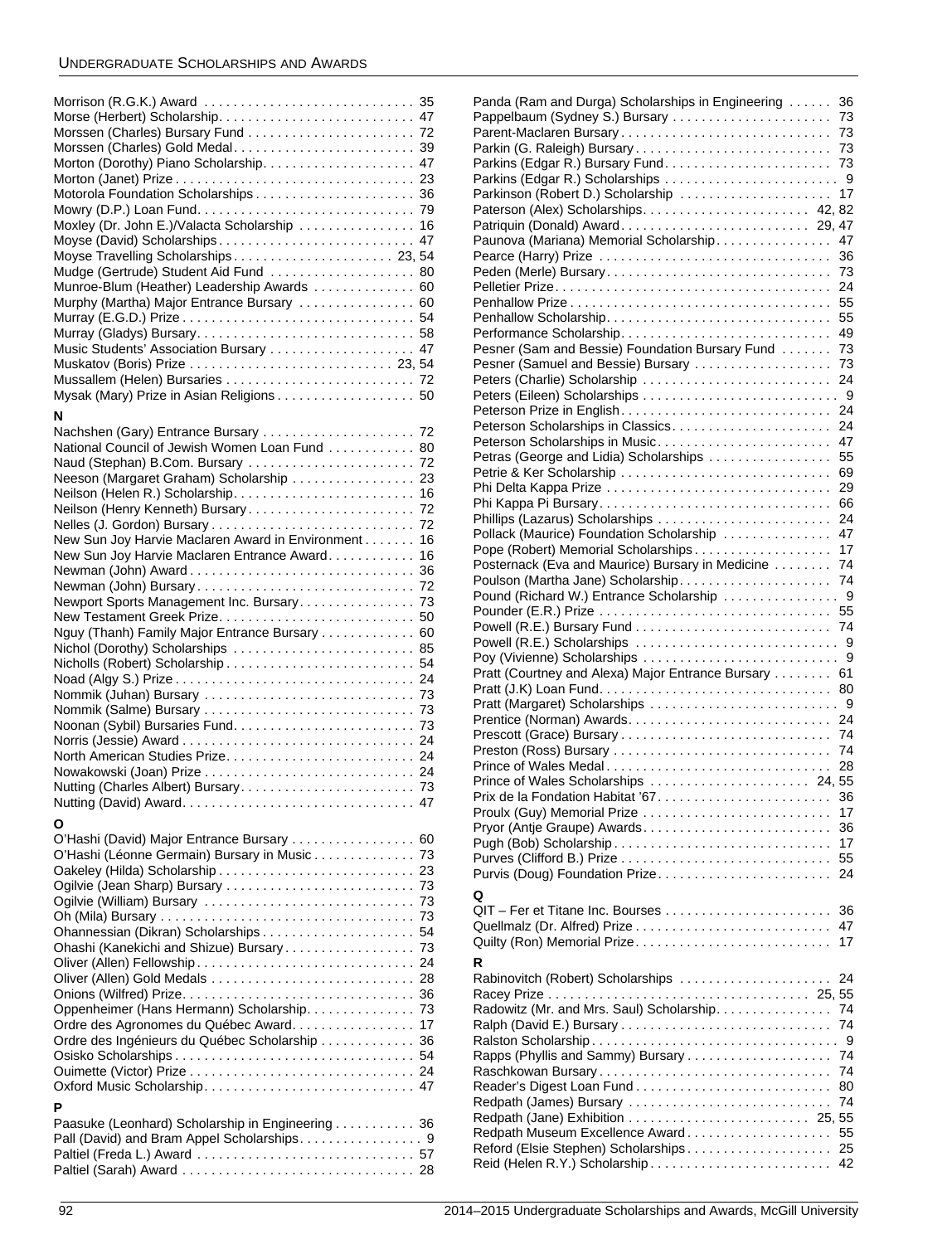| Reinhardt (Carl) Scholarships and Bursaries 55            |    |
|-----------------------------------------------------------|----|
|                                                           |    |
| Research Group on Constitutional Studies Prize 25         |    |
|                                                           |    |
|                                                           |    |
|                                                           |    |
| Rich (Jean) Foundation Scholarship in Arts -              |    |
| Champagne (Guy) Scholarship  25                           |    |
| Rich (Jean) Foundation Scholarship in Education 29, 81    |    |
| Richards (Mike) Hockey Award  84                          |    |
|                                                           |    |
|                                                           |    |
|                                                           |    |
| Rimer (Judie) Entrance Scholarship 10                     |    |
| Ritchie (J. William and Lorna K.) Scholarships. 17        |    |
| Ritchie (Ross) Family Scholarship  36                     |    |
|                                                           |    |
|                                                           |    |
|                                                           |    |
|                                                           |    |
|                                                           |    |
|                                                           |    |
| Rogers Family Student Athletic Awards 84                  |    |
|                                                           |    |
|                                                           |    |
|                                                           |    |
| Rosenfeld (Dr. and Mrs. Hirsh) Scholarship 29             |    |
|                                                           |    |
|                                                           |    |
| Rosengarten (Ann and George) Bursary  74                  |    |
|                                                           |    |
| Rosenthall (Edward) Prize  25, 55                         |    |
|                                                           |    |
|                                                           |    |
|                                                           |    |
|                                                           |    |
|                                                           |    |
| Rossinger (Elizabeth And André) Scholarship 47            |    |
| Ross-Neill (Dixie) Scholarship  47                        |    |
| Rothman (Rose and Harry) Scholarship. 25                  |    |
| Rothwell (G. Sheldon) and Robert S. Rothwell Bursaries 75 |    |
|                                                           |    |
|                                                           |    |
|                                                           | 81 |
|                                                           | 17 |
| Royal Canadian Legion Bursary 75                          |    |
| Rusk (Bernard Myron) Memorial Bursary  75                 |    |
|                                                           |    |
| S                                                         |    |
| Saint Lambert Horticultural Society Scholarship.          | 17 |
| Salisbury (Richard F.) Prize  25                          |    |
| Salomon (Joseph and Jennie) Bursary 75                    |    |
| Salsinger (Bertha) and Victor Tani Medal 49               |    |
|                                                           |    |
| Samson (Camillia) Scholarship in Engineering. 37          |    |
|                                                           |    |
| Sarkar (Rahul and Raheman) Memorial Bursary 75            |    |
| Saueressig (Heinz) Scholarship  48                        |    |
|                                                           |    |
| Sceptre Investment Counsel Limited Scholarships 25        |    |
|                                                           |    |
| Schecter (Rachel and Benjamin) Scholarship  48            |    |
| Schiller (Martha) Award  48                               |    |
|                                                           |    |

| 29<br>School of Nursing Bursary Fund<br>75<br>School of P. & O.T. Bursary Fund<br>75<br>School of Social Work Alumni Award.<br>58<br>Schouela (David and Ronnie) Prize<br>37<br>Schouela (David and Ronnie) Scholarship<br>37<br>Schulich Scholarships<br>48<br>Schulich School of Music Awards<br>48<br>Schulich School of Music Bursary Fund  48, 75<br>Schulich School of Music Entrance Scholarships<br>48 |
|----------------------------------------------------------------------------------------------------------------------------------------------------------------------------------------------------------------------------------------------------------------------------------------------------------------------------------------------------------------------------------------------------------------|
|                                                                                                                                                                                                                                                                                                                                                                                                                |
|                                                                                                                                                                                                                                                                                                                                                                                                                |
|                                                                                                                                                                                                                                                                                                                                                                                                                |
|                                                                                                                                                                                                                                                                                                                                                                                                                |
|                                                                                                                                                                                                                                                                                                                                                                                                                |
|                                                                                                                                                                                                                                                                                                                                                                                                                |
|                                                                                                                                                                                                                                                                                                                                                                                                                |
|                                                                                                                                                                                                                                                                                                                                                                                                                |
|                                                                                                                                                                                                                                                                                                                                                                                                                |
|                                                                                                                                                                                                                                                                                                                                                                                                                |
|                                                                                                                                                                                                                                                                                                                                                                                                                |
|                                                                                                                                                                                                                                                                                                                                                                                                                |
|                                                                                                                                                                                                                                                                                                                                                                                                                |
| Schulich School of Music Orchestral Awards                                                                                                                                                                                                                                                                                                                                                                     |
| and Scholarships<br>48                                                                                                                                                                                                                                                                                                                                                                                         |
| Schulich School of Music Scholarships<br>48                                                                                                                                                                                                                                                                                                                                                                    |
| Schulich School of Music Special Scholarships Fund<br>48                                                                                                                                                                                                                                                                                                                                                       |
|                                                                                                                                                                                                                                                                                                                                                                                                                |
| Schurman (James Hartt & Cecelia Dwyer) Award.<br>42                                                                                                                                                                                                                                                                                                                                                            |
| Schwartz (Bennie) Prize<br>48                                                                                                                                                                                                                                                                                                                                                                                  |
| Schwartz (Max and Jennie) Award<br>25                                                                                                                                                                                                                                                                                                                                                                          |
| Schwartzman (Jacob) Scholarship<br>75                                                                                                                                                                                                                                                                                                                                                                          |
|                                                                                                                                                                                                                                                                                                                                                                                                                |
| Science Class of 1965 Scholarship<br>55                                                                                                                                                                                                                                                                                                                                                                        |
| Scott (Barbara) Scholarship<br>26                                                                                                                                                                                                                                                                                                                                                                              |
| 37                                                                                                                                                                                                                                                                                                                                                                                                             |
| Segall (Harold N.) Loan Fund<br>80                                                                                                                                                                                                                                                                                                                                                                             |
|                                                                                                                                                                                                                                                                                                                                                                                                                |
| Seguin (Joseph, Irene and Gisele) Scholarship.<br>61                                                                                                                                                                                                                                                                                                                                                           |
| 26                                                                                                                                                                                                                                                                                                                                                                                                             |
| 37                                                                                                                                                                                                                                                                                                                                                                                                             |
| 75                                                                                                                                                                                                                                                                                                                                                                                                             |
|                                                                                                                                                                                                                                                                                                                                                                                                                |
| Shakespeare Medal<br>28                                                                                                                                                                                                                                                                                                                                                                                        |
| Shakespeare Scholarship<br>26                                                                                                                                                                                                                                                                                                                                                                                  |
| 48                                                                                                                                                                                                                                                                                                                                                                                                             |
| Shapiro (Bernard) Scholarships<br>56                                                                                                                                                                                                                                                                                                                                                                           |
|                                                                                                                                                                                                                                                                                                                                                                                                                |
| Shapiro (Lionel) Awards for Creative Writing<br>26                                                                                                                                                                                                                                                                                                                                                             |
| Shapiro (Lionel) Awards in English<br>26                                                                                                                                                                                                                                                                                                                                                                       |
| Shapiro (Phyllis and Bernard) Scholarship in Opera<br>48                                                                                                                                                                                                                                                                                                                                                       |
|                                                                                                                                                                                                                                                                                                                                                                                                                |
|                                                                                                                                                                                                                                                                                                                                                                                                                |
| Shapiro (Phyllis and Bernard) Scholarship in Performance<br>48                                                                                                                                                                                                                                                                                                                                                 |
| Shapiro (Phyllis) Teaching Awards<br>29                                                                                                                                                                                                                                                                                                                                                                        |
| Sharp (Marjorie) and Bertram Kidd Loan Fund<br>79                                                                                                                                                                                                                                                                                                                                                              |
| 75                                                                                                                                                                                                                                                                                                                                                                                                             |
|                                                                                                                                                                                                                                                                                                                                                                                                                |
| 56                                                                                                                                                                                                                                                                                                                                                                                                             |
| Shaver (Garnet and Jane) Scholarship<br>56                                                                                                                                                                                                                                                                                                                                                                     |
| 37                                                                                                                                                                                                                                                                                                                                                                                                             |
| Shaw (Catherine M.) Early Drama Award<br>26                                                                                                                                                                                                                                                                                                                                                                    |
| 26                                                                                                                                                                                                                                                                                                                                                                                                             |
| Shaw (Catherine M.) Shakespeare Award.                                                                                                                                                                                                                                                                                                                                                                         |
| Shaw (Richard and Mary) Scholarships.<br>56                                                                                                                                                                                                                                                                                                                                                                    |
| Shayne Family Scholarships<br>75                                                                                                                                                                                                                                                                                                                                                                               |
| Shell Canada Engineering Scholarships<br>37                                                                                                                                                                                                                                                                                                                                                                    |
| 43                                                                                                                                                                                                                                                                                                                                                                                                             |
| 10                                                                                                                                                                                                                                                                                                                                                                                                             |
| Sigma Chi Leadership Scholarship                                                                                                                                                                                                                                                                                                                                                                               |
| Simpson (Robert and Marjorie) Bursaries<br>75                                                                                                                                                                                                                                                                                                                                                                  |
| Sinal (Monsignor Andrew) Scholarship<br>10                                                                                                                                                                                                                                                                                                                                                                     |
| Sinal (Monsignor Andrew) Theology Scholarship<br>50                                                                                                                                                                                                                                                                                                                                                            |
| 56                                                                                                                                                                                                                                                                                                                                                                                                             |
| Skomoroski (Anna and Robert) Prizes in Science                                                                                                                                                                                                                                                                                                                                                                 |
| Slapcoff (Laurie Robin) Award<br>48                                                                                                                                                                                                                                                                                                                                                                            |
| Slatkin (Regina) Award<br>26                                                                                                                                                                                                                                                                                                                                                                                   |
| 75                                                                                                                                                                                                                                                                                                                                                                                                             |
| Smith (Adam) Economics Scholarship<br>26                                                                                                                                                                                                                                                                                                                                                                       |
| 75                                                                                                                                                                                                                                                                                                                                                                                                             |
|                                                                                                                                                                                                                                                                                                                                                                                                                |
| 56                                                                                                                                                                                                                                                                                                                                                                                                             |
| 37                                                                                                                                                                                                                                                                                                                                                                                                             |
| 10                                                                                                                                                                                                                                                                                                                                                                                                             |
| Smith (Reginald and Pauline) Education Bursaries<br>76                                                                                                                                                                                                                                                                                                                                                         |
| 10                                                                                                                                                                                                                                                                                                                                                                                                             |
|                                                                                                                                                                                                                                                                                                                                                                                                                |
| 76                                                                                                                                                                                                                                                                                                                                                                                                             |
| SNC-Lavalin Scholarships in Engineering<br>37                                                                                                                                                                                                                                                                                                                                                                  |
| Snell (Dorothy Esmé Graham) Bursary<br>76                                                                                                                                                                                                                                                                                                                                                                      |
| 43                                                                                                                                                                                                                                                                                                                                                                                                             |
| Snow (Charles and Frances) Bursary<br>76                                                                                                                                                                                                                                                                                                                                                                       |
|                                                                                                                                                                                                                                                                                                                                                                                                                |
| Snyder (Charles William) Scholarships<br>26                                                                                                                                                                                                                                                                                                                                                                    |
| 80                                                                                                                                                                                                                                                                                                                                                                                                             |
| Social Work Bursary Fund<br>76<br>Société de Musique Canadienne Prix<br>47                                                                                                                                                                                                                                                                                                                                     |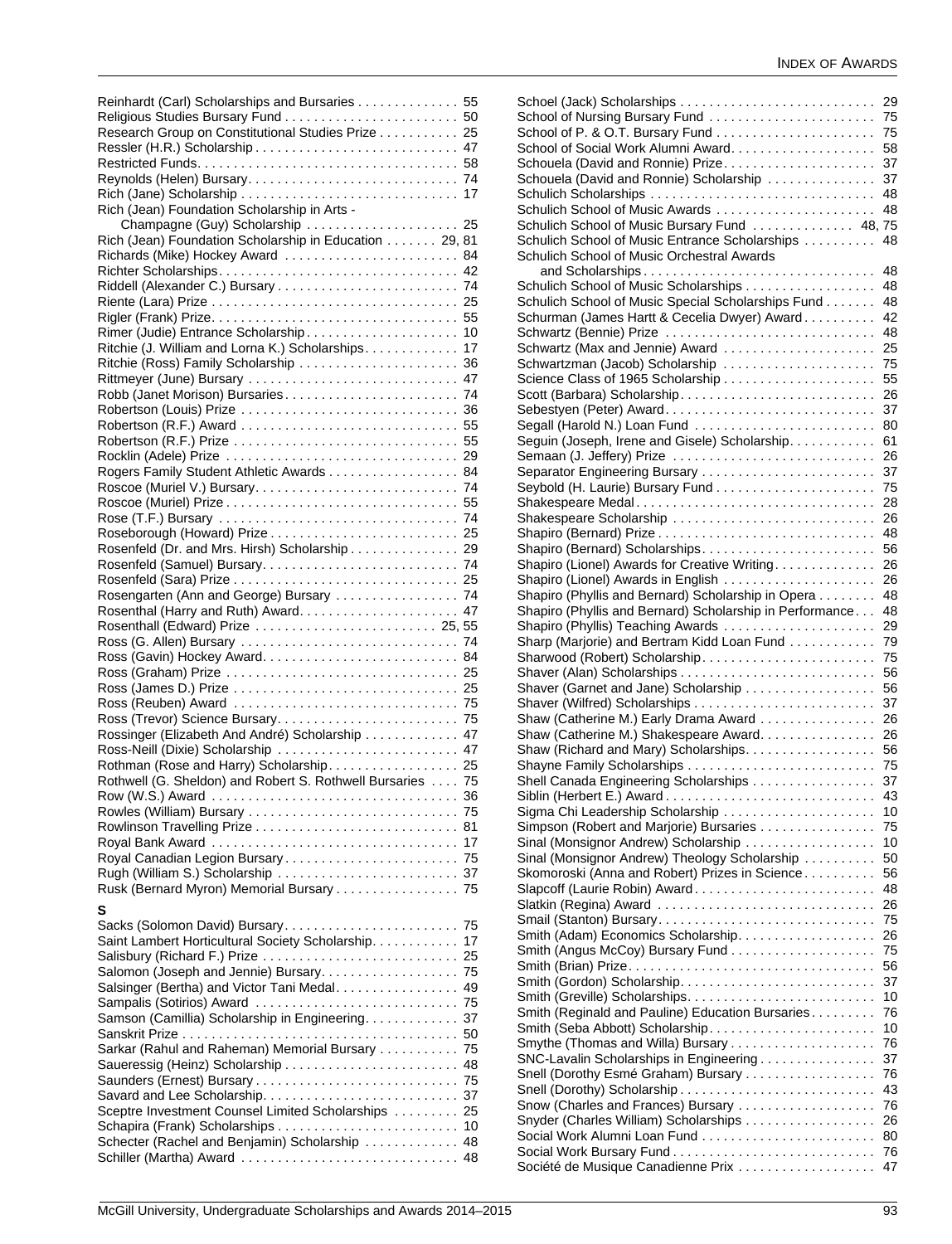# UNDERGRADUATE SCHOLARSHIPS AND AWARDS

| Society of Chemical Industry Awards 37, 56          |
|-----------------------------------------------------|
|                                                     |
|                                                     |
|                                                     |
|                                                     |
|                                                     |
|                                                     |
|                                                     |
| Spanier (Calder) Prize  48                          |
| Spanish Embassy Prize  26                           |
|                                                     |
|                                                     |
| Spirit of the Warrior Queen Athletic Award. 84      |
|                                                     |
|                                                     |
|                                                     |
| St. Francis District Graduates' Society Bursary  80 |
|                                                     |
|                                                     |
| Stachiewicz (Prof. Jules W.) Prize  37              |
|                                                     |
|                                                     |
| State of Kuwait Scholarships  26                    |
|                                                     |
|                                                     |
|                                                     |
| Stedman (Elisabeth H.) BITW Scholarship. 10         |
|                                                     |
|                                                     |
|                                                     |
|                                                     |
|                                                     |
|                                                     |
|                                                     |
|                                                     |
| Stone (Fred Victor) Prize  26                       |
|                                                     |
| Strong (William Garnet Matthew) Bursaries  76       |
|                                                     |
|                                                     |
| Student Teacher's Society Loan Fund 80              |
|                                                     |
|                                                     |
|                                                     |
| Sullivan (Jane B.) Scholarship  17                  |
|                                                     |
|                                                     |
| Suncor Energy Emerging Leaders Awards. 10           |
|                                                     |
| Svoboda (Andrew) Award For Music Composition 49     |
| Swales (Dorothy Newton) Prize  17                   |
| Switzerland, Prizes of Ambassador in Canada 27      |
|                                                     |
|                                                     |
|                                                     |
|                                                     |
| т                                                   |
|                                                     |
|                                                     |
|                                                     |
| Taherzadeh (Ardavan) Scholarship  76                |
|                                                     |
|                                                     |
| Tani (Victor) and Bertha Salsinger Medal. 49        |
| Tannenbaum Entrance Bursaries 61                    |
| 56                                                  |
| Tanner (Jurate) Scholarship in Science              |
|                                                     |
| Tassone (Adriano) Football Award 84                 |
|                                                     |
| Tate (Herbert) Loan Fund 80                         |
| Tavares (Emanuel) Prize  27,56                      |
|                                                     |
|                                                     |
|                                                     |
| Tekker (Peter) Major Entrance Bursary  61           |
|                                                     |
| Tenenhouse (Alan & Harriet) Scholarship  56         |
| Teradyne Inc. Engineering Scholarships  37          |
|                                                     |
|                                                     |
| Thompson (Charles) Athletics Awards 84              |
| Thompson (George) Prize  49                         |
|                                                     |
|                                                     |
|                                                     |
|                                                     |
|                                                     |
|                                                     |
|                                                     |
|                                                     |
|                                                     |
| Touren-Furness (Lucie) Bursary 58                   |
| Track Excellence Award 85                           |
| Tracy (Florence) Community Service Award  80        |
|                                                     |

| Trischman Family Scholarships                                  | 76<br>10 |
|----------------------------------------------------------------|----------|
|                                                                | 77       |
| TT Water & Wastewater Scholarship.                             | 17       |
| Tu (Dr. Tsungming, Grant & Lillian) Bursary                    | 77       |
| Tu (Grant and Lillian) Bursaries                               | 77       |
|                                                                | 78       |
|                                                                | 49       |
|                                                                | 38       |
| U                                                              |          |
|                                                                | 77       |
|                                                                | 80       |
| University Lodge Loan Fund                                     | 80       |
| University Scholarships Fund                                   | 12       |
|                                                                | 85       |
| v                                                              |          |
|                                                                | 27       |
|                                                                | 38       |
| Valeriote (Dr. Richard & Mrs. Polly) Medical Bursary           | 77       |
|                                                                | 77       |
|                                                                | 23       |
|                                                                | 38       |
| Ville de Sainte-Anne-de-Bellevue Scholarship                   | 10<br>17 |
| Vincent (Irving Orrin) Bursary                                 | 77       |
|                                                                | 43       |
|                                                                | 77       |
|                                                                | 80       |
|                                                                | 77       |
| W                                                              |          |
|                                                                | 80       |
| Wainwright Bursaries                                           | 77       |
|                                                                | 27       |
| Walker Wood Foundation Bursaries                               | 61       |
| Walkley (John) Award                                           |          |
|                                                                | 56       |
|                                                                | 56       |
| Waller (Jason) Bursary in Chemical Engineering.                | 77       |
| Walls (Dr. Richard & Carolina) Best in the West                |          |
|                                                                | 10       |
| Walls (Dr. Richard & Carolina) EPS Scholarship                 | 57       |
| Wasileski (Dr. & Mrs. Leonard G.) Bursaries                    | 77       |
|                                                                | 27       |
| Wasserman (Gerald Benjamin) Scholarship                        | 43       |
| Watson (Horace) Medal                                          | 57       |
|                                                                | 57<br>18 |
| Webber (Gordon) Bursaries                                      | 77       |
|                                                                | 77       |
| Weihmayer (Robert) Entrance Bursary                            | 77       |
|                                                                | 27       |
| Weir (Joan C.) Scholarship                                     | 38       |
|                                                                | 49       |
| Weldon (Hazel) Scholarship                                     | 27       |
| Weldon (Richard Laurence) Scholarships 38, 77                  |          |
| Wellington (Sheila) Awards  43, 82                             |          |
| Wells (Patricia Ann) Memorial Entrance Bursary                 | 61<br>77 |
| Western Financial Group BITW Bursary<br>Wheeler (Gerald) Award | 49       |
| Whitby (G. Stafford) Prize                                     | 57       |
| White (F.T.M.) Award                                           | 38       |
|                                                                | 80       |
|                                                                | 49       |
| White (Peter) and Feher (Mary) Prizes                          | 49       |
|                                                                | 80       |
| Wight (Allan and Dorothy) Loan Fund                            | 80       |
|                                                                | 49       |
| Williams (Gwyn) Loan Fund                                      | 80<br>38 |